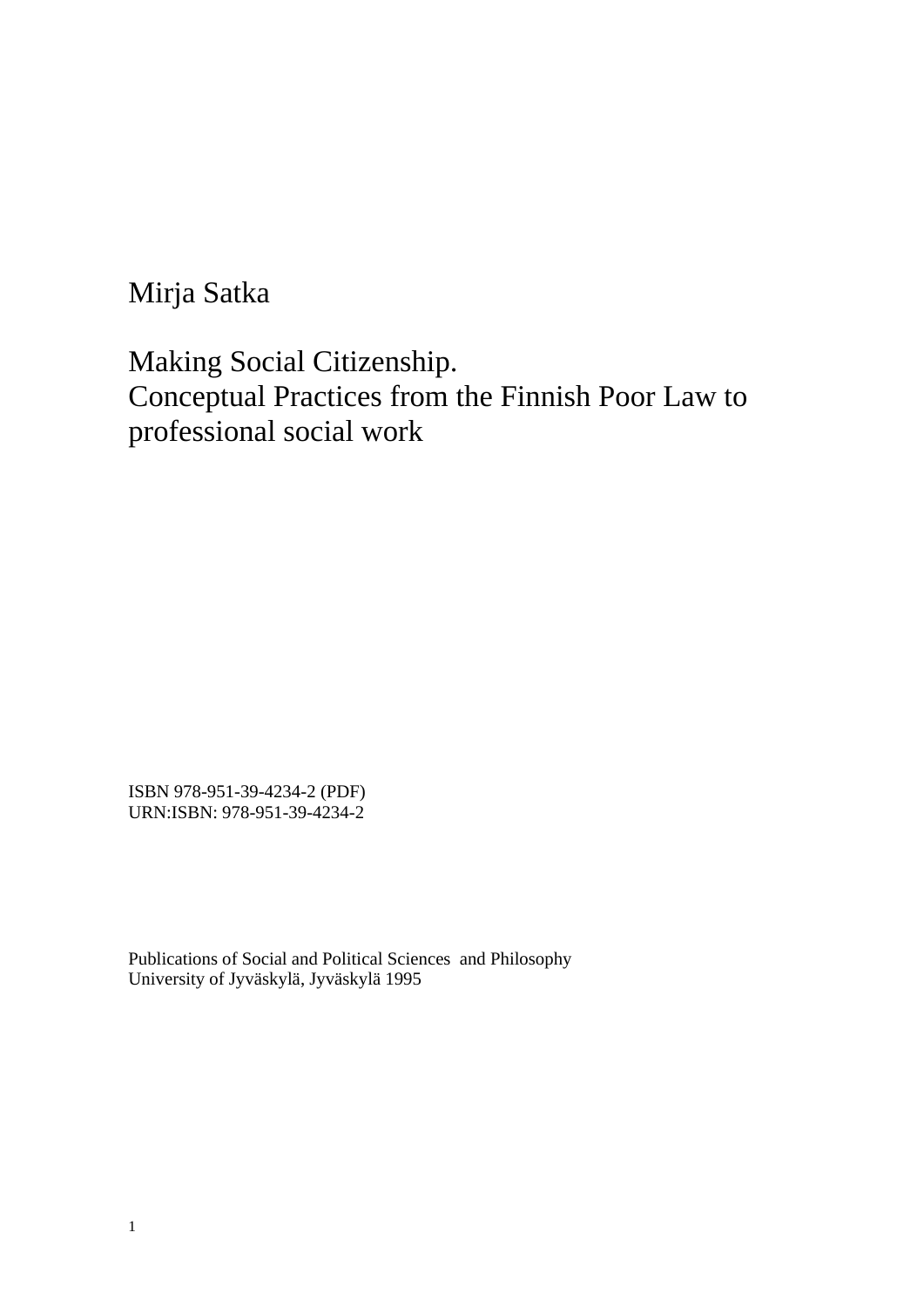#### Acknowledgements

The roots of this book go back to the academic year 1982S1983 which I spent at the University of New York at Stony Brook, studying social welfare and sociology. It was the fall term course "*Self and Society*" taught by Stephen M. Rose that exploded both my professional identity and understanding about social work and social welfare. After returning to Finland to a post of a social work lecturer at the university of Lapland, the confusion inside forced me to tackle a research task that would help to fill the vacuum created by the loss of previous certainties. It was Jorma Sipilä who first encouraged me to take the history of Finnish social work into my agenda. When Heikki Lehtonen simultaneously lectured on the art of writing history in social policy, and Kyösti Urponen as my supervisor was always willing to write recommendations for research grants, I had little difficulty in getting started.

I am grateful that it was the Social Science Research Council of the Academy of Finland that decided to provide funding for completing the research project. As a researcher of the Academy, I was able to make interesting excursions to various archives to collect data, to listen to and interview seniors of social welfare and social work, to study research on Finnish social history aided by a research assistant, and to travel abroad to participate in seminars and discussions with colleagues. Without such an opportunity, the research would not have been possible. In addition, my studies have benefited from grants given by the Huoltaja Foundation, the University of Lapland, and the University of Jyväskylä.

I believe that research is always a collective effort, no matter how alone the researcher sometimes and in some phases of the work might feel. This study has been enriched by — and I have personally learned greatly from — my discussions with colleagues and friends in at least three different forums of researcher training: the post-graduate seminar of the Department of Social Sciences at the University of Lapland, the post-graduate seminar in social history of the Department of Sociology at the University of Jyväskylä under the leadership of Risto Alapuro, and especially the postgraduate training given as part of the research program "Women of the Welfare State". This women studies group provided an enthusiastic and ambitious atmosphere and a site where it was possible to become a researcher who, instead of rejecting women's ways of knowing the world, respects difference and looks at the world from a different angle than the mainstream approaches in social science tend to do. I want to express my deepest gratitude for criticism and supportive comments and sharing the pains of the long research process especially to Anneli Anttonen, Ranja Aukee, Lea Henriksson, Ritva Nätkin, and Leila Simonen, to mention just a few. Furthermore, I want to extend my special thanks to Liisa Rantalaiho, who supervised the group, never saving her own time. In addition to her insightful comments, she provided us with a female model of a social scientist.

 In addition, the group was an opportunity to meet and discuss with numerous distinguished foreign colleagues. One of our visitors was Dorothy E. Smith, whose innovative work and warm support carried me through the research process ever since I learned to know her work. When I sometimes felt lost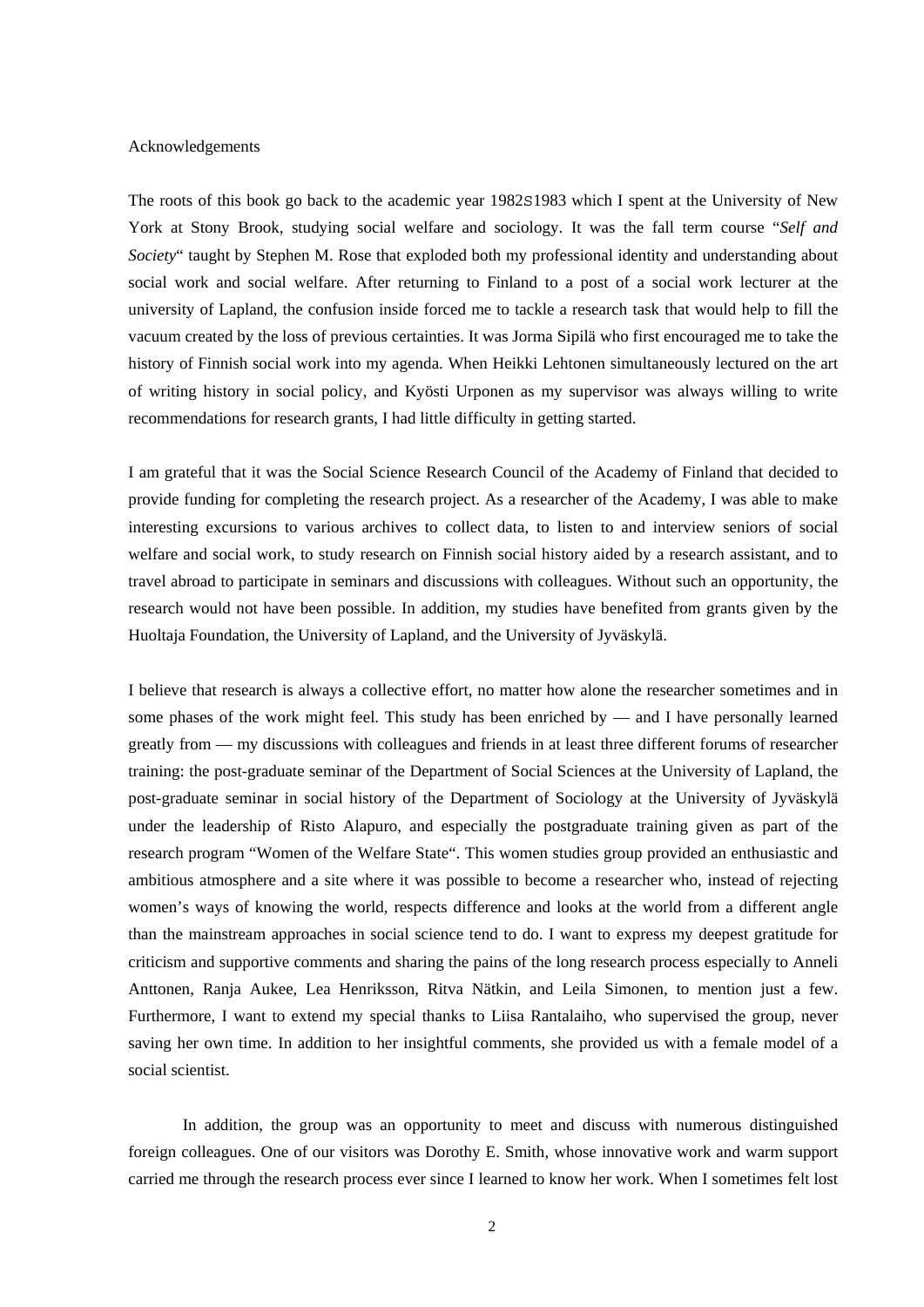and disparate, it was the power of her texts that encouraged me to go on. In the finishing stages of writing, the suggestions Dorothy made as an official reviewer of my study gave me firm support and helped me to clarify the argument.

Along the way I have accomplished projects that have contributed to this study. Here I will mention only the most important of them: writing the history of Finnish social security. Detailed discussions on the trajectory of Finnish social safety nets with two social historians, Jouko Jaakkola and Panu Pulma, revealed social history and the world of historians in a new light. The not-so-common cross-disciplinary cooperation that started then continued in a new form when Panu Pulma acted as an official reviewer of the manuscript, making many helpful comments on how to improve it as a piece of historical research.

My colleagues at the Department of Social Policy at the University of Jyväskylä deserve special thanks. Risto Eräsaari has discussed with me at various stages of my work, helping me with his constructive scholarly criticism. Raija Julkunen has been supportive in her comments on several drafts over the years. My social work colleagues Aila-Leena Matthies, Jorma Hänninen, Tuomo Kokkonen and Susanna Nirkkonen made the completion of the study possible by sharing my teaching load while I was on a leave of absence. Marja-Leena Remola worked with me for many years, and indeed, many of the ideas presented in the book were for the first time developed in our discussions when we wondered about the secrets of the original sources. All in all, the intellectually ambitious atmosphere of the Department of Social Policy has in many visible and invisible ways created an invaluable setting for my work.

I also want to thank many other people who considerably helped this study to come true. The input of the interviewed pioneers of social policy, social welfare, and social work was much more than that of a data resource. At the early stages of this study these people enthusiastically encouraged me to pay attention to the crucial importance written history has for those who are active in the field. Their enthusiasm proved to be contagious. The information the pioneers shared with me not only gave answers to my questions but raised new ones as well.

During the research process I bothered numerous librarians and archivists whose calm patience in facing my ignorance and many questions I learned to admire. In learning to write in a foreign language I have had many skilful teachers; Mary McDonald-Rissanen, Stephen M. Rose and Vesa Raiskila have read through the manuscript and suggested corrections. Their work, together with Juha Virkki's careful editing, has improved the readability of the text. My thanks to these people for their time and concern are warm and sincere.

Last but not least, I want to address my appreciation to people who have over the years in different ways served as the necessary support net sharing the ups and downs of the long process. Jussi Kirjonen has emphatically listened to my speculations about interpretation and encouraged me to rely on my own insight. He has also helped me learn the art of being patient and persistent. Leena Alanen, Kristiina Järvi, Synnöve Karvinen and Ulla Mutka have shared with me the interest in women's knowing and discovering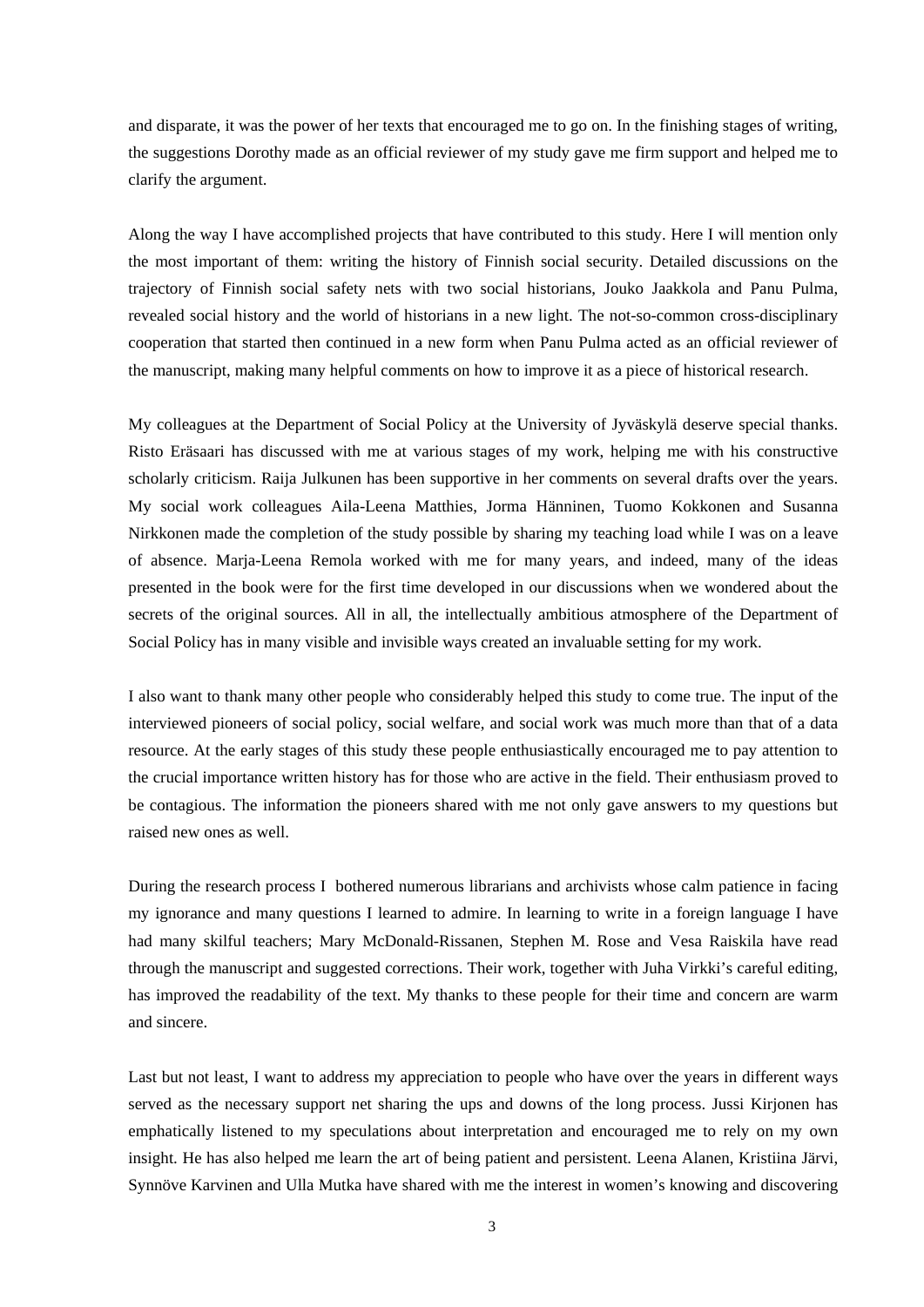alternative epistemology in general. Intensive discussions with all of them have been an opportunity to sharpen the analysis. Finally, there are plenty of friends who have in the various phases of the study made both important remarks and reminded me that it is, after all, here and now where our lives and struggles take place.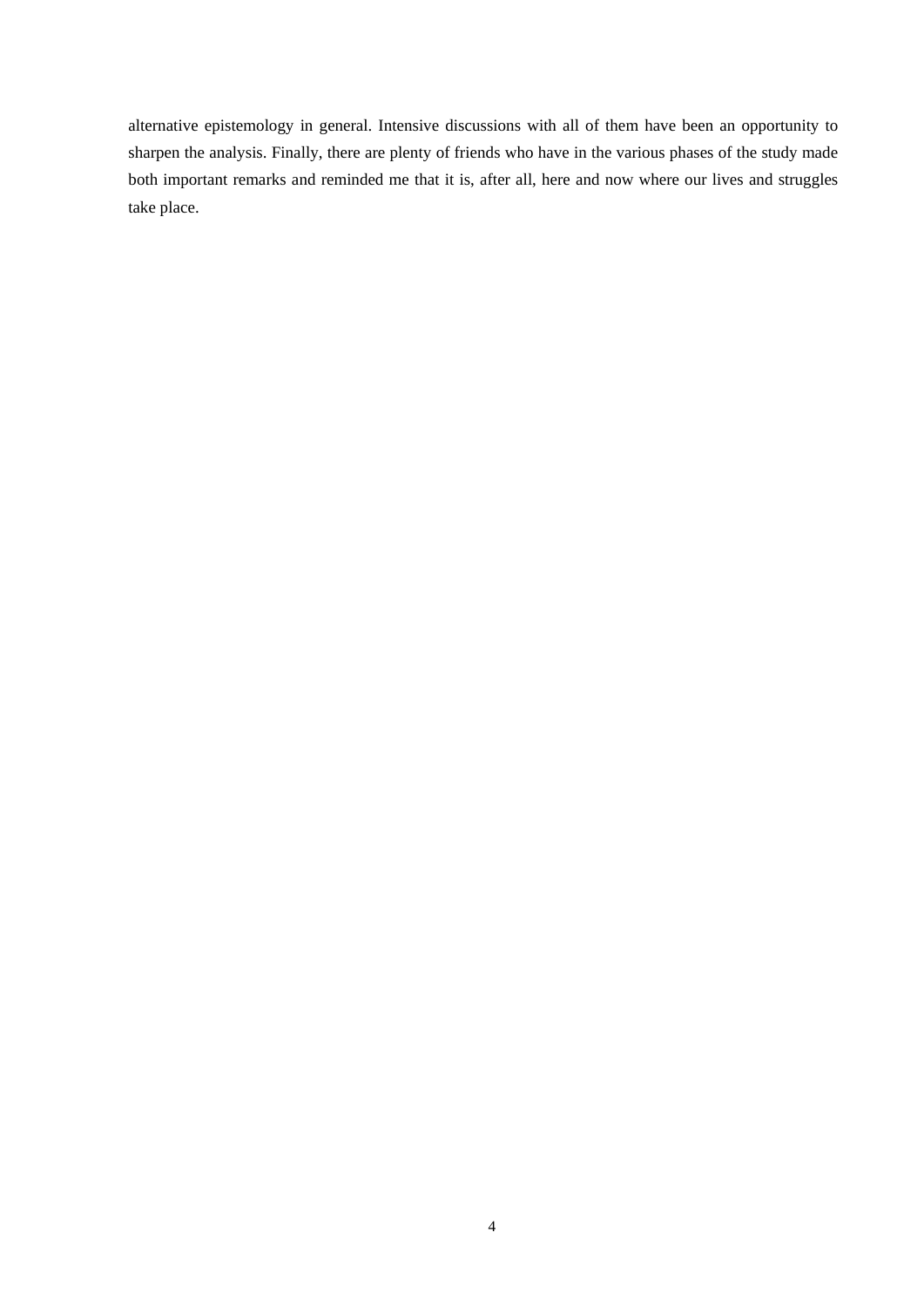# 1 Introduction

In recent Finnish academic debate on social work, it has become a common understanding to regard social work as a field of study and professional practice whose task is to interpret and name the emerging social problems, and to modify methods of intervention in them in the light of growing knowledge in the social and behavioral sciences (e.g. Eräsaari 1995; Granfelt et al 1993). In other words, social workers are increasingly understood as a group of professionals whose duty is to convert ongoing social processes, the realities of people's daily lives, into the language and documentary categories of professional discourse. In a study of the professional reality of Canadian social work, Gerald deMontigny (1989, 53) describes the same phenomenon as follows:

"...in a very practical way social workers act as a 'bridge' linking particular local situations with extralocal policies..."

It is common in both North America and Finland that neither the scholarly texts of social work nor social workers as a profession have paid the kind of intellectual attention to the conceptual 'bridging' that it deserves. Thus social work is not familiar with the extended relations in which a social worker's activities are organized and embedded. The insiders rather tend to conceive the profession and themselves as actors and subjects in their own right. It is this contradiction that has bothered me both as a social worker and as a social work researcher (see Satka 1994c), and it has made me curious: what is social work really about? How does social work in its texts end up saying something else than it actually does in its daily practices? And finally, what has caused this rupture to emerge?

 The social worker has not existed *ad infinitum*, but emerged in the same processes in which the social relations and the apparatus of modern ruling developed (see e.g. Donzelot 1980; Green 1983; Rose 1990). The forerunners of social work were preceded by the birth of several activities and institutions which together formed a heterogeneous field that was hardly distinguishable as a whole for the actors themselves. In what follows, I will call it the "social sector of case interventions" (cf. Satka 1994a). Initially the above-mentioned developments did not resemble a modern institution at all. They emerged slowly as a result of various coordinated activities connected with women's associations, church charities, and communal forms of poor relief, when these institutions made internal efforts to coordinate their activities in relation to the poor and the lower classes in general.

 The next phase of development followed when the civil servants of the Finnish state became interested in organizing the field. They developed the administration of poor relief and demanded that the different bodies of actors start to follow the organization they advocated. The aim was a coordinated social intervention in newly discovered 'social ills'. In addition, this meant an effort at a rational division of responsibilities between the various voluntary actors and the state. Nevertheless, at that time the rudimentary institutions remained vague organizations for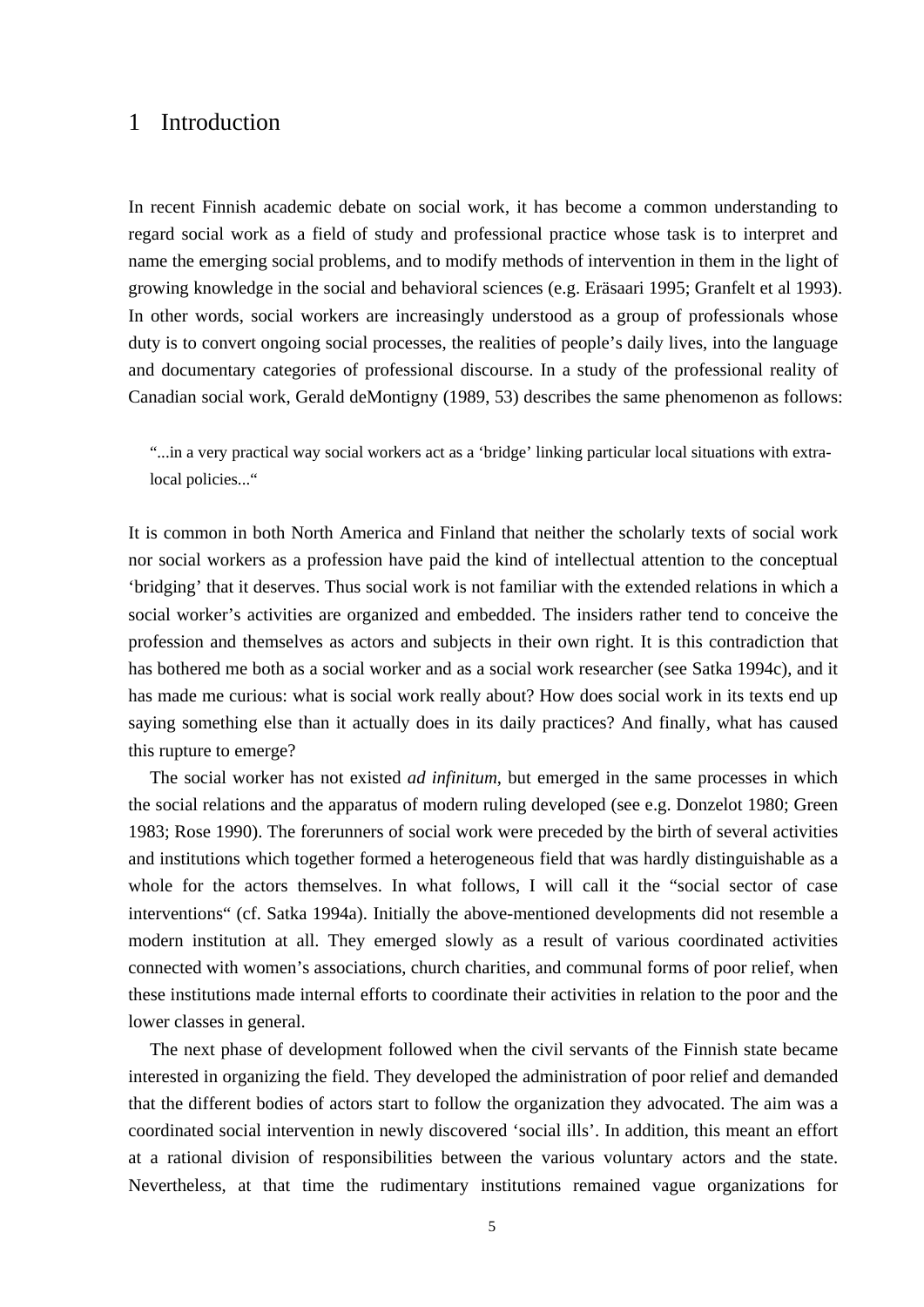coordinating the social efforts at hand, and there was still a long way to go both in time and in the ways of organization before modern institutions would emerge.

 However, at this stage some of the foundations of modern Finnish relations of ruling and modern institutions were laid down. The early efforts at coordination between voluntary activities and the state took place in textually mediated forms of organization that were increasingly becoming available via acts, documents and statutes resulting from the developing state administration and the growing written knowledge in general. Beginning from the first written pieces about Finnish poor relief investigated in this study, these texts had several important functions from the point of view of the institutional and organizational development in the future. For example, their forms and stated procedures provided the actors with a new language, concepts and facts, aiding them to realize the contents and order of the texts in their daily practices of interpreting and intervening.

 The modern ruling apparatus consists of institutions of administration, management, and professions, and of intellectual and cultural discourses which organize, regulate, and lead our society. In them the organizational processes that control, regulate and order become loosely coordinated as a complex of ruling relations and apparatuses. In this study *the relations of ruling* are understood as forms of specialized and distinct organization and relations mediated by texts. They are characterized by a capacity to realize the same forms, relations, and courses of action in the local settings in which they operate and which they regulate. The governing of modern societies is carried out in the abstract, i.e. in textual concepts and symbols. We are governed through them, and at the same time we participate through them both as citizens and professionals in the daily practices of ruling. (e.g. Smith 1990a, 2S3, 212S214).

 The textually mediated organization did not exist in societies two hundred years ago. In preprint societies, the concentration of meaning in a form not subject to the temporality of the lived social process was vested in ritual, habit, tradition, that is, in local knowledge (see Geertz 1983). Local knowledge developed in the course of generations on the basis of experiences in everyday life. By contrast, the spread of print culture provided an effective means to gradually transform and displace dependencies based on local knowledge, and replace traditions of relief provision became standardized. At the same time it was an effective means to knit particular local settings to an extra-local universalized order, national or international, in the forms of organization that this process produced. This Finnish development of modern and textually mediated relations of ruling during the nineteenth and twentieth century is the focus of this study. The result is, if you like, a study of the history of ideas which departs from the traditional approach. What follows is not an empirical story of concepts and theories as ideas in people's heads or on paper. Instead, it is an exploration of concepts and theories in practice, that is, as organizers of actual practices and coordinates of exercising power in people's daily lives.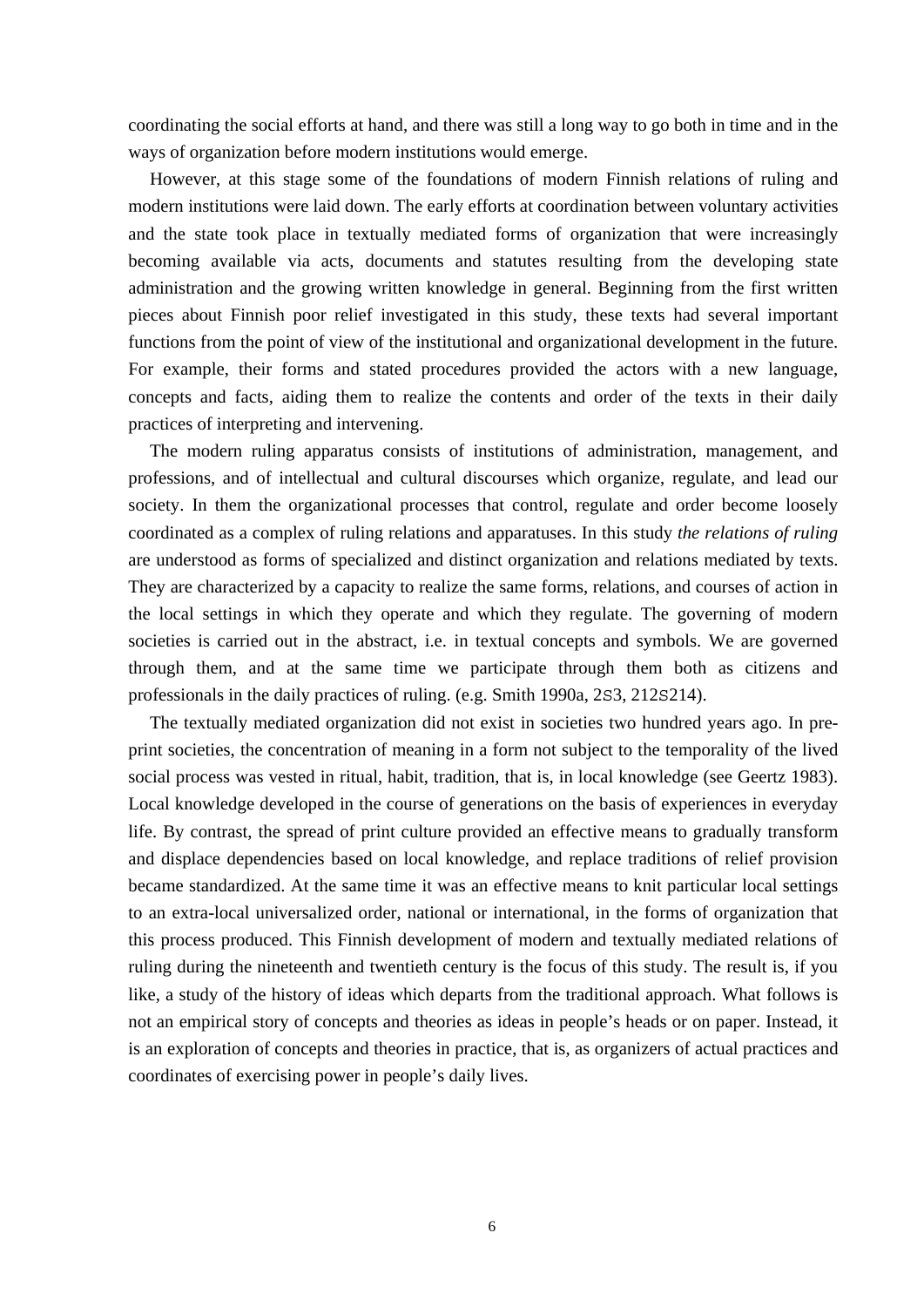### 1.1 The active text as data

This study aims to discover the development of prevailing conceptual practices from the first statutes of poor relief to the emergence of the Finnish professional doctrine of social work. Hence, various texts of the social sector serve as the self-evident research material. The choice of the particular texts that have been selected for detailed investigation from the extensive resource pool of all the textual documents of the Finnish "social sector of case intervention" since the late nineteenth century was based on the following considerations.

 First, the analyzed texts are a matter of personal choice. That is, as a member and insider of the changing discourses and debates in social work since the early 1970s, I have gained an insider's competence in reading them. In selecting the texts for investigation, I have consciously utilized that experience by reading through all the material published on various national forums from 1850 to 1960, material aimed to inform, educate or advise those who were dealing with activities like poor relief and the ones that followed. For a closer analysis, I have chosen texts (or a group of linked texts) which, according to my best understanding, clearly bring in a whole new conceptual practice or begin to use the existing conceptual apparatus differently.

 Second, the final choice of the analyzed texts has been influenced by the concept of conceptual practice, and the method of investigating texts as active constituents of restructuring institutions and people's daily lives. I have learned and reconstructed both the concept of conceptual practice and my method of investigating texts from the exciting scholarly work of Dorothy E. Smith. In the following I will be trying to explain why, after a long exploration, the above-mentioned approach to texts and documents of public institutions as active organizers of people's everyday lives has been a source of constant fascination to me, as a researcher and insider of social work.

 What is needed first is a brief discussion of the concept of *conceptual practice*, as I use it here, and the methodological gaze that follows. Conceptual practices belong to the elementary processes of modern ruling (e.g. Smith 1990b, 83S104; Smith 1990a, 212S224); they take place in these processes; and they are just one form in which ruling 'works' in the societal activities of people. Here I use the term 'conceptual practice' as a concept for the processes in which the administrative, managerial and professional texts of social intervention are read and sometimes also written, and interpreted by actors (professionals, volunteers, common people, etc.) in time and place. It follows that the ways in which the concept manifests itself in the following are many. I am going to analyze the conceptual practices, for example, as integral to institutional ideology, individual consciousness, and the professional mode of intervention.

 An important ontological move follows from adopting this method of analyzing texts as active contributors in the relations of ruling. The method avoids reproducing the traditional theoretical and methodological split of social work into theory and practice. Thus, in my approach reading a text, for example, brings the reader into an active relation with the discourse or another organization mediated by the text, such as the order of an administration; it means entering a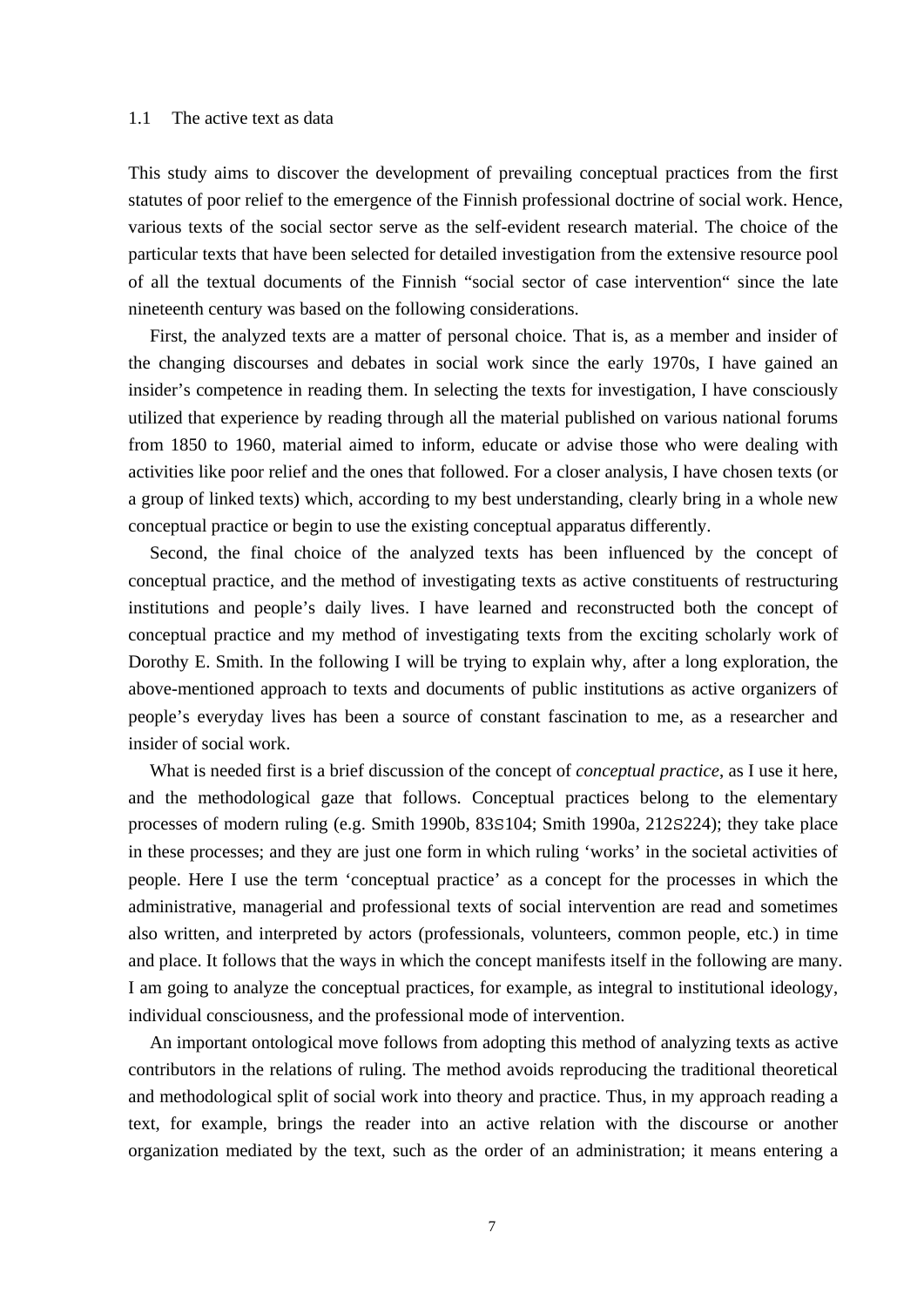mode of knowing with others, and sharing with them a mode of knowing. Thus, if the text is activated by a competent reader, the structuring effects of the text are to put into practice.

"We move away then from the conception of the text based on our apprehension as readers, that treats the text before us as a source of meaning to be, in a sense, lifted off the page", Smith (1991, 159) writes.

She goes on to compare the operation of the structuring effects of texts to a prism that bends and breaks up the light that passes through it. In the same way texts can be grasped in time, and their reading at a certain moment in a course of action organizes what happens next. According to Smith (1991, 160), texts make magic things possible; that is, a text "put into practice" makes meanings and relations appear that could never occur in events where texts play no major role.

 The interpretive practices of the researcher are also always a relational process. To capture the relational nature of texts in practice, Dorothy E. Smith has developed the term and methodology of *social relations*. Consequently, she speaks about social relations differently than sociologists are accustomed to do (e.g. as abstracted norms of normative structures held to link positions or roles). In her work social relations refer to an organization of actual sequences of action in time. The concept identifies how individuals' actual practices are articulated and coordinated in the social courses of action. Thus, social relations enable the researcher to locate particular analytic sites, particular evidence of a social process, as constituents of sequences of action in which many individuals play a part. (See e.g. Smith 1990a, 92S97, 221S222; Smith 1990b, 148S151.) That is also the mode in which the often vague concept of social relations appears in this study.

 From the methodological approach illustrated above, it follows that I do not investigate the selected texts as sources of linguistic meanings (e.g. Riley 1988; Scott 1988) or tacit powers (e.g. Foucault 1986). Thus, an essential difference between my project and the above-mentioned ones is, first, that I am neither a historian nor a philosopher but a social scientist, and second, that I am personally deeply involved in the substance of my study. From that standpoint I have chosen to analyze the texts as a part of the socially organized and organizing practices, and to struggle for a reflexive method of writing a history of intellectual development that rejects neither the agency of individual actors nor the power of texts. This has led me to anchor the following analysis outside and beyond institutions (cf. Foucault 1982, 222), to the discursive agents who in the various institutional contexts participated in the making of the analyzed texts. Locating the authors in the local social relations of their daily practices and in the extended relations of their time, enables me to reconstruct and reinterpret the processes of selecting, evaluating and articulating in which they were involved in producing their texts. Actually, that has given me an opportunity to get a vivid picture of knowledge in practice, that is, to understand something of the development of social work knowledge in the social relations of actual actors, local and national government, state formation, professional powers, and institutional ideologies.

 From the anchorage of the analysis in the embodied actor or actors in their historical social relations follows that the research material must include detailed data both about the individuals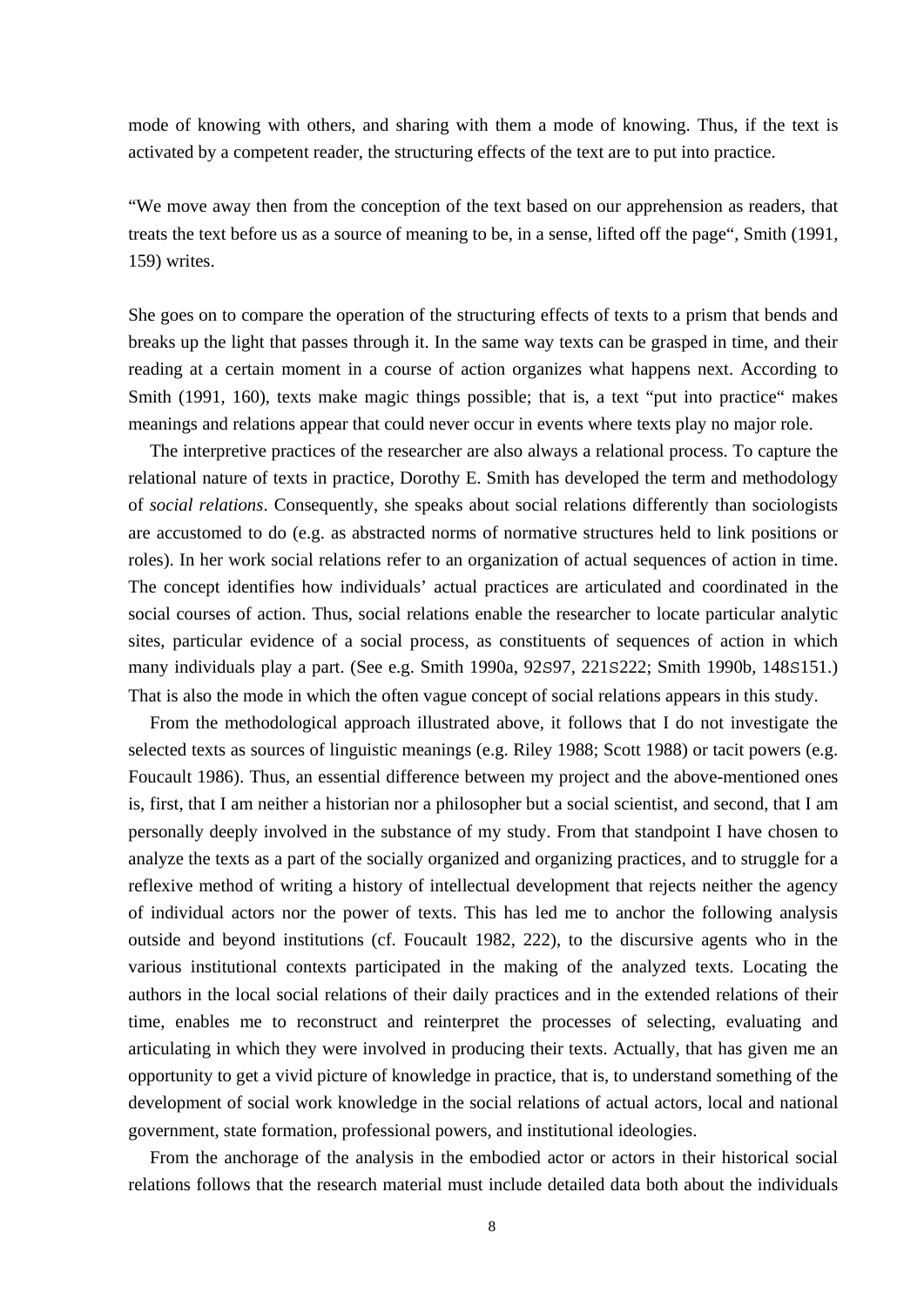concerned and the social relations of their time. The first-mentioned data come from various sources that include not only published memoirs and unpublished statements and reports, but also more than 20 interviews with the analyzed authors, their spouses, friends or contemporary colleagues (see Appendix 1). I noticed that the interview data (or detailed personal memories like those of G.A. Helsingius) considerably improved my chances to understand and interpret their texts in both the local and extended social relations of the period in question. The data turned out to be a necessary precondition for an interesting investigation (cf. Smith 1990b, 11S28). I have reconstructed the social relations of the time mainly from studies of Finnish history<sup>1</sup> but also from several heterogeneous sources, such as state committee reports, documents of civil organizations, social work curricula, newspapers, and the analyzed texts and textbooks themselves.

#### 1.2 The task of the study

-

In the course of their history, disciplines, professions and institutions have constituted their own systems of abstracting from actualities into text. In that abstracting, the facts of contemporary discourse (like *the eligible poor*, *a decent citizen*, *a rejecting mother*) play a major role. What are they? Facts are neither the statements themselves about what is there, what happened, etc., nor the actualities these statements refer to. They are not 'social facts' but refer to an organization of practices of inscribing an actuality into text, and they are properties of a particular discourse<sup>2</sup> or another organization mediated by texts. The essential character of discursive facts as transformers of actuality into text lies in their dual mode of being. Facts exist both at the level of statements and as events or states of affairs "in the world" that such statements refer to. Finally, facts are essential mediators of the above-mentioned modern objectifications and universalized modes of knowing which cover the moves from theory to practice and vice versa.

 I have found the above approach to texts as active constituents of social relations exciting particularly because it offers an access to the ontological ground of the institutional processes which for their part organize, govern<sup>3</sup> and regulate the social institutions in focus. Additionally, the attraction of the approach for a discipline like social work, the essential task of which is to interpret and intervene in the real world, lies in the fact that it enables one to analyze simultaneously both the text and its practical effect. I consider this kind of epistemology essential to the further development of social work as a social practice and discipline, if it wishes to

 $<sup>1</sup>$  The last few years have seen the publication of several social histories that have had crucial influence on the present</sup> study. In particular, I would like to mention *Naisten hyvinvointivaltio* by Anttonen et al. (1994), *Perheen vuosisata* by Kai Häggman (1994), and *Armeliaisuus, yhteisöapu, sosiaaliturva* by Jaakkola et al. (1994). 2

<sup>&</sup>lt;sup>2</sup> By discourse I mean a particular social organization of people's activities, reproduced and mediated by texts. Thus the notion of discourse does not displace the subject or reduce the subject to a mere carrier of institutional processes but underlines discourse as an active social process with concrete participants.

<sup>&</sup>lt;sup>3</sup> When I use the concept "govern", I do not refer to governing or *governementalization* in the same meaning as Michel Foucault and those who draw on him. In the vocabulary of this study, governing always takes place in actual social relations and is the work of concrete social actors.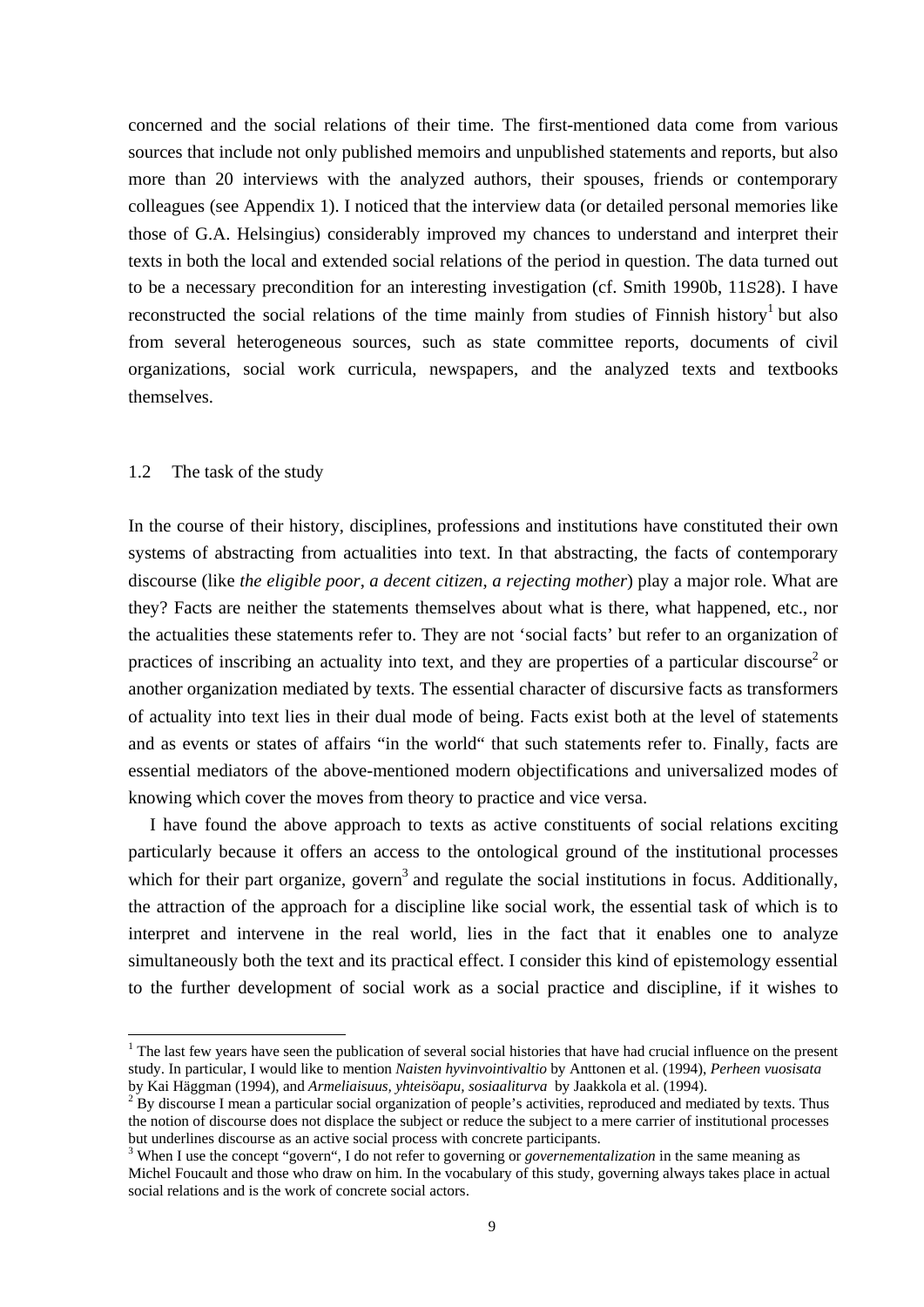survive in the increasingly reflexive conditions we seem to be living in (see e.g. Beck & Giddens & Lash 1994).

 Several scholars of social work have strongly argued that (the Scandinavian) "social work as professional practice and as a scientific discipline" (e.g. Soydan 1993b, 204) must clarify its theoretical, methodological and societal role and identity by anchoring itself to the (international) development of social sciences, and especially to that part of them that have been historically concerned with social action (see also Soydan 1993a). I disagree with these scholars on theory, but I share their view of history as an important mirror of professional self-understanding. I believe that our good understanding of history can contribute to constructing a picture of a reflexive practitioner consciously acting over the break that the social and material reality and the texts thematizing it create (Satka 1988). However, this does not happen if the picture of the past is only reconstructed from the objectified forms of knowledge cut off from their practical context and uses. If we, social work researchers, want to advance critical reflection in our field, we need to find methods of exploration that do not fall into the objectifying mode in which we work. We need to look for a method of inquiry where the inquiry itself is a critique of socially organized practices of knowing. Therefore, it is essential to search for a method that helps reconstruct the post-professional identity from the past until today, a method that is sensitive to both the history of ideas and local practices. Thus, the method I have derived from Smith's work and adapted for this study is also one way to overcome the epistemological and methodological dilemma common in the theory of knowledge that social work academics tend to rely on.

 In the study that follows I am particularly concerned with the active ways in which particular texts started to organize people's relations, and how that organizing was shaped in time and from debate to debate in the context of the developing relations of ruling. Empirically, I aim to discover the formation of the conceptual (and practical) history of Finnish social intervention over the period of time when it was transformed from a local and communal tradition of delivering relief into a textually maintained professional practice, that is, when it was transformed from local knowledge into textually coordinated international forms of functioning. I am reconstructing the way the then authors were writing and reading the texts in the social contexts of their daily lives, and I am asking what were the restructuring effects in the context of the modern relations of ruling which followed from their everyday practices and from the institution that started as poor relief. My assumption is that disciplinary and administrative texts are crucially important mediums of institutional action, communication, and shared consciousness. Thus, the above-described materialist method of interpreting<sup>4</sup> the texts related to Finnish social

<sup>&</sup>lt;sup>4</sup> Dorothy E. Smith borrows theoretical, methodological and ontological tools from Karl Marx's and Friedrich Engels' historical materialism in *German Ideology* (1970), and the idea of text as a constituent of social relations originates from the ethnomethodology of Harold Garfinkel. The foundation of her method is materialist ontology, which emphasizes the importance of exploring the actual practices of actual individuals as socially co-ordinated and co-ordered practices. This co-ordination is mediated by texts and documents of various kinds. Smith expands the terrain of the original method to cover both the social relations of knowledge and forms of consciousness in the social institutions. (see Smith 1988, 133S135; Smith 1990a, 6S8, 92S97).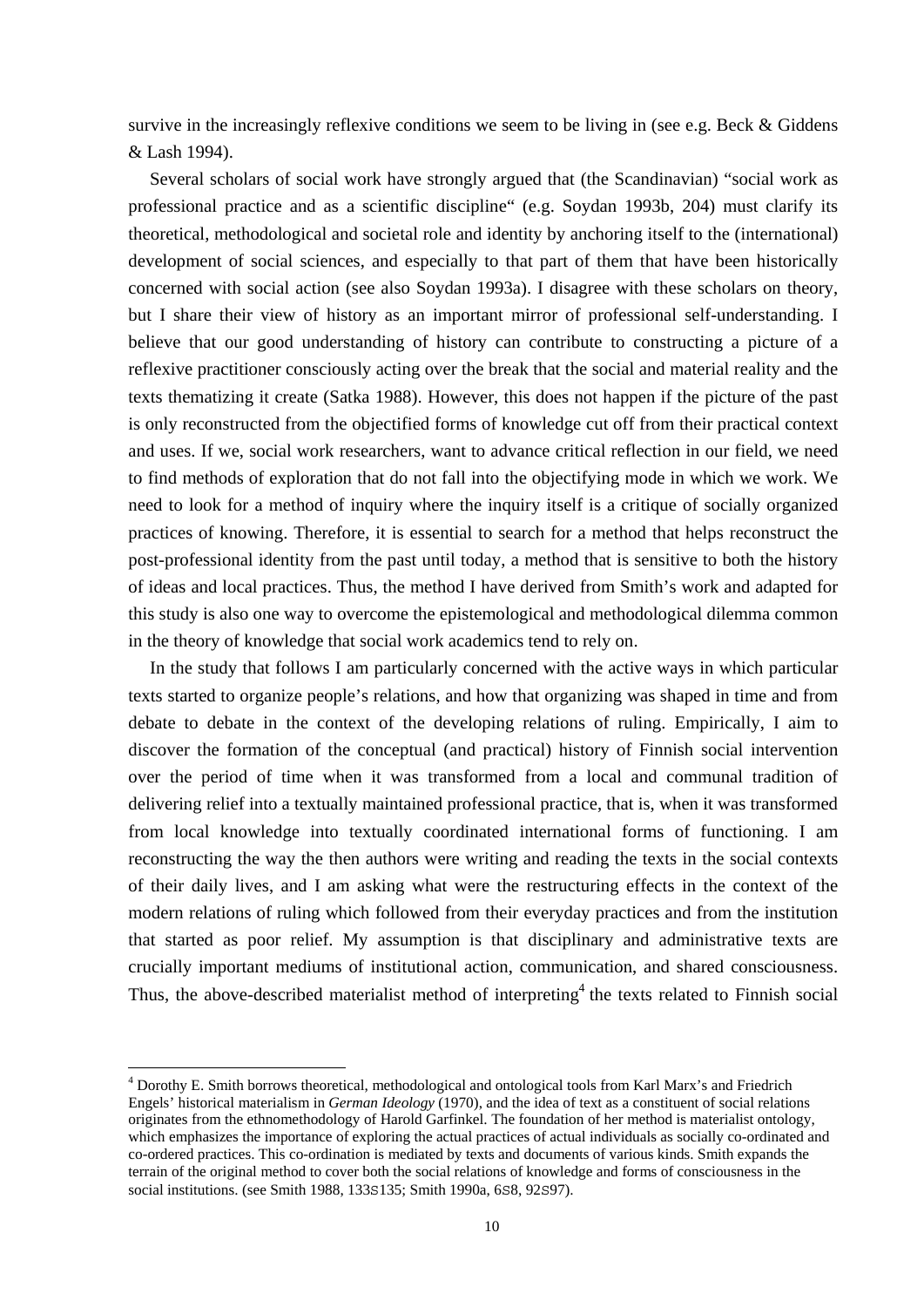intervention approaches these texts as active contributors to the institutional processes of development (cf. Smith 1990b, 45S57).

 In the course of this study I have noticed that in discovering the conceptual trajectory from the Finnish poor relief to social work, I am partly also working against the rules and self-evident assumptions that I have internalized and been perpetuating. Despite the fact that the research material far antedates my personal history, I have discovered how I am and have been reproducing many of their truths. This is because professional and scientific texts seem to have an endless capacity to reproduce the discursive social organization they were originally intended to produce (cf. Smith 1990a, 167S170, 212). Consequently, the structuring effect of a discourse is maintained and reproduced as long as the texts are read, implemented and rewritten in a new generation of texts. Therefore, a professional analyst of texts doing her/his work within a certain tradition of thought (e.g. in sociology; see Smith 1989) is tied to the constitutive intellectual conventions of the field (e.g. how to write the social into texts, how to apply discursive consciousness in analyzing unexpected events), the roots of which go far back in history. In this light, understanding the extended relations in which I am involved in my thinking about social problems — or as an acting social worker when intervening in a family problem - inspires me to ask: how was our knowledge once put together, by whom, and of what kind were the social relations that emerged? My belief is that a careful investigation of how the Finnish social intervention in 'social ills' has been put together in the course of its history would tell us quite a lot about what it is.

## 1.3 About the book

The general strategy of the book is to illuminate, via the chosen actual actors (including myself), the role that texts and conceptual practices have played in the social relations of their everyday lives in history. The book begins with an introduction into Finnish society in the late nineteenth century, when the Finns were both at the local and national level involved in intensive social processes of creating new identities — or modern social citizenship — for themselves. This constitutes an important aspect for the analysis of the conceptual practices that follow.

 The conceptual practices are interpreted on a number of different sites in subsequent chapters. I have formulated the particular research question of each chapter by taking into consideration both the extended social relations of the time and the texts and data that were available for my investigations.

 Thus, Chapter Three follows the transformation of one man, the first poor relief inspector in Finland, from a civil activist into a civil servant in the emerging social relations of the developing state. The analysis suggests what follows when one becomes an actor in the developing relations of ruling and a member of an administrative discourse. Chapter Four introduces the first Finnish textbooks of poor relief in the extended social relations at the beginning of the 20th century and evaluates the methods used in writing them. Chapter Five focuses on the aftermath of the bloody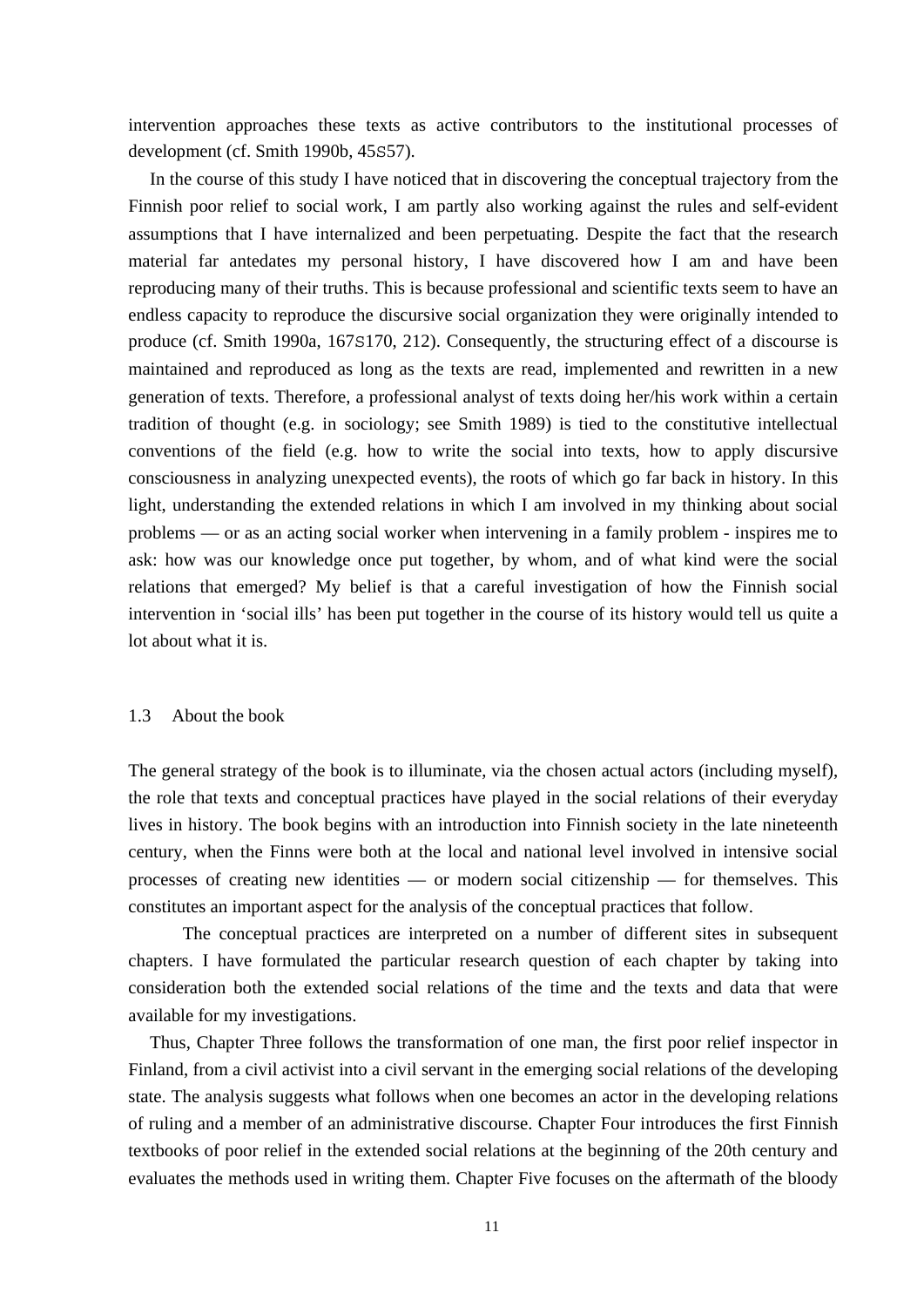Civil War in 1918; it examines the textual practices of reorganizing poor relief as a national institution of social integration and follows its restructuring effects in practice.

 The four chapters that follow introduce three different discourses on social intervention and the societal context in which they originated. The analysis follows the chronological order in which they emerged. All three discourses on welfare law, welfare work, and social case work were closely connected with a new or old profession that was simultaneously involved in efforts to reorganize the field more effectively. In Chapter Six the focus of investigation is the practices of lawyers in the Ministry of Social Affairs and the reorganizing influences of welfare law on the institution of poor relief. Chapter Seven illustrates the break in the overall social developments that Finland's two wars against the Soviet Union brought about. In the postwar circumstances the new professional forms of social intervention were in many ways encouraged both by the state and voluntary organizations. The new forms included two new professions, welfare workers and social case workers, whose conceptual practices and methods of knowing are analyzed in Chapter Eight. Chapter Nine interprets a unique Finnish doctrinal dispute concerning social work from the viewpoint of the extended social relations of the 1950s. Finally, Chapter Ten reflects on the research process and the results from the perspective of teaching and doing research on social work in the 1990s.

 It follows that this study does not intend to present a continuous empirical story of Finnish social history, but a story whose plot revolves around the interpretation of the chosen conceptual practices from a reflexive materialist viewpoint, with the aim of demonstrating how they were an integral part in the formation of Finnish relations of ruling. Taking into consideration the varying quality of the research materials as texts, the continuously changing societal stage in the course of history, and the largely lacking social historical research on the phenomena of Finnish social intervention with which this study is concerned, the task of interpreting the selected texts as organizers of social relations has been to me a long and eventful journey of exploration. It has taken place in the world of the old texts of poor relief and social work and the forms of social intervention that preceded them, but also in my personal consciousness and archives of memory. In the research process, both the old texts and my knowledge have become objects of reinterpretation and restructuring.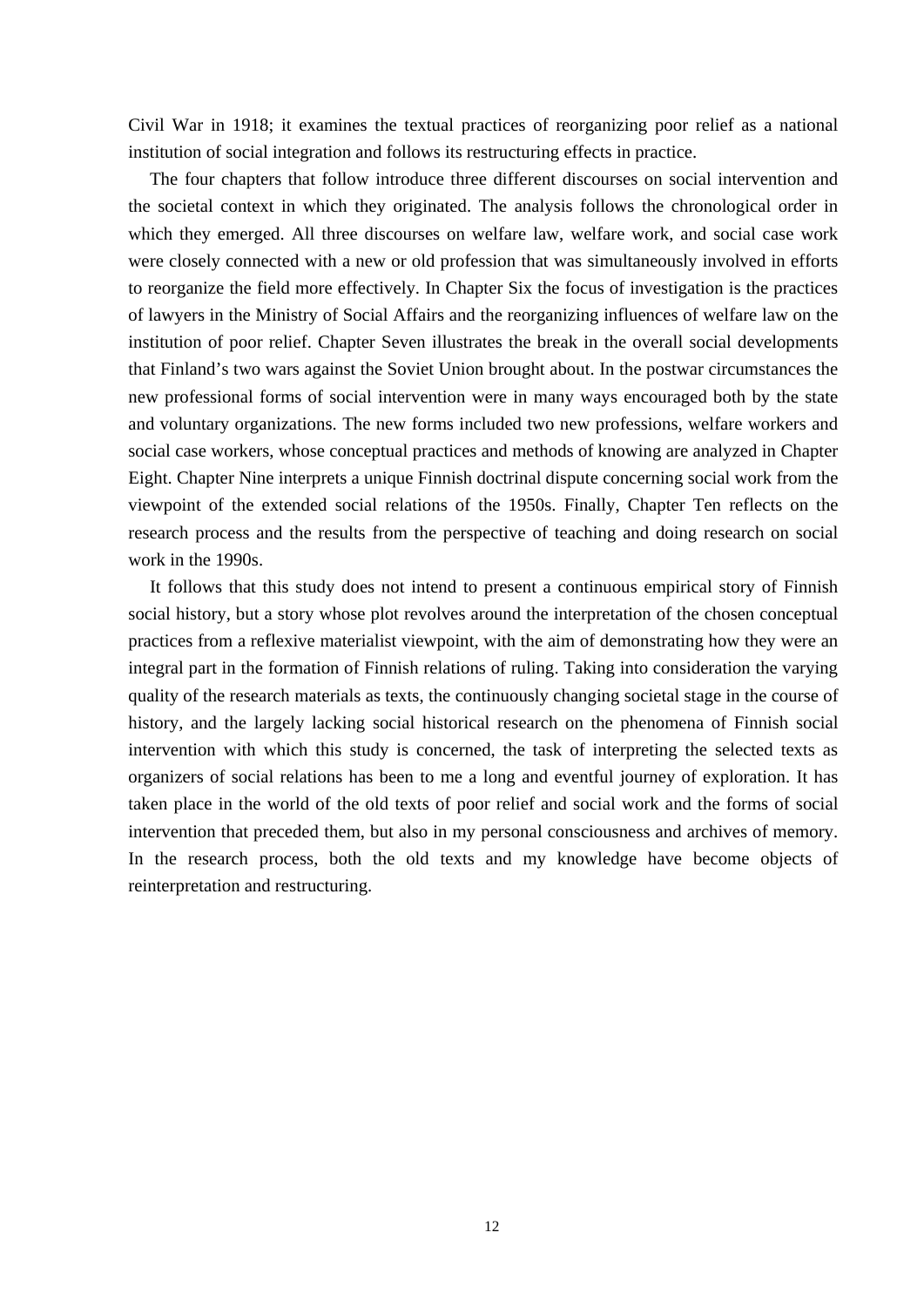# 2 State, citizenship and poor relief

This chapter discusses some of the first documents concerning poor relief published by state administration in the macro context of the project of building the Finnish nation, and in particular, the idea of its citizen. Therefore, I will first make a brief introduction into the thoroughgoing societal transformation processes that the then predominantly agrarian country and the collective consciousness of its inhabitants went through. This meant considerable changes both in class relations and in the social organization of people. As a result, the identities of the various groups started to become restructured, and an identity of a female and male citizen as an individual appeared.

In the eighteenth century, Finland was part of Sweden and the Finns subjects to the Swedish king. Under the Swedish crown, the civil administration of the country was only minimal. The state administration was organized in 1809 when the country became an autonomous Grand Duchy of the Russian Empire. The Tsar promised to keep the existing laws, and granted his Grand Duchy extensive autonomy in its internal matters. The Tsar wanted loyal allies; he disbanded the Finnish army, and recruited the previous army officials, members of aristocracy, as civil servants of the state, thus guaranteeing them means of living and preserving their existing high social status. The result was that many of them became faithful servants of the Tsar for the rest of their lives (Konttinen 1991, 110). This transformation in the status of the Finnish elite has been regarded as the decisive starting point in the creation of the Finnish state and Finnish national identity (e.g. Sulkunen 1986, 17S18).

 In addition, in the following sixty years the number of the state's civil servants grew from 500 to 1500, and simultaneously the proportion of aristocrats among the civil servants rose from 7 to 78 percent (Peltonen 1990, 91, 99). Soon the high status of the civil administrators was legitimated by a civil servants' university examination in law, which became compulsory in 1817 (see Konttinen 1991, 102S146).

 The result was a most bureaucratic state administration the main concerns of which included defense of the old and new privileges for the aristocracy (Alapuro 1988, 25). For these purposes, as well as for the defense of national autonomy, the legal discourse was most appropriate. The end of the century saw the beginning of Russification campaigns, aimed to bind the country more tightly to the Empire (cf. Klami 1977).<sup>5</sup> The Finns considered the new policy oppressive as well as a violation of and real threat to their autonomy. This, again, strengthened the role of enlightenment and popular education as upper classes' strategy of dealing with those below them.

 In the European context, Finnish civil society developed late. At the beginning of the nineteenth century, the social relations in the country were typical of an estate society. Pre-capitalist Finland had a

1

 $<sup>5</sup>$  The high descent of state administrators, together with their early legal education, led to a rise in the status of both;</sup> legal discourse and education became the official vocabulary of Finnish governing, and the legal examination became a criterion for the post of the state administrator. On the other hand, the status of state governors was extremely high; it became privileged and socially intact.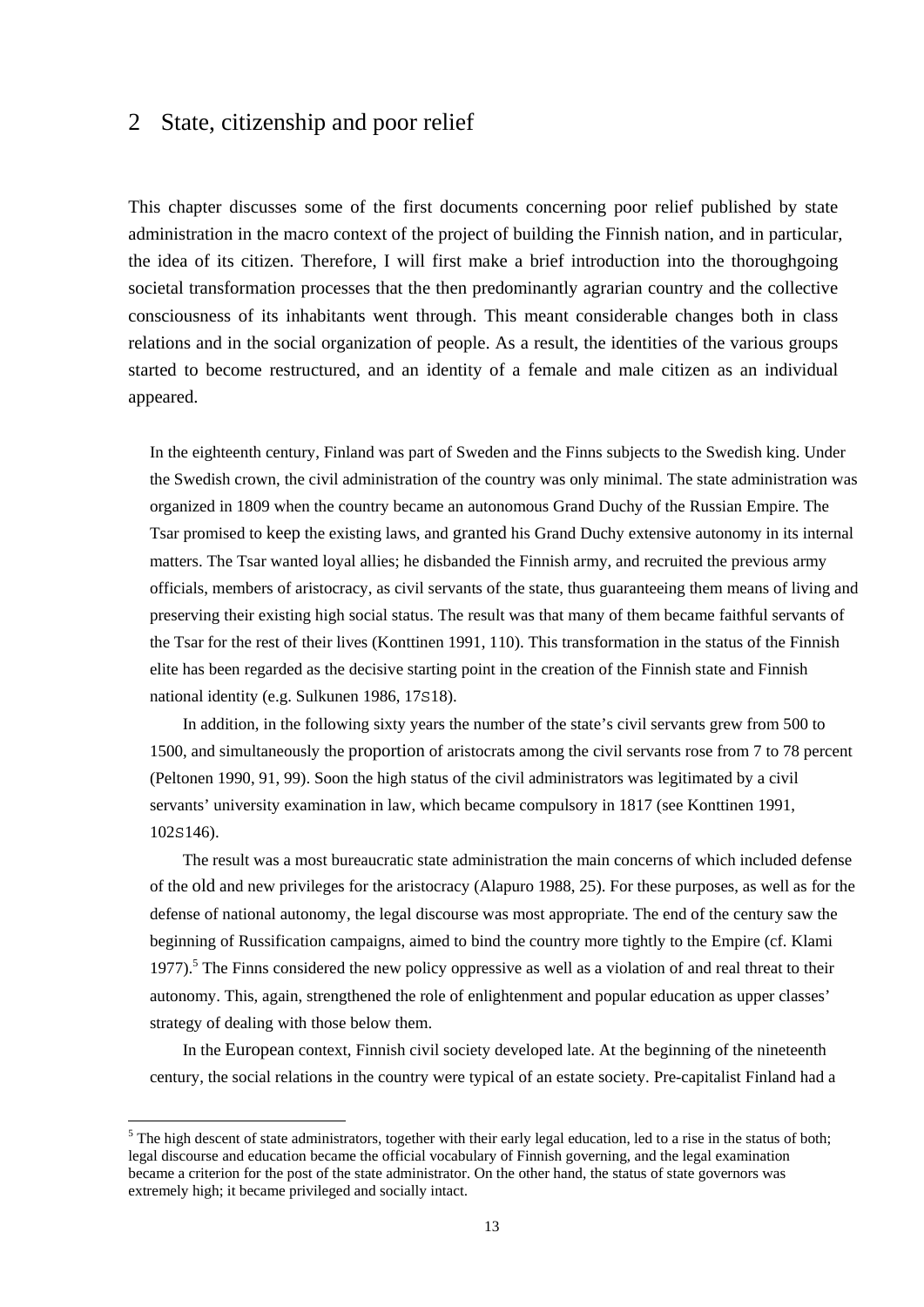rigid system of four estates, in which ancestry defined the social status and lifestyle of a person. Beginning from the 1830s, the dawning nationalism and the idea of nation state, together with the efforts of the new intelligentsia to gain a more powerful position in politics, in the emerging public forum (e.g. Alapuro & Stenius 1987, 26-30; Pulkkinen 1987; Konttinen 1991, 180S189), put the old social relations into motion. When masses also started to organize themselves around various activities, Finnish civil society as a nonignorable counterforce of the state bureaucracy was born. However, their contrast was only relative; actually, there was a close co-operation between the Finnish state and civil society throughout the century (cf. Alapuro 1990; Stenius 1990).

 In the middle of the nineteenth century there emerged several groups willing to gain their share of the power that the aristocratic state bureaucracy was used to holding. On the other hand, among the governing elite there were groups who saw a nationalist ideology and an alliance with the common people as a means to support the State, the seat of their governing (Alapuro & Stenius 1987, 14). Nevertheless, the most enthusiastic alliance seekers were the educated classes, who organized themselves under a movement called Fennomania. Typically, members of this movement were representatives of the educated classes who after first having criticized the elite and the existing forms of governing turned towards the common people as a support group in their struggle for hegemony (cf. Häggman 1994, 148S172, 220S223; Pulkkinen 1987; Alapuro & Stenius 1987, 14S17).

 In the framework of people's nationalist education, the locally practiced activities of charity as well as some aspects of poor relief and child welfare fitted particularly well into the nation-building program of the Fennomans. Its chief aim was to civilize every individual, and in particular everyone among the lower classes, into the new moral qualities of a citizen, the leading designers of whom the Fennomans considered themselves to be.

#### 2.1 The transforming relations of the social classes

From the point of view of the ruling class, the micro level of the society as a whole was becoming unstable and unpredictable towards the end of the nineteenth century. Old moral rules, traditional responsibilities, and the organization of everyday life were disappearing in the slow transformation of the society of four estates to a premodern democracy. Among other things, it meant that the earlier unknown and collective mass of subjects were turning into free individuals who had their own as well as collective will and strength. This being the case, the ruling class and the relatively new educated class became considerably concerned about the state of the masses of their society as part of the activities which aimed to create a replacing social order for the already crumbling patriarchal order. The working class was heterogeneous, but it was plentiful, and thus its strength as a forthcoming group was going to exceed all the other social classes.

 From the first signs of the changing characteristics of the masses, the educated classes were able to connect the change with what they had been reading from the European literature of recent decades. In particular, the members of the well-educated groups at a very early state were able to name the different social phenomena, and to predict the possible social outcomes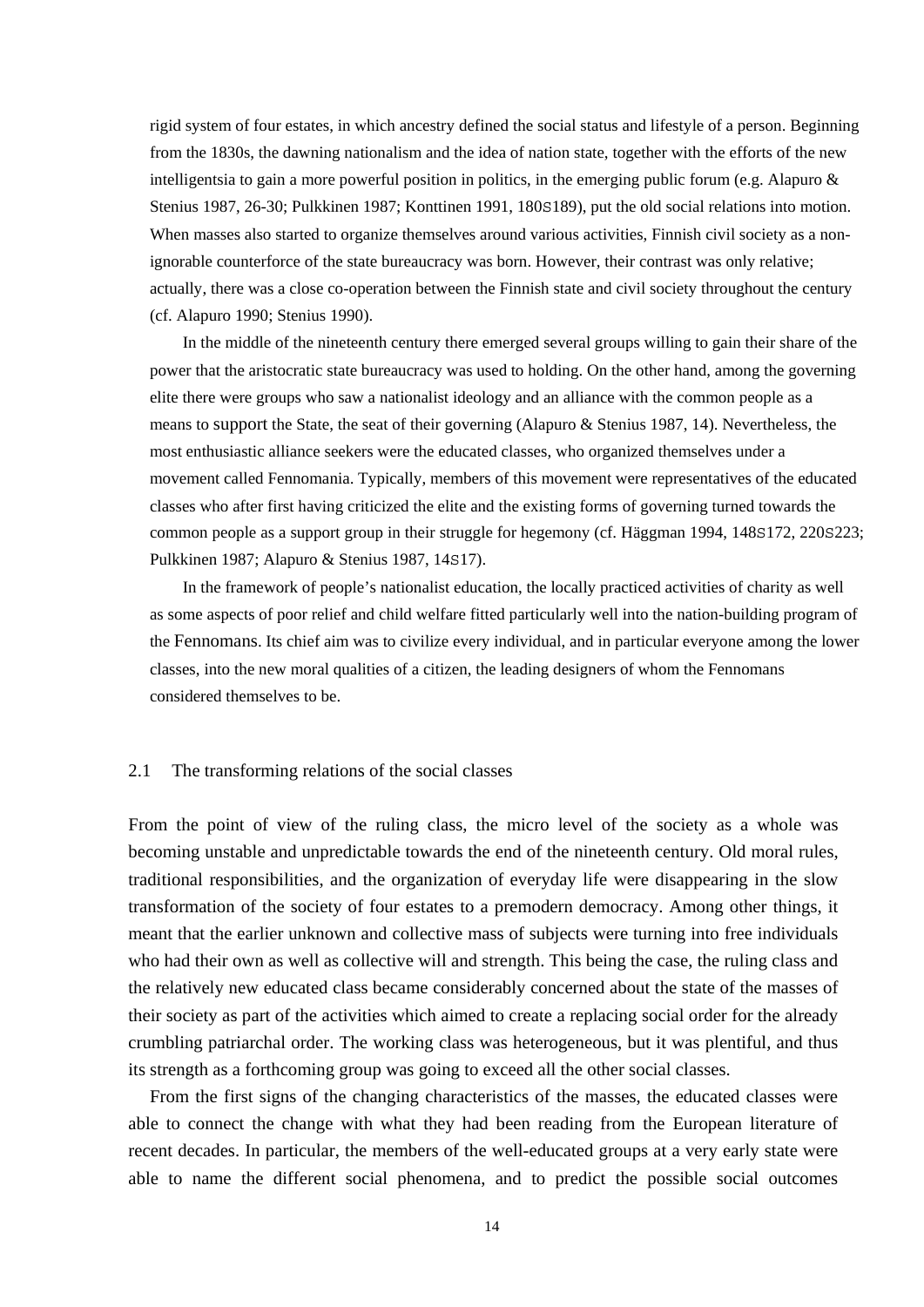according to the foreign examples. Hence, they discovered themselves at quite an early state of the change in the middle of a social transformation in which the characteristics of the common people were undergoing a radical change from loyal subjects to free citizens and workers. When the severe suffering of many lacking the means to support themselves became evident, the upper classes saw in it a potential sign of workers' social unrest, and even revolution, which they certainly wanted to avoid. Furthermore, the educated were aware of foreign solutions: of an alternative social organization and corresponding ideologies; of the means that had been used to educate the poor and to bring social order among the growing underclass; and additionally, of the increasing importance of educated people as intermediaries of class relations in general.

 When the Russian Tsar made efforts to limit the Finns' autonomy towards the end of the nineteenth century, the upper classes turned to the lower classes with the aim of changing the object of the Finns' loyalty; in place of the Russian Tsar they put the nationalist movement which they themselves led, and instead of people pleasing the Tsarist Court, they emphasized the protection of the existing legal order of the country (e.g. Klinge 1975, 48S52). The purpose was to create an atmosphere of confidence which they considered the best national protection against the Tsarist threat and beneficial for their own status. Regardless of the framework and shape of the forthcoming social order, the elite and intelligentsia wanted to secure the continuity of their own status and power (e.g. Häggman 1994; Konttinen 1991; Sulkunen 1986). One of the main purposes was to direct the masses to a new way of life, which in practice meant creating a new social order for the everyday lives of both the common people and the members of the elite (cf. Häggman 1994; Markkola 1994; Ollila 1993).

 Basically the upper classes put their reorganizing "program" into effect on two levels. First, the educated classes produced ideologies, ideals and facts which coordinated their contemporaries' understanding by interpreting the impending social reality. The ideals in particular gave direction and norms for the ongoing changes in everyday life. Secondly, the ideas, ideals and morals needed to be introduced to the uneducated as part of the natural order of their daily lives in order to be materialized as both internalized qualities of the common people and, consequently, as friendly relations between the classes.

 The forums and contents of the idea production for the nationalistically oriented "program" as well as the strategies and means of introducing them to the masses were as many as were the diversifying target groups. Just to mention some of those that have so far been studied in detail, the most important ideals include the idea of *a decent citizen* (see Alapuro et al. 1987; Sulkunen 1986), the idea of *the nuclear family*, including the particular responsibilities and organization of the social relations of gender and generation (see Häggman 1994), and the idea of *domestic economics* (see Ollila 1993; Markkola 1994). In a society where textual communication was constantly available only to the upper classes, the chosen way to disseminate the new ideals and models was enlightenment and popular education of the masses. Some members of the concerned groups started to organize masses around temperance (Sulkunen 1986, 47S67), labour issues (e.g. Jaakkola 1994, 92S98), and hygiene and domestic economics (Ollila 1993, 19S33; Markkola 1994, 173S192). The activity often included direct encouragement to local grass-roots enterprise,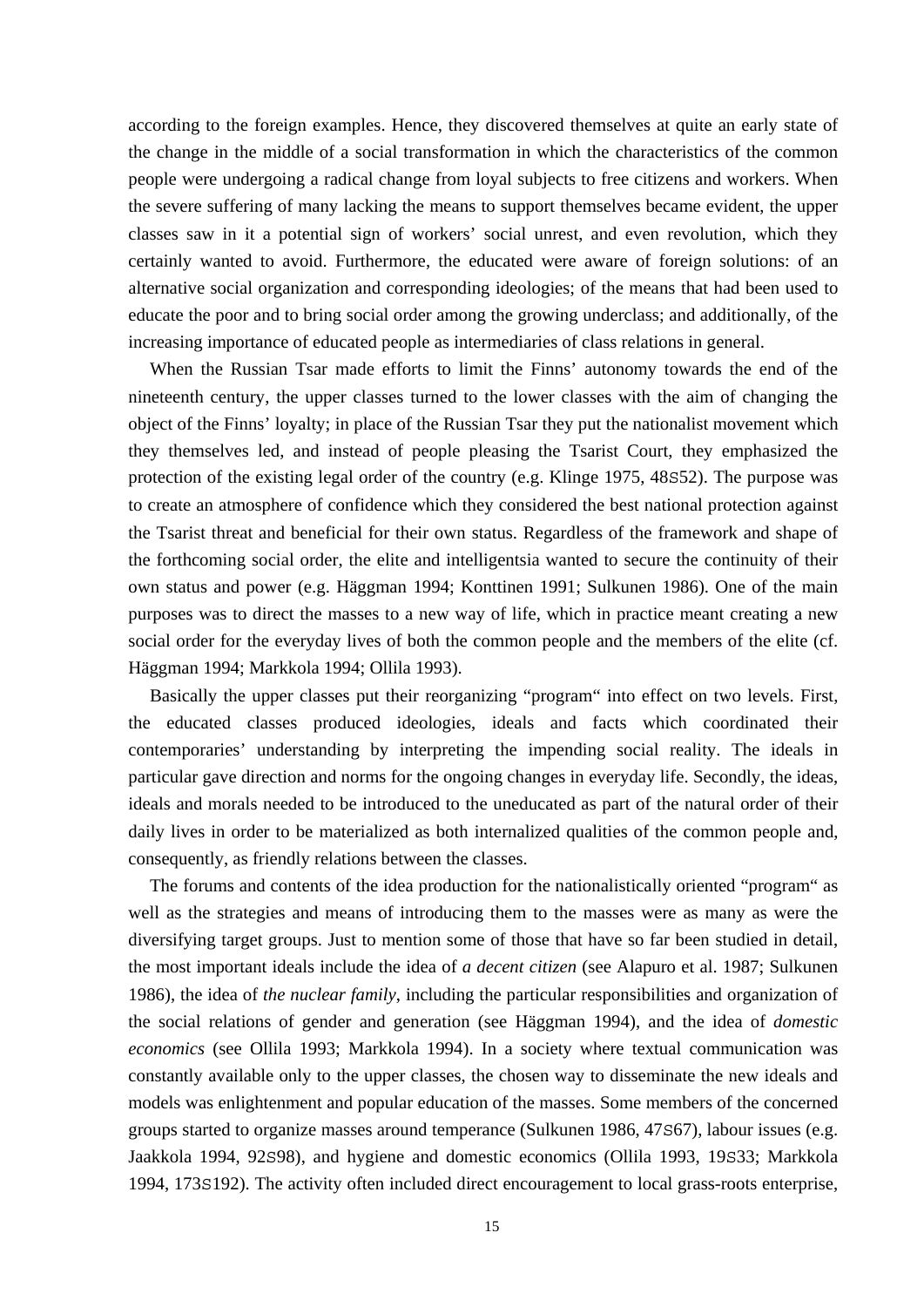in which the new ideals and facts were presented as enlightenment from person to person and from home to home. Common to all these strategies was an effort to educate the lower classes to become citizens, as workers, mothers and individuals, who are able to take care of themselves and their offspring according to the norms and moral ideals of the advocated social order.

 However, my argument is not only that the founding fathers and mothers of the conceptual practices of social intervention into social ills and interpretation of the time were the concerned upper classes. In addition, I am insisting that the emergence of the conceptual practices of poor law and charity, and their transformation into a discourse of poor relief at the turn of the twentieth century has to be analyzed as part of the wider societal transformation and reorganization. The change concerned both people's everyday life and class relations; in particular, the relation of the working class and the new interest groups of the newly educated groups.

 Finally, the new identities and organizations of everyday life were not a one-way effort from top to bottom. In the mass organization that followed towards the end of the century, it was the common people themselves who, in the collective activities which they in some cases even took over, produced their new individual identities themselves (as women, men, workers, housekeepers, etc.), and started to adopt the model of the nuclear family as part of their daily lives (cf. Alapuro et al. 1987).

## 2.2 The ideals of a Finnish citizen

One Finnish theory about the state and its citizens in the nineteenth century was developed by J.V. Snellman, a philosopher and academic in the first half of the century (e.g. Snellman 1928, orig. 1842). The theory was based on the contemporary German theorizing about the state. The three important elements of the theory were the family, civil society, and the state. Its starting point, like Hegel's, was the individual as a moral being, and society as a community of norms. According to Snellman, social integration depended on the relationship between an individual and society. In the actual societal practices, however, it culminated in the relations of the family — the new micro unit and organization of everyday life — and the state. Snellman considered the nuclear family, a civilizing unit of parents and their children, as the institution that actually maintains the whole society by taking care of teaching its children proper habits and values. According to the theory, the family's main function was to civilize the future citizens for the state, and to guarantee the morality of social life. The family and the state were interdependent; they needed each other's functions. Therefore, Snellman concluded that in fact the whole society was based on the nuclear family, and in particular, on its child-rearing practices.

 On the level of everyday life, children were to be reared in happy homes and in the daily practices of appropriately organized mothering. For this reason, women were given their own important responsibility in the nation-building project (e.g. Ollila 1993; Sulkunen 1987). The male intelligentsia responsible for developing the ideas of the new society was quite unanimous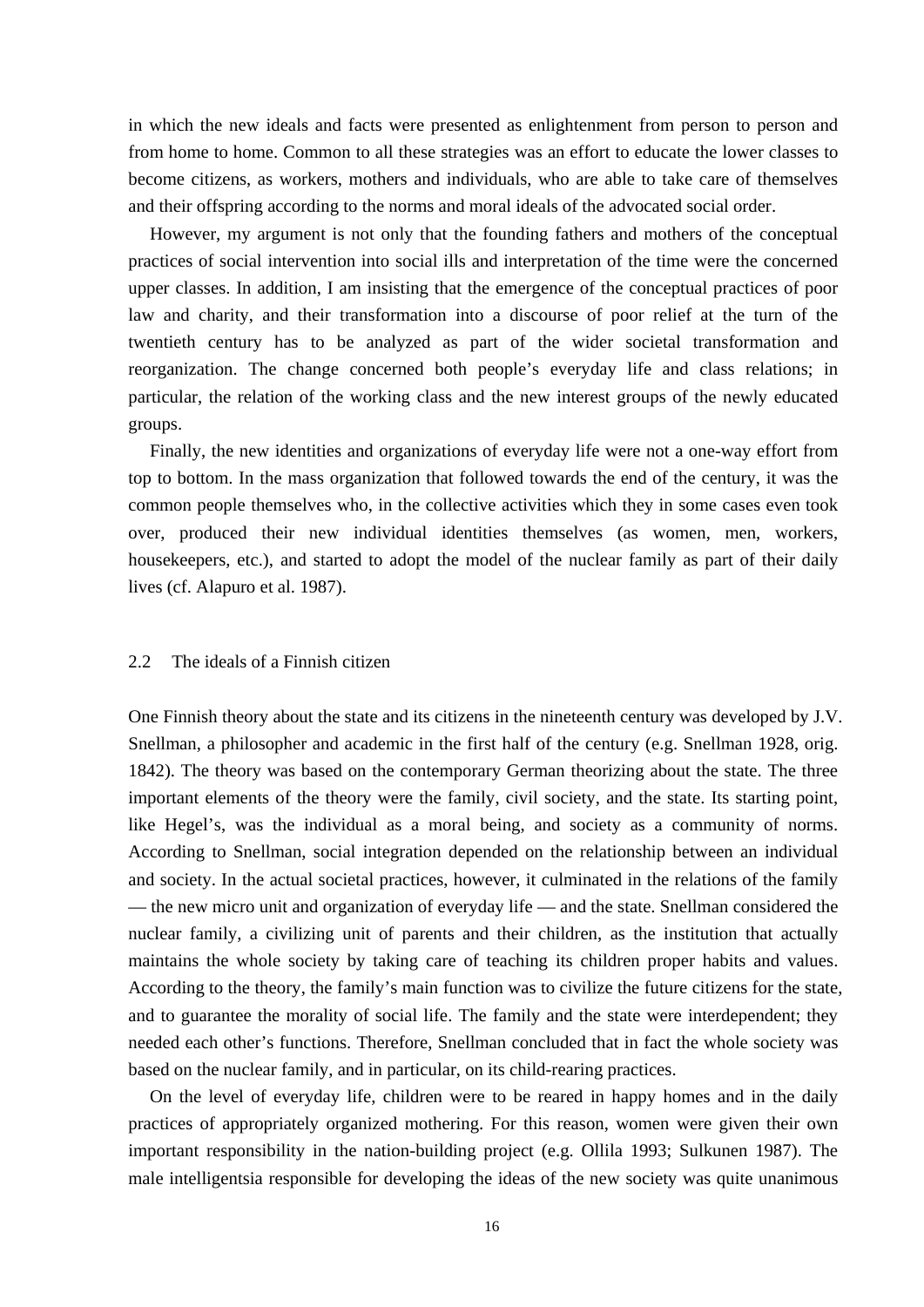that women's sphere in social life was to be limited to the family; her citizenship<sup>6</sup> was realized particularly through it. They considered the familial labor and love as "real" emancipation for women against the "ultimate" emancipation that the suffragettes demanded (Häggman 1994, 169). Meanwhile, the male citizenship was to be practiced in the spheres of the state and civil society, in which the husband represented the family and was responsible for economic reproduction. The basic idea was that men and women are different since birth, and that this difference needs to be developed further by means of education. In addition, men's and women's characteristics were considered contrasting and complementary at the same time. It was believed that only together can men and women create the organic whole necessary for the well-being of humans, state, family and society in general. (see Häggman 1994, 162s195).

 These ideas about the state and its citizens became crucial in the nineteenth century, during the development of the Finnish relations of ruling. From the middle of the century on, they started to organize the thoughts and practices of the recently educated classes. The theory considerably influenced the views and identity of the educated, and in particular, the Fennomans' ideology and program. In the light of this theory, they understood their social responsibilities in the following way: to civilize the ignorant masses to become supporters of nationalist ideals, and to promote the realization of the reformed social order until every corner of the country was covered (e.g. Ollila 1993, 46S50; Ollila 1994; Sulkunen 1986, 29S41; Sulkunen 1987). For the Fennomans, education and qualified morality were the appropriate means to cure every social ill and to elevate people from ignorance, bad habits, drunkenness and poverty. (cf. Alapuro 1994, 303).

 The ideal Finnish citizen was different according to gender and class. A good citizen was defined as a sober, honest, sparing and hard-working member of the state (e.g. Alapuro et al. 1987; Sulkunen 1986). Motherhood and motherliness were self-evident characteristics of an ideal female. She was responsible for a happy and clean home, in which a morally disciplined nuclear family organized its daily functions in mutual understanding. As mentioned before, the upper classes, the holders of the reform discourse, defined themselves as shepherds and guides of the common people, who were meant to become their loyal allies as subjects. The duty of the upper classes was to deliver enlightenment, while the responsibility of the masses was to be obedient learners, and to show their gratitude to their instructors. The subjects were expected to adopt proper ways of life in accordance with the moral code that was given to them.

 Irma Sulkunen (1987, 165S167) gives an example of class- and gender-divided citizenship. On the basis of the temperance movement's documents, she argues that there were three different ideals for a female citizen. One was the elite women, who demanded for themselves the right to participate in politics. They insisted that their participation was going to bring the point of view

<sup>&</sup>lt;sup>6</sup> Women's citizenship was not a new theme in Finnish public discussion. As early as the turn of the century, when German educator Campen's and Swiss educator Pestalozzi's ideas about women's education became known, concepts like cosines (*huslighet*, *kodikkuus*), happy home, motherhood, and woman's calling, became familiar. In that debate what were considered women's duties included the "familial matters" both in the family and society (see Häggman 1994, 145S152). These were the ideas that e.g. Snellman later applied in developing his theory. However, as Kai Häggman (1994, 169) points out, the later definers of the Finnish woman's role limited her sphere only to the home.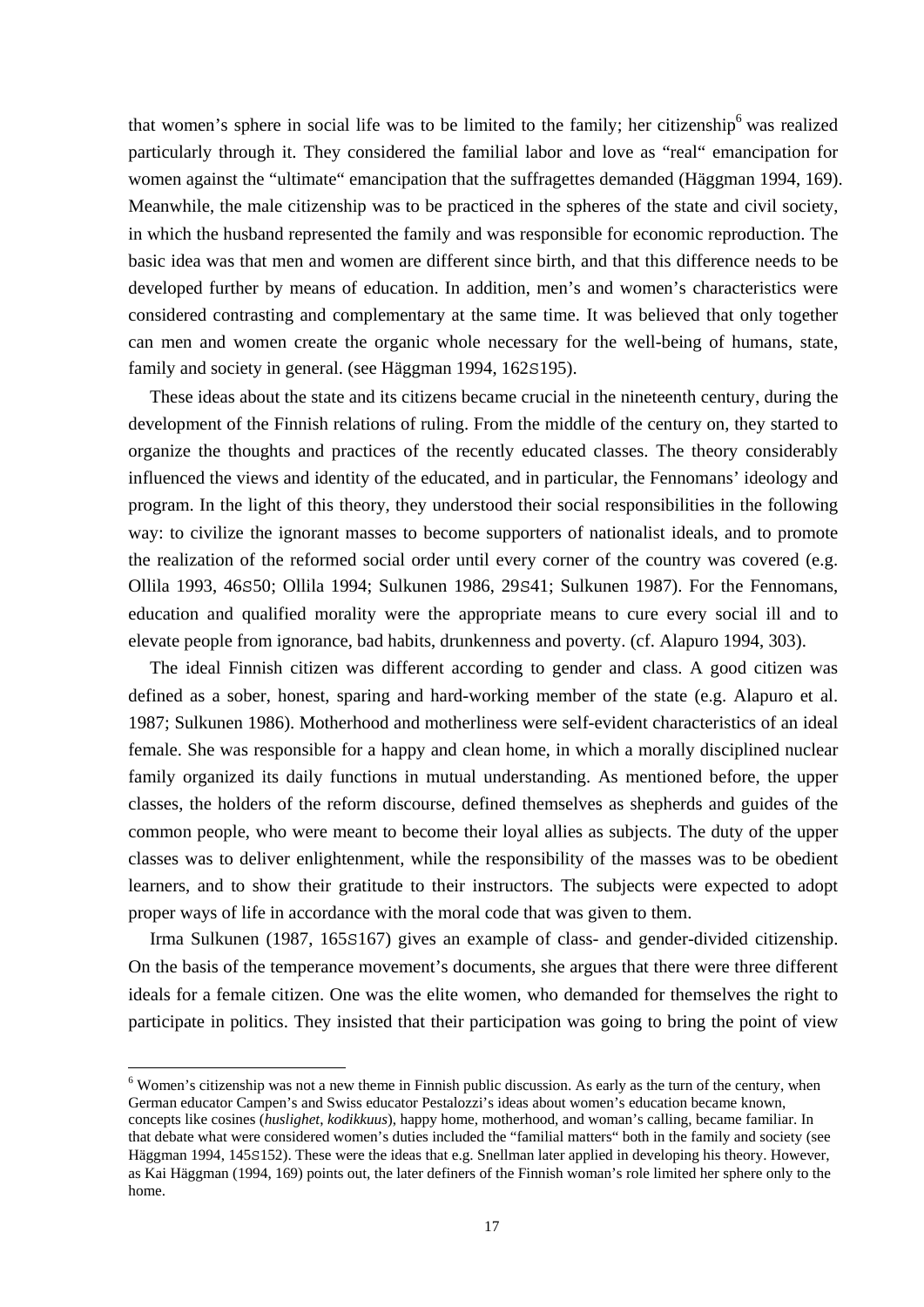of motherliness to decision making. Then there were the middle-class women, who defined their femininity predominantly through social mothering, i.e., through the task of educating the mothers of the working class and the women on farms. The third female ideal included those groups whose duties and moral responsibilities were limited to their homes and farms, to housekeeping, and to child rearing. But this categorization was not exhaustive, since in everyday life, which was increasingly organized around nuclear families, the unmarried, educated women were becoming a problem. As a solution, they were expected to dedicate themselves to social motherliness. This being the case, they were specifically allowed to act in the public area by being defined in a limited sphere which was simply an extension of women's duties at home. Nursing, teaching, and caring were considered suitable activities for them since in these tasks women were not regarded as functioning in a regular public job, but as realizing their female calling in the family. (Häggman 1994, 196S200; Ollila 1993, 25S32).

 In the nation building process, Finnish citizenship became established on a communitarian type of understanding. It emphasizes the predominance of the nation over the individual. From this follows that it is the responsibility of each individual not to pursue her/his own interests, but to serve her/his nation. (cf. Pulkkinen 1987). How this ideal was intended to be accomplished depended foremost on one's social class and gender, and in the case of women, also on the marital status.

#### 2.3 The regulation of the increasing poverty

In the nineteenth century Finland was an agrarian country, as over 90% of the population earned their living from agriculture and forestry. As the population had been increasing since the eighteenth century and acquisition of land had been restricted, especially the number of landless groups like tenant farmers, cottagers, farm workers and itinerant workers grew. Their share of the population in 1825 was 7.8%, and by 1875 it had increased to 17.1%. Simultaneously, farmwork changed into less labor-intensive field work, and groups emerged whose labour was no longer needed in agriculture. The development of Finnish industry was slow; by 1900 it employed only 11% of the Finns (e.g. Jaakkola 1994, 73S76). Thus, industry was unable to absorb the free labour. Especially in the wintertime when the shortage of work was common, those who had no means to support themselves turned to the local authorities of poor relief, causing an increasing economic burden on municipalities and townships that from the 1860s and 1870s instead of church were responsible for them. The problem was at its worst during the years 1866S1868 in the most 'overpopulated' areas of the country, as the crops were lost and a great famine ensued (e.g. Häkkinen 1990), causing the death of about 100 000 people. (Pulma 1994, 51S55, 67; Piirainen 1958a, 13S17; Haatanen 1968, 22S127).

 The state bureaucracy was unable to overlook the increasing rural population and poverty since it was responsible for the loyalty of the Finns to the Tsar. On the contrary, some governors, who were the civil servants locally responsible for the public order in the Grand Duchy, were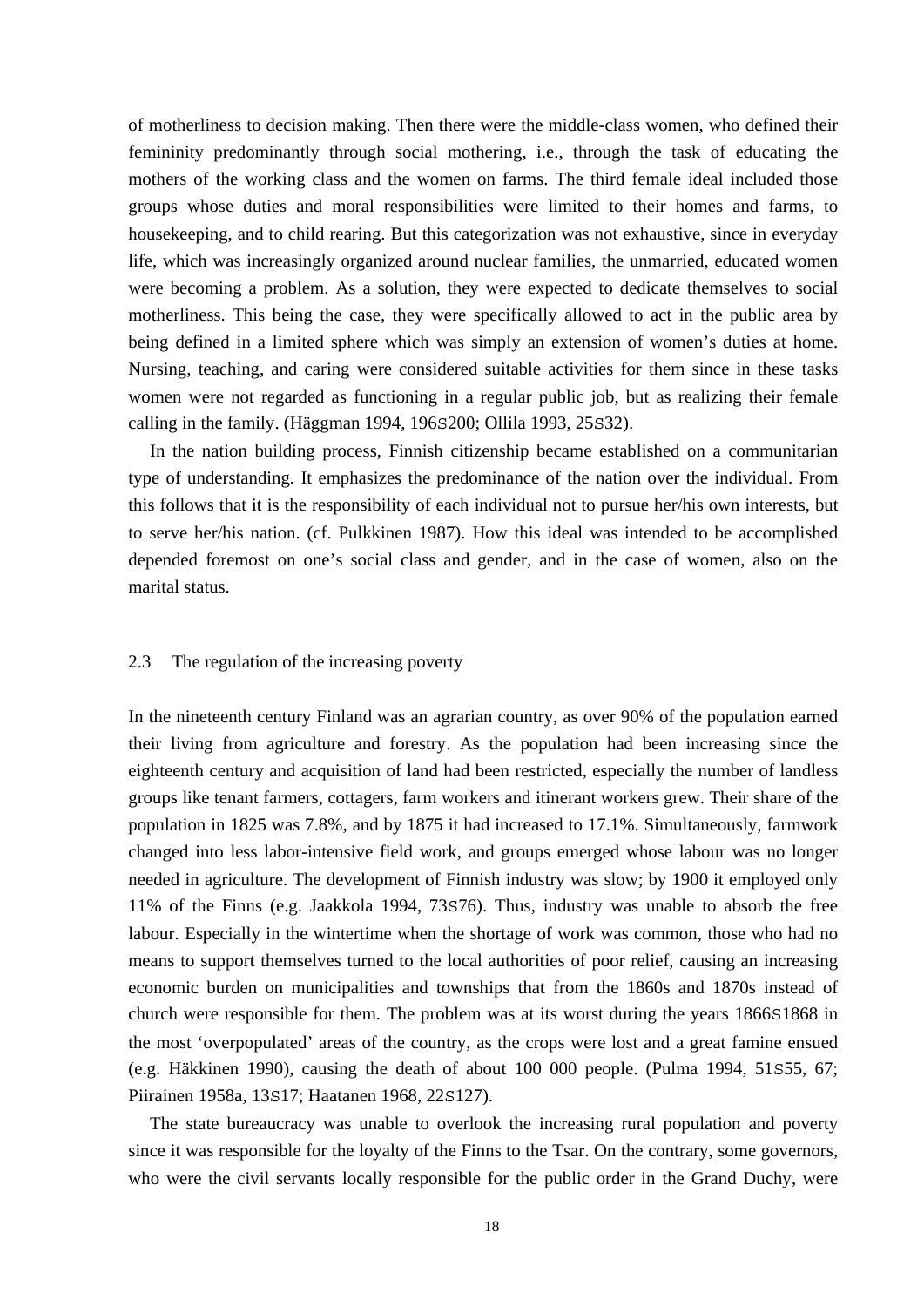actively promoting the matter of the poor and means to intervene in poverty beginning from 1810 (cf. Piirainen 1958a, 223S227). It was the governors' memorandum about the increasingly disparate state of the rural, landless population that led the Finnish Senate to establish a State Committee to prepare an administrative reform of poor relief in the  $1840s$ .<sup>7</sup> (Piirainen 1958a, 62S63).

 The Committee Report was published in 1843. During the eight following years, before it ended up as the Poor Law of 1952, it was thoroughly discussed; first, many concerned groups gave their written opinion about the proposal to the Senate, and second, the discussion was alive in the press. It happened to take place soon after the Finnish press was born (Jaakkola 1994, 84; cf. Pulma 1987, 37). This meant that the administering elite, clergy, as well the educated classes, had increasing opportunities to develop their common understanding, to coordinate their interpretations of the social issues of the time in a new textual forum, and to concentrate on what needed to be done, how, and by whom (cf. Piirainen 1958a, 67S79; Pulma 1990).

 In his detailed study of the nineteenth century's poor relief reforms, Veikko Piirainen (1958a, 49S50) describes the two frontiers on which some of the governors' activities took place: for example, as early as 1810s, the Governor of Southern Finland advised the municipalities of his region to organize their poor relief practices according to the written regulations of the state. He also required that separate municipal boards of laymen be established for the administration. On the other hand, the governor was an active practitioner and supporter of private charity, which emerged in Finland in the eighteenth century (see Pulma 1994, 42S43). He is a good example of the then common opinion that an adequate social intervention in social ills necessarily needs to be built on two main strategies (cf. Piirainen 1958a, 203S204): one led by state bureaucracy, and a supplementary one carried out by the various actors and segments of civil society. $8$  The hard side of the treatment — control of the poor and the regulation of social order by the poor law — was considered to rest with the state, while individual treatment, the moral education and practical advising case by case, was considered the matter of the organizations of the developing civil society. This division was the basis on which the Poor Law of 1852 was built, after years of vivid public discussion.<sup>9</sup>

In the eighteenth century, poor relief was understood as a matter of Christian mercy. Thus its local practitioners were priests, while state administration concentrated primarily on the control of vagrancy. Along with increasing rural poverty and the change of thinking in which poverty was no longer seen as God-given, but as a fault of the person in need, the priests found that poor relief was too time-consuming and felt that it was in contradiction with their principal duties. The priests started to consider it a matter of public administration, and therefore, by the middle of the

 $<sup>7</sup>$  These administrative efforts were preceded by several statutes in the seventeeth and eighteenth centuries for</sup> regulating the poor. However, the problem with these statutes was that they were never applied to the same extent in

the various parts of the country; the practices varied considerably. (See Pulma 1994, 41s50, 59s67).<br><sup>8</sup> By civil society (*kansalaisyhteiskunta*) I simply mean the sphere of society in which those social and public action take place that do not fall within the state's functions.

<sup>9</sup> Keisarillisen Majesteetin Armollinen Asetus Yhteisestä waiwaishoidosta Suomen Suuriruhtinaanmaassa 22.3.1852, cf. Piirainen (1958a, 80).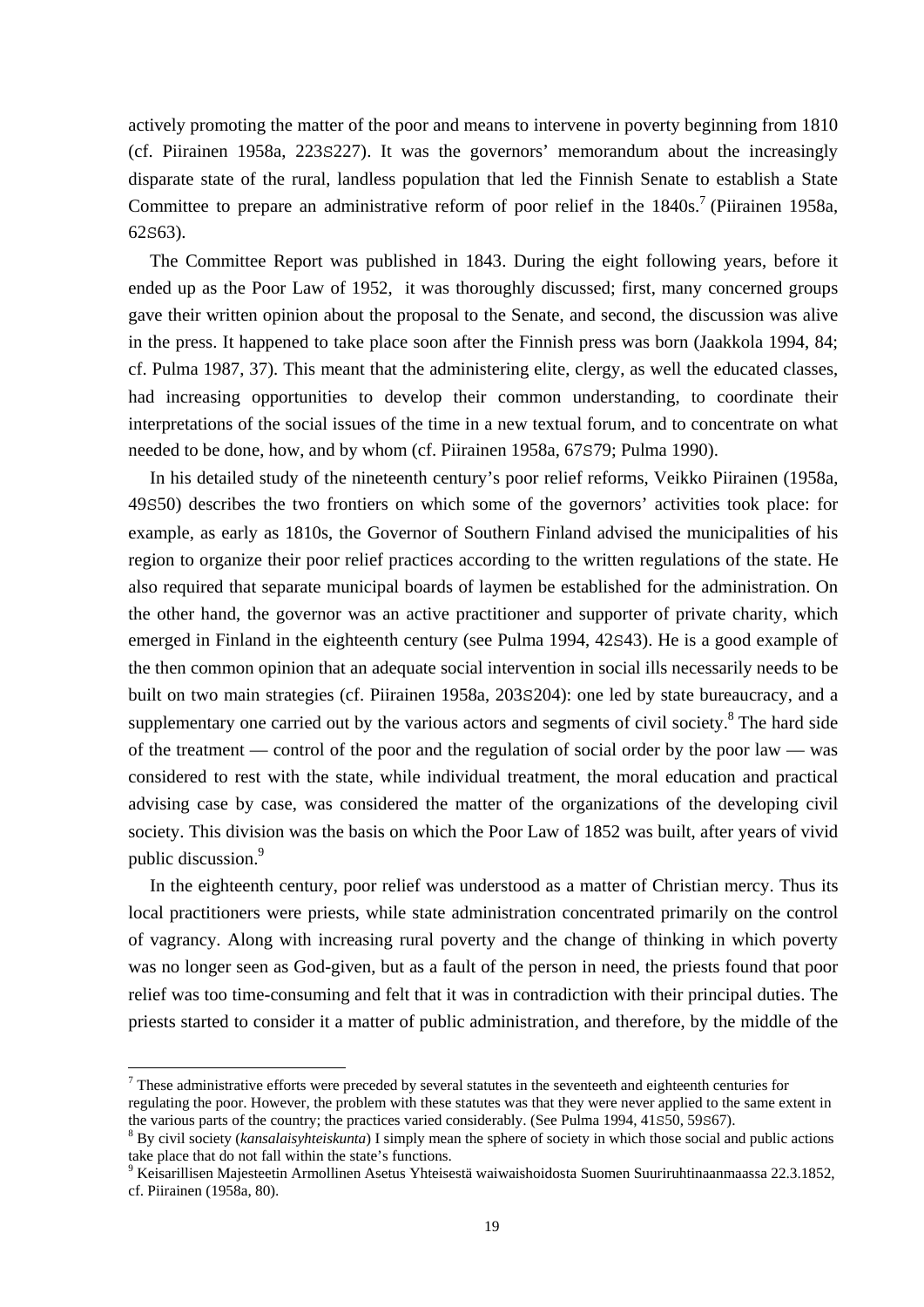century, the clergymen were willing to get rid of their formal responsibilities with paupers (Piirainen 1958a, 69S71). Their wish came true in the next reorganization of local administration.

In 1879, the Senate passed a new, more liberal Poor Law.<sup>10</sup> While the old poor law had emphasized maintenance according to the existing patriarchal responsibilities and social relations, the new one was designed to transform and replace the old order with the social responsibilities of a nuclear family. In the new Act, the maintenance liability was for the first time based on family relationships by blood:

1 § "Jokainen työhön kykenevä mies tahi nainen olkoon velvollinen elättämään itsensä ja alaikäisiä lapsiansa, niin myös mies vaimoansa; jota vastoin kunnan tulee omia työhön kykenemättömiä, hädänalaisia jäseniänsä varten järjestää vaivaishoito, niiden perustusten mukaan kuin tästä alempana säädetään..."

4 § "Niiden, jotka keskenänsä ovat sukua suoraan etenevässä tahi takenevassa polvessa, pitää, tarvetta myöten yhdeltä ja kykyä myöten toiselta puolen, huolta pitämän toisistansa." (Keisarillisen... 10/1879).

1§ Every man or woman who is capable of working shall be obliged to support him/herself and his/her under-aged children, as a husband shall be obliged to support his wife. A municipality must arrange poor relief for those of its members who are destitute and not capable of working, on the grounds that are prescribed below...

4§ Those who are related to each other in direct descent must take care of each other. Those who are in need must be helped by those who are capable of doing so.

Also, the organization of poor relief administration from top to bottom was again implemented. From 1879 on, poor relief clearly became a public, administrative, and economic matter of the recently established municipalities. In addition, every municipality was due to prepare its own regulations of poor relief, which had to be checked by the governor. These regulations defined in detail, according to local circumstances, the actors, forms and practical work processes of local poor relief. Nevertheless, the Poor Law prescribed not only the framework and organization of poor relief, it was also a detailed collection — covering seventeen pages and forty-seven sections — of administrative prescriptions.

 In the years that followed, state administration was again and again informed that municipalities here and there resisted the implementation of the law. They continued their local traditions, or made the principles of relief delivery even harder, instead of reorganizing their local practices according to the letter of the law. From the point of view of governing, an additional difficult problem of the Senate was that it was not well enough informed and aware of the contemporary state of poor relief in its territory, since it did not have adequate data collection procedures. An often repeated complaint of the leading administrators was that municipalities

 $10$  See Keisarillisen. Majesteetin Armollinen Asetus Yhteisestä waiwaishoidosta Suomen Suuriruhtinaanmaassa, 10/ 17.3.1879.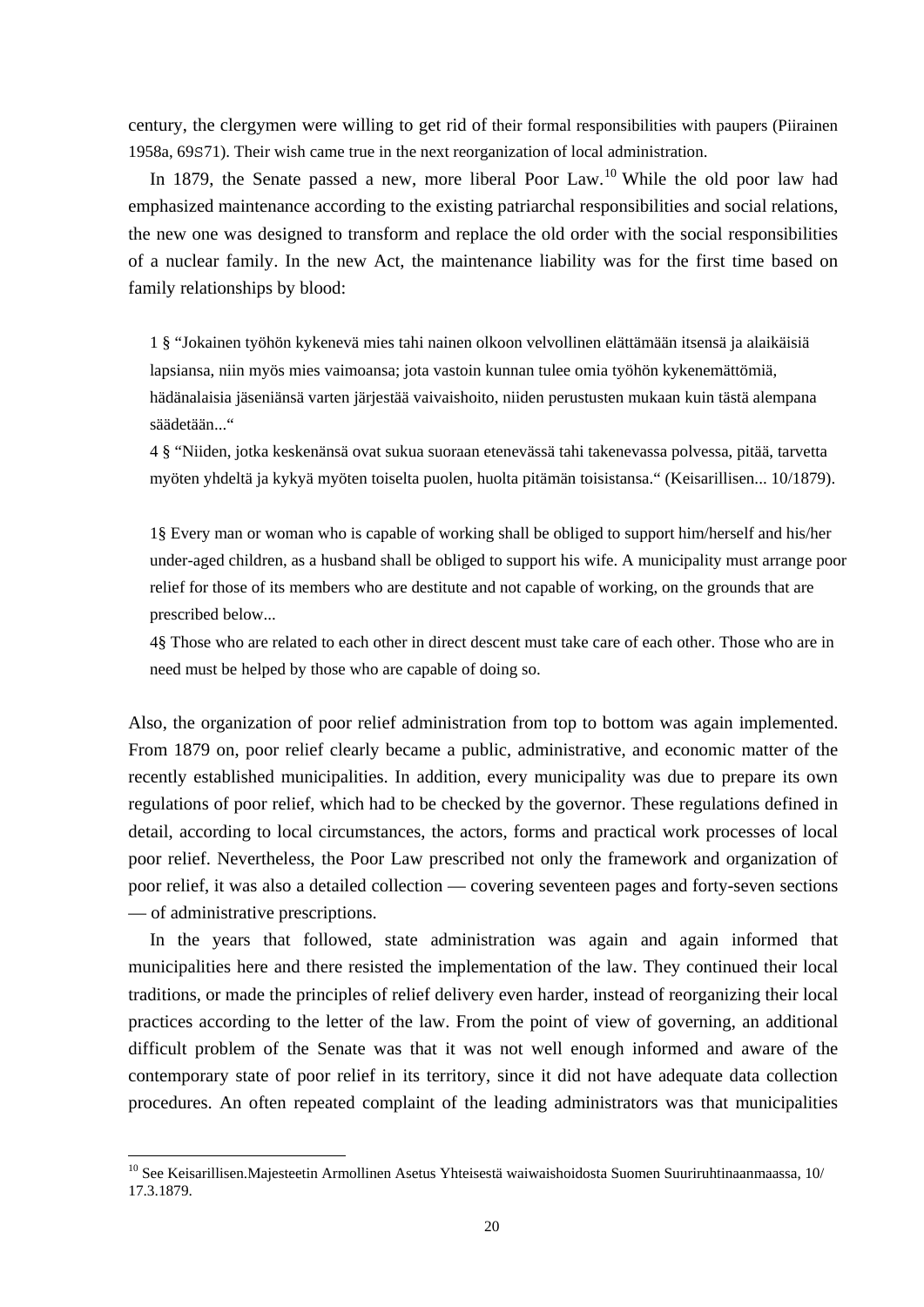were not active in setting up poor houses, institutions which they considered necessary for achieving cuts in the increasing costs of poor relief.

 Soon the Senate made two important efforts to increase its own resources for governing and to make poor relief a functional part of the developing ruling apparatus. It established a state committee to investigate increasing rural poverty (Komiteanmietintö 1884:4) and gave a travel grant to a young engineer for investigating the state of poor relief in various parts of the country. A third effort of the state involved launching important reorganizing acts, which saw daylight between the years 1888 and 1893. These acts were partly a result of previously mentioned data gathering, investigating, and proposal making.

One of the above-mentioned  $acts<sup>11</sup> stipulated to those other than married women over 25 a$ right to become elected as full members of a municipal board of trustees for poor relief. This board was the local, grass-roots unit in the organization of poor relief. The act was a result of an initiative that came from the estate of bourgeoisie (Talousvaliokunnan mietintö 1888). Its women had for tens of years already belonged to the activists of charity associations (e.g. Ramsay 1993; Saarinen 1994), and in many townships they had constantly, and for a long time, also assisted the local board of poor relief (see Chapter 3.2.2.). The two other  $\arctan^{12}$  established a new temporary civil servant whose duty was to control municipalities and to inform governors whenever there emerged local neglect.

 The number of charity associations was increasing considerably as a result of the limited assistance by the liberal poor law (e.g. Åström 1956, 267), and hence the Chief Inspector of the Poor Law was, in addition to his other duties, due to see that the functioning of these associations "do not cause difficulties for the practicing of poor relief" (2§1888; 3§1893). In other words, these acts subjected the local charity associations, in which the women of the upper classes materialized their moral responsibilities towards the poor (see e.g. Ramsay 1993; Saarinen 1994), to the state's control and governing. Literally, the textual control was limited in cases where the association was not following the ideological scheme of poor relief, and did not adapt its functions to it. However, if one reads the statute, keeping in mind the contemporary relations of gender, its social consequences were much wider than that. I will return to them in the following chapters.

 By 1893 the civil servant had proved his worth as an effective leader of the institution of poor relief; the post of the Chief Inspector of the Poor Law became permanent. In the following years he got three assistants, called inspectors of poor relief. Each of them was a regional representative of the State and responsible, in co-operation with the Chief Inspector, for giving advice as well as seeing that the prescriptions of the Poor Law were followed. (e.g. Pulma 1995).

1

<sup>11</sup> Keisarillisen Majesteetin Armollinen Asetus naisen valitsemisesta jäseneksi vaivaishoitohallitukseen. 27/ 6.8.1889.

<sup>12</sup> Keisarillisen Majesteetin Armollinen Julistus vaivaishoidon tarkastuksen järjestämisestä Suomessa. No 33/ 2.10.1888; Keisarillisen Majesteetin Armollinen Julistus vaivaishoidon tarkastelijalle Suomessa. 34/ 9.10.1888;

Keisarillisen Majesteetin Armollinen Johtosääntö vaivaishoidon tarkastelijalle. 22/ 16.8.1893.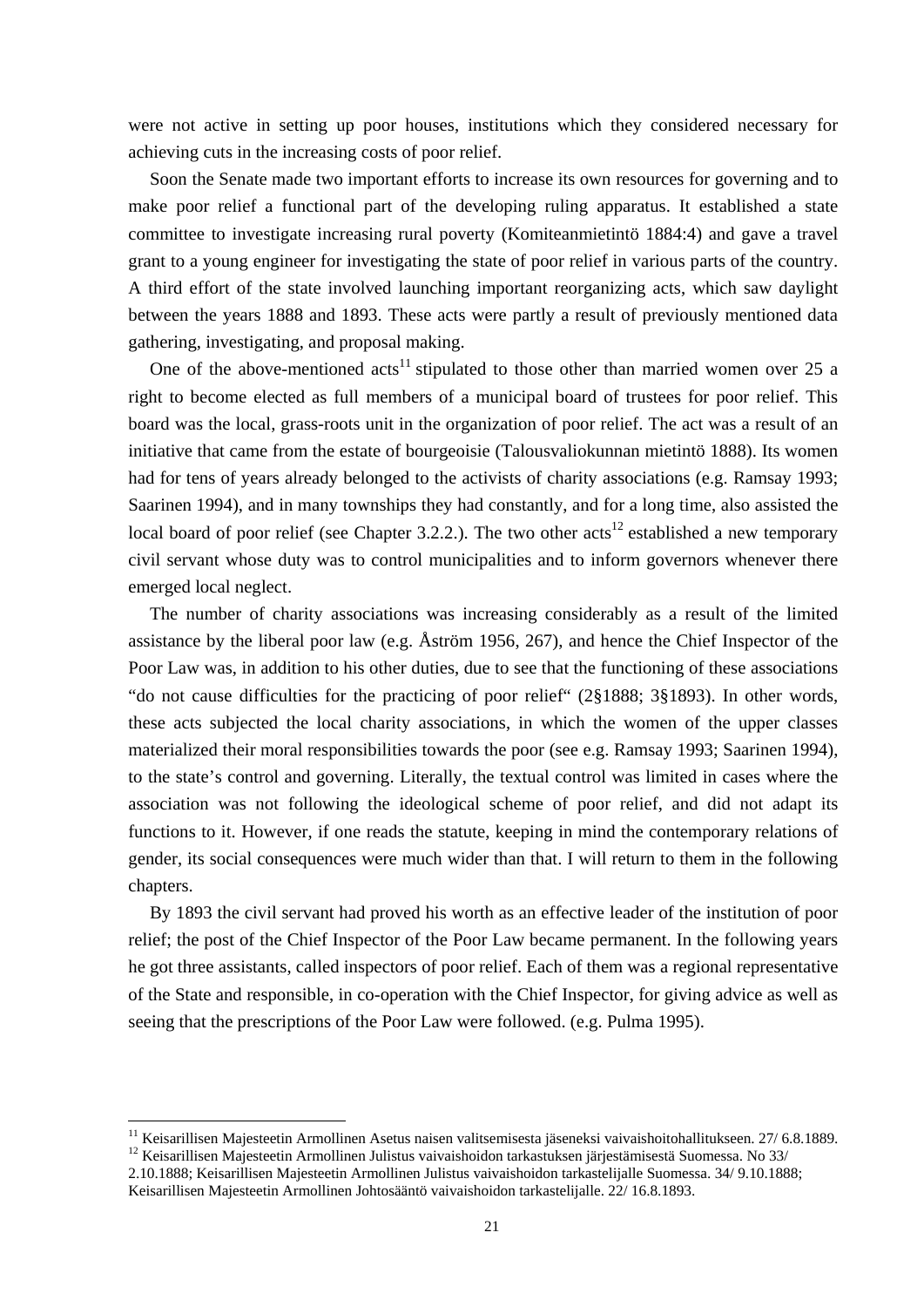#### 2.4 The textual foundation of poor relief

In the Poor Law of 1879 and the following statutes, there emerged some constitutional ideas and principles of organization that are important to discover and connect to their origins in order to understand the nature of the developing Finnish "social sector" properly. A wider contextualization of the main ideas also helps considerably to open up the contemporary and forthcoming texts of "case intervention". The ones that will be discussed next are the ideas and ideals of citizenship, family and gender. The gender system belongs to the most uncovered ideological and practical principles of the institutional order of the Finnish social sector (cf. Anttonen et al. 1994). Yvonne Hirdman (1988; and 1989), a historian who has widely studied Swedish social policy, *folkhemspolitik*, in its history, considers the gender system fundamental in relation to other principles of organizing in society (cf. Smith 1990a, 159S163; Smith 1988, 4S8, 213). In the following inquiry into some of the constitutional principles of organizing the social sector, the focus is on gender order. By gender order I understand the principle of organizing societies and their institutions by gender (cf. Hirdman 1988; Rantalaiho 1994).

## 2.4.1 The social citizenship and the statutes of poor relief

Hannu Soikkanen (1966, 298) concludes the underlying ideas of the Poor Law 1879 about citizenship as follows: The act was meant to educate an obstinate and lazy individual to a decent citizen. It is grounded on the belief that poverty depended primarily on personal carelessness and indecency. This interpretation is easy to agree with when the constitutive ideas of the act are first discovered and the method of putting them together discussed. I will read the text as an active constituent of emerging social relations. The question is: What were the written and thus reproducible discursive facts that started to coordinate the concept of poor, and the social interaction that the act established between the municipal board of poor relief and the poor?

Firstly, there were two kinds of poor<sup>13</sup>: eligible poor according to the defined categories like children without parents, sick elderly, and disabled; and poor whose eligibility had to be investigated by the board in detail and referring to the local regulation of poor relief, which were subject to the governor's approval. Those who were classified as eligible to either outdoor or indoor relief lost their individual freedom, the principal modern right to govern themselves as free citizens (e.g. Pulkkinen 1987).<sup>14</sup> For them, every municipality was due to build a workhouse,

unworthy, was originally expressed in a textual form in the English Poor Law Reform Bill of 1834 (e.g. Webb & Webb 1913, 1s20). Its ideas replaced the mercantilist philosophy that underlay the previous Elizabethan Poor Law by the idea of free and unlimited exchange, i.e. a self-regulating market economy. As a prerequisite for the new kind of economic order, this punitive attitude towards the poor soon spread all over the industrializing world (e.g. Trattner 1974, 42-50; Wendt 1985,115-116). The Finnish Poor Law of 1879 was copied from the Swedish Poor Law of 1871 (Piirainen 1958a, 155S161). 14 The Poor Law of 1879 prescribes as follows:

 $13$  This division of the poor into two contrary groups: the able-bodied — the impotent, or the worthy — the

<sup>§ 2</sup> To ensure care and support, a municipality is obliged to help those who are under-aged, mentally handicapped, crippled, and those who suffer from chronic diseases or are weak from old age and are in need of care.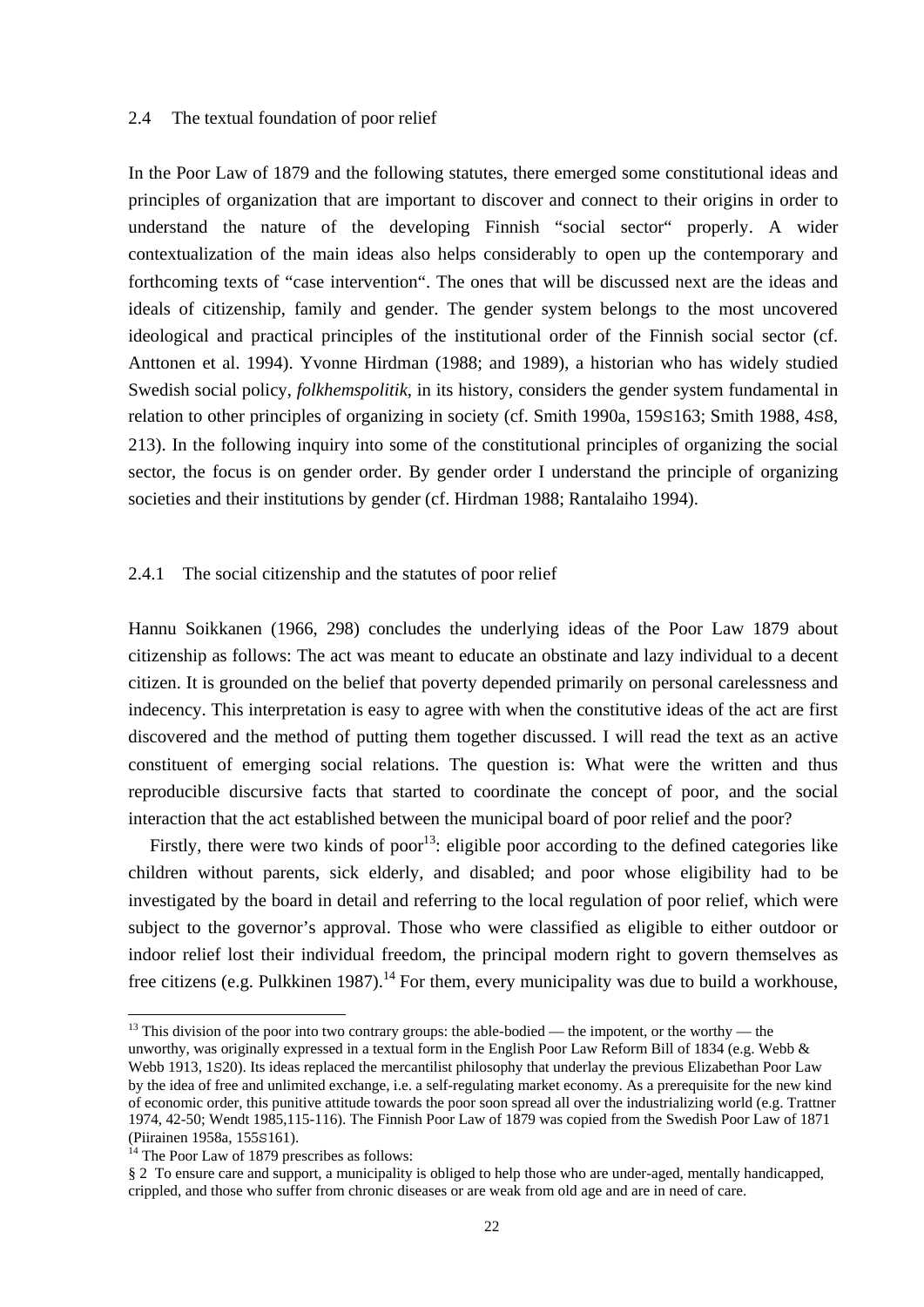a highly disciplined, completed institution. Those classified as poor (in both categories) became patronized by the municipal board of poor relief, and in case the need of assistance turned out to be continuous in a workhouse or in home-care, the person even lost the ownership of his or her belongings and property to the municipality.

 A picture of the contemporary concepts and ideas of citizen, morality and individual freedom are important in order to fully understand the idea of blaming the poor themselves as well the harsh poor relief measures that were introduced. In the nineteenth century, the individual was primarily considered a citizen who has moral responsibilities for the nation depending on class, gender, generation and so forth. Good morality was everyone's virtue, and thus individualism and individual freedom, the basic value of modernization, was not in the Finnish circumstances so much freedom of action as it was e.g. in England, but *freedom of moral self-government*. The freedom of the individual, and consequently, autonomous citizenship was a result of one's moral self-control and behavior, which again was a result of proper education in a decent family. In the 1860s, it was a common view of the upper classes that right virtues and knowledge enable troublesome individuals and families to lift themselves up from social problems to decent citizenry (Ramsay 1993, 114S127). (Pulkkinen 1987; cf. Häggman 1994, 179S180, 196S200; Ollila 1993, 61).

 In the nineteenth century, the state made efforts to draw clear limits to its functions in relation to social questions. Instead of the existing, vaguely defined responsibilities it started to emphasize control and coordination as its functions (cf. Pulma 1994, 62S64; Jaakkola 1994, 110S123). In other words, the State showed an increasing interest in advancing its governing.

 By the Poor Law of 1879, the state defined a poor relief policy in which its duties followed the general line it had adopted for its people. The act produced the necessary textual means to establish coercive measures for those individuals who were difficult or impossible to get on the right moral track of a decent citizen only by means of mass education or individual enlightening and counseling. Thus, the underlying basic ideas of the act came to support the growing nationalist civilization project of Finnish citizens.15 To put it briefly, *the Poor Law of 1879 was the State's contribution to the national project of educating the masses to become decent citizens*, a task which in other respects was largely in the hands of the various associations and groups of interested people.

 In the light of contemporary thought, the following chain of argument becomes possible in order to reconstruct the birth of the despised underclass of the poor<sup>16</sup> as a consequence of Poor

 <sup>§ 3</sup> Help shall be given to others who are destitute, but only after the inspection of the municipal board of poor relief and then according to its prescription.

<sup>§ 31</sup> The municipal board of poor relief exercises the rights of possession of the representative and the master in relation to those who are fully and continually taken care of by the municipality. The municipal board of poor relief has also the rights of possession over anyone that receives poor relief for himself, as well as over those whose wife or children receive full and continual poor relief. This right of possession shall last for the duration of poor relief.  $15$  The Act was also one among the constitutional regulations of the ongoing liberalization of the Finnish economy

<sup>(</sup>e.g. Jaakkola 1994, 111S112), and an effort to regulate the rural 'overpopulation' problem (e.g. Piirainen 1958a). Practically it forced people out of their communal support nets, and industry got the labor it needed, who were free and either willing or forced to move.

<sup>&</sup>lt;sup>16</sup> On the local level the birth is described in detail in Veikko Piirainen's (1958a) study.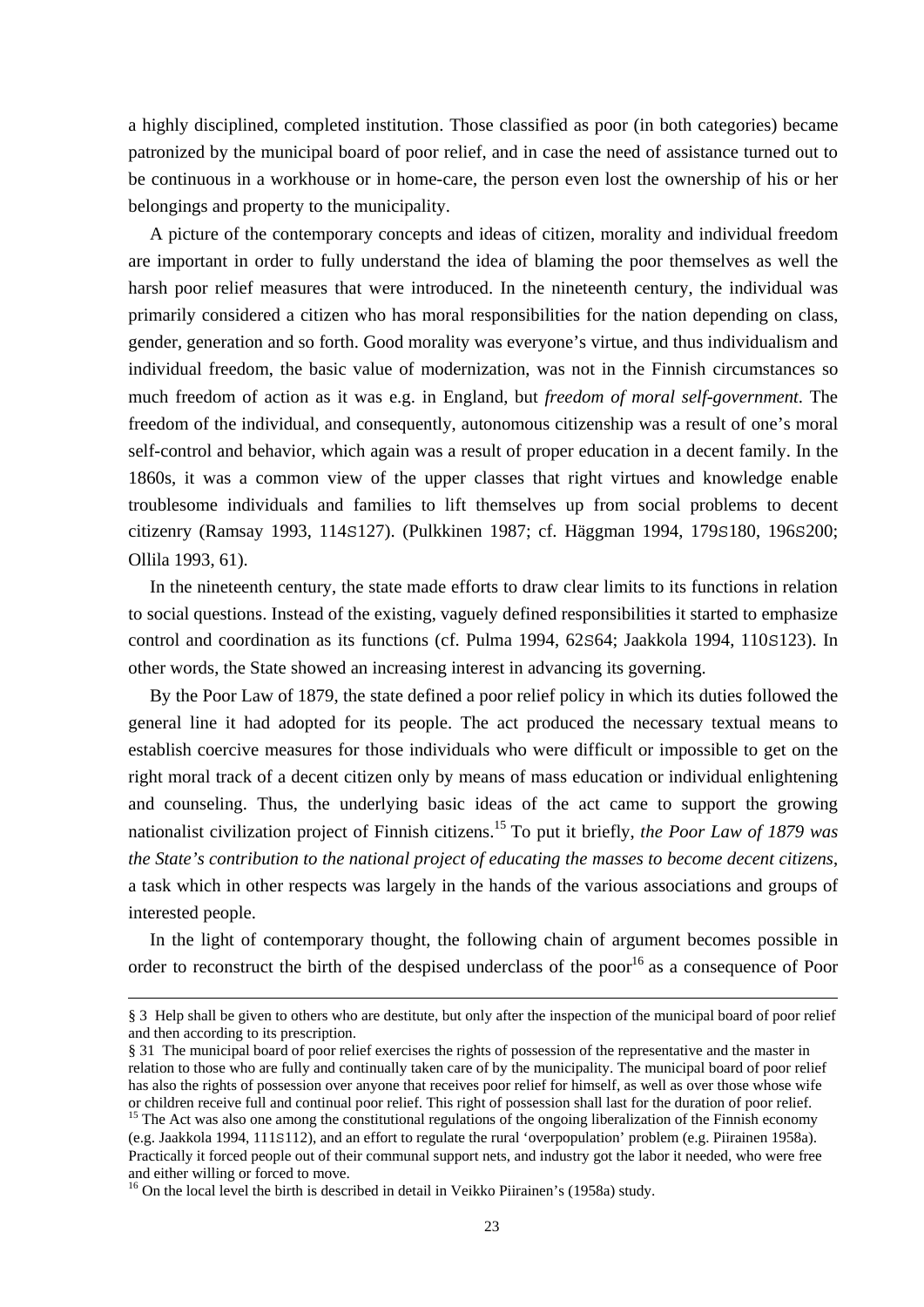Law of 1879 and the following governmental acts of the state. When the new individual was seen as a moral being, potentially able (e.g. with the aid of the right knowledge) to self-government, and society as a community of norms in which each individual has moral responsibilities, being unable to support oneself meant the worst possible immorality. A poor was not going to be able to fulfill the citizen's responsibilities to the State. This kind of person was considered completely useless for the purposes of the nation, and moreover, his/her vice and immoral habits were causing trouble and expenses for the functioning of the apparatus of ruling. The act knew two basic strategies to handle this moral underclass. One was a careful but simultaneously disgraceful *investigation* of their status as moral beings. The other was to send the person to a *workhouse* or *poorhouse* if he or she was proved morally questionable. A workhouse was meant to frighten the potential applicants into decent citizenry, and by the harsh means of the institution isolate, control and educate the person in question. The inmate was to be kept until he/she showed signs of a "citizen in potentia".

 In the contemporary class relations, in which the common people and their families were in general the object of the upper classes' responsibilities for education, the practices of the harsh poor relief reveal themselves in an interesting light. Among other things, they functioned as a differentiation mechanism between non-citizens and "citizens in potentia", who were appropriate targets of educational measures by the various groups of civil activists.

#### 2.4.2 Gender in the statutes of poor relief

When poor relief practices started to become organized in the nineteenth century, some gaps and problems in the textually designed organization began to emerge. The case of Jyväskylä provides an illustration and describes the local means to solve it.

Jyväskylä was in the 1850s a tiny inland town surrounded by large rural areas. It was an active center of educational activities; the first college for teacher training was established there. The local Women's Association was founded in 1855. It was the very first association of the town. At the beginning, its main concern was to run a school for poor children who did not attend school.

 In 1865, the local Poor Law Board requested the help of the association. The problem the Board had run into concerned a separation of a mother from her child. The Board wanted an evaluation as to whether this mother was able to take care of the upbringing of her younger child, because she had already failed in the moral upbringing of her elder one. (Brummer 1916, 634S637). Probably the reason for the request was the same as the inspector of the poor law describes in his memoirs: men were insecure in dealing with children's education, which was women's responsibility (Helsingius 1918, 194; cf. Häggman 1994).

 Experiences of this "case counseling" must have been encouraging since before the next meeting, the Chairman of the Board asked the Women's Association to inspect the upbringing of all children that were in foster care. At one of the meetings that followed the Board went further by establishing a new policy for practice: foster care contracts were reformed so that it subjected foster homes to continuous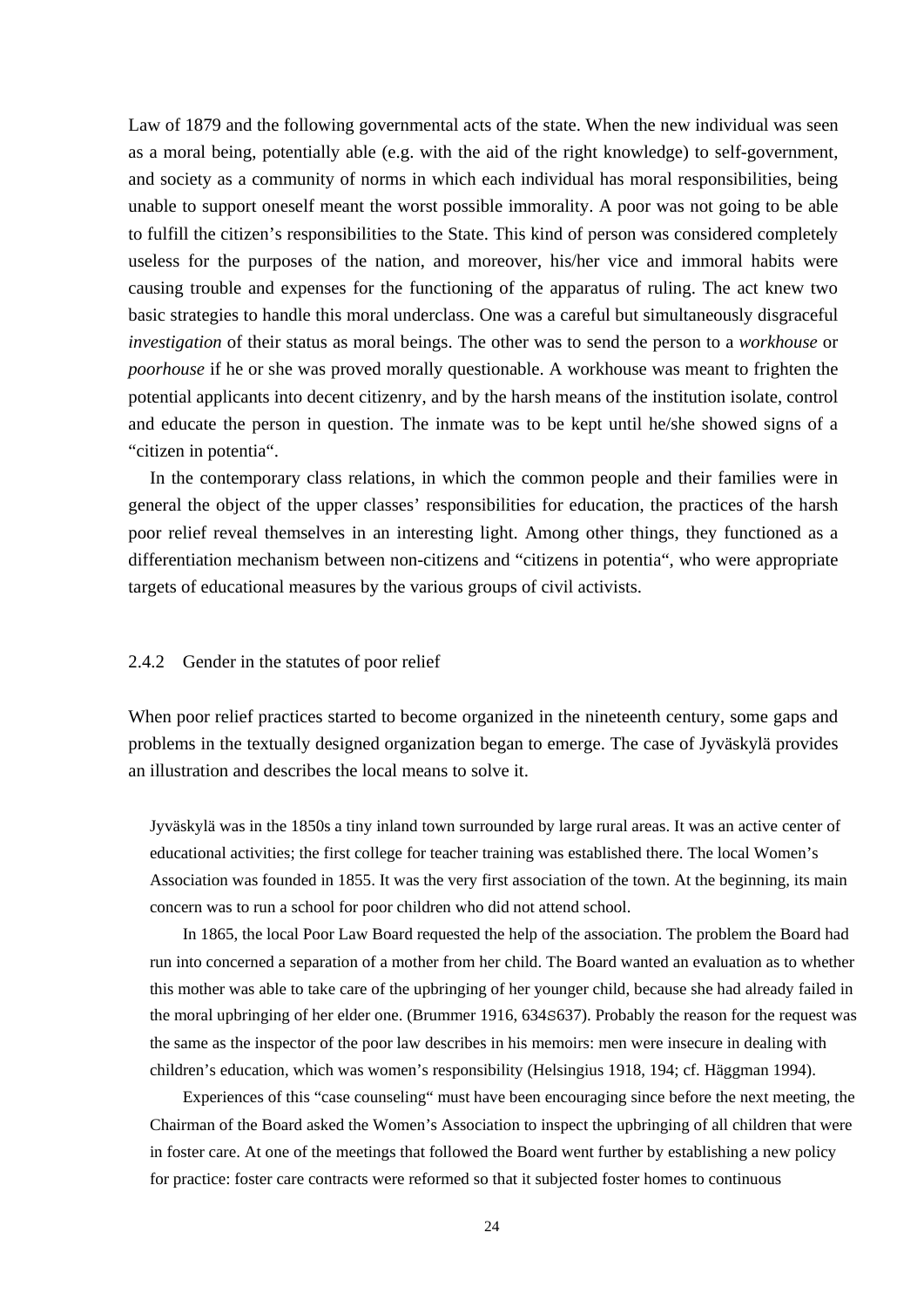inspections of caring. This inspection was implemented by the representatives of the Women's Association, and it was the members themselves who decided when and how often to make them. (JyVhk ptk 18.4.1865 and 23.5.1865; Brummer 1916, 636S637.)

 In the decades to follow, the co-operation of the Board and the Association continued in different forms. In the next decade, members of the Association delivered food and other means of material support to the poor on behalf of the members of the Board (JyVhk ptk 28.6.1866 and 17.1.1868 and 31.5.1868). Thus the practice of poor relief was actually largely in the hands of the local women as early as the 1860s. In the light of the contemporary statutes it was, however, only a male business, and women's doings, with few exceptions, needed the confirmation of the Board, which consisted only of men.

Other examples of the importance of women for the early practices of poor relief can be found in the memoirs of the Chief Inspector of Poor Relief. As soon as there was available information and experience about running workhouses, the Inspector paid attention to the manager's gender. His conviction was that women in general succeeded better than men as poor house managers. He underlined to municipalities that he considered men recommendable managers only if the task is mainly limited to keeping order. His firm opinion was that women are in all other respects better to take care of the necessary duties of a head of a poor house, and in addition, to care for those she is responsible for (e.g. Helsingius 1891, 122). Later on, supported by the male advisors of poor relief, he made several suggestions to get a female inspector of poor relief for issues like women's poor relief and probation, child welfare, and nursing (e.g. Helsingius 1918,194-195).

 The examples speak concretely for how the men controlling poor relief discovered that some parts of its activities were simply unfamiliar to them, and that they, in the end, did not even want to consider taking them over because these tasks were so closely connected with the matters of the home. An educated man's calling was limited to the public area (see Häggman 1994,193) to which women had very little access. Women's expertise and responsibilities were, by contrast, limited to the home (e.g. Saarinen 1994). The social divisions and responsibilities by gender were difficult to overcome for men and women alike. The problem challenged the existing gender order and called for an exception or confession that meant a renegotiation of the existing divisions and relations between men and women.

 The confession was made both on the level of ideas versus ideals and the texts of poor relief. At first, the legal regulations were reformulated so that independent women became full members of the municipal boards of poor relief. Secondly, the ideas of woman's responsibilities and of the female sphere were slightly modified. Female calling, the ideologized concept of woman's familial responsibilities, were enlarged to cover the familial matters in the public as well. In particular, the new woman's calling was directed to educated, unmarried women. The poor house was going to be their home and their seat from which to fulfill their responsibilities as citizens of the Finnish nation. Thus, women's activities in the social field were included in their calling for motherhood, and many of the educated agreed that whenever a woman acted in them, she did not in fact step over the familial sphere (Häggman 1994,198). Women were thus included in the public via an exceptional citizenship status. As a result, the necessary redefinition of the gender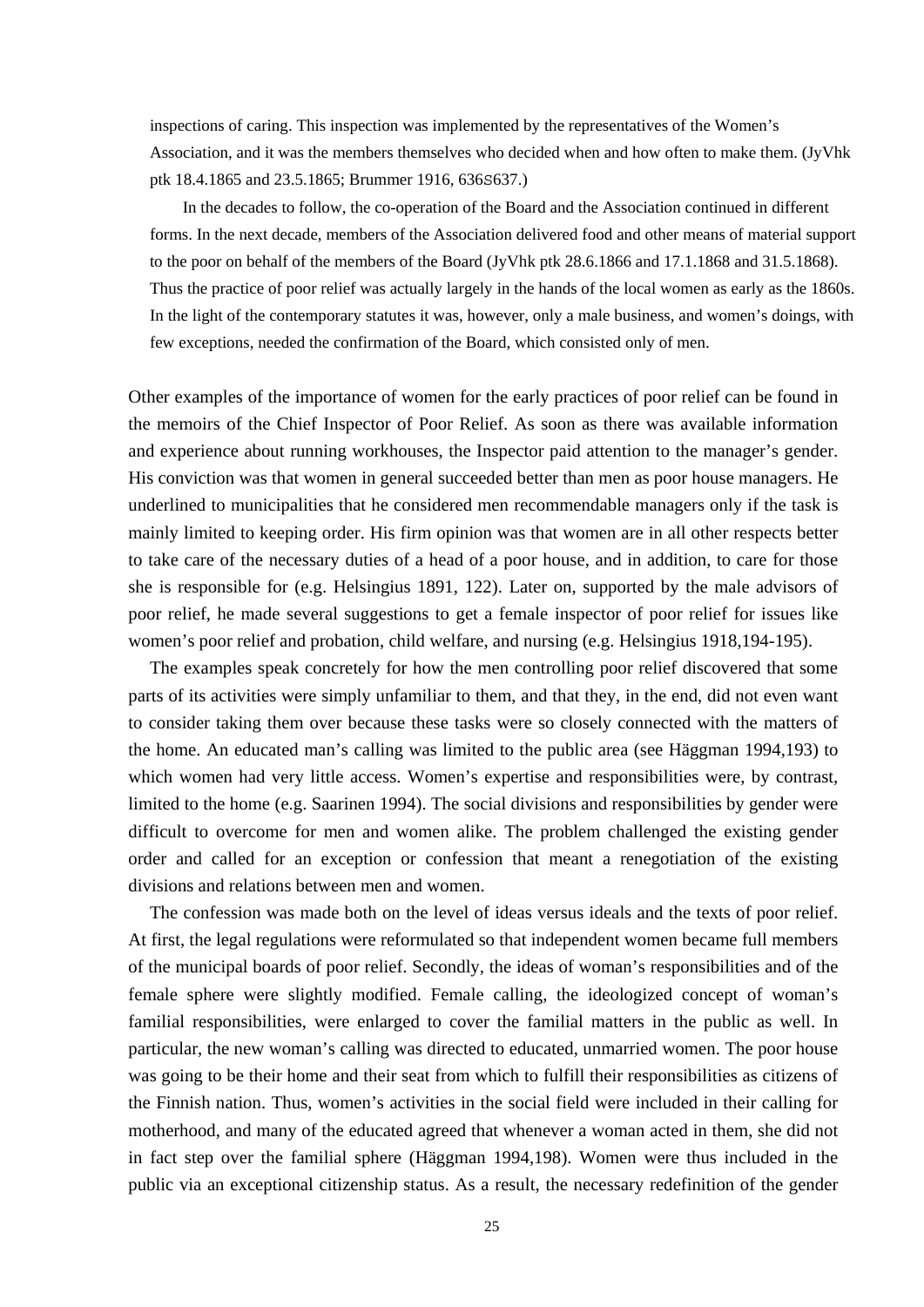relations was complete. (See also Satka 1990; Satka 1994a, 261S264; cf. Häggman 1994, 182S199.)

 The wider ideological context of the solution that was chosen can be uncovered via the contemporary organic conception of society (Häggman 1994, 189) and the gender order that were put together from the eighteenth century on. As already mentioned (chapter 2.2.), women and men were considered different and contrasting, but simultaneously necessary complements to each other. This way of thinking was enlarged to include society as a whole and it became a principle in constructing the Finnish relations of ruling. It follows that on every level of society, well-being was to be considered to be derived from the reciprocal co-operation of the female private sphere and the male public sphere. In the above redefinitions of the gender relations for "the social sector of case interventions", this idea took one of its forms.

 In conclusion, beginning from 1888, the documents of poor relief no longer unanimously introduced the field as a public male world, but as an interesting mixture. In the ideals, experiences, reasoning, and knowledge of the social field, the private female sphere and public male sphere were to be combined. Their relations from the beginning became defined as hierarchical; women's knowledge and work was subjected to male control. Personal caring and education had proved a necessary function in the social sector, but when they were combined with control and administration, according to the logic of gender order, they became secondary. They were not less important, but different activities. On the other hand, educated women's work, even with the highly despised poor, was ideologized and underlined as their particular responsibility, as a continuation of mothering. Thus it became separated from the activities that were reserved only for men in public. Therefore, my last argument is that the crucial principle of the organizing of the emerging social field was analogous with that of the contemporary gender order. *The social sector was actually built on the dual logic of the gender order*: it was based on distinctive separation of male and female activities, and the male and masculine as norm was the priority (cf. Hirdman 1988; Rantalaiho 1994). Hence, gender became a powerful but largely invisible structure of the institution (cf. Smith 1988, 4S7). The issue that follows is: what were the consequences of this combination to the social organization and relations of power in the developing "social sector of case intervention"? The construction of an empirical answer to this question is one of the tasks of this study.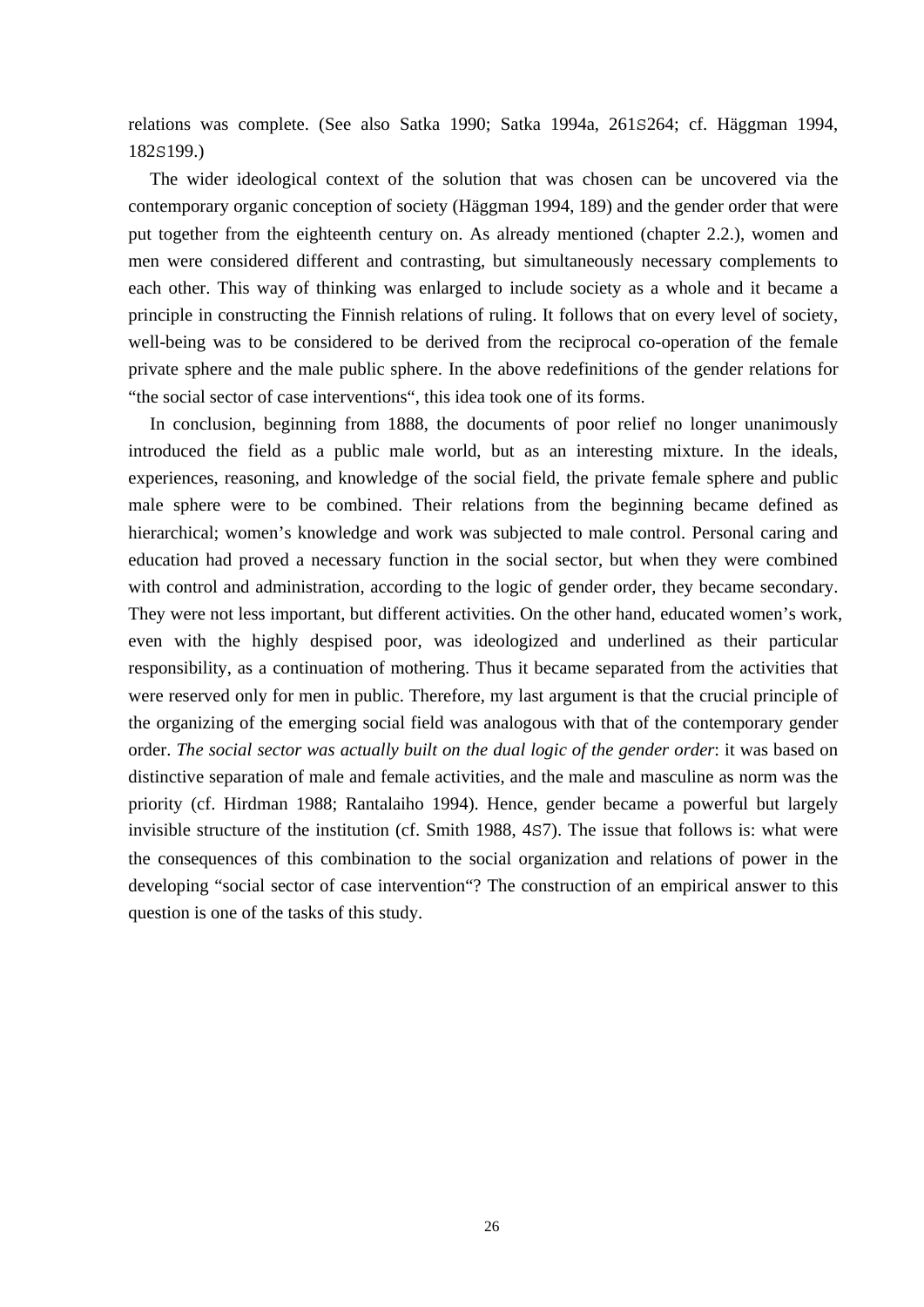## 3 The making of the poor relief organization

When nominating the Chief Inspector of Poor Law, the representatives of the Finnish Senate considered the system of poor relief backward, and emphasized that a better discipline and control of the sector was his primary task (Keisarillisen ... 33/1888 and 34/1988). Actually, he was invited to continue the task that the Senate with its governors had started: to reorganize poor relief into a governable field of public administration (see Piirainen 1958a, 203S204) with necessary concessions and distance to charity, which was reduced into a supporting sector.

 The Inspector's principal duty was to conquer local ungovernability and to create a functional administrative order in its place. In other words, his first task was to discover and implement the necessary textual measures and means of administering to bring a better organization to the complexities of the "social sector". The textual measures and means of governing included both very practical administrative measures, like forms of gathering data, forms for a treatment procedure, accountability measures, model drawings for workhouses, models of local regulations, and a written discourse which connects the above measures to each other and introduces a coherent institutional order for the particulars of the practice. This administrative discourse emerged from practical efforts to organize the sector; it introduced an institutional ideology, which Dorothy E. Smith (1988, 160) in general terms describes as

"...systematically developed to provide categories and concepts expressing the relation of local courses of action to the institutional function providing a currency or currencies enabling interchange between different specialized parts of the complex and a common conceptual organization coordinating its diverse sides."

### In this study, the ideology is referred as *the ideological scheme of poor relief.*

In the following sections I will at first explore the transformation process that the Inspector of Poor Law evidently went through when the civil activist became an actor in the increasingly textual social relations of a state bureaucrat. It means a change from one consciousness to another; from experiencing actual time and place to an objectified non-personal form of knowledge and forms of reasoning characteristic in the relations of ruling. The transformation from knowing by experience to knowledge becomes an extremely exciting site, if one views it methodologically as a "rupture" that enables, for example, the discovery of how the introduced concepts and categories express social relations, and how the institutional ideology and organization is put together in time and place (cf. Smith 1988). In the following examples, my underlying purpose that goes far beyond the case of the person, who in this chapter is the Poor Relief Inspector, is to problematize the objectifying form of knowing society. On the other hand, I have chosen the case of Helsingius also on empirical-historical grounds. That is, to illustrate what a textual membership actually means to an individual, and what kind of processes the historical actors of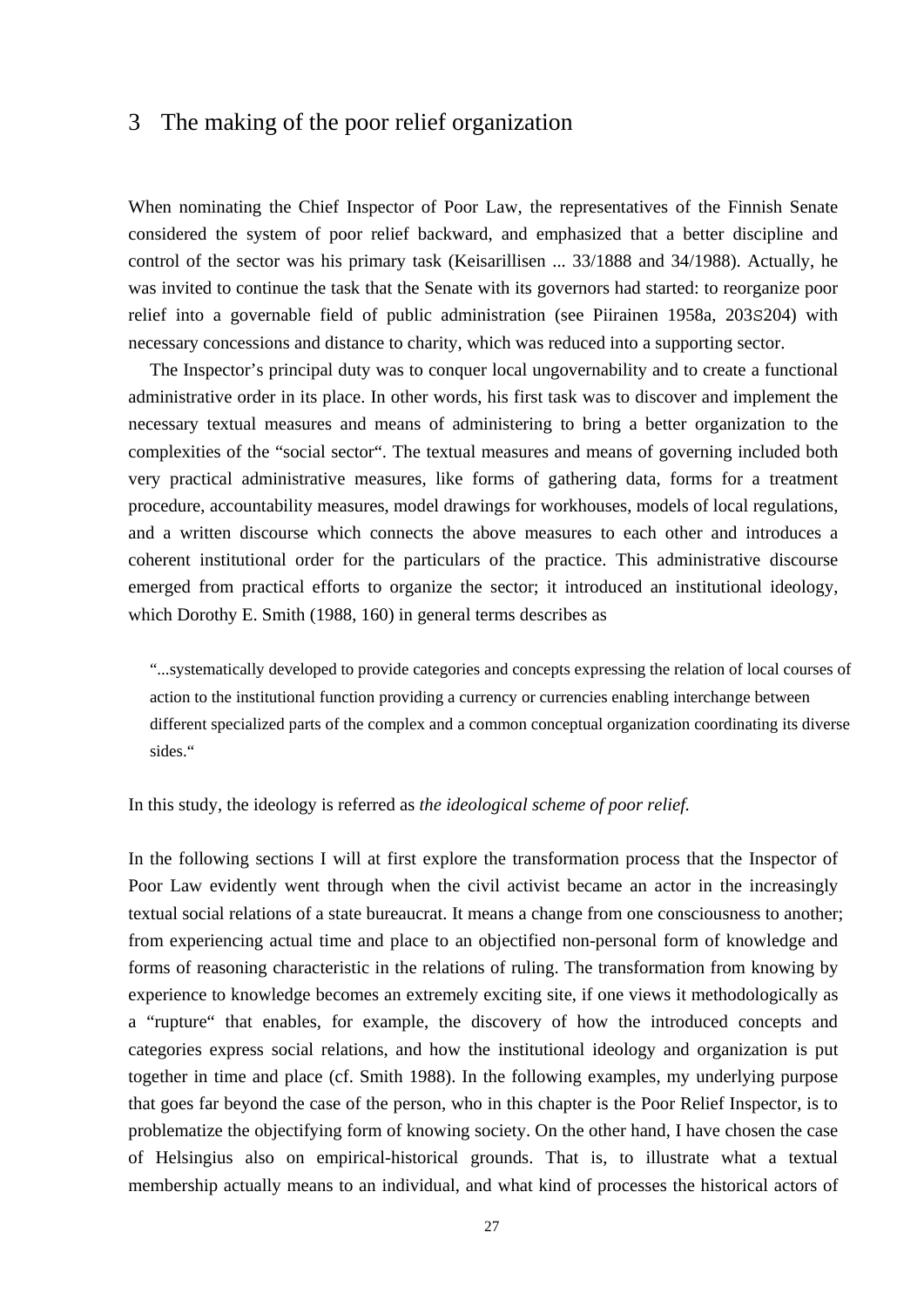this study (including myself and my contemporaries) again and again go through when they (or we) come to know a social phenomenon through an objectifying discourse.

 The second target of the following investigation is the acts and, in particular, the texts of Helsingius in the making of the poor relief institution since they have undoubtedly a kind of "constitutional" status in its development. My questions to the texts are: How did Helsingius construct the constitutional texts? And what characteristics common to a modern objectifying discourse of ruling do this first generation of texts of poor relief work already have? In putting these texts together, the Inspector, in addition to his own experiences and knowledge also took advantage of those of many others involved in poor relief (see Helsingius 1899, Foreword). Thus, his texts have to be read not just as the products of his personal creativity, but as results of and products for the various coordinated activities that took place in the contemporary efforts to establish institutional foundations for the regulation and education of the poor masses.

## 3.1. The Inspector as a conceptual practitioner

#### 3.1.1. Who was he?

For the purposes of the following analysis the person of the Chief Inspector of Poor Law needs to be discussed more thoroughly. The same question, who he (or she) really is, was also asked in 1885 by the General Governor of Finland, the highest representative of the Russian Empire in the country, as a consequence of a series of newspaper articles written under a pseudonym. Those articles described the status of rural overpopulation (e.g. "Frågan om förbättrande av den lösa befolkningens i landet tillstånd"), and underdevelopment in caring for dependent poor in rural areas (e.g. "Auktionsbarnen"; "De försvarslöse"), critiqued the recent State Committee's suggestions and knowledge in poor relief, and suggested other alternatives. (Helsingius 1927, 212; Piirainen 1958a, 182-184). In them, the writer describes the poverty he had noticed among the common people. He emphasized that according to his observations, the main reason for the miserable state of the rural masses was simply the lack of work. He admitted that the poor often have themselves to blame, but insisted that society is also morally responsible for aid. He spoke warmly about educating masses in various handicrafts as a means to maintain themselves over the recurring unemployment of wintertime (Söderling 1974, 99S100; also Helsingius 1909, 5S19). According to the author's own words, his articles had two objectives: to improve local means of maintenance and to humanize the harsh poor relief practices (Helsingius 1929, 29).

 As soon as the State government came to know the author, he was asked by a member of the Senate to apply for a travel grant to study poor relief in more detail. Under the pseudonym the General Governor discovered a thirty-year-old engineer, Gustav Adolf Helsingius, who had experiences and insights of social circumstances in various parts of the country, and who was an outsider in relation to the various interest groups represented in the Senate (Pulma 1995). Again, he had a burning moral and personal conviction that Finnish poverty and immorality needed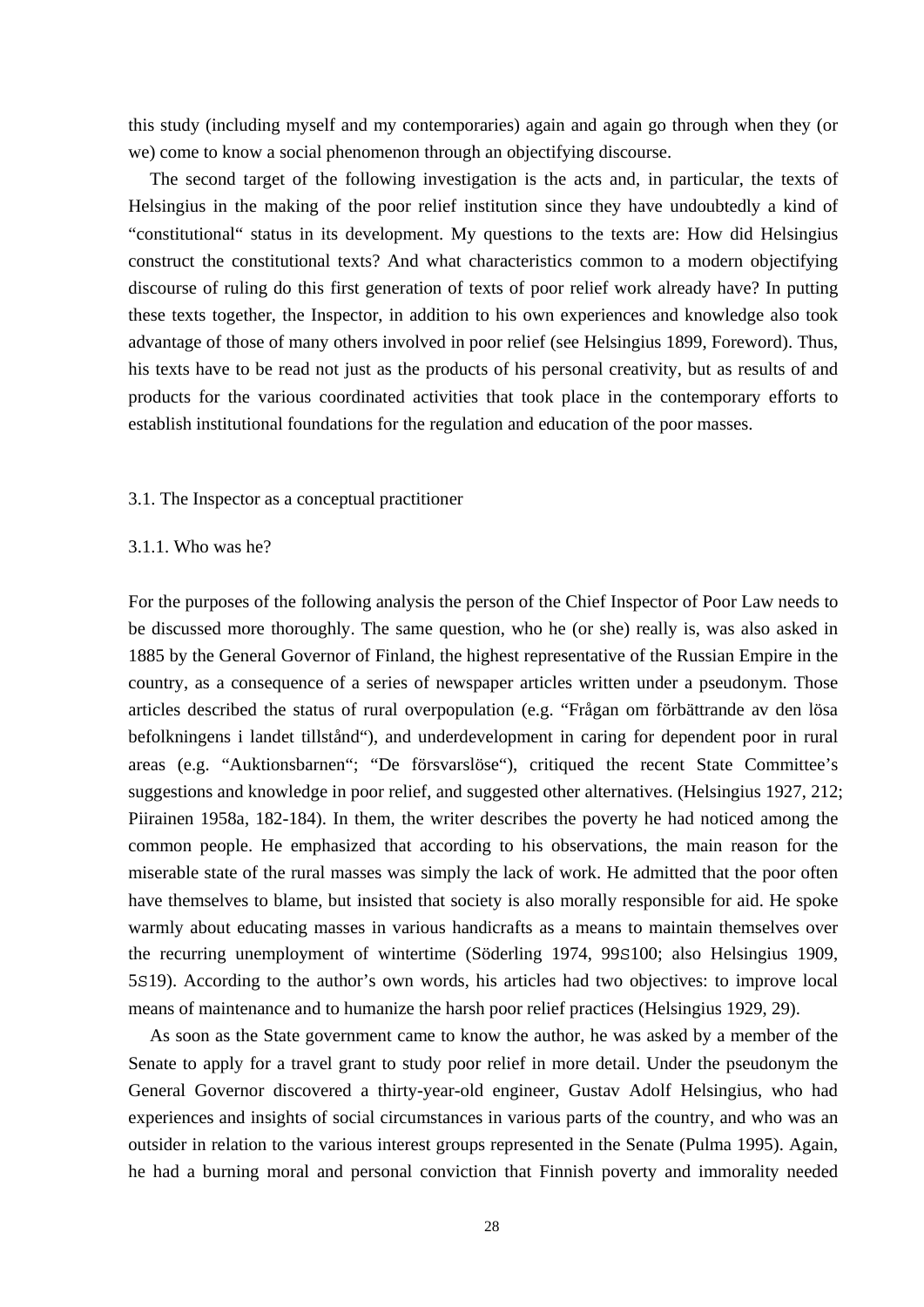intervention both by the better-off and the State. According to his conviction, they were necessary measures for the best of the nation, for its people, and for the economic development of the country (e.g. Helsingius 1927, 204S205). His altruistic attitude towards Finnish people grew from the soil of old Christian patriarchy according to which taking care of the weakest was an important moral virtue and responsibility of the better-off.

Helsingius was born in 1855 as a fourth child of a priest's family, and spent his childhood in a parsonage of a relatively affluent region in south-western Finland. From the years of his childhood, when hunger was a common plague, he became personally familiar with the poor who attended his family and home asking for bread or asylum. At the same time, he became familiar with the methods and principles his morally punctual family used in aiding the poor. Usually, wandering paupers were given a little work, and afterwards they were rewarded with a meal or overnight accommodation, he remembers. (Helsingius 1927, 18S23; Helsingius 1918, 9S12).

 Helsingius was among the first who got a civil engineer's training in Finland; technical education was in the 1870s still in its early stages. Thus he was one among those who were trained to push agrarian and backward Finland via technical advances into modernization. Consequently, he became a foreman in the large railroad construction projects of Northern Finland. To him, people's different and often tough living circumstances of Ostrobothnia became a window into another Finland that he did not yet know. Now he met rural poverty face to face; instead of individual fates, he was now facing severely suffering masses. Faced with this scene, his religious-patriarchal moral conviction and middle-class responsibilities forced him to write in order to improve the miserable living circumstances of these people (cf. Pulma 1995, 103S105). Supported by some progressive journalists, he had no problems in getting his radical social thoughts published under a pseudonym. (see e.g. Helsingius 1927,197s205).

 Helsingius' nomination by the Senate as an investigator was based on reasons which had little to do with the opinions and suggestions he had himself expressed. It was more likely, perhaps, that he just proved suitable for the State administration, for the work that needed to be done effectively and without major conflicts. Jaakkola (1994, 115) interprets the relatively exceptional employing process of an outsider of the power elites as a manifestation of Senate's strong will to maintain the leadership of poor relief solely in its own hands, and as an effort to maximize the realization of its will in the measures taken. According to him, the Senate did not want to share the leadership of poor relief with the various groups of the civil activists, nor did it want these practices to become connected to the politically more sensitive social issues, like that of the working class (also Pulma 1995).

### 3.1.2. From a civil activist to a state administrator

A nine-month travel grant, recommended by the General Governor himself, was awarded to Helsingius for additional studies of poor relief both in Finland and abroad. On his excursions in foreign countries, he was due to study work houses, and in particular, issues in their creation and the results that had been achieved by the means of a workhouse. In a year from the travel grant,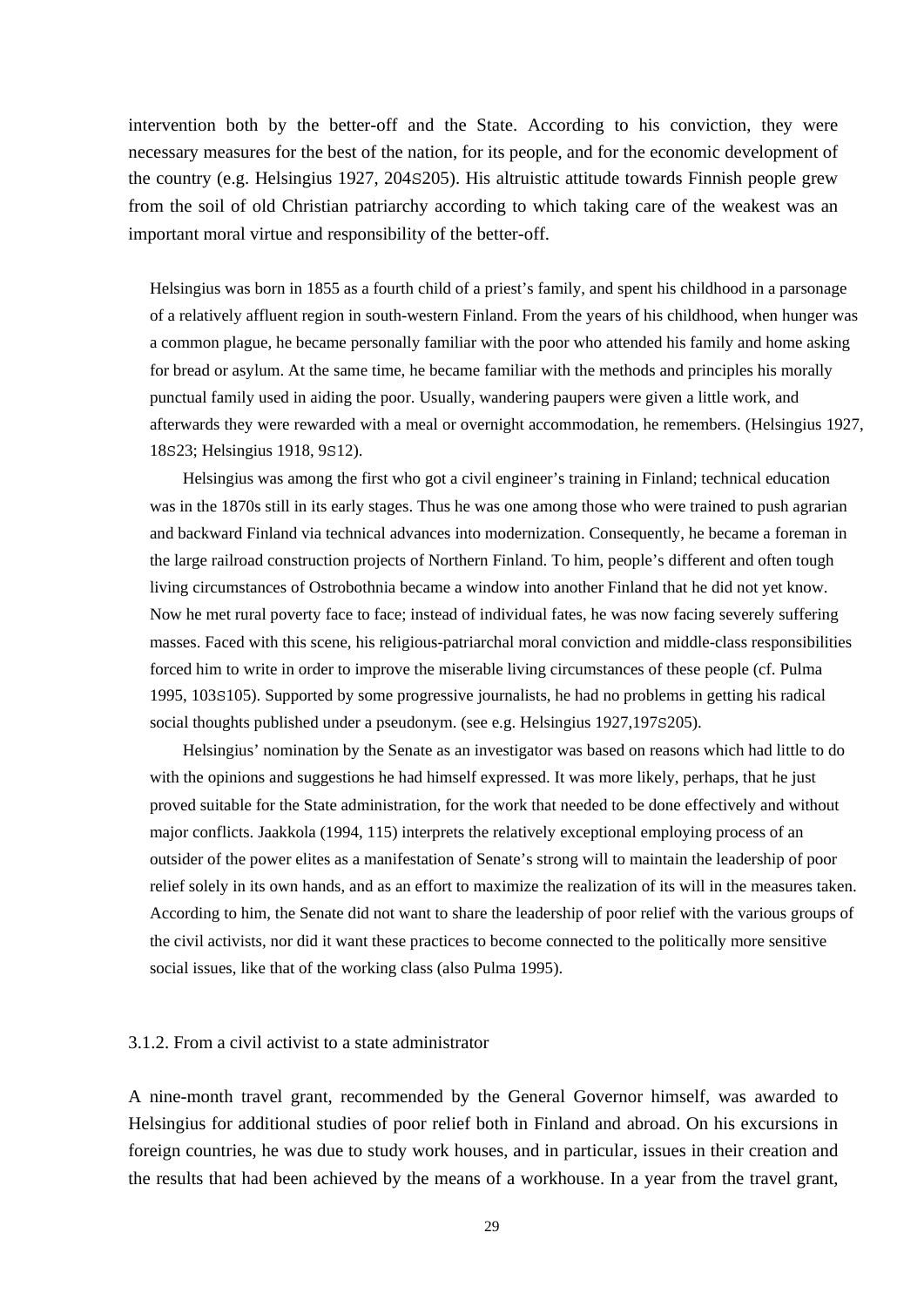he was then due to prepare his suggestions for the Senate concerning the reorganization of Finnish poor relief. (Helsingius 1927, 212; Piirainen 1958a, 182.) Since this mission, and as a result of various administrative processes, the civil activist G.A. Helsingius became a tool in the Senate's administrative machinery for the following twenty-nine years. Thus, he became himself (according to his own suggestions; see Helsingius 1887) the main measure in building up the ruling apparatus for the control and caring of the poor and disabled. In this post, he was able to realize his moral calling, and even his technical know-how, but not in the way nor along the lines of thought he had planned in his writings as a civil activist.

 At first, the additional assignment given to him was mainly limited to issues of institutional care and control in workhouses and poor houses. The central administration's main concern in the field of poor relief and charities was a better system of control and discipline, which could in the future guarantee permanent and stable control. Therefore, the Senate and its representatives stressed the importance of the workhouse system, which municipalities had neglected, although it was the method prescribed by the poor law. Moreover, Helsingius himself was well aware that if he wanted the possibly forthcoming post of Chief Inspector, as he had suggested, his views needed to sufficiently fit in with those of the ruling apparatus.

 He was also given a lesson in the relations of ruling in terms of criticism, when the travel accounts and suggestions of his study trips were discussed by the central administration. Among other things, the senators blamed his accounts for not following enough the form and order of the administration. Their opinion was that Helsingius' study reports resembled more an emotionally loaded description of a morally dedicated activist than a report that concludes the results of objective data collection. (see Piirainen 1958a, 188S204). I believe that this public blaming by some of the members of the Senate effectively taught Helsingius how essential the administrative facts and the social organization that they created actually were for successful communication in the textually organized administration (cf. Smith 1990b, 84S88).

 There are two previous studies which have investigated the development of Helsingius' ideas in poor relief work. They both point out that since his study trips, Helsingius started to gradually reformulate his suggestions concerning the reforms of Finnish poor relief (see Piirainen 1958a, 200S201; Söderling 1974, 110). For example, by his nomination as a leading civil servant of the field, the workhouse as a method of poor relief work went through a total transformation in his writing: it changed from one alternative to the most recommendable method of poor relief that involved many good promises. Thus Helsingius became an eager reproducer of the European workhouse debate, and started to advocate it throughout the country. Simultaneously, he came to prove to those in power that in spite of his past opinions, he as a person was able to change. He was able to become a functional part in the contemporary relations of administration.

 The change in Helsingius' written argumentation has been explained by referring to his personal interests in gaining the Inspector's post (see Piirainen 1958a, 191S192). This might be true, but I consider this a highly simplifying explanation, if his actual, uncertain relation to the State administration is taken into consideration. What actually happened? Piirainen points out that Helsingius became a sincere advocate of the workhouse system only with his trips abroad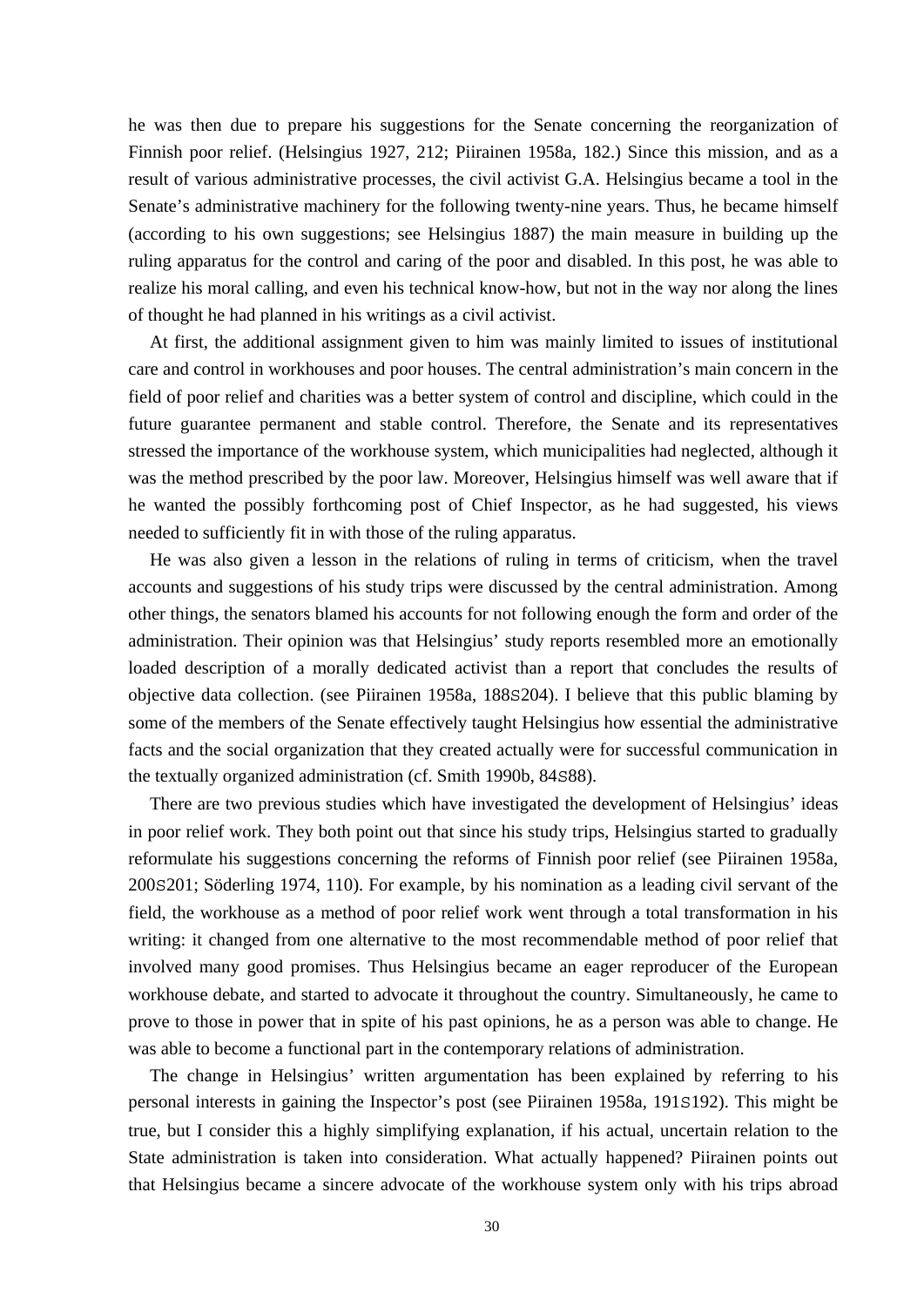and in Sweden, where he spent most of this time. In 1886, the Swedes were just beginning their workhouse experiments, and thus the visitor was unable to learn about long-term observation of the institution. In the short time available, the traveler was hardly introduced to the wider context of the policy. However, the trip was long enough to allow him to get acquainted with the contemporary European workhouse debate. It consisted of a liberalist ideology, particular facts<sup>17</sup>, strict classifications of relief receivers, and formally defined work procedures (cf. SVT XXI B 1). In addition, the workhouse debate was born to organize the struggle against poverty in the much more urbanized and industrialized societies of Central Europe.

 Undoubtedly, the workhouse policy was a textually and factually mediated practice. In other words, it carried at least some essential features common to such activities as the disjuncture of local and textual: it rejected the common knowledge that poverty was primarily a consequence of unemployment, and the idea on which poor relief was based was that the needy were lazy and immoral. Another proof of its textually mediated character is the universalized order the workhouse method that was produced whenever and wherever it was applied (cf. Jaakkola 1986; Dean 1991, 38S46, 63S65).

 When Helsingius entered its "textual time", the institutional order of the workhouse debate was a ready-made entity, and he hardly got references to the sources of its making. To an enthusiastic learner, there were two alternatives: either to adopt or reject the facts, the introduced ideological scheme of poor relief, which included e.g. procedures for interpreting social ills, and collecting and organizing the complexities of "real life". However, being a potential candidate for membership in the State government, the two alternatives put him into a difficult contradiction. As a result of that, I believe, he ended up abandoning his personal knowing about the realities of the everyday lives of the Finnish rural poor. He came to agree that in the textually and factually constructed world of the more urban workhouse debate, his personal knowing of the circumstances of the Finnish rural poor lacked all authority.

 It is a common feature of textual debates that views adopted through experience are not recognized in the light of objectifying texts. The presence of the knowing subject is discarded. The other characteristics include the fact that this knowledge starts to reorganize both people's social consciousness and their relations to each other and the social phenomena they deal with. The facts of the discourse start to condition the acting and thinking of those involved. (see Smith 1988, 220S222; Smith 1990b, 70S80). It follows that the newcomer in a particular discourse of ruling enters a relationship where he or she is at first a learner and soon a practitioner who is more or less consciously reproducing the discursive or administrative organization of the text. This being the case, the relations between people, like Helsingius' personal relation to the poor, started to appear as textually mediated instead of personal knowing. It follows that his earlier

1

 $17$  In addition to what was said about facts in the introduction, it is important to notice that when a fact of a discourse is constructed in a definite institutional context, its organization reflects this context. A fact belongs to a particular written discourse, and therefore, a fact is again and again, whenever it is recalled in a qualified practice of reading, writing or acting, able to reproduce the organization it maintains. (e.g. Smith 1990b,78-79).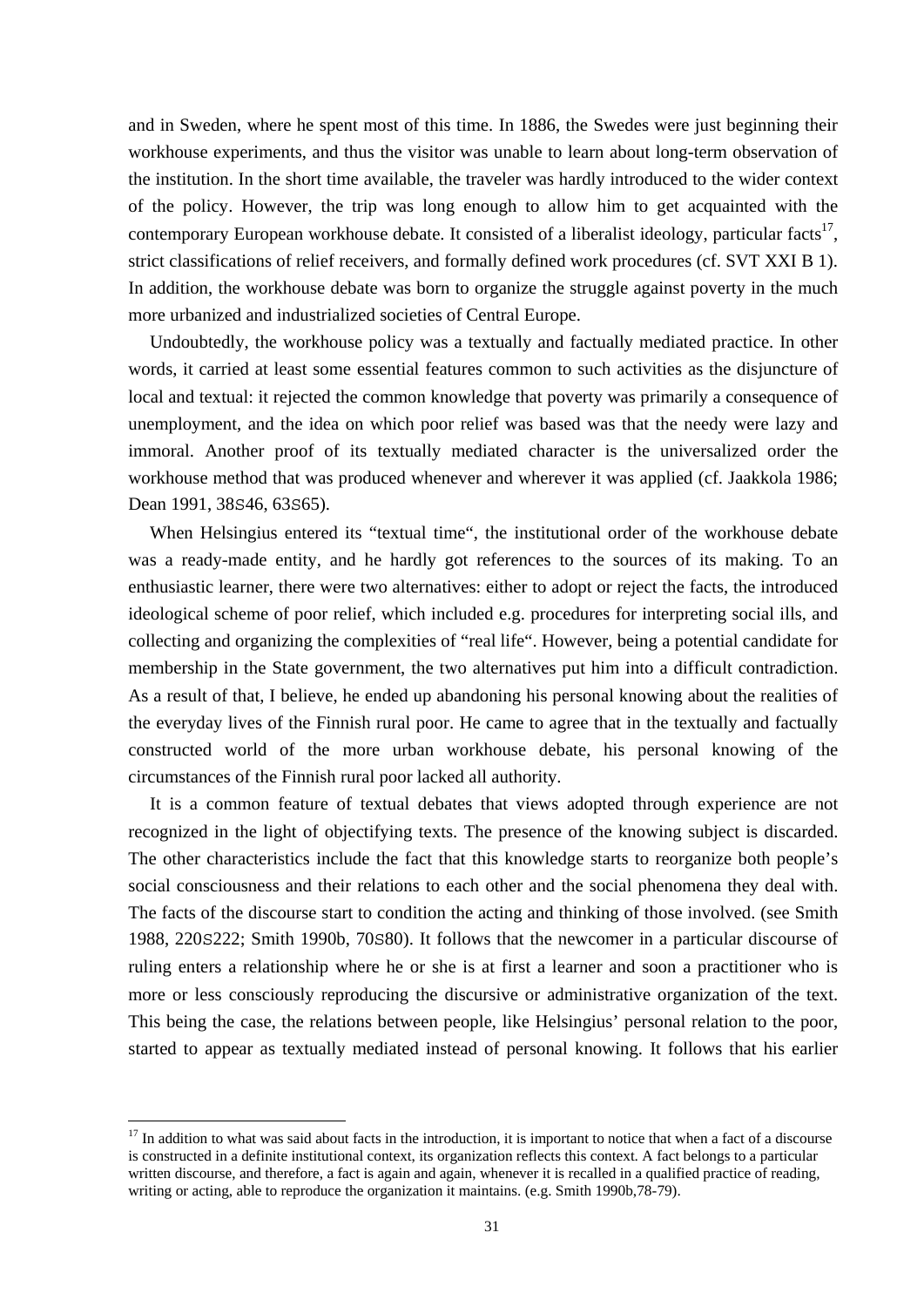immediate relation to the poor and poverty became textually mediated and organized by the facts of the European workhouse debate, the Poor Law 1879, and later statutes.

#### 3.1.3. The coordination of the institutional processes

An assignment both to complete an institutional order and to accomplish a constitutional coordination of administrative processes of an organization is a duty with exceptional significance. In this work Helsingius' alternatives were in principle many. However, in practice he was bound by the existing statutes, ideological scheme of poor relief, and forms in which the modern relations of ruling in general manifest themselves.

 The Chief Inspector started this challenging job by trying to produce the basics for establishing the lacking institutional order of poor relief in the local communities and municipalities. His first major task was to make sure that every municipality prepared adequate local regulations of poor relief in accordance with the statutes of the Poor Law and started to apply them in the daily practices of poor relief. At the same time, he prepared, published and delivered various models of local regulations, and advised municipalities case by case towards, in his own words, a "more humanistic" poor relief. Furthermore, he did local supervision by drawing models for workhouses with all details and by designing printed forms for the various purposes of poor relief practice (see Jaakkola 1994, 132S142).

 For an effective realization of the control of municipalities, he also needed to follow up their achievements and negligences. Hence, the Chief Inspector's next emphasis was on creating and regularizing local statistical data collection procedures. Municipalities were not only addressed as receivers of orders and advice, but they were also made accountable: they were due to have inspection books for the remarks of those (doctors, governors, inspectors of poor relief) responsible for controlling the quality of poor relief. Furthermore, the Inspector advanced both by rewards and by force the establishment of municipal workhouses. In this, the resources of his advising were effectively increased by an inexpensive state loan system, which again involved various channels to guide and control municipalities by economic means.<sup>18</sup> (e.g. Helsingius 1918, 70S75; Piirainen 1958a, 218S222).

Finally, by the end of the 1890s, the available administrative measures consisted of a relatively coherent body of tools to maintain the newly established organization.19 The institutional order with the necessary hierarchy of responsibilities was at first defined and then mediated to the municipalities and to people's everyday life by means of these tools in textual form. On the other hand, the central

<sup>&</sup>lt;sup>18</sup> Since Panu Pulma (1995) has recently published an illustrative article about the Inspector's reforms in relation to municipalities which in detail describes the measures taken by Helsingius and his relation to municipalities in implementing them, I do not want to repeat his findings of which my following analysis has benefited.

 $19$  Max Weber (1968) theorizes about the same modernization in organizations in terms of the changing bases of legitimating authority, from traditional authority identified with the person to rational legal forms epitomized by bureaucracy. He also stresses the differentiation of organization from persons as a hierarchical ordered set of offices.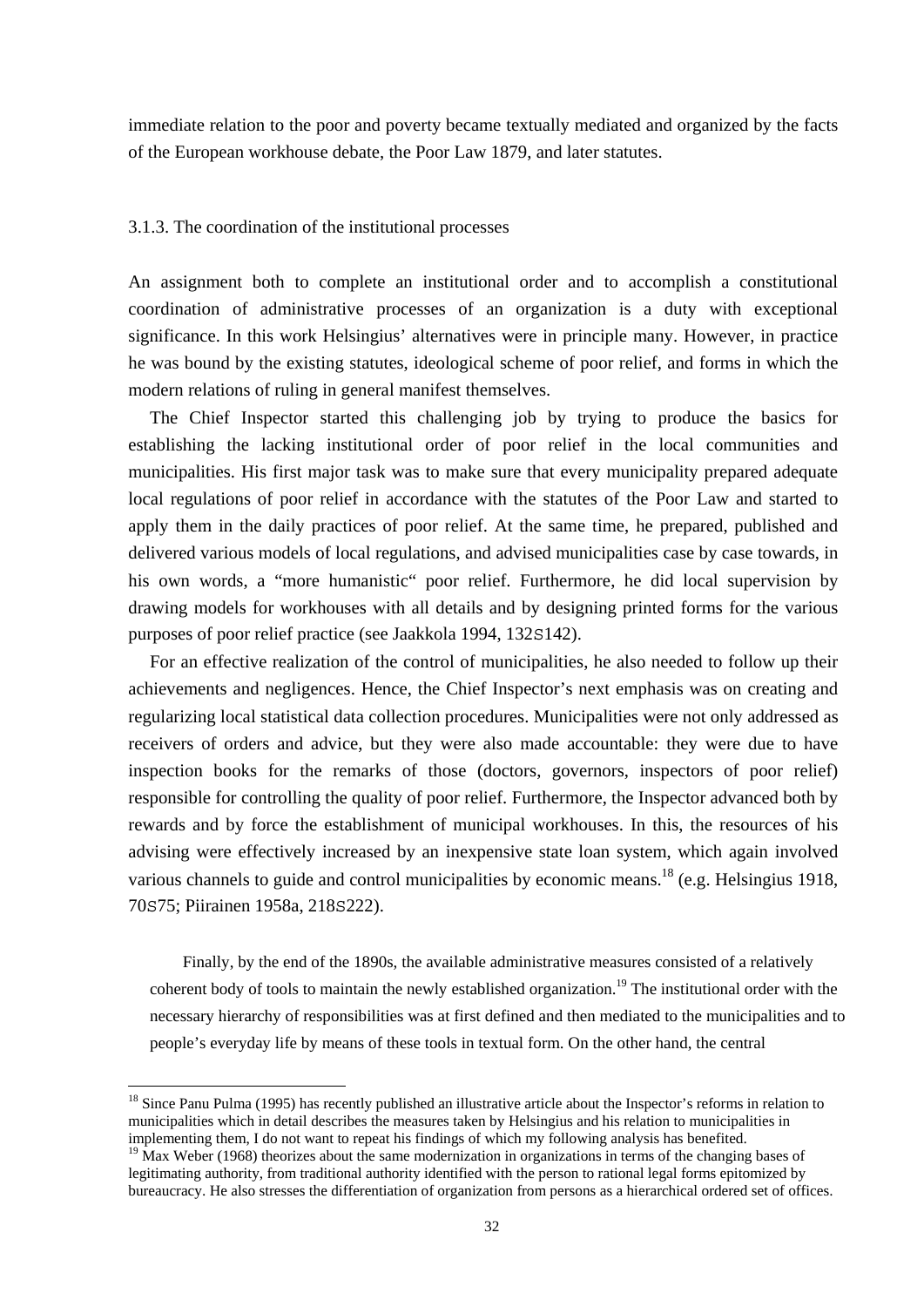administration thus achieved functional means to control the ongoing expansion of administration in "the social sector of case interventions", which used to be backward. On the local level, however, the introduction of this kind of ruling and execution of the institutional processes was by no means unproblematic: The Chief Inspector's affairs were pathbreaking in establishing a completely new kind of relation between the central and local administration, between the state and municipalities (see Pulma 1995). Thus far, municipalities were used to extensive local self-government that was based both on the framing statutes and the varying local beliefs, traditions, and habits (e.g. Helsingius 1927, 202S203); that is, on predominantly local knowledge.

 Local practices were in the hands of municipal boards settled by voluntary laymen elected on trust. In municipalities, these male boards were used to exercising the traditional patriarchal authority and thus became the severest opponents of the reforms. There are plenty of documents (e.g. Helsingius 1929, 50S55; Jutikkala 1934, 724S725; Pulma 1995; Piirainen 1958a, 231S252) which speak for the inspector's reforms of poor relief that did not make sense to "the old guys", as Helsingius calls them. They insisted on arguing: Why should we use the scare resources to collect information? Why should we give up a well functioning local poor relief system? From the standpoint of the local actors, who often personally knew the poor and their caregivers as well, the reforms involving the replacement of the well-functioning communal care by an expensive poor house were irrational. The emerging problem of administration had at least two sides: on the one hand, it was a question of redivision of power, but on the other hand, it was also an issue of rationality, consciousness and knowledge. Thus the Inspector did not only have "the old guys" as his opponents. In order to succeed, he needed to discover ways to gain control over the local forms of control and knowledge that "the guys", living and acting in the local time, priorized. He had to subdue the local form of consciousness by the facts of the workhouse debate.

 Along with increasing experience, Helsingius developed particular treatment methods to persuade the municipal boards to transform their understanding of the proper order of things. Dealing personally with the resisting "old guys" was one of his methods. In meetings with a few of them at a time he underlined the importance of delivering positive information and experiences of the results of the reforms he advocated in poor relief. He wrote that he wanted to avoid ordering "the old guys" face to face. Rather, he applied the formal, i.e. textual, channels of bureaucracy to municipalities in order to force and threaten them by the letter of statutes (e.g. Helsingius 1929, 94S95; Piirainen 1958a, 219; Pulma 1995).

The coordination and control the Chief Inspector of Poor Relief was responsible for was not limited to municipalities, but included various forms of charity as well. At the turn of the century and long afterwards, Finnish poor relief was understood as a system consisting of two major parts: public poor relief organized as an integral part of the state administration and the bureaucratic order (with variously organized parts in it), and the various private associations (cf. Juusela 1921, 312S313). The latter was a free zone with a difference; its status was different, and its principal duty was to assist and supplement public poor relief.

 Helsingius (e.g. 1918, 193) himself considered these two parts equally important in his task, and produced several initiatives to create a permanent organization for the relations of public poor relief and private charity. Among them was his initiative in 1893 to set up a central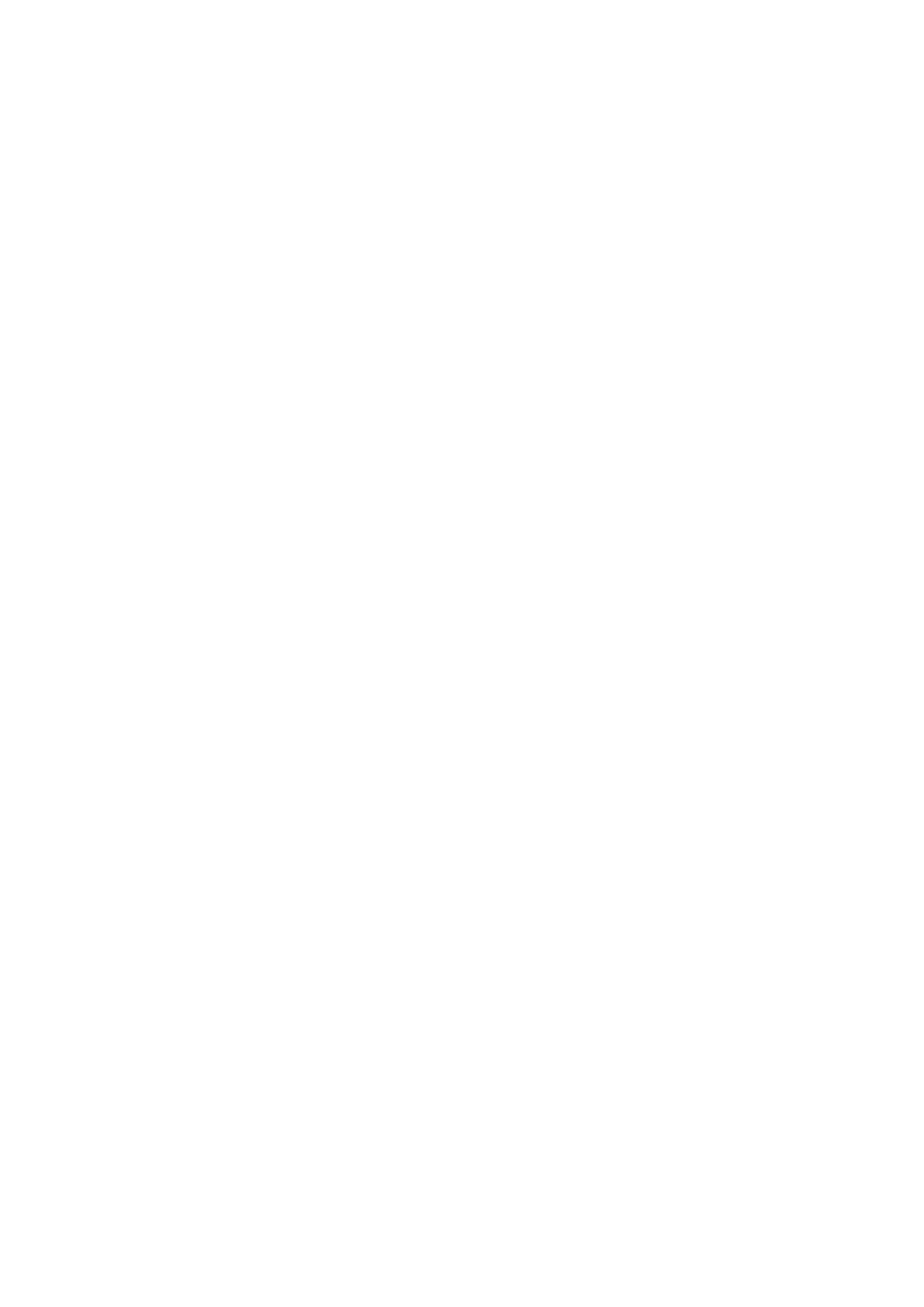when the second and remarkably corrected version of Helsingius' handbook of poor relief came out in 1917.

The first Finnish journals of poor relief work saw the light of day in 1912, when Suomen köyhäinhoitoliitto, a newly organized voluntary association for poor relief, founded a journal "Köyhän ystävä" (A Friend of the Poor). However, by the end of the same year this journal was taken over by the state authors of poor relief (Piirainen 1974, 33S34; Jousimaa 1987, 34S36). The journal was renamed "Köyhäinhoitolehti" (Poor Relief Journal; later "Huoltaja" and eventually "Sosiaaliturva"). In addition, a journal for child protection was published in 1909S1910 by the name of "Suojelukasvatus" (Child Protection). In 1922 it was followed by "Lastensuojelulehti" published by the state authors of child protection.

I have made the distinction between the first and second step of development mainly on thematic grounds. It was only from the turn of the century onwards that the knowledge of poor relief discovered the family and childhood as its major objects of education and reorganization in the name of the future of the Finnish nation. This second phase was also significantly contributed to by texts of civil activists both in Finland and abroad. Thus, I can conclude that *köyhäinhoito-oppi*, the constitutive knowledge of Finnish poor relief, was actually initiated by 1916. However, its decisive elements (e.g. self-maintenance, family, childhood, mothering as a target of intervention), were put together as texts by 1908, that is, in twenty years from the beginning of Helsingius' career as a civil servant.

 Having defined the developmental phases of poor relief knowledge according to the handbooks of one male author, I want to emphasize that I do not advocate a hero approach to history (see Satka 1994c). Neither do I consider the writing author a marionette in the developing relations of ruling, but a conscious subject who is able to modify the contents of his or her writing within the limits of the particular relations of his or her everyday functioning. It is characteristic of these relations that matters become publishable issues because of their relevance for administrative practices, or practices of ruling, not because they are painful for the authors themselves or for those of whom they write.

 In the following, Helsingius and the later developers and pioneers of the texts on Finnish poor relief and social work act as entry points for the emerging relations of ruling of their time in the social dynamics in which the texts were written. Hence, the author comes to represent an actor in particular historically constructed social relations. The view of this research is that the author wrote his or her texts as active and operative pieces in them and for them. The writing practices of the pioneer took place within his/her particular relations to the institution<sup>21</sup> of poor relief (or another institution), and the necessary precondition of the writing was that the author was him/herself governed by the same social relations as the example of Helsingius illustrated. Thus their texts are social products whose interpretation can take place only after first examining them

 $^{21}$  By institution I understand a complex of permanent social relations and actual sequences of interactions which is organized around a distinctive function inside the ruling apparatus (cf. Smith 1988,160).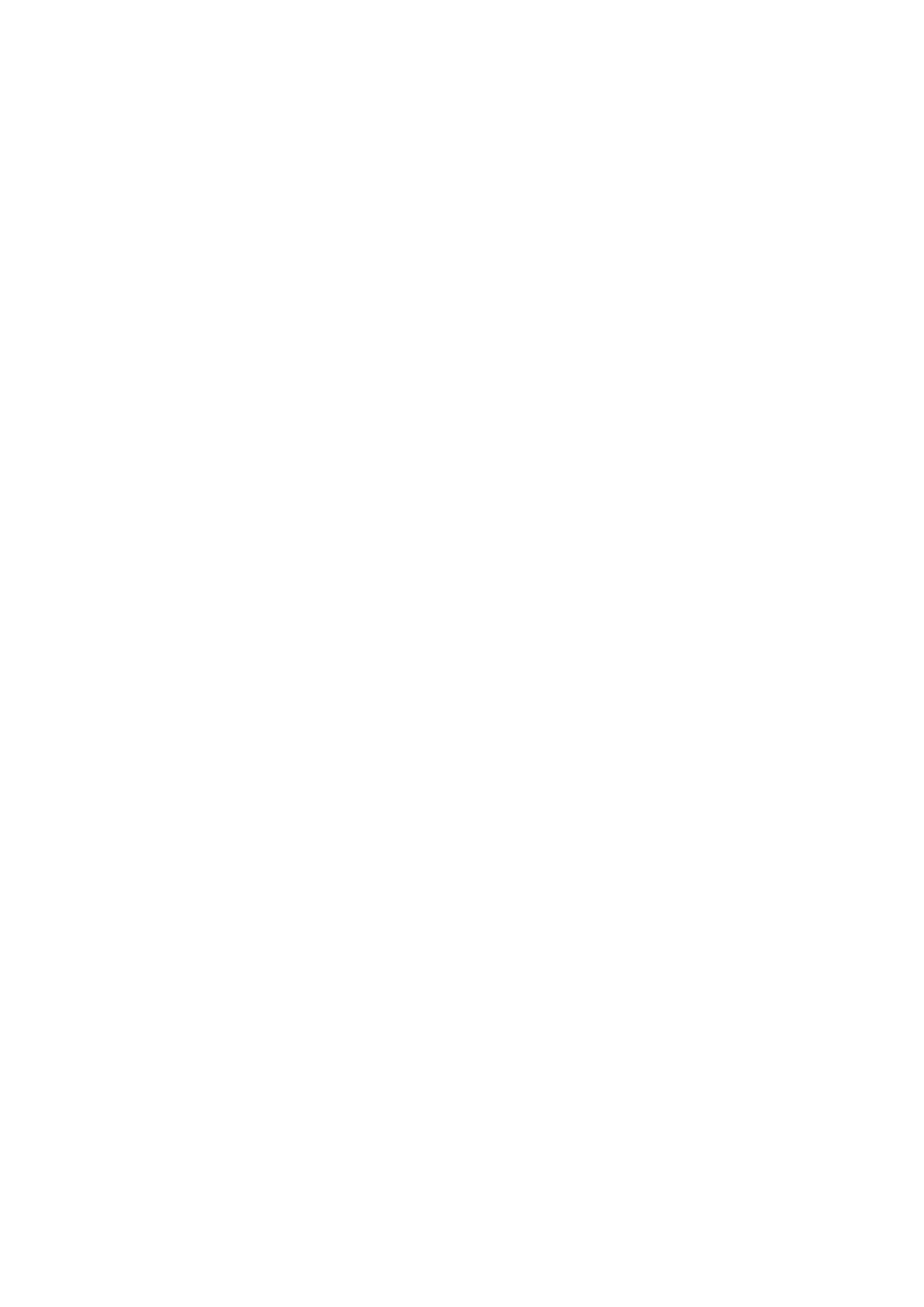Finally, what are the invisible but objectifying ground rules of the conceptual practices of Finnish poor relief? In the next section I will make brief comments on Helsingius' method of writing by taking the first Finnish handbook of poor relief as an example. In his writing, the author had foreign, especially Swedish examples of knowledge in poor relief and charity (e.g. Söderling 1967). He took the texts of Poor Law, the statutes that had been decreed after it, and the relevant administrative orders by the Senate as representative of objective data, and collected experiences of those who on the grassroots level had applied the new ideas. (see e.g. Helsingius 1918; Helsingius 1929; Piirainen 1958a, 212S222). In writing the textbook he necessarily made many new connections — for example, he fitted the legal definitions of the poor together with the contemporary moral ideals of a state citizen, men, women and children. By organizing everything in a coherent presentation, the author was able to write for Finnish poor relief the first textual discourse which I call poor relief knowledge. $^{22}$ 

 Now I will introduce two examples of the text of the first handbook (its second edition was reprinted in 1917 with few additions) which reveal something about the author's methods of writing. The examples show how some of the above-mentioned methods of writing were put into practice, and how the ideological scheme of the Poor Law of 1879 and the following statutes were modified further in order to produce knowledge for modernizing the poor relief practice. In the following, I will be reading them solely from the point of view of the objectifying ground rules of sociology (see Smith 1989).

 The first quotation divides the needy poor into two main categories repeating the discursive facts of the Poor Law about the poor, but adding to them moral characteristics. The moral aspect makes it easy to recognize the principle of separation, and the classification makes it easy to recall it even without the presence of the text. From this follows that at first the introduced organization makes the adoption and reproduction of both institutional consciousness and the other necessary prerequisites of the institution simple, similar to transformed thinking about the poor and poor relief in general. The second quotation presents the main principles of poor relief work. It extends the ideological schemata of the institution to a program, or to an ideal model for the institutional processes of working with the poor, and it also declares the goals of poor relief.

#### (1)

1

"Man kan skilja emellan tvenne olika slag af fattiga, nämligen: sådana fattiga, hvilka förskaka och lida, men trygga sin utkomst vid Guds hjälp och idogt arbete, samt sådana, hvilka sakna lust och viljekraft till självförvärv och därför i lättja utsträcka sin hand mot allmosans nådebröd." (Helsingius 1899, 2; cf. Helsingius 1917, 14.)

<sup>22</sup> *Köyhäinhoito-oppi* was printed in the following forums: three handbooks, tens of advising articles and official letters of the Chief Inspector, his case by case advising letters to municipalities, and since 1895, when the local courses for training and advising in municipal poor relief work started, it was also reproduced by the means of formal education (Piirainen 1958a, 220-221). (Helsingius 1918, 122-134).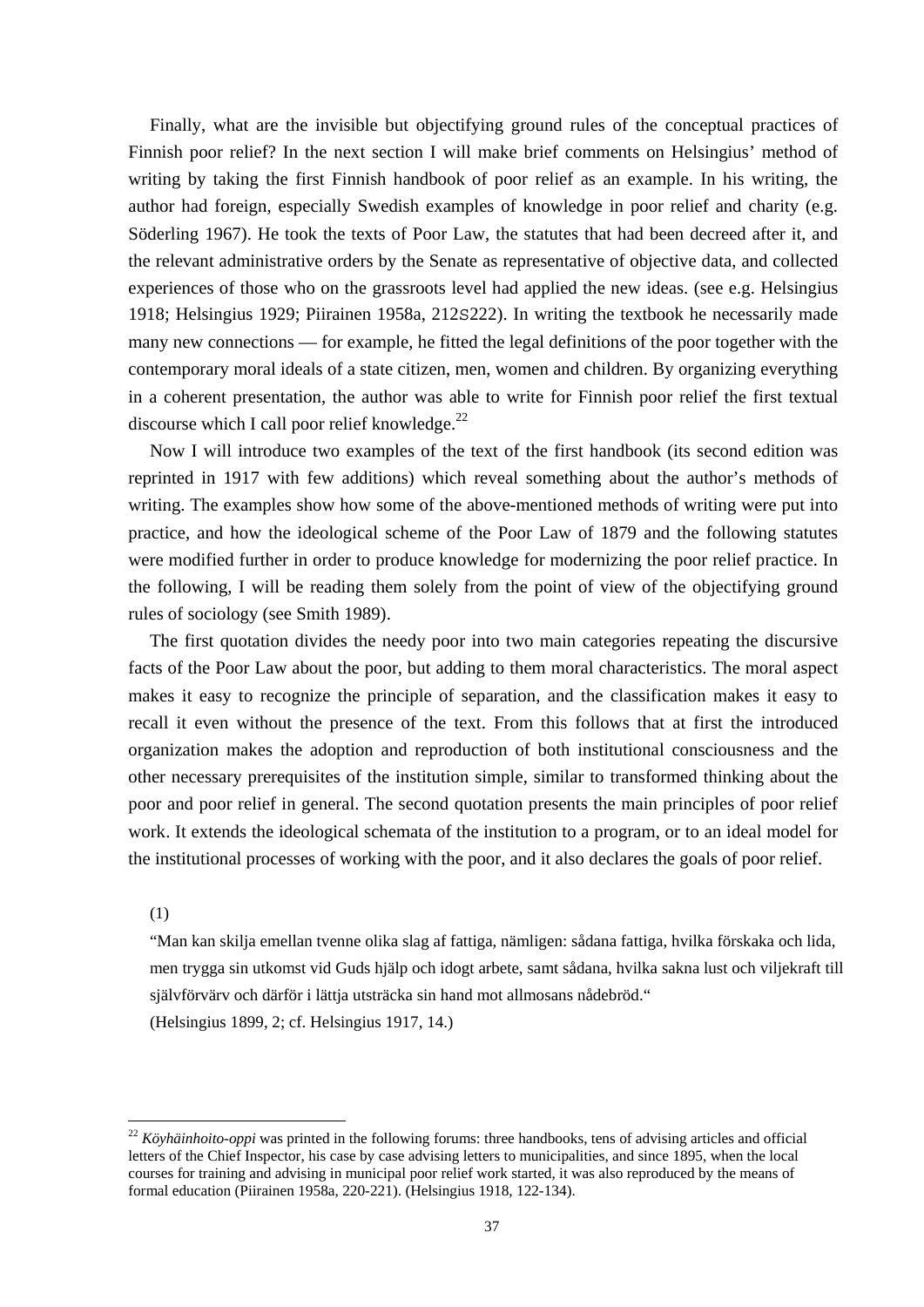It is possible to separate two different kinds of poor, namely: those who suffer but who leave their livelihood in the hands of God and work hard, and those who lack the eagerness and the will to support themselves, and therefore raise their hands lazily towards alms and the bread of charity.

(2)

"*1. Mideråriga, vansinniga, vanföra samt af sjukdom och ålderdomssvaghet lidande böra utan afseende å kostnaden erhålla ändamålsenlig vård; särskildt bör barnens uppfostran afse att utan åtskillnad från andra barn dana dem till redbara menniskor, och dugliga medborgare.* 

*2. Arbetsföra hjälpsökande böra, så vidt möjligt, tvingas att försörja sig själva och sina familjer, och bör förty understöd åt dyliga endast undantagvis beviljas och i regeln blot under iakttagande däraf, att fattigvårdsstyrelsen betjenar sig af sitt husbondevälde öfver den understödda. Hvarken regelbunda eller tillfälliga understöd må beviljas utan föregående grundlig undersökning af den begärandes verkliga behov.*

Grundad på dessa principer blir fattigvården mer än en hjälp för stunden. Den afser att försona lidande medmenniskor med sitt oblida öde samt att föra arbetssamhet och goda seder till fattiga kojor, där elände förr varit rådande. Den afser slutligen, att befria samhället ifrån en mängd orättmätiga understödstagare för att i desto högre grad kunna egna sin uppmärksamhet åt verkligt behöfvande." (Helsingius 1899,16; cf. Helsingius 1917,25-26).

1. Those who are underage, mentally handicapped, crippled or suffer from illness or are weak from old age must receive appropriate care in spite of the cost. Especially, in the case of children, it must be ensured that they are brought up the same way as all the other children and that they will grow into trustworthy human beings and good citizens.

2. Those who are capable of working must be forced, if possible, to take care of themselves and their families. Help must be given only exceptionally and generally the municipality should only observe the situation. The municipal board of poor relief gains the master's rights of possession over those who receive poor relief. Neither continual nor temporary help must be given without preceding thorough inspection of the true need of the applicant.

Based on these principles, poor relief will become more than just a temporary relief. It means compensating fellow citizens for their hardship, but also directing employment and sowing good seeds to the houses of the poor where misery used to reign. It means freeing the society of those who receive help for no reason and giving more help to those who really need it.

The handbook states that poverty has two basic main causes: it is either a natural consequence of the existing circumstances (like weather conditions or discontinuity in one's employment), or it is caused by the moral characteristics of the person. The strategic division goes along with one's willingness to work combined with one's fear of God, which always go together in Helsingius' thinking. On the other hand, this division can also be characterized as a lack of morality which is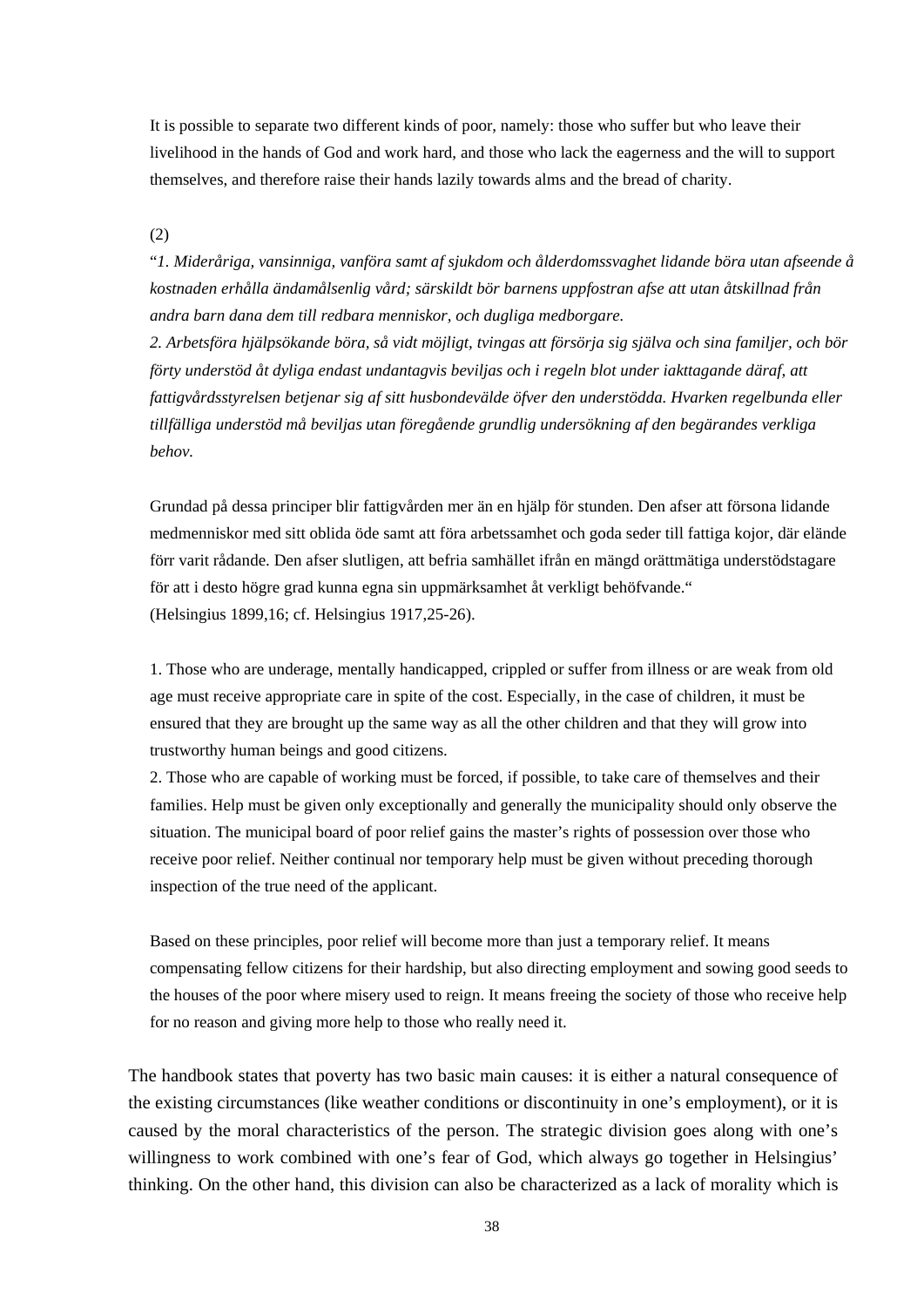to him a consequence of sin, especially drunkenness and adultery. (Helsingius 1899, 2S3; see also Helsingius 1913, 39S40; Helsingius 1917, 14S15, 170S172).

 Accordingly, there are two ideal types of poor: a hard-working believer in God, and a lazy and ignorant person. These categories are not nouns to apply in investigating and reporting a relief applicant. They are abstractions necessary for the ideological building of the institutional order, not discursive facts or diagnoses that one can use for working with the poor at the grassroots level of practice. In his second handbook, Helsingius presents a more completed classification of children's moral status in the following hierarchical order: the neglected (*laiminlyödyt*), the poorly cared for (*huonosti hoidetut*), the ill-mannered (*pahantapaiset*), and juvenile delinquents (*nuorisorikolliset*; see Helsingius 1907, 7S11). This classification is a precise quotation from the Scandinavian discourse of social defense at the turn of the century (cf. Pulma 1987, 105S111; Stang Dahl 1985, 85S99).

 Nevertheless, the following working procedures are not a result of these facts, but a result of the previous classification on moral grounds (see the second quotation), or, alternatively, they are a result of the available measures like nurseries, Sunday schools, and enlightening and advising of mothers (Helsingius 1907). Again, this kind of conceptual practice is more likely a part of the ideological building procedures of the institution than a serious effort to develop a precise interpretive method for categorizing social ills. By this I mean that in the above quotations the ideological scheme of the institution is also present. It says that the main aim of poor relief to children is not only to maintain, but to educate them to become good citizens; not only to aid, but also force and threaten the able-bodied to support themselves, and to promote the proper way of life in poor families. Thus poor relief work was not an activity meant for the best of the poor as such, but its primary aims were connected to the success of the Finnish nation. The poor were to be made useful for the purposes of the nation, and simultaneously for the interests of those who held power.

 The only "hard" tools for the interpretive activities of social ills in the handbook are the readymade forms (e.g. Helsingius 1899, 146S148). They are meant to be filled out by a "tillsyningsman", a local volunteer, in general a member of the municipal board of poor relief (or municipal administration), in each meeting with a relief applicant and relief receiver. The first meeting, when the need is investigated, includes a description in the words of the visitor about the family conditions, relatives, housing conditions, money, debts, state of employment and health, and the applicant's moral status. In the following meetings, the emphasis of visiting is on control; on how the given dole has been spent, and on advising. Thus, my conclusion is that the method of interpretation and representation of the first handbook was only poorly developed from the standpoint of textual governing. It missed both a theoretical model and the particular procedure of interpretive practice that derives from the former.

 Despite the primitive status of the Helsingius's interpretive practice, the text makes it clear that the particular individual whom the investigation concerns, is not as such the starting point. The particular everyday life of a poor person is simply not the main issue. In fact, the presence of the poor becomes consciously disregarded in the following administrative process. In the "textual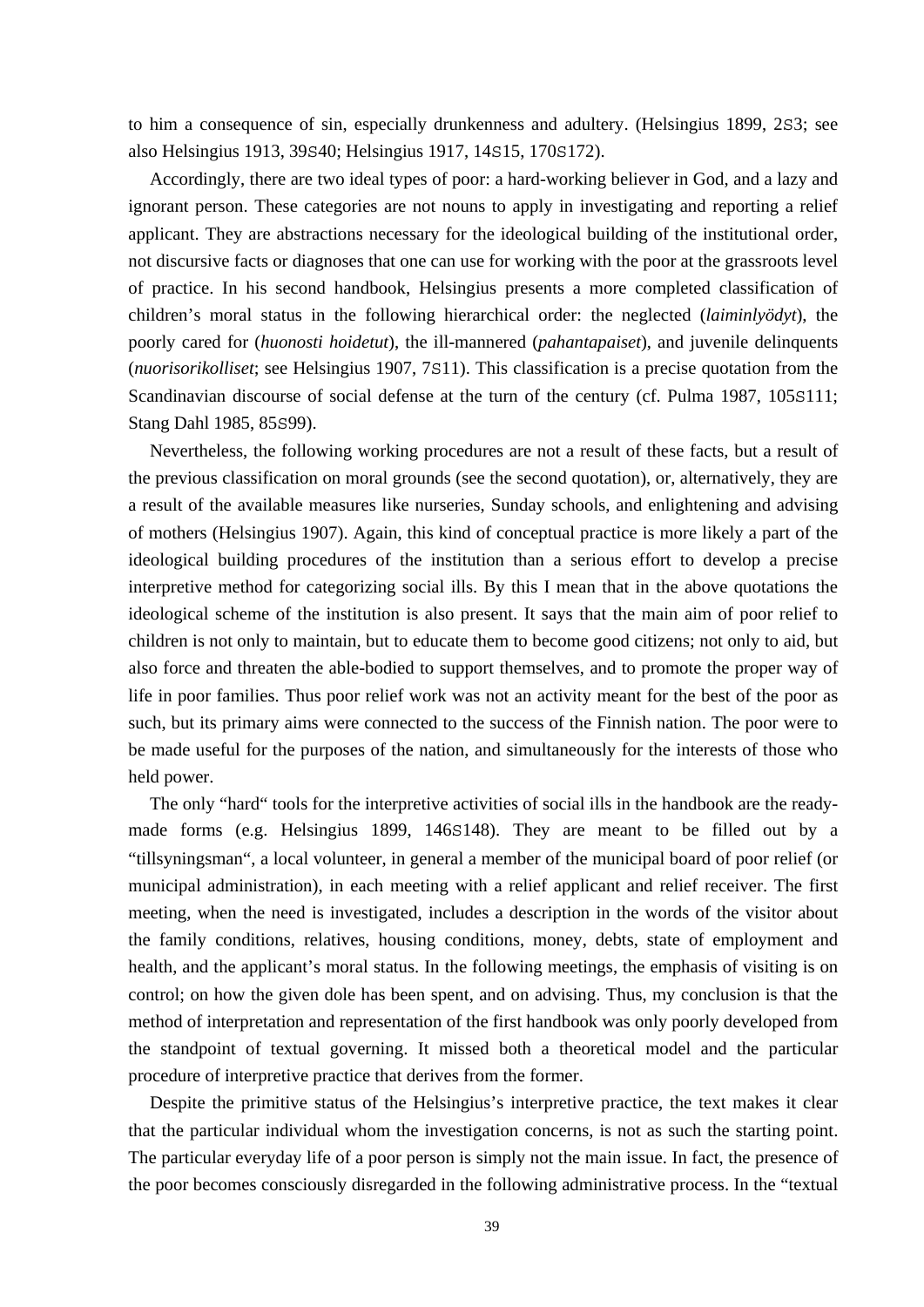time" that he advocated, in the meeting with the board the written description of the case is the only legitimate basis for aid. On the other hand, this was how relief giving became in practice connected with the administrative ways of documenting, and with the mode of the institutional organization of the ruling apparatus in general.

 Finally, in the light of the above analysis, the constitutive texts of Helsingius reveal themselves as capable of organizing the documents that mediate and interpret the institutional order of poor relief. However, at the same time the method of interpretation that is really important, e.g. for a practitioner who reads the text and whose duty is to mediate in the chaos of people's everyday problems and their administrative processing, is inadequate and poorly developed. Thus, his texts left plenty of room for the common know-how and particularized knowledge against which Helsingius had been fighting successfully in some other respects.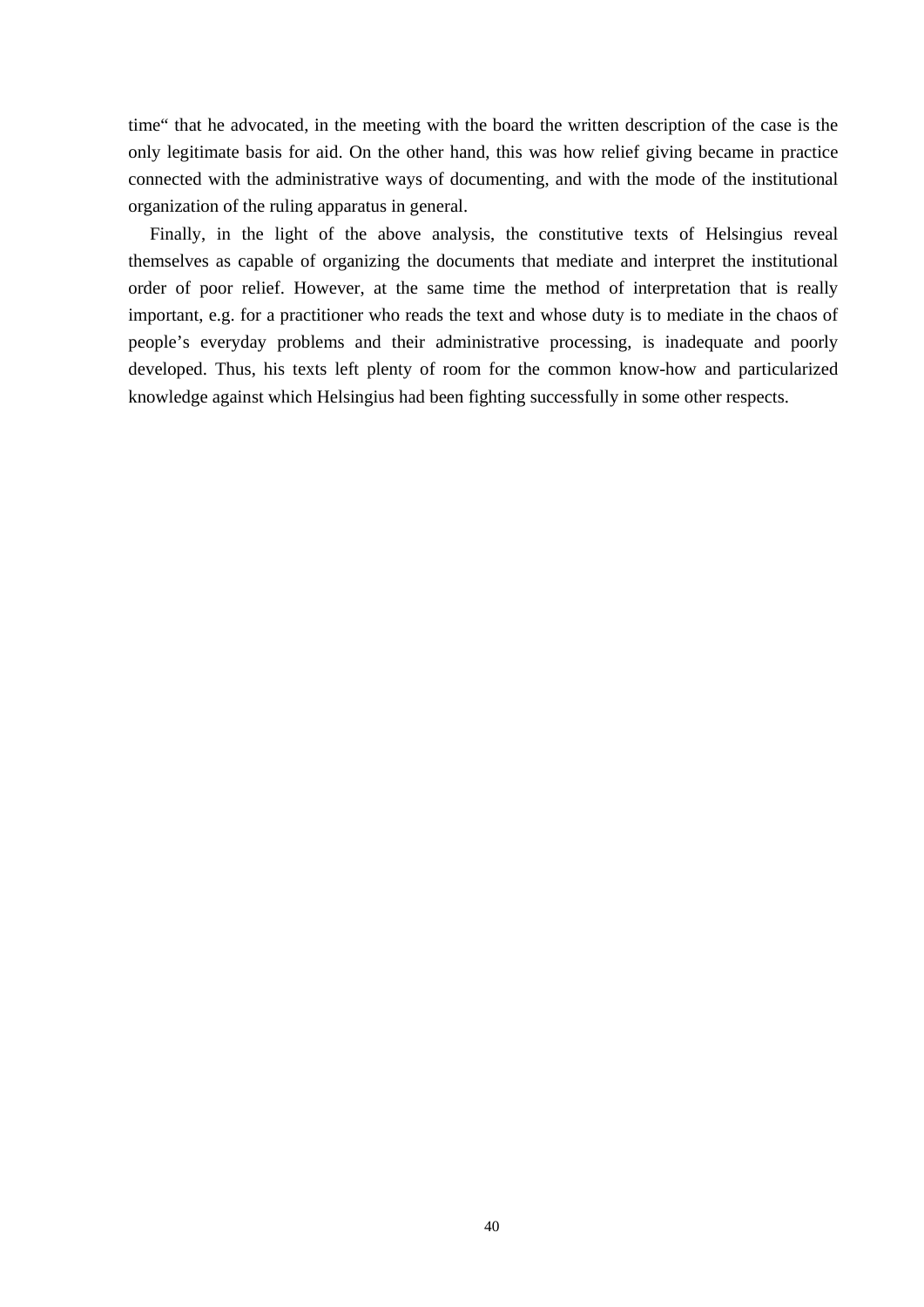# 4 A Fennoman's contribution to poor relief

At the beginning of the new century, it became evident that the Poor Law and the related statutes from the late nineteenth century were not sufficient as such for the statutory basis of poor relief. The number of practicing volunteers was increasing, and the target of the intervention was specialization on individuals, homes, quality of home life, child rearing, housekeeping, and mothering.<sup>23</sup> State committees were set up to get suggestions for the reforms (cf. Jaakkola 1994, 118S121). 24 However, the political relations prohibited government bills from becoming accepted by the Russian Tsar. Hence, the necessary reforms were forced to take place in local practices, and primarily by the civil activists, whose efforts were often supported by the Chief Inspector of Poor Relief.

 In voluntary poor relief and enlightenment, there were then at least two main groups of civil activists who were influential partners of the public authors in poor relief. At first, there were the local women's associations in towns. Besides almsgiving, their focus since 1890s was increasingly on the homes of working-class families (see Markkola 1994). The second type of local interest group in the matters of the poor also emerged in towns in the 1890s. They consisted of young intellectuals, men and women, who were somehow connected to nationalist ideology and in particular to the movement called Fennomania. Their main reorganizing influence on the poor relief institution took place via a new discourse, that of *shepherding*. It was imported from Germany especially by one of the activists, Konrad Fredrik Kivekäs.

Jouko Jaakkola (1984, 128S131) describes illustratively the occurring transformation of tradition in the poor relief practices in Tampere, a developing center of textile industry. The educated groups started to gain a foothold in local poor relief from 1894 when a new board of laymen was elected to administer and run the local poor relief. The board consisted of academically trained persons, teachers, and young intellectuals, some of whom were known as active Fennomans. Since 1894 the chairmen came from the educated class and they were socially enlightened, and some of them were even familiar with the new European ideas of social policy. The result was that the poor relief work of Tampere also started to be transformed: it was paying more attention to individual treatment of the poor. However, at the same time it carefully took into consideration the family, e.g. children's familial upbringing, and, on the other hand, class-relations and the old responsibility of the upper classes to those groups in society who lived in poverty. In a few years a new organization of poor relief work, Elberfeld's system, which coordinated the

-

<sup>&</sup>lt;sup>23</sup> Dispersing families was a common and recommended practice of poor relief work as long as the workhouse debate and the Poor Law were the dominating knowledge base. From the 1890s on, Helsingius started to emphasize a new principle. One indication of this is that whenever his texts deal with women, one elementary characteristic discussed is always motherhood or the quality of mothering. His firm opinion since then was that municipal poor relief should never break down families, since they are invaluable for children when growing up. In particular, the bond between child and mother was inviolable to him. (Helsingius 1907, 15).

<sup>24</sup> See e.g. Ehdoitus suojelukasvatuksen järjestämiseksi I. Komiteanmietintö 1905:9a; Ehdoitus suojelukasvatuksen järjestämiseksi II. Komiteanmietintö 1905:9b; 17.3.1879 annetun köyhäinhoitoasetuksen tarkastuksesta. Komiteanmietintö 1907:9.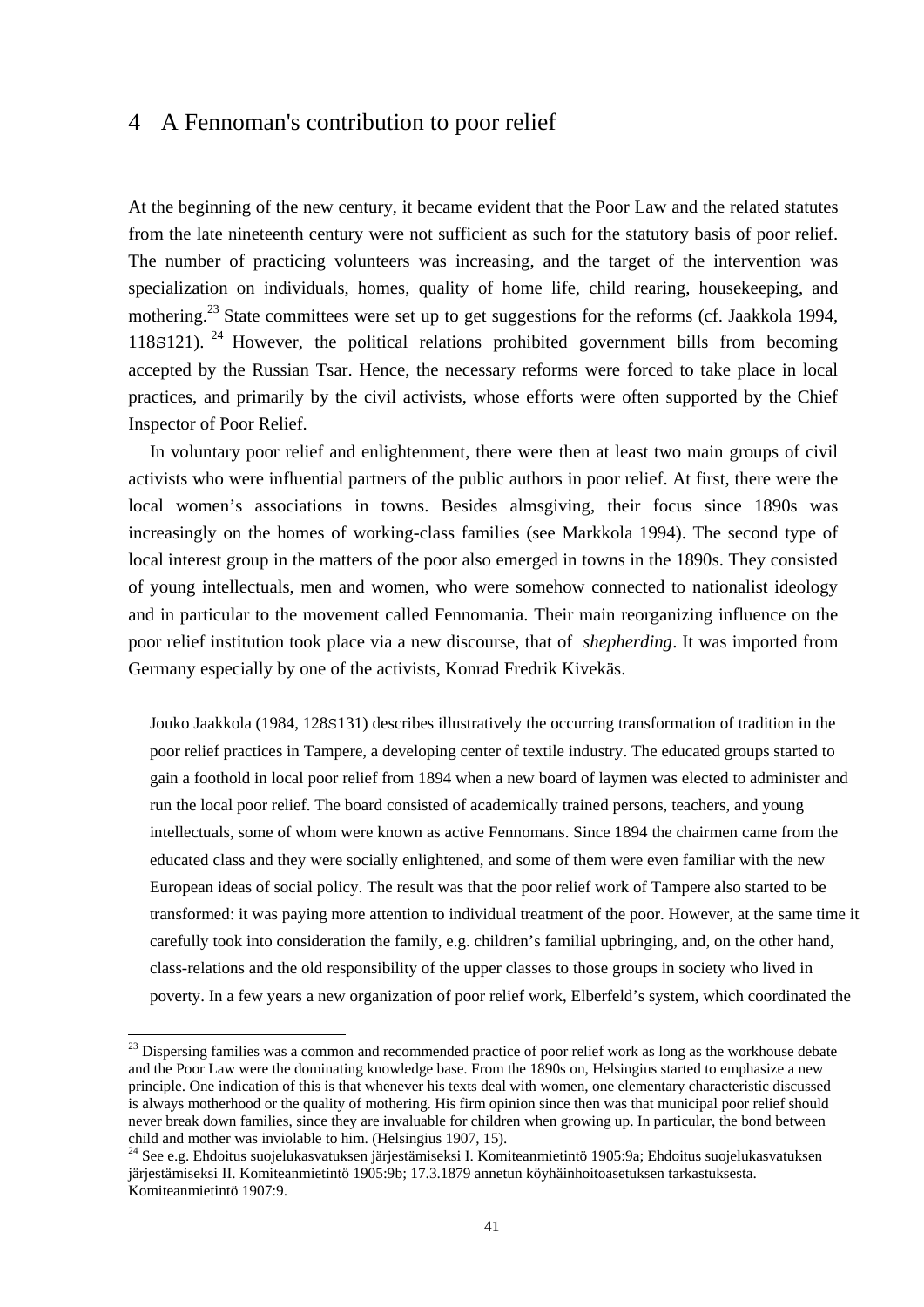above-mentioned ideas into a coherent system, was introduced. It invited plenty of new volunteers, and combined the efforts of the new and old civil activists and the public poor relief into a flexible local network in every community of the town.

The following analysis leaves the women's associations as developers of the Finnish poor relief out of focus. This is not accidental but more a consequence of the fact that in Finland there were no such female authors like Agda Montelius and Ellen Key in Sweden, who wrote extensive texts for common people interested in social intervention, and were often quoted by the Finnish men and women engaged in poor relief. The Finnish charity ladies published from 1890s to 1910s only a few articles on their work with the poor (e.g. Yrjö-Koskinen 1913). The analysis of these articles in the social relations of their time exceeded my resources for this study, since so far there has been only little previous research concerning the Finnish female charity work during these particular decades (cf. Markkola 1994; Ramsay 1993; Saarinen 1994). Thus it was Finnish men who dominated the voluntary textual world, the starting point of this study.

 The first textual contribution that grew from local, voluntary activities and eventually became an important source and medium in the reorganization of public poor relief and the developing relations of ruling is the texts of Kivekäs. My questions to them and their author are these: Who was this volunteer? What were the extended social relations he was involved in? How was it possible that the texts of an outsider in the public administration were able to become so influential? In addition, I will explore what were the new social relations that the discourse of shepherding introduced in the actual practices of poor relief. At the local level the new discourse was not meant to replace the workhouse discourse, but they both were believed to be valid and used simultaneously (cf. Kivekäs 19.9. 1894).

### 4.1 The reformer and his reform program

Konrad Fredrik Kivekäs was born a member of the estate of clergy in 1847. As a young student in the 1870s he became an enthusiastic supporter of the Fennomanian ideology and an enthusiastic activist of the temperance movement since its inception. He translated his Swedish surname into Finnish. Among Fennomans this was a common habit, and a sign of one's real dedication to the nationalist ideology, the Finnish language and Finnish culture.

 Kivekäs was a journalist and publisher. His small publishing company, Oman Kannan Kirjapaino, had a nationalistically oriented newspaper, and it was translating and publishing educational foreign literature. Being the head of the company and knowledgeable in foreign languages, he had access to the contemporary European discourses of social intervention. Thus his company translated and published, for instance, enlightening temperance literature into Finnish.

 In 1894 Kivekäs as a layman was elected head of the municipal board of poor relief in his home town Oulu in northern Finland. He immediately started to enthusiastically improve local poor relief. In the same year Kivekäs visited Elberfeld, a small town in Germany. It was known for its innovative system of poor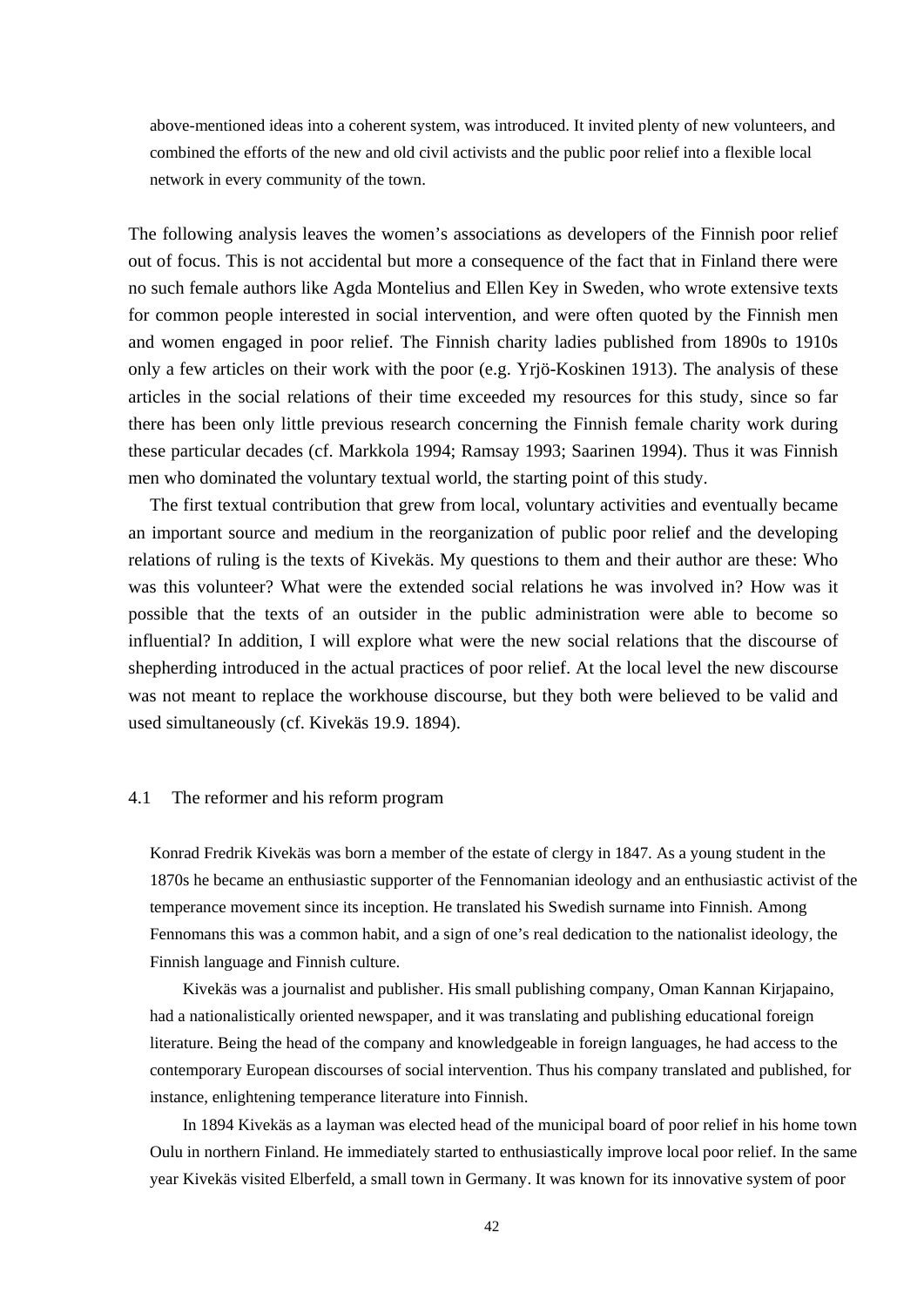relief. As a result of the visit, in 1910 he published an extensive handbook, "Elberfeldin järjestelmä, sen synty ja kehitys" (The system of Elberfeld, its birth and development). The book introduced in detail the German novelty. It was a collection of the local documents related to organizing poor relief. Put together, the German documents give a very precise textual inscription of its functioning. According to the foreword (Helsingius 1910; Kivekäs 1910), the book was published for the enlightenment and advice of charity associations and municipal boards of poor relief for developing their practices. The author did not think that the German model and organization should be applied to Finnish conditions as such, nor did he think that the "need" for such an organization was the same as in the society of its origin. (cf. Kivekäs 1910, Foreword).

 From the point of view of this study, the contribution of Kivekäs as an originator and editor-in-chief of a northern Finland newspaper, Kaiku, from 1877 to 1906 is also of interest. The newspaper has been described as a local advisor and inspirer in nationalist thought as well as in the matters of culture and economy. One feature common to Kivekäs' texts as an editor-in-chief, and the Fennomans in general, is an active criticism of the non-nationalist state bureaucrats.

 My sources of Kivekäs' life events mention the activities of Kivekäs in which Mrs. Kivekäs constantly assisted him — namely, editorial and clerical work. This brief detail is an illustrative reminder of the daily relations of men and women in the family, and of the contemporary gender relations in general, under which Kivekäs developed the influential reform of Finnish poor relief. (Kansallinen elämäkerrasto 1930, 168S169; Kuka kukin oli 1961, 248).

The reasons that Kivekäs presented publicly for the local reform of the poor relief in Oulu were the following:

"1. Köyhäinhoitohallituksen jäsenet eivät jouda isosti muuhun kuin almujen jakoon; köyhyyden syitten tutkiminen ja köyhyyden juureen käsiksi ryhtyminen jää heiltä enimmäkseen toimittamatta.

2. Useimmista satunnaisen eli väliaikaisen avun saajista tulee vakituisia kunnan elättejä.

3. Avun saajain luku karttumistaan karttuu ja vähenemisestä ei näy merkkejä.

4. Heidän röyheytensä käy yhä sietämättömämmäksi, kiitollisuudesta ei puhettakaan.

... Vika on pintapuolisessa köyhäinhoidon käytännössä, siinä niin sanoaksemme virkavaltaisessa hengessä, jossa köyhät kohdellaan, melkeimpä yhtäläisellä tavalla kaikki, niinkuin olisivat todellakin pelkkiä vaivaishoitoasetuksen esineitä, eikä eläviä henkilöitä, joilla on eri tarpeet itse kullakin..." (Kaiku 2.7.1894)

1. The members of the poor relief committee do not have time for anything other than delivering dole; evaluation of the real causes of poverty as well the work regarding the roots of poverty is often not done.

2. Most of those who get temporary dole become constant dependents of the municipality.

3. Day by day the number of relief receivers increases, and there is no sign of any decrease.

4. Their impudence and requests increase to an unbearable extent, and gratefulness is out of the question.

...The problem lies in the superficial practice of poor relief, so to speak, in the bureaucratic attitude with which poor are treated as routinely as if they only were mere objects of the Poor Law rather than living persons with individual needs...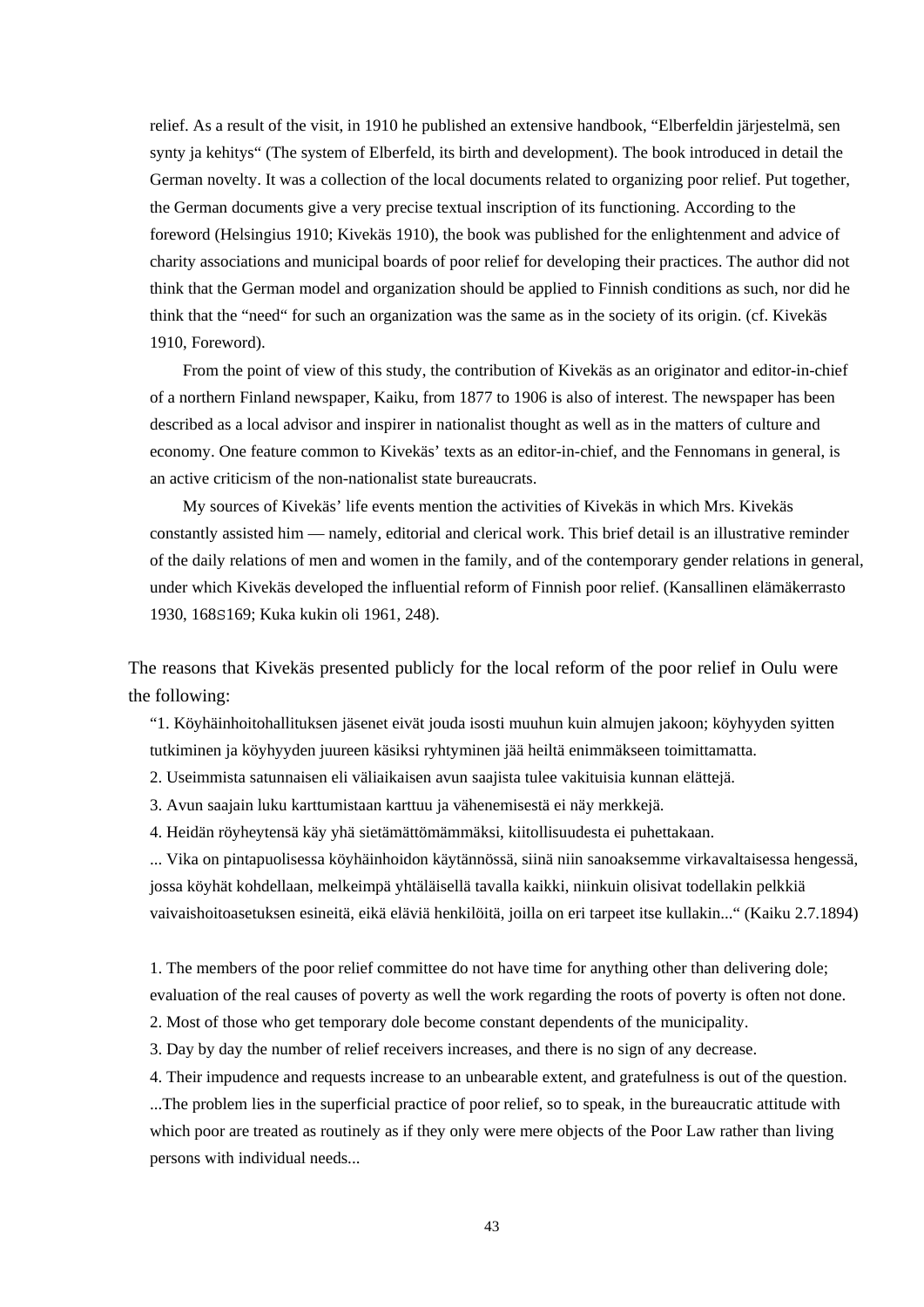His first reform point concerns the undeveloped method of investigation as part of the immediate relief work with the poor. For him, an adequate method of investigation is the starting point of an improved system of poor relief. According to him, the ultimate goal should be a detailed study of the root causes of poverty: both how it emerges and develops, and what the causes are, case by case. His opinion is that by becoming aware of the causes, relief work might be able to win "the sickness of poverty". His new "method" for the improvement of municipal poor relief centered on personal investigation.

 The applied "medical" gaze to poverty was typical of many of the late nineteenth century European philanthropists (e.g. Donzelot 1980; Palmblad 1990). The term "social ill" and the idea of an individualized "method" were both derived from the advancing science of preventive medicine. Thus, Kivekäs writes as follows:

"Tauti ei poistu varsinaisiin taudin syihin kajoamatta; niinpä jos ei köyhyyden syvempiä syitä kaiveta esille, turha on avunanti; köyhä vajoo siitä vain syvemmäs kurjuutensa kuiluun." (Kaiku 19.9.1894).

The disease will not disappear without tackling the reasons that cause it: therefore, if the roots of poverty are not dug up, it is useless to give help; the poor will only sink deeper in the abyss of poverty.

The other reasons concern the economic burden of poorly organized relief work in municipalities. They repeat the complaint that was already common in the Senate and municipalities. However, his final point is interesting and new. It says that in the existing poor relief system, the relation of relief givers and receivers is unsatisfactory; instead of being grateful, the latter tended to be disrespectful. Professional social work literature would interpret this defect as lack of relevant method. In the next section, I will at first introduce what new elements the discourse of shepherding introduced in the daily relations of the poor and their voluntary helpers (Chapter 4.2). Then follows an interpretation which rejects the viewpoint of an appropriate method and analyzes the new social relations in and through the extended social relations of Kivekäs' activity (Chapter 4.3.).

#### 4.2 The discourse of shepherding

In Germany, the pioneers of Elberfeld's system were educated members who were morally concerned about their relationships to the poor. Their main objective was to develop a system of competently evaluating the pauper's ability to work. The other purpose was to foster rationally organized poor relief. The needy were divided into disabled and able-bodied; the former were to be helped, the latter were to be sent to work. The development of the new method was motivated by the then common philanthropic thought: "Hilfe von Mensch zu Mensch".

 Elberfeld's poor relief system was based on the three crucial assumptions that follow: 1. rich and poor should live side by side;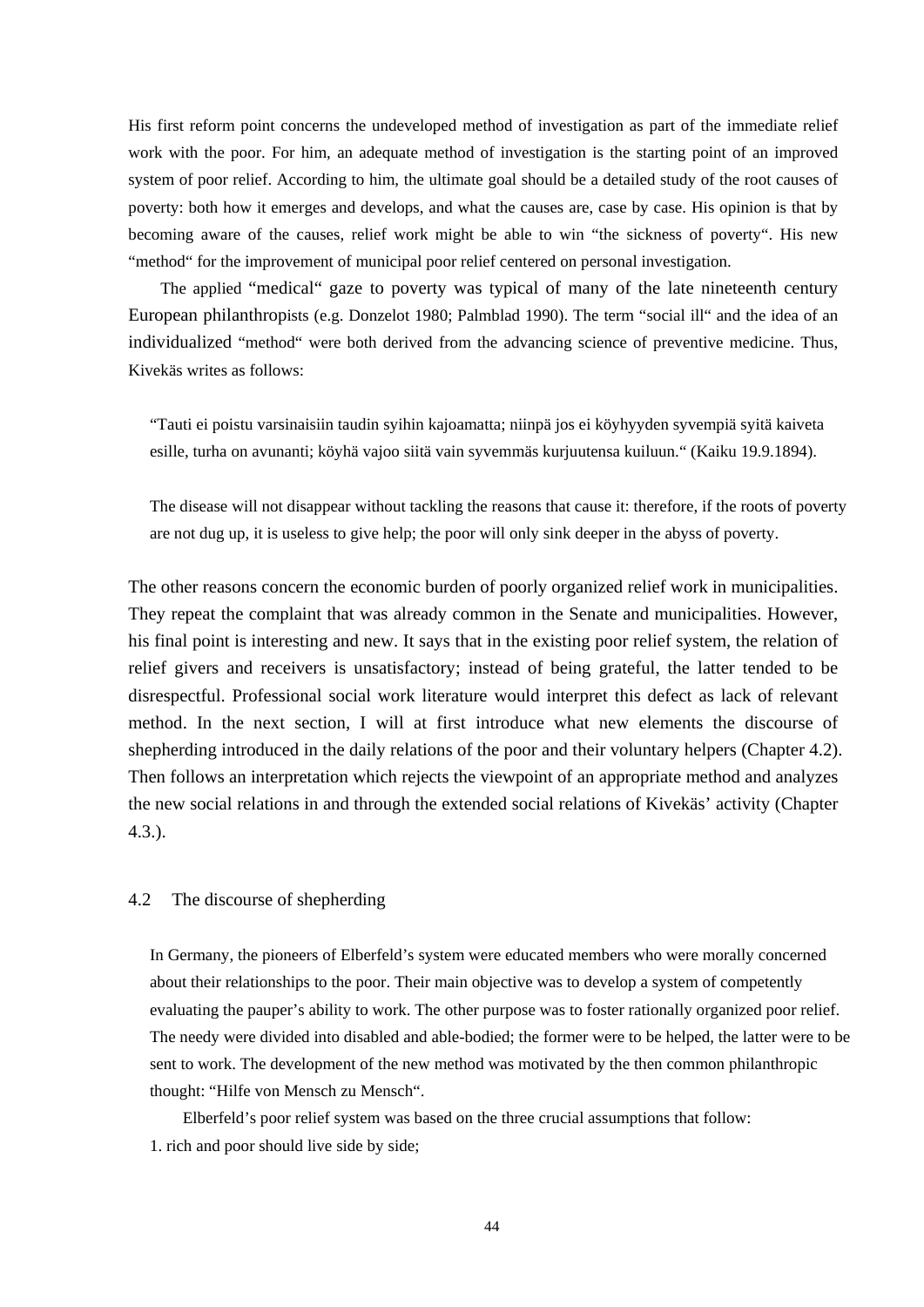2. they should live in the same neighborhood long enough in order to develop intensive personal relationships;

3. helping requires no specific skill beyond the knowing of a good neighbor.

 The practical organization of the system was the following: The town of Elberfeld was divided into ten districts, and every district was subdivided into 15 neighborhoods. One voluntary visitor, a resident of the neighborhood, was made responsible for four poor families at a time. The local visitors formed a district assembly. Applications were addressed to one's own visitor who was due to evaluate the need and present an opinion of each case to the Assembly. While receiving relief, the assisted family was under the supervision and control of the visitor. Thus the ideal visitor had a dual role: she or he was an advising friend of the poor family, while the visitor acted as a watchdog for the financial interests of the town administration.

 In the end, Elberfeld's organization is a good example of decentralized public administration carried out by lay people. Actually, it was an example of an intermediating model for organizing local administration in the complex transformation of moving from the collective patriarchal order to that of democratic individualism. (see e.g. Sachsse & Tennstedt 1980, 214S222; Sachsse 1986, 39; also Kivekäs 1910; Sachsse 1993).

## 4.2.1 The poor and their voluntary helpers

-

An administrative body of laymen, Kivekäs among them, presented an applied proposal for the supplementary municipal regulations of poor relief in Oulu in 1894. The proposal followed the model and the detailed regulations that were developed in Elberfeld. It was the very first Finnish document that defined the post and duty of a voluntary poor relief worker<sup>25</sup>, who was not a member of the board, but its particularly honored (*Ehrenamt*) assistant, called "shepherd of the poor" (*köyhäinkaitsija*; *Armenpfleger*). The requirements and duties of the volunteer were the following:

 $25$  The Poor Law of 1879 and the related statutes recognize in addition to laymen, members of the municipal board of poor relief, chairman, and also *peräänkatsojamies* (overseer), who did not, however, constitute a separate group of workers. It was a mere nomination for the inspection duty of the member of the board in his (her) own district (see Keisarillisen Majesteetin Armollinen Asetus yleisestä waiwaishoidosta Suomen Suuriruhtinaanmaassa No 10/1879, 11 §; 15 §).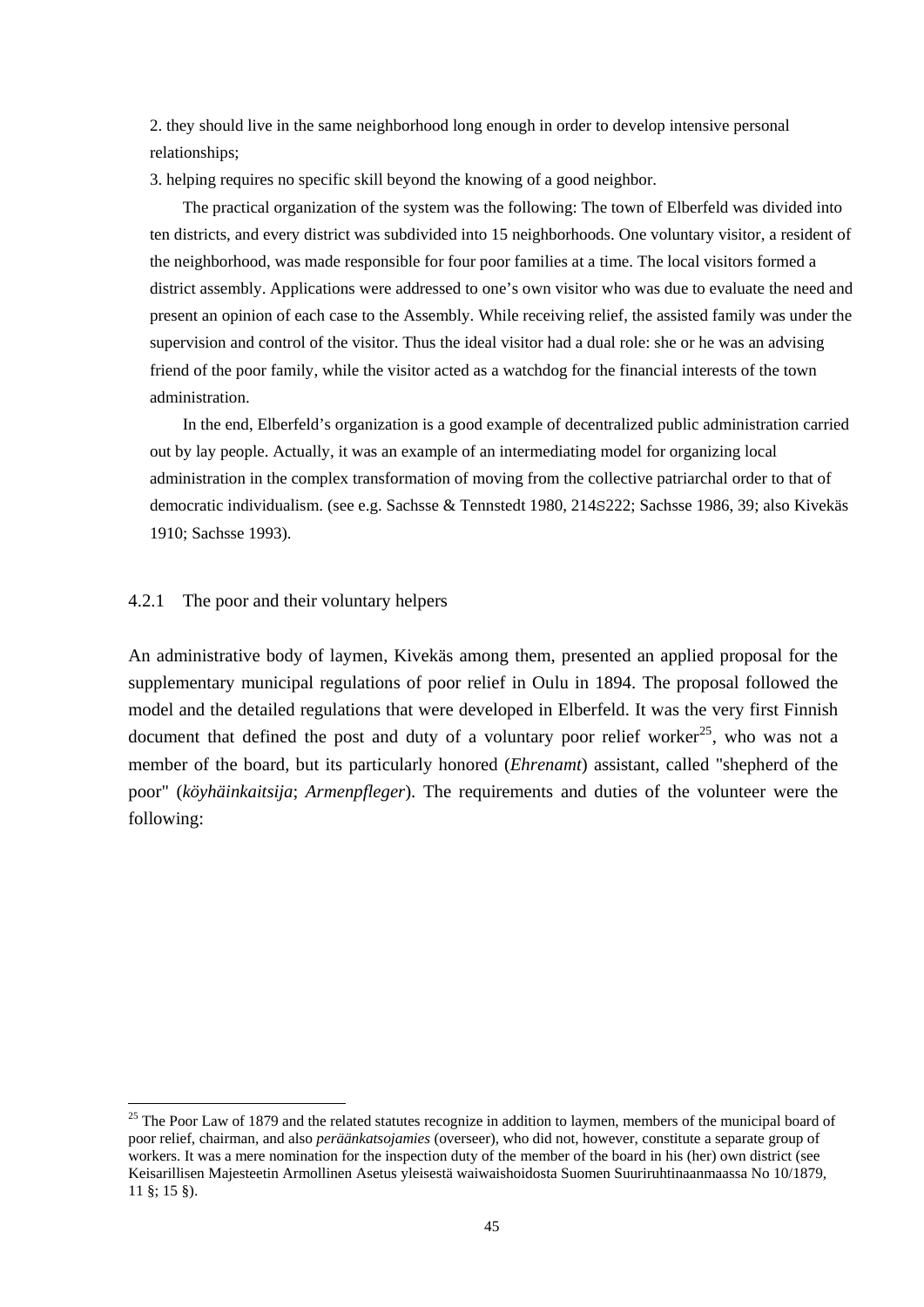2 §

Kaupunginwaltuusmiehet, waiwaishoitohallituksen esityksestä, walitsewat riittäwän määrän köyhäinhoitajia, joita waiwaishoitohallitus jakakoon tasan piirien keskelle piirimiehille apulaisiksi. Hoitajan wirat ovat tärkeimpiä ja kunniallisimpia kunnan luottamuswirkoja, jotka owat uskottawat niille kaupungin asukkaille, joissa on yhtaikaa palawa, walistunut lähimmäisenrakkaus ja lahjoomaton oikeudentunto...

## 9 §

Hoitajan tulee olla kaikkein hänen hoitokuntaan kuuluvien kunnan apua kaipaawien kansalaisten turwana. Olkoon hän waiwaishoidon silmänä, joka pimeissäkin majoissa erottaa waleet ja todet toisistaan, korvana joka ei ainostaan kuuntele waiwaisten walituksia, waan tutkii kurjuuden syntyä ja sywempiä syitäkin, kielenä, joka tosi köyhäin puolesta puhuu, mutta eipä myöskään muitten puolesta, sekä lopulta kätenä, joka hätäisten waralle kootuista waroista antaa tosi tarwitsewaisille hänen tarpeensa mukaisen awun.

Näitä kalliita ja jaloja welwollisuuksia täyttääkseen tulee hoitajan ahkerasti käydä hoitolaistensa asunnoissa... (Kaiku 19.9.1894)

2 §

City councillors, on the basis of the proposal of the municipal board of poor relief, will elect a number of shepherds for the poor, whom the municipal board of poor relief shall divide equally between the districts to serve as district officers' assistants. The posts of the shepherds are the most important and honorable positions of trust in the municipality. These posts must be given to those residents of the city who are simultaneously ardent, enlightened and charitable, but also incorruptible in their sense of justice.

## 9 §

The shepherd must be the mainstay of all those who need help in the municipality. May he be the eye of poor relief who can separate between truth and lie even in the darkest of houses. May he be the ear who not only listens to the poor, but also explores the birth of misery and its deepest reasons. May he also be the tongue who speaks for the truly poor, but not for the others. And finally, may he be the hand who gives for those who are in need from the funds that are collected for helping the poor. In order to fulfill his duties, the shepherd must frequently visit the houses of the needy...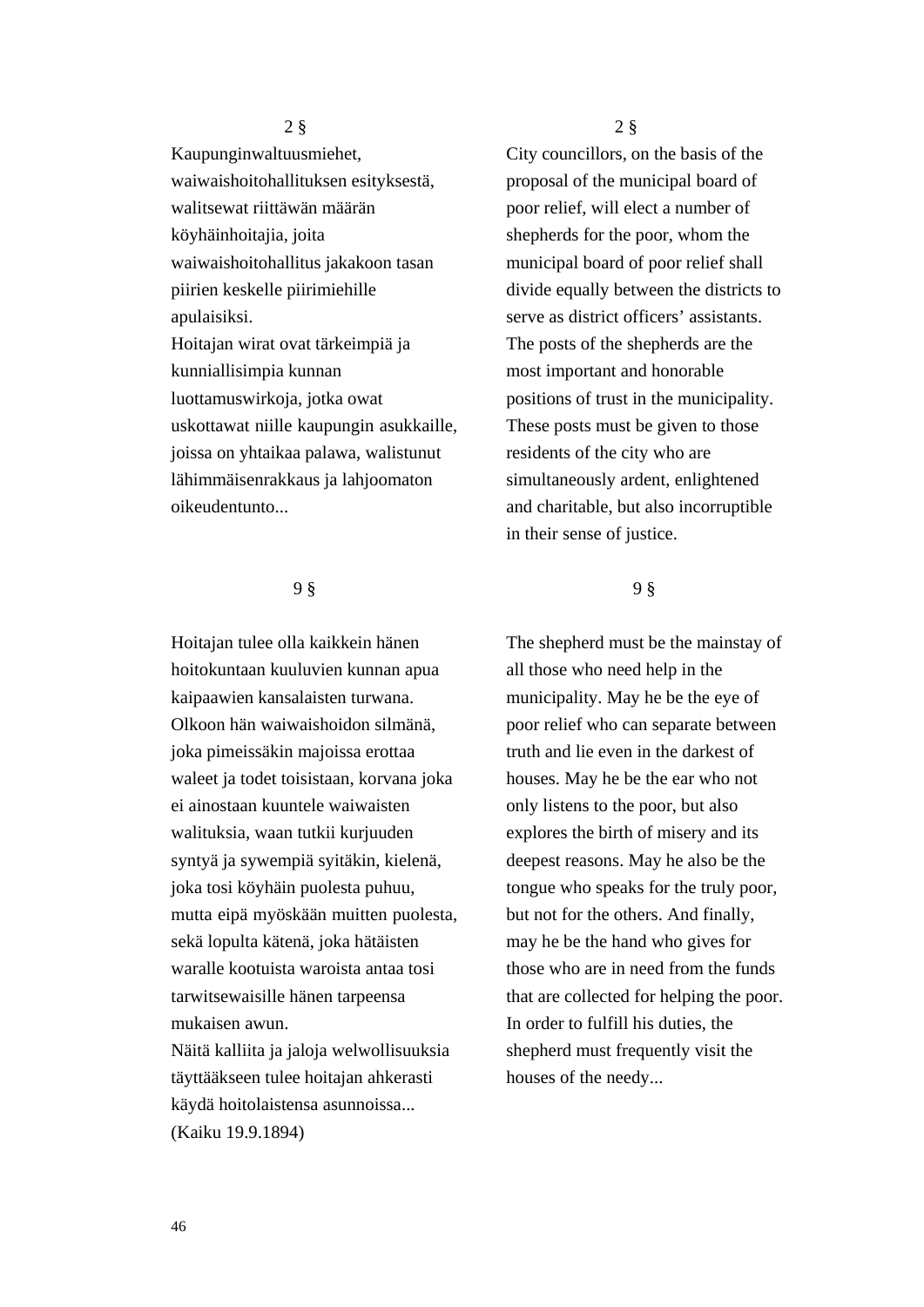Moreover, the local model regulations say that shepherds for the poor should be elected among men and women who are known as decent people and are themselves willing to begin the honored voluntary work among the poor of the district of their residence. In this case, the volunteer was considered qualified for the duty when having "an enlightened and burning love to one's neighbors", in addition to "an unbribable sense of justice" (Kaiku 19.9.1894).

 The volunteer was responsible for making regular, educational visits to the needy poor or poor families in their homes. During these visits, he or she was primarily a neighbor and friend, and only secondarily a representative of the municipal board. The spokespersons of the shepherd system constantly emphasized that at the core of visiting there must be a personal friendship between the poor and the visitor. All signs of officialdom were to be kept far away from this particular relation, which the authors often describe with highly emotional attributes like "love" and "care" (e.g. Kaiku 16.7.1894; Sarlin 1915, 85S86).

 As a practical affair, visiting the poor meant to a representative of well-to-do people becoming acquainted with the poor of the neighborhood. The duties included investigating their need for relief, giving advice in various kinds of everyday issues, and following up the daily course of the life of a poor or a poor family. Briefly, it was constant shepherding of the poor neighbor's way of life from one occasion to another, from one month to another. The other function of the constant visiting was invisible to the poor. That was a constant reporting of the relief receivers' status, and state of needs to the district member of the municipal board. This side of the voluntary practice will be discussed in the next chapter (4.2.2.).

 The workhouses were responsible for those poor who were classified as non-citizens, and thus the work of the voluntary shepherd was primarily targeted to those who were relief receivers at home, children or adults. In other words, the shepherd's target group were the poor "citizen in potentia". Kivekäs describes these poor as helpless, and as such comparable to innocent children in need of well-meaning shepherding by someone more knowledgeable:

"...köyhät, kykenemättömiä omin voimin toimeentulemaan, ovat kuin lapsia, joita tulisi joka askeleella opastaa ja holhoa, ja kuinka he eivät kaipaa yksistään ruumiin ravintoa ja verhoa, vaan muutakin taitavaa kohtelua, neuvomista, nuhtelemista, varottelemista — sanalla sanoen kaiken puolista tukemista..." (Kaiku 4.4.1894).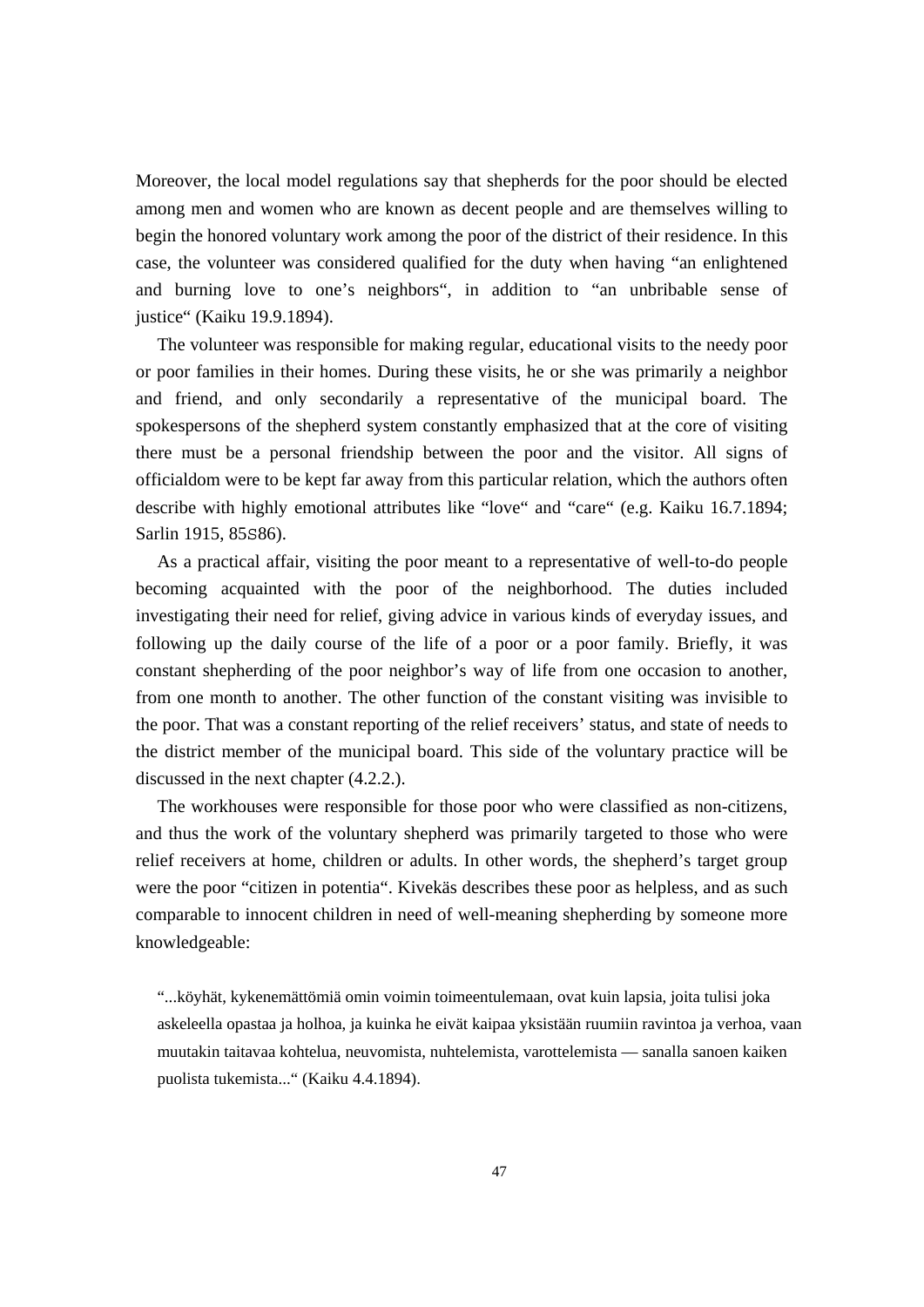...the poor, helpless to support themselves, are like children, who need nursing and guidance at each step. And they miss not only nourishment and protection for their bodies but also skillful treatment, advice, upbraiding, warning — in a word, all kinds of support...

The above redefinition of the object of poor relief work is clever. It introduces to the reader, who is likely to be one of the well-to-do people, not three ideal types of poor like Helsingius<sup>5</sup>, but one discursive fact, that of the *innocent poor*. The term does not put the main emphasis on the poor's moral status as such, but on their lack of education. The underlying common belief of educated people was that education was the means to improve the moral status of the poor and lower classes in general. According to the belief, popular education was the aid that these groups needed in order to lift themselves out of poverty and social ills. Therefore, the concept of innocent poor does not leave the reader cool, since as a respectable member of the educated class he/she already knows that they have the moral responsibility to enlighten the less educated (cf. Chapter 2.). Thus, the fact and idea of innocent poor acted as a strong invitation to every respectful citizen of the upper classes to begin as a guide and educator of a poor individual, or more likely, a poor family.

 In the end, if and when the innocent poor were used as the nomination to coordinate the activities of the representatives of the educated classes in their assistance practices with the poor, it contained a self-evident authority and supervision for the helper over the poor. The poor as members of the uneducated mass are a group of moral suspects. Therefore, according the shepherding discourse, they need particular attention and guidance by the educated. Since the poor's citizenship status is under question, and they are ignorant, they need constant and case-by-case instruction. Only then can one expect that they learn the norms of decent citizenship, like economy, sobriety, industriousness, truthfulness, qualified wifehood, domestic economy, mothering, and child rearing (e.g. Sarlin 1915). In the light of the above, the shepherd's duty and social relation to the poor was organized as a respected, practical instructing of citizenship skills in the different events of everyday life face to face to those who were unreliable as a group. Actually, as a strategy, this was nothing new. The representatives of the educated actualized the same program in various simultaneously unfolding activities — for example, in the Marthaorganization, established in 1899 for the domestic economics counseling among country

 $\overline{a}$ 

 $<sup>5</sup>$  The three ideal types of poor by Helsingius were the following (see e.g. Helsingius 1913, 39 $\pm$ 40;</sup> Helsingius 1917, 14S15, 170S172): *morally blameless female poor* like female widows with many children, *depraved females* like whores, and *morally corrupted males* like drunkards.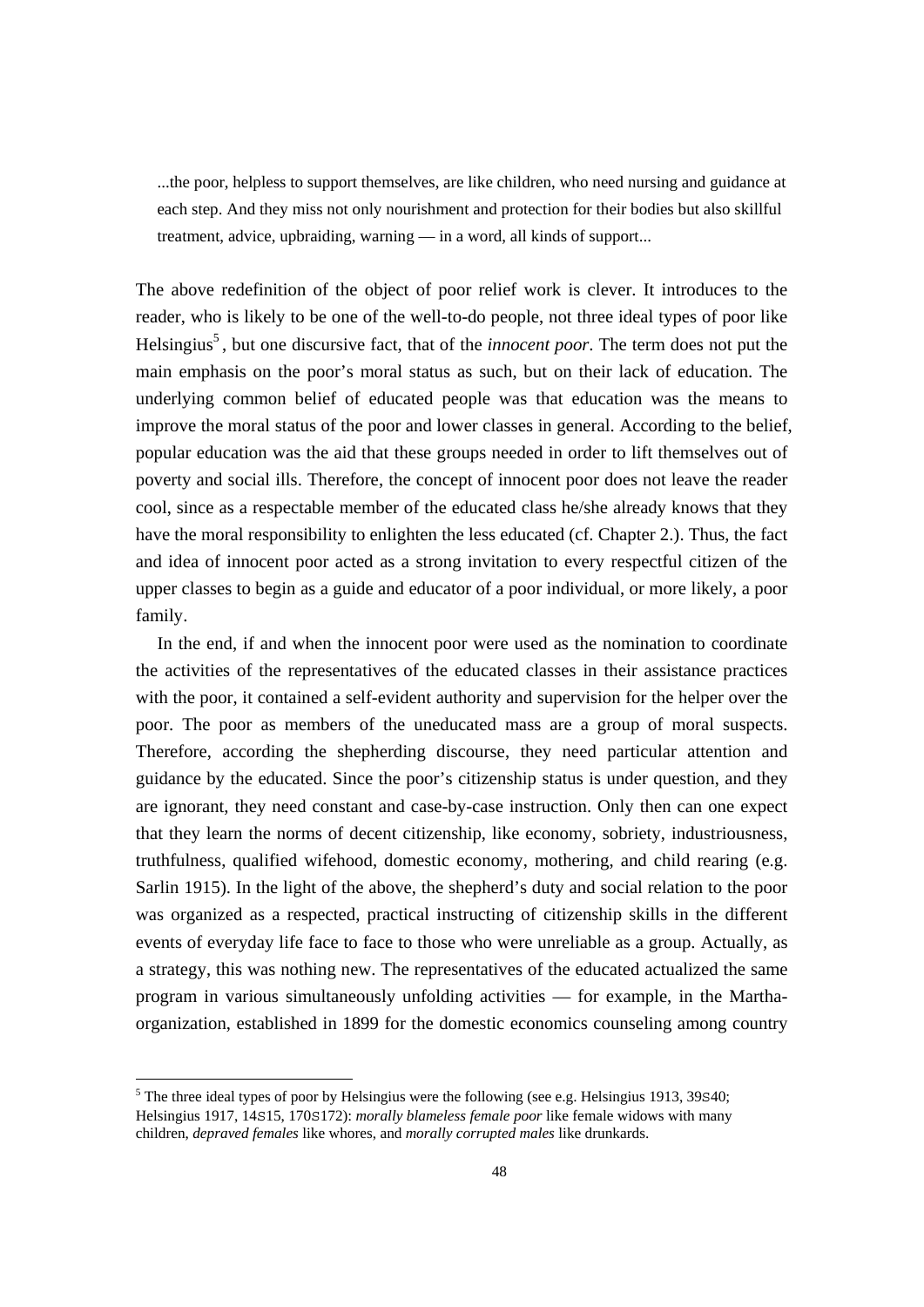women (see Ollila 1993), and in the women's associations of the industrial centers who educated the mothers and homes of the working class (e.g. Markkola 1994).

## 4.2.2 The system replaces the individual by an account

A new understanding of the poor, the shepherd and their interaction, was not all that the new discourse of shepherding introduced. In addition, it established a new social relation between the poor, the Municipal Board of Poor Relief and the district member of the Board. The elementary newness I want to concentrate on in this restructuring process was the pre-programmed *written documentation*, which Helsingius (1899) also suggested. The shepherd system made the documenting of relief cases a medium of necessary information, because the ideal organization of the relief decision-making no longer presupposed the immediate knowing of the poor.

 Prior to the textual discourses of the poor relief work, it was not rare that the needy poor themselves were present in the meetings of the municipal board, being thus personally able to inform the board of their particular circumstances and needs. Under the shepherd discourse, this old tradition was rejected. The new system of administration stopped considering the oral information of relief applicants reliable since for it valid data was to be presented in a textual form. Another characteristic was that the case account presented only a particular version of applicants' everyday life, a version organized by the shepherd discourse.

 The systematized practice of documenting the poor arose as a result of two practices. First, the discourse of shepherding introduced an interpretive idea of how to analyze the occurrence of the life events of the case. Kivekäs developed this practice from the existing textual discourses and tradition of poor relief (i.e. the institutional ideology of poor relief, the Elberfeld system, local knowledge) which he filtered through the Fennoman ideology and objectives. Second, the practice of documenting was a result of the procedure of selecting and ordering the observations so that the poor person's everyday life is squeezed into a case account, into a form that is amenable to administrative processing. The reorganizing phase of the process took place by means of a form or booklet. The function of the form or booklet was important: it was the new mediator of information, first from the shepherd to the district member, and then from the district member to the Chairman and the Board in general, about the moral and material status of each needy poor person in the community. In actual practice, the production of the case documents proceeded in the following way: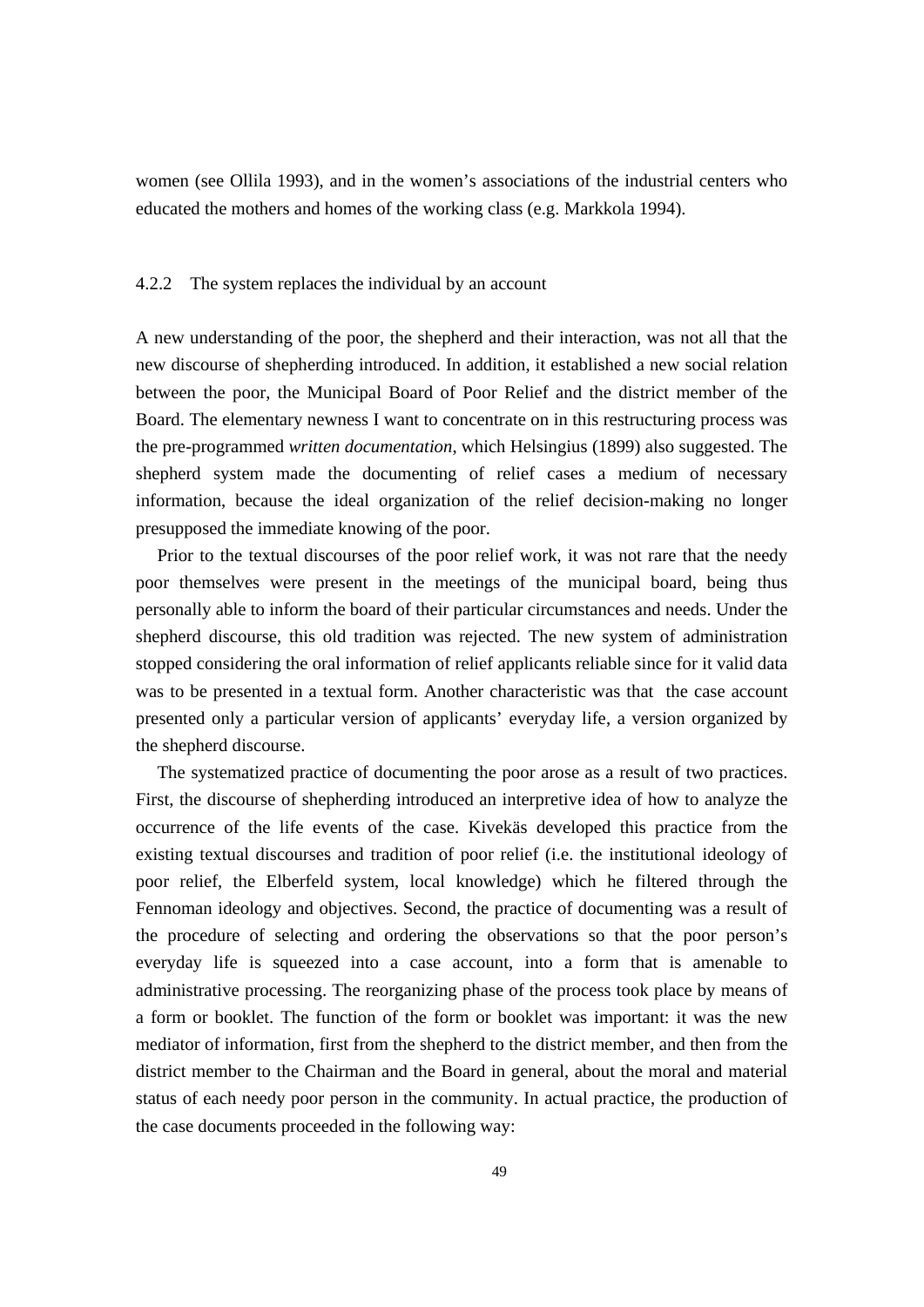At first the local board or its representatives prepared the case form or booklet for the shepherd's accounts in the light of the interpretive idea and previous examples. In its making the local boards were at least in principle able to take advantage of both the German models translated by Kivekäs, and the ones the inspector of poor relief introduced in his two handbooks. As soon as the forms were available, the whole administrative system from the board to the shepherds was made responsible for acting organized by these case documents. (cf. Lindberg 1909a, 22S30). In practice it meant that the shepherd was due to fill in the form after each visit to a poor home. Next the case documents were collected in the meeting of the district member and shepherds which always preceded the meeting of the municipal board. At these meetings the shepherds submitted their notes, the documents of the poor to the member. The meeting was mainly informative, but had also a warranting function. That is, if the accounts were not complete from the administrative viewpoint, the member was due to ask for supplementary oral information so that the case would become fully prepared for administrative processing. As a result, the written account became the representation of the actuality of the individual subjected to the administrative process. (cf. e.g. Lindberg 1909a; Sarlin 1915; Nilsson 1916). It follows that the accounts of the poor were since then considered to have a simple and direct relationship to the real life situation they represented.

 In the final phase of the administrative processing of the case, i.e. at the decisive meeting of the municipal board, it was in principle possible to get additional verbal information from the shepherd. However, in many municipalities with a shepherd system this was not popular. The laymen's experience was that the female shepherds can speak with emotional concern for the poor, thus causing confusion in the decision-making process. The shepherd's presence at the meeting was sometimes replaced by a board member's visit to the poor family, although the local practices varied. (cf. Lindberg 1909a, 15S30). Thus, the final decision making priorized information that came from the "virtual reality" that was created by and relevant to the readymade questions of the board.

A reading through of the forms reveals that what is carefully made visible in the textual mode is the identification of the poor, the poor's income, their living expenses, and moral status. What was ignored was information on the quality of the shepherd's advice or friendship with the poor (e.g. Lindberg 1909a, 27S28; cf. Kivekäs 1910; Helsingius 1917). Kivekäs did not develop the interpretive practice as such any further than did the texts of Helsingius. However, the difference was that the shepherd discourse, or more precisely, the administrative organization of relief work it mediated, necessitated written documents which replaced the missing theory of social intervention and the following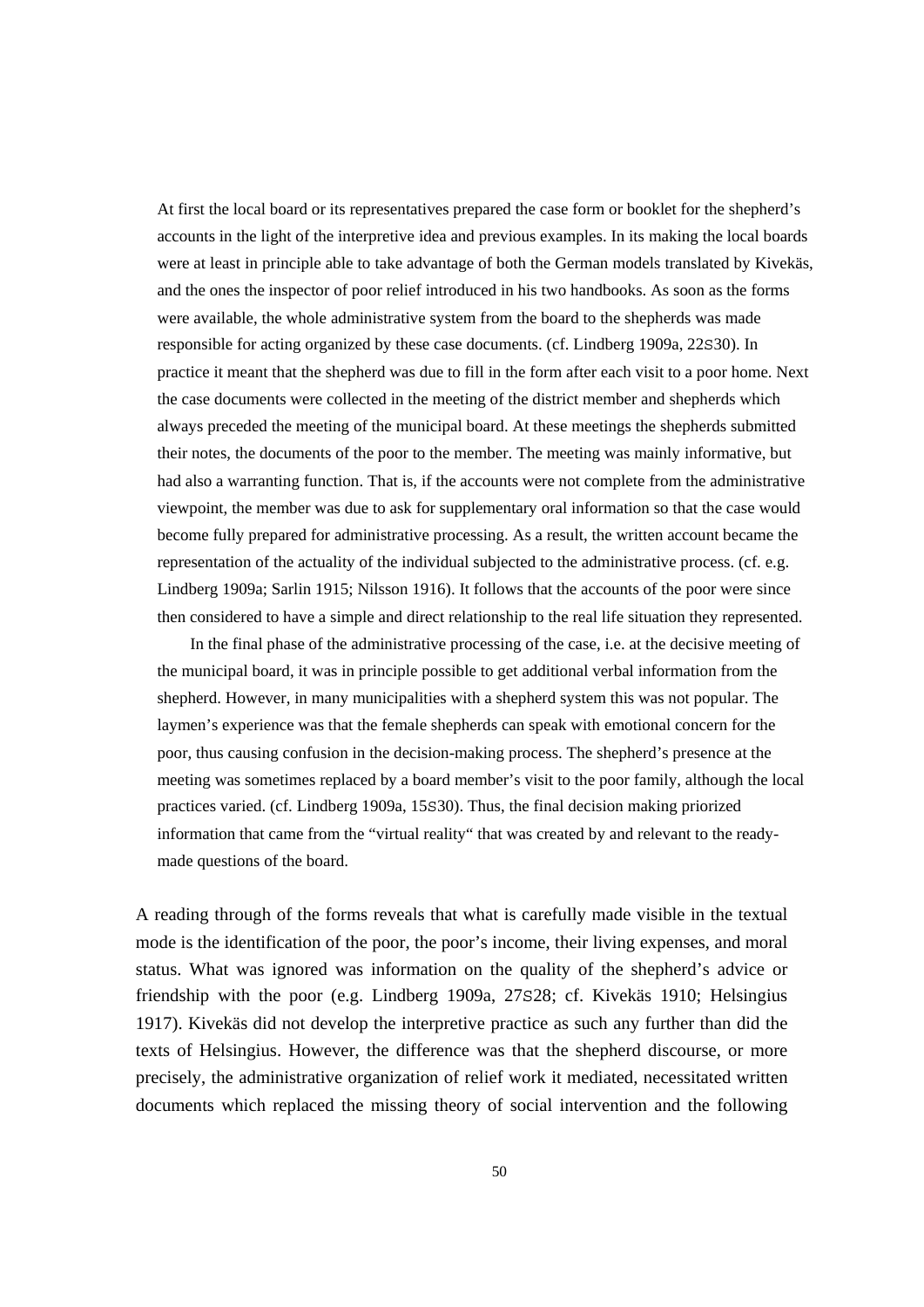method of intervention. It was the form or booklet that was fundamental for the whole interpretive practice.

 From the point of view of the modern state bureaucracy, the newly introduced practice via forms was only a conceptual practice at a preliminary stage. For example, the volunteers were not trained for their tasks. From this follows that instead of training, their "ideological package" (Smith 1988, 161S162) for the work came from the particularized knowledge that one learns from the tradition, and that has developed in and from actual social relations of local everyday life. In these circumstances, the points that are observable and reportable according to the interpretive idea had to be kept simple; in order to work, they had to be presented on paper, in an easily reproducible form, to each participant. Whereas a modern professional is provided with a procedure for interpreting what goes on in the terms of a professional discourse, in the case of these voluntary shepherds, the whole thing worked the other way round: the case account, the standardized form of institutional description, was the main means to organize a common institutional consciousness.

## 4.3 The shepherd system and class relations

Until now the analysis of Kivekäs' texts has taken place on the level of the social relations in "document time" (see Smith 1990b,74-75). In this and the following section I will change the scope of analysis, since my analytic strategy is based on the assumption that the activities of actual individuals are always embedded in the organization of the extended social relations<sup>6</sup>, like the extended relations of gender and class. My analytic gaze will move from the social relations in the text to the social relations in which the author wrote his texts and in which they formed an operative part. (cf. Smith 1988, 127S143.) Thus, I am going to explore the social relations that structure Kivekäs' texts about shepherding the poor in order to find out how it was possible that his texts — the texts of a volunteer and opponent of the administrative elite — in the end became so influential and even strongly advocated by those who acted in state administration.

 In many of his texts, Kivekäs underlines that poor people should be grateful to the educated classes who in turn are responsible for showing kindness to them. The foreword of his handbook (Kivekäs 1910) reveals his wish and the goal of his textual activities:

<sup>&</sup>lt;sup>6</sup> By "extended social relations" I mean sequences of socially coordinated action in which many individuals unknown to one another are or may be active (see Smith 1988, 133s135).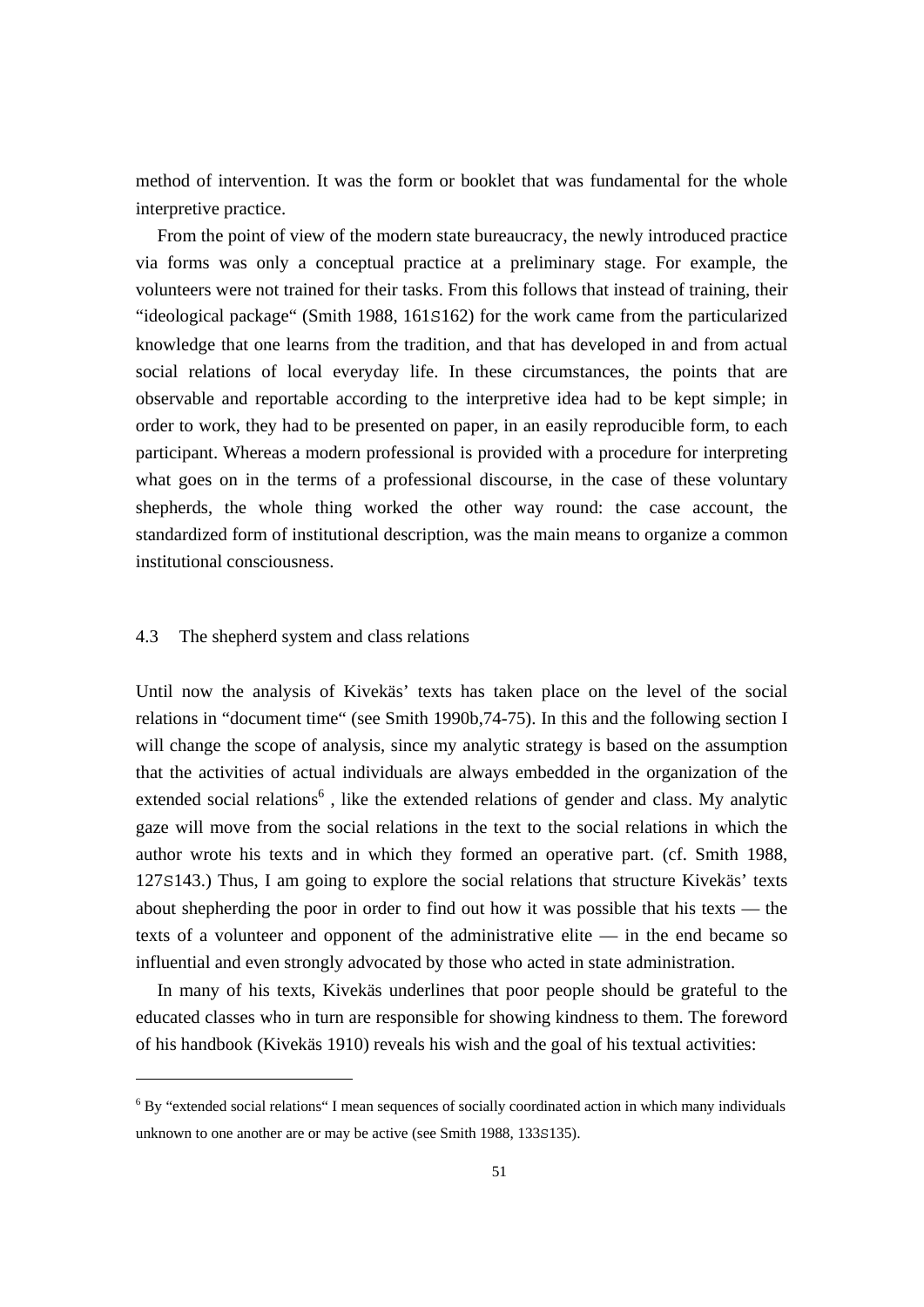"...saadaan ihmeitä aikaan; vaivaishoito semmoinen, jossa köyhät ja varakkaat joutuvat mieskohtaisesti tekemisiin toistensa kanssa, tulee kasvatuslaitokseksi kaikille, eikä koidu suinkaan yläluokalle vähemmäksi siunaukseksi kuin alaluokalle."

...will make miracles; that kind of poor relief that makes the poor and the wealthy to meet each other face to face, will be educational to all participants, and will be no less beneficial to the upper class than it will be to the lower class.

The statement about interaction of different classes in order to educate both of the participants illustrates how immediately his textual practices articulated the class politics of the period. Actually, he introduced Elberfeld's poor relief system as an answer to the problems in class relations. Additionally, the particular enterprise of Kivekäs was connected with the larger social project of the Fennomans' nationalist power campaign against the ruling elite, the Swedish-speaking upper class (see also Satka 1990). Their basic doctrines belong to an alliance of the educated classes and the common people in which the former hold leadership. (cf. Alapuro 1994, 309). In this light, even those citizens who were unable to support themselves, and whom many considered only a despised underclass with a most questionable status as citizens, were suitable political allies — they were "sisters and brothers whom one had to support and help tolerantly, skillfully and with love" (Kaiku 13.7.1894). Besides other improvements for the working class, the relief reform with shepherds fitted well their group interests. It was one step towards realizing the Fennomanian dream to gain more power and become part of those who hold onto governing (cf. Alapuro & Stenius 1987, 12S19; Sulkunen 1986, 35S39).

From the point of view of the developing Finnish relations of ruling, the years 1905S1907 were very exceptional. Although the country was still under the Russian regime, there was a major reform of government. A new order of parliamentary affairs was passed including a unicameral system of parliament and a common and equal right to vote. It meant that suddenly the lower classes became, from the viewpoint of the educated, literally an unpredictable mass. This fear was proved by the first parliamentary elections in 1906, when the Social Democratic Party got a landslide victory by the votes of the common people. From then on the common people were a mass whose support none of their earlier governors could count on. In the prevailing class relations this process was so fundamental that some scholars have interpreted it as a revolution (see Alapuro 1994, 93S152; also, Rasila 1990).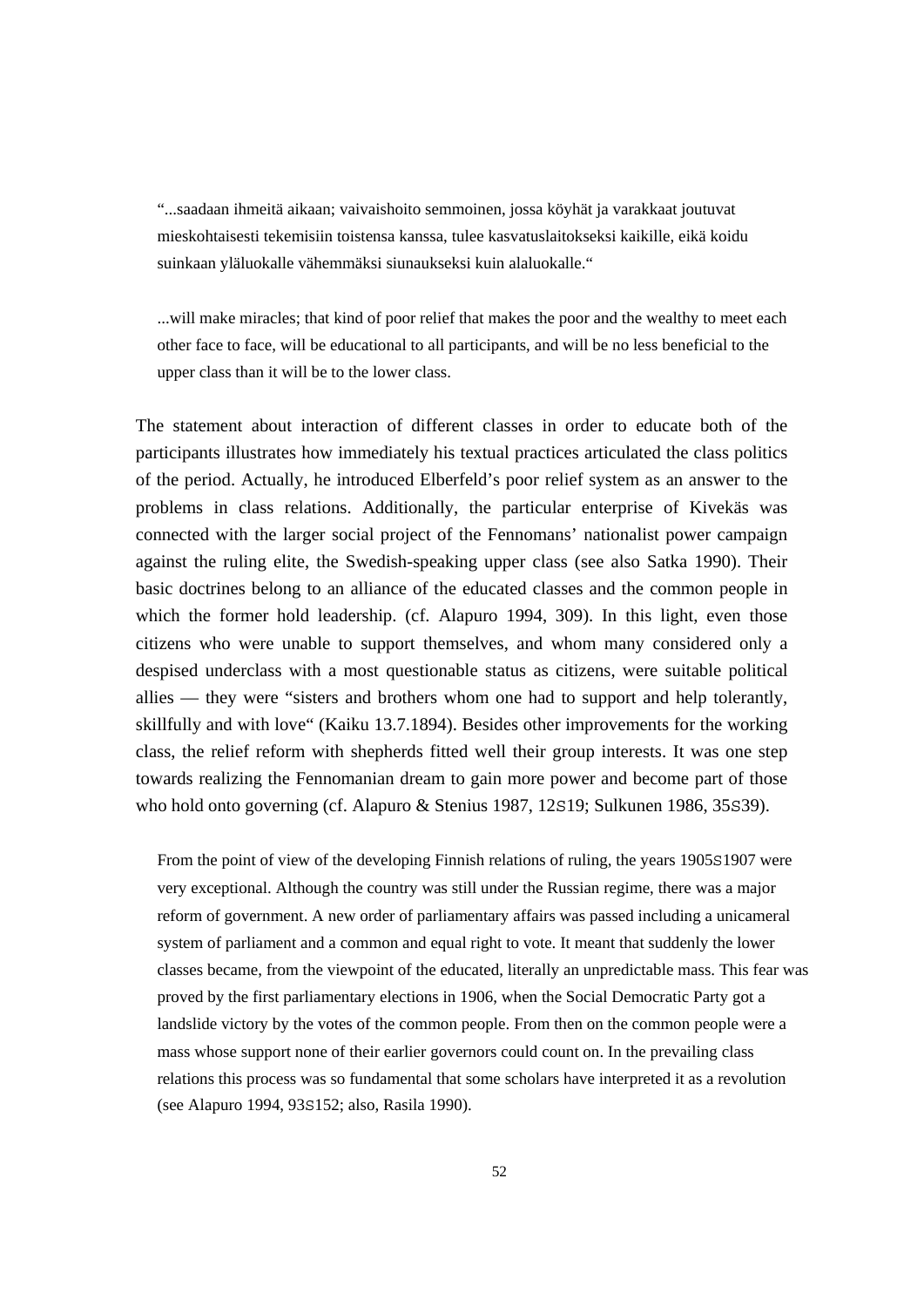Another important trend was the transformations in people's citizenship status and in the social relations of gender. Both men and women got an equal right to vote with few exceptions. The exceptions included two essential target groups of poor relief: regular receivers of poor relief and institutionalized vagrants. The order of parliamentary affairs prescribed that they did not have this principal right (Suomen Suuriruhtinaanmaan Asetuskokoelma 26/1906, 5&), which was the symbol of modern individualism and freedom. This important statute reproduced and emphasized poor relief as an institution that is responsible for investigating people's moral status as citizens — a crucial precondition of citizenship in general (cf. Ollila 1994, 69).

 Women's common and equal right to vote contributed to their increasing activism in the public sphere. Finnish gender relations had already for decades been an object of constant negotiation. In the late nineteenth century the gender relations became increasingly visible in everyday life (see Rantalaiho 1994, 15S16). Like in most other countries, a particular female citizenship materialized: some groups of women activists declared themselves social mothers, whose particular social responsibilities outside the home included the education and caregiving for the dependants and needy. (e.g. Ollila 1994).

The shepherd system as a reform of poor relief in 1909 became the object of a nationwide discussion fifteen years after Kivekäs had introduced it at Oulu.<sup>7</sup> Since then, the interest in its benefits increased so that the discussion and experimenting resulted in an important turn for its support in 1913. At the beginning of the year, *Köyhäinhoitolehti* (Ehdotus... 1913), a journal of poor relief that had started to be published a few years earlier, published a proposal for municipal regulations of poor relief with a shepherd system. The state administrators, the makers of the proposal, thus clearly recommended the new organization to municipalities. In addition, a few months later an extensive and noteworthy national Congress of Poor Relief took place in Helsinki, inviting every decent Finn to "save the poor and fallen".

 The Congress was initiated by the educated groups in co-operation with the representatives of municipalities and the state administration of poor relief. The organizers also included representatives of the leading women's associations and of the educational elite (e.g. the rector and professors of the only university in the country). The shepherd system was actually the form for the whole program of the Congress, because the principal purpose of the event was to improve the co-operation of the volunteers and the local officials in poor relief practices. In addition to shepherding and domestic

<sup>&</sup>lt;sup>7</sup> See the annual reports of the inspector of poor relief: SVT XXI B 17 1910, 6; and SVT XXI B 18 1911, 27.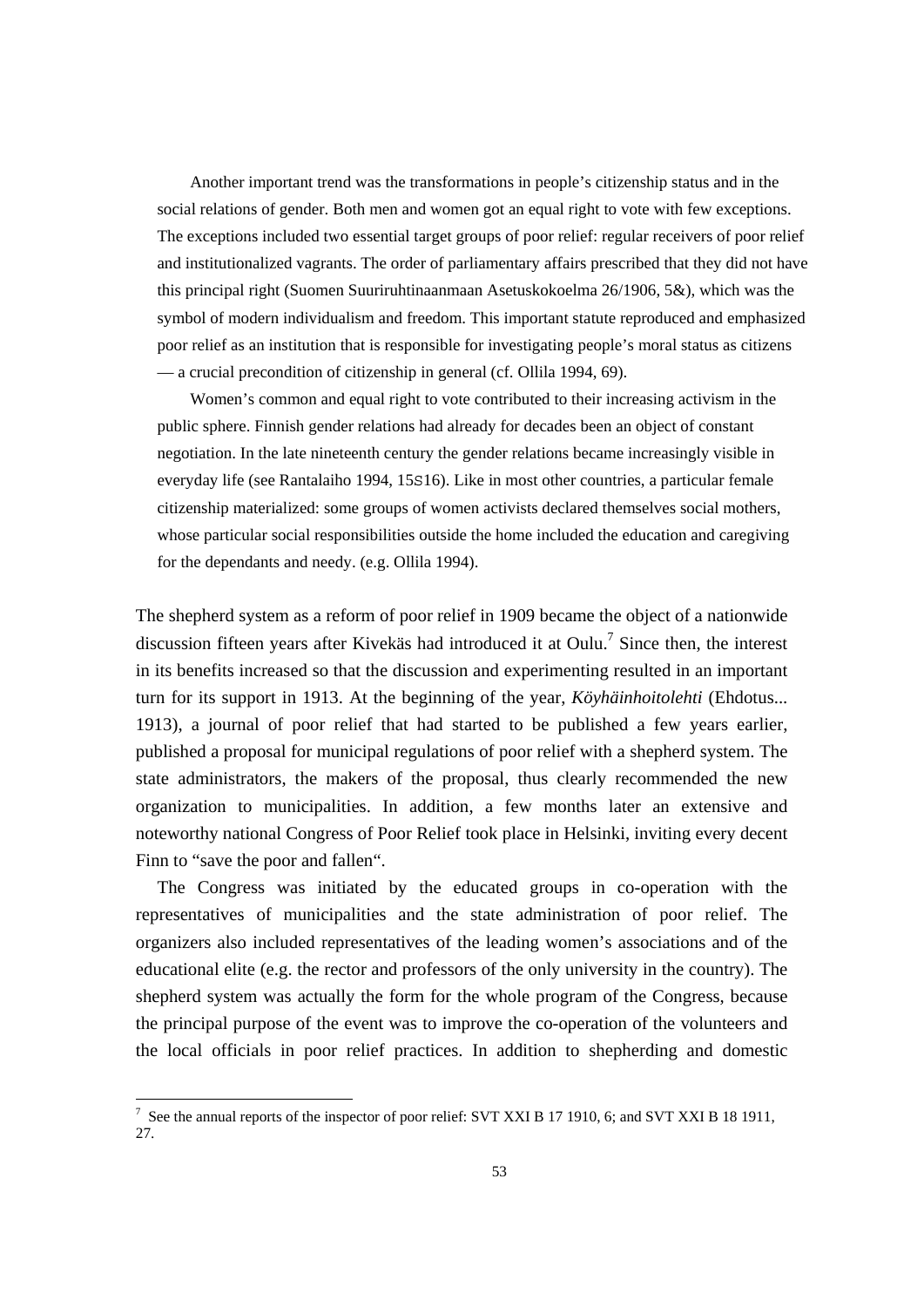economics counseling, the increasing activity in many industrialized communities was a target of discussions among men and women who underlined its importance in poor relief and in educating the Finnish people. (Suomen yleisen... 1913, 192S204).

 The Congress concluded by making a common declaration which recommended shepherding of the poor to every decent Finn. Thus, the volunteering that Kivekäs had introduced as a representative of the educated people in accordance with his own class interests crystallized in citizens' "general conscription in the war against poverty", to use Kivekäs' formulation on the front page of his handbook (Kivekäs 1910).<sup>8</sup> Consequently, the Congress became a forum in which the participants were involved in drawing guidelines for a consecutive ideological scheme for national poor relief for the forthcoming reforms. (see Suomen yleisen... 1913). According to the words of the chairman of the Congress, it was meant, however, "to strengthen the Finnish nation" in its struggle for existence (Setälä 1913, 26).

 It is interesting that the shepherd system was introduced in the 1890s as an alliance with the common people by the educated people struggling for their own influence, and became widely supported by the ruling class in the 1910s. My conclusion about the initial delay and the great interest in shepherding that followed is this: When the antithesis between the upper classes and the poor masses was growing, the system developed a useful means to negotiate between the well-to-do and the poor in terms of class relations. In 1915, Axel Nilsson (1915,61, cf. Kivekäs 1910,v), a poor relief inspector from the inspectorate of poor relief wrote:

"Kuta persoonallisemmaksi ja yksilökohtaisemmaksi köyhäinhoitotyö muodostetaan, sitä pienemmäksi on varmaan supistuva köyhälistön luokkavihakin."

The more personal and individual poor relief work becomes, the less class hatred the proletariat is likely to show.

The bourgeois groups were enthusiastic to build networks of apparent solidarity between the various social classes (cf. Alapuro 1994, 101). In the changing circumstances, an atmosphere of confidence among the people was no longer important only because of the Russian threat to the governing classes. The common people had become another, and

<sup>&</sup>lt;sup>8</sup> In the Poor Relief Act, passed in 1922, the shepherd system became legitimated as an organization of local poor relief work throughout the country.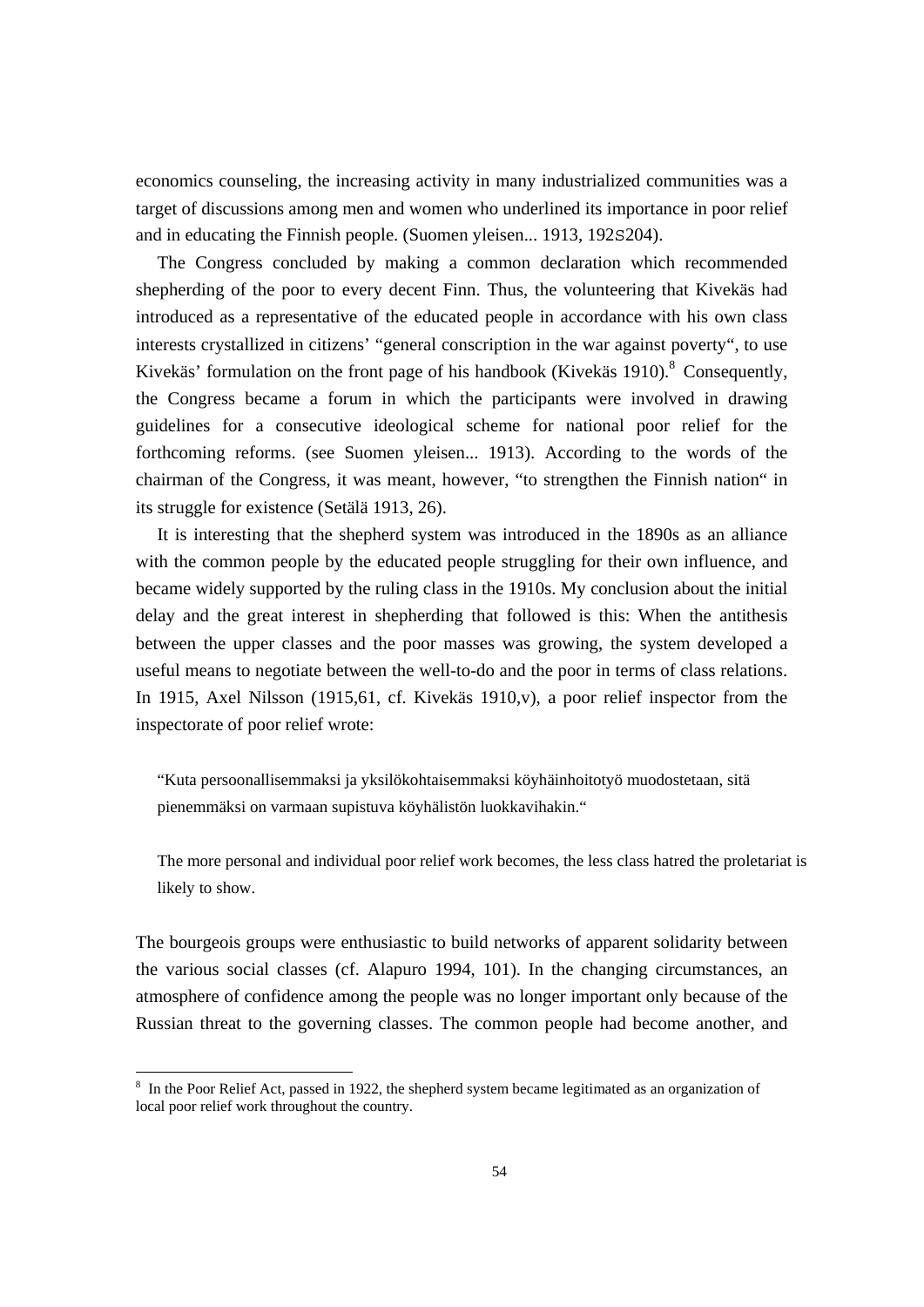even more important threat against which they wanted to protect themselves. Therefore, since 1907, the popularity of the shepherd system increased rapidly from the Fennomans to other groups who had become concerned for their status in the changing relations of governing. In those circumstances, the shepherd system became one of the forums and means to negotiate Finnish class relations, and simultaneously it also became a forum for negotiating the relations between men and women (see Chapter 4.4.).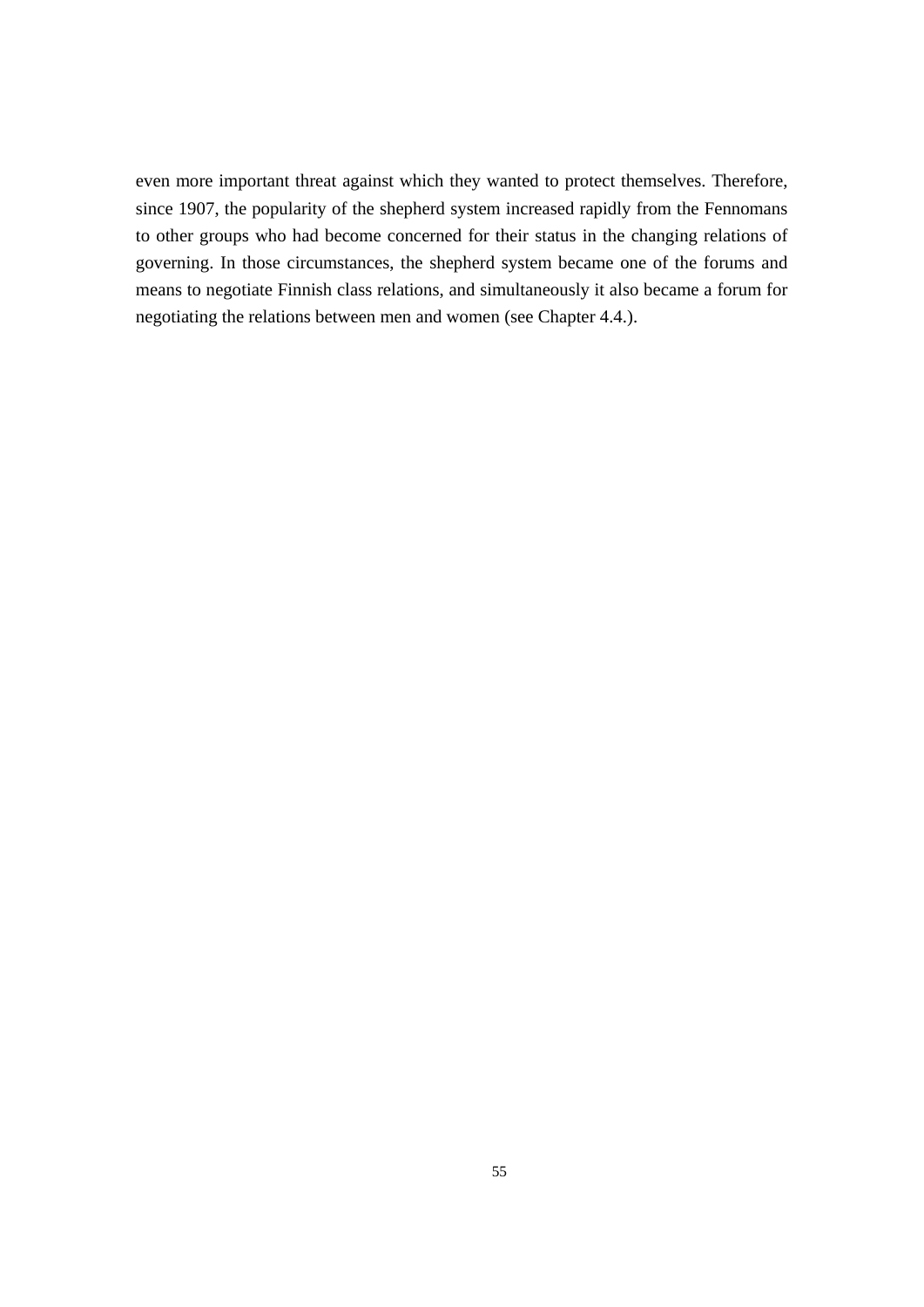#### 4.4 The revised gendered division of labor

The adoption of the shepherd system as part of Finnish poor relief passes for an illustrative case example of how women's participation in poor relief and social mothering was normalized as a secondary and clearly separate sector in a field that was already established as a sphere of male public administration. Moreover, it passes for an example of a textually reproduced, gendered division of labor in an institution that was under reconstruction. The division of labour was originally established by the constitutional statutes of the poor relief according to the contemporary gender order, but the expansion of shepherding meant an important revision of the institutional gender order.

Women were traditionally both in their organized associations and as individuals the initiators and activists who developed child care, orphanages, nurseries, and child education. In addition, their charity associations had a long tradition of helping the same groups of poor, but the new activists were also interested in the "citizen in potentia". However, poor relief as such was never a women's interest since it was an integral part of municipal administration, i.e. part of men's public sphere. It was simply impossible to include many of the tasks of poor relief in social mothering. Therefore, it was common that women became participants in poor relief work by either being invited by enlightened laymen, as was the case in Jyväskylä, or by being urged by the state officials of poor relief. (see Satka 1994a, 262S271).

 Helsingius' opinion of women in poor relief work was, for the second time, strengthened remarkably when he became aware of the crucial meanings of mothering and childhood from the point of view of making decent citizens. Ever since the inspector kept insisting that municipal poor relief cannot succeed in its responsibility of educating poor children in becoming decent citizens, and of making their mothers qualified, without educated women (e.g. Helsingius 1907). For him, the shepherd system was an ingenious solution. First, it brought to the field an abundance of the necessary caring labor free and thus improved the quality of caring and control. Second, the educated female shepherds were ideal partners since they, as learned citizens, in their volunteering followed the given textual mode, and helped to break up the deeply ingrained resistance of "the old guys".

 At first, the shepherd system was adopted in towns. Contrary to Germany and the first regulations of Oulu, which considered men and women equal as shepherds, it became common that the majority of Finnish shepherds in towns were women (cf. the early example of Jyväskylä). In many cases they were members of the local women's charity association. Along with the increasing municipal interest in the shepherd system, the state officials started to address appeals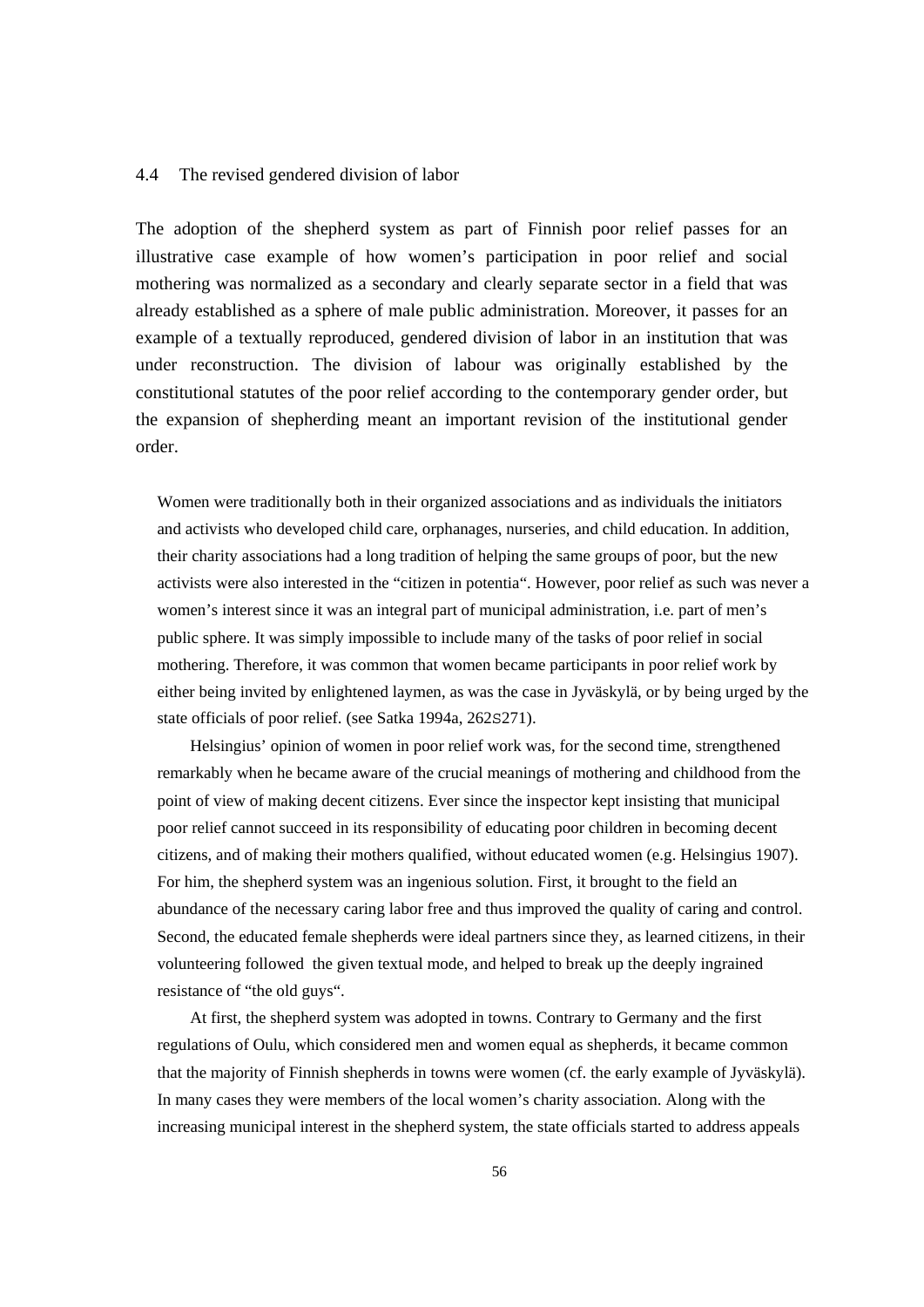to educated women to remind them of their calling as women of the better-off classes. They invited women again and again to take over their social responsibilities as the shepherds of poor relief (e.g. Köyhäinhoitolehti 1916; Nilsson 1915; Nilsson 1916).

In the decades of the national poor relief inspection, several local disputes between the officials of the national government and the laymen of the municipalities about women's participation in poor relief work as the legal members of the municipal boards emerged. According to the statistics of the poor relief inspection in 1904, over one third of the local regulations mentioned: "a small number of women must be elected" (SVT XXI B 12, 1905, 4S5). However, the laymen of the municipalities did not live in the same textual time as the state. In this particular case the excuses were many: women are not active as members, they speak emotionally for the poor, their behavior is not rational in the meetings, etc. (see also Satka 1994a, 268S269). On the other hand, many details of the regulations, and most likely also this one, were a result of the Chief Inspector's constant pressure (cf. Pulma 1995): the unanimous opinion of the state officials was that every municipality had to have women in poor relief work. Meanwhile, most of the laymen were totally opposed to such requirements, since in their locally organized consciousness, the textually mediated discoveries like the peculiarity of "the mother-child relation" had no site.

 However, there are no documents by laymen or others that would show resistance to women as shepherds in the same way in which they were resisted as members or chairmen of the municipal board of poor relief. Instead, from the beginning of the 1910s, there is an increasing number of documents which speak for the importance of personal care and advice in housekeeping that only women can give to poor families (e.g. Sarlin 1915, 86). Why this difference? The simple answer is: women as shepherds follow the dual logic of gender order, whereas women with equal status as members of the municipal boards do not. In the latter case, there was not enough formal separation in responsibilities, and the integrity of the men in local administration was threatened. In the social relations of Finnish municipal administration, the government, in general, was in the hands of a few men which formed an inviolable local power elite (e.g. Alapuro 1994, 55, 84). Women as equals did not fit into the developing mode of ruling; it was a violation against the contemporary relations of gender. To an organization of dominantly female shepherds and male decision-makers, it was possible to attach all the contrary but complementary attributes of females and males; to bring the gender difference and the following hierarchy into its institutional existence in poor relief.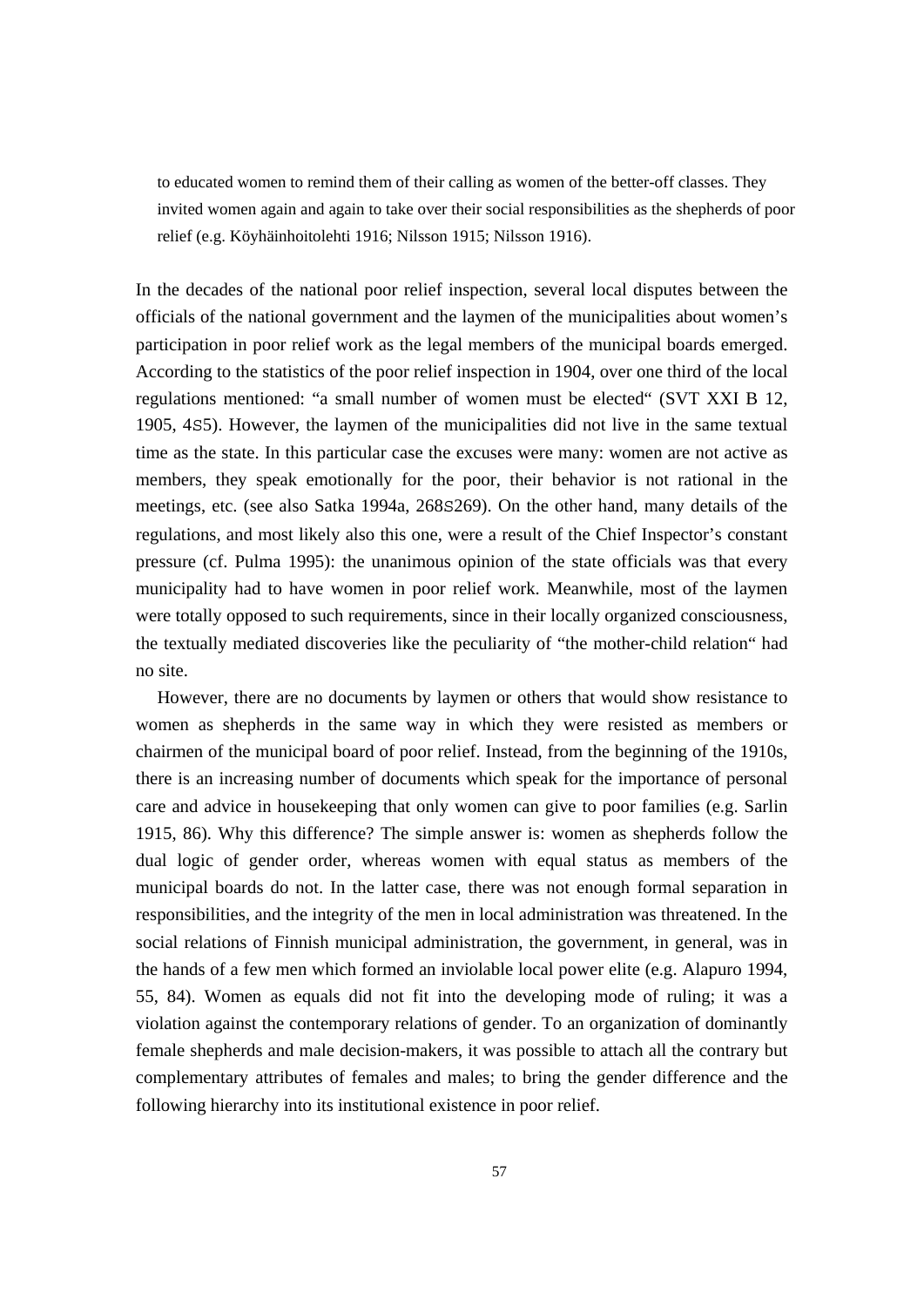This new organization of labour was initially implemented by the first paid male officers of poor relief in larger towns and supported by the poor relief counselors, beginning from 1909, the same year the shepherd system started to gain increasing popularity. In addition, the first municipal employees of poor relief started an active textual advocacy for a reorganized division of labour in the local poor relief work. In their articles they developed further the discourse that Kivekäs had introduced. They said that their purpose was to make the functioning of the local poor relief more reliable and objective, in addition to being a real educational instance to the poor. (e.g. Lindberg 1909a, 13S14; Sarlin 1915, 94; Nilsson 1916). In the same texts the authors started to also make a clear difference between the two kinds of poor relief work and function: between immediate personal interaction and administration; and between the personal and legal function of poor relief (e.g. Malmberg 1913, 76S78; Sarlin 1916, 78S79, 85S86). Their opinion was that the investigation of need includes both the legal and the personal aspect, whereas administration is limited to the first.

 Thus, it was the shepherd discourse that gave to the men of the civil associations and the civil servants conceptual tools to draw once again the limits of the spheres that were "for men only", and "for both women and men", and to attach to them the corresponding gendered attributes and the gender-based hierarchical order. Consequently, the shepherds were placed in a hierarchical relation first to the district member, and then to the municipal board of poor relief. All in all, the discourse made possible the necessary revision of the gender order of the poor relief and reproduced the ideological scheme of the institution.

 In actual practice, the textual divisions organized the work so that it started to require different qualifications from the workers. Local knowledge was no more enough for everybody. According to the authors, the poor individual's personal investigation, for example, deals with his or her inner life, issues of morality and will. Therefore, according to the authors, working with the poor requires qualified humanism, knowledge of human nature, and sensitivity. Since the main function of the legal investigation was securing the rights of both the poor and the municipality, it required a good knowledge of the bureaucratic mode and the paragraphs of law (Sarlin 1916, 78S79). An illustrative example of the difference in the thoughts of the actual actors is an initiative that was made in 1909 at a Poor Relief Conference in Tampere concerning the competencies of the workers. It was suggested that the administrators of poor relief should get a university degree, while the shepherds are qualified enough if they are decent citizens and have a warm heart (Lindberg 1909b, 6).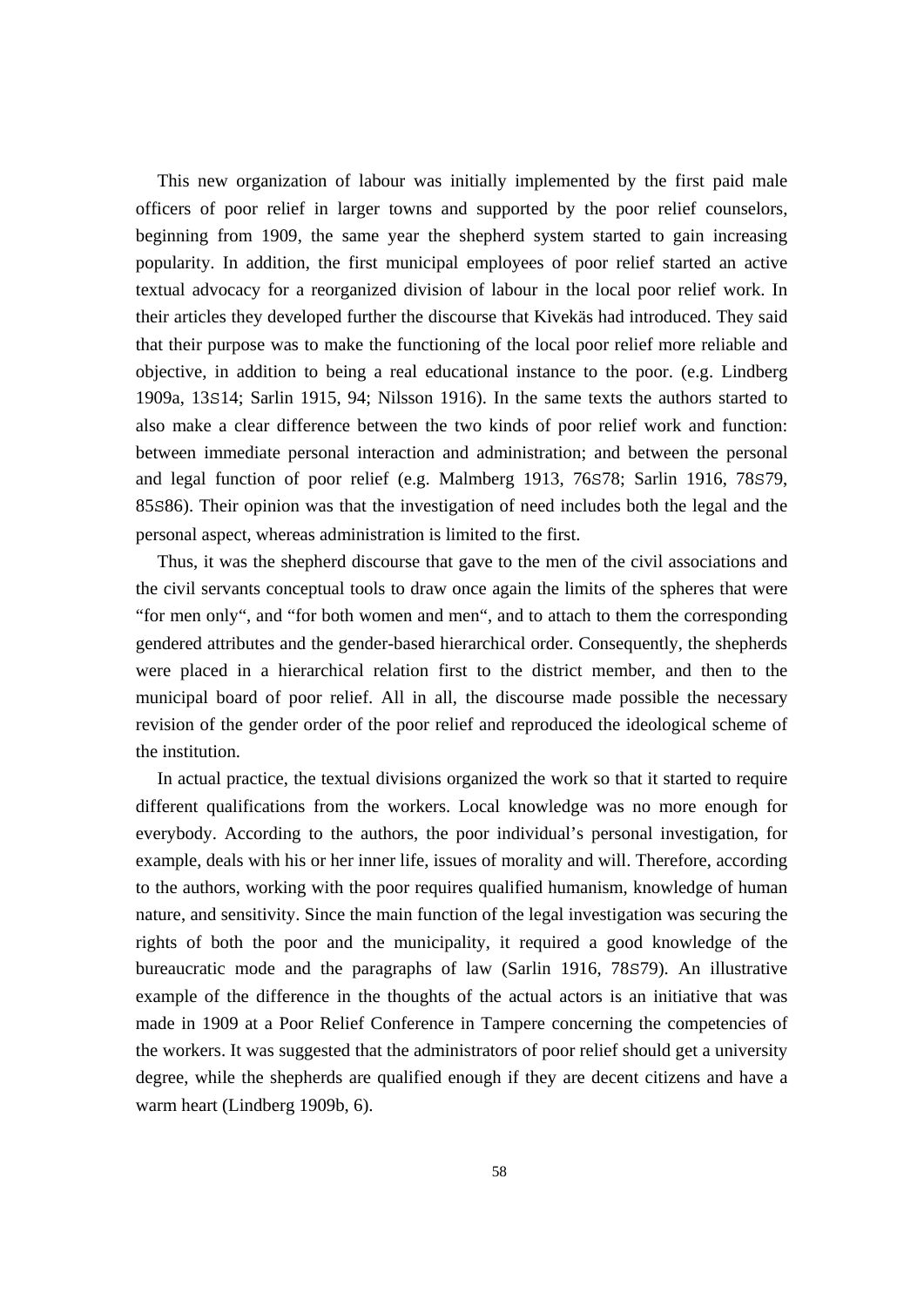## 5 Civil servants as conceptual practitioners

"The general conscription in the war against poverty" became an extensive movement for more friendly relations between the poor and the educated in the 1910s. However, in 1918 the paternal governing of the poor by the upper classes came to a sudden end. The social relations of the poor and their earlier masters went through a major transformation, and the previous discourse was supplemented by some new conceptual discoveries. In the next section I will first present the historical events that preceded these rapid changes and then introduce the textual actors who contributed to the shaping of those new practices.

Finland was declared independent in 1917 in the shadow of the Russian revolution. In the following months the radically politicized working class movement<sup>26</sup>, the social democrats, and the Reds on the one hand, and the bourgeois groups, the Whites, on the other, were driven into violent conflict.27 The Finnish Civil War in 1918 was one of the bloodiest in European history. Most of the 30 000 killed were Reds, who incidentally lost the war. The war left over 5000 families in a desperate situation. Most of these families consisted of three or more children and a mother. Finally, the number of children in need of care and social support increased to about 20 000. Over 1000 of them had become full orphans, or were without a parent able to take care of their upbringing and maintenance. (Pulma 1987, 130S133).

 Such being the case, the urgent problems were the following: the maintenance of survivors, children and mothers, and the care and upbringing of the Red children who had become orphans. The winners were also concerned with how to integrate the beaten Reds into society. In the young and divided nation, the victors' interest and ideal was a united population that is physically strong, loyal and patriotic. The common contemporary belief was that only such a population would maximize the power of the nation (e.g. Ylppö 1919; Korppi-Tommola 1990, 18S83). Hence, the

 $\overline{a}$ 

<sup>&</sup>lt;sup>26</sup> The Finnish working class movement was exceptionally rural. Owing to Finland's late industrialization and close linkage between the industrial and agricultural transformations, the industrial and agrarian proletariat developed simultaneously and were linked together. Consequently, the capitalist transformation was felt in both town and country. This was mainly because the main industrial sector, forestry, was strongly linked with the countryside, where in 1910 nearly half of the industrial workers lived. Another peculiarity of the Finnish working class was that its rapid and powerful penetration into the polity since 1906 made it focus on the state rather than on direct confrontation with the capitalist class. (see Alapuro 1988).

 $27$  The revolution that emerged has been interpreted as a climax of a rapid and shared political mobilization of the working class and the rural proletariat. The situation led at first to the rise of multiple sovereignty; socialists were debarred from political power while bourgeois organizations tried to promote law and order. Finally, in the social circumstances of worsening food shortage, the country drifted into revolution (Alapuro 1988,167). The military guards were called on both sides, and a military conflict and civil war became unavoidable in late 1917. (Alapuro 1990; Alapuro 1988, 110S115, 160S176.)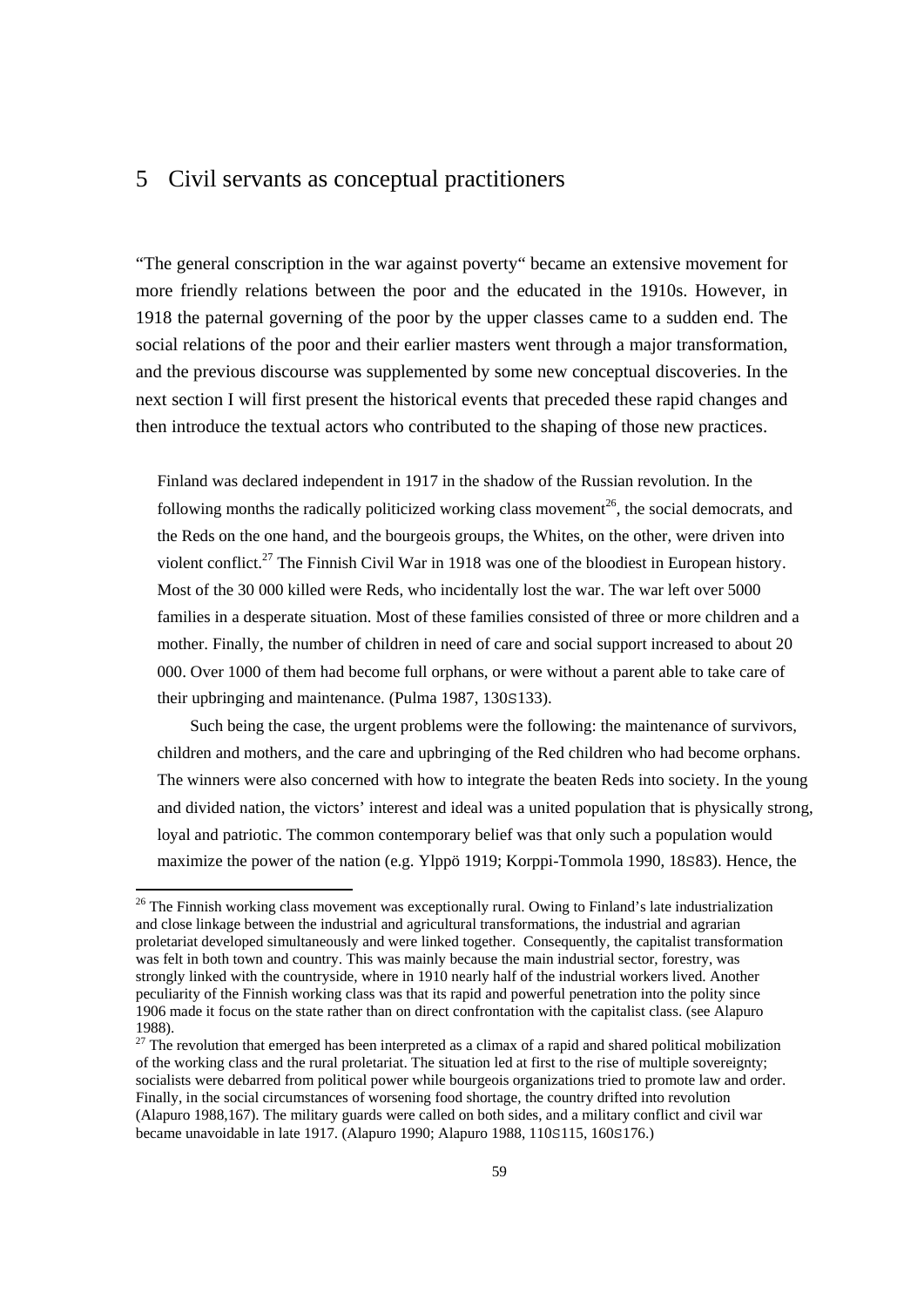public institutions of moral regulation, such as the church and public school (compulsory since 1921), and in some respects also poor relief, gained importance; they were means of the hegemonic project.

 The events of the war caused immediate transformations in the relations of ruling, between social classes, and between the state and civil society. From the point of view of this study, it is important to note that the new state rested on an unstable basis; among the Finns, there existed not one but two very different discursive understandings about what had happened. The winners thought that they had finally freed Finland from the Russian bolshevists allied with the Finnish workers, while the latter understood the confrontation as the attempt of the working class to defend itself against the Finnish bourgeoisie. Furthermore, the winners started to emphasize that there was a deep moral division between themselves and the rebellious Reds. Two corresponding White modes of speaking about the war emerged. The first called it the "war of freedom", emphasizing honor, heroism, and sacrifices, while the other mode of speaking called it a "rebellion" or a "civil war", considering Reds useless, miserable and deceitful, describing the war in terms of terror and persecution. (cf. Alapuro 1994, 305 $\sim$ 307; Ketonen 1983, 27 $\sim$ 34.)<sup>28</sup>

 To support their power, the ruling apparatus needed the most powerful discourse possible, which they found in the law. Thus the lawyers occupied the leading positions of the public administration, including poor relief (Haatanen 1992,  $37S50$ )<sup>29</sup> When the social position of lawyers was powerful in the state machinery, the consequence was that legal discourse started to become the language of ruling throughout the public sphere. (e.g. Aarnio 1990; Tuori 1990; Ketonen 1983, 79580, 1405143). In the end, the major structures of the political institutions remained the same, although the Whites held control over the state machinery, and the Communist party was declared illegal.<sup>30</sup>

<sup>&</sup>lt;sup>28</sup> It has been argued that this dual view of people originated in the way in which a Finnish person was commonly perceived. The dominant prewar view of people emphasized loyalty and obedience as the foremost characteristics of a Finn. The civil war severely violated this view. It has been explained in the following way: the violent, struggling Red did not fit into the existing picture of a Finn. The Whites rather saw the trouble-makers as dangerous and unreasonable. They saw the Reds as strangers in relation to their view of a Finn, and regarded them as inferior to even the ignorant masses of the nineteenth century, whom they knew and whose guidance and enlightenment the educated classes had declared as their previous responsibility. (Ketonen 1983, 123S135).<br><sup>29</sup> The status of lawyers was high since they had become the leading administrative elite of the country in

the Grand Dutchy of Finland. Many of them were deeply embedded in the constitutionalist interpretation of the law (e.g. Klami 1977; Konttinen 1991). Constitutionalists, traditionally strong in their emphasis on the maintenance of social order and stability by the means of law, saw the prevention of illegal actions as their main duty after the Civil War. In addition, they underlined "law and order" as the means of national integration and the prevention of further upheavals (cf. Kalela 1989, 70, 79 $\pm$ 80).<br><sup>30</sup> Whites' Civil Guard was institutionalized as nationwide (besides the regular army) to defend the country

against external and internal threats. The power of the bourgeois dominance is well reflected in that nothing strange was seen in establishing this link with the previous White troops and the state. (Alapuro 1988, 204).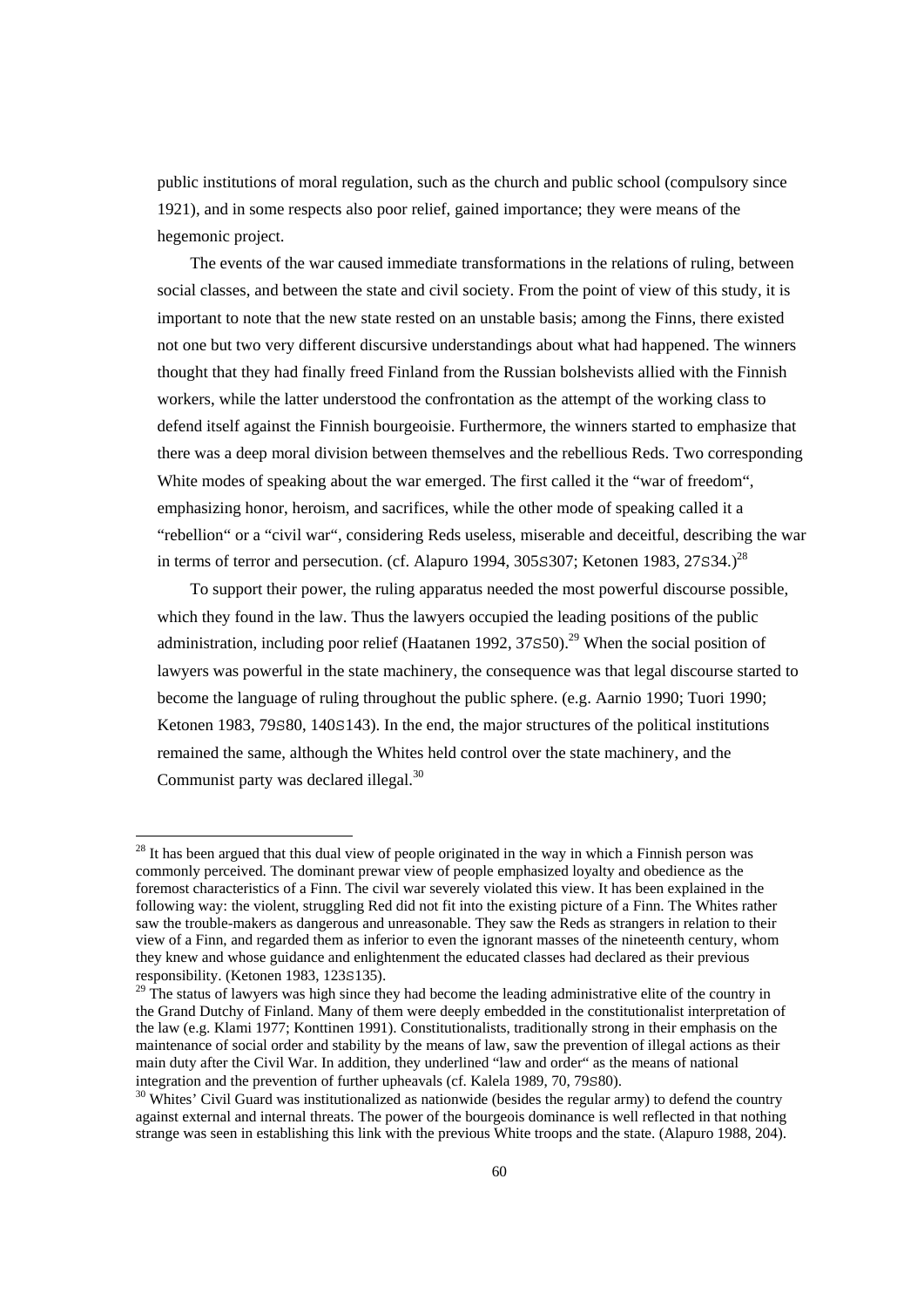Finnish citizenship was redivided into first and second class citizenship, following the divisions of the Whites and Reds. This division became deep and long-lasting, not least because drifting into a violent conflict was a great surprise on both sides. The educated classes, the builders of alliance with the common people, experienced the conflict as incomprehensible (e.g. Alapuro 1990). From their point of view, the masses that they had wished to rule had become the opposite of what the educated classes had planned, i.e. violent anarchists. The war meant a sudden change in the relations between classes. New strategies to maintain societal peace became a question of the day.

 The relations of the state and civil society were radically transformed as well. Various segments of the Right made attempts to re-integrate the nation. They made efforts to create an interclass *Gemeinschaft*. The strategy was to strengthen the state and its prerequisites of governing from the outside by means of a strong, loyal and unified civil society. For these purposes, the winners constructed a new, unified nationalist culture on revived peasant values, and required strict ideological conformity. Another line in the Whites' integration policy was establishing right-wing mass organizations in order to promote their hegemonic ends in fields like youth education and social care (Siisiäinen 1990, 31S33; Siisiäinen 1988, 34; also, Siisiäinen 1989). Bourgeois voluntary organizations were often developed in close financial co-operation with the state and the industrial capital. In some cases, for example, in children's preventive care and protection, the bourgeois mass organizations also gained a semi-official status in the state administration. (Alapuro 1990, 251S252; Alapuro 1988, 177S207; Alapuro & Allardt 1978, 123S126).

 The working class tried to help their suffering members by organizing self-help (e.g. Sulkunen 1989, 75; Pulma & Kauppi 1990, 459S462). The Reds stayed away from the bourgeois mass organizations, church, and other institutions of the governing apparatus. Their choice was cultural and social isolation. In almost every field of life, they started their own organizations to protect themselves against the hegemonic communality of the Whites that the church, public school, and poor relief mediated (see Kettunen 1986, 157S162). The consequence was a strict division in two different worlds of everyday life. Even popular free time activities were organized separately. In local communities, the Reds gathered together around the workers' halls, while Whites' cultural events took place in the civil guard halls. (Kettunen 1986, 155S157). This social separation lasted throughout the interwar period.

After the war, the need of well-organized social intervention to deal with hunger, despair and insecurity of all kinds was an urgent matter. The leadership of the assistance was in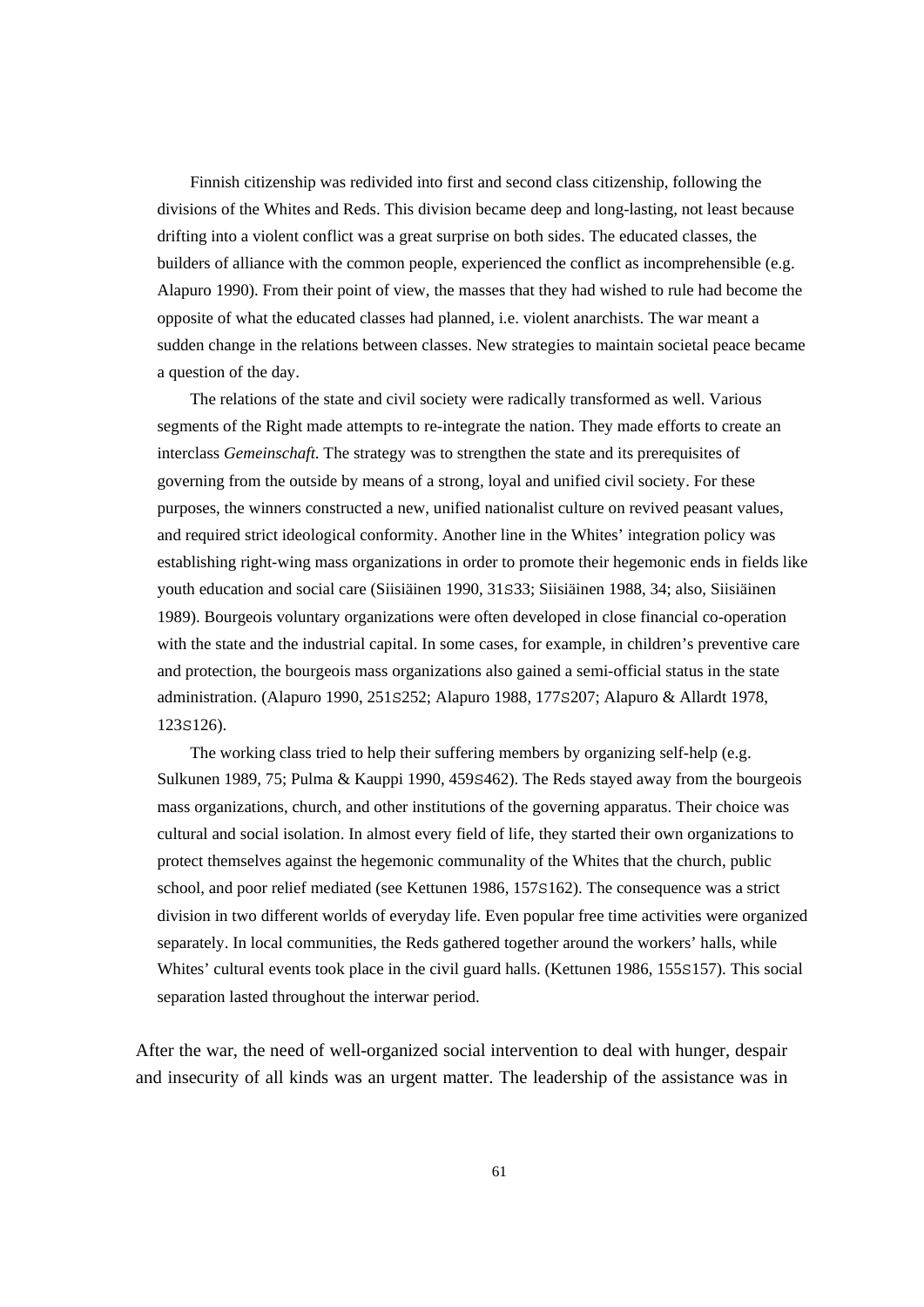the hands of the civil servants at the National Board of Social Affairs<sup>31</sup>, which was part of the apparatus of governing and thus acted according to the Whites' world view (Haatanen 1992, 117). It was responsible for smoothing over the gap that had emerged between Finnish people. The tasks of the civil servants included securing social peace and the promotion of the national integration.

 The scope of the emerged task of assistance, control and surveillance exceeded both the resources and skills of the civil servants at the newly reorganized social administration. Furthermore, there existed no plan or previous experience of how to organize all such intervention in the exceptional circumstances of the time. Even useful foreign models or examples of analogous experiences were hard to find (e.g. Komiteanmietintö 1919:11, 2S3). Thus, the civil servants were in a situation which necessitated the production of categories and concepts that extended the institutional scheme of poor relief and its interpretive practices as required by the widening scope of the regulation and control of the winners. At the same time, and beyond their everyday practices, they came to act as modifiers of the modernizing relations of ruling.

 The texts that the civil servants produced during the few years following the Civil War range from forms and regulations to a textbook, articles, and booklets. A closer reading of the documents together with the politically representative reports of the state committees, in which the same civil servants had a decisive role, reveals that the same themes of discussion are repeated. The texts seem to have a common discursive content, that is, a relatively coherent and unified conceptual apparatus of facts, beliefs and opinions (except a few emotional outbursts during the months that followed the war, see e.g. Köyhäinhoitolehti 1918a, 14S15). Together with the administrative orders given by the same authors, these texts introduced a new kind of "program" for the local recipients of poor relief with children, mothers and families.

 The following sections will make "the program" visible as part of the social relations of its production. My questions to the texts and their authors are the following: How were the conceptual practitioners different from their predecessors? What were their everyday social relations like? And what were the changes that they introduced into poor relief?

 After the Civil War there slowly emerged a whole new vocabulary that was to replace the concepts of poor relief in a broader context of "huolto". It was an umbrella concept that covered public poor relief (both institutional and outdoor), child care, child protection, and all kinds of voluntary and private social intervention, e.g. in the fields of

<sup>31</sup> In 1922 the National Board of Social Affairs (*Sosiaalihallitus*) was reorganized as part of the Ministery of Social Affairs (*Sosiaaliministeriö*; see Haatanen 1992, 37S50). In referring to them I will be using its current name.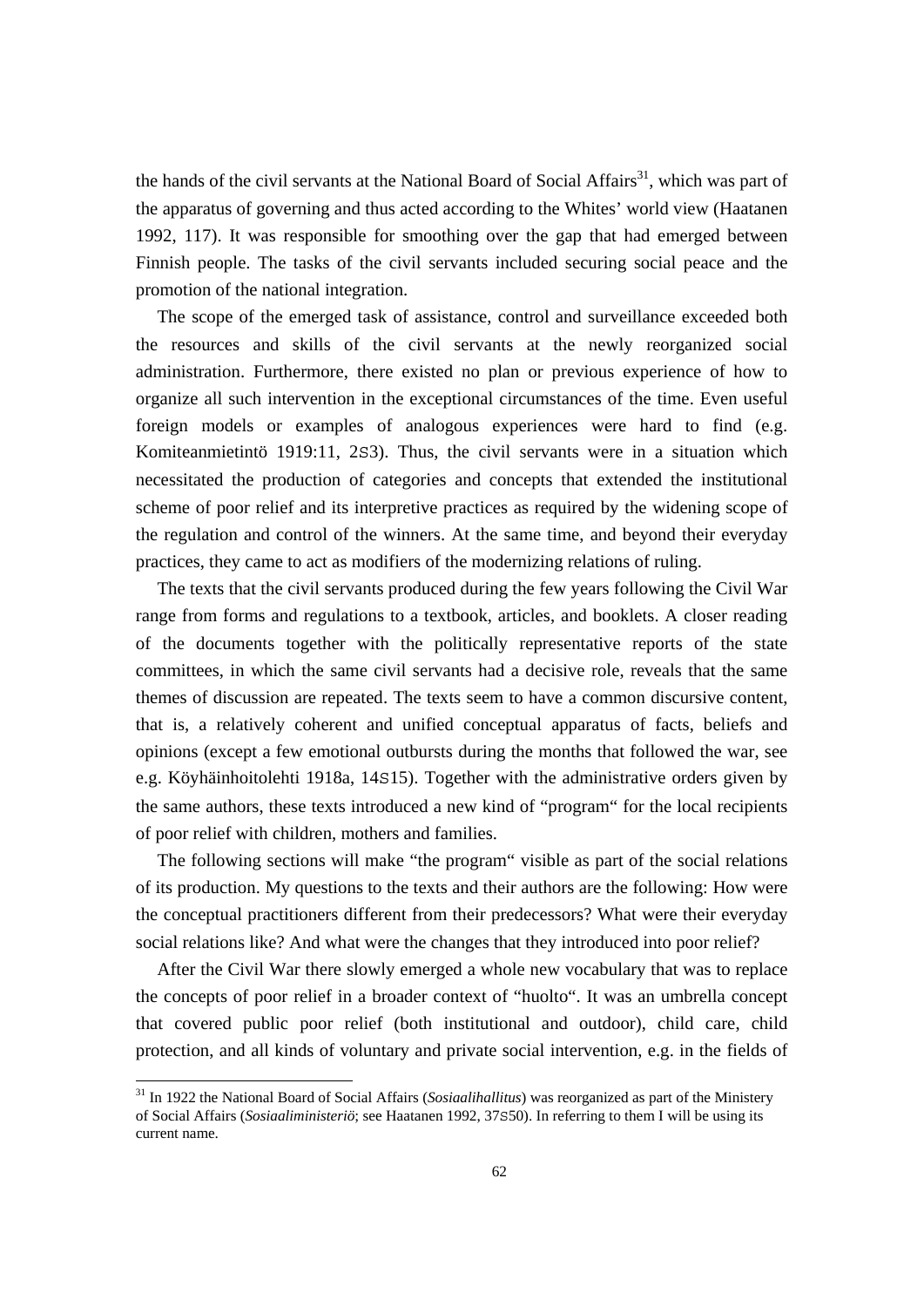probation, care of the disabled, and child welfare (see Juusela 1921, 312S313). Despite the fact that, throughout the interwar period, the cornerstone of poor relief was the Act of Poor Relief, relief activities were commonly dominated by terms like public welfare (*huoltotoimi*) and welfare work (*huoltotyö*).

 There is no exact translation for *huolto* in English, but the related meanings are: welfare, maintenance, and custody. Piirainen (1974, 65S66) notes that the term was first used by the state Committee for Red war-orphans, and became soon commonly used. This rapid generalization was connected, among other things, with the argument whether child welfare belongs under poor relief or is an independent sector of social intervention. The argument lasted from the first state Committee of Child Protection (Komiteanmietintö 1905:9a; Komiteanmietintö 1905:9b) until the law of child protection was passed in the 1930s (e.g. Pulma 1987, 144S165). For the civil servants of poor relief, who considered child welfare only an extension of poor relief (e.g. Helsingius 1907, 237- 241), the new concept became an easy solution to overcome this, from their point of view, difficult dispute, and to emphasize the expanding coverage of poor relief and to expand the field of their governing.

#### 5.1 Who were the civil servants?

The social administration of the state became reorganized as part of the Finnish ruling apparatus during the years 1917 and 1918. Both the newly-gained independence and the coordination of the necessary social intervention in the horrible consequences of the Civil War required a well-functioning administration. Hence the regional poor relief inspection was implemented.<sup>32</sup> The country was divided into five districts instead of four, and the poor relief inspectors were as before responsible for both inspecting, that is, for control, and giving advice to those who were running the local practices of the municipal poor relief. What was distinctively different from the time before, was that the top management of poor relief was given to lawyers for the decades following 1917. (Haatanen 1992, 37S45; Piirainen 1974, 72S75).

 Furthermore, the documentary practices became considerably developed since the new organization included a separate department of documentation. Documentary activities

<sup>&</sup>lt;sup>32</sup> The events of the war led the civil servants to look critically at their own activities. Thus, they discovered that in children's foster care they had paid attention only to the physical aspects of children's welfare, and negleted to provide education. Because of this neglect they considered poor relief also responsible for "the tragedy that happened" (e.g. Hytönen 1921, 421, Juusela 1919; cf. Riihinen 1992, 273).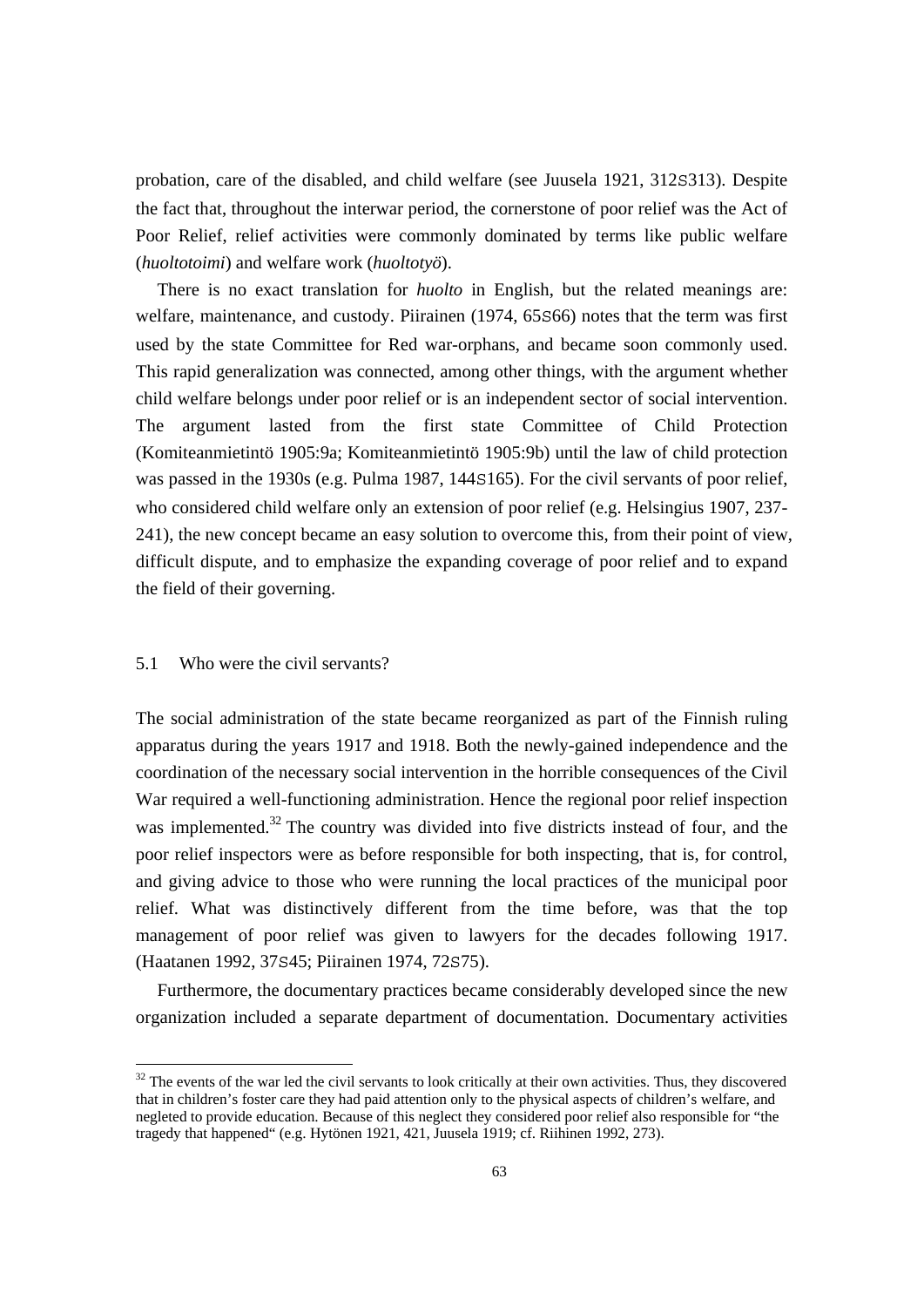got their own legislation which established a system of modern social statistics. The immediate consequence was that municipalities were to keep a register of each relief receiver; based upon them, they were obliged to make up a yearly statistical follow-up report for the central administration (Vaivaishoidontarkastajan kiertokirje 10/1918; also Huoltaja 1919, 183S184). The data collected covered all issues that were of administrative interest. Einar Böök (1919, 196S197), the Chief Officer of Poor Relief, considered documenting and the investigative resources of the board crucial for example for devising a national child care policy that would "prevent an army of tens of thousands of anarchists" from growing up.

 Finally, the effectiveness of the administration was increased by the appointment of two new poor relief inspectors into the central administration: Emil Tolonen for the inspection of the care of the war orphans, and Elli Tavastähti, an assisting female inspector of poor relief<sup>33</sup>, with care for the elderly and children, vegetable gardening, and domestic economics counseling as her particular duties (Vaivaishoidontarkastajan kiertokirje 3/1918). A female poor relief inspector had been the long-lasting wish of Helsingius, but the central government considered the post necessary only now.

 Since the inspectors of the National Board of Social Affairs came to carry considerable responsibility for writing the texts that will be analyzed in the next section, I have to first ask who they were. Many of the new civil servants had a considerable amount of previous experience in local poor relief, but their education varied considerably. The reason why I am talking about the inspectors and civil servants collectively, and that I have not been able to find a leading author comparable to the previous periods, is not just a coincidence, but an important characteristic of the developing relations of ruling. These people in their posts were no longer individual actors but representatives of the state and the ruling apparatus. Their place in the White relations of governing was to act as the functional parts of the state apparatus which was lacking common legitimation. Nevertheless, I will introduce two of the civil servants as case examples, Elli Tavastähti (later Hiidenheimo) and Einar Böök, who acted for about a quarter of a century as one of the leading civil servants of poor relief.

Elli Tavastähti was born in 1883. Her father was a well-educated scholar, who acted as a governor and state administrator. She was first trained to be a primary school teacher, but continued her studies at the university, with housekeeping and vegetable gardening as her majors. She finally took a degree in vegetable gardening. She started her professional career as a secretary

 $\overline{a}$ 

<sup>&</sup>lt;sup>33</sup> In Finnish: naispuolinen köyhäinhoidon apulaistarkastaja.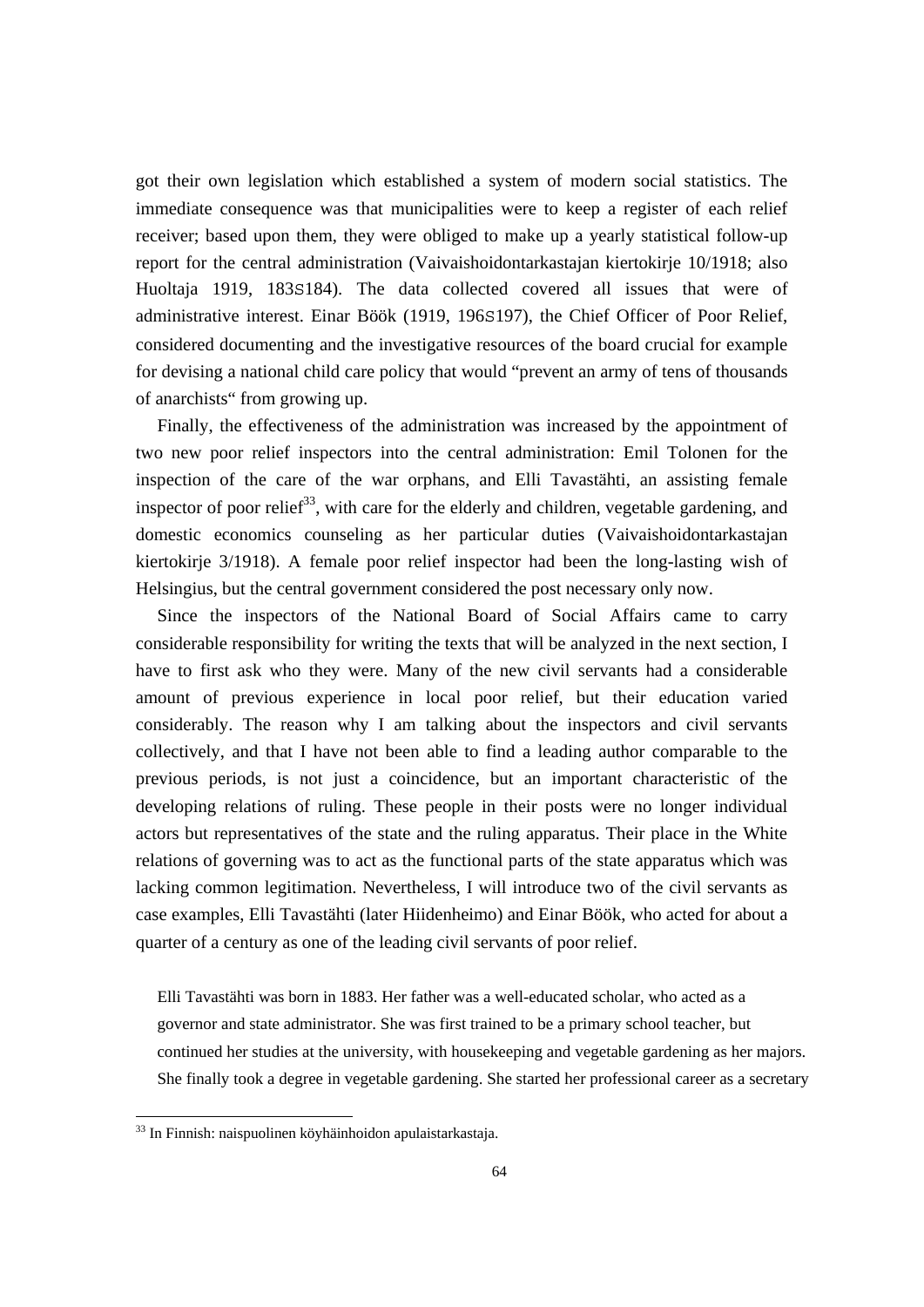of a youth temperance association and published a booklet which reveals her dedication to the ideas of temperance (Tavastähti 1914). At the age of 34 she was elected an M.P. to the Finnish parliament. She was a representative of the right wing party, Kokoomus, acting as an M.P. for eight years. Simultaneously she functioned as the female assistant inspector of poor relief (1917S1929). In the inspectors' post, she was responsible for organizing permanent training courses for poor house manageresses. Tavastähti's career in state administration ended at the age of 46 when she married. According to the contemporary habit, upon marrying women in public administration had to "move to private life", to take care of a country seat, local politics, and matters of voluntary welfare associations. She knew these matters well since besides the temperance movement, she had also acted as a member of the governing body of General Mannerheim's League of Child Welfare. (Huoltaja 1951a, 16; Hiidenheimo 1941). (Kuka kukin on 1949, 191S192; Huoltaja 1929, 185; Huoltaja 1951a, 16).

 Elli Tavastähti was an active writer throughout her career in poor relief. She acted as an editor of the Poor Relief Journal and the journal of the Finnish Red Cross. She collected the first national catalogue of private welfare associations and institutions in Finland (Tavastähti 1928b) and wrote instructions for inspection and advising in child care (Tavastähti 1928a; Tavastähti 1930). The most important of her texts is the handbook of poor relief which she prepared as one of her duties at the Ministry of Social Affairs (Tavastähti 1926). Most of the texts that she wrote as a civil servant are dominated by legal-bureaucratic knowledge. In the male-dominated team of the National Board, her status was one of a token assistant. Kathy Ferguson describes a similar phenomenon in the USA. Women in the US bureaucracy act as "the providers of the support work of conversations as well as of relationships, restricting their own opportunities for expression in order to be 'linguistically available' to men" (Ferguson 1984, 96). What she fails to make clear, however, is that their daily practices in the bureaucracy are textually mediated; bureaucratic activities are textually coordinated practices in the relations of ruling (e.g. Smith 1990b, 101S104).

 In order to become successful in the administrative relations, Tavastähti was probably expected to prove herself to be discursively capable — that is, to adopt the discourse of her superiors, and to dismiss her own experiences and knowledge, except when discussing issues which fill gaps in law, and which were considered feminine, such as child care (cf. Ferguson 1984, 23S27, 94S108; Tavastähti 1926, 63S70, 144S156).

The appointment of the first female administrator was in two respects exceptional. First, a woman in state administration was still a rarity. Both women's overall legal right of selfdetermination and their official competence as civil servants was still limited, although extending the civil servants' competencies to women was already under discussion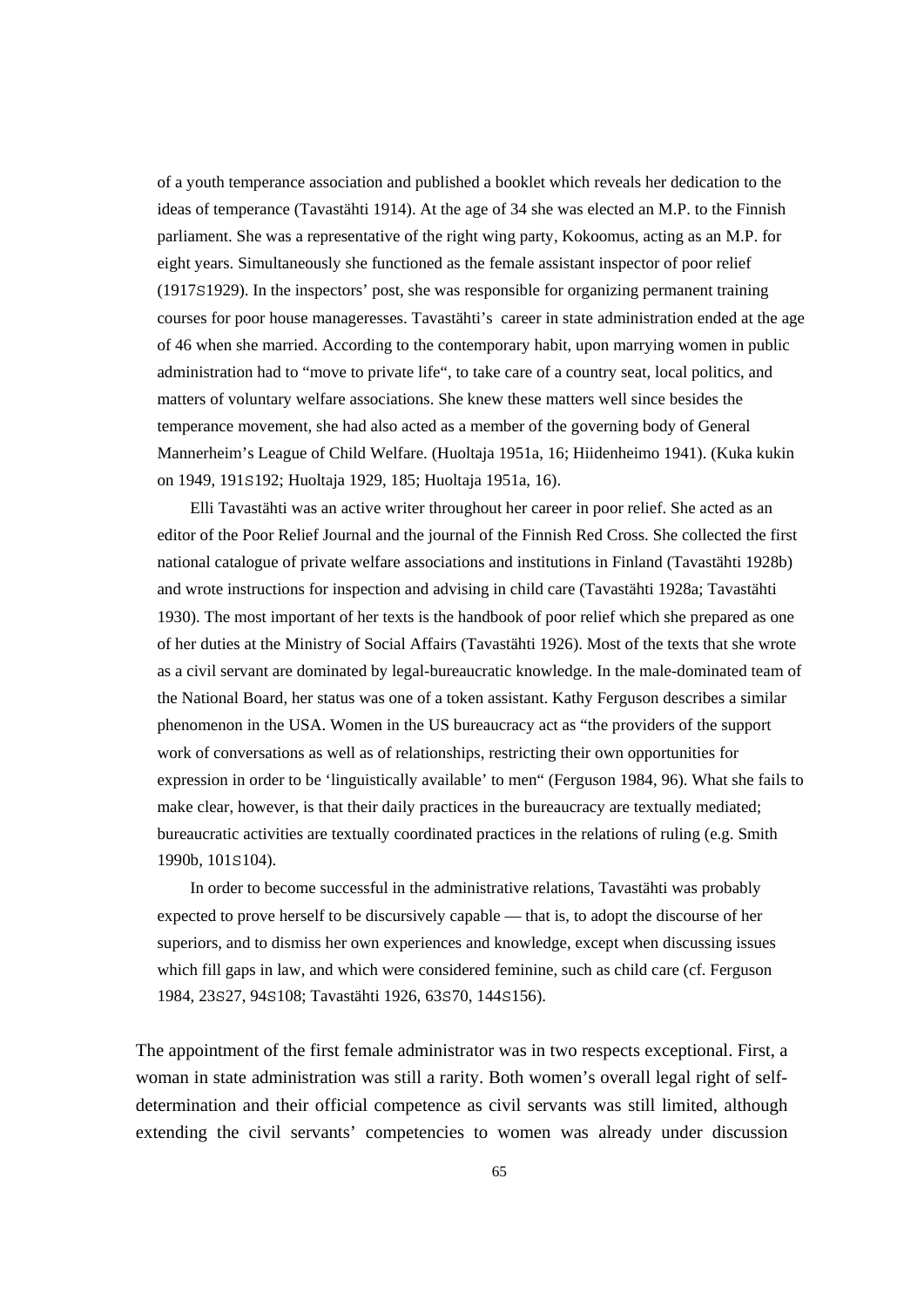(Karento 1990, 48S52). Second, the appointment of a first assisting female inspector to the team of the leading civil servants of poor relief recognized and even underlined nursing and domestic economics, the traditional women's housekeeping skills, as important means of poor relief in the circumstances after the Civil War.

 The title of this particular inspector's post revealed how such an exceptional office was in general perceived by the administration. Since this was the first case when a woman became a member of the central social administration, it is of particular interest. Compared with the other posts of poor relief inspectors at the same office, her post was exceptional in two senses: the post was meant for a woman, and it was an assisting one. This clearly illustrates how the administration understood the relation of the feminine and the masculine in welfare work. Actually, it was analogous to the way in which the relation between voluntary and public welfare work was perceived: voluntary work was regarded as necessary but complementary and in a lower position to public welfare. The female inspector was placed in a subordinate position and expected to assist the male inspector in duties that were defined as feminine. Einar Böök, the superior of the inspector, wrote:

"... köyhäinhoidontarkastaja [Böök itse] tuli Sosiaalihallituksen jäseneksi ja sen köyhäinhoitoosaston johtajaksi; hänelle annettiin vielä naispuolinen apulainen, jolla erikoisesti tulee olla tottumusta sairas- tai lapsenhoitoon ja puutarha- tai taloudenhoitoon." (Böök 1919, 188)

The poor relief inspector [Böök himself] became a member of the National Board and chief of the poor relief department; in addition, he was given a female assistant, whose field of expertise was nursing, vegetable gardening, and house keeping.  $34$ 

(cf. Vaivaishoidontarkastajan kiertokirje 3/1918; Piirainen 1974, 73S74).

The job description based on feminine features and the post's position in the organizational bureaucracy of the department are an illustrative example of how the differentiating and hierarchical logic of the gender order was put into practice. In addition, it was the symbolic manifestation of the gender order in the institution of poor relief which covered the organization from the top to the grassroots level.

<sup>&</sup>lt;sup>34</sup> Böök's words remind me of the Biblical story about Adam, who was alone in Paradise and whom God comforted by giving him a female companion, Eve.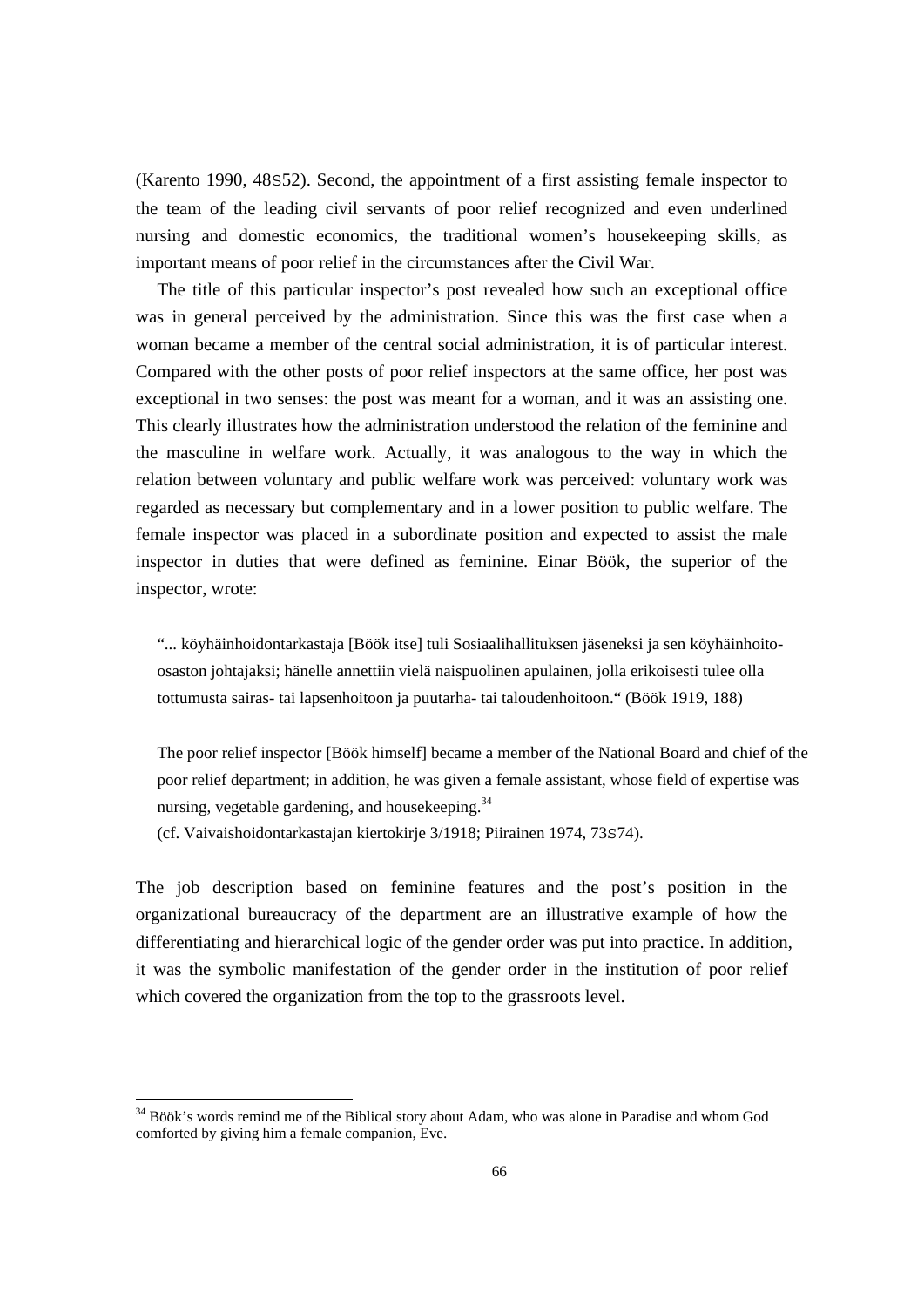Einar Böök was born in 1874 as the son of a professor of pedagogy. He received his first university degree in humanistic sciences, but soon changed his field of studies. At the age of 28 he became a candidate of law, like many young men with his social background at the beginning of this century (Hjelt 1907, 26S29). He continued his studies in law at German and Austria-Hungarian universities. Later he gained work experience as a lawyer, editor-in-chief, secretary of the municipal board of poor relief, and chief of the Central Association of Municipalities (Kunnallinen keskustoimisto). (Suomen lakimiehet 1949, 83S84; Vem och vad 1941, 81).

 These jobs, combined with his German instruction in law, initiated him well in the practical secrets and self-evidence of state governing. In 1918 he joined the state's central administration. He became the chief inspector of the National Board of Social Affairs, and soon the head of the welfare department at the Ministry of Social Affairs, responsible for preparing matters for discussion as well as for decision by the Minister of Social Affairs. In addition, he acted a short term as Minister of Social Affairs in 1924.

 Böök participated actively in Nordic social political co-operation from 1910 on, and gained first-hand information on contemporary Scandinavian trends in social policies. Throughout his career he was an active writer of brief articles and published speeches, although like other civil servants, much of his written work is probably hidden as unnamed among the administrative documents. Nevertheless, his first texts as a civil servant represent a social political analysis of social questions. For example, after the Civil War, he located the issues of children in the broad social context of labor policies, family maintenance, poor relief, criminal law, health care, and private charity (see Böök 1919; Böök 1923). Later on his publications include a textbook on Finnish welfare legislation (Böök 1948), which was published long after the Second World War. Still, it is a perfect example of the legal-administrative discourse of the 1930s and 1940s.

 In the welfare reforms of the 1930s his argumentation changed interestingly (which is not included in the analysis of this study). He moved from the early 1920s discourse to the next one, in which his social political and holistic ideas were replaced by terms of law and economy (cf. Chapter 3.1.2.). He assimilated his social political views with the principles of constitutionalism, the necessary element of all state administration (e.g. Sosiaaliministeriö 1968, 16S28).

#### 5.2 The documents of "the program"

I have previously described the texts of the civil servants of the National Board of Social Affairs as "a program". Actually, the civil servants themselves never use the term. It is my reconstruction of their post-war texts whose focus is people's everyday life, and, in particular, the care and maintenance of the dependants from the war. Besides, the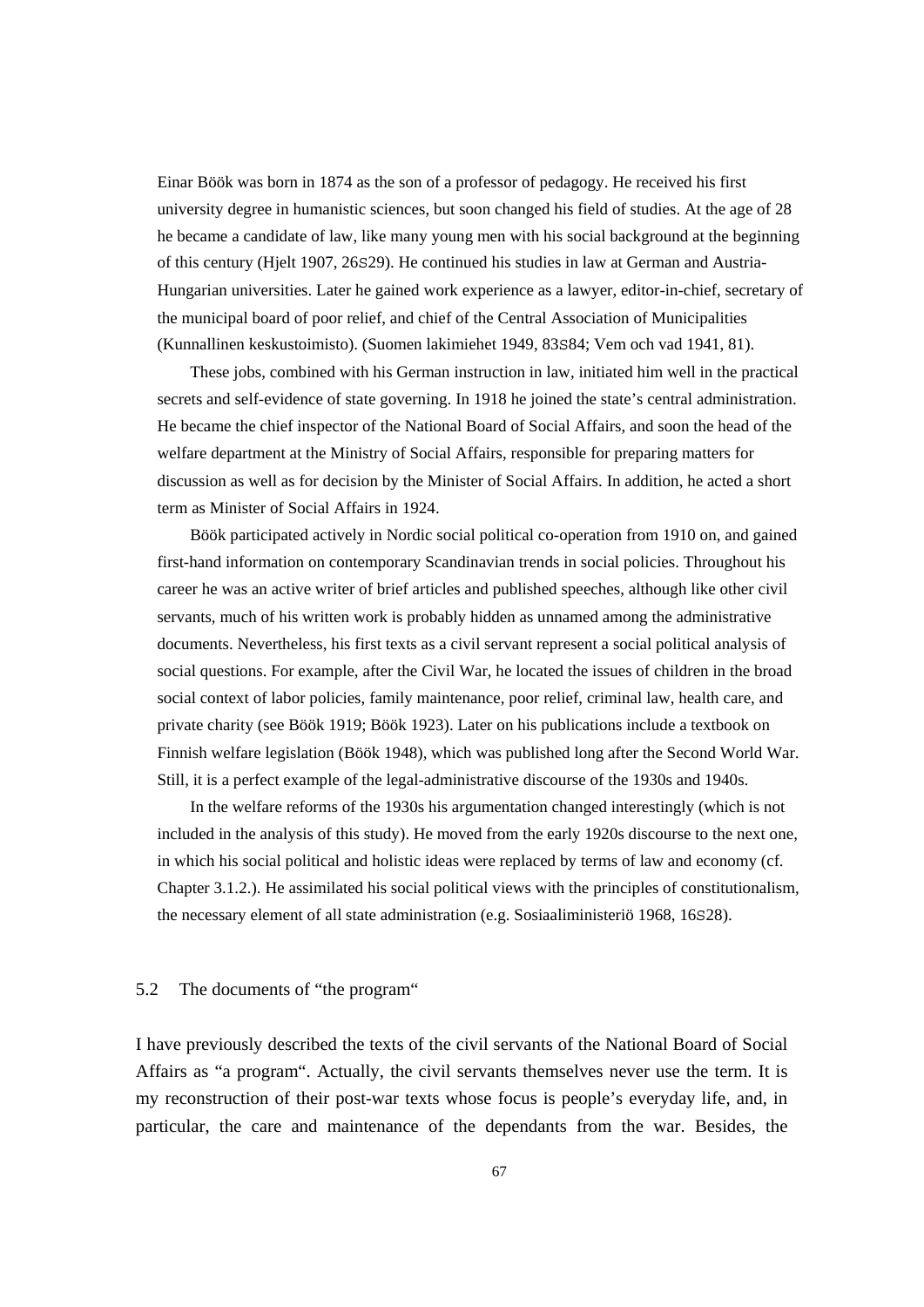influence of these texts was not limited to the cases of the specific target group, but came to have much a wider reorganizing impact on poor relief (cf. Piirainen 1974, 63S67). By restricting the analysis to them I do not mean to say that they constituted the only important discourse at the time. On the contrary, the "program" commonly bound together the expanding institution of poor relief and the relations between classes, sexes, and generations — relations that were being thoroughly restructured at the time (cf. Sulkunen 1989).<sup>35</sup>

 Empirically, the "program" consisted of three committee reports, the Poor Relief Act (Köyhäinhoitolaki 145/1922 became effective from 1923), articles, a handbook by Tavastähti (1926), and regulations to municipalities, all written or considerably contributed by the previously mentioned civil servants from the social administration. These texts tend to be of an extremely administrative nature. Their primary function is either the reform or reproduction of the bureaucratic order of the institution. Usually the authors do not document their sources. In exceptional circumstances, the case might have been that the authors did not use any specific sources, but constructed the new discursive facts of the Zeitgeist. I will describe a bit more of the particular social relations in which the writing of some of these documents took place.

 The legal reform of poor relief in the early 1920s was a result of long administrative preparations e.g. in two state committees.<sup>36</sup> The later committee had been established long before the war in order to prepare a major reform of poor law. The political transformation that followed the Civil War led to changes of the members of the committee, since three of the nominated members were prevented from further work. As Reds, they were prosecuted for unloyalty to the state and replaced by a former governor of poor relief and a civil servant, whose major responsibility was the care of war-orphans (Komiteanmietintö 1918:7). In addition, the chairman of the committee was also the Chief Inspector of Poor Relief. Thus, the committee was in the hands of the winners working in close cooperation with the state administration of poor relief.

<sup>&</sup>lt;sup>35</sup> Another contemporary discourse, closely related to the one analyzed here, dealt with child protection. It was actually started during the years 1903S1905 by a state Committee of Child Protection (Komiteanmietintö 1905: 9a and 1905: 9b). This debate interestingly applied the facts of contemporary European discourse on social defence (e.g. Stang Dahl 1985). However, I have chosen not to analyze it for two reasons: first, it has been analyzed in detail in two earlier studies on the history of child welfare (see Pulma 1987, 136S160, 177S186; Hämäläinen 1992, 151S169), and second, this discussion and textual activity took place independently of poor relief. However, I do not mean to belittle the overall influence of texts dealing with social defence and child protection on poor relief.

<sup>36</sup> The reports of the committees are the following: Mietintö jonka on antanut maaliskuun 17 päivänä 1879 annettua köyhäinhoitoasetusta tarkastamaan asetettu komitea, Komiteanmietintö 1907:9; and Köyhäinhoitokomitean mietintö, Komiteanmietintö 1918:7.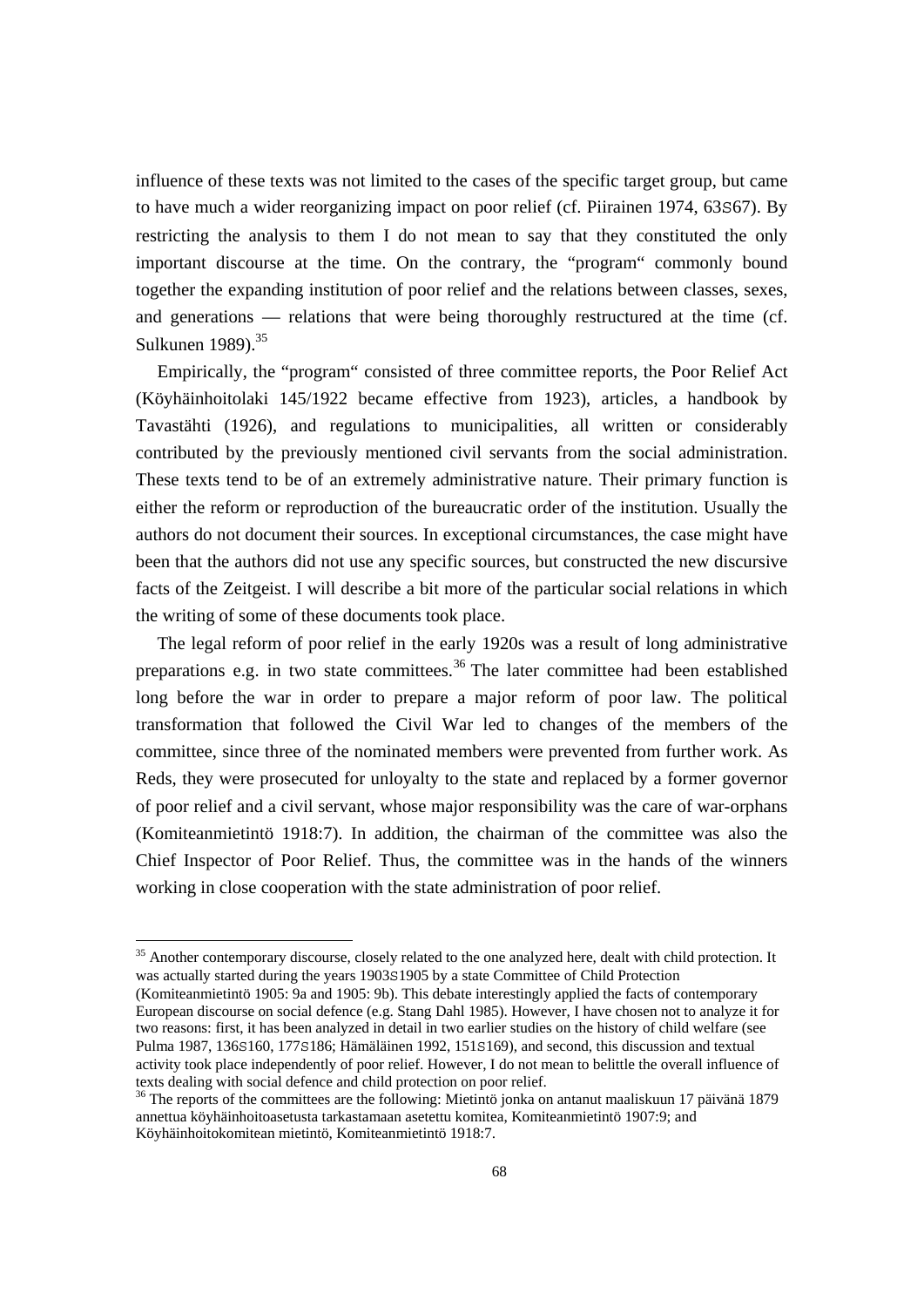Nevertheless, the report of the committee cannot be understood as a mere reaction to the class war. It was above all one phase in the prolonged committee work since 1904, and in the overall development of poor relief. On the other hand, it is likely that the events of the war strengthened the control of the recipients of poor relief. As one of its members, Emil Tolonen (1919, 101), the civil servant responsible for the issues of the Red war-orphans, wrote:

"...velvollisuudentunnon puute itsensä ja omaistensa elättämiseen nähden, arkipäiväisellä sanalla sanottuna 'hulikaanisuus' on melkoisessa osassa kansaamme parina viime vuosikymmenenä siinä määrin kasvanut, että nykyinen köyhäinhoitolakimme ei takaa yhteiskunnalle kylliksi valtaa eikä keinoja *näiden ainesten pakottamiseksi velvollisuuttansa itseään, omaisiaan ja yhteiskuntaansa kohtaan täyttämään.* Lainsäädäntöuudistuksen on tässä tultava yhteiskuntaa auttamaan tätä turmeltunutta kansamme ainesta vastaan, sekä samalla auttamaan tätä kansanainesta velvollisuudentuntoon."

.. the sense of duty as regards supporting oneself and one's family has diminished, and in common parlance, "houliganism" has been increasing during the last decades to such an extent among our people that the Poor Law no longer offers neither enough jurisdiction nor means for society to force these people to fulfill their responsibilities to themselves, their family, and society. Therefore, the law reform must come to assist society against the lost segment of our population, and at the same time it has to bring back the sense of duty among this group of people.

The two other committee reports in the following analysis are the ones from the Committee for Red war-orphans, and the Committee for the Maintenance of the White survivors.<sup>37</sup> The members represented the White viewpoint towards the events of the war. The members of the Committee of War-orphans were mainly male experts of child pedagogy and poor relief, with only one female kindergarten teacher. The chair of the Committee, Väinö Juusela, was at the same time the Chief Inspector of Poor Relief, responsible for managing the administration related to the implementation of the task. That being the case, the cooperation between the politically representative Committee and the civil servants of the social administration became close and continuous (e.g. Komiteanmitetintö 1919:11, 4; Sarlin 1919, 71).

 $37$  The committees prepared the following reports: V:n 1918 kapinan aiheuttamain turvatonten lasten huoltamisesta, Komiteanmietintö 1919:11; and Ehdotukset soturien tahi heidän perheittensä avustamisesta, Komiteanmietintö 1918:1a.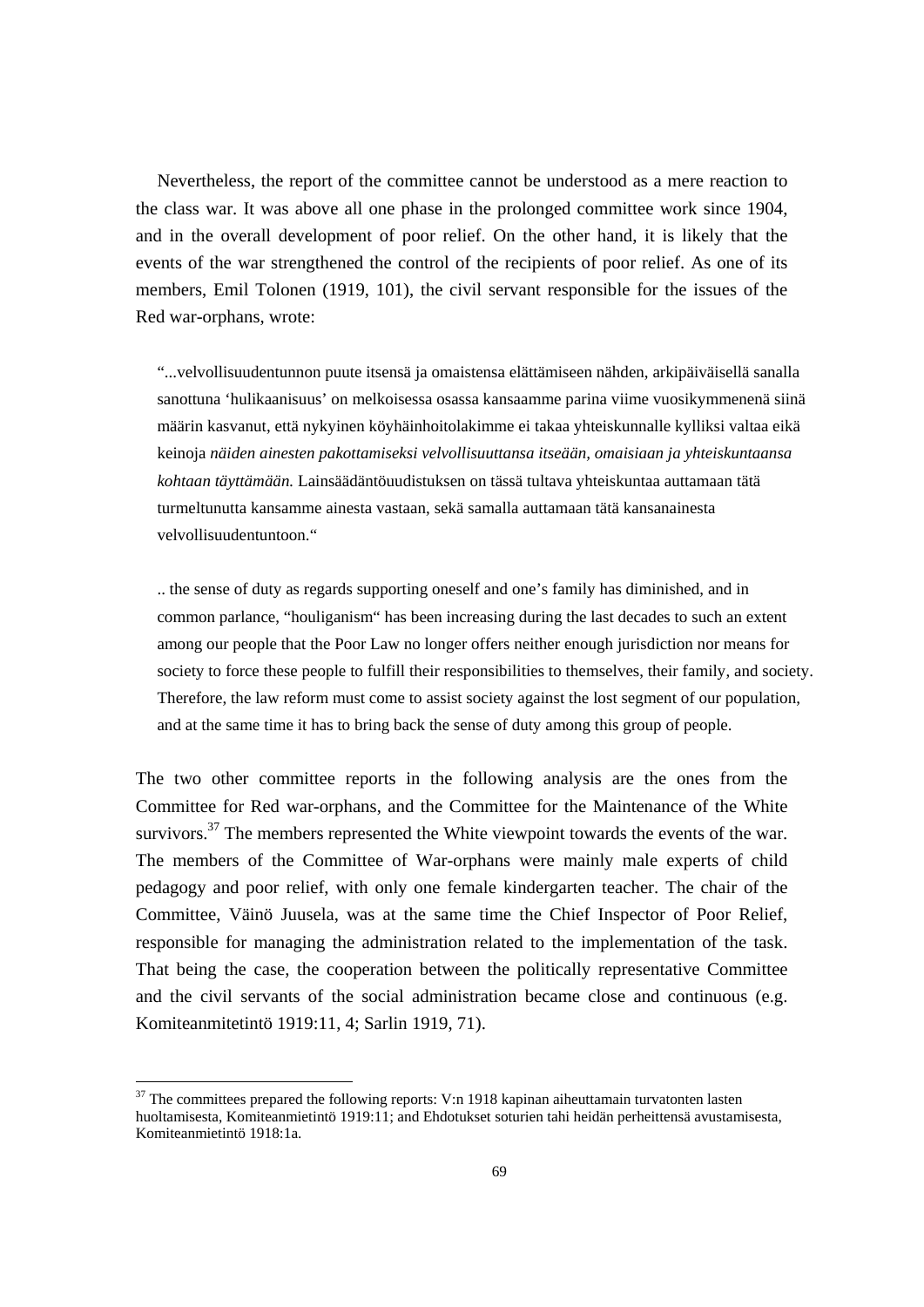#### 5.3 The reconstruction of the social relations of mothering

## 5.3.1 The family constructed by the Act of Poor Relief

An important emphasis of the Committee on Poor Relief and the act that followed was an overall emphasis on the family as a basic unit of society. The act  $(2\&)$  stipulated maintenance for a family as follows: the maintenance liability of every man and woman covers him/herself, the spouse, and the minor children of both. This was nothing new as such; the nuclear family had been the primary maintenance unit since the Poor Law of 1879. Furthermore, a holistic understanding of the family had already been promoted by Helsingius (the second textbook and the related texts) ten years earlier. However, its popularity had increased very slowly both in the common consciousness of male officials and among the laymen involved in poor relief. This was particularly true whenever there were no local activities by women addressed to poor families (cf. Markkola 1994), as in rural communities, which consisted of the majority of the country and people.

 The same emphasis on the family and home life was also expressed by Einar Böök (1919, 191S192) as follows:

"Yhteiskunnan terve elämä perustuu perheiden tyydyttävään toimeentuloon, sen jäsenten terveyteen, työkuntoisuuteen, työnsaantiin ja siveelliseen yhteishenkeen. Perhe, jonka taloudelliset tarpeet tyydytetään perheenisän työkunnolla ja jossa perheenäiti ensi sijassa toimii uuden polven kasvattajana yhteiskunnalle täysarvoisiksi kansalaisiksi, on ihanne, joka on oleva yhteiskuntapolitiikankin silmämääränä."

The healthy life of a society is based on a satisfactory income for families and the health of its members; their able-bodiedness, the availability of work and a moral sense of responsibility. The ideal and goal of social policy was a family in which the economic needs were satisfied by the father's able-bodiedness, and the mother primarily acts as an educator of the new generation.

A common idea in the texts produced by the civil servants was that in poor relief practices one should, except in some extreme cases, never separate family members, in particular, a mother and a child. In order to lift up the family to the position it deserves in the focus of relief practices, the leading administrators emphasized those forms of relief that supported families. Thus, the Committee on Poor Relief suggested that primarily relief should be given to people in their own homes. The Committee believed that this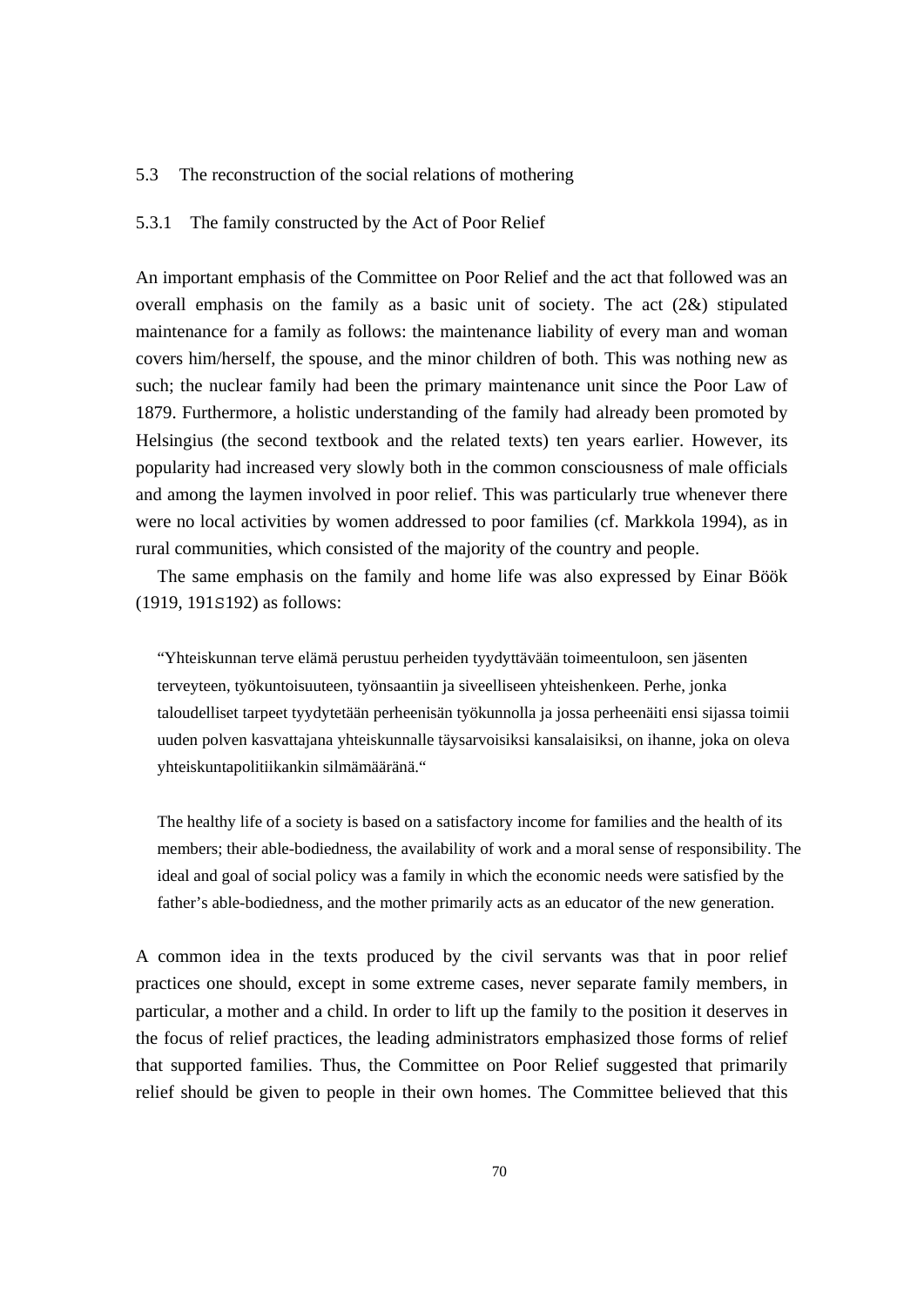would support the unity of poor families; it was also the most economical alternative. (Komiteanmietintö 1918:7).

 Actually, the broad ideological framework of reformed poor relief was maintaining the poor family as an order and organization of everyday life. The family, and morally questionable mothers and children in particular, were a useful target for the aims to integrate the split society. When the Committee declared that one of the principal aims of poor relief is an individualized practice, a closer analysis reveals that what they meant by this was not just work with separate individuals, but work tailored to the needs of individual families. This, like the strict control of the relief recipients, was to be achieved by means of shepherding, which the Act of Poor Relief made an official part of the organization of local poor relief in 1923. (Komiteanmietintö 1918:7; Köyhäinhoitolaki 145/1922).

 On the pages of the Journal of Poor Relief (e.g. Nilsson 1919), shepherding became a popular issue for the second time. This took place actually simultaneously with the discussion about the care and maintenance of the Red dependants of the war. The new organization of shepherds' work was a precise copy of the one that Fennomanian civil activists had developed at the turn of the century. With few exceptions, the norm was that every poor family was going to have its own volunteer, since shepherding enabled individualized control of the everyday life of the needy working class.

 The act stipulated that the board of poor relief was responsible for registering every assisted poor and, furthermore, for "keeping an eye on them" (Köyhäinhoitolaki 1922, §11). In addition, the relief recipient was obliged to submit to the control of the municipal board of poor relief (Köyhäinhoitolaki 1922, 58&). A particularly underlined point of this control was the surveillance of the children's upbringing and home education in addition to the overall supervising of the familial way of life. According to the act (26&) and the new model regulations for the municipal poor relief, the board (in practice the shepherd) was responsible for making sure that the poor children are brought up to be industrious, and that they learn to work as appropriate to their age level. (Köyhäinhoitolaki 145/1922; Böök 1923; Köyhäinhoidon ohjesääntö... 1922). Punishments to relief receivers existed as before. For example, relief was only given until the next meeting of the board, thus submitting the needy to constant insecurity regarding their daily necessities. With few exceptions, everyone was expected to pay back to the municipality the received support with the threat of a workhouse; furthermore, the regular relief recipient lost the right to vote. (e.g. Tavastähti 1926, 199S201).

 There was also the stipulation that the poor should be kept away from the meetings of the board. However, the poor were related to their board via shepherding, which meant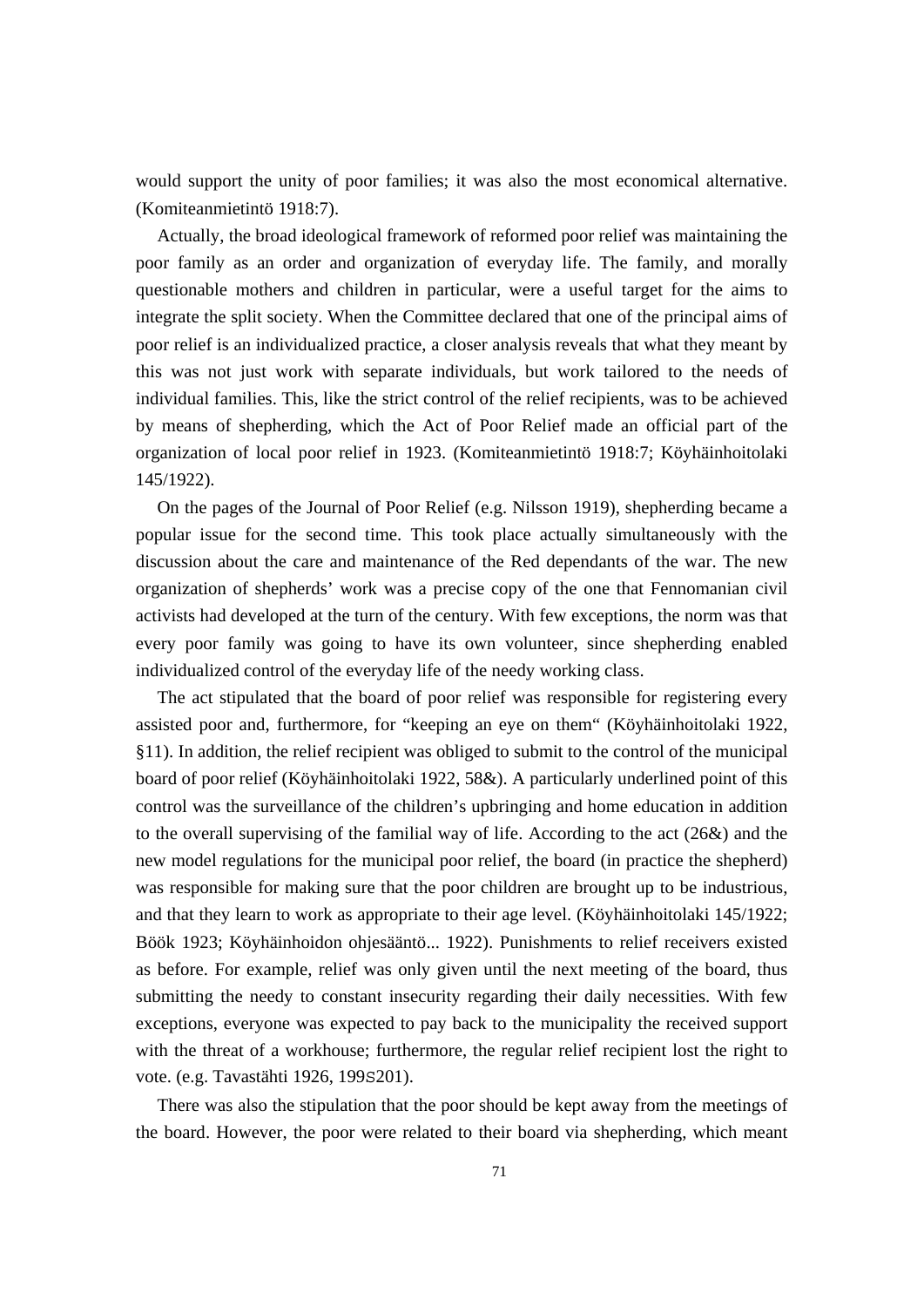that the social relation of the poor and the board was strictly textually organized, since both the Act and the National Office of Poor Relief required textual work process and written prescriptions. To mention a few examples of this: the shepherd was prescribed to mediate the needs of the poor family to the board on a form, and four times a year the volunteer was due to give an overall written report again on a form to the board about the course of life in those families that are either regular receivers of relief, or who happen to foster dependants under poor relief. (Köyhäinhoitolaki 145/1922; Köyhäinhoidon ohjesääntö... 1922).

 From this follows that the overall reform of poor relief materialized one important feature of "the program" that the civil servants advocated: namely, the emphasis on the family, and in particular, on the practices of mothering and home education. Actually, an effective surveillance of the way of life of the poor was easy, if the shepherding system functioned as planned. But how were these facts of poor relief put into practice in the particular cases of Red survivors? In other words, how did the contemporary poor relief try to coordinate the local activities, including the work with the poorest Red widows and their children?

## 5.3.2 The maintenance of the war victims

For the maintenance of the sufferers of the war, two state committees were established which were unanimous in their suggestions concerning the principles of material support. They initially agreed that the treatment of Red and White survivors can by no means be given equally nor following an identical procedure. The arguments emphasized, supported by the civil servants, that respectable citizens must be separated from nonrespectable ones. Therefore, material support for Red children was to be given as poor relief, whereas similar assistance "for the offspring of loyal citizens" was considered simply impossible (Komiteanmietintö 1919:11, 6S7).

 That the maintenance of the Reds was given under poor relief had many extremely negative consequences for the everyday lives of the Red widows and children. First of all, it meant that for them there was no secured income at all. Additionally, even getting the dole was uncertain since it depended on the will of the local, municipal board of poor relief which had no consistent norms of assistance. This was a real problem since the municipal boards were often dominated by Whites. Second, receiving poor relief on a constant basis led to many individually humiliating consequences: the receiver lost the basic right of citizenship, the right to vote; the family became an object of paternal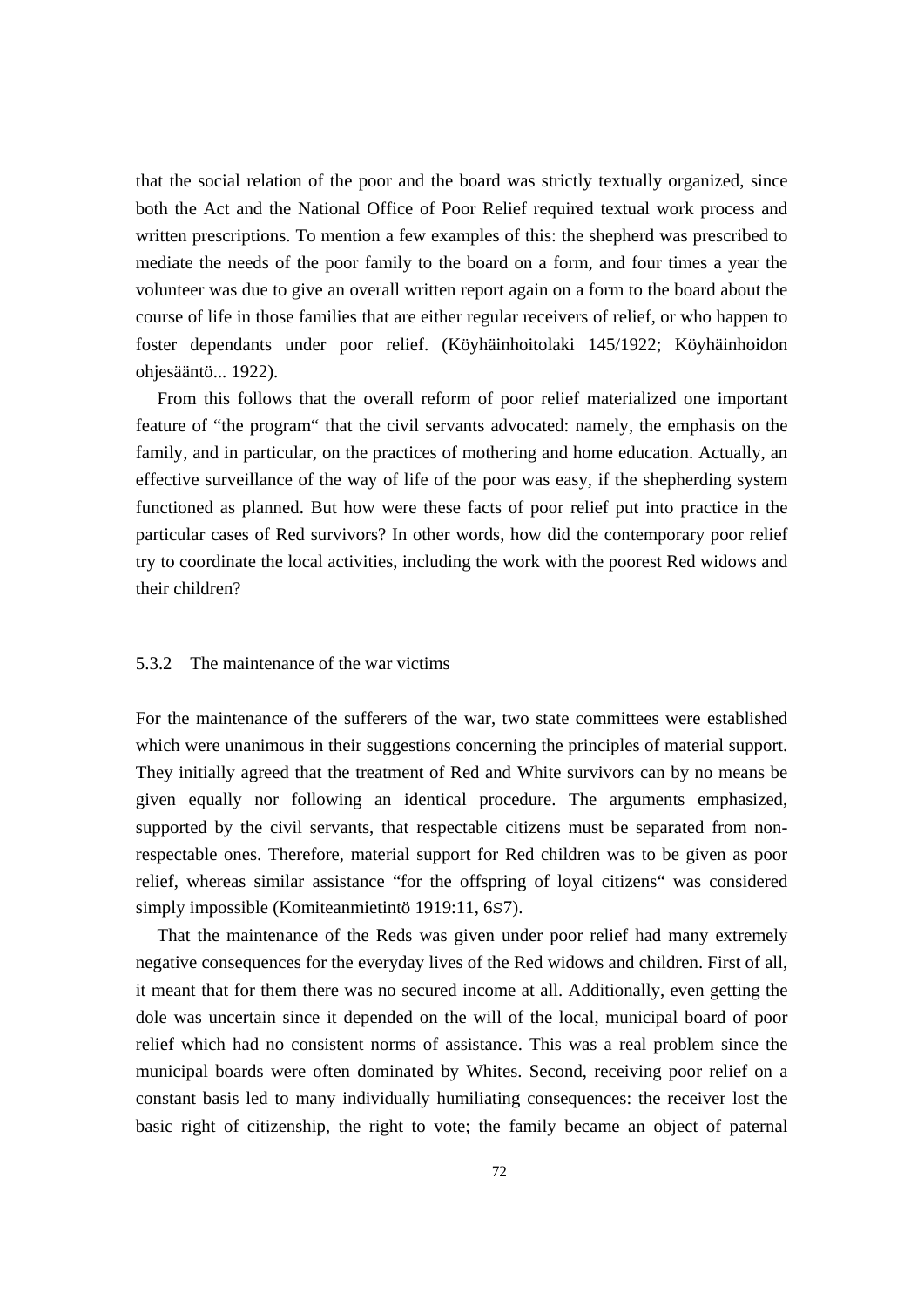shepherding; and, in addition, they had to reimburse the support given. On top of this, the relief receivers, in this case people who had considered themselves respectable and decent citizens so far, got a heavy social label. The humiliating effects of this labeling were often very long-lasting in the socially stable communities of the 1920s and 1930s. (e.g. Piirainen 1974, 63S71; Pulma 1987, 126S136; Satka 1994a, 280S283).

 The committee reports also agreed that Whites' economic maintenance was to be given in such a form that "the innocent victim of the war" can receive it with all selfrespect. According to the report, it was important that White survivors should not feel they are getting dole, but support that is well-deserved. For this reason, the committees agreed that it was fair that the state guarantees Whites a steady income corresponding to the income of the lost family member. Thus White survivors or war invalids, child as well as adults, got a pension from the state, when necessary, for the rest of their lives. (Komiteanmietintö 1918:1a; Komiteanmietintö 1919:11).

 One difficult issue was how to organize the socialization of Red children. The Committee of War-orphans suggested that the existing laws and regulations were a sufficient basis for it. The committee's supplementary principles were as follows: at first, since it was cheapest, the caring and maintaining of orphans should take place at the children's own homes by their own mothers, whenever possible, and when considered morally acceptable. When a replacement was necessary, the committee had the opinion that it should be given primarily in a paternal-minded foster home, and, only secondly, in a small institution run either by a voluntary association or a municipality. (Komiteanmietintö 1919:11; also, Piirainen 1974, 63S67).

 This suggestion of foster parenting was strongly resisted by the Red mothers and the Social Democratic women. To them, it was another example of the Whites' humiliation in addition to the poor relief dole. They totally rejected the idea that working-class children in general, or their own children in particular, could be raised in the homes of the enemy. Their opinion was that the first place to care for Red children is their own homes, or another working-class home, and the second alternative was a home-like small public institution for children. (e.g. Pulma 1987, 133; Sulkunen 1989, 72S79).

#### 5.3.3 Red children as the subjects of poor relief

The new discursive facts that started to coordinate the postwar poor relief activities with people whom the Civil War had made dependants were mainly written with dependant Red families in mind. Soon after the war, the national administration of poor relief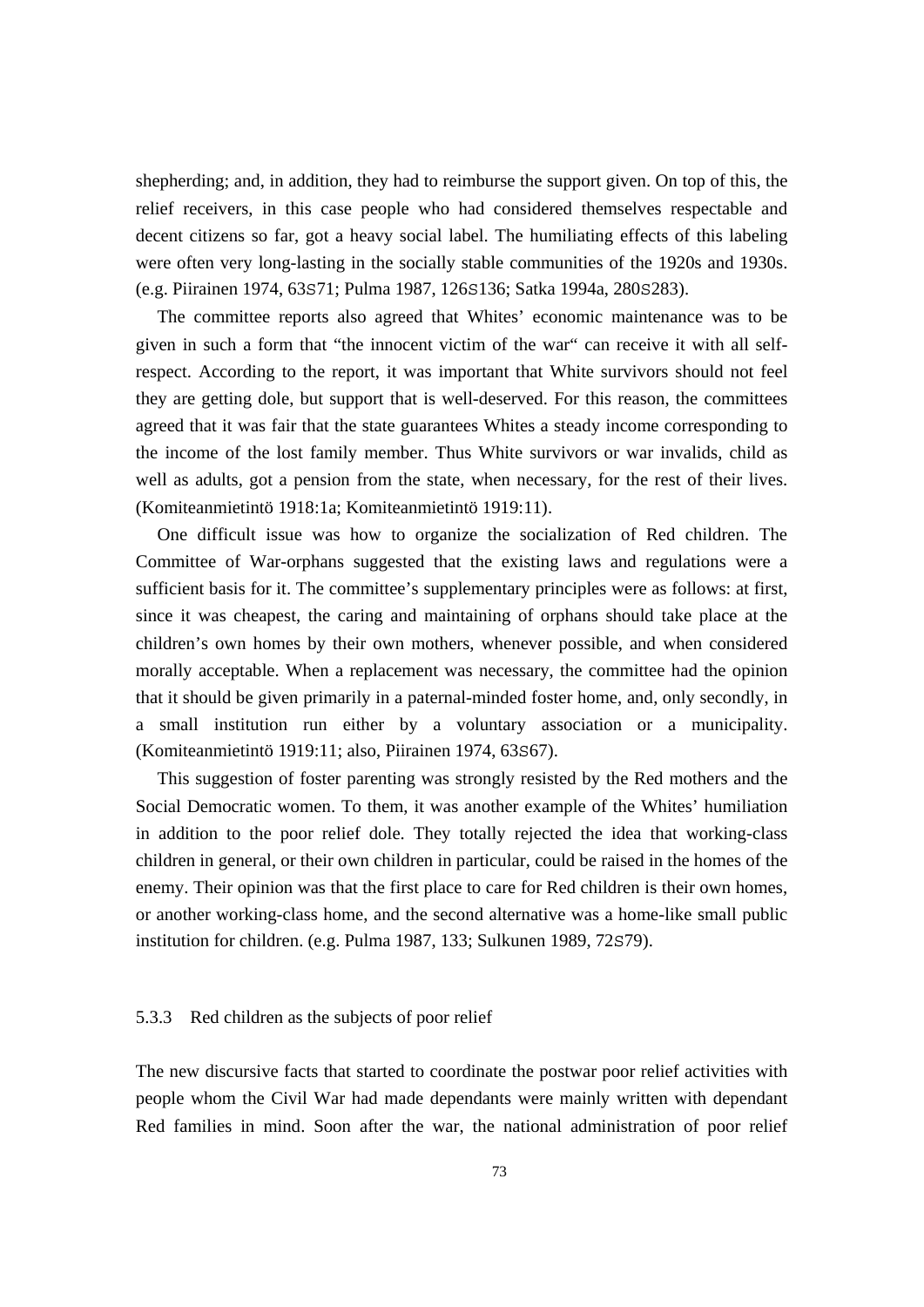reminded municipalities that they should by no means violate parents' right to raise their children. It emphasized that such intervention had to be based on law (Köyhäinhoidon tarkastusosaston... 6/1918).

 In the post Civil War texts of the civil servants, the politically sensitive subject of the dependent Red family was interestingly divided into two morally differentiated objects: innocent children and guilty mothers. The key term to produce this separation was undoubtedly *sotaorpo* (war-orphan)<sup>38</sup> or *punaorpo* (Red orphan). War-orphan covered full-orphans without any adult supporter at all, children that were under the care of their biological mothers, and children who were separated from parental maintenance for some reason. In a way this separation of Red mothers and their children repeated the model of the postwar moral division into Whites and Reds. Since war-orphan was a discursive fact that was at the very center of all the administrative reorganizing and activating of volunteers, it is important to ask how the contemporaries perceived it. What was the understanding that the civil servants put together, and what caused the educated volunteers to act enthusiastically for them?

 Naturally, war-orphans were considered in need of material support, since their basic maintenance unit, the family, had lost, in most cases, its male supporter. Much more crucial, from the point of view of activating and coordinating the contemporaries' work, however, was that Red orphans were seen by the civil servants (and the White contemporaries in general) to have been physically neglected, badly nursed, and worst of all, lacking even the basics of proper moral education (e.g. Juusela et al 1918; Sarlin 1919; Hällström 1919; Komiteanmietintö 1919:11, 24).

 The texts referred to in the preceding, among the others that have been analyzed, seem to have a common plot. They present slightly different versions of the following story: the Red orphans have been growing up in a morally inferior atmosphere; they have not had a chance to become educated by a reliable and educated adult; and, thus, they have simply not received the kind of care and education that a child needs to develop into a healthy adult. Such being the case, the civil servants thought that Red children lacked all skills and moral values of educated citizens.

 Consequently, the civil servants of poor relief saw the future of Red children as bleak: if they were left without extensive social support and without upbringing organized by the winners, the only future that they would have would be personal misery and ruin. The authors were convinced that these children were going to grow up to be criminals and

 $38$  There were also White orphans, but their number (997) was so low compared to the number of Red orphans (12 494 according to the statistics in Sosiaalinen aikakauskirja 1919, 382) that in the poor relief documents and texts of the time both terms are often used as synonyms to mean the dependents of Reds.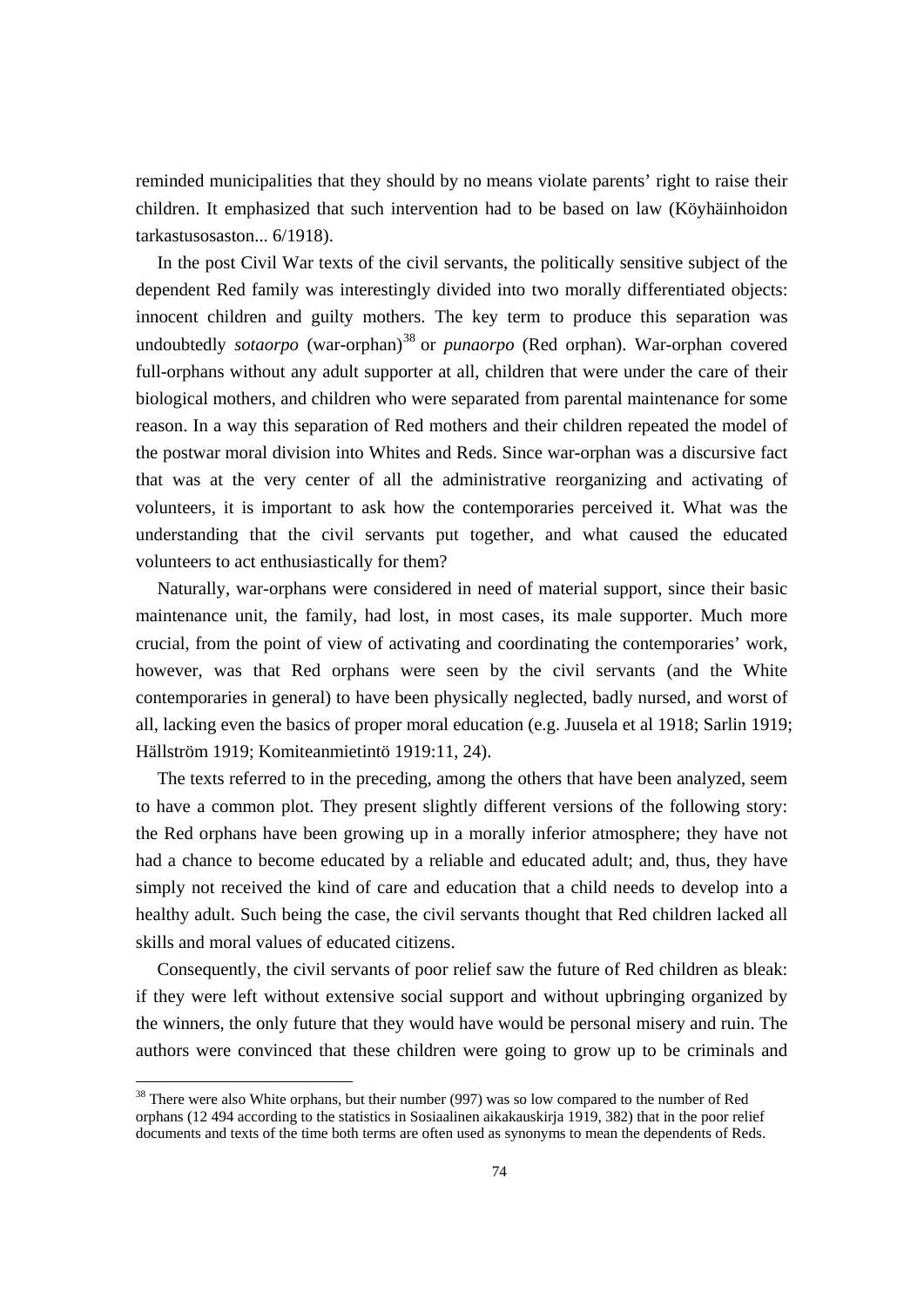drunkards and be an extra burden on "the civilized society" and the educated classes. Moreover, they thought that these children, being the offspring of the rebellious groups, constituted a real danger to the future of "organized society". Without effective social intervention, they believed, they would grow up to be a hostile new generation of horrible rebels. (e.g. Juusela et al. 1918, 65; Juusela 1919, 22, 26; Sarlin 1919; Hytönen 1921). Thus, the state administrators advised the poor relief boards of municipalities as follows:

"...kaikista sotaorvoista vanhempien puoluekantaan katsomatta on todenteolla pyrittävä kasvattamaan kunnon kansalaisia.." (Köyhäinhoidon tarkastusosaston... 2/1920).

All war orphans, irrespective of their parents' political opinions, must be educated to become decent citizens.

Actually, the reason for the monetary investigations and the extremely careful control of Red maintenance by the state was this: the bourgeois society was to be protected from any potential danger in the future that existed in the offspring of the rebellious Reds. In the analyzed texts, this was accentuated by another moral argument that underlined the moral innocence of the Red children to "the national disaster". The texts end up saying that the dependent Red children are not really sufferers of their own fault, like their mothers, but sufferers because of the sins of their parents. (e.g. Sarlin 1919; Hällström 1919.) Therefore, these children appeared as the most legitimate subject of bourgeois intervention. This position argued that the education of Red children became necessary because it was in Whites' own interests.

#### 5.3.4 The control of the poorest Red mothers

The several thousands of Red widows, the mothers of the Red orphans, were not an equal coordinating category like their children in the texts of the civil servants. However, the Red mothers are not ignored in them either, since they are the necessary party when the core issue is the maintenance and upbringing of their children. The Red mothers appear in the texts mostly indirectly either via the negative properties attached to their children, or to the working class in general. The texts consider Red mothers (implicitly) bad caregivers, who teach wrong values and hostility against "organized society". In addition, they are ignorant of the preconditions of the healthy development of children (e.g. Köyhäinhoitolehti 1918a, 14S15; Sarlin 1919), and like the rest of the working class,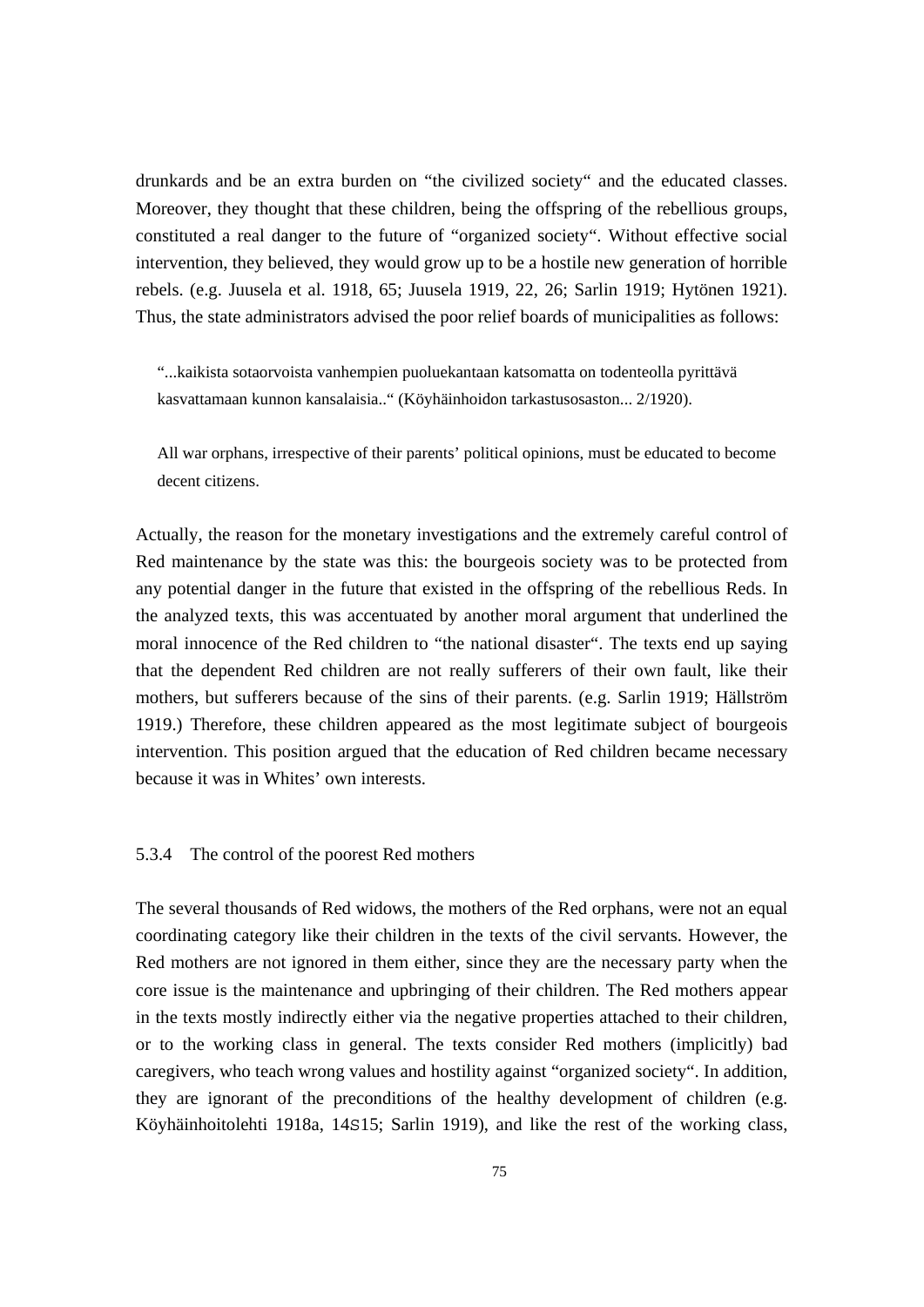uneducated (e.g. Komiteanmietintö 1919:11). Consequently, both their mothering and motherliness were easy to question.

 The post Civil War "program" of poor relief considered the Red mothers mainly guilty of "the national disaster" not just because they were Red adults, but because they were mothers. This reasoning followed the already well-rooted family ideal of J.V. Snellman and the prevailing gender order. In the case of Reds, the interpretation was that these mothers had not only badly failed in their most important societal duty, but they had *chosen* to neglect it. Additionally, according to the preferred pattern of thought, Red mothers were not only guilty as mothers, but also as wives. As the wives of the rebellious Reds, they became responsible also for their husbands' violent behavior, and finally, for the whole war. Immediately after the war, the Poor Relief Journal concluded (Köyhäinhoitolehti 1918a, 14):

"Suurelta osalta noitten naisten kodit ja niissä annettu kasvatus on syynä hirvittävän kauheaan sisällissotaamme."

The main reason for the horrible Civil War is in these women's homes and in the education that was given in them.

The ultimate interpretation of the civil servants was that the Red mothers had betrayed the Finnish nation. They came to represent "the lost generation" of the Red rebels (cf. Köyhäinhoitolehti 1918a, 14S15), whereas their innocent children were the "citizen in potentia" for the nation - and state. The analyzed texts brought Red mothers into the spotlight as the major subjects of a careful moral investigation and control, while their children appeared as a necessary challenge of bourgeois-minded education. The main content of the moral investigation of mothers was whether they were reliable enough to continue to function as mothers. If so, the constructed conceptualization of the Red mothers necessitated and legitimized a constant and especially heavy control, both of their mothering practices and way of life. On the other hand, the civil servants believed that addressing these potentially rebellious women through their maternal obligations was the most effective means to control their moral and political behavior, and also to keep them willing to support themselves (Tavastähti 1926, 57).

 The control of Red mothers was put into practice under a particular program of poor relief called the maintenance of war-orphans (*sotaorpohuolto*). The task was considered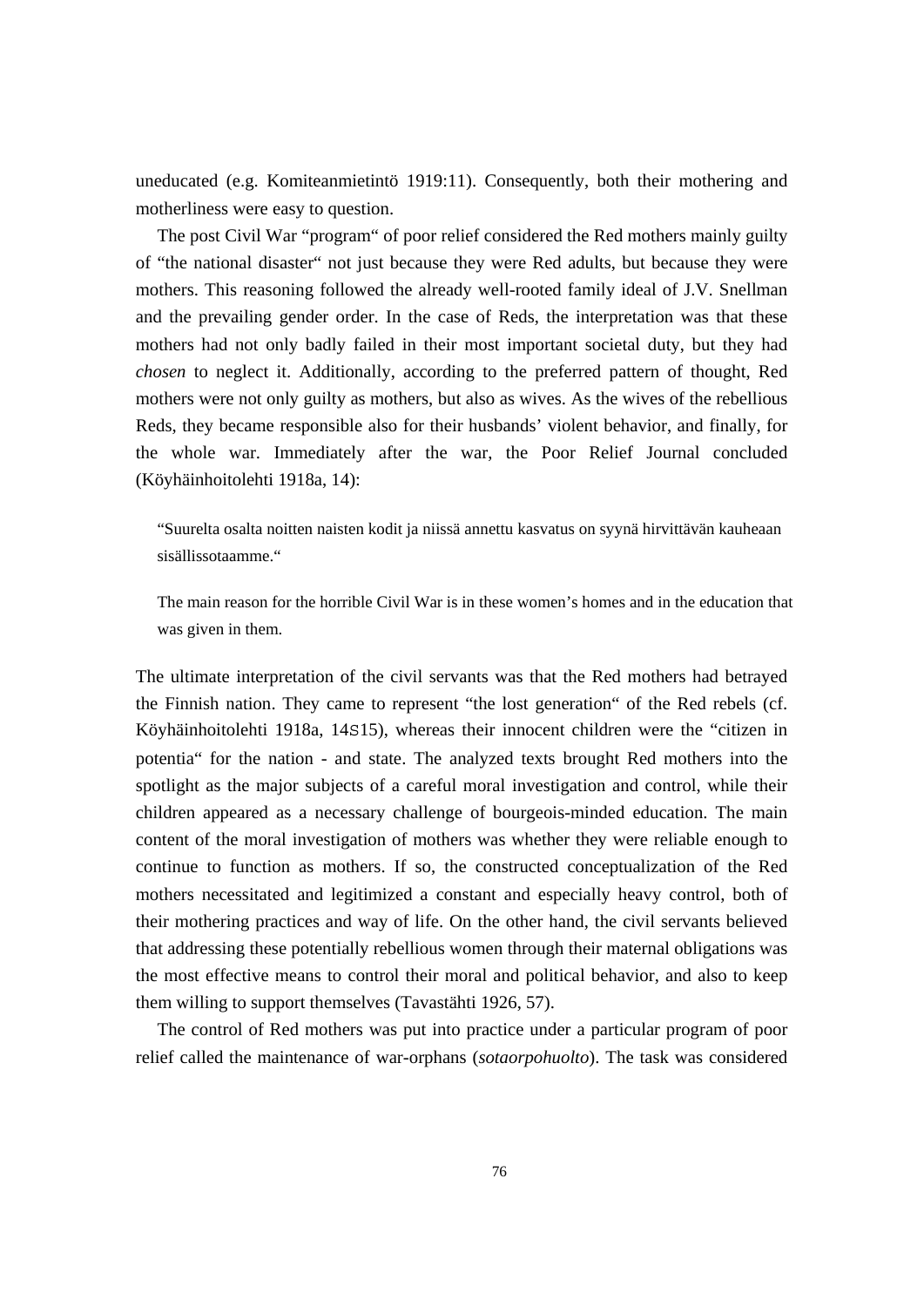exceptional and exceeding the regular institutional boundaries of poor relief.<sup>39</sup> The following analysis of the conceptual innovations in the maintenance of war-orphans is limited to the texts which deal with the maintenance work given to those orphans who stayed with their biological mothers. This was the case in most of the Red families suffering from the losses of the Civil War. However, only the poorest were forced to become recipients of poor relief.

 According to the stipulations by the civil servants, which well reflect the dominant thinking of the winners, the individualized maintenance of war-orphans, the education of future citizens, consisted of two major elements: a child's physical maintenance and moral upbringing.<sup>40</sup> In the light of the increasing textual knowledge of pediatrics and child psychology, both of the elements were considered necessary and equally important for the desired objective: "a healthy soul in a healthy body" (cf. Tolonen 1922a, 6S16).

 The Act of Poor Relief stipulated that a relief receiver came under the watchful eye of the board. Since Red mothers were subject to a very particular moral surveillance, the civil servants invited for this purpose a separate actor, a child inspector  $41$ (*lastentarkastaja*), an assistant to the shepherd. The particular duty of this new volunteer was, according to the inspector of the maintenance of war-orphans, to promote homeeducation (Tolonen 1922b). In addition, the voluntary child inspector's work took place under the ordinary regulations of poor relief. Thus, the child inspector was also responsible for the tasks of ordinary shepherding.

 Municipalities that had war-orphans were urged to establish the posts of voluntary child inspectors by the central administration. A child inspector was more than an ordinary volunteer. This inspector was presumed to be familiar with children's upbringing and to have preferably some training in education. Her name was registered

<sup>&</sup>lt;sup>39</sup> At the beginning, the civil servants of poor relief wished that the maintenance of war orphans would become part of the forthcoming institution of child protection (e.g. Juusela 1919, 44). When child welfare legislation was delayed for political reasons, the maintenance of war orphans remained the task of poor relief and had, according to my observations, important effects on it.

<sup>&</sup>lt;sup>40</sup> Both child's physical maintenance and moral upbringing soon became targets of various supportive measures and social control, which, in addition to Red children, started to cover the whole child population of the nation. The most significant effort concerning the conditions of children's physical maintenance was establishing mother—child clinics, which started to provide medical services such as maternal care and child welfare. The strategy of the clinical work was advising and instructing mothers in the preconditions of healthy childhood. (e.g. Korppi-Tommola 1990, 62S65). The emphasis that reorganizing the practices of mothering received was considerable. It was considered a crucial means to improve the strength of the nation, and to increase the number of its people. (cf. Juusela 1919, 32S35).<br><sup>41</sup> Child inspectors became known in the 1890s, when Helsingius included them in the annual reports of the

Chief Inspector of Poor Law (cf. the case of Jyväskylä). They were originally female volunteers, whose special duty was to inspect foster homes on behalf of the municipal board of poor relief (e.g. Satka 1994a). The new situation after 1918 expanded their tasks considerably.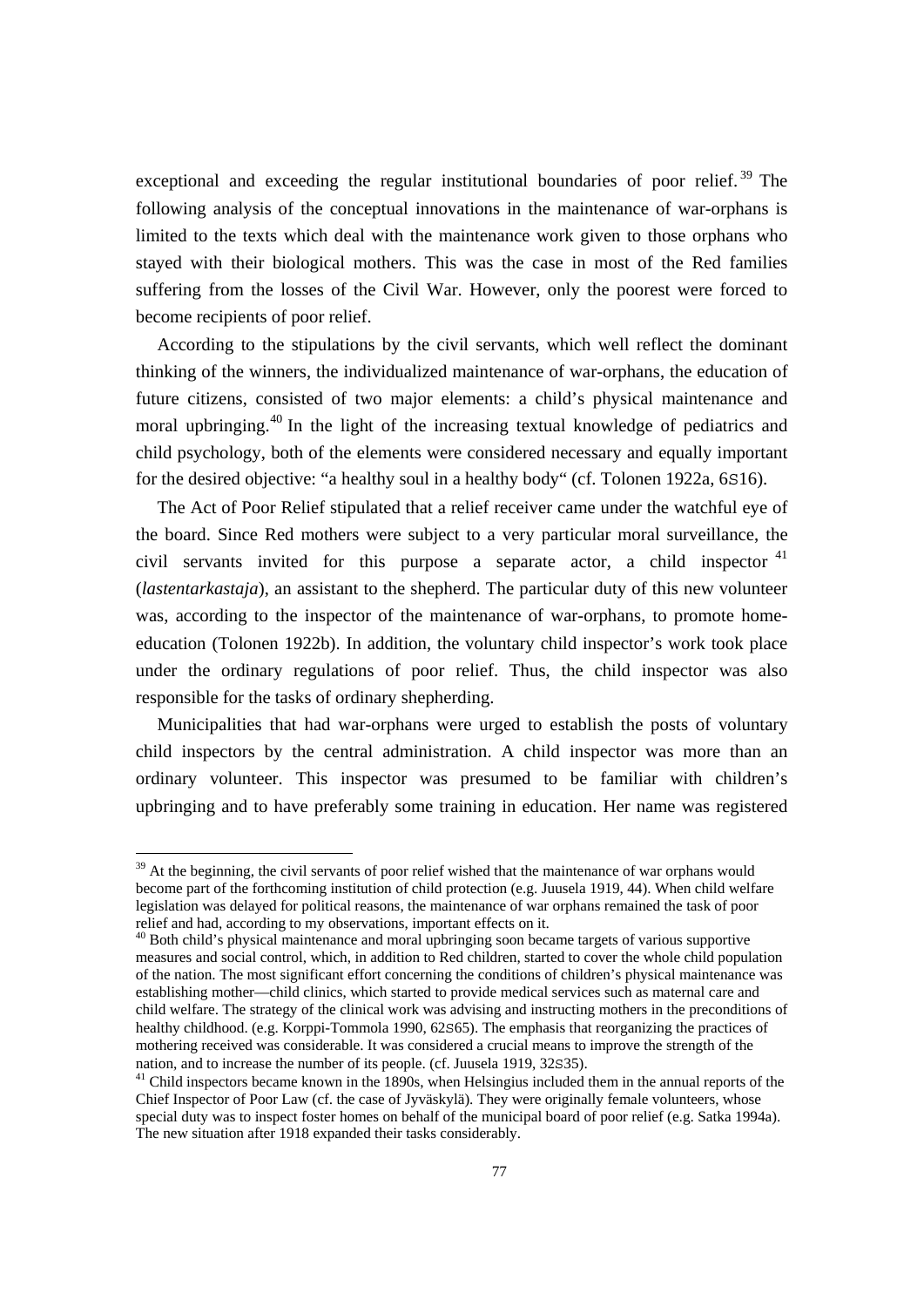by the National Office of Poor Relief, and unlike the ordinary shepherd, she was to have a continuous textual contact with the national poor relief inspector for war-orphans. Moreover, new national regulations were made to coordinate her work (Ohjesääntö... 1920), and an instructive handbook written by the responsible civil servant (Tolonen 1922a). (Köyhäinhoidon tarkastusosaston... 2/1920).

 According to the national regulations, the child inspector's duty was to inspect all children receiving municipal poor relief; however, the regulations give a special emphasis to war-orphans. The child inspector was required to visit foster homes and the homes of Red mothers three times per year. In the meantime, she was to question neighbors and other involved people about the children's upbringing. Three times a year, she was also expected to give a written report concerning the physical and moral circumstances of every home having Red orphans in its care. The reports were then delivered both to the municipal board of poor relief and to the national inspector of war-orphans maintenance. During the first months of the organized maintenance for war-orphans, these reports were expected to be given once a month (e.g. Juusela 1919, 31), which shows how important the civil servants considered the textually mediated control of Red families.

 The new relation that the analyzed texts of poor relief created between a volunteer and a Red mother is interestingly contradictory. On the one hand, it is characterized by a considerably increased textual regulation and control; on the other hand, there does not appear neither any noteworthy new discursive facts concerning home visiting as such nor particular instructions for the visitor. The textual instructions that the civil servants of poor relief gave for home visitors kept repeating the truths of old shepherding. According to them, the visitor was to attend the Red home as a politically neutral friend, as a friendly and helpful advisor and facilitator — that is, as a kind of individual conciliator in the aftermath of the class conflict. (e.g. Tolonen 1922b, 13S15; Köyhäinhoitolehti 1920, 99S101; Nilsson 1919; Gauffin 1924).

 All in all, the municipal inspection of Red children's upbringing involved an incredible amount of paperwork. For example, both the foster care and the care of Red children by their own biological mothers was based on a written and undersigned contract. Particularly such Red mothers "whose skills and motivation for childrearing were questionable", were required to undersign the contract as a precondition for getting poor relief (Köyhäinhoidon tarkastusosaston... 2/1921). The contract, called *huoltovälikirja* (see Satka 1994a, 277), included several obligations for the mother concerning her everyday practices of mothering and housekeeping. She had to undersign a form confirming that she was going to keep her home and children clean, carefully control the free time activities of children, and teach her children industriousness and the virtues of a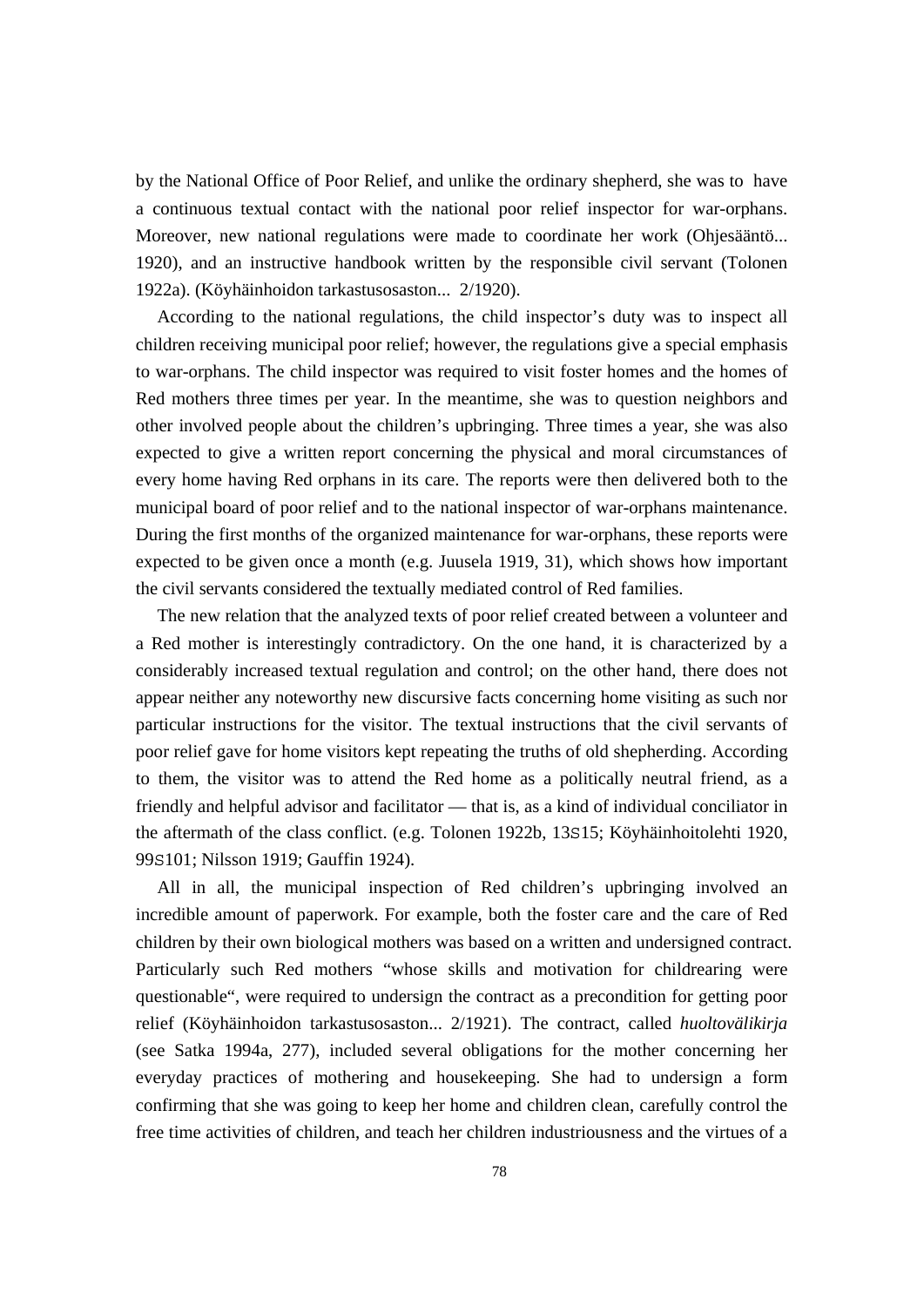decent citizen in cooperation with the public school.<sup>42</sup> Over all these obligations there was a threat, printed on the written contract, that should she not carefully follow what she had signed, her children could be taken away. (Tolonen 1922a; Tolonen 1922b; Köyhäinhoitolehti 1920, 99S101).

 Naturally, the visitor was instructed to pay attention to the above aspects during a home visit. They structured their practical work with Red mothers, since the health aspects, home economics and moral condition of the home, including the mothers' sexual behavior, were also a target of constant textual reporting. The articles of the National Inspector for the Maintenance of War-orphans point out that he had an up-to-date view of the actual conditions at least of some of the Red families of which the visitors were accountable for (e.g. Tolonen 1922b). However, the methods of inspecting the Red homes still rested strongly on the tradition, common sense, and facts of philanthropy (e.g. Nilsson 1919). Therefore, the social intervention by shepherds and child inspectors was twofold: it carried side by side both the old instructions of the virtues of a Finnish citizen as defined by the better-off classes, and the extending documentary control of relief receivers that became so characteristic in the interwar welfare work developed by the civil servants of the Ministry of Social Affairs (see Haatanen 1992, 102S119, 142S163).

## 5.4 The conceptual organization of "the program"

l

The previous chapters have revealed that the civil servants of the state acted and wrote the analyzed texts in an interesting intersection of the relations of ruling. Their task was no less than to re-build the bridges between the everyday lives of the common people and the developing ruling apparatus — for example, between the working class and the bourgeois classes, whose relations were shaken by the incomprehensible war. The civil servants were not implementing the project alone. However, they were an important group who acted as pioneers for the ruling apparatus and for their own class.

 In the previous analysis I have given considerable attention to the discursive facts and measures concerning the poorest Reds, who were left at the mercy of the local poor relief. The reason for this is not that their number was so great, nor that they were the only

 $42$  The necessary minimum concerning the moral upbringing of the Red war-orphans was that they go regularly to a public school. In the texts of the early 1920s poor relief, the public school does not appear primarily as a seat of education and therefore necessary, but as an integral part of child protection with the primary aim of operating as a preventive measure (e.g. Böök 1923, 159). Making public school compulsory at the beginning of the 1920s was one of the winners' preventive reactions. However, compulsory school was also part of the larger preventive moral program of nation-building, including the private mother child clinics for the common people, which were established in the 1920s (e.g. Juusela 1919; Böök 1923).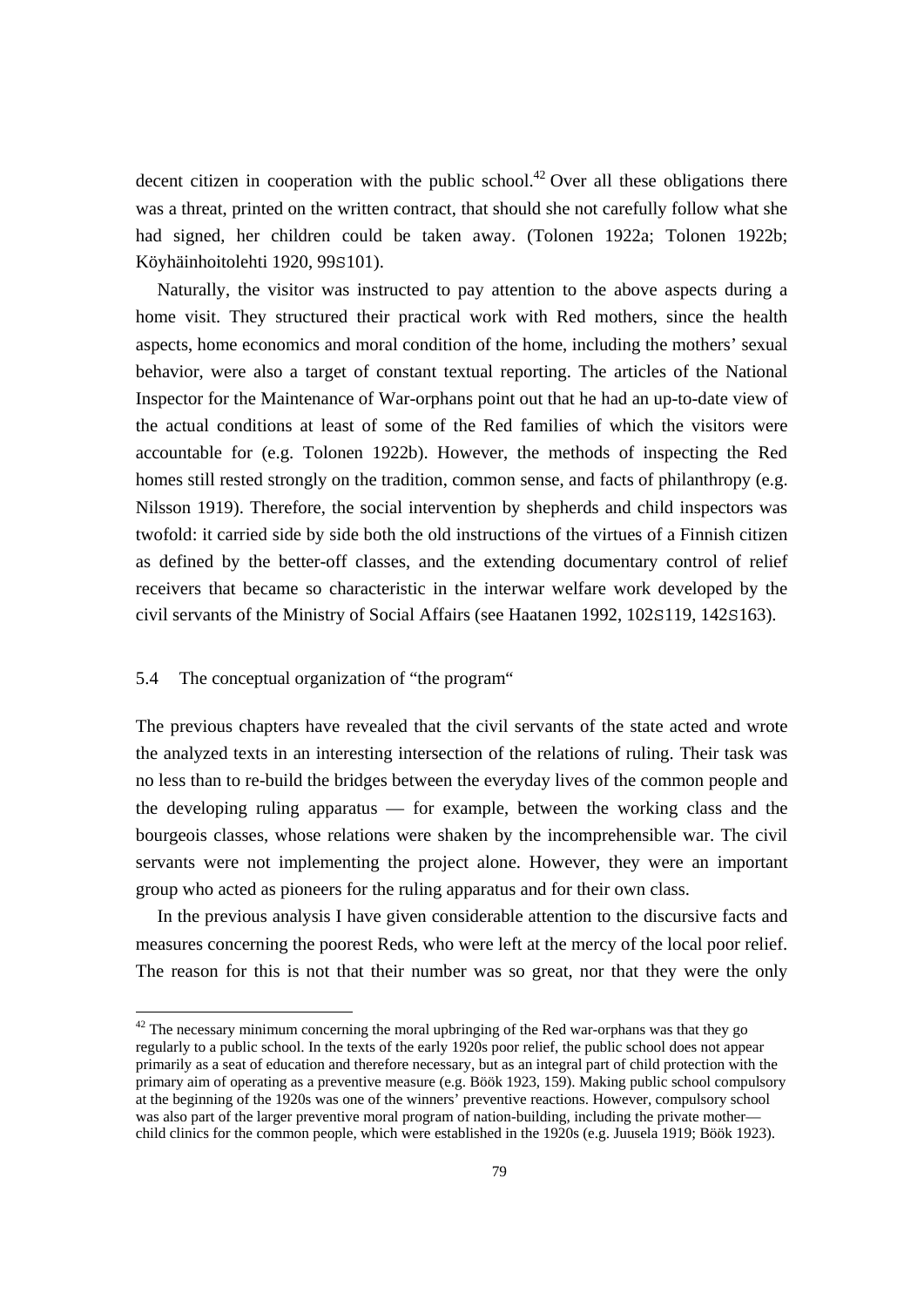interesting issue of the contemporary debate. On the contrary, I think that the particular discourse was the tip of the iceberg, which involved issues like how to strengthen the governmental apparatus in general and how to reorganize the relations of the unreliable masses and the loyal people. It seems to me that the way in which the relation of a local board of poor relief and a poor Red was organized in the discourse was soon extended to concern the poor in general. Alternatively, the texts of the civil servants may have simply reflected the overall bourgeois Zeitgeist which was materializing itself everywhere. What, then, were the consequences of this organization?

 First, I believe that poor relief turned out to be one of the institutions of the state which not only built bridges but started to reproduce class-divided citizenship as well. Soon after the Civil War the dual division on moral grounds as a coordinating principle of action became visible at least in the way the maintenance of the sufferers of the war was handled, and Red mothers and their children were separated as morally unequal subjects of relief. (see Pulma 1987, 166S168; Satka 1994a, 279). A third example of the reproduced division between Finnish people by poor relief is the surveillance, in a written form, of the everyday lives of the poorest Red mothers and their children by the civil servants of the Ministry. The strengthening of the division appears paradoxical in the light of the fact that the main task of the civil servants was to build bridges over the class cleavage; however, it becomes functional when one connects it with the wider problems of Finnish state formation and the developing ruling apparatus in general.

 The new forms of classification on moral grounds — as either good or bad, loyal or deceitful — became an important organizing principle of the ideology and an institutional form of poor relief. As such, an investigation of people on moral grounds was one of its main functions. What was new was the classifying that was attached to a strong moral label connected to the relief recipients' moral characteristics in relation to the law. If a person had violated the law that the winners considered almost holy (or in the case of illegitimate children, the self-evident moral order of marital sexuality), it followed that the person was investigated as one that belongs to the category of "flawed elements" (see Chapter 6), and in need of special surveillance (cf. Ketonen 1983, 103S115). Thus, the target group of poor relief became slightly redefined to include the surveillance of the morally threatening people from the point of view of the White government.

 Second, poor relief became both on the level of ideology and practice more familyoriented. The civil servants recognized the worth of class-neutral order as a measure of ruling that a well-maintained working-class home provided (actually it only adopted what had been discovered decades earlier by the voluntary activists). This organization was available in the texts, norms and facts of domestic economics and pediatrics, helping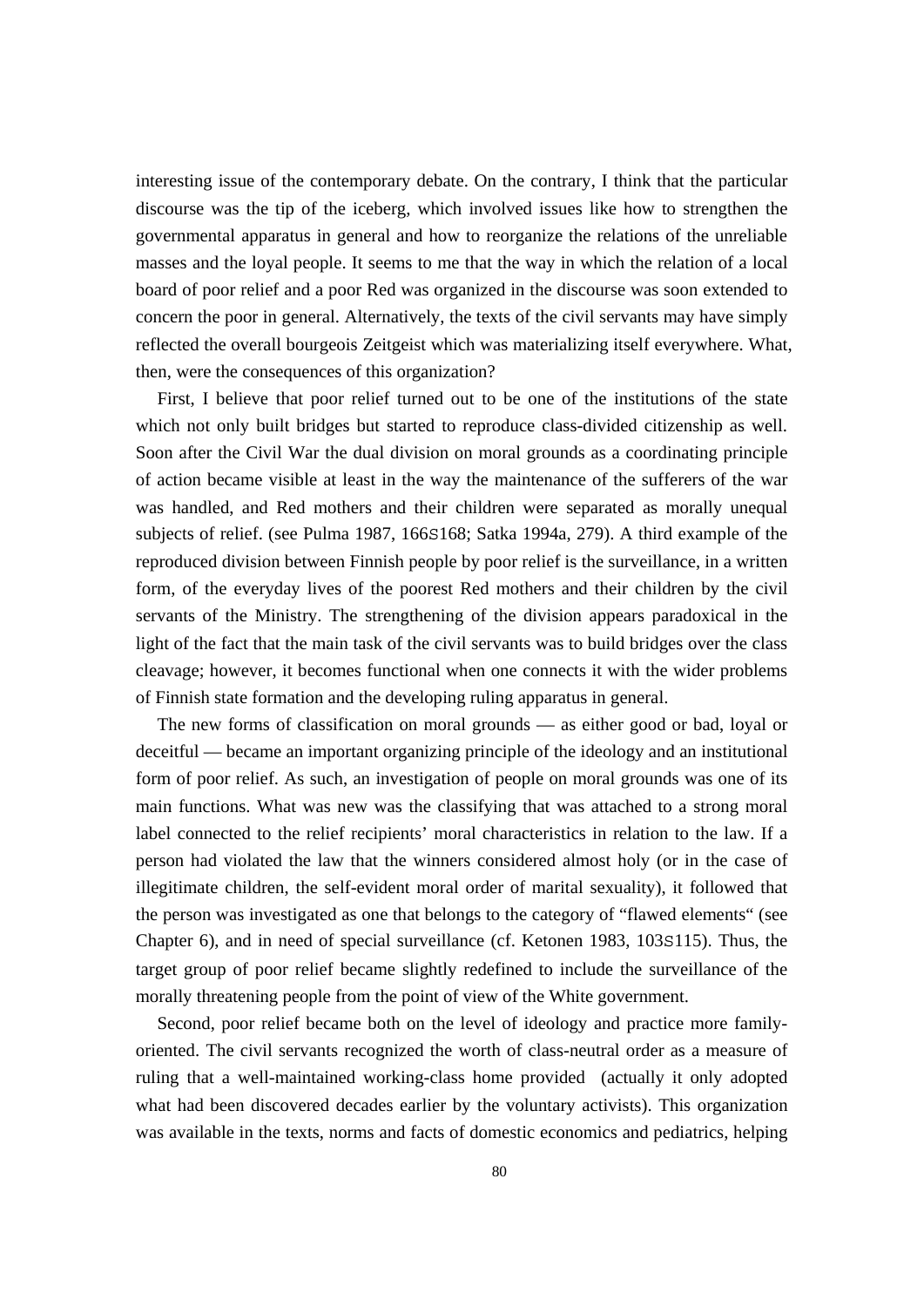to connect working-class homes for their own good as functional parts of bourgeois society (cf. Markkola 1994, 173S183). This materialized itself in both the appointment of Elli Tavastähti as an inspector and in the fact that the civil servants rediscovered the child inspectors. Thus, the poorest Red mothers also became, at least ideologically, connected to the wide feminine home economics project of the 1920s and 1930s (see Sulkunen 1989; Ollila 1993). In it, working-class women throughout the country were taught the correct order of housework and the right principles of caring for their children by the White and Red sister-advisors.

 The peculiar combination of the documentary practices by the ruling apparatus with regard to voluntary mothering also meant interesting consequences both for poor relief and in the everyday lives of the poor families under surveillance. It was an important step away from the old patriarchal organization. The new interest in children as the future citizens of the nation started to erode the patriarchal dominance of the father. The child inspector was expected to act in the light of the newest knowledge of child psychology and pediatrics, and thus came to emphasize the priority of the mother as the responsible career and educator of her children (cf. Sulkunen 1989, 80S81).

 Correspondingly, from the point of view the institution and the evolving relations of ruling, female child inspectors and the increasing supervision of mothering meant a move away from the long tradition and order of local patriarchal governing. An obvious sign of this was that again and again in the 1920s women were given new invitations for the voluntary tasks of poor relief (e.g. Nilsson 1923, 151S152; Lumme 1925, 36S37; Tunkelo 1926, 14S16; af Forselles 1927, 85S86; Nyberg 1927, 10S13). However, I do not believe that patriarchal control as such diminished. More likely, it was only reorganized due to the new needs of the growing apparatus of ruling by transforming it into a unifying textual form, the main aim of which was a nationally standardized practice.

 The transformation of poor relief can also be summed up as follows: the traditional strong emphasis on the male work ethics was replaced by an emphasis on the ethic of mothering, or family ethics, in the institutional scheme of poor relief (cf. Abramovitz 1989). Since the Civil War, work ethics and family ethics became the two compulsory moral poles in poor relief to such an extent that they together became the distinctive characteristics of the whole sector. Of course, their relative weight varied from case to case, depending on the moral code that was being (potentially) violated. Actually, this meant that on the level of ideology poor relief took over those civilizing activities that had traditionally belonged to the voluntary women of the middle class. However, in practice child inspection, for example, remained in the same hands for a long time.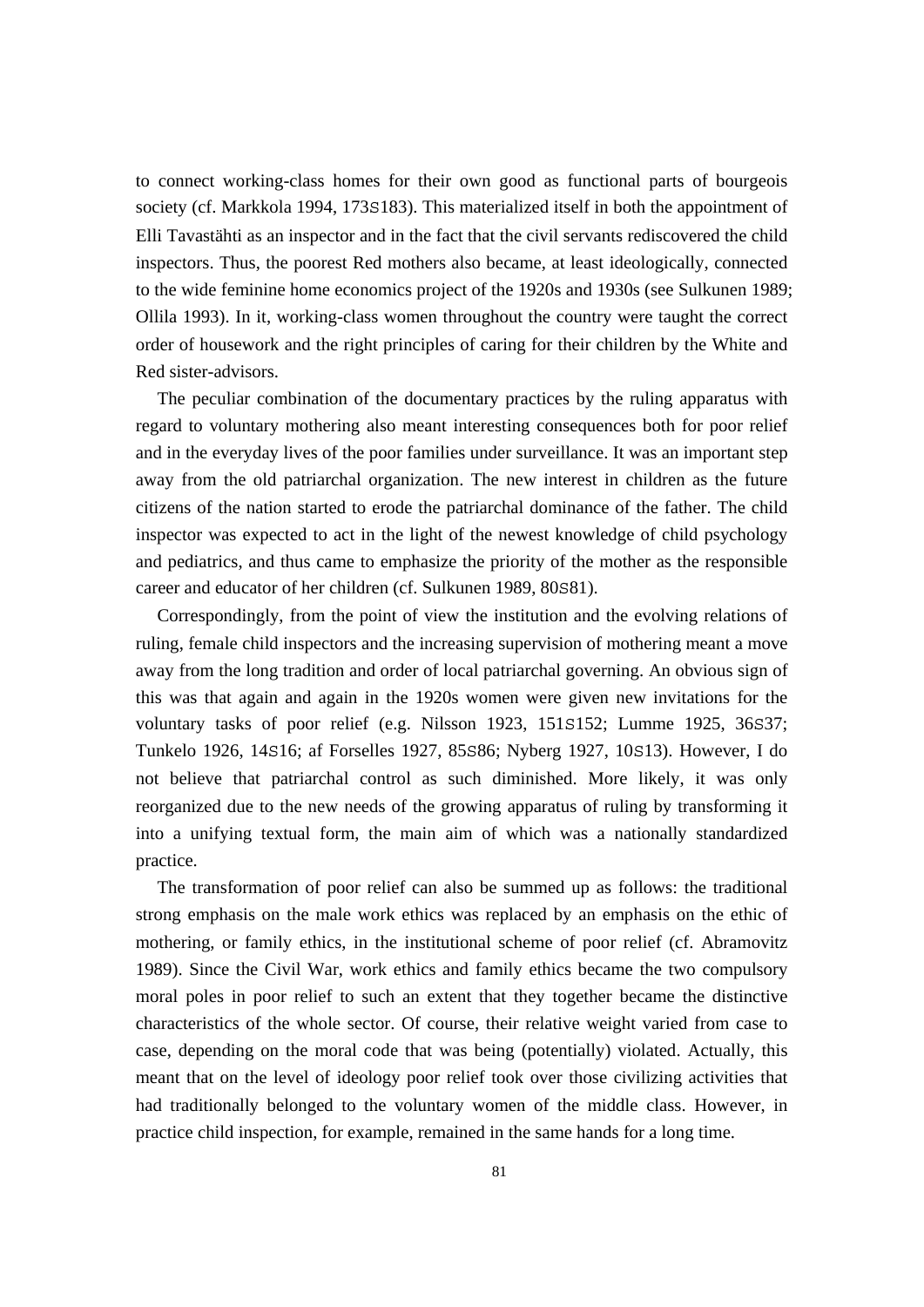# 6 Lawyers transform poor relief into social welfare

#### 6.1 The moral panic of the ruling class

By the eve of the 1930s, the control of the Red survivors was working well, but the overall settling down of class relations was still incomplete. In addition, the main concerns of the civil servants of government were to find new means of governing and to strengthen the state administration so that every corner of the country would be subjected to its leadership. It was a continuation of an old issue of the distribution of power between the central administration and the local administration, a source of tension remaining from the time when Helsingius was making poor relief an organization. (see Soikkanen 1966, 639S650; Haatanen 1992, 96S110.)

 As a solution to the dilemma, state committees agreed that the local administration was in need of "effectivizing", which meant a path-breaking reform of the tradition of local self-government by laymen. The Committees suggested a major reform which would force the local actors to follow one unified mode of institutional organization that the top administrators designed. These wishes soon got authoritative support from a new generation of lawyers. While nineteenth century jurisprudence considered the power of municipalities original and indivisible, the new conception emphasized that municipal power derived exclusively from the power of the state. As a result, the lawyers argued that the municipality was not a sovereign unit of government at all (e.g. Kekkonen 1936). The civil servants of poor relief supported these ideas and were in the forefront of advancing "centralized municipal administration"<sup>43</sup> for their sector.

 The early 1930s concerns of governing were extensively shared by various groups of civil society. Among them was an up-to-date issue, the regulation of the "flawed elements". Some extreme rightist groups were demanding loudly that society has to subject "the rabble"<sup>44</sup> to strict discipline instead of caring for and assisting them. According to them, this was necessary for the survival of the Finnish nation. This

<sup>&</sup>lt;sup>43</sup> The idea of "centralized municipal administration" was borrowed from corresponding reforms in Sweden and Denmark. The benefits that this new organization was expected to produce were e.g. decreasing costs and work loads, effectivized control of relief receivers and the various actors of poor relief (e.g. Böök 1931; Sarlin 1935).

<sup>44</sup> The term "rabble" (*roskaväki*) comes from a contemporary public discussion at the end of 1930. That was the term that the conversationists were using about people who were placed into the new nursing homes that municipalities were required to establish by state government. The same conversationists called the new institution "a luxuriant hotel for rabble". (e.g. Hytönen 1931, 40-42).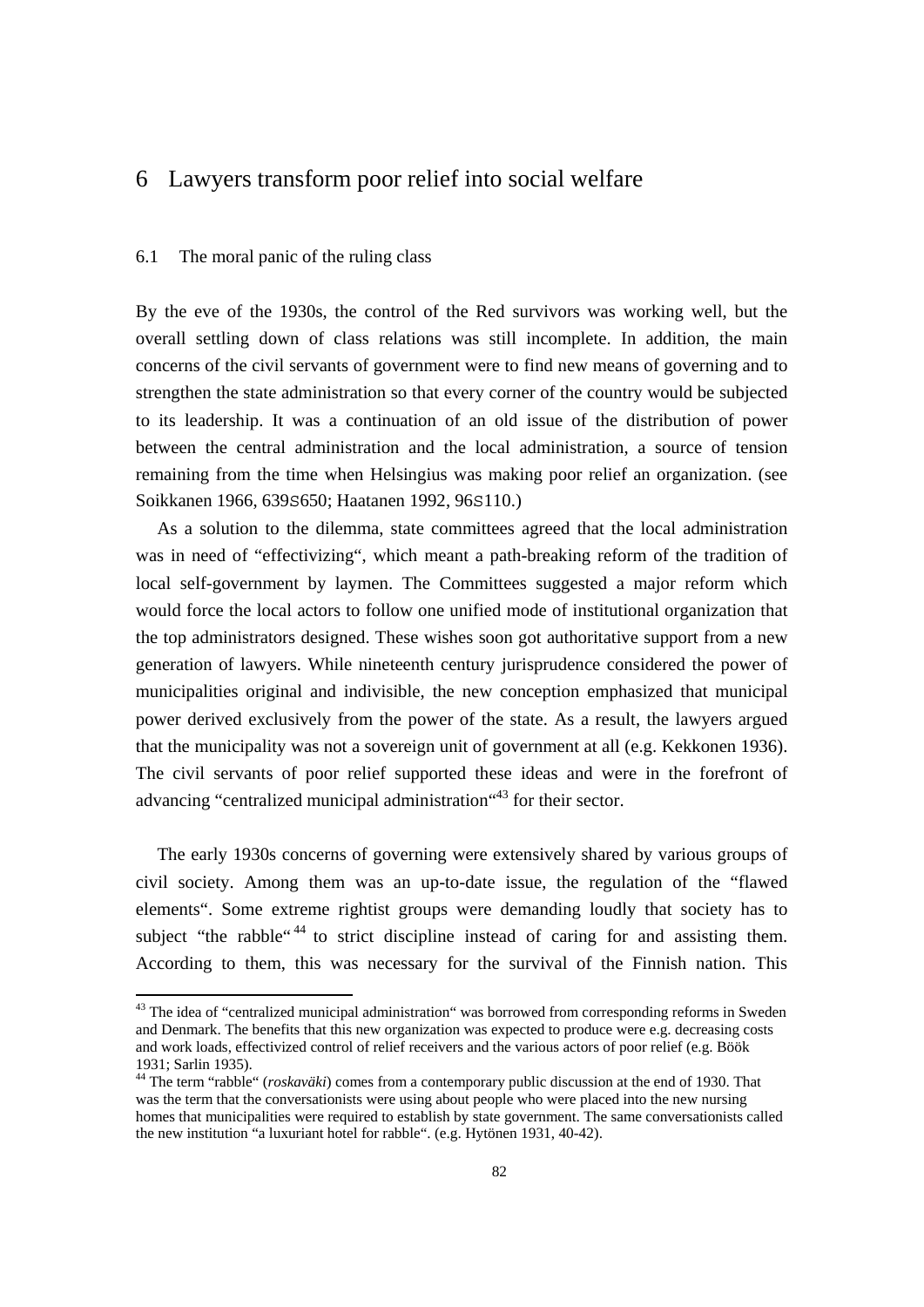viewpoint and language about "those people" gained strength from the contemporary right-wing enthusiasm of the former Whites. Consequently, it brought the daily practices of poor relief to the public's attention.

There were many tendencies in poor relief which in the rightist atmosphere lifted it to a target of particular attention. First, the years of economic recession (1929S1933) created masses of unemployed citizens who were dependent on the dole. Actually, the municipalities considerably tightened their relief delivery in the early 1930s, but since poor relief was the only social security for the unemployed masses, the result was, nevertheless, that public expenditure for relief was growing enormously. Bruno Sarlin (1935, 19, 29), the administrative head of municipal welfare, described the unexpected increase of relief work and expenses in Helsinki as follows: in five years, the number of home visits increased by 453 percent, and correspondingly the amount of money spent in poor relief grew by 246 percent.

 Second, in 1929 the Finnish Parliament accepted the Marital Act which made married women legally equal to their husbands. The act did not criminalize extramarital relations, thus violating the church's conception of marriage. Soon a group of rightist clergymen, of whom some were already active in the right-wing Lapua movement, paid attention to the number of unmarried cohabiting couples and required that legislation be used to prohibit "the degrading way of life" (e.g. Lyytinen 1934, 265S267). The legislation was actually prepared but it was never passed in Parliament. Instead, when every fourth of those suspected of extramarital relationships was in need of poor relief (Jaakkola 1989, 120), the control of their way of life was delegated to the municipal boards of poor relief. Helsinki took the path-breaker's role in this decision making; advised by the most prominent lawyers of the country, it decided not to assist unmarried couples. If necessary, assistance for such men and childless women was given in a workhouse, and for a mother with children at home, but only after the cohabiting male had agreed to visit a workhouse. (Huoltaja 1933, 35S36; Päivänsalo 1933, 92; also, Komiteanmietintö 1935:4).

 Furthermore, registered crime was increasing. This was a result of both the economically hard times and the Prohibition Act (in effect from 1919 to 1932), which led to numerous prosecutions of illegal marketing of spirits, and of illegal drunkenness in public places. Those who were fined but did not have the money to pay were imprisoned, and the number of prisoners increased considerably. These numbers led the state government, among other things, to establish a state committee and to pass several reforms of criminal policy, which meant the adoption of a much harder line of punishing (e.g. Lahti 1977, 9S21).

 Finally, those concerned could not prevent themselves from taking some measures in accordance with the Zeitgeist. In September 1933, some influential groups got together and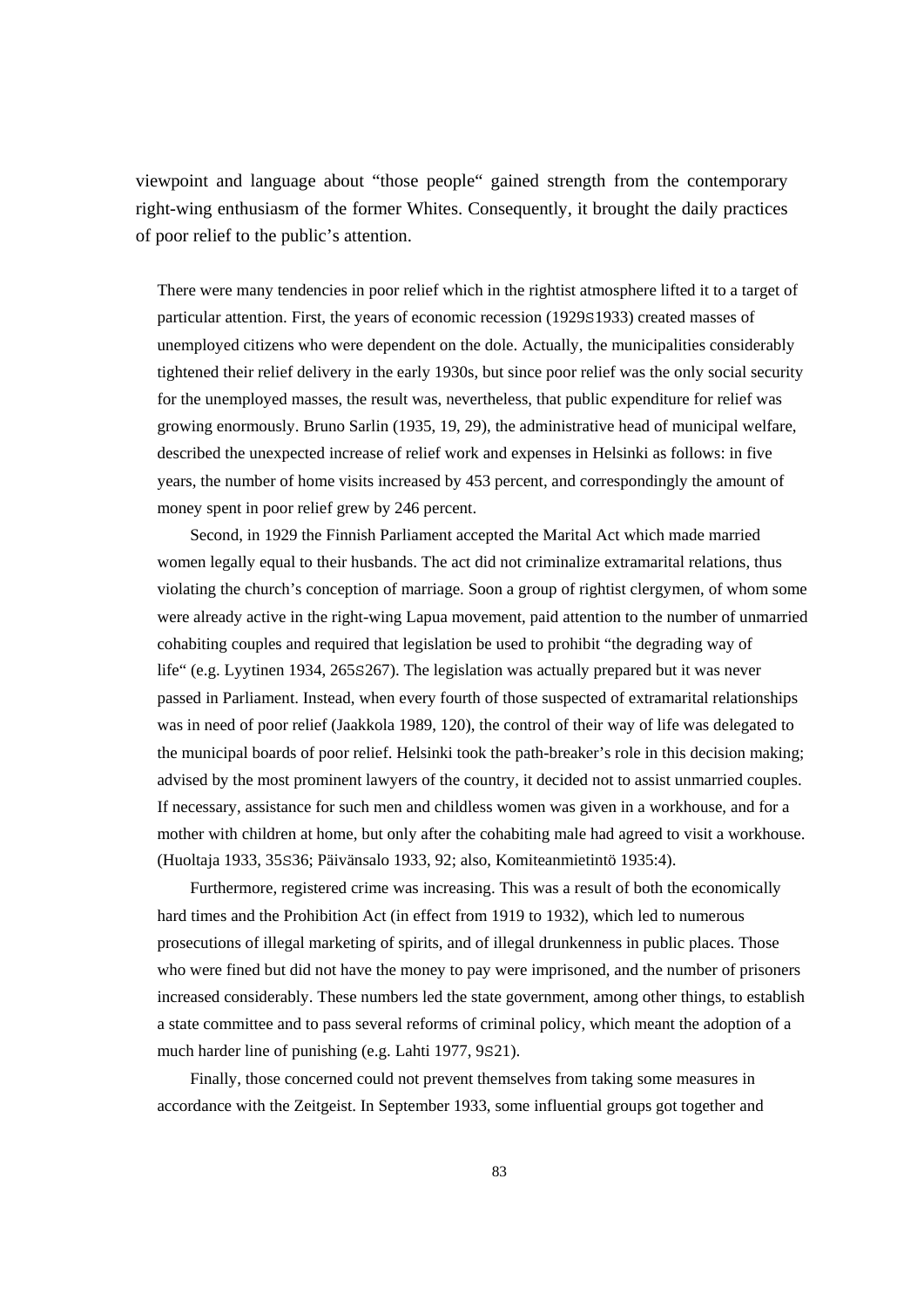decided to organize themselves in order to prevent increasing criminality.<sup>45</sup> As their first action, the group organized a noteworthy event at the University of Helsinki — a seminar of the first criminality prevention week. The pioneers included experts on criminality, vagrancy, mental illness, and poor relief. They invited people to participate in the criminality prevention week with the following slogan (Sielunterveysseuran aikakauslehti 1933, 31S32; Neuman-Rahn 1933, 32):

"Lapsia, nuorisoa, kansaa vartioimaan!"

Let's protect children, youth and the people!

The Minister of Justice opened the seminar and declared that the time had finally come for the state government to effectivize its measures to prevent society from increasing criminality by isolating dangerous criminals. According to him, in that work the latest results of science were invaluable (Serlachius 1935, 3S5). The seminar program confirms his words: scientists in medicine, psychiatry, criminology and jurisprudence dominated the forum. Among the invited speakers were two foreign scientists: August Ley, a professor of criminology from Belgium, and Olof Kinberg, a professor of criminology from Sweden. (Rikollisuus ja sen vastustamismahdollisuudet 1935).

 The first academic speaker, Finnish professor of Eugenics, Harry Federley, started his speech with a powerful conclusion of the prolonged concerns of those responsible for national governing and public order in general. He said that Finnish people were until the turn of the century known as the most loyal citizens of all. It was only during the recent decades they had started to become increasingly criminal. He saw the change as so crucial that he invited every interested citizen to save the society, to fight together against this vice, to study its causes and nature in order to save the Finnish nation. (Federley 1935, 8). However, according to the speakers, it was not only a question of criminality, but there were also other severe signs: for example, the number of unmarried, cohabiting couples and the number of able-bodied relief receivers was increasing. Moreover, according to Brynolf Honkasalo (1934, 7S8), a Doctor of Laws, the deterioration of the Finnish race was already a social fact. It was a result of the process in which "the genetically defective elements" were having a lot of children and thus increasing much more rapidly than "the genetically valuable elements", whose birth rate was low due to contraception.

<sup>&</sup>lt;sup>45</sup> This occasion was preceded by the rise (and fall) of a nationalist, anti-communist and anti-Russian Lapua movement. Its nucleus consisted of the depression activated peasants, who considered that it was time to continue "the war for freedom". The movement became influenzal in state politics and the result was the anti-communist legislation which denied Communists' press activities, and freedom to form associations. When the movement participated in several terrorist acts, it lost most of its popular support. On the other hand, the Finnish parliamentary system and trade unions were both weak to resist right-wing pressures. During the Depression workers' wages fell considerably, and the state and the ruling apparatus in general was functioning for the interests of industrial employers. (Kalela 1976; Alapuro & Allardt 1978; Alapuro 1988, 209-218; Siisiäinen 1990, 35-45.)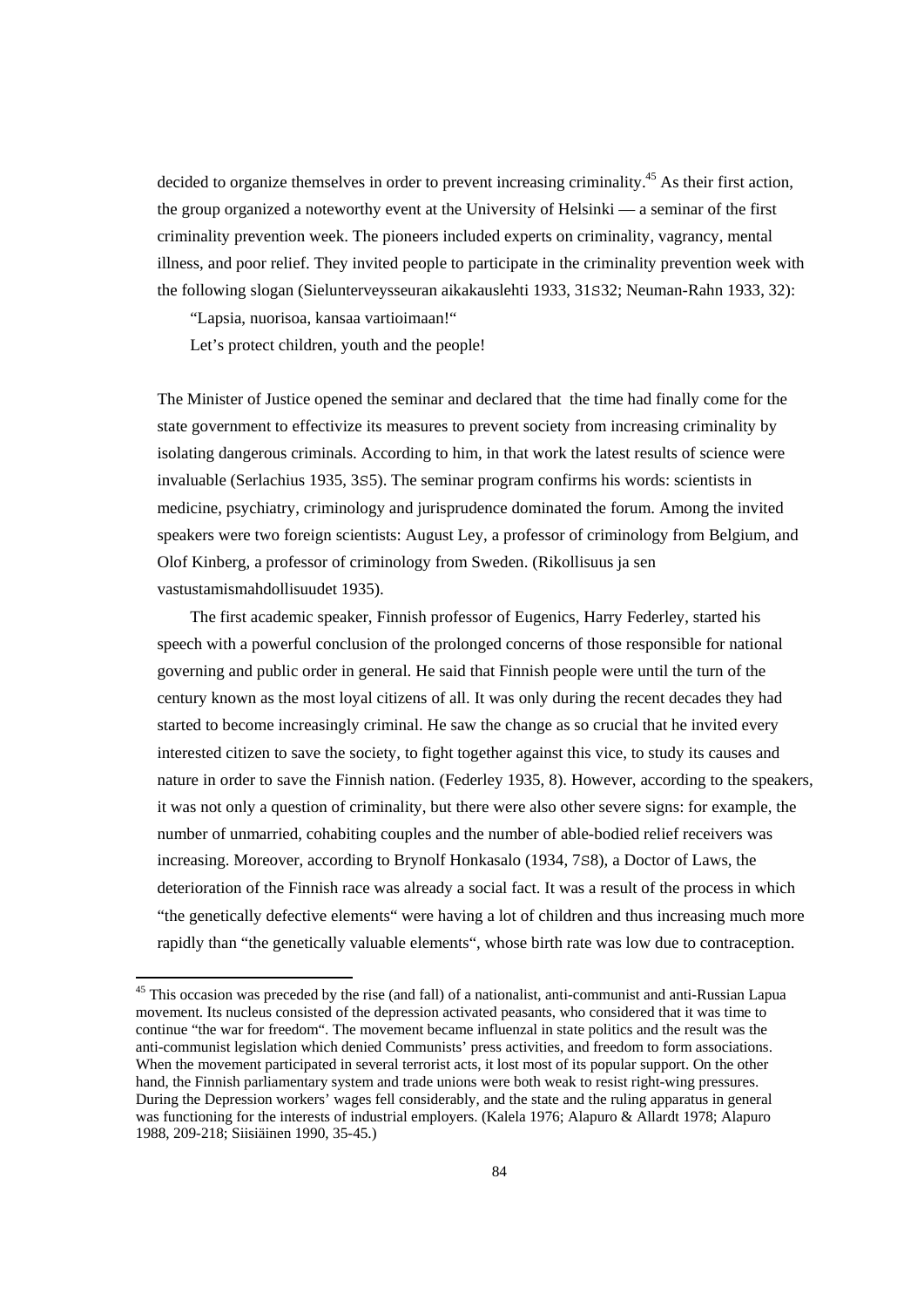In a few months the activism of the ruling class culminated in establishing a new association, Suomen Kriminalistiyhdistys (Finland's Criminologist Association). Einar Böök was one of a team of leading lawyers and civil servants who invited their colleagues for the founding meeting of the Criminologist Association. The purpose of the association was to gather together academic experts to discuss criminality, the causes of crimes, and methods of fighting against them. They aimed to discover effective means to regulate, fight against, and protect society from the risks of the various forms of deviance that the new sciences of eugenics, criminology and psychiatry had made visible.

 The 184 members represented an elitist group dominated by male lawyers. In addition, they included 14 professors, several ministers, and the highest judges of the country. (Suomen Kriminalistiyhdistyksen vuosikirja 1934 1935, 3S4, 89S100). Judging from the published documents, the cooperation between the association and the civil servants of the Ministry of Social Affairs in poor relief became continuous and remarkable. For example, when Reino Sarvola, a recently qualified lawyer, was employed by the Ministry of Social Affairs in 1937, he was immediately introduced to the activities of this association by his superior. Sarvola followed the model of his colleagues and became a member of the association (interview 24.7.90).

On the basis of my analysis of the texts and debates of the time, it seems that many of them refer to dangers that were experienced as fundamentally disturbing both from the point of view of the order of the institutional scheme of poor relief and the code of ideal Finnish citizenship. The ideological objective of producing a law-abiding and decent state citizen — sober, honest, sparing, motherly and hard-working, and one whose daily life takes place in the nuclear family — was under threat. The signs of transformation in the family morals posed a threat to the holy order of the nuclear family; the increasing criminality threatened the honesty and temperance of people; and the masses on relief — "who had learned to be idle and incapable" — were a risk for the principle of self-support. Through the lenses of the responsible state administrators of poor relief and others concerned with public order, these circumstances were dangerous.

 On the other hand, the events of "the moral panic" are an interesting example of how the facts of an objectifying discourse, when they become part of particular class relations, can start to reorganize these relations. One of the common concerns of the civil servants of poor relief, criminologists, psychiatrists and lawyers was "the degeneration of the Finnish race and nation", an assumption which firmly rested on the existence of the derived need for social control. Belief in this state of affairs started to organize their relation to lower-class people. Hence, the civil servants began to look for effective, preferably scientifically valid conceptual tools to prevent society from this moral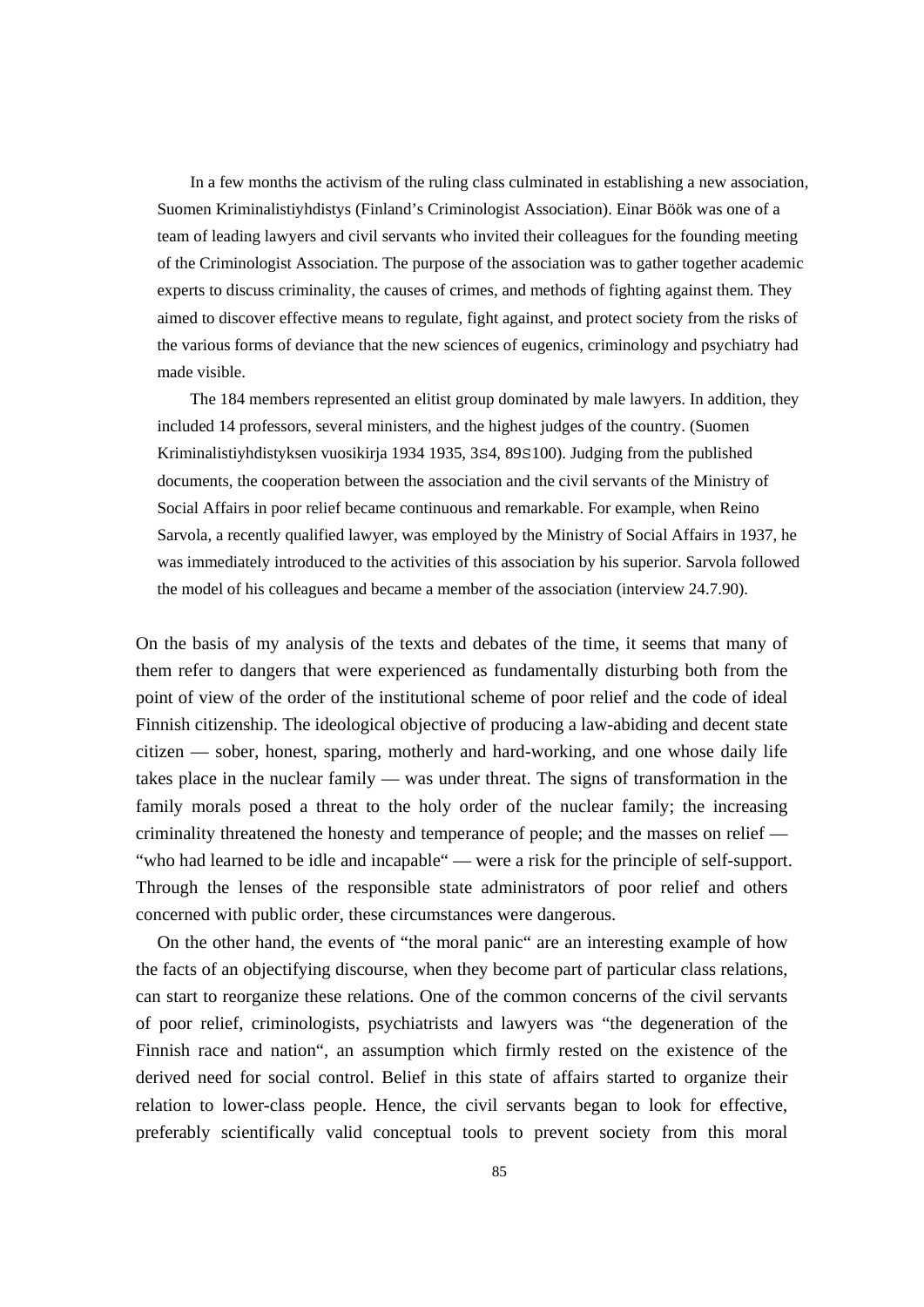turpitude, and to classify and segregate those people who did not behave according to the appropriate moral code of a decent citizen, or were likely not to do so. However, this was not all. The prevention policy, in order to be successful, needed an effective apparatus of implementation. For this purpose, the ongoing reform of public administration offered the solution. In the Ministry of Social Affairs it became largely the responsibility of Einar Böök to develop the reform of poor relief, which combined both the ideas of centralized governing and the regulation of the flawed elements.

 In the following I will explore the anatomy of the ideological practices that the new discourse of governing launched by Böök and his lawyer colleagues construct. In doing this I cannot, for reasons that I will explain later, avoid dealing with my own knowledge about welfare law. The second object of my investigation is the reorganizing influence of the texts produced by the lawyers in the institution of poor relief*.*

## 6.2 The mode of institutional inscription

It was in the middle of the deepest economic recession of the 1930s when Einar Böök (1931) published the guidelines for the forthcoming welfare reform for practitioners in the journal of welfare work. His clear vision was to establish a well-coordinated administrative system which would be the same throughout the country. It was to be designed according to the centralized mode of the institutional organization that had been recently advocated. However, the reform proposal does not even touch on the issues of theory, method, concepts, and language that the reform was going to apply to the subject matter. These issues were perhaps still under consideration.

While Böök and his colleagues<sup>46</sup> were writing the welfare bills, the ruling class (including the authors) started to express its opinion about the new policy. They were searching for an effective and reliable system of investigation, classification, and punishing of the less decent people. For these objectives, the existing conceptual practices of poor relief were far too indefinite to start with. Discourses that were more precise and derived from the results of science were available, for example, in criminology, law, psychiatry and eugenics. The choice of discourse was at the hands of the responsible civil servants in the Ministry of Social Affairs. However, the new reformers were bound both by their social relations and by the mode of contemporary governing, as Helsingius had been forty years earlier. But there were also additional

<sup>&</sup>lt;sup>46</sup> According to Kaarlo Helasvuo (interview 6.4.1989), the welfare acts were mainly written by Einar Böök (also Haatanen 1992, 115) and K.J. Ståhlberg.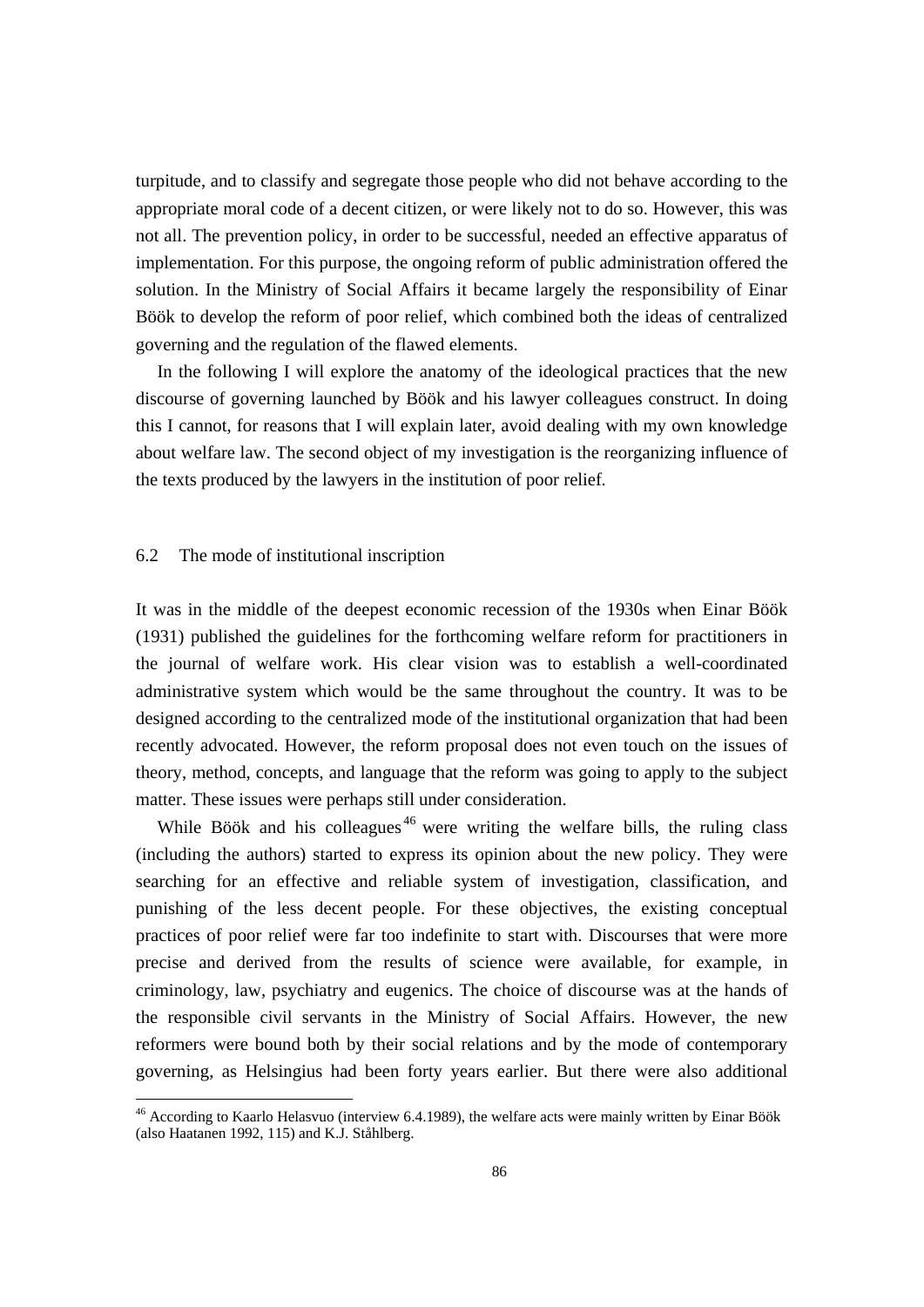constraints, of which the social relations introduced by the new objectifying theories are among the most interesting ones.

### 6.2.1 The discourse of governing

Since the Civil War, the leadership of the state administration was firmly in the hands of the White-minded lawyers. They emphasized legal discourse as the only real and functional means to maintain social order, to promote national integration, and to implement the responsibilities of the ruling apparatus in general (e.g. Klami 1977; Aarnio 1990). The position of law was so dominant that the scholars of political science have characterized the 1920s and 1930s as the legalist period of administrative knowledge (e.g. Tiihonen 1985, 270S272). Taking into account how the civil servants of the Ministry saw the existing "social ills", their uncritical belief in the power of law, and the fact that they were insiders in the dominant discourse, it was "natural" that they chose law instead of the other available discourses. The real choice was between the theories of contemporary jurisprudence. Thus, it was not a mere coincidence that Böök turned into a civil activist who participated as an initiator in the topical debate about the theory of criminal law and how to apply it. $47$ 

The paradigm of the Finnish criminal law, from classical penal law to positive criminal science, was under transformation. Retributive theory, supported by the classical school of criminal justice, saw punishment as a retribution of the criminal act of a person. Particularly from the 1920s on, this theory was challenged by the prevention theory which saw that the purpose of punishing in protecting society from the attacks of asocial individuals. (e.g. Honkasalo 1948, 25S40; Simonen 1938a, 7S13.)

 This change of paradigm introduced a completely new view of the human being. Retributive theory considered criminals exceptionally strong beings who decide to confront the social order, whereas prevention theory, acknowledged by medicine, criminology, and positivist social science, considered criminals genetically defective individuals (e.g. Tulenheimo 1931). It follows that the target of measures against criminality was no more the criminal act, but the criminal person. Furthermore, adopting preventive criminal law resulted in a powerful reorganization of practices,

<sup>&</sup>lt;sup>47</sup> The Criminality Prevention Week took place in January 1934, Finland's Criminologist Association was established in April 1934, and the welfare bills were presented to Finnish Parliament in September 1934. They were passed in January 1936.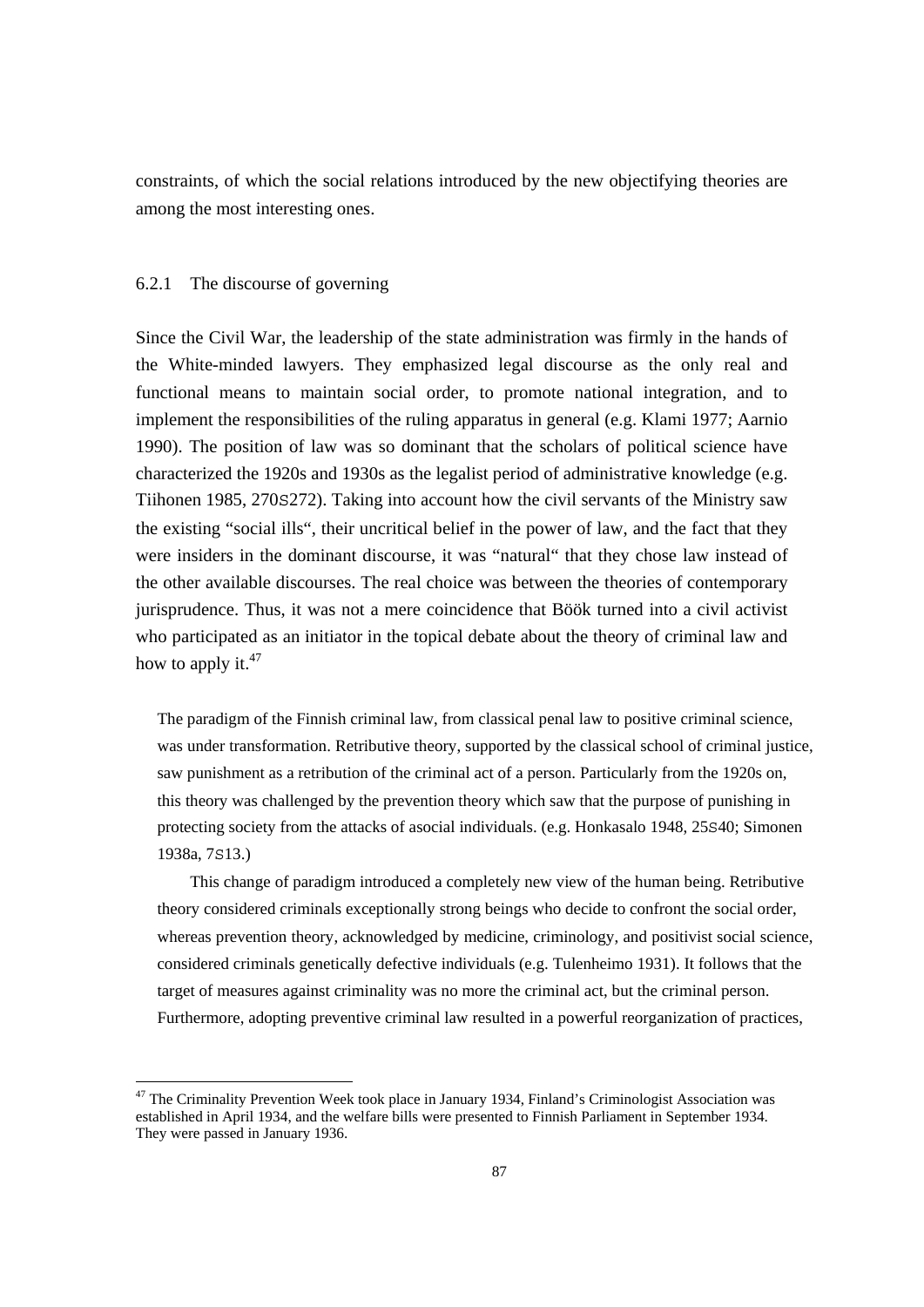including the redefinition of the relations between the state and its citizens and resulting in what Tulenheimo (1931, 363) calls "control state" (*huoltovaltio*).

 From the point of view of this study, an important discursive fact of the positive criminal science was that criminal policy, in order to be effective, must start with preventive measures on future offenders. Thus offenders of the future are both adults and children who are likely to become delinquents, that is, individuals who carry measurable or otherwise evident criminal characteristics in their body, personality, or heredity. Following the law of causality, the belief was that systematic observation and empirical testing would make it possible to predict who will turn to crime. (cc. Honkasalo 1948, 24S40; Tulenheimo 1931; Anttila & Törnudd 1983, 25S31; cf. Stang Dahl 1985, 55S62.)

 Perhaps the most dramatic example of applying these ideas to the "flawed elements" is found in a presentation that Aarre Simonen, a lawyer and secretary of public welfare in Helsinki, gave at a meeting of the Scandinavian Criminologist Association in 1937. The speech was published both in Finnish and in Swedish (in the Scandinavian yearbook of criminologists, see Simonen 1938a; Simonen 1938b). According to him, preventive measures must cover both those who have committed a criminal act and those who have not yet done so, but whose parasite way of life suggests criminal tendencies. Both behaviors have the same root causes, he insisted, and therefore society has both the right and obligation to intervene as early as possible in order to protect itself:

"Yhteiskunnan ei ole mitään syytä odottaa siksi, että se vasta tällaisen yksilön tekemän rikoksen jälkeen pääsee häneen käsiksi, päinvastoin se on oikeutettu ja velvollinenkin puuttuman yksilöön jo silloin, kun tämän omaksuman elämäntavan asosiaalisuuden johdosta on perusteltua aihetta odottaa hänen ennemmin tai myöhemmin sortuvan rikollisuuteen, ja samoin silloin, kun hänen elämäntapansa jo sellaisenaan on yhteiskunnalle vaarallinen." (Simonen 1938a,18S19).

There is no reason why society should wait until this kind of individual commits a crime to lay hands on him. On the contrary, it is entitled, and even obliged, to intervene already when due to the individual's asocial life-style there is reason to expect that he will fall into bad ways sooner or later, and also when the individual's life-style as such poses a threat to society.

The measures of preventive criminal law are meant to address criminality as a 'social ill' by a direct attack on the causes of criminality before they erupt into crime. The purpose is to resocialize the person in question, and to save society from crime. The measures repeat the fourstep procedure of social defense (orig. *diffésa sociale*) from prevention to elimination according to the stage the deviant has reached. The first step is a preventive measure to address the roots of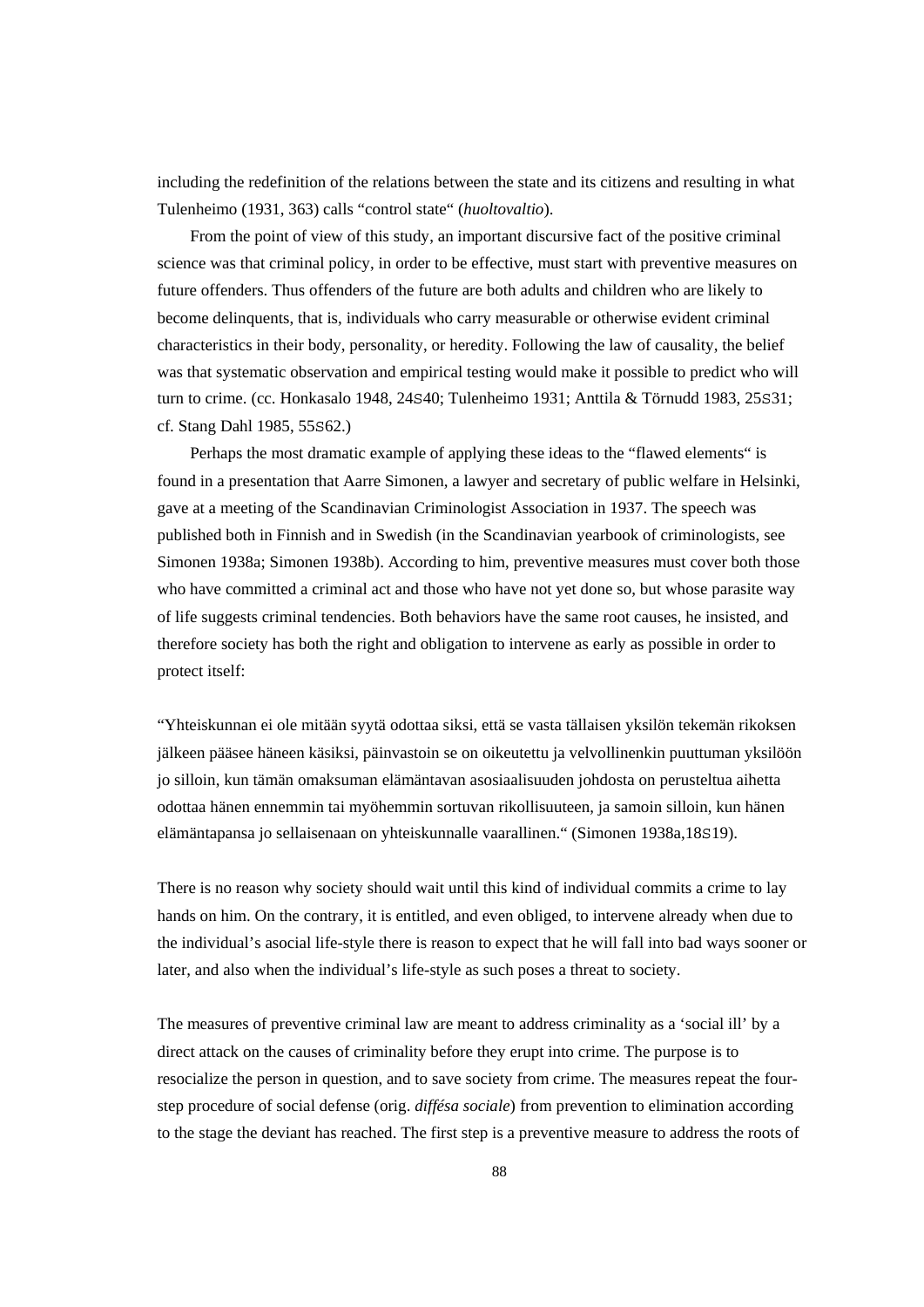the evil (in the case of welfare law e.g. by warning and advising); reparation measures taken to restore the damage caused by lawbreaking (e.g. control, surveillance); repressive measures to punish the deviant (e.g. charge, custody); and eliminating measures to isolate the person in order to protect society (e.g. workhouse, prison). This procedure was originally designed in the nineteenth century by the founding fathers of criminology, the Italian criminologist Ferri and his colleagues (cf. Stang Dahl 1985, 59S62; also, Palmblad 1990). Actually, the procedure followed the idea of medical prevention that medical science had just proved highly successful. However, when applied in actual practices, criminal policy does not translate into medicine, but enters into the social relations organizing the appropriateness of people's moral and social behavior.

I have been unable to discover arguments for the preventive theory of criminal law that Böök and his colleagues in the Ministry of Social Affairs adopted in the process of writing the "package" of welfare acts. This lack of evidence could be a sign of the previously assumed self-evident choice; alternatively, the forums of discussion may have been other than I have been unable to trace. So far, this remarkable process has been a nearly unexplored issue in Finnish research on social history.

 Nevertheless, the prevention theory was a good choice from the point of view of the civil servants, since it offered a transferable method of naming and treating all kinds of deviance. Moreover, the theory fitted perfectly into the idea of centralized governing, because it was at the same time flexible and uniform enough to be applied to a variety of interpretive practices of the centralized welfare apparatus.

 The writing of the welfare acts took place in continuous cooperation with the most knowledgeable criminologists and experts of criminal law. These contacts provided an invaluable opportunity for the lawyers of the Ministry to reflect with the best specialists on what was the discursively appropriate way to apply the facts and method of the preventive theory to potential criminals only. The outcome of the writing consists of four acts of public welfare (*huoltolait*) that became effective from the beginning of 1937. One of the acts stipulated the administration of welfare (Laki kunnallisesta huoltolautakunnasta 51/1936), and the rest dealt with particular groups of flawed elements: children in need of protection (Lastensuojelulaki 52/1936), vagrancy (Irtolaislaki 57/1936), and alcoholics (Alkoholistilaki 60/1936). Closely related to the drafting of these acts and the Zeitgeist, Parliament passed an Act on Sterilization (Sterilisoimislaki 227/1935), which was meant to decrease unnecessary relief expenses (Tolonen 1936, 56) and the number of children under public protection (Pulma 1987, 155). Together these acts and the related stipulations transposed Finnish poor relief to a new era, in which the actors of social welfare had to restructure their practices — for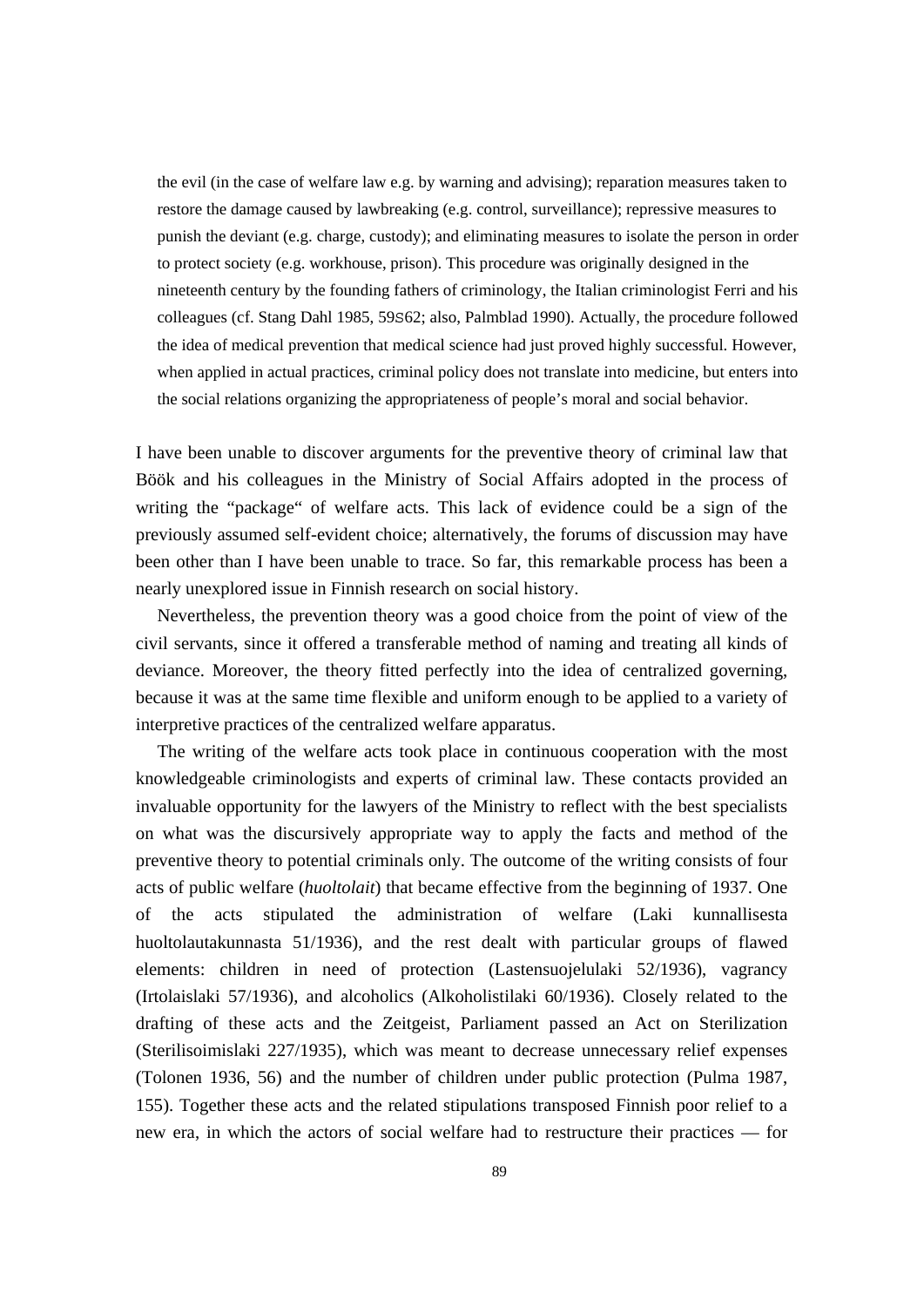example, the target of work, terminology, and the conceptual frame of practices, although the Poor Relief Act remained in effect.

## 6.2.2 An instructor of inscriptive practices

For a while, the reform of welfare law made the civil servants of the Ministry more pedagogues than administrators. They delivered local education on how to implement each of the welfare acts in actual practice and designed supplementary stipulations, model regulations and circular letters<sup>48</sup> for municipal actors. The task was so extensive and new that the civil servants needed additional people as instructors to provide the training throughout the country. I believe that a second reason for additional labor was that the civil servants themselves lacked experience in actual implementation. They were experts of legal texts, but not in ways of making the real world bureaucratically actionable, of inscribing it — how to meet an alcoholic, how to ask questions, how to move from answers to records, and so forth. In brief, the legal experts of the texts were not familiar with handling the discrepancy that necessarily emerges between the actuality of people's lives and the stipulations, categories and concepts laid down by law and other "diagnostically" objectifying texts (cf. Smith 1990b, 73S74, 89S100).

An example of the supplementary actors is Osmo Toivola, who had immediate experience in implementing the acts. The Ministry utilized his knowledge. He was born in 1907 as the fourth son of a primary school teacher. He claims to have inherited his interest in social issues partly from his mother, who was a volunteer in charitable associations and was also involved in local politics. As a member of Kokoomus (the right-wing National Coalition Party), she campaigned for child allowances and social security for poor women, and demanded an increased equality and economic independence for women. This was the mission that she also emphasized to her son.

 Toivola started to study both linguistics and law. He eventually discontinued his linguistics studies because lawyers were in demand in every field of society. Since he was a boy of a not so affluent family, he needed to earn his living during his studies, and law provided him with that opportunity. He started to work for the criminal department of the city police of Helsinki. However, because he was less than 169 centimeters tall and the male norm of the police department was 170 centimeters, it was not possible for him to get a permanent position there.

<sup>&</sup>lt;sup>48</sup> The number of the circular letters by the Ministry to municipalities increased from 1933 on. Furthermore, their organizing power increased. The letters turned into detailed collections of instructions and stipulations that municipalities were expected to follow in detail. (cf. Soikkanen 1966, 571S572, 649).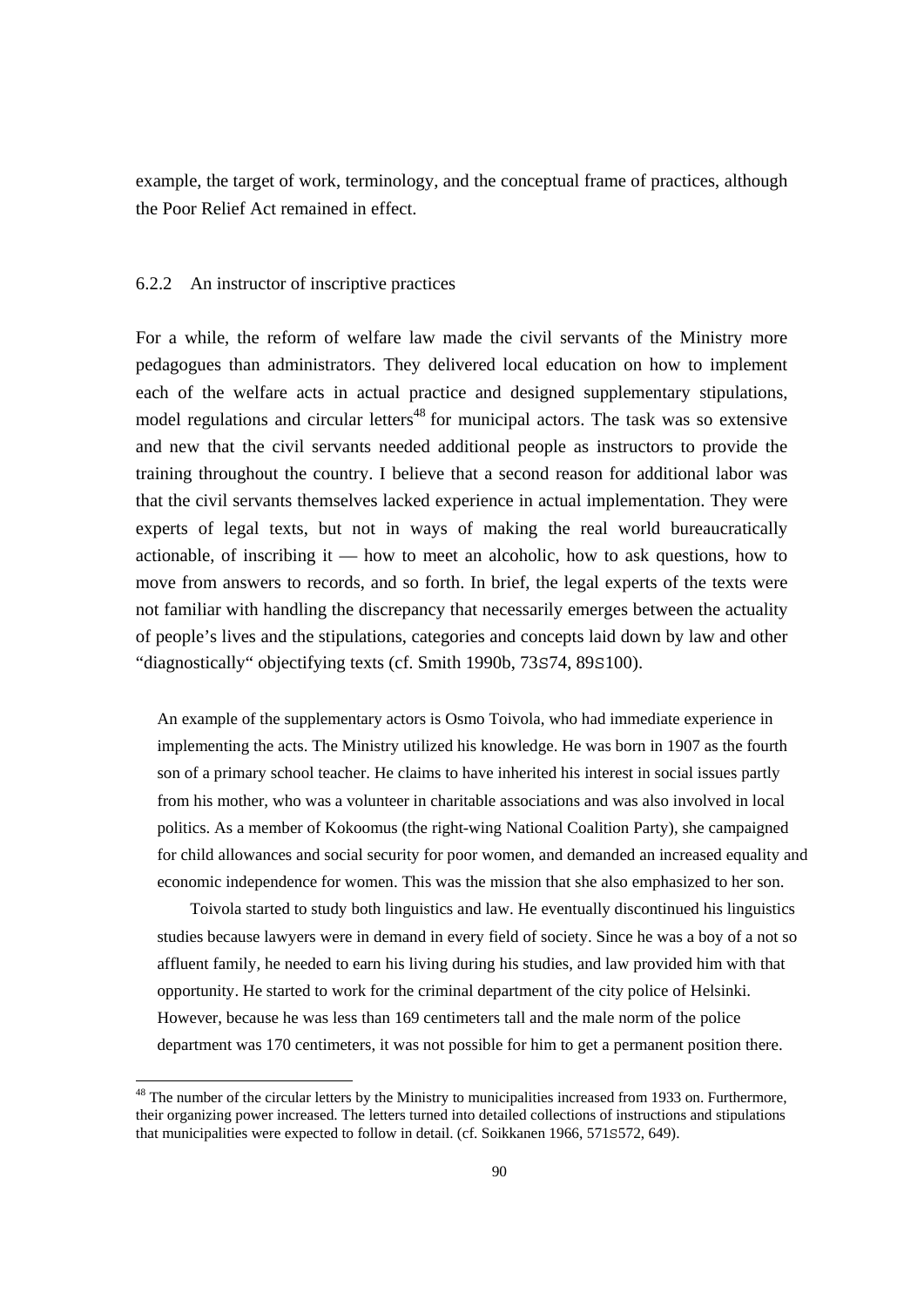The same year in which he graduated as a qualified lawyer, he was invited to act as a secretary of the welfare office in Helsinki. Toivola writes that working as a civil servant in the welfare bureaucracy felt familiar to him from the beginning. The knowledge and skills he had achieved at the criminal department were transferable, since the factual frame of the new job was similar. He was assigned the responsibility "to return all the alcoholics and vagrants of Helsinki to a sober, regular, and decent way of life." Nevertheless, there was at least one new aspect for the newly qualified lawyer: he found it difficult to relate to the dependents face to face. Namely, at an early stage he realized that acting in the same way as a lawyer does at court did not make sense.

 He also acted as a part-time teacher of welfare legislation in various institutions and universities. He was well known for his lively lecturing and excellent case examples, which I can also recall (as I was one of his students). As a teacher, he said that he always gave special emphasis to popularizing legal facts to make them understandable.

 Toivola's publications include several textbooks, handbooks, and instructive articles for welfare workers. Common to his texts is their aim to interpret legal discourse for the common actors who need to know how to apply such discourse in their daily practices as welfare workers. Actually, the books are a direct continuation of his teaching practice. The following analysis focuses mainly on one of his textbooks, *Alkoholisti- ja irtolaishuolto. Lainsäädäntö ja käytännöllinen huoltotyö* (Welfare Work with Alcoholics and Vagrancies. Law and Practice, 1943), which he wrote for the Ministry of Social Affairs in 1941 after two years' experience in related tasks. (Curriculum vitae of Osmo Toivola; interviews 17.3.1989, and 14.4.1989).

#### 6.2.3 My standpoint as an analyst of welfare law

Of all the texts and discourses analyzed in this study, welfare law has proved to me to be by far the most difficult target of investigation. And why is this so? I believe it is a question of the researcher's personal history.

 I was trained as a welfare worker during 1972S1976 at the University of Tampere. Some of the welfare acts of 1936 were still in force and the rest of the acts we were taught repeated by and large a similar discourse. Welfare law was taught to us by highly qualified lawyers, such as Osmo Toivola. Thus, I was supposed to know this legal discourse, but that did not help me assume an investigator's standpoint. Actually, several failed efforts at analysis made me feel desperate, and I could not understand why the materialist method of interpreting texts did not work this time.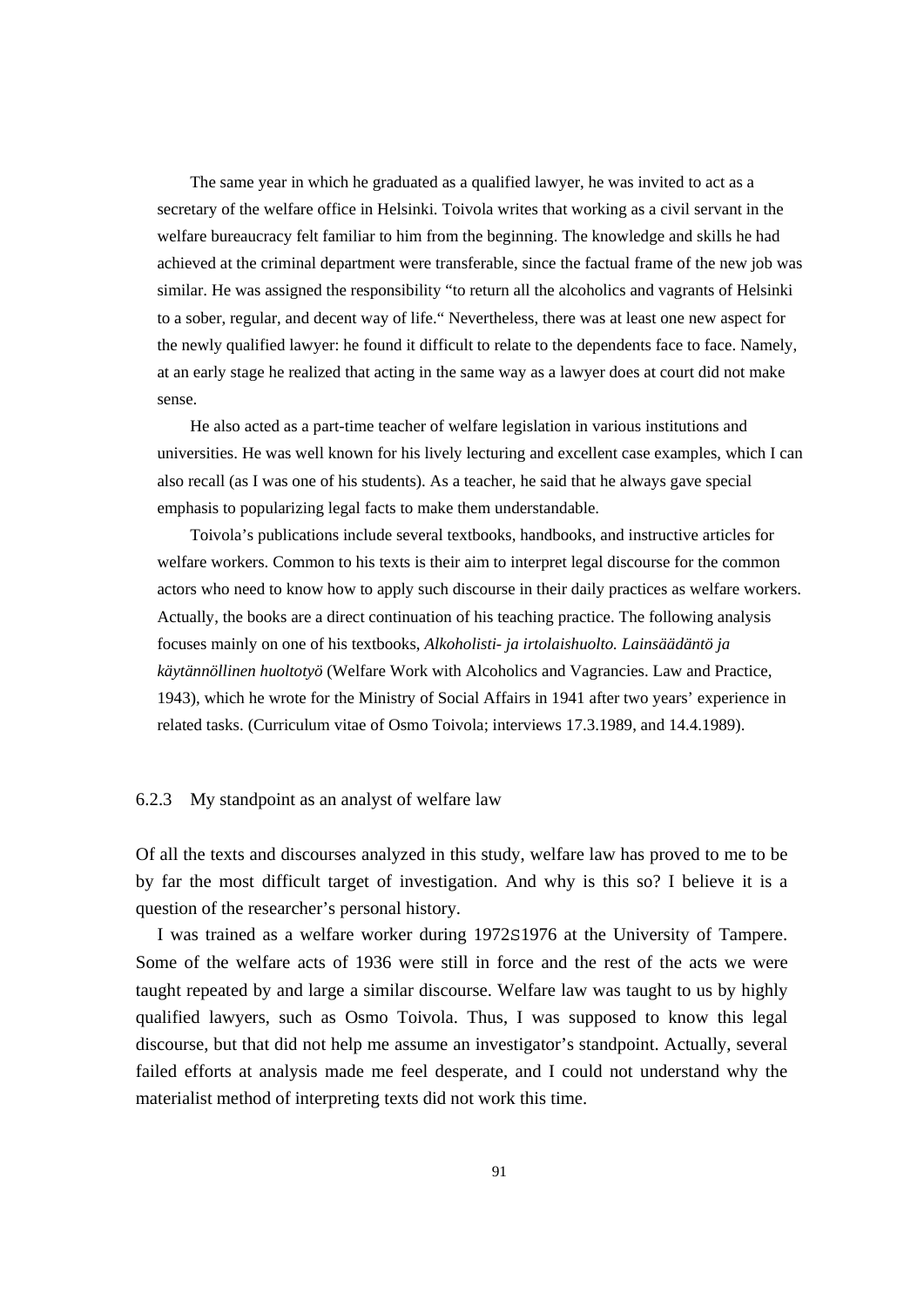I finally stopped reading the texts of welfare law and tried to figure out a way out of the dilemma, which somehow reminded me of my many earlier doubts about the knowledge that I had learned as a social worker (including e.g. social case work, family therapy, group work). This time I believed that the problem was that I did not understand well enough the nature of law as a social discourse, and thus decided to go through some of the recent work on law by feminist scholars (e.g. Smart 1989 and 1992; Fineman  $\&$ Thomadsen 1991), hoping that this would help me out of the dilemma. And it did. However, what I learned was not increased knowledge about law in its own terms, but an increased understanding of how extremely powerful law as a discourse actually is: how it constantly defines its own boundaries (e.g. what is legal, what is not), and how it considers its own practices and practitioners politically and morally neutral entities and agents. Legal reasoning does not take place in the real world, but in the abstract world of legal concepts only, where subjects are neither present nor needed. Therefore, the practitioners who apply law are only taught to deal with people's problems as legal abstractions on a conceptual level (e.g. Mossman 1991, 297).

 Very slowly I started to become aware of what bothered me. When I moved from reading to investigating, I found it difficult to leave behind the way in which I had been taught to read these texts  $-$  as factual documents. Smith (1990b, 76) describes this phenomenon as follows:

"...factual methods of reading 'read through' the account to the actuality beyond it; it is always supposed that there is more to be known than the account contains and that the account can (in principle at least) be checked against the actuality to which it refers."

The turning point in my consciousness raising was the reading of a fascinating case analysis by Lucie E. White (1991, 40S58) about what actually happened in the hearing of a welfare mother from her point of view. In reading the analysis I suddenly realized that I had never really thought of the work process of welfare law from the client's point of view. Instead, I had been taught to relate myself to them through the virtual reality created by the welfare law. I was unable to differentiate what in my reading was discursively organized because the line between that and actuality was unclear to me. In fact, opening the discourse from an external position was the main principle of the materialist method (cf. Smith 1990b, 45S57, 202S206), but entering this particular textual world made an outsider's position simply impossible. It was a place without exit.

 To distance myself from the virtual reality of welfare law, I wrote immediately the following imaginary story about how Mr X came to be defined as an alcoholic in 1942. In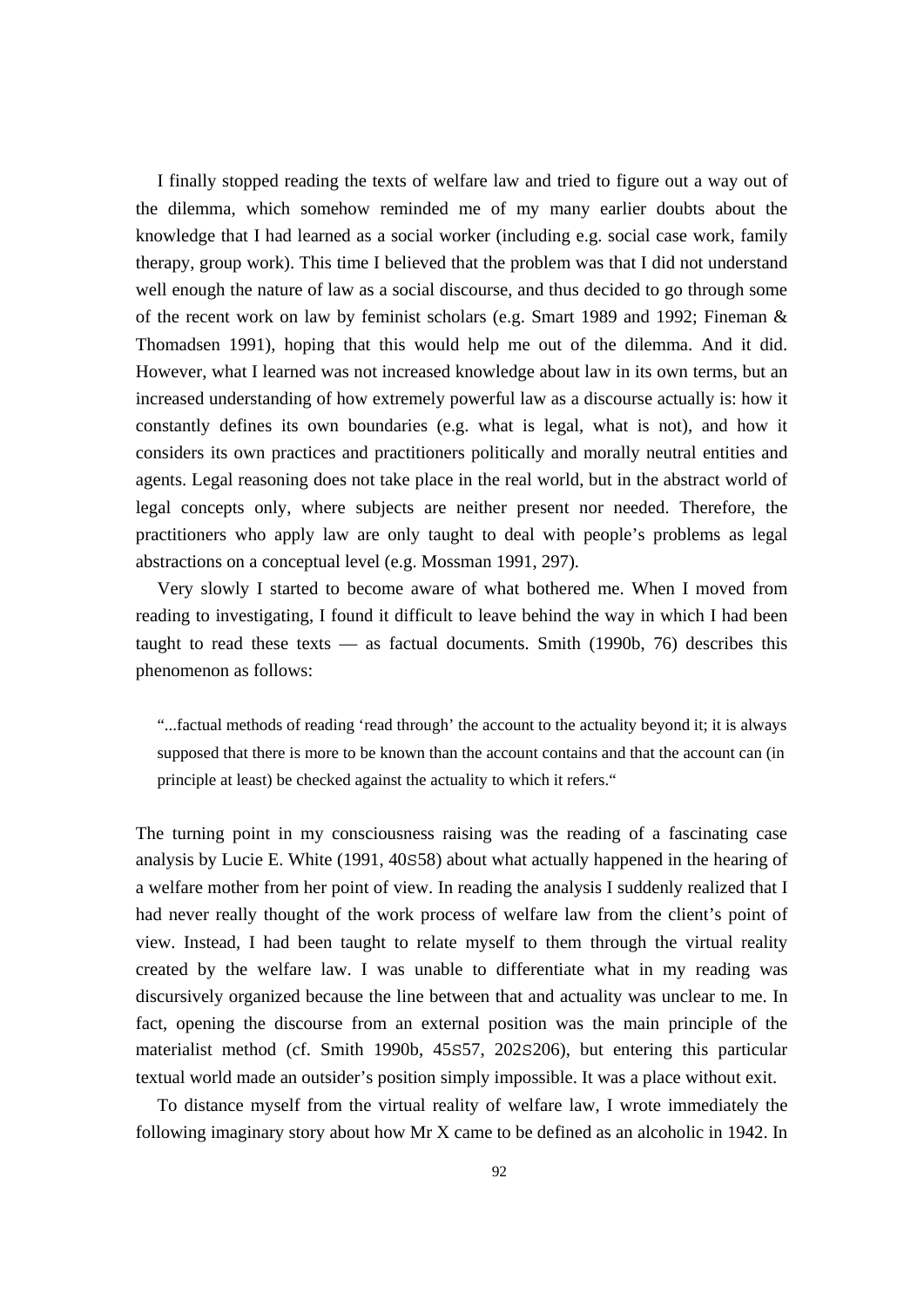writing it, in addition to my own experiences both as a welfare worker and researcher of texts, my primary sources were the textbook of Osmo Toivola about welfare practices with alcoholics<sup>49</sup> and vagrants, and White's (1991) already mentioned case analysis. In the light of the textbook the process is like this:

The welfare worker has received two police records of arrests for drunkenness by Mr X. From this follows that the worker is due to invite Mr X for a case investigation at the municipal welfare office. The invitation takes place by letter, which he types carefully.<sup>50</sup>

 Mr X does not show up, which is usual for first timers. Since it is the legal duty to investigate the announced case, the welfare worker cannot give up, but types a second letter to Mr X. This time he decides, in accordance with the stipulations, to threaten Mr X with police action. The police could bring him in by force in case "the case" does not show up voluntarily.

 After receiving the first letter, Mr X is astonished and ashamed. He does not think that he needs any kind of treatment. In his opinion, the call is ridiculous. To him, alcoholics represent rabble with whom he does not want to be associated in any way. When the second letter arrives, Mr X starts to feel very angry, but also intimidated and threatened (by the police!), and decides to go to tell the official the truth. In entering the office, Mr X remembers suddenly another experience of a similar forced meeting with the police, and begins to feel subordinated. He becomes very nervous; his dignity is gone. This is because Mr X realizes that his words are not likely to be taken as legitimate testimony, and that he is unlikely to have his say in what is to come (cf. White 1991).

 At the moment of stepping into the meeting room, Mr X is so frightened that he hardly recognizes the friendliness of the small, smiling man receiving him. When the welfare worker at first offers him a cigarette, Mr X becomes greatly surprised. This makes him feel very suspicious as well as fearful. He says to himself: I must behave myself, and I must interact in the framework suggested, I must show that I am all right. However, the situation is very complex (force, fear, friendliness, smoke, etc.). The worker lets Mr X talk. This is difficult since Mr X does not know what he should say and what not, since he knows that there are risks involved in what he says (cf. White 1991).

 Next, the welfare worker takes the leadership by referring to what Mr X has just said. He disagrees with much of what Mr X told him about himself and his family — for example, the

<sup>&</sup>lt;sup>49</sup> A great majority of the treated alcoholics were men in the 1940s (Satka 1994a, 312), and so is the unnamed individual of the text. The fictitious story follows very closely what is said either in the textbook or in the Act of Alcoholics (Alkoholistilaki 60/17.1.1936) concerning the work on case level.

<sup>&</sup>lt;sup>50</sup> The textbook emphasizes the use of a distinctive terminology in written form throughout the process, because the written form transforms it into legally acknowledgeable evidence, which then becomes "the truth" to refer to.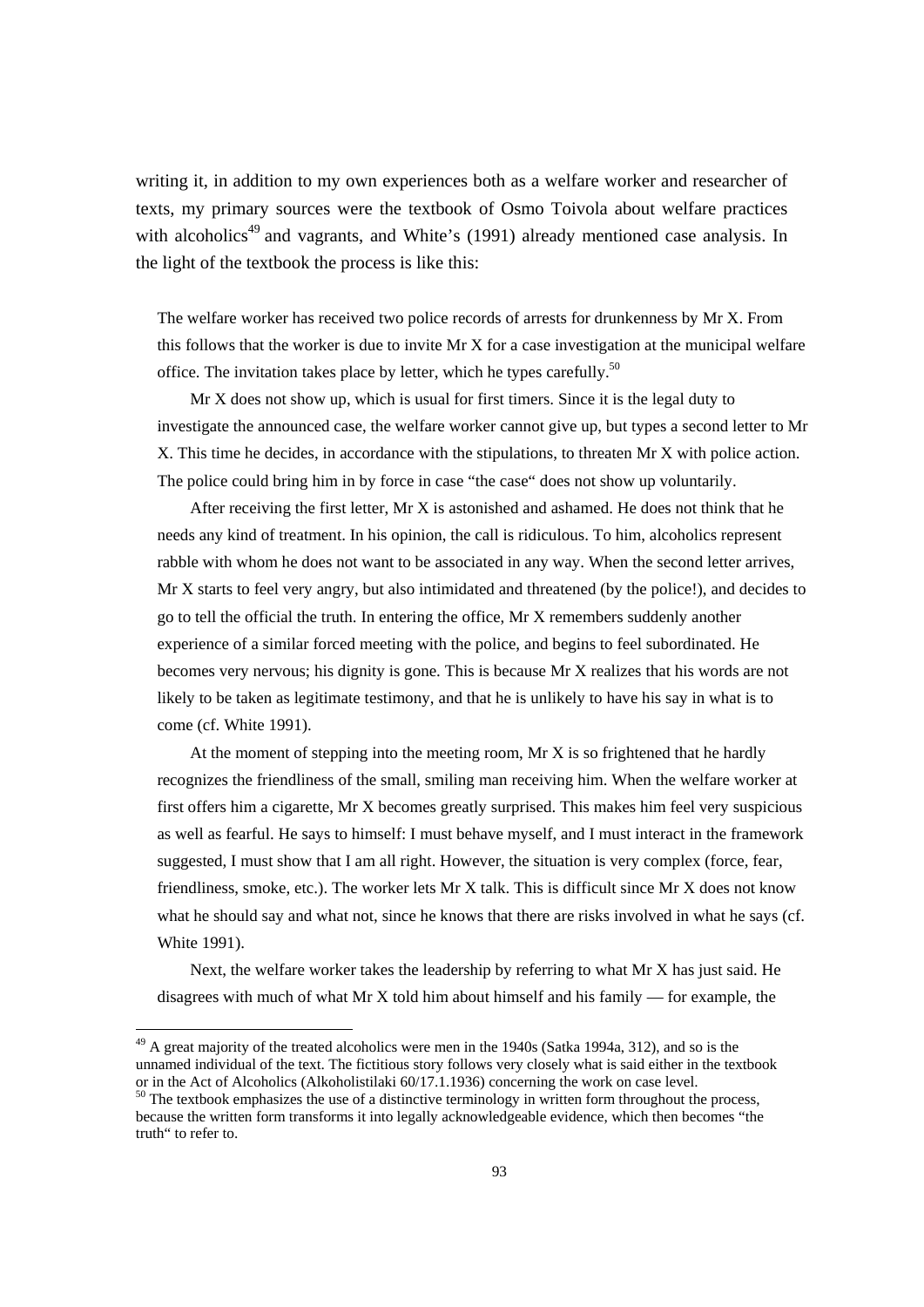number of arrests and the amount of harm  $Mr X's$  drinking causes to his family. Mr  $X$  disagrees, but is soon silenced by all the facts and well argued points of the worker. Next the worker begins the factual part of the hearing: phases of life, history of drinking, living arrangements, quality of marital relationship, sickness in the family, arrests, criminal offenses, other deviant behaviors, etc. He seizes on facts that have been bureaucratically defined as relevant for subsuming Mr X's case under the Act of Alcoholics.<sup>51</sup>

 It follows that Mr X goes home dissatisfied and totally confused. The welfare worker continues with his case file. He prepares Mr X's case carefully for the next meeting of the municipal board of welfare, which is going to decide whether Mr X in the light of the evidence and the facts of the Act is an alcoholic as suspected: he picks carefully up every detail in the testimony that proves Mr X guilty. In the framework of the legal method the two arrests turn out invaluable as evidence: as such they are sufficient and indisputable. Since the welfare worker did a skillful job (no mistakes in the form of processing the case, and the evidence is solid), the unanimous decision of the meeting is that  $Mr X$  is an obvious alcoholic, and in need of further treatment.

 Thus, Mr X receives again a written call to the welfare office. He knows that he has to go or get into trouble. When Mr X arrives the second time, the worker does not give him space to talk, and Mr X's immediate guess is that nothing good will follow. The worker sounds different when he declares firmly: You are a testified alcoholic, and if you, Mr X, do not change your way of life, the punishments will get harder. In legal terms, the worker gave him the warning the act prescribes, and Mr X had a second lesson about that when the law is put against his opinion. He feels powerless.

The practices of the welfare worker illustrate the organizing potency of texts. The Act of Alcoholics organizes the two meetings so that the interpreter, the welfare worker, is not expected to take into consideration Mr X's will, wishes, or his family's concerns. On the contrary, the welfare worker is responsible for making sure that the stipulations and principles of appropriateness become effective (Toivola 1943, 123). Toivola, the author of the textbook, cannot be blamed as an individual. Actually, he writes interestingly from the narrow personal margin of a lawyer situated between the method of welfare law and the local and practical requirements of his bureaucracy. It was his "destiny", like many

 $<sup>51</sup>$  Since the formal investigation begins, Mr X becomes an outsider in his own case, and the case starts to</sup> have a life of its own. In the documentary world of welfare law, there is no place for Mr X to talk about his subjective views, experiences, or his feelings about his life and drinking because the form that needs to be filled does not have space for such considerations. The personal is not part of the textual world into which Mr X's life, that is, a suspected alcoholic, is now placed (cf. Smith 1990a, 12S51).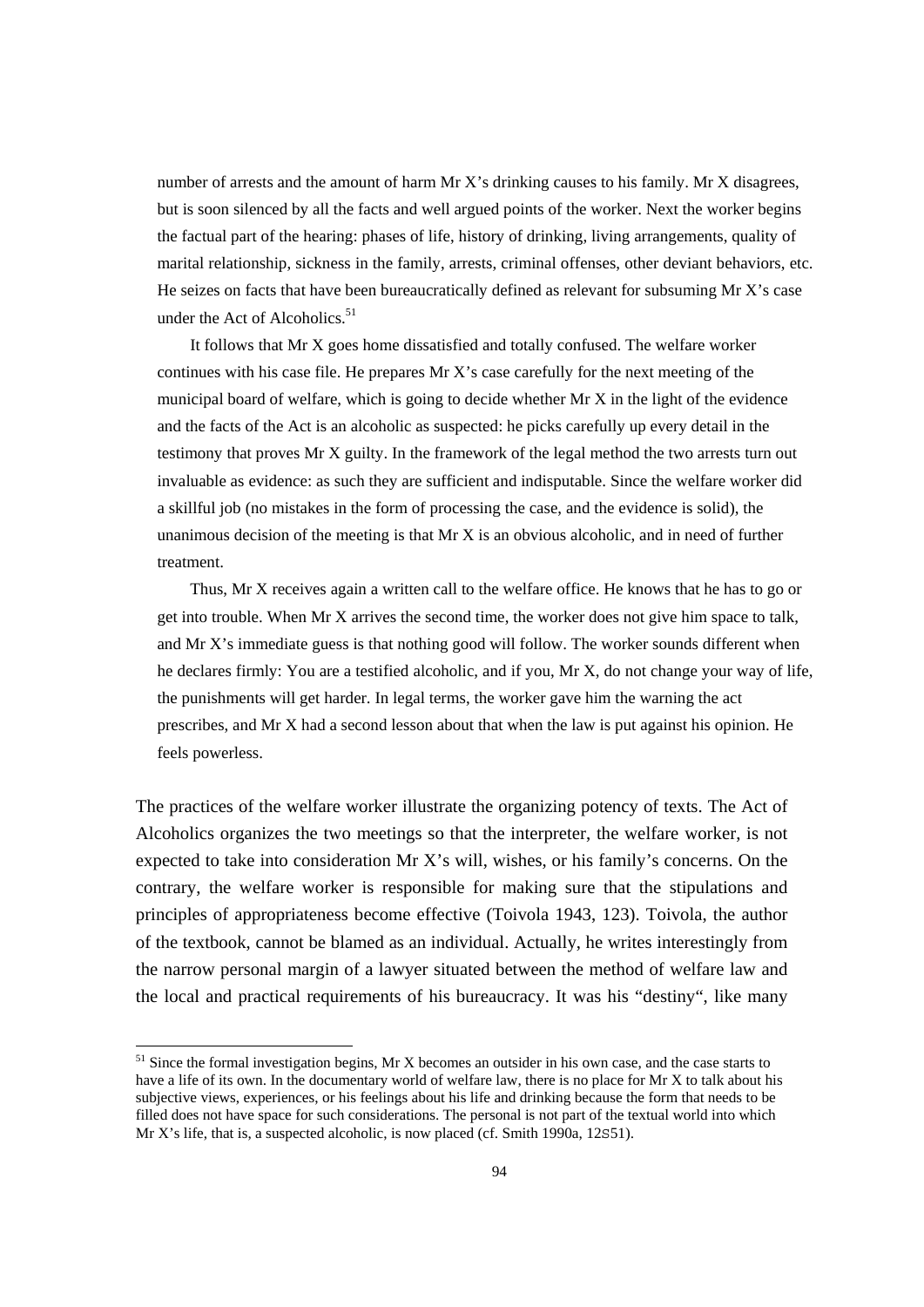others including myself, to become involved in discursively organized relations, which immediately frustrated all personal efforts to work with neighbors in trouble.

Mary Jane Mossman (1991, 291) calls this phenomenon "absence of responsibility"; the predominantly male judges consider the law responsible instead of themselves. Hence, they are able to exclude the emotional, political, and moral aspects of the issue. It also hides from them how their well-structured and formal practice is part of the processes of contemporary ruling. In the same way I, as a holder of expert knowledge, was ignorant about the ways in which I was (and still am) tied to the relations of ruling mediated by texts of welfare law, social work and social science (cf. Smith 1988, 161S162).

# 6.2.4 Making "the rabble" bureaucratically actionable

All welfare acts concerning a particular group of people were based on the same theory, principles of interpretation, and method of intervention. The main ideas were individual investigation and treatment case by case, and more effective measures of treatment (Tarvainen 1946, 8S9). In introducing the welfare bills, Einar Böök (1934a, 366) writes about the status of the board as follows:

"Kaikissa näissä uusissa lakiehdotuksissa on kunkin lain vaikutusalalla annettu yhteiskunnallisille huoltotoimenpiteille ensiarvoinen asema ja niitä ennestään kehitetty, myöskin lisäämällä kunnan asianomaisten viranomaisten velvollisuutta ja valtuuksia tarpeen vaatiessa ryhtyä pakkotoimenpiteisiinkin tai tekemään sellaisiin alotteita."

In all these new bills, social welfare measures have been given the primary position and further developed by assigning municipal officials the responsibility to take, if necessary, even coercive measures, and to suggest such measures.

The acts call the target person of the new welfare measures *huollettava* (dependant). In the texts of the 1930s and 1940s this concept carries a clear tone of a human being who is suspect, potentially asocial, perhaps precriminal:

"Älyllisen kehitystason mataluus, korkeimpien henkisten harrastusten puuttuminen, huvittelun- ja koreilunhalu, laiskuus, siveellisten käsitteiden hämäryys, tahdon heikkous sekä hetkellisyys ja välinpitämättömyys omasta tulevaisuudesta ovat ominaisuuksia, jotka usein liittyvät irtolaisen luonteeseen." (Toivola 1943, 269)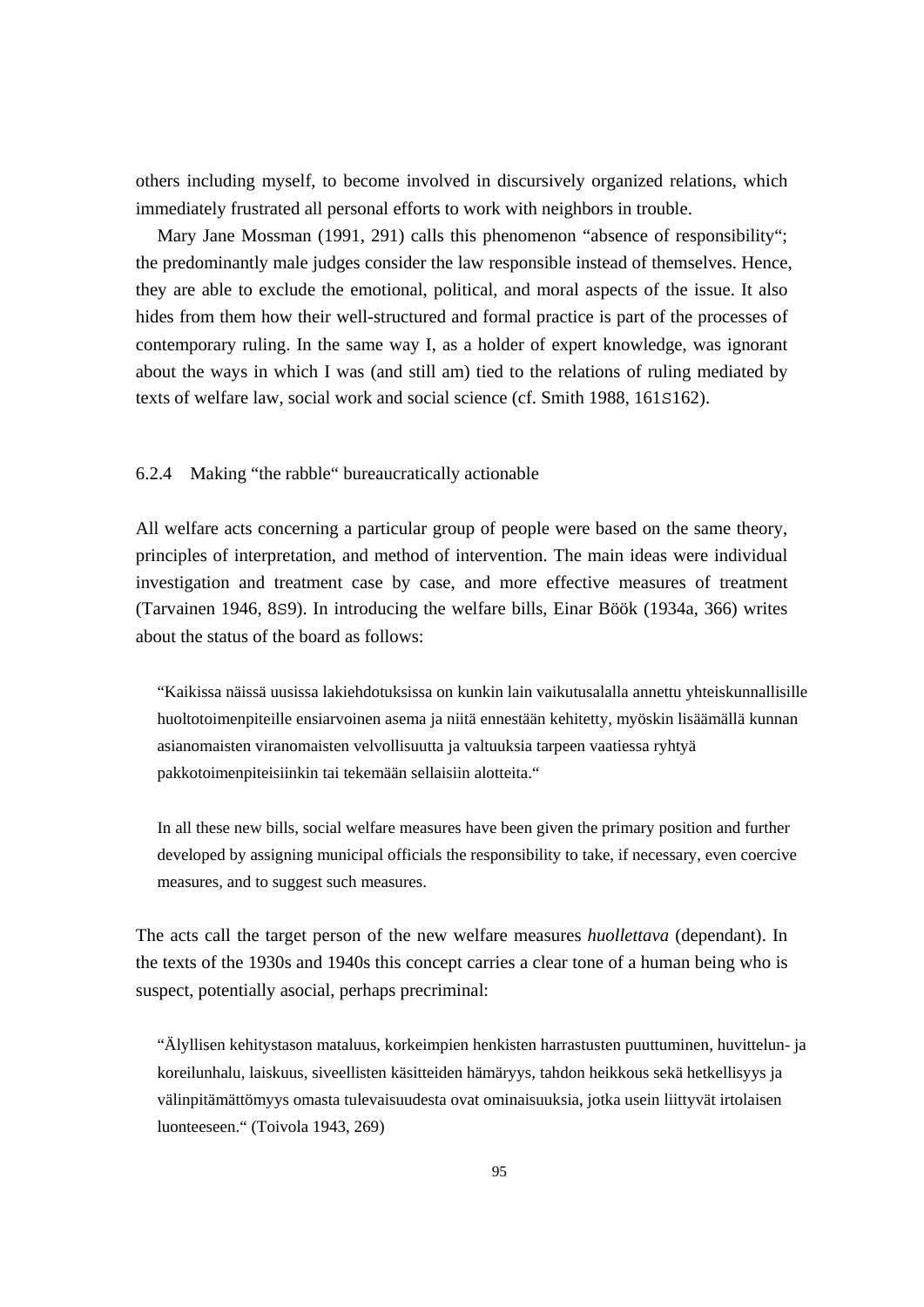Low mental development, lack of higher cultural activities, a desire to look fancy and search for enjoyment, idleness, vague moral concepts, a weak will, impulsiveness, and carelessness about one's future, are common characteristics of a vagrant.

Each act concerning a special group of flawed elements has its own ideological objective for the citizen to aspire to. In the case of children, it is a normal childhood; in the case of alcoholics absolute temperance; and in the case of vagrants an honorable way of life. In other words, via the preventive, repairing, repressive or eliminating measures, the target person was expected to become a decent and normal citizen (e.g. Toivola 1943, 27, 173).

 The case of Mr X illustrates how the Act of Alcoholics provides the worker with a detailed interpretive scheme and ideal process model for identifying and treating an alcoholic. However, it does not tell the investigator how to proceed, e.g., how to select from the primary narrative those particulars that fit in the abstracted conceptual mode of the Act. In this, Toivola's textbook is of great help (and so was presumably the training that the civil servants of the Ministry offered to practitioners). According to the textbook, the investigator's most important responsibility in the hearing of a suspected alcoholic is to write down relevant facts, the particulars, on the hearing records, because everything else depends on them.

 The textbook describes what is discursively relevant, and illustrates it with practical examples and descriptions of actual working processes. A basic principle in making a case record is that the investigator should not take for granted what people in the hearing say because "alcoholics and their wives tend to lie and exaggerate". At least the investigator has to connect oral knowledge with other evidence, like the textual statement of a doctor or the police. According to the author, oral evidence has only the status of raw material in the making of the case record and the related minutes. According to Toivola, the professional statements represent a more objective truth. Therefore, it is not enough just to sum up the evidence. In the ideal case, the decision is based upon proved (i.e. objective) causal evidence between drinking and its consequences. (Toivola 1943, 33S35, 53S54, 133S134).

 From the point of view of textual governing, Toivola's quoted instructions for practitioners are most interesting. Actually, he clarifies the mystic steps that one is forced to take in order to carve out of the chaos of everyday life an institutionally valid case record that has authority and counts in every subsequent legal processing. (cf. Smith 1990b, 78S80, 155S157.) He introduces the interpretive scheme and shows how one should add the needed interpretive connections into the primary narrative of the case. The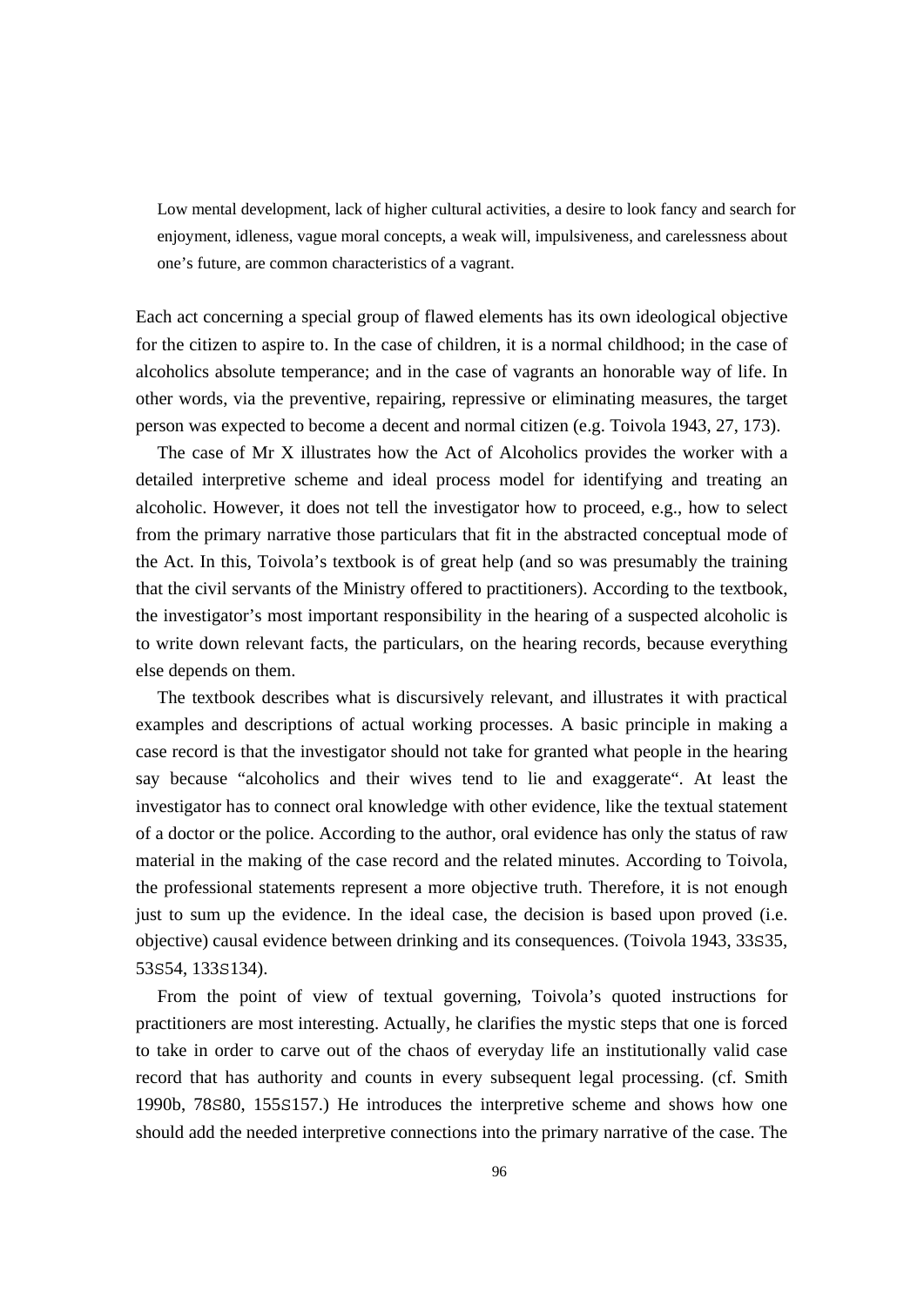connectives are not always explicit but something that one has to be qualified to know. Furthermore, Toivola shows how to select and assemble the particulars to identify those that are relevant. At the end the textbook illustrates in detail and through case examples how to fill in the forms, case files and records properly. He never forgets to underline the importance of exact accounts (Toivola 1943, 107S118, 263S266, 290S313).

 Toivola's duty was to ensure that the records are made in a standardized way. It follows that in the administrative process it becomes essential that the presence of the subject is discarded, and the actual status of the suspect is reconceptualized as an abstract entity (e.g. *kausijuoppo*, occasional drunkard; *krooninen alkoholisti*, chronic alcoholic), which then, under the name of Mr X, begins to function as the coordinating agent of the administrative process (cf. Smith 1990b, 43S45). (see Toivola 1943, 37S84; Böök 1948, 257S274.)

 The social welfare system of the 1930s is a fascinating example of a socially organized practice whose functioning is organized by an objectified form of knowledge which has many explicit consequences. Additionally, it is an excellent example of the expansion in Finnish relations of ruling at the time. Firstly, it follows that the practices of welfare law can exist only if the necessary textual work processes take place. From this point of view it is illustrative that Toivola (1943, 263S265) introduces a whole new concept, that of office techniques (*toimistotekniikka*) <sup>52</sup> , to deal with the enormously increased textual practice of social welfare. The new term also reveals the significance that registering and record-keeping had in the work process, which rested on a definite textual form (cf. Toivola 1943,  $35$ ).<sup>53</sup>

 Another consequence that Böök, together with his lawyer colleagues, came to introduce is a more coherent ideological organization for grassroots practice with people. The treatment of people became an inseparable part of the evolving administrative technologies. Furthermore, it connected the practices of treatment to the policies that the top leaders of the organization were designing. In her work Dorothy E. Smith (e.g. 1990b)

 $52$  Even thes term of office techniques speaks about a close relation between the contemporary knowledge of criminal law and welfare work. In criminal law this "field" was called criminal techniques (Honkasalo 1948, 9).

<sup>&</sup>lt;sup>53</sup> For example, concerning alcoholics, the necessary office techniques included keeping three different kinds of catalogues (*juopumuskortisto*, drinking record; *muistiopäiväkirja*, diary; *huollettavien kortisto*, the record of dependants; and as a Helsinki special, an extra catalogue, *apukortisto*), and four different records or minutes (*peruspöytäkirja*, basic minutes; *jatkopöytäkirja*, continuation minutes; *kuulustelupöytäkirja*, interview minutes; and *kokouspöytäkirja*, meeting minutes). (see Toivola 1943, 107S118). The first two of the records make up the foundation of an alcoholic's case file, while the rest are documents of administrative processing. These techniques were also the reason why welfare work was no more possible to be implemented by volunteer workers, although its planners believed the opposite as late as the mid 1930s (Laki kunnallisesta huoltolautakunnasta 51/1936, 7 §).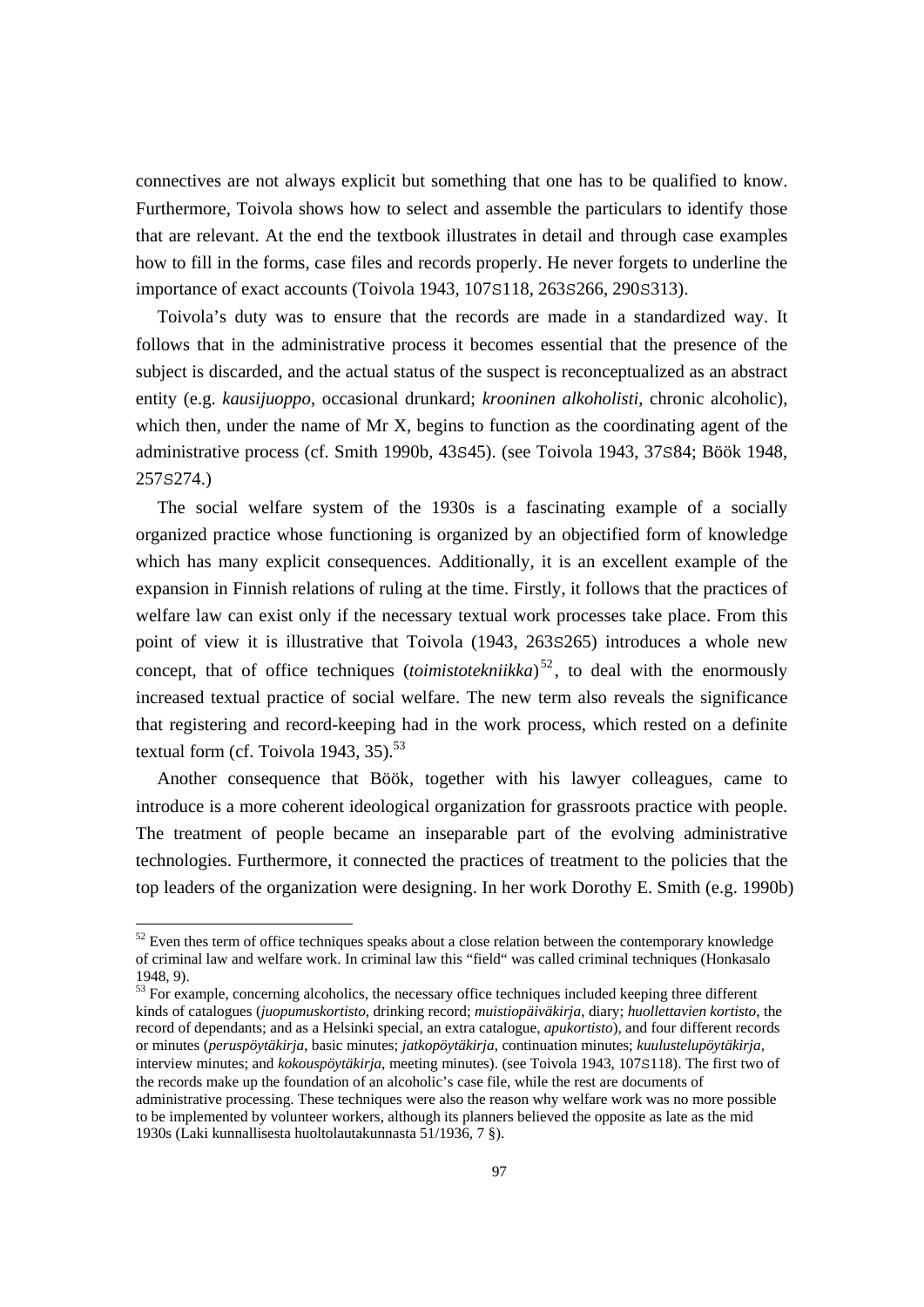has called this circular process the "ideological circle", which is a necessary precondition for the functioning of modern bureaucracies and professions in general. According to her, ideological circles are also necessary for the functioning of modern professions, largescale enterprises and for the conceptual processing of social sciences, of which she analyzes sociology as an example (see Smith 1989 and 1991).

 The making of an ideological circle happens via a couple of "tricks": the first step is to separate the speaker from what the person says about oneself, and what the suspect thinks about his/her life. The second "trick" is detaching and arranging what has been said; it is making "mystical connections" between what has been said, and the facts of the discourse. The final phase is to connect the results the above excursion produced with the person. (see Smith e.g. 1990b, 43S45)

 In the described case, the function of the ideological practice is to help bind the ideological practices of a welfare worker into the discourse of welfare law. Thus, it locates the case in social relations, in which the discourse structures the transliteration of the particular person and event into the abstracted and generalizing language of the organization. In brief, the meaning of the ideological circle is thus to make it possible to create the virtual reality that is vested in the texts of welfare law. (cf. Smith 1990b, 155S173).

#### 6.3 The making of the Finnish social welfare bureaucracy

Einar Böök was well aware that the reform he and his colleagues had designed was going to cause a major transformation. He named the new administrative organization of social welfare *huoltohallinnon järjestysmuoto* (an organizational form of care administration), which according to him was centralized, reasonable, and consistent. It was planned on the historical tradition of the municipal board of poor relief, but the new board was crucially different from its predecessor: the municipal board of social welfare was now the lowest instance of administrative law. (Böök 1934a, 365; Böök 1934b, 715, 718).

 In introducing the four welfare bills, Böök (1934a) emphasized that municipalities should prepare themselves well and ahead of time for the forthcoming changes. The municipal regulations of poor relief were to be renewed and accepted by the Ministry so that they would operate consistently with the new acts. This meant a textual reorganization in the institution as a whole. The welfare acts introduced an enforced legal institutional mode and a corresponding scheme of interpreting people's problems. Additionally, Böök considered it necessary that the local actors, who were increasingly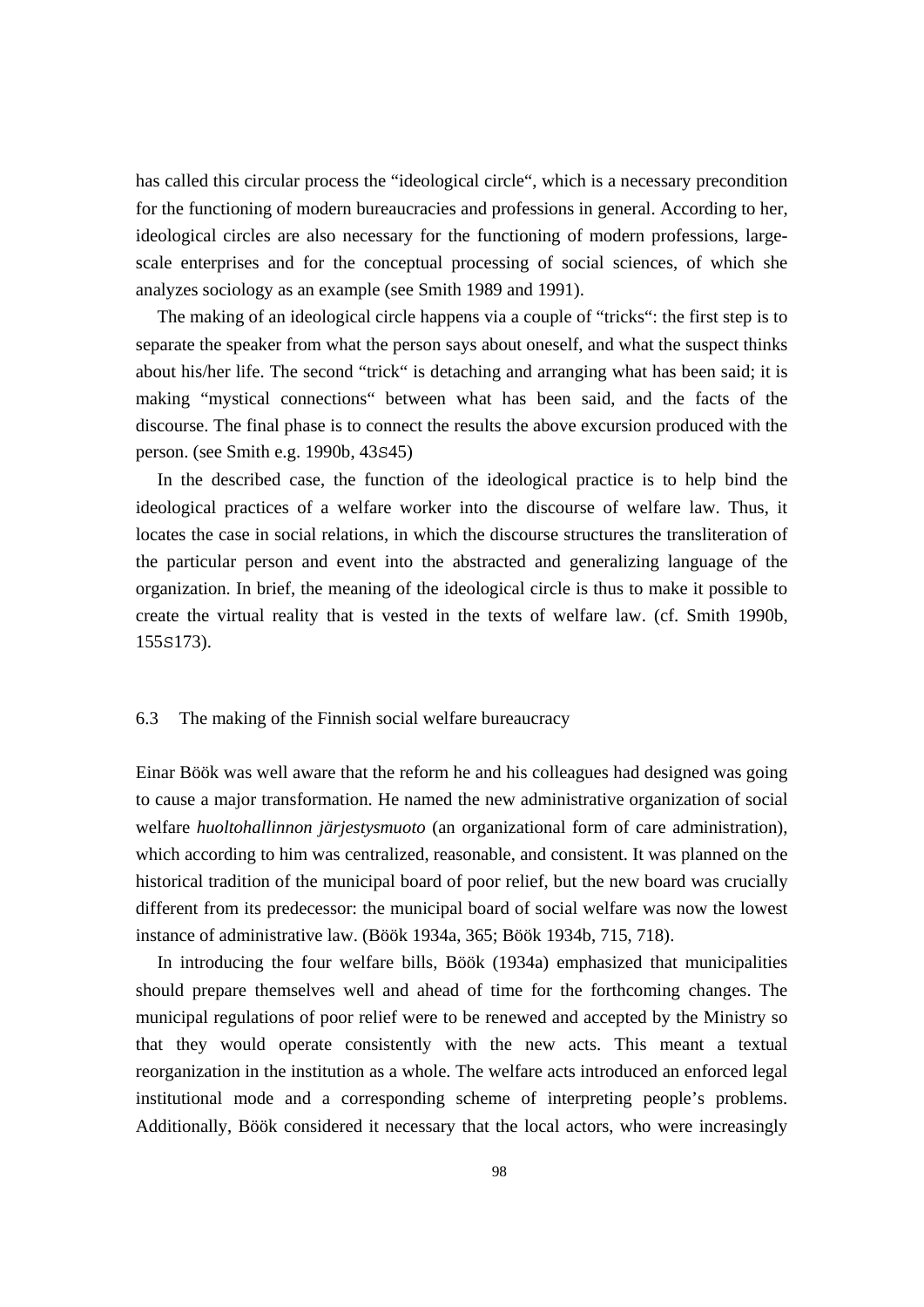paid for their duties, have an opportunity to participate in a training course where the implementation of the welfare acts is thoroughly explained. According to him, they needed to know how the abstract principles and facts were to be tied to the local and particular; they were to be trained outside the local setting to be capable of producing the legal order that was vested in the acts. Furthermore, his plans required that the materials of this training were to be printed so that they can be reproduced. Those who were locally responsible for implementing the stipulations should have a handbook at hand. (e.g. Böök 1934a; 1936).

 His demands were far-reaching; among other things, they meant entering a new phase in the developing relations of ruling. As a consequence, everyday local worlds of people's lives and of their helpers were organized by nationally standardizing conceptual practices. This decisive transformation in the developing relations of ruling was firmly connected, as already pointed out, with the efforts to strengthen the Finnish state apparatus by the governing elite.

 The institutional consequences of the new organization of social welfare were numerous. In order to be able to act according to the enforced terms and procedures, the actor needed to know something about welfare law, and how to make the required written products. There was no local knowledge that was of any help in this. On the contrary, that was something that could be achieved only by formal training outside their communities. The actor needed to learn the skill of factual reading and writing. As a result, by the end of the 1930s most municipalities were forced to employ a particular individual who was qualified to take care of the increased amount of paperwork that the running of the local social welfare system required (e.g. Satka 1994a, 291S294).

 Correspondingly, the validity of local knowledge became far more limited; it was applicable to duties like shepherding, which had apparently very little to do with administration and other practices organized by the objectified forms of knowledge. In relation to the welfare law, local knowledge lacked all authority, and therefore the laymen — members of the municipal board of social welfare — were forced (at least in principle) to adopt the characteristics of the new order. This did not happen overnight; in rural areas it took at least a generation. Meanwhile, it was necessary to take some measures to leave behind the old tradition. An example of this is the legally enforced principle of concealment: the textbooks and acts emphasize that the board is to protect the personal privacy of the dependant: every detail they have learned should be kept secret. This was a completely new stipulation (e.g. Alkoholistilaki  $60/1936,36 \&$ ) which the authors explained by saying that alcoholism is "a socially delicate matter". (Toivola 1943,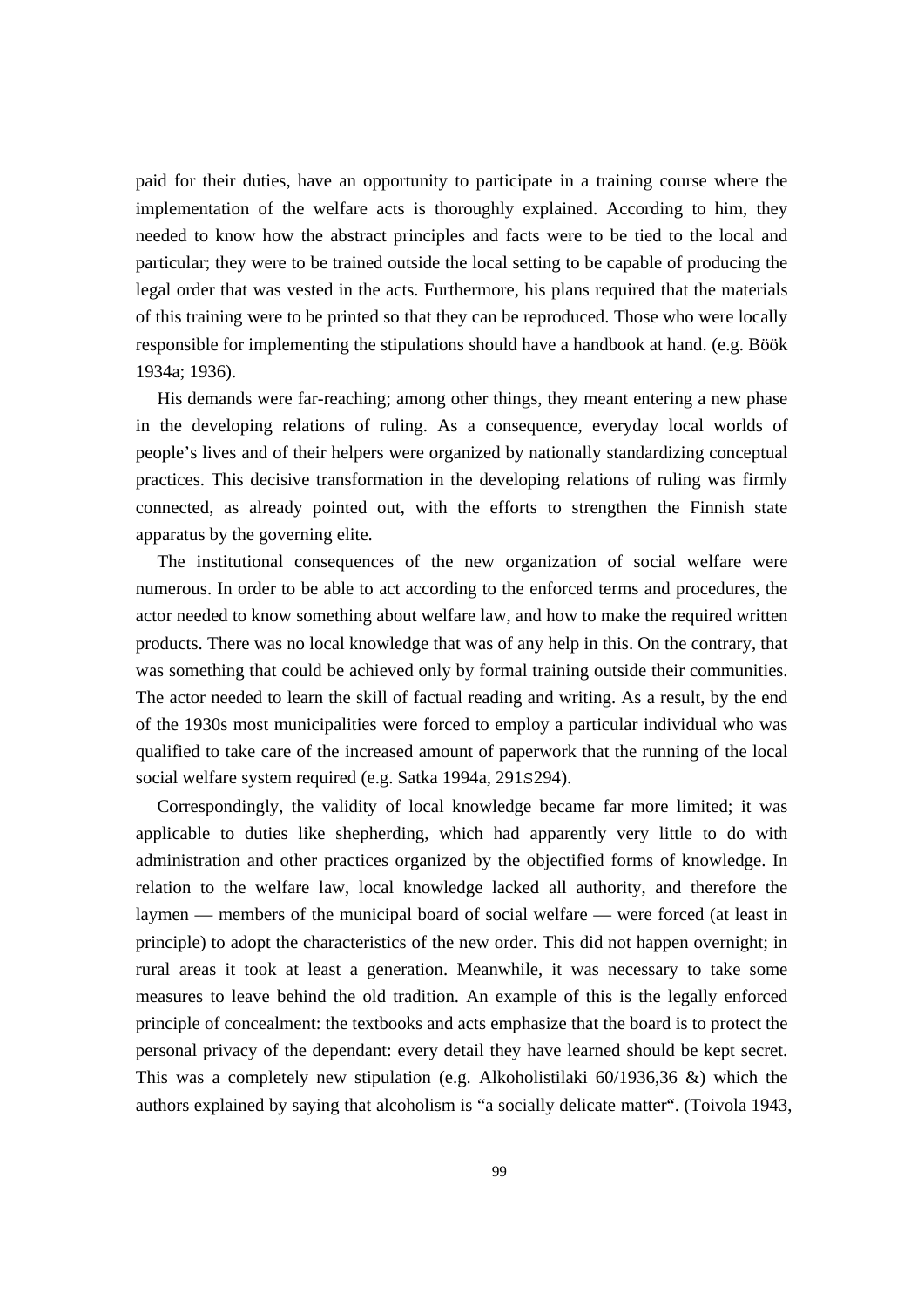119S121; Böök 1948, 271S272). This was not the case as long as the system relied extensively on local knowledge.

 Another important break started to emerge between the official social welfare organization and welfare associations. Under the previous organization of poor relief, designed by Helsingius, charity associations and their voluntary activists were acknowledged agents who had their own responsibilities in the social sector. The emerging break was not a consequence of a conscious choice of the civil servants of the Ministry. On the contrary, I have ample evidence to suggest that their attitude towards volunteers was very positive and volunteering was also necessary from the economic point of view. My interpretation is that the growing distance between social welfare and charity associations since the 1930s was a consequence of the adopted legal discourse. It is so constructed that for an insider legal organization becomes the only norm of functioning. Besides, legal discourse tends to locate other activities in a lower position. (e.g. Mossman 1991, 297.) Actually, the welfare law only reproduced the old principle of poor relief built on the gender order: the official action is the norm, and from its viewpoint voluntary activities are necessary but different, and as such subordinated to the legally organized activities (cf. Satka 1994a, 302).

 The welfare reform had unifying consequences as well. By introducing the legal institutional mode, it became possible to break down resistance and force child protection and protectors to become part of social welfare. It was the opinion of the representatives of the poor relief institution since Helsingius that child protection is part of poor relief, but the predominantly female actors resisted the idea firmly. Child protection had developed separately from poor relief. It had its own discourses and was actually ahead in discursive development (see Pulma 1987). The earlier unlikely union of child protection and poor relief was simply an example of the connections that the power of texts can help to actualize.

 Thus, the welfare reform of the 1930s introduced some decisive novelties for the initiators themselves and for lawyers in general. In the reform, the expanding institution got a hierarchical substructure. It subordinated the other actors of the field both to the discourse of the welfare law and to the control of the top lawyers at the Ministry of Social Affairs. In addition, law as a textual discourse developed in the context of theories and institutions controlled by men, thus reflecting men's concerns and view of the world (e.g. Fineman & Thomadsen 1991). In the institution of social welfare, where women's issues and family issues are crucial, this built up problems for the future, since the legalization of the institution meant a remarkable strengthening of the masculine view of the world in its practices.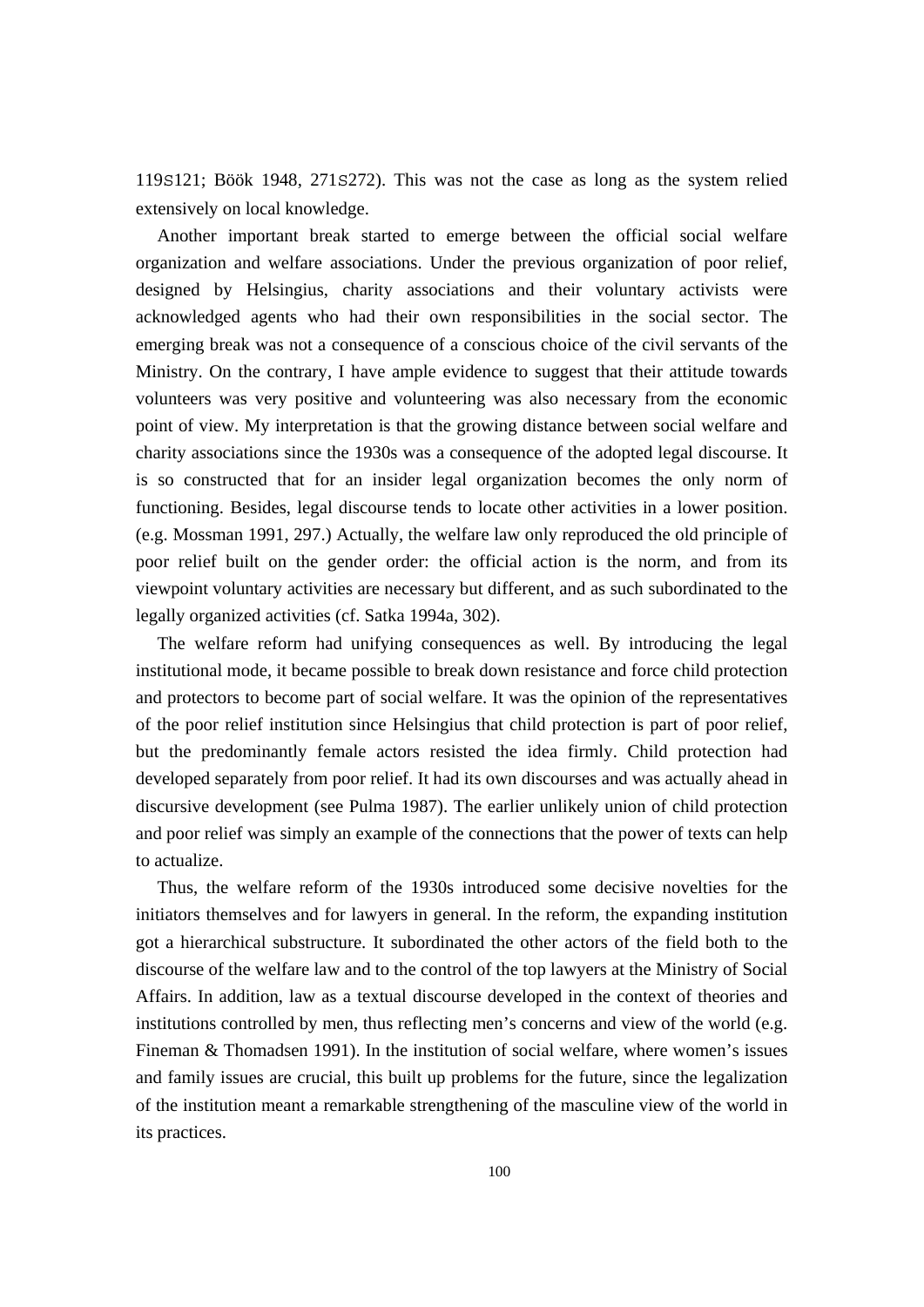In the end, how did the relatively radical transformation in the organization of poor relief, so well-known for its backwardness, become possible? I think that the extended social relations in which the reform took place were crucial. On the one hand, the reform grew from the administrative relations; the welfare acts became one of the first measures to really submit the municipal self-government to the leadership of the central government (cf. Soikkanen 1966, 526S528). On the other hand, there was a link between the new legalization, and the settling of class relations. In the 1930s the class cleavage was deep, and in particular, the relations of the previous Reds and Whites were still filled with hatred, prejudice, and political tension. Therefore, the abstract conceptual organization created an appearance of neutrality and impersonality that was able to conceal the class issue (cf. Smith 1990b, 65). In addition, the law objectifies the acting subject, who simply disappears in the legal discourse (Mossman 1991; White 1991). Thus, the reform meant that the politically sensitive class relations became incorporated into legal and bureaucratic processes of Finnish state formation, in which the actual struggle was easy to neutralize and displace. The textual means of the welfare law introduced for the first time a procedure for precise testing, a practice of people's constant surveillance, and in particular, bureaucratic tools for turning the poor and deviant into decent citizens. It needs to be added that the welfare law was by no means alone in this project. The new mode of "treatment" also included all other institutions of moral regulation in one form or another. The practices of criminal law in particular were targeted at the same ends.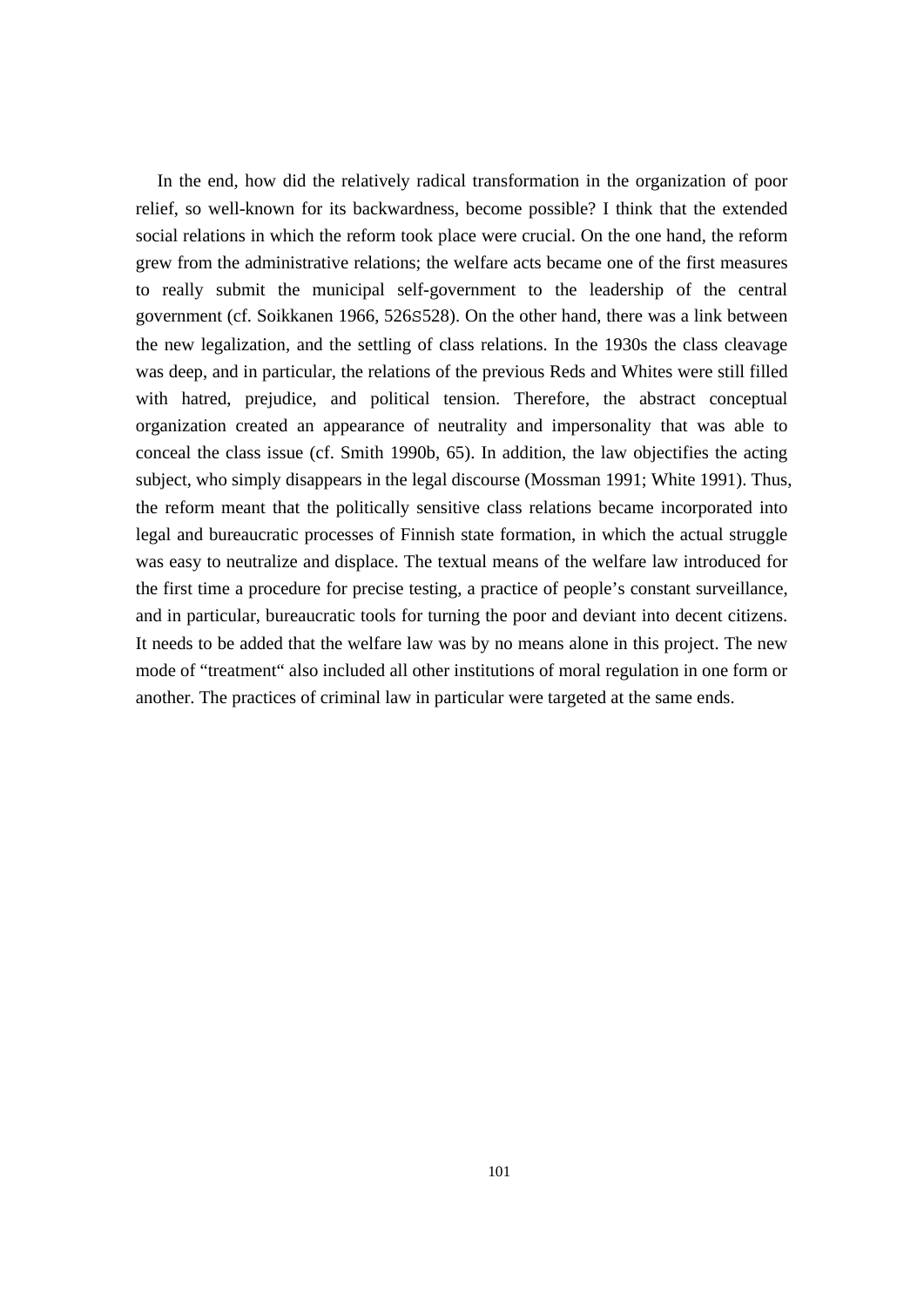# 7 The expansion of the professional expertise

The postwar years witnessed a rapid social transformation of the way in which the state related to its citizens and people's everyday life. From the war years on, the Finnish state started to adopt a new, reform-oriented role; it became more active both in offering social support to its citizens and in the regulation of the various sectors of society (e.g. Eräsaari 1978). Promoting the production of vocational and professional experts for health care and social welfare was one of its new activities. By 1945, in the social welfare sector this effort had resulted in three state-subsidized training programs either in welfare work or in social work. One of the tasks of the new professionals was to ensure effective governing, which was seen as covering both the concerns of the state and the everyday concerns of the common people.

 On the level of everyday life, people's experience during the war were path-breaking; many Finns (e.g. soldiers, women under the work obligation, war refugees) were cut off from their localities and traditions for the first time and without warning. One of the consequences was that previously assumed self-evident moral norms were no more considered as such by everyone. Almost simultaneously there strengthened new ideas and ideals generating alternatives for a break with tradition. The ideas included the modern home and nuclear family as a site of personal happiness (e.g. Jallinoja 1984; Saarikangas 1993).

 Thus Finns soon faced completely new social phenomena, like increasing divorces, unfaithfulness, and criminality of the young generation (e.g. Piirainen 1974, 339). Sometimes living with all this, and adapting one's life to the modern pulse of the new society made people insecure and indecisive. In the new or emergent problems, traditional knowledge which people were used to applying to solve their difficulties was of no use. The common people started to feel that they were in need of the advice of the new experts who were said to have the answers they had been looking for. In the 1950s this need was responded to by a boom in the number of special clinics where experts of human behavior, e.g. social case workers, psychologists, and psychiatrists, delivered individual guidance and treatment (see Satka 1994a, 301S311).

 The years following the Second World War meant a condensed dislocation from the premodern, that is, a transition from an agrarian Finnish society to a modern one. It meant giving up the collective way of life, and moving towards a modern way of life in which individual choice plays a considerable role. This, in addition to the interest of the state in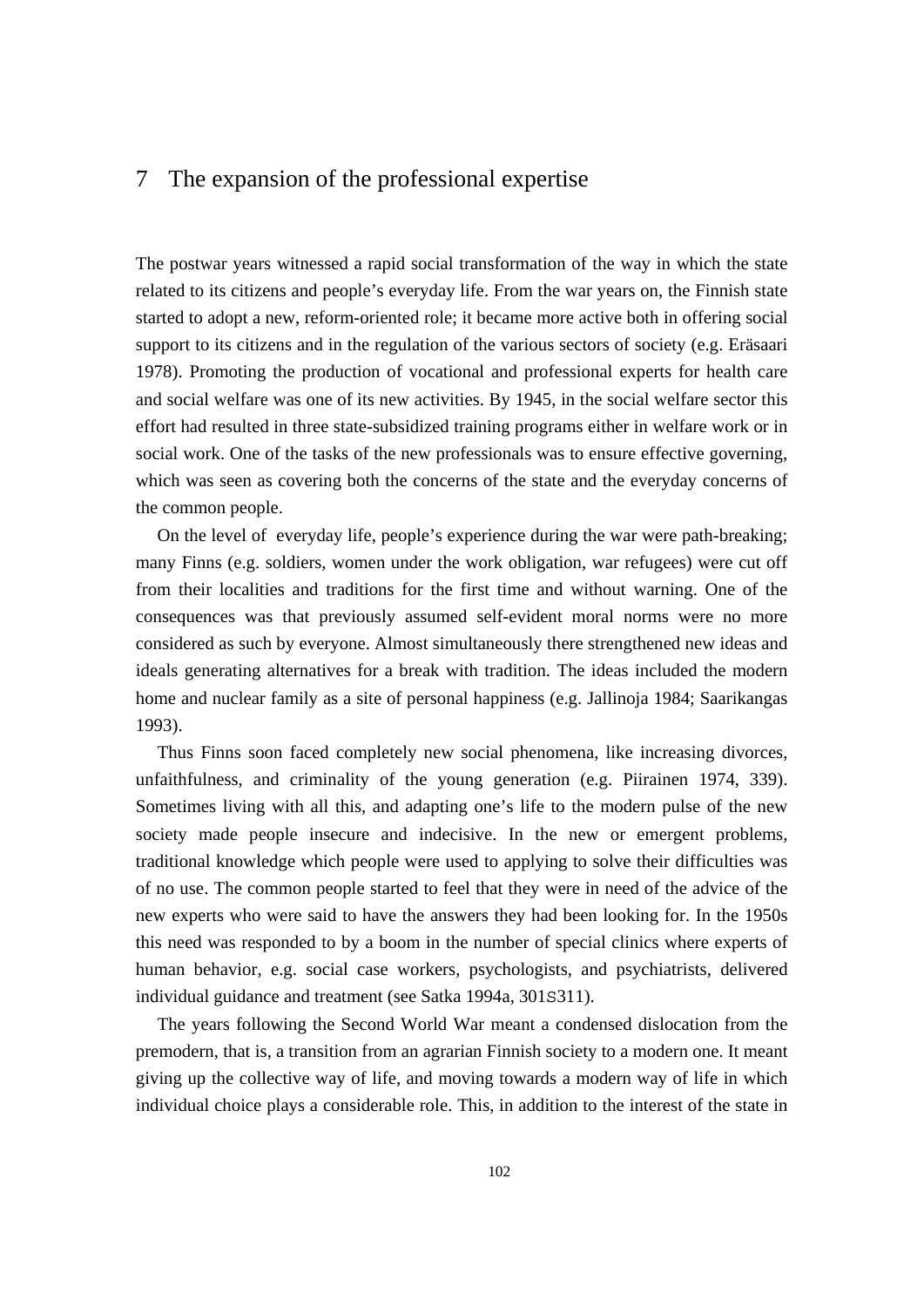guiding people's choices, invited expert advisors, the professionals of human behavior, to act. Both the teachers of the new experts and the practicing professionals in the clinics and municipal welfare offices became the new conceptual practitioners whose social relations, texts and actions are the focus of the following analysis. This chapter discusses the Finnish social transformation in order to identify the location of the emerging conceptual practitioners in extended postwar social relations. Chapter Eight provides an analysis of the texts of the two professional discourses, welfare work and social case work. In some forums the discourses were alternatives to and in some others competitors for conceptual dominance. These tensions and debates are the object of analysis in Chapter Nine.

### 7.1 The war and the new relations between people, civil society and the state

In the end of November 1939, Soviet troops attacked over the FinnishSSoviet border, and the Winter War started. The war ended in the Peace Treaty of Moscow, in March 1940. The peace, however, was only temporary. The next war, called the Continuation War, started in June 1941 and continued for the three following years until September 1944, when it became obvious that Finland had lost the war. However, the country succeeded in maintaining its national independence. During the war, over 85 000 Finns lost their lives, and about 50 000 were wounded. By the terms of the final peace agreement, Finland ceded 12% of its territory to the Soviet Union, which meant that about 11% of the population lost their homes and communities. Furthermore, Finland was due to pay a considerable war indemnity which consisted mainly of products of the metal industry. In a predominantly agrarian country this constituted an effective impulse for further industrialization.

During the war people's mutual responsibility, immediate interaction across class barriers, and the state's responsibility for the welfare of its citizens was emphasized. One example of this was the fact that just before the war a whole new idea of social intervention was introduced: state social benefits. Compared with the 1930s measures of social welfare, it was targeted at very different groups of citizens. Certain groups were considered eligible, i.e., having the right to receive a certain amount of benefits according to their particular life conditions (families of the detached soldiers; poor mothers; disabled soldiers). In the circumstances of war, the new activities rapidly became a considerable task in the daily practices of municipal welfare, although it was neither the only nor even the main administrator of the new forms of assistance. The new mode of the state's activities for its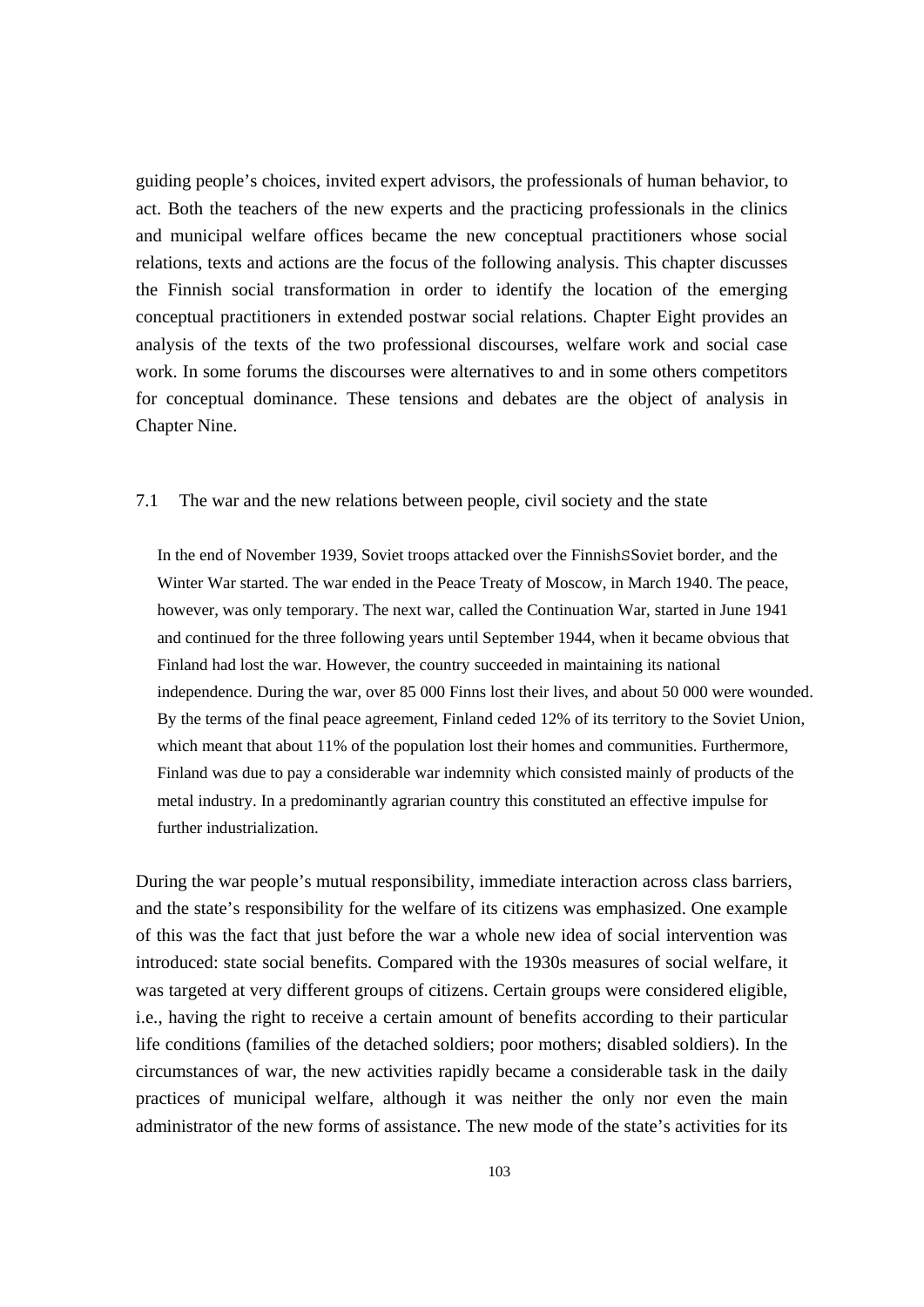people was called the "care of the masses" in order to separate it from the traditional, means-tested poor aid. (e.g. Siipi 1967, 130S137, 148S150).

 In delivering the various forms of social assistance, the local boards of municipal welfare were clearly mere executors of the decisions by the Ministry of Social Affairs. The Ministry gave exact norms for the amount of benefits, and for the target groups, in addition to detailed stipulations concerning how the local delivery of benefits should be organized. Local autonomy was minimized and the role of local actors was limited to the delivery of the services. Therefore, perhaps, the new mode of assistance did not have much influence on the ideological scheme or on the evolving conceptual practices of the institution. Delivering social benefits was considered a mere practical necessity among others.

 Actually, it was no coincidence that the new mode of social assistance and the whole idea of a normalizing social policy emerged just before the war. On the contrary, it was an integral part of the national defence policy on the home front. Some of the main aims of the new social policy were to contribute to the people's moral courage, the will of national defence, and eventually, the social unification of Finnish society, which was still suffering from the consequences of the divisions that followed the events of the Civil War.

Among the designers of the national defence policy, there was a strong unanimity that those who were in need of social support because of the war should by no means receive a socially labelling dole like poor relief. Their firm opinion was that what happened after the Civil War should not be repeated. The designers of the policy thought that when the existence of the nation was threatened, every citizen had to be involved in the defense effort. Therefore, hardship created by the war and other related circumstances seen as affecting the strength of the people were conceptualized differently: under particular conditions the needy were considered to be entitled to state benefits.

 The idea of social benefits was not a Finnish innovation. It was derived both from the ideas of the Swedish "folkhemspolitik" (e.g. Hatje 1974; Hirdman 1989) of which the leading civil servants were well aware in the 1930s, and later also from the ideas of the British designer of the welfare state, Lord William Beveridge (e.g. Urponen 1994, 213S214). These ideas emphasized society as a place or "home" where people's social needs, welfare, and social security were among the continuous concerns of the state. On the other hand, the idea of state support for families involved mutual obligations; each individual was responsible for participating as an active agent in the maintenance of the aims and policies of the state, e.g. in the policy of national defence. Nikolas Rose (1990, 224) describes the contemporary condition in Britain in a similar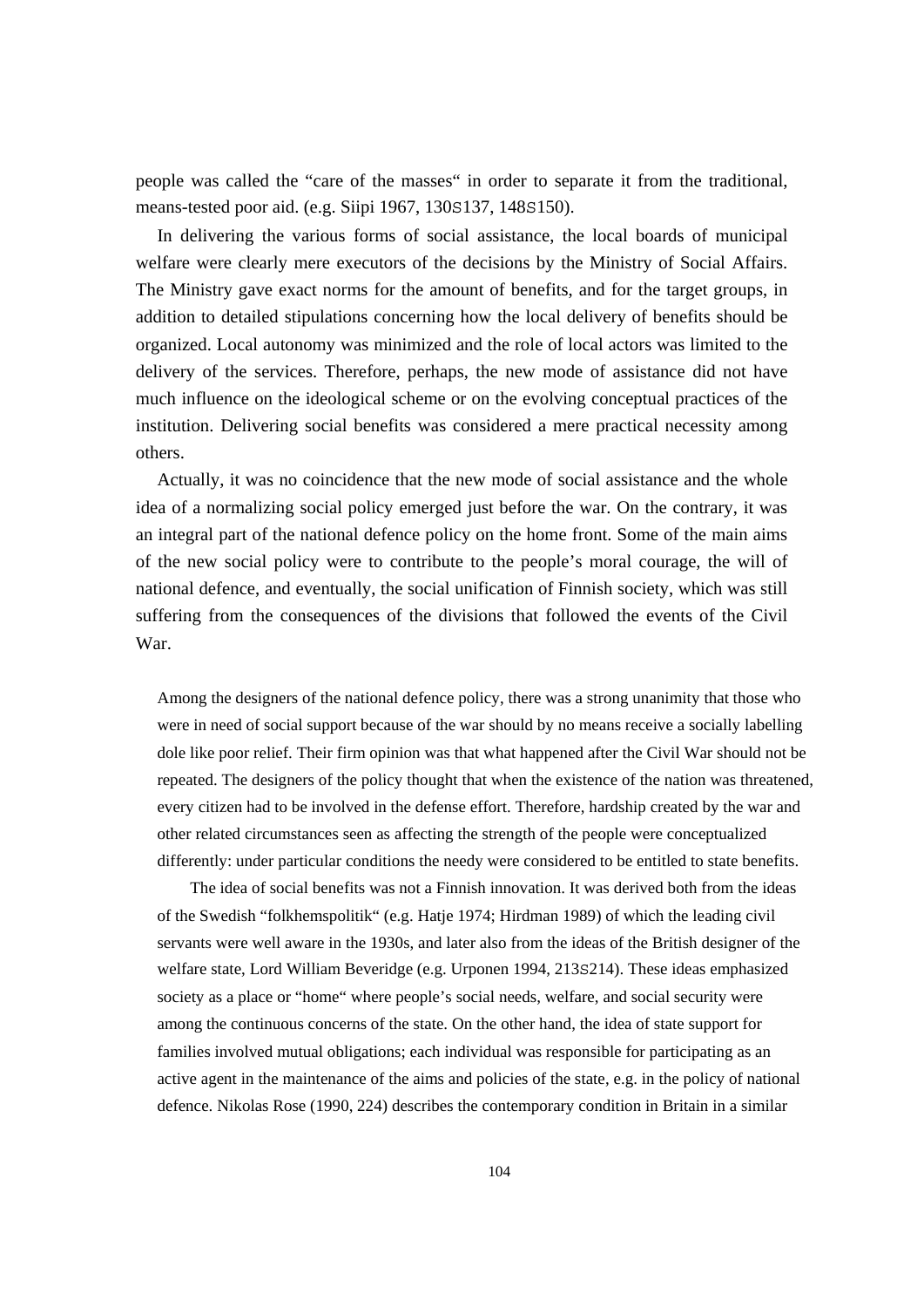manner: "The individual was to be integrated into society in the form of a citizen with social needs, in a contract in which individual and society would have mutual claims."

 The relatively radical and rapid change in the emphasis and mentality of Finnish state governing from the coercive control of the 1930s to people's welfare in the war years was connected with modern warfare, whose strategies required a new attitude of the state towards its population. In 1939, just before the war broke out, the Ministry of Defence was assured that the result of the expected war depended not only on how qualified the soldiers were, but foremost on the morale of the population. By morale they referred particularly to the need to create and maintain a unanimous will to defend Finland and make people supportive toward the warfare in general. Furthermore, the Ministry of Defence said that experience had proved that the morale on the home front was more likely to break than the morale on the war front, and therefore the mental protection of the population (*henkinen väestönsuojelu*) is an important element of modern defence. (Puolustusministeriön julkaisu 1939,3).

 The notion that the minds of the civilians were decisively meaningful for national success on the war front led the state to establish new organizations for observing, understanding and governing the minds of civilians. The official information section of the headquarters (Päämajan tiedotustoimisto) was one that became involved in the propaganda of the home front, but the major responsibility was on the State Institute of Information (Valtion tiedotuslaitos, VTL) established in October 1939. The institute had up to 10 000 people serving as voluntary agents. Its duties included censorship, local, even personal propaganda, and follow-up studies of public opinion. The opinion polls (which also included the first attempts to apply Gallup method in Finland) were made in order to gain information on people's mental status for the purposes of national defence and civil administration. The opinion profiles had at least two uses: in their light the members of Parliament directed their policies and single decisions in order to avoid dissatisfaction among the people, and through them, the institute was able to focus its propaganda whenever need arose. (Julkunen 1990, 222S235; Favorin & Heinonen 1972, 7S9).

Ultimately, the responsibility for the maintenance of citizens' mental status was not entirely in the hands of the state government. According to the division of responsibilities planned by the Ministry of Defence, the leadership of the mental work was shared with the Lutheran and Orthodox Churches of Finland (Puolustusministeriön julkaisu 1939). In addition, aided by various groups of the civil society, the state established two new organizations, Kansanhuolto and Suomen Huolto, to coordinate the delivery of the necessary food supplies, and to organize the increasing voluntary work aid and the arriving foreign material aid. Both of the new organizations had an extensive network of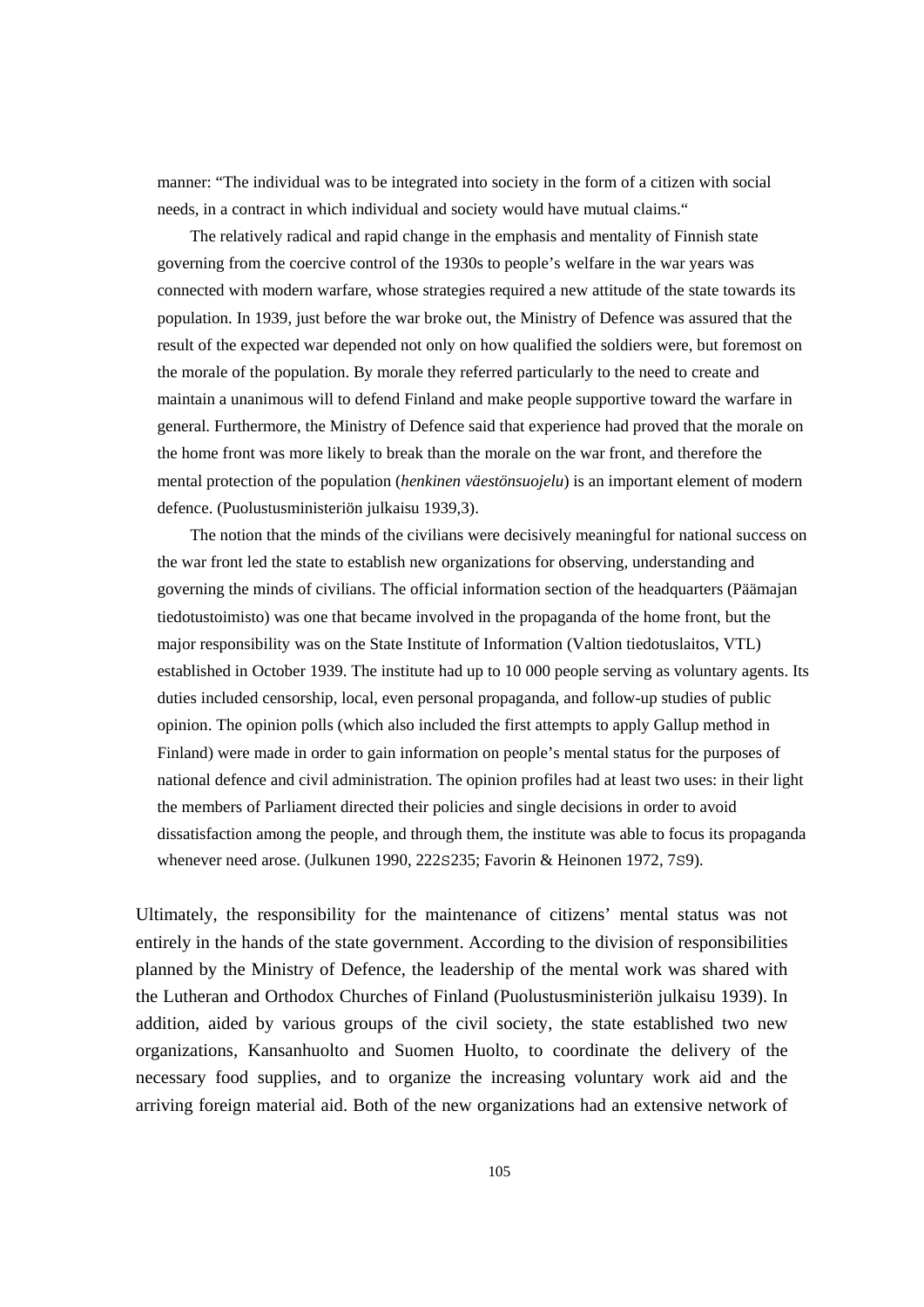offices which included a propaganda function for "the mental protection" of citizens (Segerstråle 1940).

 Suomen Huolto (Finland's Maintenance) concentrated on the provision of "mental care" by establishing a particular section in its organization for this task. The section for "mental care" was led by a committee of priests and educators, and a scholar in social policy, Heikki Waris, acted as their chairperson. In 1940 Waris wrote: the aims of mental care include the maintenance of patriotism, the defence will, and the promotion of active co-operation, a sense of solidarity, and a community spirit both among the civilians and between the home front and the war front. He emphasized that mental care should be available in every part of the country because the state is concerned that each individual is treated as a valuable and contributive member of society (e.g. Waris 1941).<sup>54</sup>

 However, the democratic emphasis in the state's relation to its citizens was not the only transformation that penetrated Finnish society during the war years. In addition, during the war, the state's defence aims and the objectives of the bourgeois organizations were often similar. It was not unusual that organizations worked in order to either execute or support the aims of the national defence on the home front. The execution and organization of the above-mentioned mental care is one example. In local communities mental care was mainly carried out by volunteers on the grassroots level (e.g. Waris 1940).

Another example of how civil society shared the defense responsibilities on the home front in the struggle against the common enemy are the women who were organized as Kotiystävien Liitto (The Association of Home Friends). The women of the association were devoted to visiting homes which suffered from various kinds of problems caused by the war. The home friend was to offer a helping hand: at first she was to listen to the pains and concerns of her neighbors, and then to either give advice, work aid, or both. This personal touch was meant to ensure moral courage as a means for "the maintenance of the home front" among those who suffered most because of the war. (Snellman 1942).

The war years saw numerous women's activities whose aims emphasized the mutual obligation and joint responsibility for the vulnerable citizens (e.g. Satka 1994b). On the other hand, the war front, where men of various classes had to fight side by side 'to protect their homes and families', as the war propaganda put it, was the other stage where

<sup>&</sup>lt;sup>54</sup> The quoted words of Heikki Waris also reveal how easy it was to link the new field, social policy, and the objectives of the modern defence policy. Among other things, this linkage firmly supported the development of social policy for citizens.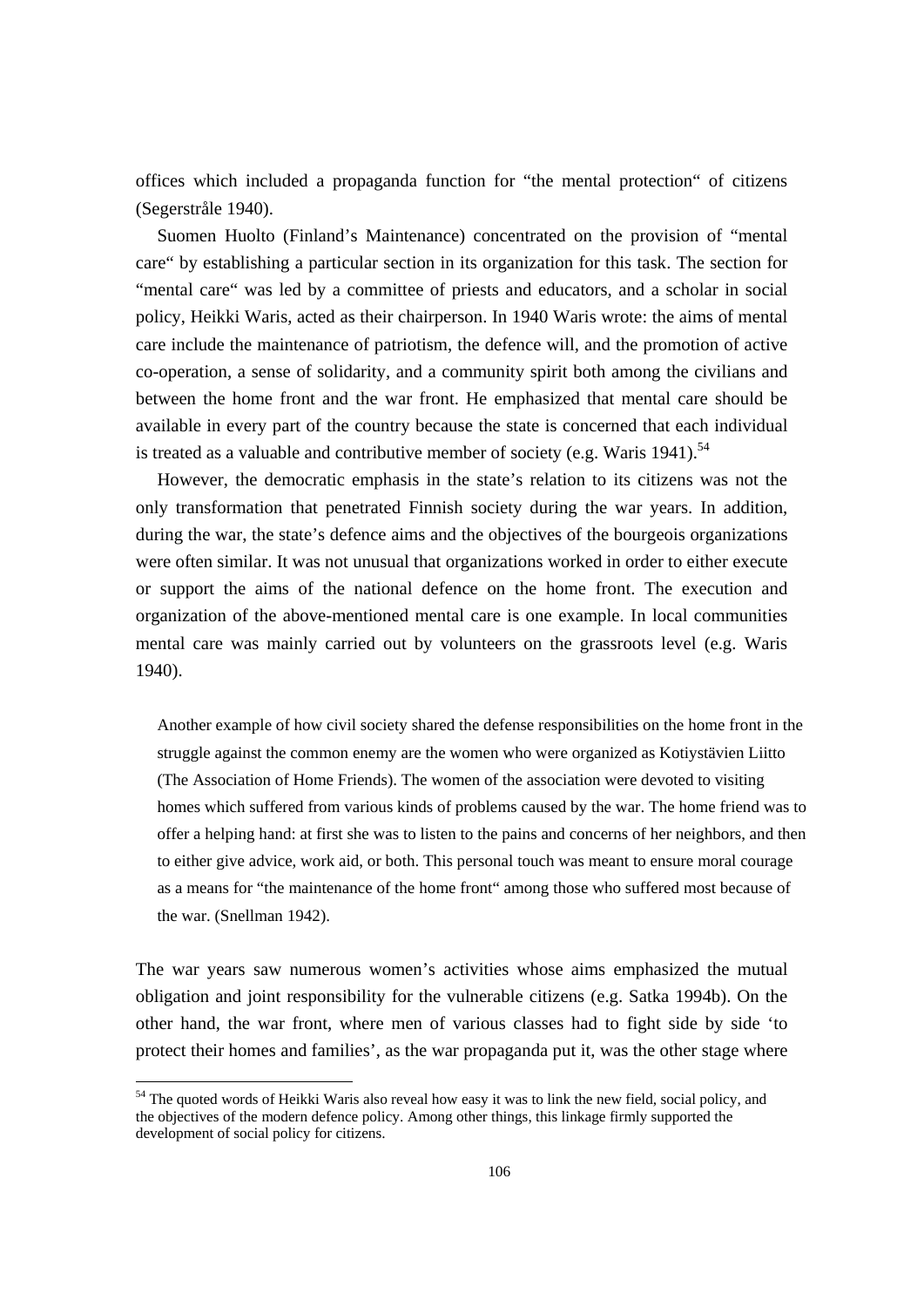collective solidarity prospered. A common contemporary slogan was: A fellow will not be abandoned! (*Kaveria ei jätetä!*). (e.g Siipi 1967; Turtola 1985) The slogan emphasizes man's social responsibility and mutual obligation during the war as the common good of a soldier and male citizen.

 Undoubtedly, the enormously increased expressions of solidarity and mutual responsibility among the common people contributed to the transformation of Finnish class relations as well as of people's identities and conceptions of themselves. According to Finnish historians, the major shift in class relations occurred during the short Winter War. Scholars have identified a rapid process of social reintegration in people's immediate interaction, overcoming the social divisions caused by the Civil War. The unique process has been called 'the miracle of the Winter War'. In addition, the many programmed efforts of voluntary organizations and the state contributed to overcoming the deep class divisions and prejudices on a collective level. However, the real transformation of people's daily behaviors took place in their voluntary (and involuntary) activities during the war. It was in these activities that the construction of the new identities of the modern female and male citizen was initiated by the common people themselves (e.g. Satka 1993; Satka 1994b).

 All in all, the transformations illustrated in the preceding meant a gradual abandoning of the strictly class-divided social organizations in everyday life. Nevertheless, class differences remained. Since the war years, Finnish class divisions have also been maintained by new organizations like the labour unions, which started to regulate the relations between workers and employers.

# 7.2 The ideals of modern life

The war years became the turning point for the Finnish way of life. The changing family behavior was one indicator of change. Scholars of family history have discovered that the end of the Continuation War marked a new epoch in people's conceptions about marriage, family, and sexual morality. The epoch is characterized by the increasing number of marriages, remarriages, children per family, and divorces. The two last-mentioned trends were consequences of the war, and remained short-lived. Furthermore, the Finns' previously puritanical sexual morals were liberalized. The family started to represent for most people a site of personal happiness, and a matter of individual pleasure and satisfaction. (e.g. Jallinoja 1984).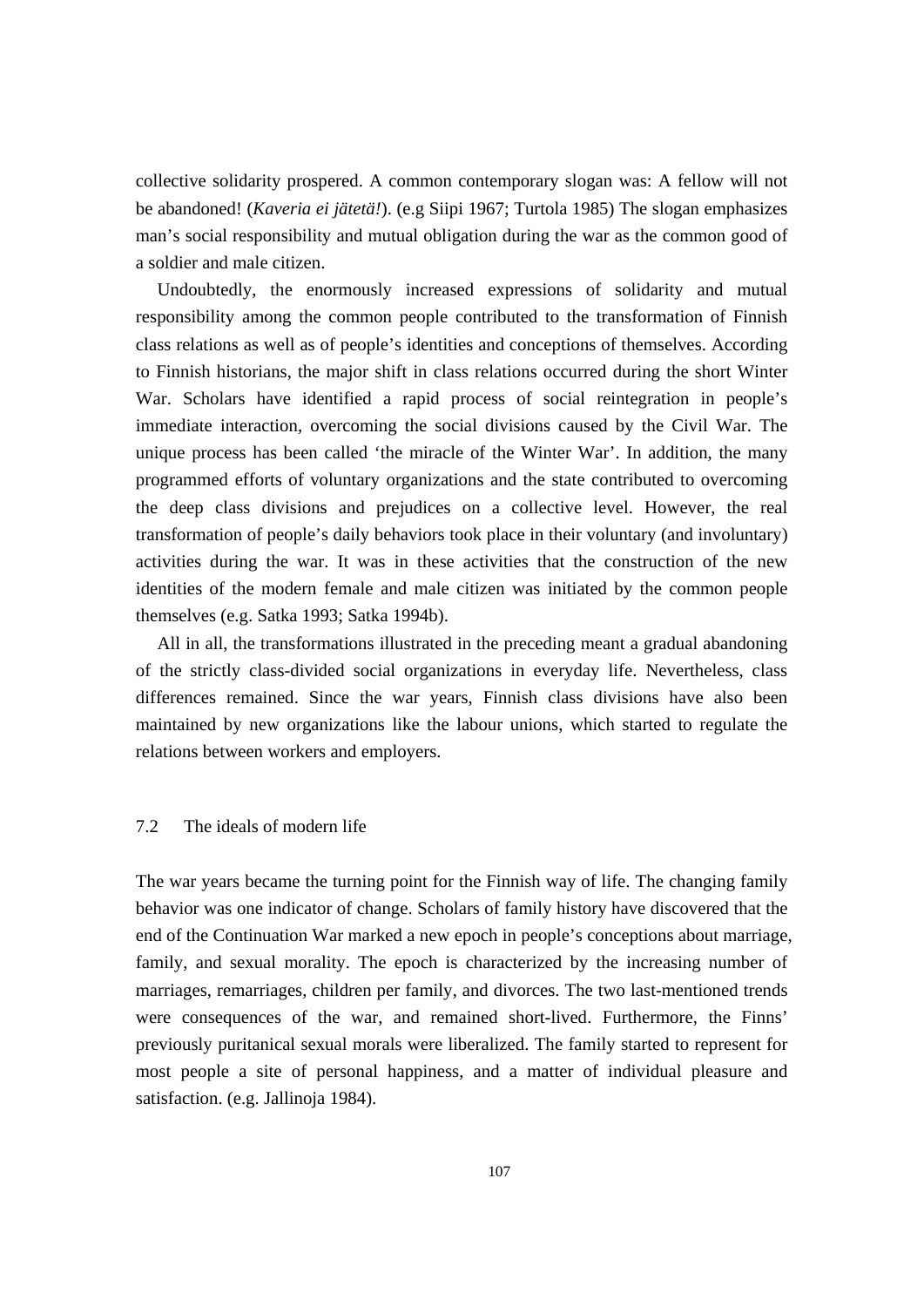The individualization of people's family behavior did not take place in a social vacuum. Before and during the war there were organized efforts to emphasize reproduction as a population issue, and simultaneously the state adopted a policy to assist healthy families with children by maternal benefits. In addition, Finland became a target of some international modernization programs contributing to the same ends. A central aim of these programs was said to be to increase people's welfare by means of the newest expert techniques in the social field. By the 1950s, foreign efforts became highly influential, resulting in the establishment of a new professional discourse, social case work, and a training program for the experts of modern social intervention.

# 7.2.1 The Finnish makers of the ideals of modern citizen

The quality and quantity of the Finnish population had been a public concern since the mid-1930s. Specialists on the issue confirmed that a plentiful and genetically qualified population is a necessary component of a successful national economy and a prerequisite for the continuity of the Finnish people in general. When a population study proved that the number of Finns was diminishing, the Swedish book by Alva and Gunnar Myhrdahl (1934), *Kris i befolkningfrågan*, offered examples of how one could solve the issue of human reproduction by means of an active family policy (see e.g. Hirdman 1989, 92S158). Also, the Finnish government initiated efforts to increase the number of births. When the war broke out in 1939, some material support for families with children, namely, maternal benefits for the poorest mothers, already existed. Additionally, a state committee for the population issue was established.

 The experiences of the Winter War made the concern about the number of Finns even more pressing. Contemporary advocates of the issue underlined that one of the consequences of the war was "a severe loss in the most vigorous groups of people". When the Continuation war started, the issue of the Finnish population was raised as a question of national destiny. It gained extensive attention in public debates, and a bourgeois population movement, The Population and Family Welfare Federation (Väestöliitto)<sup>55</sup>, was founded. Another consequence was that family policy was chosen as an eminent political concern of the state (see Simonen 1990, 44S52; Satka 1993).

<sup>&</sup>lt;sup>55</sup> During and after the war, the Federation was a considerable pressure group both in the formation of general opinion and in the decisions of the state concerning the living circumstances of families and various issues of human reproduction (e.g. Nieminen 1946). It introduced measures to support families and established a population clinic where consultation and other expert services for voluntary families concerned about reproduction issues was provided (e.g. Nätkin 1994).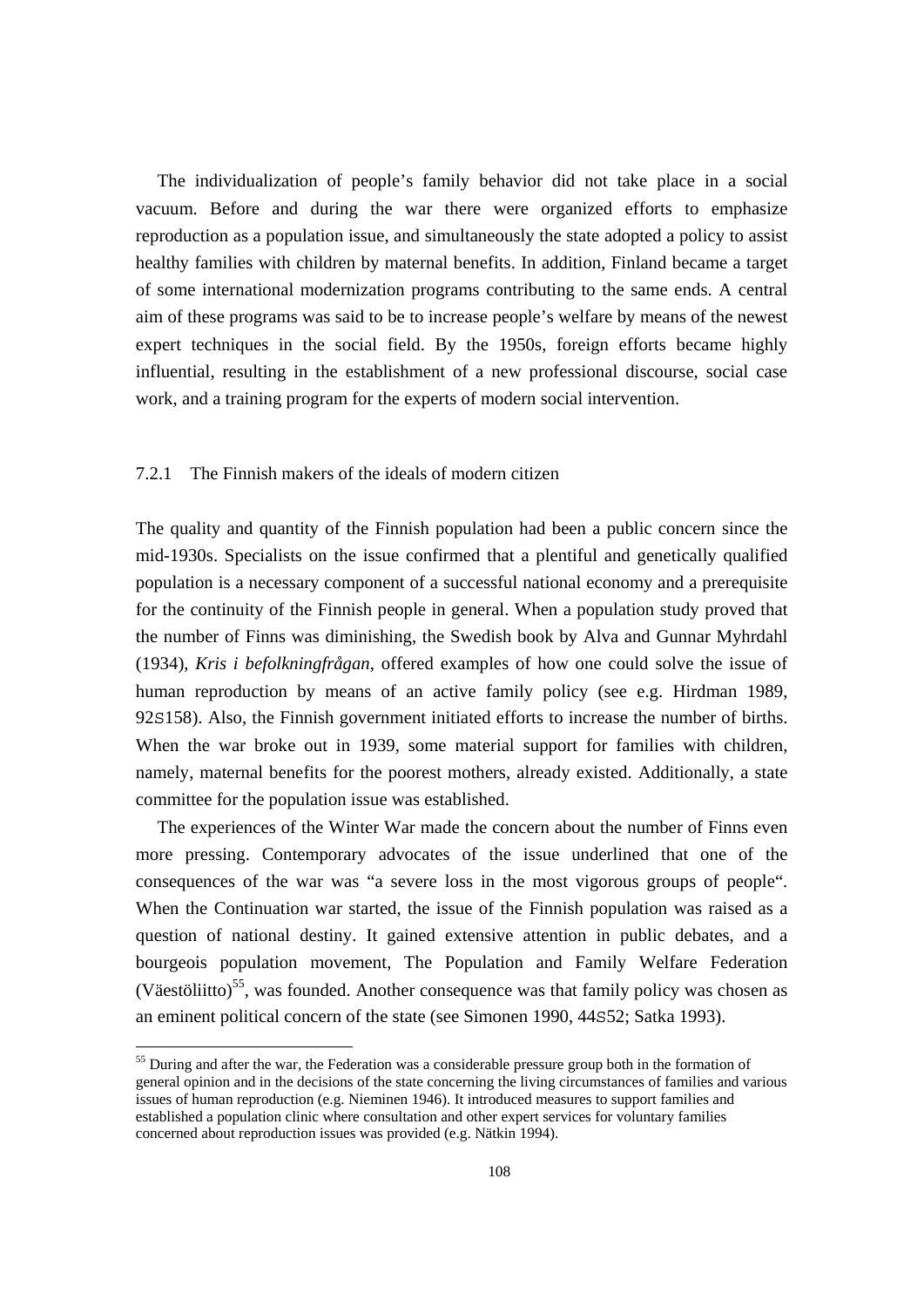As its first measures, the Population Federation declared that the country needed a population program and a large-scale population propaganda (Rauttamo 1980, 2S5). Essential in the making of the population program was a debate about the ideal reproduction norm each Finnish family should fulfil. At the beginning it was six healthy descendants per family, four children being the minimum (e.g. Simonen 1990, 50). The starting point of the population propaganda was an emphasis on the importance of mothering. For example, a chairperson of the Federation, psychiatrist and civil servant of the Ministry of Social Affairs, Rakel Jalas, declared that becoming a mother was the responsibility and particular calling of every able-bodied and married young woman (e.g. Jalas 1941). She was a representative and spokesperson of middle-class ideology and a women who played a decisive role in redefining the concepts of womanhood and family (Satka 1994b).

 Mothering was argued to be especially important for the continuity of the nation; it was mothers who controlled future citizens' mental, moral and physical health — the basis of every nation. On the other hand, the propagation of home, mother, and family during the war also had other aims than increasing the number of people. It was meant to strengthen the general nationalist pathos, and people's moral courage, in addition to linking their minds to the promises of a future with peace, happy homes, and loving mothers (e.g. Satka 1993, 57S62).

 The ideology of the 1940s population debate was extremely familist, for example, in assigning a special maternal and familial calling to women. The same ideology became popular throughout Finnish society. Public attitudes were manipulated in favour of the family. The home cult, originating at the end of the 19th century, went through a rapid revival (Jallinoja 1984, 60) and became partly modernized. Its new characteristics involved the ideal of individual choice, personal, even sexual pleasure, emotions, and domestic privacy. There were also attempts to change legislation in order to improve the material wellbeing of large families. Consequently, the taxes of the families with children were reduced, and new acts, such as the Child Benefit Act, were introduced in 1948 to respond to their needs.

 Thus, the private life of individual citizens in families became endowed with major political significance. The state participated effectively in the making of the everyday life of the Finnish family from the 1940s on (cf. Hirdman 1989). The new political tendencies were manifest in postwar social policy. Even a brief overview of the introductory texts in the 1940s social policy by the Ministry of Social Affairs reveals two main focuses of activities: the regulation of work and home, the public and the private life of ordinary people. Essential targets of state regulation were the labor market, which was under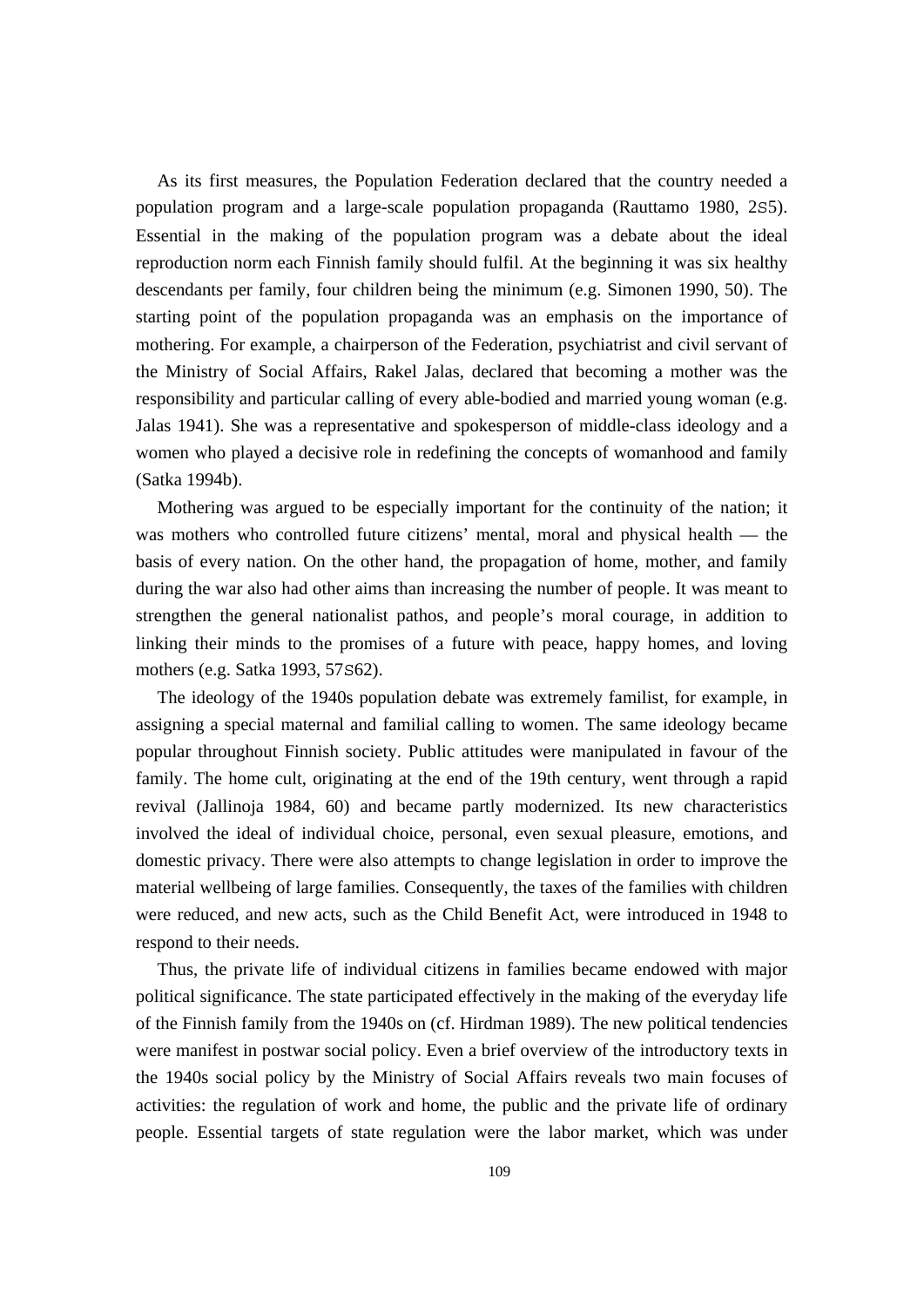democratization and reorganization, risks at work, conditions of human reproduction, and the welfare of families with children. (e.g. Sosiaalinen lainsäädäntö ja toiminta Suomessa, 1946; Social Legislation and Work in Finland, 1949). Thus, the Finnish postwar way of life was normalized by means of regulating, through social policy, wage labour and moulding the sphere of the home — "the small life, which was the site of personal pleasures and benefits".

The 1940s housing policy, particularly the program of the type-planned houses, the "good modern family dwellings", and the simultaneous launching of a new female occupation, the home makers, are fascinating examples of politically produced forms of organizing people's everyday life according to the modern norms of home and work.

 The type-planned houses meant a break away from the productive farm house and household of several people. Unlike the peasant house, the house for a single family was no longer a place of work but primarily a dwelling. The spatial organization of the modern house was designed for housekeeping tasks only, which included gardening for the domestic needs of the family. The designers assumed that all other work was taking place elsewhere. The one-family house was a monument to the privatizing family; with its fenced-off yards it constituted the discrete and privately owned world of the family. It was one effective measure by the state to introduce the norms and ideals of modern everyday life for the changing Finnish families who were moving increasingly into towns. Additionally, its norms and design introduced a family model which was based on a strict gender-based division: on the predetermined roles of father, mother and children in the modern family. Kirsi Saarikangas (1993, 348), who has studied the postwar housing program, concludes:

"The man's place was in the construction of the home. Just as the idealized family model can be seen as oppressing the woman — assigning her to the home and to a fixed role — it can equally well be seen as effecting the alienation of the man from his home and his family". (Saarikangas 1993, 324S353).

Before and during the war two voluntary associations, the Mannerheim League for Child Welfare and the Population Federation, started to organize courses for occupational home makers. This activity was directed to what happened inside the home, to improve the quality of mothering and the overall value of home life. The objectives included making the work of housewives with many children easier, the rationalization of households, and increasing the overall standard of health and hygiene in poor homes. Another argument for establishing the training programs was that young women needed training for their duties as future housewives in housekeeping, child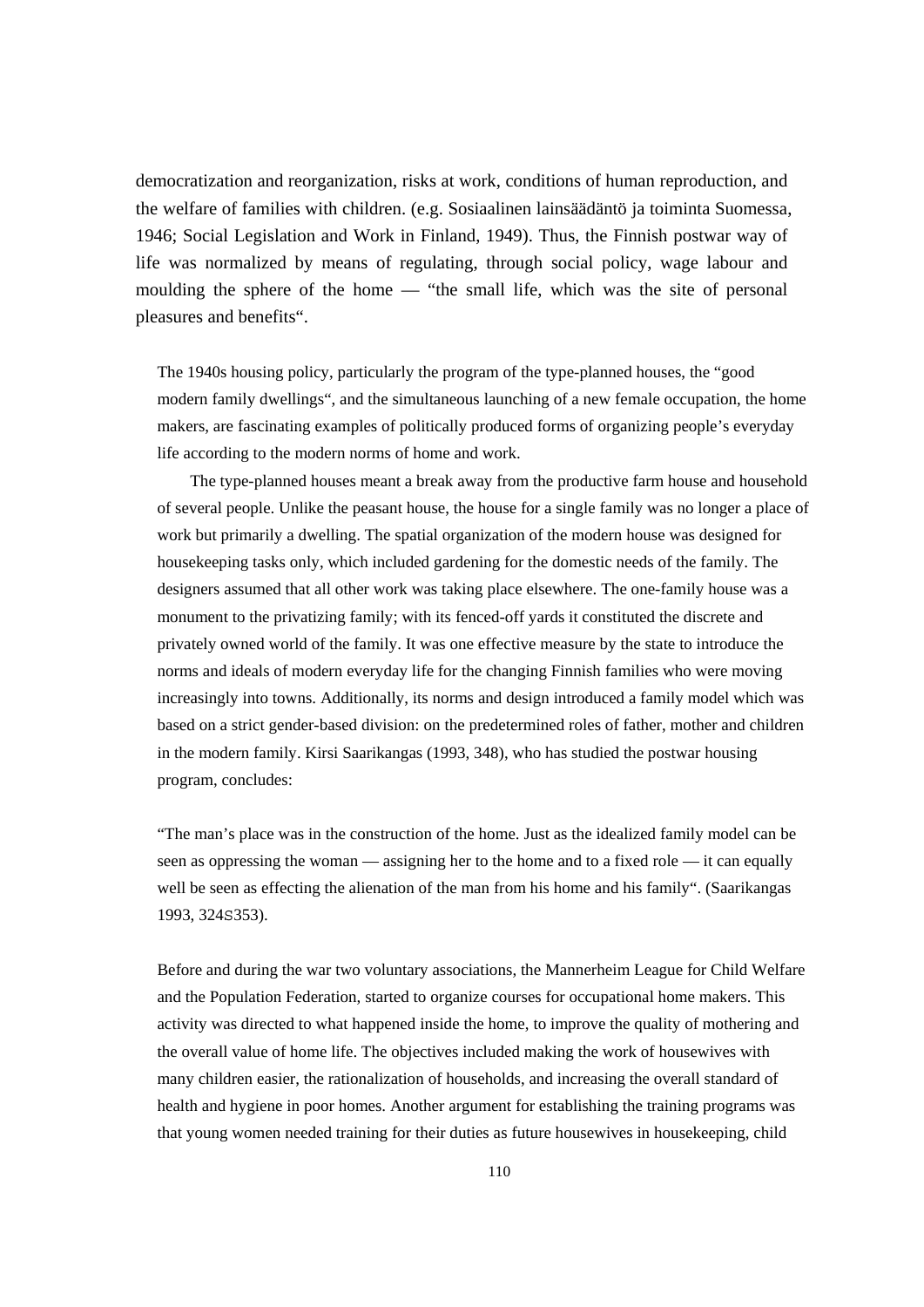care and domestic economy. Thus, a home maker's occupation was considered only a temporary phase in the life of an average trainee. According to the League, the courses were a method of "implanting in the people the attitude that becoming a housewife and mother presupposes serious training. Schooling was a way of making female youth inspired with the right spirit of homemaking." (Simonen 1990, 47). After the war, municipalities started to employ homemakers.<sup>56</sup> The priority was given to provision of homemaking services to homes with several children. An additional emphasis was given to rural poor families, which has to do with the fact that in 1950 still half of the Finnish population were living in the countryside, and earned their living from primary production. (see Simonen 1990, 36S82)

 Finland's obligation to pay a considerable amount of its war indemnity in industrial products had contributed particularly to the growth of metal industry by the 1950s and to the rapidly increasing number of industrial workers. The postwar industrialization was rapid, but equally rapid was the growth in the number of people who earned their living from services (e.g. Karisto & Takala 1990, 49). Thus, unlike most Western nations, Finland did not have a period of thoroughgoing industrialization; in their views of the world, the Finns continued to cherish the ideas and ideals of the agrarian communality for decades after the Second World War.

Postwar enlightenment in homemaking, housing programs and social benefits introduced eligibility criteria, standards, guidance, recommendations, and advice for normal life. The prescribed criteria for housekeeping, for the entitlement to social benefits, and for the spatial organization of the type-planned house, constituted the principle of modern, normal life. The starting point for the construction was the idea of a universally average mother, father, children and family; the assumed physical, biological and socially average needs became the "norm" for everyone. However, the norms as such were not enough to implement the policy effectively, as was planned, for guiding the modern citizens to make the right choice. The implementation necessitated well trained and knowledgeable labor, a whole new battalion of civil servants and professionals (e.g. Komiteanmietintö 1940:3: Komiteanmietintö 1949:7).<sup>57</sup>

l

<sup>&</sup>lt;sup>56</sup> Since 1950, employing homemakers became, according to The Municipal Homemaker Act (Laki kunnallisista kodinhoitajista 272/1950), a voluntary action for municipalities, but the qualification and working conditions of a municipal homemaker were strictly prescribed by law.

<sup>&</sup>lt;sup>57</sup> The qualifications of a municipal welfare worker and the further implementation of the municipal welfare administration were stipulated by the Act of Welfare Administration (Laki sosiaalihuollon hallinnosta 34/1950). These reforms continued in 1956 by the Act of Public Assistance (Huoltoapulaki 116/1956), replacing the term 'poor relief' by 'public assistance'.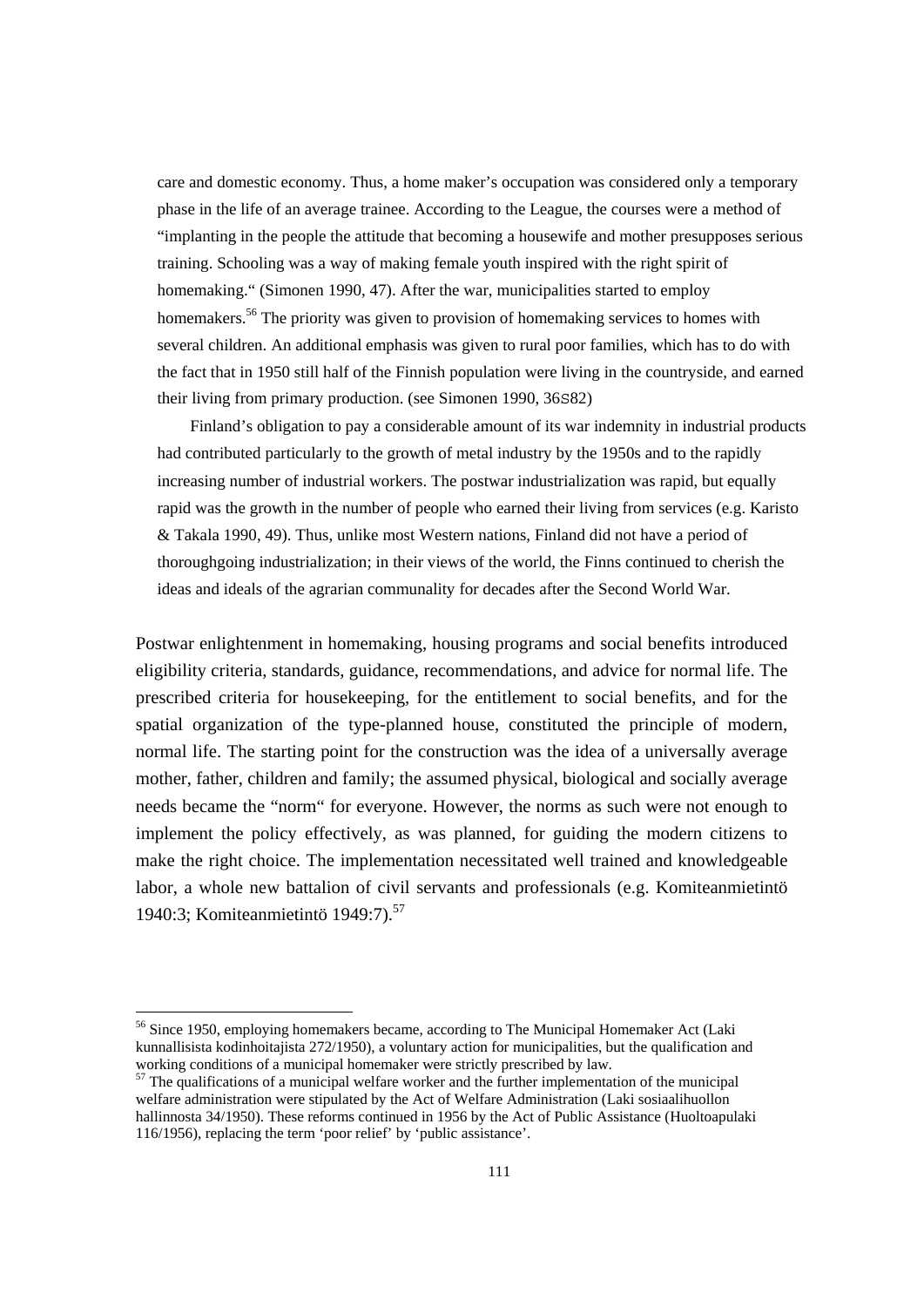#### 7.2.2 American aid via the United Nations

The training of the new specialists was not an easy task in a country where the infrastructure for higher education was weak, and where most of the resources were tied up in paying the war indemnity. For this reason, the know-how and training for the social field that was offered by outsiders was most welcome from the point of view of the state.

 In Finland there had been a few American exchange awards available since the 1920s, but during the postwar years the exchange opportunities expanded rapidly. At first, the number of scholarships by private American foundations increased (see Blomstedt 1983, 16S21); moreover, since the late 1940s, the United Nations unexpectedly offered the Finns study visits, expert exchanges, and study programs in the social field to various European countries, the USA and Canada.<sup>58</sup>

The United Nations was founded in 1945 to secure peace, social security, and economic and social development in all the nations of the world. The rebuilding of war-ravaged Europe was one of its first objectives, and the various welfare programs targeted at Europe had a considerable role in its activities in the 1940s and 1950s.

 Because of its recent technical and economic achievements, the United States was a very influential member in the new international organization. In the postwar years the interests of the Americans included the prevention of the spread of Communism and increasing economic prosperity in Europe, which it considered the best antidote against subversion. These aims were strongly supported by the Western business world, enthusiastically anticipating new opportunities for investments and markets for their technology.

 From the perspective of this study, the most important program of the United Nations was the Special European Social Welfare Programme, and particularly the Expanded Programme of Technical Assistance (EPTA), which started in 1949. The resources of the program included exchanges for the employed social welfare personnel with the idea of making professional studies and observations abroad; organized European regional seminars and study groups devoted to the study of certain social problems of practical interest; short-term assignments for social welfare

<sup>&</sup>lt;sup>58</sup> In order to respond to the expanding international exchange, in 1949 Finland established a permanent committee, the TA-Committee, under the Ministry of Social Affairs. Finland was also approved as a receiver of international scholars from the United Nations. Over the years 1947S1965, when the Finnish TA -Committee was active, 80 Finnish experts in social welfare or health care studied abroad from three months per academic year; the expert exchange abroad included twelve professionals; and 216 Finnish social workers participated in the European Exchange Program of 2 to 6 weeks in the foreign country in order to become familiar with the issues of their area of specialization. At the same time, Finland received 13 experts, 207 scholars and 113 visitors from foreign countries. (Sosiaaliministeriö 1968, 68; Valvio 1966).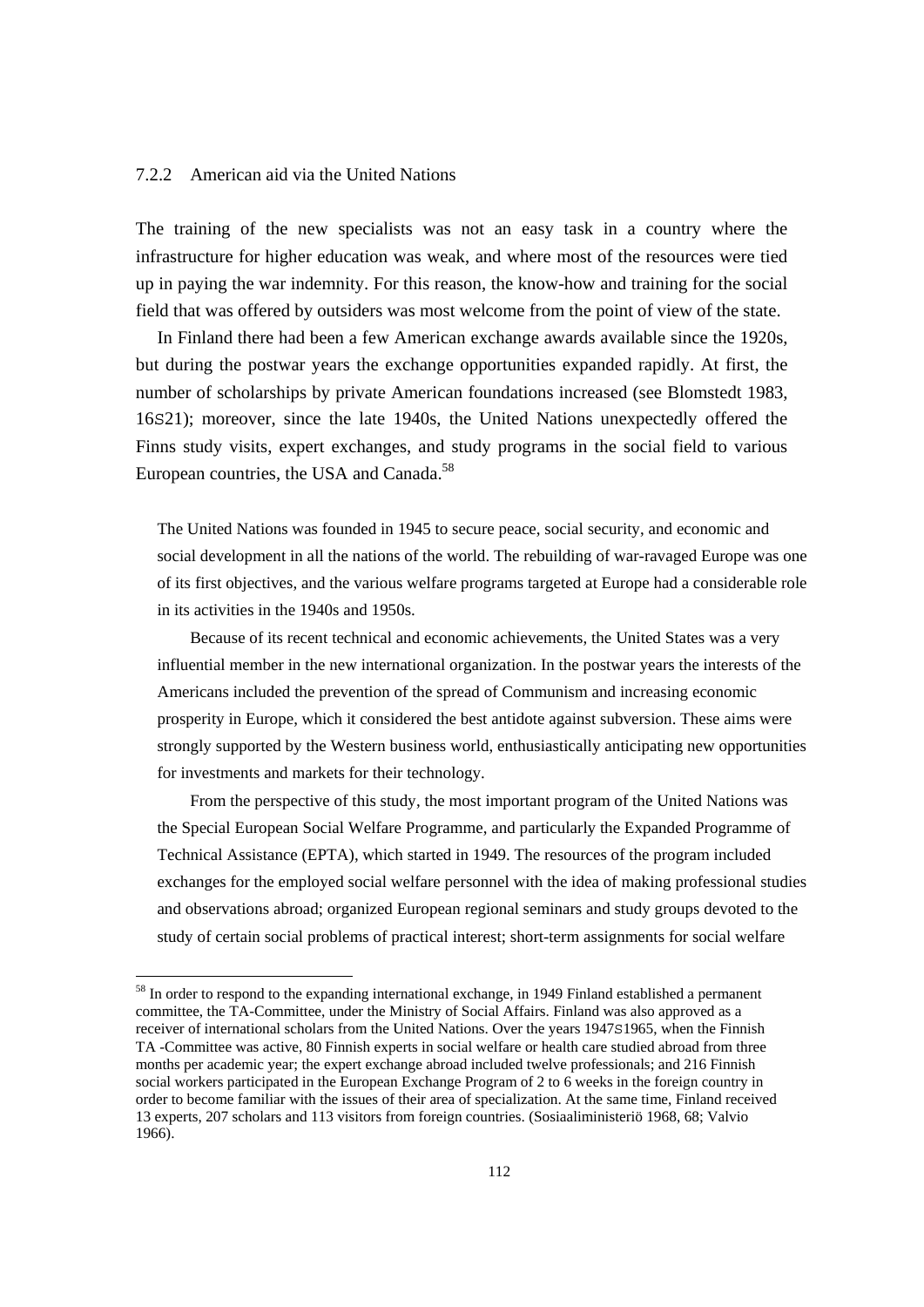experts; a social welfare film loan service and a loan service of plans and photographs of modern social institutions. (Siipi & Lehtonen 1968, 12S15, 23S26, 97S101; Miihaud 1959).

 In Europe, the program was run by a local commission, the Economic Commission for Europe (ECE) in Geneve, which was organizing a series of European seminars in social development. Four of them were organized in Finland: Social Casework 1952, Group Work 1955, Social Aspects of Housing 1959, and Social Planning 1964. In addition, the Finns also participated in most of the seminars in other European countries. These seminars served as a forum for mediating the newest developments in American social work to the leading experts of social work in Europe (e.g. Yelloly 1980, 95). (Sosiaaliministeriö 1968, 68; Valvio 1966).<sup>59</sup>

 The representative of the Chief Technical Assistance Office, Mr. Maurice Miihaud (1959, 22), writes about the general purposes of the program:

"From the technical, as well as from the financial, standpoint, the whole Programme therefore rests on the principle of mutual aid and on the stimulation of goodwill... Finally, by using technical assistance as a means of promoting social progress, it enables action to be taken systematically and continuously in connection with the short-comings of social welfare services and broadening of horizons by giving social administrators and workers the possibility of coming into contact with new ideas."

Miihaud argued that the need for such a program of social development was connected with the expanding international concept of social security, which was about to cover the whole population of nations. One of his points was that such an implementation of the policy was hardly possible without qualified professionals competent to build and run the services necessitated by the organization of the European model of social security. According to him, the key personnel in this were social workers whose "best instruction in the new techniques" was the key of the program. Thus, he states (Miihaud 1959, 22):

"Not only was the number of professional social workers extremely small in Europe, but, having been trained before or during the war, they were not able to receive a training that placed at their

l

<sup>&</sup>lt;sup>59</sup> The international contacts and new impulses stimulated the Finns' activities in developing social work. In particular, the Professional Association of Hospital Social Workers (*Lääkinnöllissosiaalinen Yhdistys*) was active in organizing social case work courses for its members, and for social workers in general (see e.g. Sosiaalihoitajalehti 1/1953 and 4/1953). In addition, there emerged informal study groups that started to use case records to study ways of practising social case work. The best-known of them is a club called Amalia, named after one of the first study cases. Amalia became a research forum for about 80 social workers from 1954 until 1964, when a new regional trade union replaced it (Sosiaalityöntekijäin.Liitto. 1989, 58, 60).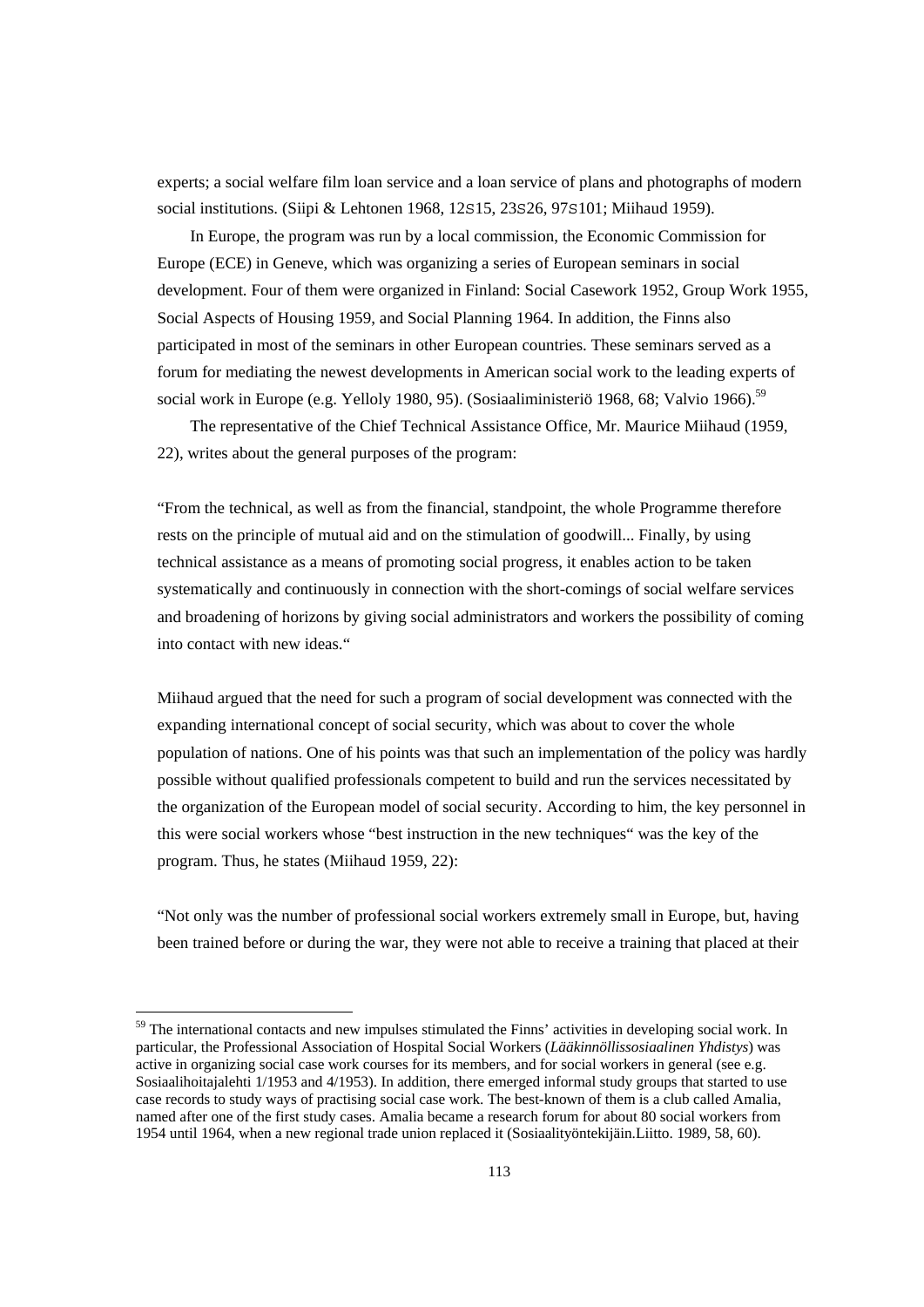disposal the working tools which had been forged during the same period in the United States for social techniques as a consequence of the progress in psychology and the social sciences."<sup>60</sup>

The international modernization project was closely connected with the newest scientific advancements both in the natural and social sciences. Actually, it was co-ordinated by their texts, facts and beliefs. Thus, the programs of social development also were strongly supported and guided by the intellectuals, contemporary social scientists and economists. Their leading ideas were presented in the so-called modernization theories. The general line of reasoning of these theories is stated in the following: Advancing industrial revolution is the means to gain wealth and to raise the level of living. In order to achieve the optimal accumulation of capital, the important qualifications of wage labour should include entrepreneurial skills, a spirit of competition, and a proper work ethic. Increasing capital accumulation, it was believed, will lead to high consumption which again will produce more demand and more profit. (see e.g. Moore 1963; Midgley 1983, 40S60). W.A. Moore (1963, 89), an American sociologist, gives an interesting summary of the purpose of the anticipated transformation:

"What is involved in modernization is a total transformation of a traditional society or premodern society into the types of technology and associated social organization that characterize the advanced economically prosperous and relatively politically stable nations of the Western World<sup>"</sup>

The reformers' understanding was that the traditional social institutions, like the peasant family, and the corresponding conceptions and organizations of everyday life, had to be transformed. They saw them as restraints on human capacity. According to the modernization theories, the ideal family and citizen, female or male, was supranational. The objectives of change were the same for everyone in a particular family role and applied all over the world (e.g. Sosiaalityöntekijä... 1956, 149, 249), because the standards and requirements of labor in modern industrial production were the same everywhere. Accordingly, the discourse of modernization made the reformers believe that traditional family obligations, especially the large number of dependent kin (i.e. the extended family) prevented labour mobility, inhibited savings and capital formation, and

 $60$  Another practical example of the great interest of the United Nations in social work education are the four extensive international surveys made in the years 1950S1964 (Training for Social Work surveys; published by the United Nations). They describe social work education all over the world and conclude by making national and international proposals for development.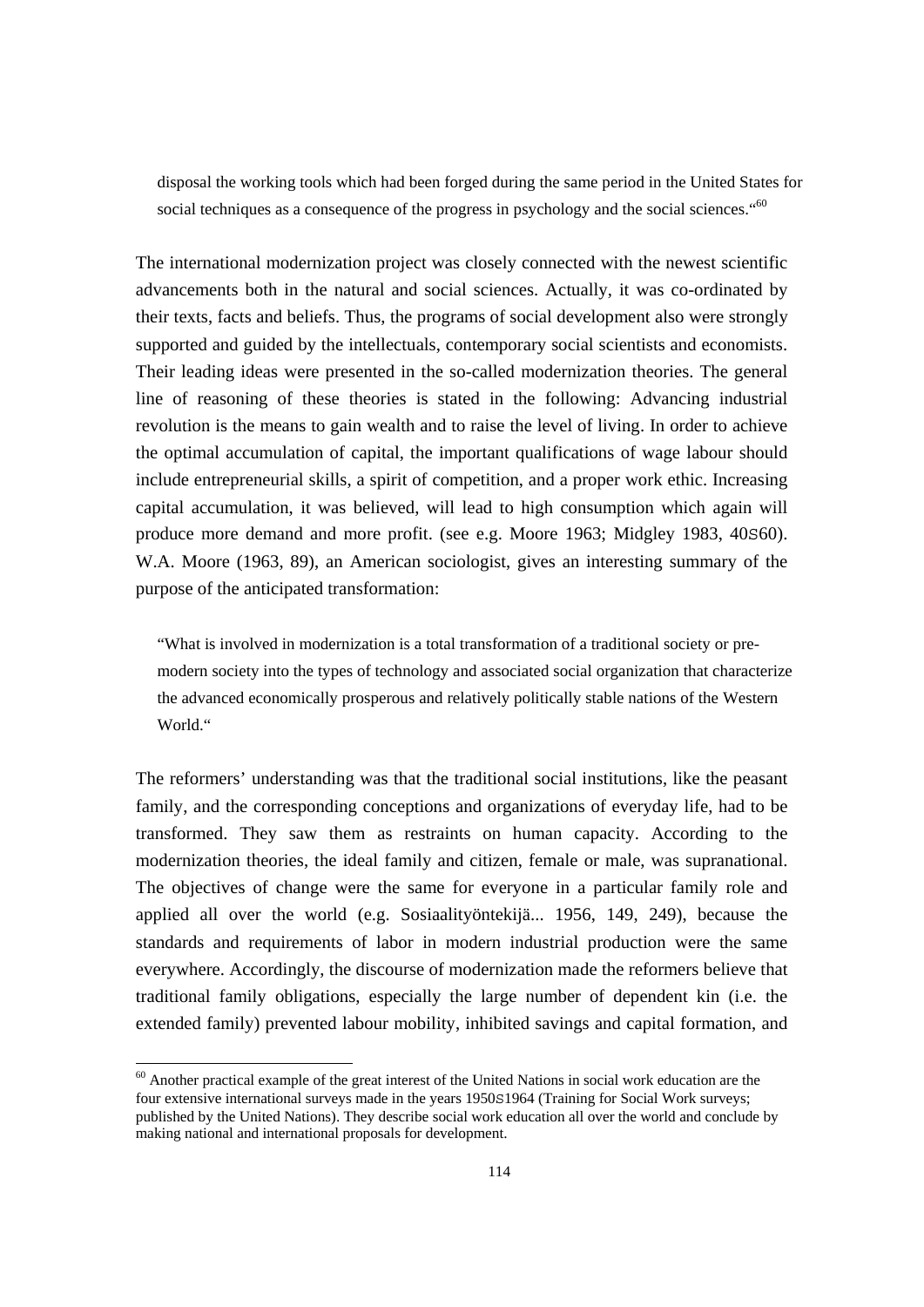suppressed individual initiative and spirit of enterprise. Moreover, they believed that the traditional family mode attached its members to conventional occupations, which made them incompatible with the needs of industrial development. The aim was to liberate all human resources for modern capitalist production and private consumption.

 Finally, in addition to the officers of the United Nations, a number of social scientists argued for the necessity of fundamental changes in people's way of life in the less developed countries before they will be able to conform to the Western ideal of modern man: rational, motivated with self-interest, competitive and highly individualistic. (Midgley 1983, 40S60). The necessary counterpart of the modern man naturally was the modern woman with her housewife responsibilities. The advocates of modern order believed that the housewife was the guarantee of the ideal male worker: a mobile and independent breadwinner. To ensure a successful transformation of a peasant family into the modern one, the experts believed that a third actor, who was going to support the family in its daily trials, was necessary. This task they entrusted to social workers, to the experts on modern everyday life, whose new specialization included the problems of families, bringing up of children, and mothering. (cf. Hakola 1946).

## 7.3 The trained professionals emerge

## 7.3.1 The training programs

When Einar Böök (e.g. 1934a; Böök 1934b) introduced the bills for the welfare acts, his estimate concerning the work force was that a small increase of civil servants at the Ministry and at the social welfare offices of the largest communities would be needed. At that point, he was unaware that a practice organized by objectifying textual knowledge requires appropriate factual competence on the part of those involved in the administrative process and its implementation (cf. Chapter 6.3.; cf. Smith 1990a, 167S174; Smith 1990b, 123S130). However, he soon learned that local actors also needed to know more than the form; they needed to know how to take the standpoint of the discourse: how to think and talk in terms of the new welfare law, and to describe what is happening in terms of the official form. As soon as the implementation of the new policy in communities began, there arose an urgent need among trained welfare workers to comply with the policy, i.e. to produce case files and other documents efficiently, in accordance with the prescriptions of the Ministry.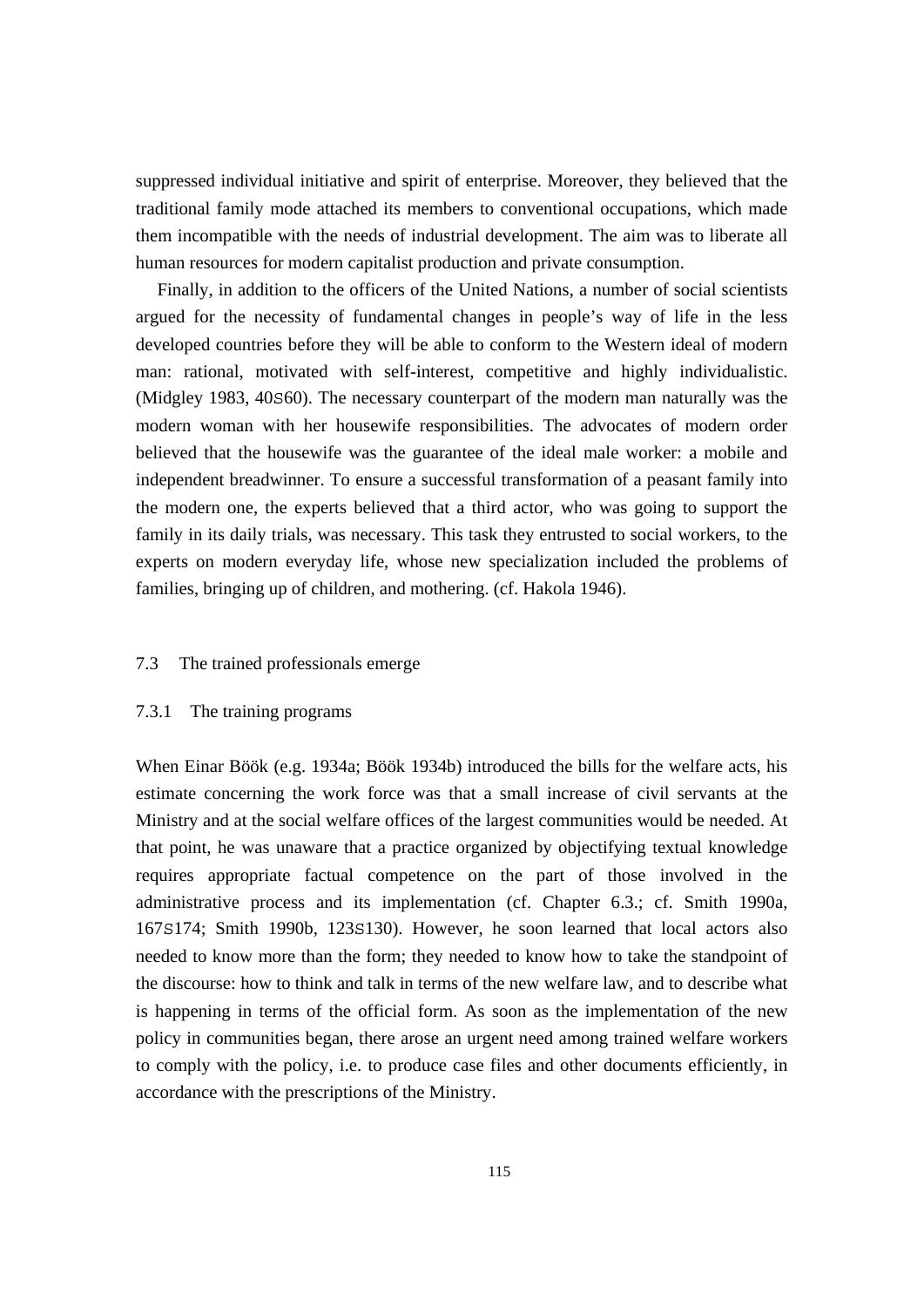Permanent education and the first professional degree in welfare work was launched during the war, in October 1942. Its preconditions and curriculum was carefully analyzed and discussed in a state committee (Komiteanmietintö 1940:3). The committee started its work in 1938 by organizing a survey of the social field in order to establish the present status of what they broadly defined as welfare work, and continued with other arrangements so that the curriculum was accepted by the University of Social Sciences (Yhteiskunnallinen Korkeakoulu, hense, YKK will be used in the text) in September 1939. Thus, the training program was not a result of the war but a consequence of the legal reforms in the 1930s. Actually, the war delayed its launching more than advanced it.

Fifty percent of the members of the committee for the education of welfare workers came from the Ministry of Social Affairs. Two of its four members, Margit Borg and Rakel Jalas, were female civil servants at the Ministry, and the other two, Alpo Lumme and Bruno Sarlin, were well-experienced male administrators in child protection and social welfare. Furthermore, the committee's work took place in very close co-operation with the Ministry; the whole curriculum was suggested on the precondition that the Ministry would accept it (Komiteanmietintö 1940:3, 49). In its curriculum proposal, the committee eliminated fields of social work which did not fall within the Ministry's administrative territory (like social work in health care under the Ministry of Internal Affairs) arguing — misleadingly — that the education had already been organized.

 The curriculum was not put together by all the members of the committee but by a small male group which consisted of the chairman of the committee, Bruno Sarlin, a teacher of welfare work at YKK, Bertel Nyberg, who was also a teacher of child protection at YKK, and Heikki Waris, the vice director of YKK (Komiteanmietintö 1940:3, 66). It is worth mentioning that Sarlin and Nyberg, both in their early sixties, were widely experienced in Finnish welfare administration from the 1910s to the 1940s, while Waris was a young scholar who knew well the activities in the voluntary sector.

 The memoirs of Margit Borg-Sundman (1969,154), a member of the committee, reveal that she was dissatisfied with the proposed curriculum. Having herself an American social work degree and experience in Finnish child guidance work, she wanted more psychology and social work methods, which the curriculum ignored. Perhaps, as consolation, she was given the task of writing an appendix on social work training in other countries for the final report of the committee.

 When the training program started, both the representatives of the University and the Ministry expressed their concerns since the great majority of the students were women (Ruutu 1944, 36; Mustala 1943, 321). They said that this must be a result of the war and only temporary.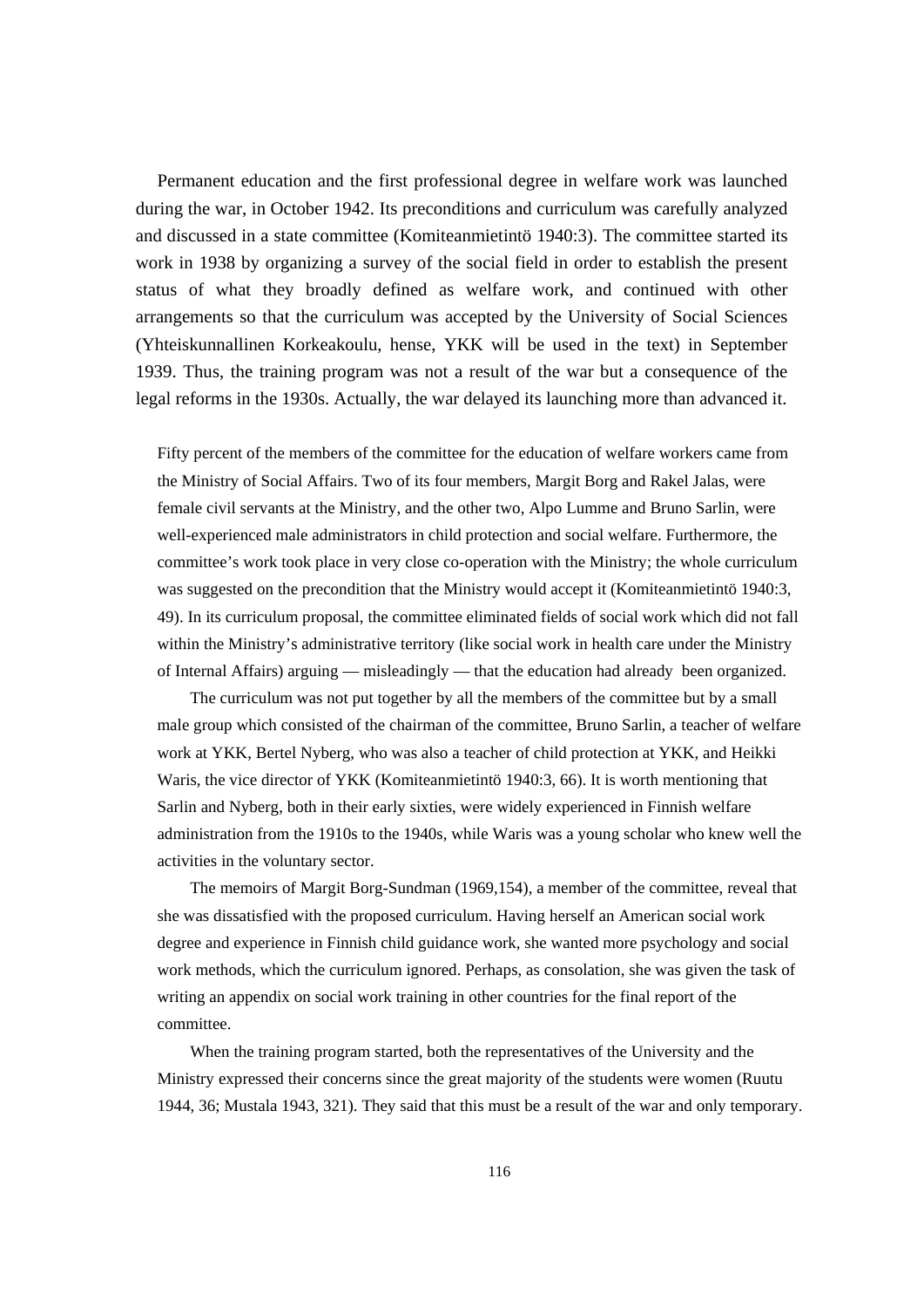After some years they noticed that this was not the case, and the Ministry continued regretting the female majority among the student population.

 Two of the four permanent teachers of professional training for welfare work (*sosiaalihuoltajatutkinto*) were recruited from the Ministry. They were the retiring head of the welfare department Einar Böök and the female inspector Rakel Jalas. Waris and Jalas were people who had been (and continued to be while teaching) active propagators of modern social relations. Waris acted as a chairman of the "mental care" by Suomen Huolto, while Jalas wrote extensively about women's morale as a doctor, activist of the population and women's movement, and as the inspector of maternal care and child welfare at the Ministry of Social Affairs (see Satka 1993; Satka 1994b).

 When the training program started, the Ministry accepted students' field placement on a case-by-case basis, controlled the field work evaluations of every student, and nominated its trustee, chief inspector Paavo Mustala, as a case advisor and controller of the new faculty (e.g. Ruutu 1942; Waris 1944, 289). Another side of the coin was a strict personal control of every student by the Ministry in co-operation with the faculty. The students had to prove in their field work and studies that they were right persons for the field. It appears that in the mental and social atmosphere of the war, the suitability they were looking for was primarily moral in character (see e.g. Jalas 1944, 11; Mäkinen-Ollinen 1949, 101).

 Lecturing and other kinds of interactive forms of study had a major role in the training program, as the relevant textbooks were very scarce. In addition, the welfare journal, *Huoltaja*, and the recent welfare acts were essential reading. However, my interviews<sup>61</sup> of the students from the first course (1942S1944) reveal that they were not only trained to apply welfare law, but welfare law was also taught from a social philosophical point of view by the widely educated Einar Böök. Religion did not have any particular role in the curriculum. The lectures of Heikki Waris explained and analyzed the new principles and values of social assistance, social welfare, and social policy. The teachers emphasized, according to the students, some principles above others, such as the following: modern social welfare was to be preventive and individualized, and every individual citizen was to be treated equally. In addition, Waris (1944; 1946) spoke of a new attitude of serving people, and Rakel Jalas (1945) underlined the importance of humanism in the postwar social circumstances. These ideas were different from those characterizing the discourse of the 1930s welfare acts but they fully accorded with the ideas of a contemporary state committee planning a program for Finnish social welfare (Komiteanmietintö 1949:7; Rauhala 1993).

<sup>&</sup>lt;sup>61</sup> I am referring here to interviews with Helmi Mäki 17.6.86; Eeva Salo 3.5.89, and Veikko Niemi 12.12.86. In addition, I was able to read Veikko Niemi's careful notes for his lectures in the early 1940s.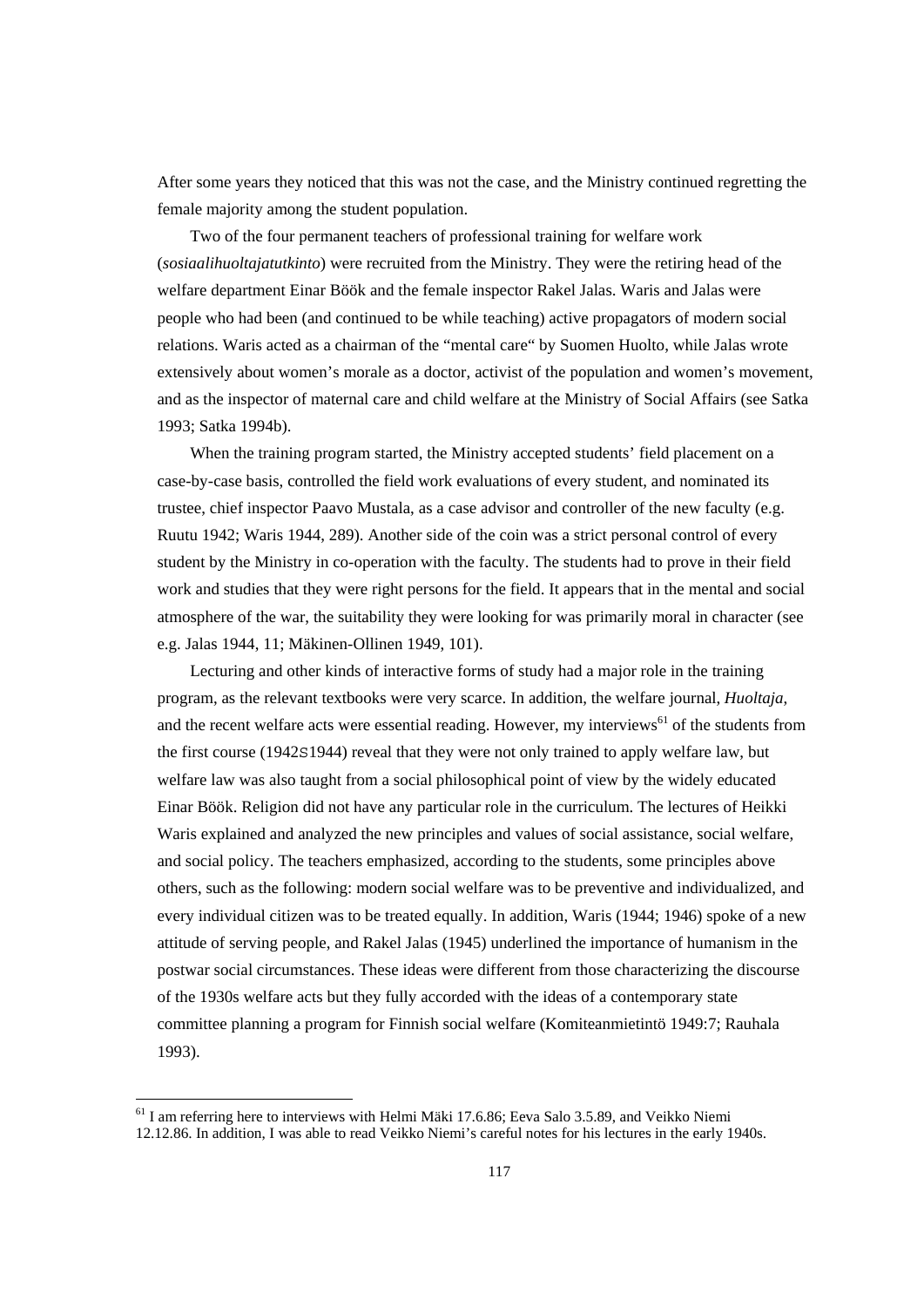In the end, the established training program for professional welfare work failed to respond to the training needs of postwar social intervention as a whole. First, the training of the Swedish-speaking welfare workers was left open. Second, the training of professional social experts for health care and psychiatry was neglected completely. The third problem for the future was the virtual non-existence of modern social work methods and applied psychology in the curriculum.

 Thus, the contents of the first Finnish training program for welfare work was already at the moment of its construction old-fashioned compared with the many contemporary European and American training programs for social work. The Finnish curriculum was partly based on knowledge originating in the previous century. As an example, the curriculum was to be planned on a strict division between welfare work inside welfare institutions (*suljettu huolto*) and outside them (*avohuolto*). The professional degree, "sosiaalihuoltajatutkinto", was to be taken in one of these specialized fields. Actually, this division was derived from the discussion of the division of Elberfedian poor relief into *geschlossene Fattigfürsorge* (*indoor relief*) and *offene Fattigfürsorge* (*outdoor relief*). (Piirainen 1952, 168S169).

 The Swedish-speakers were the first to react by establishing a separate school for the training of Swedish-speaking welfare workers in 1943. The length of the education was the same, two years, but the curriculum for Svenska Medborgarhögskola was planned according to the curriculum of Socialinstitute at Stockholm (Kull 1983). The second reaction came from women who were responsible for nursing education. The female inspector of the education for health care, Venny Snellman, and the head of nursing school, Tyyne Luoma, had for years been active developers of the social aspect in the education of visiting nurses. They were dissatisfied with the established training for welfare work and initiated a four-month course in hospital social work for the trained nurses in 1945. The new training course was mainly built on the incentives of the contemporary American social work and social work education. Professional cooperation between the Finnish and American health care had long roots. 62 The first

 $62$  International educational exchanges started in the 1920s when Finnish nurses studied primarily in London, Bedford College, founded by the Red Cross (see Neuman-Rahn 1927, 163S164). Beginning from the mid-1930s, the state authors of education for health care made initiatives to establish a field training center for nursing, but the economic conditions delayed the plan. Thus, the initiators, of whom many had studied in the USA with the help of a grant by the Rockefeller Foundation, turned again to the Foundation. Its precondition for financing was that the personnel must be trained in the USA. Therefore, among others a public health nurse, Märta Boman, the first director of the social work training programs for nurses, went there to study (1938S39) how to combine a public health nurse's work with welfare work; and how to make effective the co-operation of a municipal welfare board and a public health nurse. (Leppo 1940).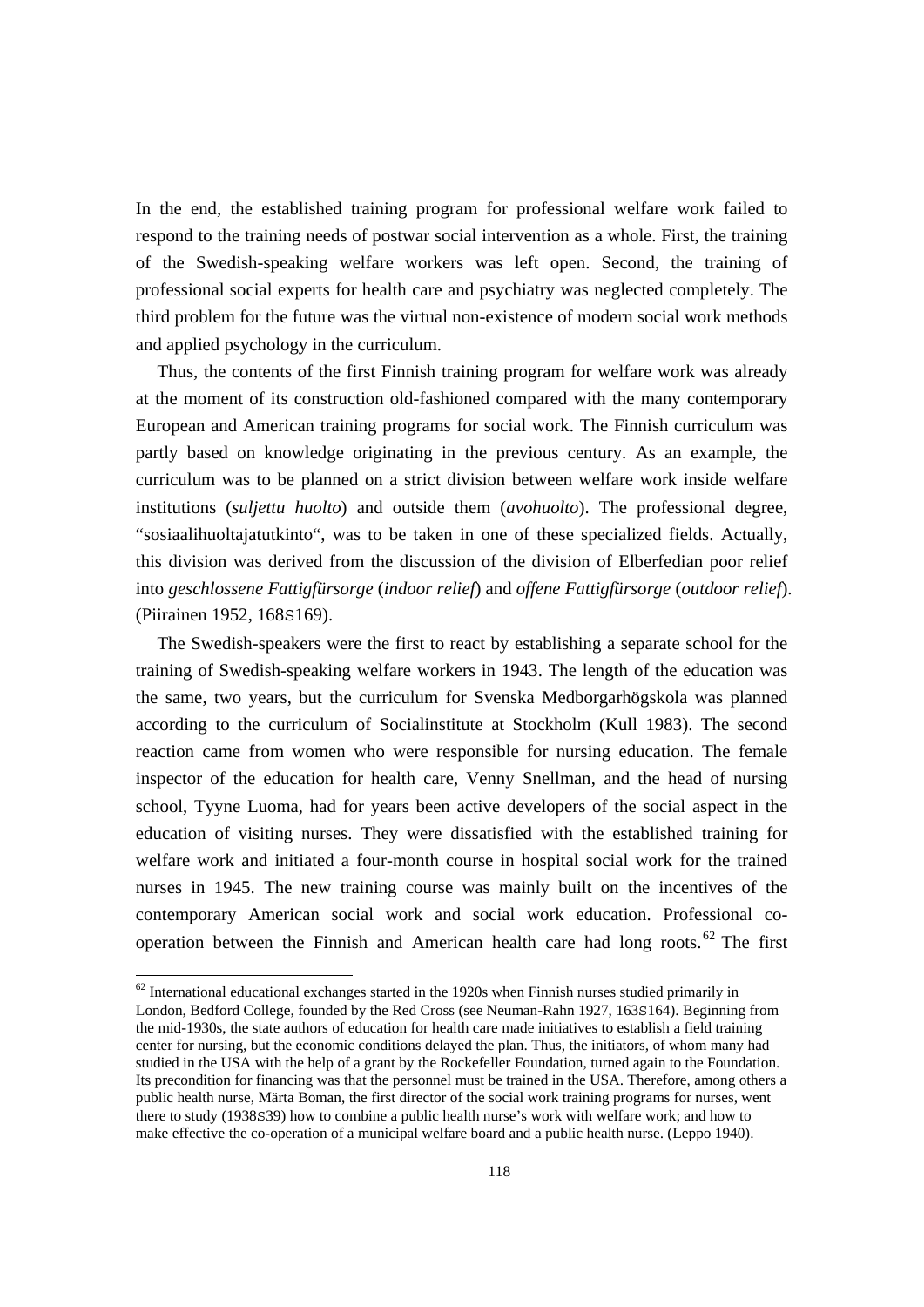director of hospital social work courses, Märtha Boman, had studied for two years in the United States. Her studies were funded by the Rockefeller Foundation, as were those of other leading education figures later on. The conceptual cornerstone of the training was professional social work with a special emphasis on social case work (see Chapters 8.2. and 8.3.). (Helsingin sairaanhoito-opiston vaiheita 1989, 66, 99S101; Helsingin sairaanhoito-opiston opettajamatrikkeli 1988).

# 7.3.2 The boom of clinical social work

A professional activity which was increasingly called social work (*sosiaalityö*), had emerged by the middle of the 1950s. At the end of the 1950s the country had about 20 Family Counselling Clinics, a couple of Marriage Guidance Counselling Clinics, Aclinics, a Vocational Rehabilitation Clinic, and a Child Welfare Association, which all were applying the mode of social intervention to which I will refer in the next section as clinical social work<sup>63</sup>. (see Satka 1994a, 308S311).

 It was common that these clinics were operating as teams of professional experts. Generally speaking, the main target group of the clinics were families who suffered from previously almost unknown social problems, like problems in marital relations, family cohesion, child rearing and the behavior of the youth. The same phenomena had existed before, but people had been used to regarding them as a kind of destiny, not as problems that one can solve by means of outsiders like professional experts. When marriage was changing from a tradition to an individual choice based on emotions, so were the means of looking for advice in problems of marriage. The tradition no longer gave relevant examples as what to do, for example, with a drinking husband, and people started to turn for advice to the increasing number of social experts.

 How the various clinics got started and how social work as a professional practice emerged in them varies case by case. Eventually, whatever the story of the beginning was, by the mid 1950s every one of the above-mentioned clinics was actively developing its professional social work either solely on the basis of social case work or with a strong emphasis on it. To illustrate the early hesitation and solutions of Finnish clinical social

 $63$  In Finland clinical social work had at least three pioneers, namely hospital social work (started in 1921), a Family Counselling Clinic (1925) and a Welfare Office for Mentally Ill (Sielullisesti sairaitten huoltotoimisto 1927), but there is no evident continuity from them to the efforts of the 1950s. Permanent Family Counselling Clinics were opened in Turku and Helsinki (in 1939), in Tampere (1943), and in Hämeenlinna (1945). (Linna 1988, 61S73; Komiteanmietintö 1967:A 1, 17S22).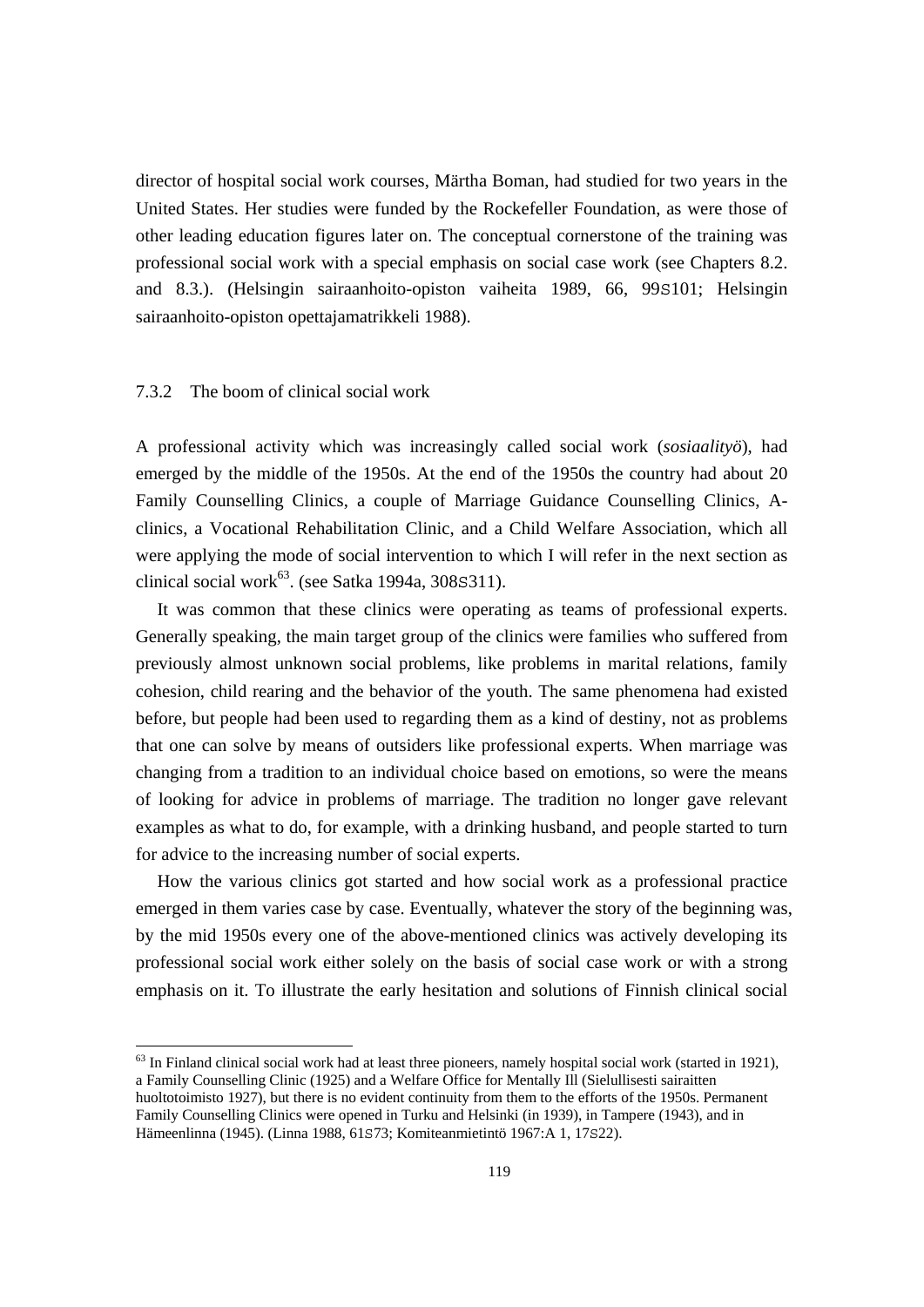work, I have chosen to present a brief case history of one of them, the first Finnish Marriage Guidance Counselling Clinic at Tampere.

When the war was over, Matti Joensuu, a young priest of the Finnish Lutheran Church, like his colleagues became particularly concerned with the high number of divorced people. He felt that the Church and its priests, who had during the war in so many ways been sharing people's suffering and concerns both on the war and the home front, could not tolerate the degradation of the Finnish family. He decided to offer marriage counselling for people who were about to consider divorcing. The announcement that he sent out expresses the aim of the service: Do not divorce! (see Satka 1994a, 309).

 The counselling service was a great success from the beginning, and eventually it spread to other industrial centers of the country. The popularity of this kind of service by priests has been explained by the fact that the common people were during the war accustomed receiving services like "mental care" from priests in their everyday concerns.

 In the beginning the Church considered this activity as a mere modern expansion of its traditional pastoral care which was done by both priests and volunteers. However, the counsellors soon became aware that they could, and should, have more effective tools than the doctrine of Christian love that the training for priests provided.

 The turning point came when Joensuu participated in an international seminar on family counselling. According to him, there he understood that family problems are common all over the world, and that in such activity one could greatly benefit from the knowledge of the family counsellors in other countries. Thus he went for a study visit to Great Britain where he became familiar with the work of the National Marriage Guidance Council, where social case work had a considerable role as a method of family counselling. (Joensuu 1952; Joensuu 1976, 9S18).

 In the early 1950s, the personnel of the Finnish Clinic started to study social case work. Sirkka Laaksovirta (interview 6.4.1989), the first trained social case worker at the Marriage Counselling Clinic, told me a revealing example about the initial uncertainties which she had discovered in the archived notes of the very first family counsellors. According to the notes, the issues that were discussed as family problems were few and no particular method was used in the discussions. It was common that the counselor listened to the person or couple at first, and then prayed for forgiveness of their sins for them, and the session ended leaving the family "in the hands of our Father in heaven".

 By 1952, this kind of service belonged to the prehistory of the Clinic, and the counselling of marital problems was organized by the procedures and facts of social case work (see Joensuu 1952). In adopting the new discourse, the European program of social development provided important resources. The first international social case work seminar at Keuruu in 1952 was a step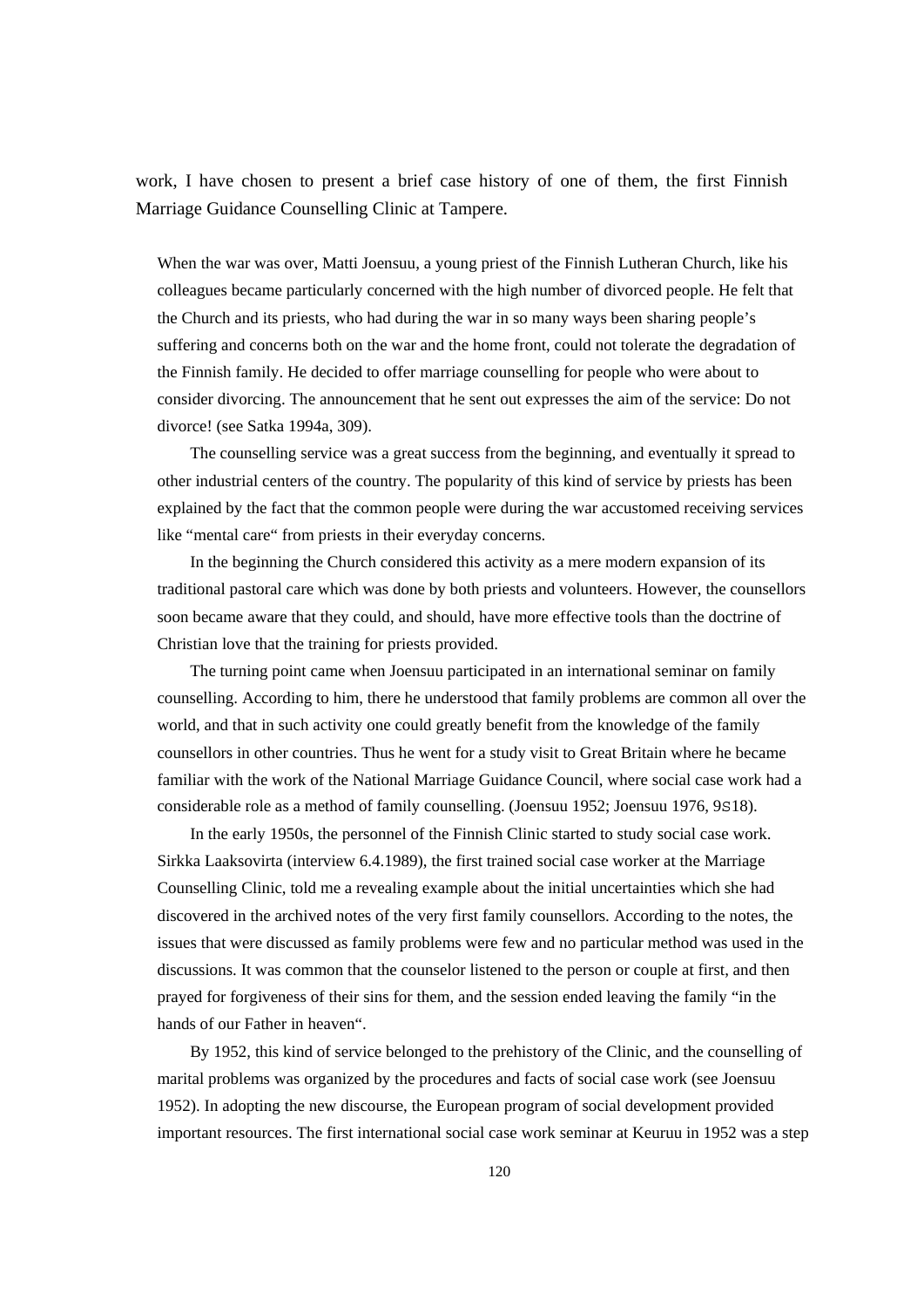forwards in the counselling practices of the Clinic. (Sipilä 1961, 67S80; Mikkonen 1988, 55S61). The seminar brought to Finland some of the best international experts of social case work, including professor Eileen Younghusband, London School of Economics, professor Gordon Hamilton, Columbia University, and professor Majorie Smith, University of British Columbia, Canada.

 The further developing of the case counselling method took place by means of the aid provided by the United Nations: the professional experts of the Clinic participated in the next social case work seminar in 1954 in England; over the years, they benefited from the advice and training of the several social work experts who visited Finland in the 1950s. Of particular importance for the Marriage Counselling Clinic was the training in social case work provided by Mrs Helvi Boothe, a Finnish-born American social worker. She held a two-week training session in social case work, consulted and supervised the staff, and in her report for the United Nations, she suggested a study visit to USA for Joensuu. (Viika 1984, 64S67). The overall result was that, in 1956, the new discourse and method of social case work made the clinic open the posts of marriage counsellors to professionally trained social workers in addition to priests (Mikkonen 1988, 30).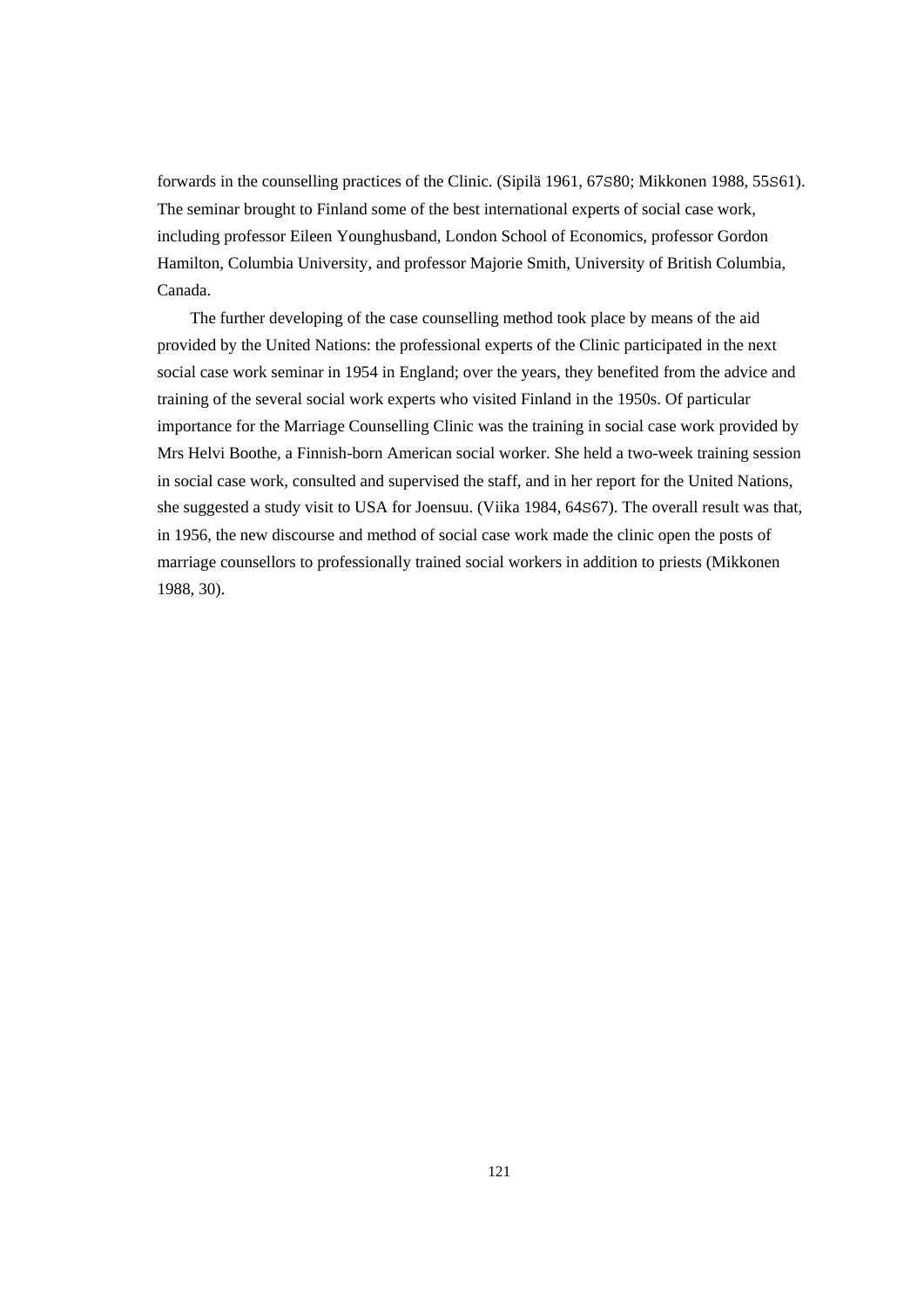# 8 Welfare workers and social case workers

# 8.1 Welfare workers and the "making of a happy society"

In its leaflet, the state, namely the Ministry of Social Affairs, invited potential applicants to the training of welfare workers "to construct a happier society, where every citizen will have means for worth-while existence". The leaflet describes the forthcoming work as something very exciting and completely new, where "the new professional is related to the real human being", and even "to the human soul". The pictures of the leaflet show the welfare worker on duty: a female sitting, surrounded by children; and a male behind a table together with a female secretary talking with a male client who sits on the other side of the table. (Valitse sosiaalihuolto... 1949). Another factor that motivated people to become welfare workers in the 1940s and 1950s was the fact that the new professional degree of the welfare worker was respected in the social field, which probably was a consequence of the governmental connections of the training program.

 In spite of the good promises and reputation, the "making of a happy society" in practice was a complicated task in postwar Finnish municipalities. Finnish social welfare had become centralized, and the building of a hierarchical welfare bureaucracy had started only some time before the war broke out. The same textually mediated reforms established precise institutional procedures for practice, i.e. for the treatment of deviant individuals, often leading to involuntary invasion in their life and autonomy (Satka 1994a, 312). This social welfare system, organized by welfare law, came into full effect only after the war because only then was there enough trained labor to implement the stipulations locally (cf. Piirainen 1974, 371). This raises the following question and the particular dilemma of the contemporary experts: how to fit the legal discourse of the 1930s, which was essential for the functioning of the postwar social welfare, into the preand postwar forces and ideals of individuality, domestic privacy, and familism, which were pushing the development in a different direction.

 The conditions for working in the newly established municipal welfare offices were complex for the new workers. In the rural communes, which a great majority of the Finnish municipalities were, there still existed a strong tradition of laymen's work based on communal authority and local knowledge. The municipal boards of social welfare who continued to make the decisions of aid, often followed the old traditions rather than the letter of the law, and the new professional expert was limited to making proposals only. The boards were not happy to deliver money with a "serving attitude" for preventive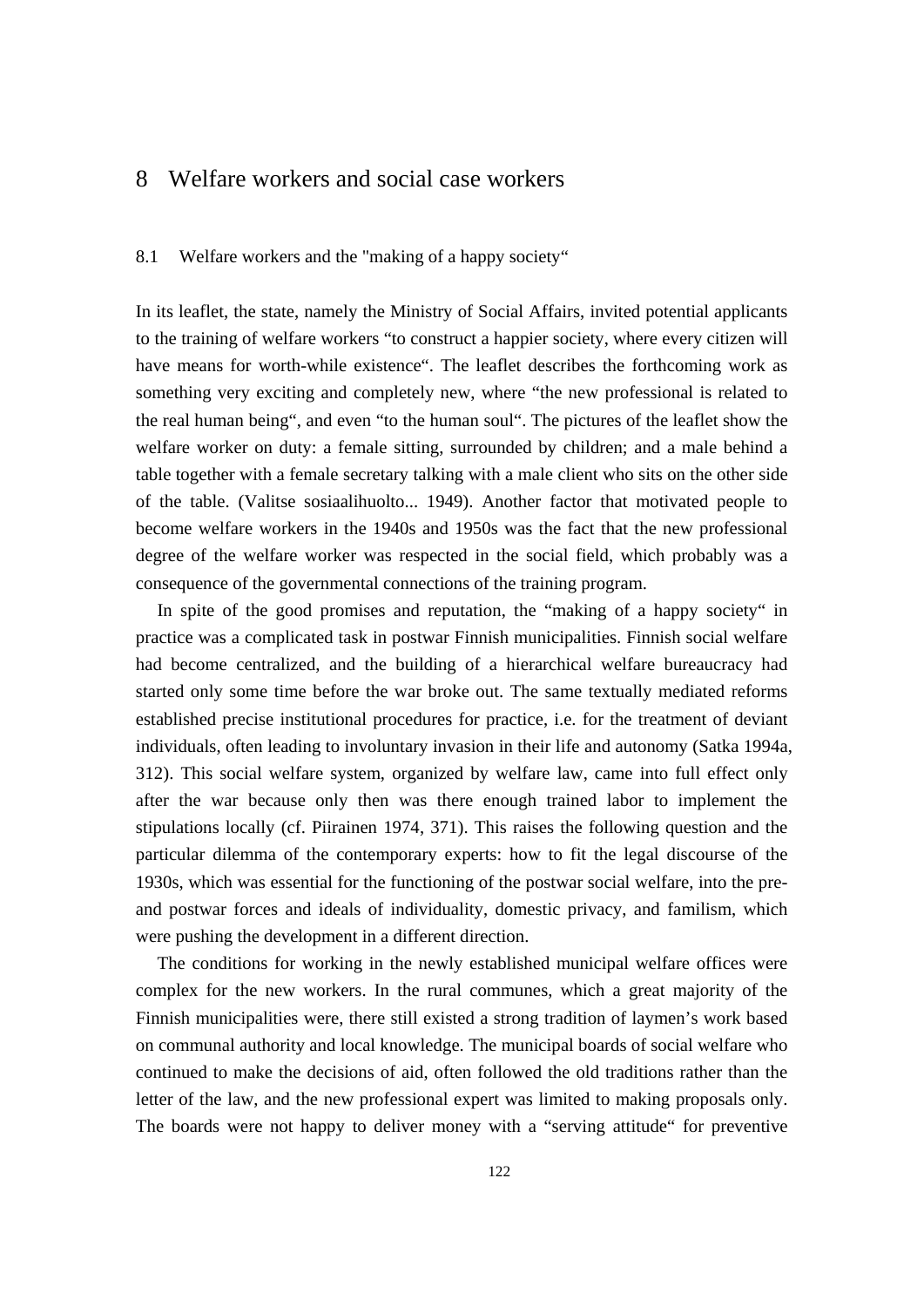purposes, as the welfare worker was trained to do. The consequence was that the new workers were forced into constant negotiations between their professional knowledge and the traditions of the existing volunteer system. In order to survive, they had two alternatives: either to adapt their textual knowledge and acting to the local traditions, knowledge and order of things, or quit. According to my interviewees, both alternatives were operative among the new professionals.

 Additionally, the concerns of the people the welfare workers were dealing with were perhaps more diverse than they had expected and prepared for. In rural communes the substance of their work was mainly dealing with the traditional issues of peasant families, like poverty, whereas in townships the context of people's concerns was different and related to the transformation of everyday life. Thus the challenge of the newly trained welfare workers was not only to fit themselves into the patriarchal traditions of local public welfare, but at the same time to relate their conceptual practices both to the issues of the rural communes and to the issues of the modernizing home, and the changing marriage, family, motherhood, and childhood (e.g. Piirainen 1954, 65).

 Thus, the new professional experts faced a situation in which they had to establish a sufficiently flexible professional discourse in order to become successful in dealing with the postwar break in the transformation of everyday life in the different municipal contexts. This was a complicated task, as the welfare workers themselves were trained to act as functional parts of the new policies of government by the Ministry of Social Affairs. Consequently, the discursive space available for the professional's own conceptual version of their practices was limited because the discourse of welfare law and social administration (with plenty of textual techniques) organized the daily contexts of professional action effectively. In addition, the discursive resources the new professionals were holding were far too few to transform in any way the ideological practices created by the policies of the Ministry and welfare law.

#### 8.1.1 The new conceptual practitioners

The postwar discourse of welfare work, in particular the one with which the first welfare workers associated themselves, has been difficult to identify. During the exceptional postwar years, only a few textbooks were published (Tarvainen 1946; Böök 1948; Waris 1948), and none of these dealt with the postwar issues of daily welfare work in interaction with people. Moreover, the contemporary journal articles are vague practical or ideological reactions to issues of practice. There was no one discourse above all others.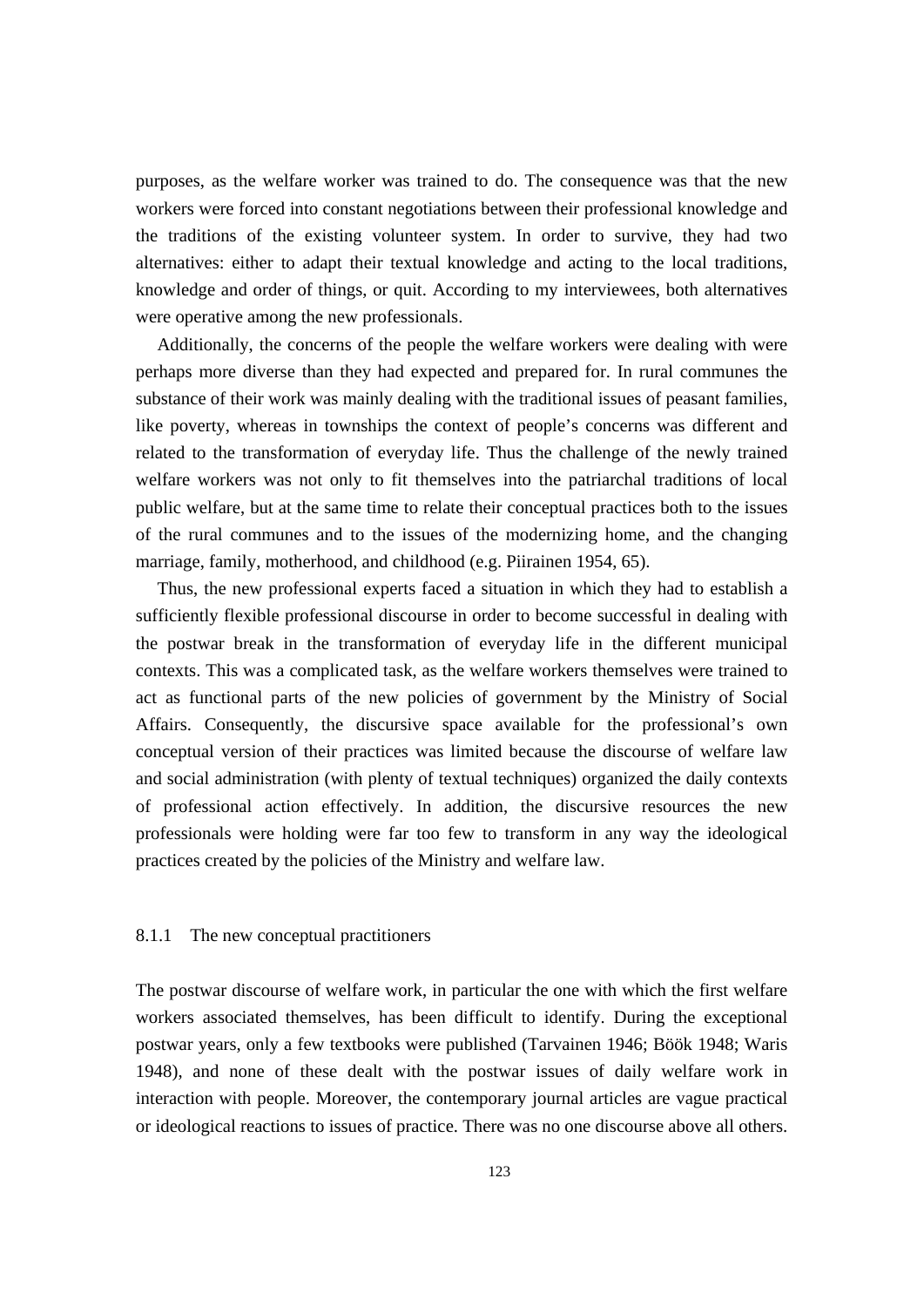Accordingly, Veikko Piirainen, a lecturer in welfare work, described the late years of the1940s as a disciplinary "vacuum" both in municipal and national welfare work (Piirainen 1974, 338; also Piirainen 1947a, 74).<sup>64</sup> For example, a state committee that was appointed to solve the dilemma on the national level — that is, to plan a national development program for the Finnish social welfare — was unable to draw up a substantial conclusion (Komiteanmietintö 1949:7).

 The postwar years were really a period of conceptual confusion in Finnish social welfare. According to my interviewees, who were trained for postwar welfare work practice, they felt strongly then that the facts of welfare law, stipulations for social benefits, and the voluntary traditions of poor relief work were an insufficient basis for practice (also, Koti ja perhe 1949, 59). The existing facts gave welfare workers the framework within which to behave according to the institutional order and follow the legal procedure of treatment in some special cases, but did not coordinate other necessary aspects of professional practice. For example, it provided no guidelines for how to treat the new citizen, i.e. a respectable human being, and how to interpret his or her concerns.<sup>65</sup> Thus the question for this chapter is: How did the welfare workers try to manage with the inadequacy and conceptual gaps that the legal method, the interpretative practice and the administrative stipulations left?

 The pioneers of the new professional discourse came from the recently trained welfare workers and their teachers. This was no surprise since the training program had a firsthand strategic position as the producer of the still lacking, yet necessary conceptual tools for practice. The trained welfare workers established their own professional association (1944), and under the leadership of some of their teachers they started an important initiative: a combined professional effort to reconstruct the necessary professional discourse for welfare work. The enterprise, although started earlier, became available in a textual form only at the end of the 1940s.

 It was common that since their study years the new professionals gathered together to discuss, share and teach each other, drawing from experiences at work (e.g. Koti ja perhe 1949, iSii). However, the writing activities were predominantly in the hands of their

<sup>&</sup>lt;sup>64</sup> By the term "vacuum" Veikko Piirainen refers to the emerged break in the ideology, objects, and working methods of social welfare. He interprets the "vacuum" as mainly cultural in origin. According to him, it was a consequence of the war, reflecting the transformation in Finland's relations with foreign countries. With Germany's defeat, the FinnishSGerman cultural exchange diminished, and was replaced by new cultural contacts with Western countries, which represented a slightly different tradition of social welfare and help. (Piirainen 1974, 297.)

<sup>&</sup>lt;sup>65</sup> All of the eight previous welfare workers who passed the training program in the 1940s or 1950s and whom I interviewed agreed that the emphasis of their initial training program was to apply welfare laws and other administrative regulations in detail and case by case.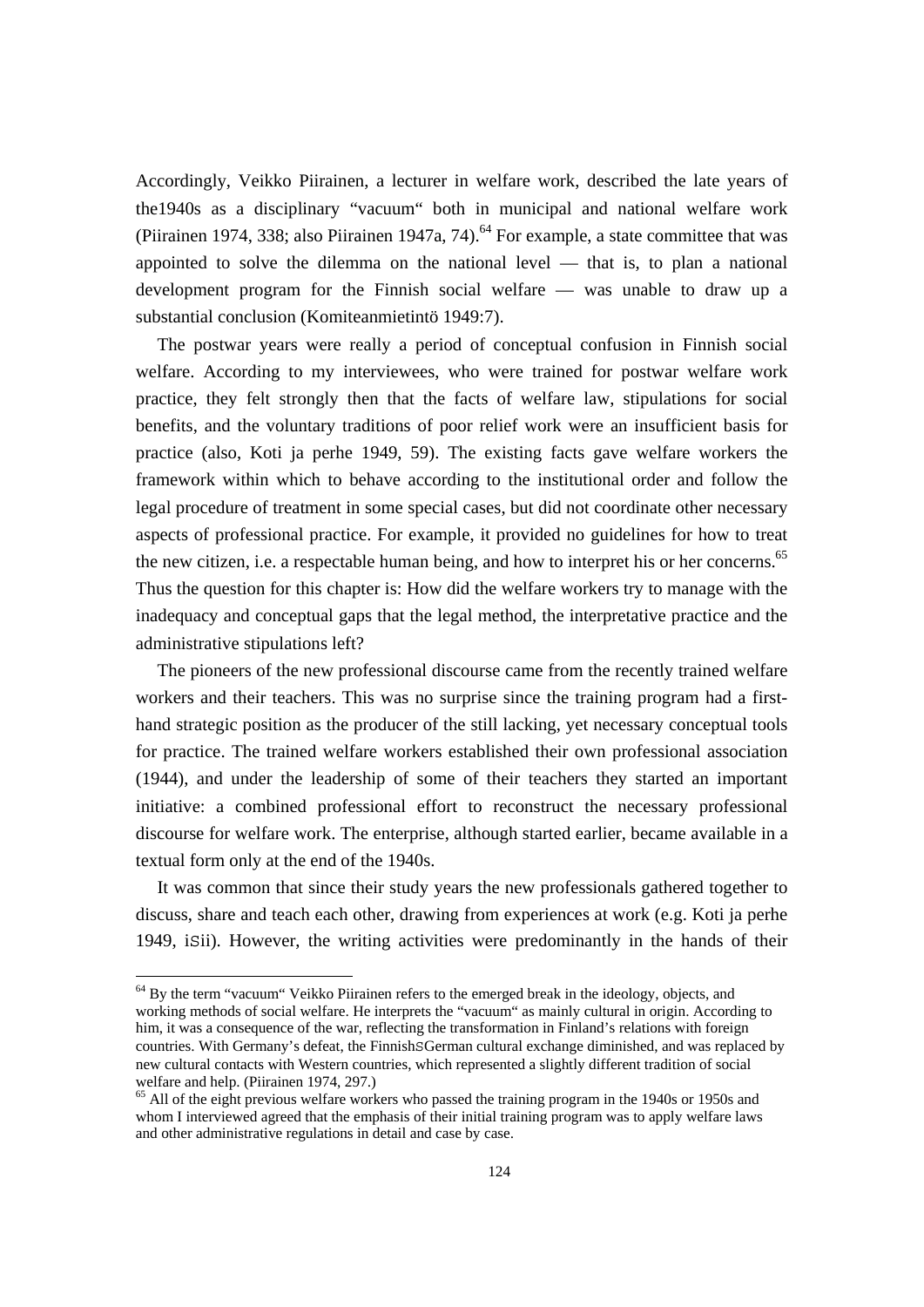teachers. Out of the several teachers who actively participated in this co-operation, Veikko Piirainen published the most and soon gained a considerable discursive authority both among the experts of social welfare and the practitioners of the field.

Veikko Piirainen was 35 at the end of the war.<sup>66</sup> He had experience as a social welfare manager during the war and as an organizer of voluntary work. He had taken an MA degree with the Finnish language, history and literature as his majors, his professional aim being a journalist's career, which he also started in 1936. However, he very soon was invited to take a welfare manager's job in his small home town, Kajaani, which was surrounded by the wide rural areas of Eastern Finland. As a paid manager of welfare work, his primary task was to implement the administrative reorganization that the 1930s welfare acts stipulated. Thus he started to train the local volunteers, called *piirivalvoja*, according to Elberfeld's system. Volunteers were still responsible for the direct work with the poor in the great majority of municipalities and townships.

 Why did a man who had wanted to become a journalist and had previously been able to realize his aim, change his mind and start a very different career? I suppose that Piirainen felt that it was his family obligation to take the post he was offered. His father was a tenant farmer, who had for decades been an active lay member of the local municipal board of poor relief in Kajaani, and since childhood Veikko was well introduced into the secrets of municipal poor relief. Neither poor people nor their problems were unknown to him. According to the traditional habit, poor people had been constantly visiting his home, telling their stories and needs, as they had done at the home of G.A. Helsingius. In addition, as his student, I remember Piirainen reminding us that he knew, also personally, what poverty and hunger meant for a human being. He underlined that this is something very important for a welfare worker to know and that one could never learn this from books.

 Obviously, and particularly when compared with the previously introduced conceptual practitioners, Piirainen's social background was low. However, it was no obstacle for him to complete his academic studies and to become a lecturer of welfare work at the University of Social Sciences (YKK) in 1946. Later Piirainen became one of the responsible faculty members of the Department of Social Welfare until his retirement in 1975. He was throughout his career an enthusiastic discussant of the development of social welfare, and over the years he wrote several textbooks and numerous articles.

 The following analysis is mainly based on Piirainen's articles from 1945 to 1959; on his textbook, Introduction to social welfare (*Johdatusta sosiaalihuoltoon*; Piirainen 1954); and on a

<sup>66</sup> My main document of Veikko Piirainen's personal life is his curriculum vitae which I have supplemented by several interviews: an interview with his wife, lecturer Kerttu Piirainen (interview 11.6.1986), and with his closest colleagues.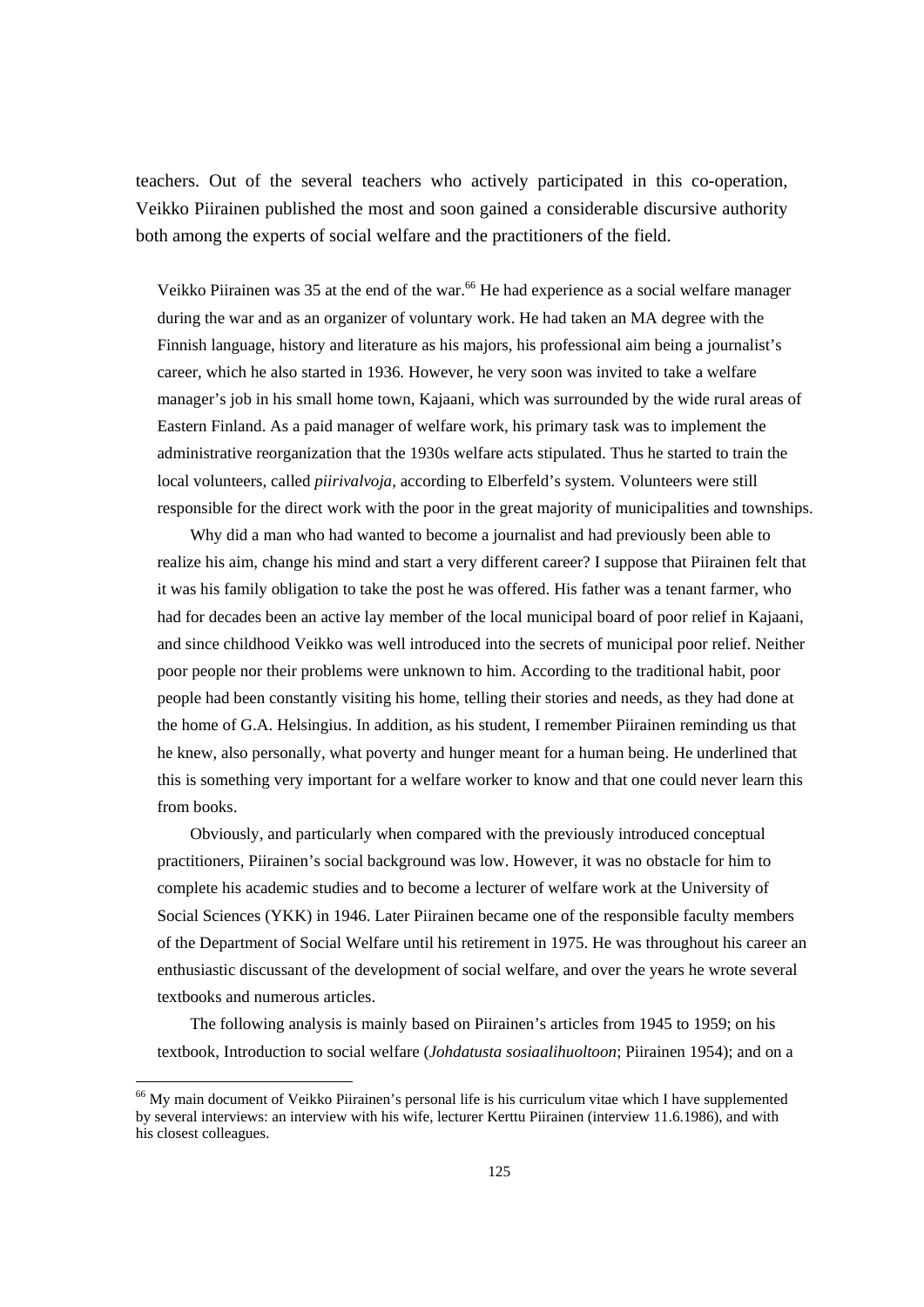duplicated report, Home and Family (*Koti ja perhe*, 1949) edited by him. It is a seminar report of the first professional continuing training course held in 1949 for professionally trained welfare workers. The course gathered together 70 participants, former students of the welfare workers' training program from the years 1942S48. In writing the textbook Piirainen again took advantage of the field work experiences of his former students. In addition to that, he relied on some foreign examples from German-speaking Europe. The book puts these two sources together with his own experience and insight into Finnish social welfare. The result is a systematized introduction into the Finnish social welfare institution and into the professional welfare work within it.

 Most of his quoted articles were published in *Huoltaja*, the leading journal of social welfare. Piirainen also acted as an editor-in-chief of the journal from 1950 to 1963, and as a chairperson of several national associations and some of the leading councils in the social field. Thus he had a privileged location to follow, and also means to control, what was taking place in the discursive forums of the profession.

 Veikko Piirainen often preferred working alone. However, while his orientation to welfare work was markedly practical and his actual working environment at the university was undoubtedly textual, he used to keep in touch with some of his previous male students. He considered the collected experiences of the field workers an important source of new knowledge (Piirainen 1954, 11; Koti ja perhe 1949, iSii). The male group was acting as managers of municipal welfare, as he had done earlier. According to their colleagues of welfare work, they became a kind of secret male group of their own. This group and primarily its leading figure, Veikko Piirainen, was openly trying to avoid what was called "American influence". Piirainen insisted that welfare work in Finland was to remain Finnish.<sup>67</sup> However, he was for decades an active reader of German language journals and books on social policy and social welfare (e.g. Piirainen 1962, 662S664). An additional source of influence in his writing came from his voluntary predecessors, "the wise men with common sense and humanism". He found their voices and wisdom for example from the historical documents he was working on for his Ph.D. thesis in history (K. Piirainen, interview 11.6.1986; cf. Piirainen 1958a).

 $67$  I have no reason to argue that this attitude derived from their nationalism. Rather, it could have represented a conscious effort to struggle for professional space for the welfare workers in the social relations of the developing Finnish welfare state. Since 1943 there also existed other training programs which were more open to the influences of international social work. Another argument made by many of my interviewees was Piirainen's limited language skills. He knew Swedish and German, but not English.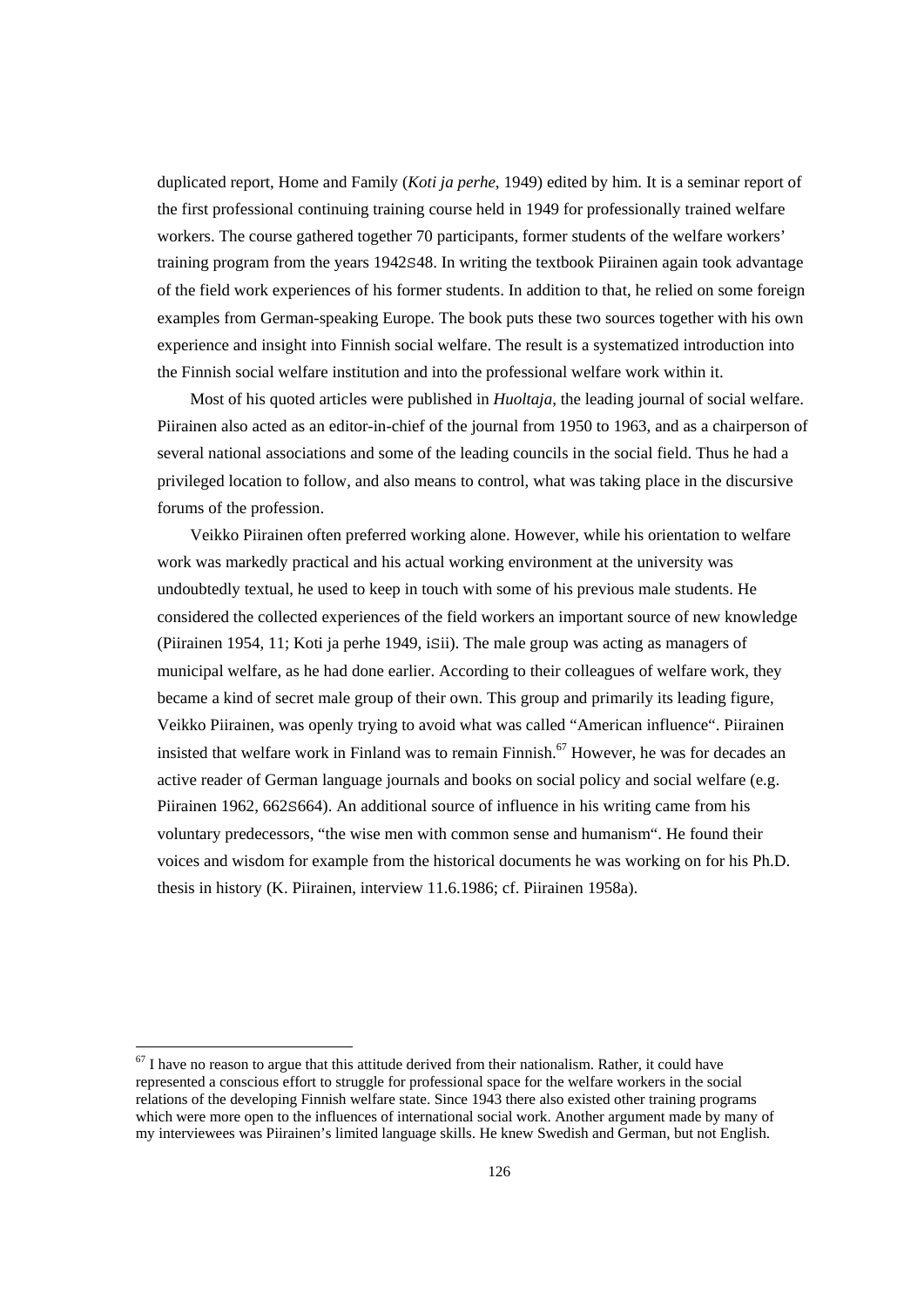## 8.1.2 "Home and family", the object of professional expertise

The main questions in the first professional extension course were: should the profession define or perhaps reconceptualize the primary target of welfare work? If that is the case, what then are the desirable professional methods of working with the new target?

 By the end of 1948, the unanimous conclusion that the welfare workers participating in the first extension course had drawn from their practical experiences was that the central object of their work was "not the individual, but the social unit of the home and the family" (Koti ja perhe 1949, ii). They specified further that their main professional responsibility in the postwar era was "saving the families in trouble", that is, helping the families to keep together by all means available in welfare work.<sup>68</sup> With this emphasis on family welfare, the workers actually joined their efforts with the ongoing national project of normalizing the Finnish family by means of professional expertise, and declared themselves as participants in the ongoing struggles over professional space, competence, and conceptual practices concerning the regulation of families and private life.<sup>69</sup>

 The participants of the course agreed that what they had thought about the family was a far too narrow perspective and approach to the phenomenon (Koti ja perhe 1949, ii; Piirainen 1954, 10). In the curriculum of their initial training there was not a single course on the home or the family. Instead, "home and family" was an issue of secondary importance in many of the courses offered. This was the case particularly concerning the various courses in welfare law. To illustrate the problem, the family in the discourse of welfare law, for example, was on the one hand a self-evident unit of maintenance, and on the other hand a natural organization of everyday life. (Veikko Niemi, interview 26.1.1993; Koti ja perhe 1949, ii). When the regulation of the internal relations of the family became a daily issue in welfare work, the legal concept of the family became

<sup>&</sup>lt;sup>68</sup> Piirainen's four-month study trip and other contacts to Switzerland were important for this discursive turn, although he himself locates the roots of family welfare work in German poor relief (Piirainen 1949). It is likely that his ideas were connected with Dr. M. Hess' presentation at a Swiss social work conference in 1948. In the seminar review, Piirainen (1948, 347) writes that he is hoping that the whole presentation will be translated and published in Huoltaja for the Finnish audience. His wish was not fulfilled. Instead, he published a study (Piirainen 1947b) and a series of articles about welfare work with families (Piirainen 1949; Piirainen 1950).

<sup>&</sup>lt;sup>69</sup> The great interest in family matters in welfare work did not mean excluding or ignoring individuals as targets of social intervention. On the contrary, welfare workers like Piirainen considered themselves intermediary actors both in family relations and in the relations between the family, the individual and society. They also systematized welfare work in individual cases and underlined that there is no strict division in the work method depending on whether one deals with an individual or a family; the main principles are the same. (Piirainen 1954, 25S32, 85S88). Actually, social welfare as an administrative organization and the facts of welfare law ensured that individuals remained the focus of most welfare work implementing welfare law in spite of the family debate illustrated earlier.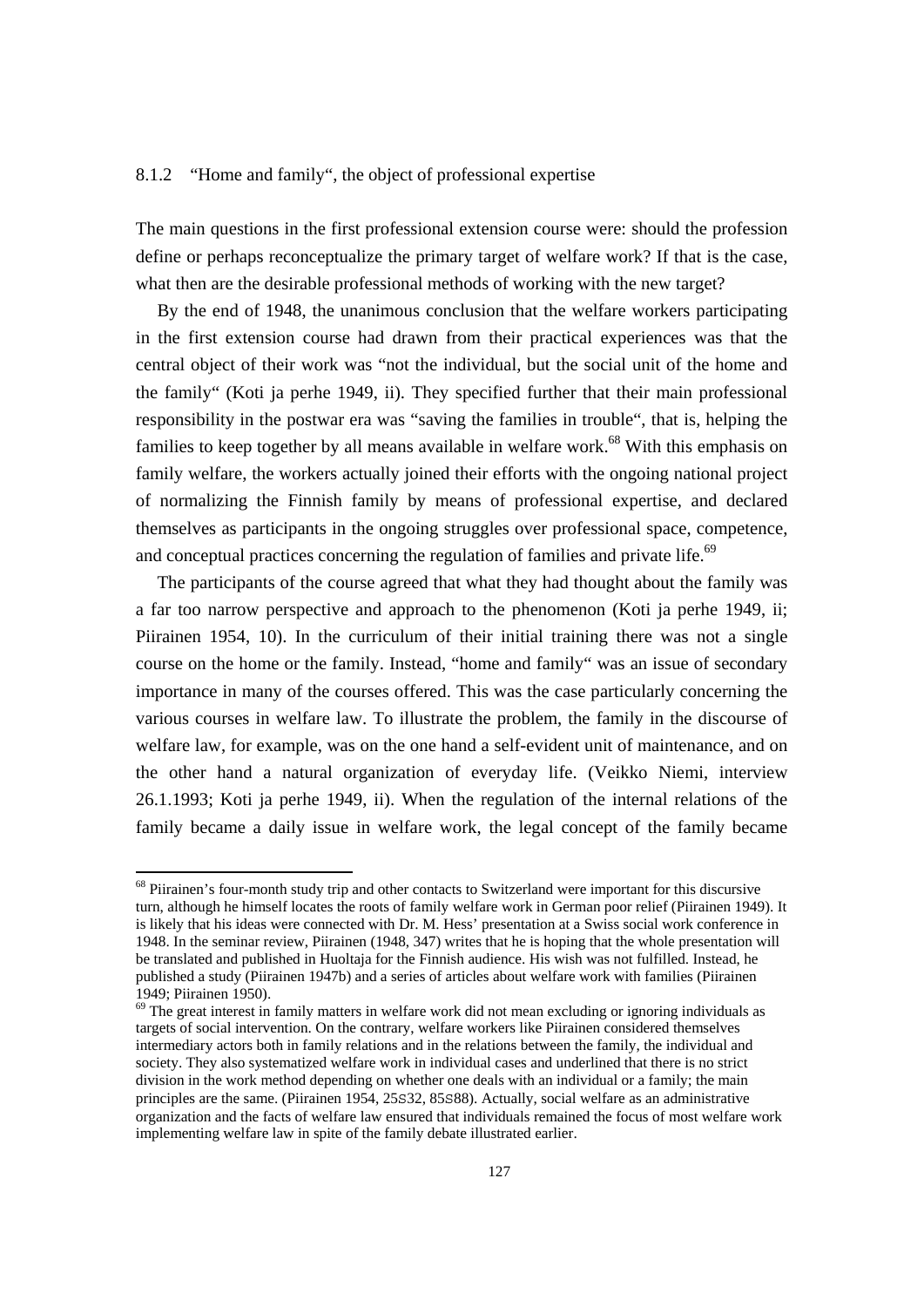insufficient because it excluded the psycho-social aspect of the family completely. Instead, the professionals needed discursive facts about what to regulate and how, and how to recognize which particular families to address. Furthermore, they needed to know how one could support people's everyday family-life especially among those who were living in the recently discovered social risk zones of alcoholism, marital problems, divorce, and maternal deprivation, to which small children of working mothers were subjected.

 All in all, professional ignorance about an appropriate method of welfare work was great. In the atmosphere of the home cult, these practical and conceptual hesitations led to an intensive family discourse. The participants and texts of the debate have already been introduced. However, questions remain: What was the new understanding of the family? How were the new professionals in welfare work intervening in families? And how did they interpret their concerns in the light of the texts?

 In order to know which kind of families were most in need of intervention and what was the proper professional objective, welfare workers needed to know further discursive facts about the nuclear family. Thus, their texts started to differentiate between a normal and a deviant family. The norm was borrowed from the contemporary family discourse on the nuclear family: a normal family consisted of a mother responsible for the home and children, and a father responsible for family maintenance and the children. This ideal constructs other family forms as more or less deviant and indicates which families should be selected for treatment by welfare workers. (e.g. Piirainen 1954). However, they were by no means the only ones in need of treatment.

 Veikko Piirainen defined the family as a dynamic unit in which every member has an effect on the others as well on the integration and functioning of the whole. When applied in practice, this functional understanding led, for example, the professionals to take it for granted that a family's "sense of togetherness" could be preserved by exerting professional influence on one or some of its members. (Koti ja perhe 1949; Piirainen 1949). Thus, the professional intervention had to be concentrated on a family member who has the key position in maintaining the family emotionally, socially and economically. According to the order and ideology of the nuclear family, the mother was seen as the main target of professional intervention. It was she who was regarded as responsible for housekeeping, the children's education, their health status and the proper moral behavior of every family member. (Koti ja perhe 1949; Piirainen 1954, 61S68).

 One classification of mothers for the purposes of welfare work was modeled on a German social work text. It classifies mothers into four types and points out the particular ones whom the welfare worker should pick up for his or her intervention: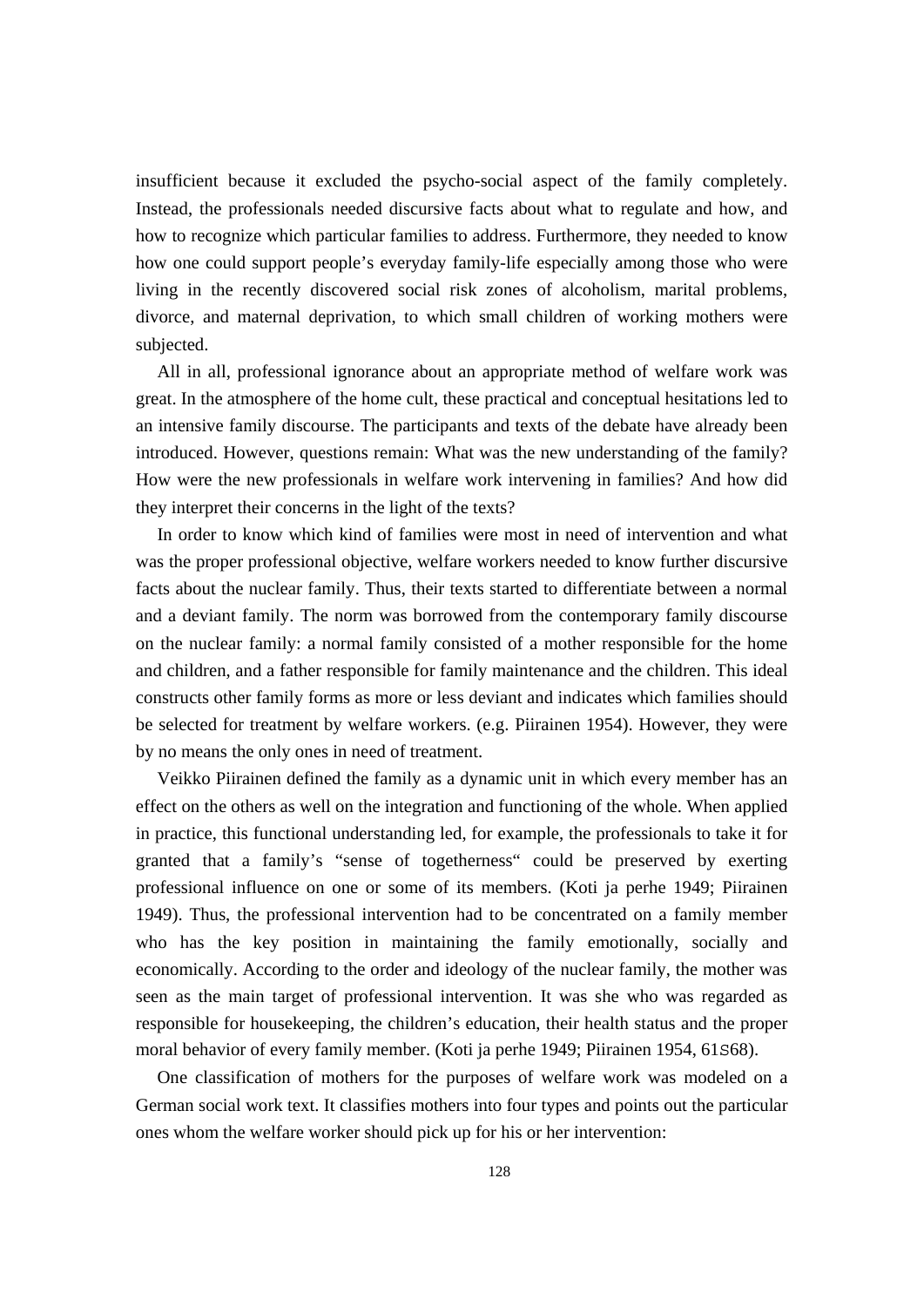The first type is *a clear and disciplined mother*. As a person, she is well balanced in spite of various difficulties, and it is common that she educates her children well for their own independent life. The second type is her opposite: *unorganized and chaotic*. She is selfish, unsatisfied with her life and most subjective in her relation to the surrounding world. She believes that she owns her children, and she supposes that her children exist mainly to satisfy her own needs. The third mother is *mentally stiff*, her intelligence is low, and she behaves without full consideration. She is not a sensitive educator, nor does she intend to own her children. She tries to be objective and in most cases succeeds in bringing up her children to be decent citizens. The fourth mother type is *intuitive*. She is often intelligent, but her problem is unregulated and unexpected behavior. She does not have clear goals in her home education and therefore it often happens that her children are in need of external care and control. (Piirainen 1954, 64S65 according to Hildegard Hetzer, cf. Koti ja perhe 1949, 4S5.)

The introduction of preventive and curative professional interventions confirms the crucial position of mothers as the most important target group of the new profession. Thus, welfare work marked a clear separation from the patriarchal concept of the family, which emphasized maintenance responsibilities and the man as the head of the house. Instead, the discourse started to strengthen the modern family: the motherSchild link, and the mother's overall position in the family. She was the key agent both as a practical maintainer of everyday life, and as the controller and reproducer of everyone else's morality.

 The first so-called preventive professional intervention in the family by welfare work was sending work-aid, usually a municipal homemaker in cases where the mother with many children was overburdened. The experience of welfare workers was that many "family problems" were a consequence of the extreme exhaustion of the mother, who was unable to take care of all her responsibilities at home. As other preventive means, they mentioned educating and advising mothers, and reorganizing the housekeeping responsibilities so that also fathers and children participate in housekeeping, which the mother had been taking care of alone. (Koti ja perhe 1949, 8S24).

 If the family norms remained unattainable by the preventive means of homemaking, professional advice and material support, or if these norms were not enough to prevent the family from disintegration (Piirainen 1949, 397), the next step, according to the texts, is the use of the curative measures. In such case, the welfare worker established a close and reliable personal relationship with the mother, and helped to solve the problem, if necessary, in co-operation with other professionals specialized in family problems (Koti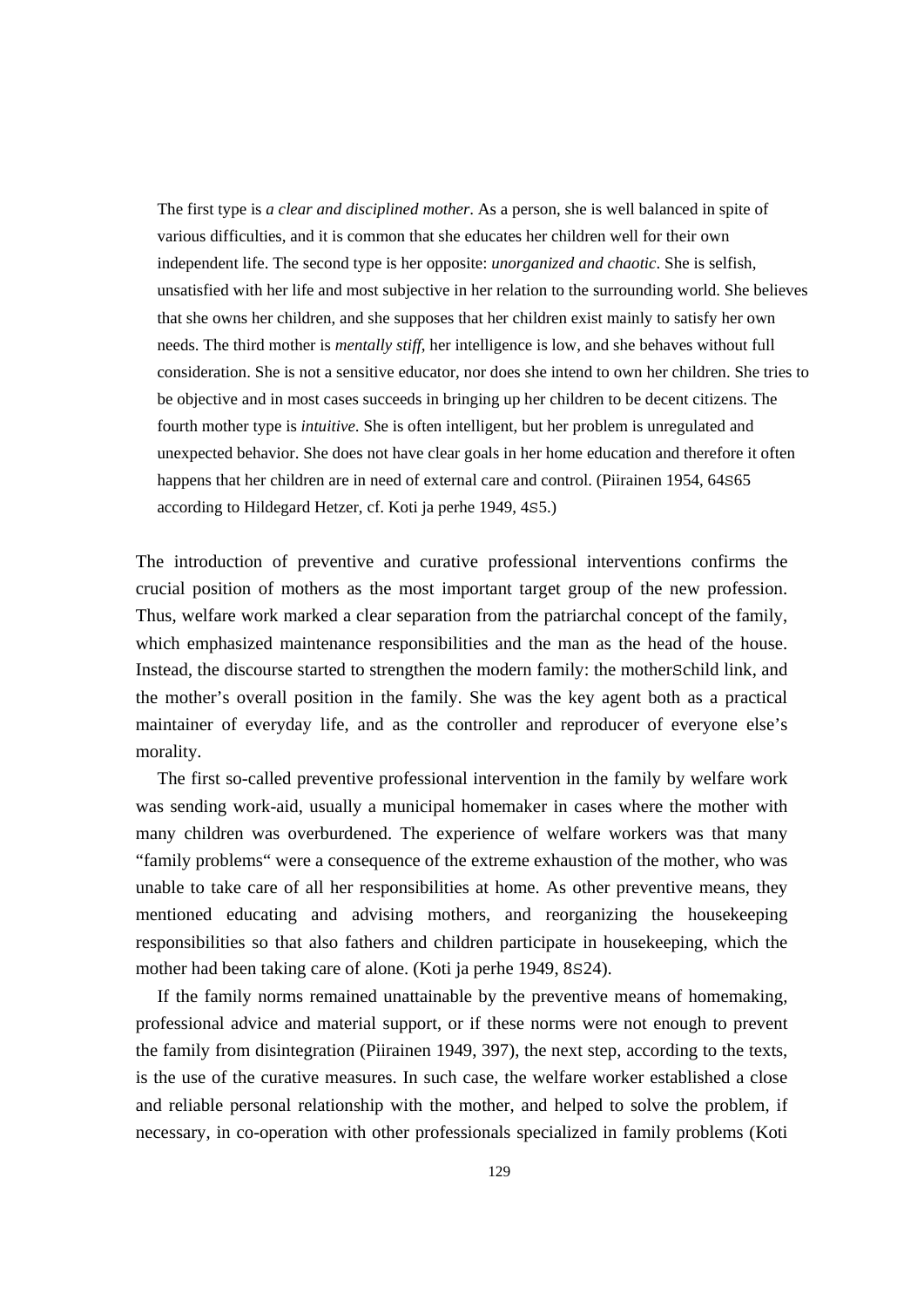ja perhe 1949,4). In the most difficult cases, the textbook states, the personal characteristics of the mother, listed above, were of crucial importance.

 In one of his articles Piirainen (1949, 398) concludes on the object of the family debate as follows: The family is the natural unit that maintains society. He continues the argument and his strong emphasis on the family by referring to the functional importance of the family for the state. According to him, the family is responsible for bringing up the citizens of future, and in this its particular obligation is their moral education. Thus, it is the family that carries the main responsibility for the continuity of Finnish culture and way of life. In this, he argues, can also be found the fundamental meaning of welfare work: it guarantees the continuity of Finnish culture. (Piirainen 1954, 27, 80S81; Piirainen 1947b, 107.) He defined welfare work correspondingly: welfare work is helping and protecting families and individuals from poverty and lack of care, saving and helping them to live an independent and self-supporting life as constructive citizens of the state (Piirainen 1947a, 75; cf. Böök 1946).

 The illustrated line of reasoning is very familiar from previous phases of development in social welfare. Piirainen linked the 1950s professional discourse on welfare work with the old ideological scheme of poor relief with its emphasis on making decent state citizens. Discussion about professional method was proceeding fast. Under these conditions, he took the responsibility to make sure that the old tradition, from the ideological scheme of poor relief to the daily practices of a welfare worker, remained harmonious and in accordance with the local communal control and governing.

#### 8.1.3 The agent of the state

Issues that I have so far left without discussion concerning the 1940s and 1950s discourse on welfare work are: What were the reorganizing consequences of the new texts on the social relations of a welfare worker, whom the Ministry of Social Affairs had designed as a kind of lawyer-administrator for its own governmental purposes on the local level? Moreover, how were the texts of welfare work used as organizers of the professional method?

 In one of his articles, Veikko Piirainen (1947c) sketched an interesting triangle of the three necessary elements which together make Finnish welfare work a discipline and a practice of its own. According to him, welfare work consists of skills in producing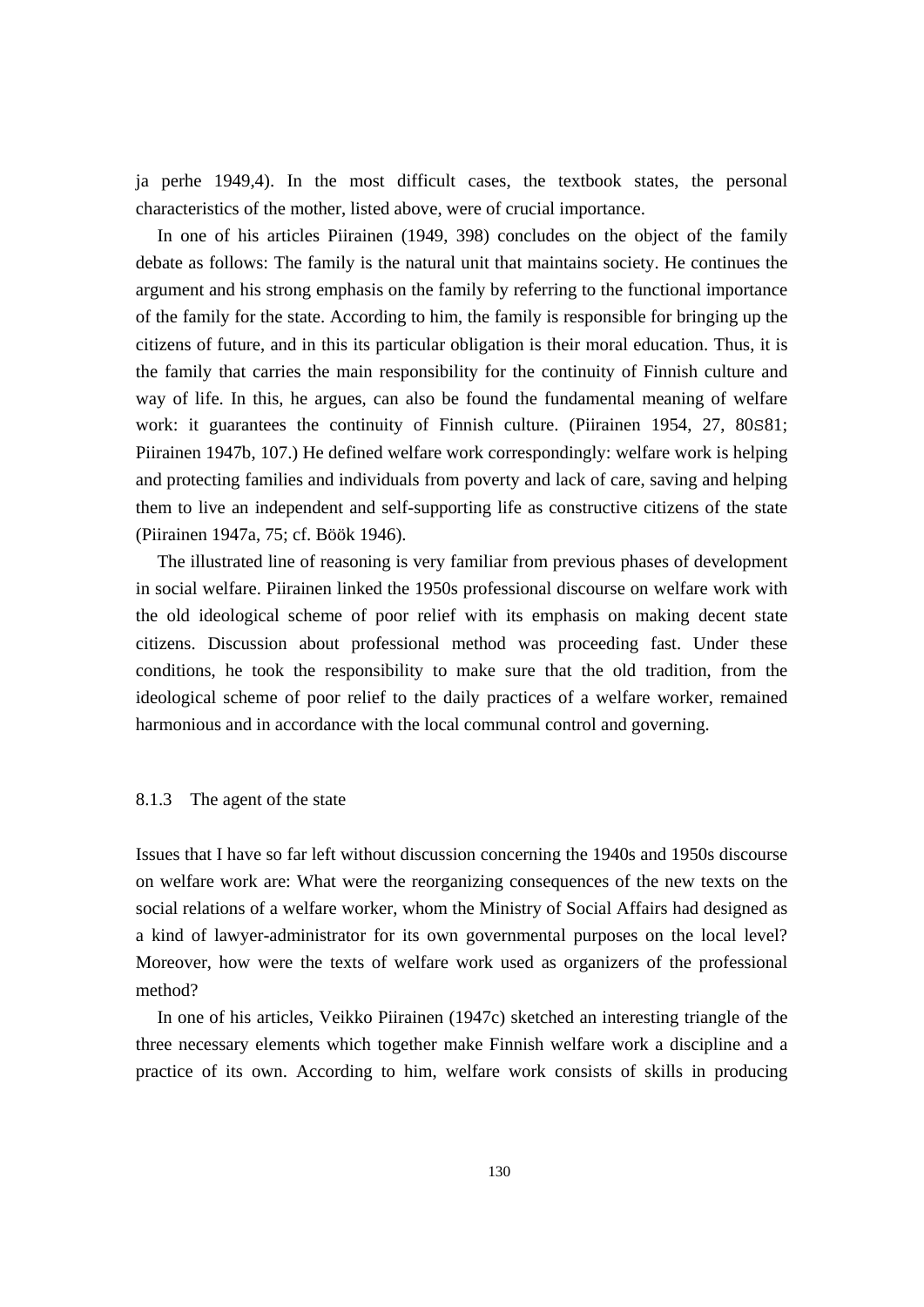knowledge from practice (i.e. skills for research and evaluation<sup>70</sup>); knowledge about relevant legal norms; and the basics of welfare work (i.e. professional knowledge for practice that he, in co-operation with the practitioners, was developing). This was his disciplinary construction of knowledge for the new field, and since then, these three elements remained the cornerstones of his understanding and writings.

 The textbooks of welfare work (e.g. Piirainen 1954) say that correct implementation of welfare law and administrative stipulations in practice was essential. Welfare law was a package of given legal facts and procedures for practice the punctual implementing of which, with only slight professional additions, if necessary, was crucial. Equally important, the text considers welfare work to be a professional activity whose daily actions were to a considerable extent organized by welfare law. However, Piirainen opposed the idea that welfare law is the method and interpretive scheme that dominates professional practice. He regarded the interpretive practices of welfare law and its alternatives for treatment as much too simplifying in the complex problems of people's everyday life. According to him, the fundamental knowledge for practice was available in the more flexible professional welfare work which had so far been poorly developed. (cf. Koti ja perhe 1949; Piirainen 1954, 10S17, 110S120, 154S155).

 Piirainen did not question welfare workers as implementors of the policies of the state. But he was struggling for a greater professional independence in accomplishing the procedures of government and for an autonomous professional territory where, from the professional point of view, a more substantial method and interpretive practice could flourish. His main argument for the improved self-regulation of welfare workers was that in order to become successful at work, the worker needs to be able to act flexibly, that is, to have a "helping attitude". This was not likely to be the case with a minor-lawyer or a civil servant implementing administrative stipulations. The author's opinion was that the welfare worker does not exist only for the needs of the Ministry but also for those of the common people, whom he or she should serve well. (Piirainen 1954, 134S144).

l

 $70$  Piirainen's view of research as a component in welfare work is the following: The object of welfare workers' research includes both single cases and mechanisms producing communal social problems on both the local and national levels. The task of research is to produce descriptive knowledge of different fields of welfare work and to collect information about welfare work practices in different communities, creating the preconditions for social political decision making. It follows that welfare workers would be able to know which cases to concentrate on, and who are in "objective" need of individual intervention. Therefore, he considers it essential that the students of welfare work are introduced to "taking the researcher's point of view" in their future practices. (Piirainen 1947c). Actually, Piirainen was arguing for an empirically based model of practice, that of a practitioner-scientist (cf. Rein & White 1981, 37) who is him/herself a developer of knowledge for practice. The reason why I am introducing the research component only in a footnote is that in the welfare work, the knowledge production component was never fully put into practice. This, of course, would deserve an analysis of its own.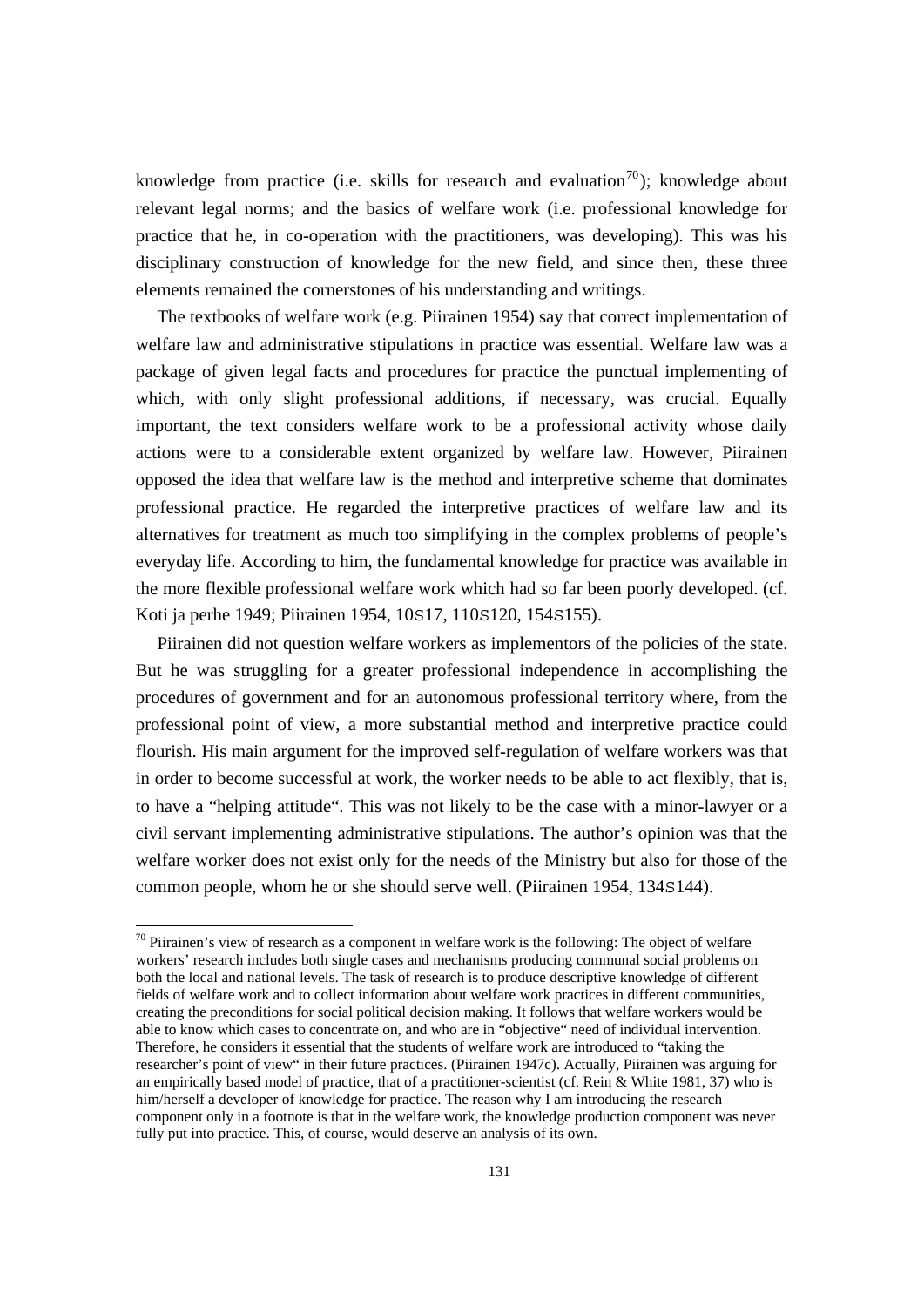The key concept coordinating the professional action in relation to dependants<sup>71</sup> is "the need of maintenance" (*huollontarve*). The need of maintenance is the identification mark of every dependent, Piirainen (1954, 25) writes. However, it was a very different kind of mark compared with the moral characteristics that welfare law gave, for example, to an alcoholic. The need of maintenance was an evaluative diagnosis made by the welfare worker. Its making was coordinated by the knowledge of welfare work. It meant reducing the dominance of strict legal-moral labeling of dependents, and priorizing instead more neutral techniques which better fitted the modernizing social relations of the state and its people.

 The above-mentioned diagnostic process consisted of three aspects of evaluation. The first was the dependant's state of material needs; the second, the evaluation of his or her mental needs (e.g. need for education, creativity); and the third, evaluation of social behavior (if there was evidence of asocial action). Each component constituted a large area requiring specialized knowledge. According to the author, in each area there existed an objective or commonly accepted norm, and the professional skill was to differentiate the optimum between the norm and the subjective experience of the dependant. Moreover, the new procedure required that the worker had competence not only to deal with facts about the specific case, but also to evaluate and modify the relation that existed between the case and the local community, as well as the cultural environment. (Piirainen 1954, 25S32, 68S70).

 The texts of welfare work also introduced a particular professional relationship (*huoltosuhde*) for working with dependants and families. The ideal professional relation was continuous, and first of all, it was confidential because it was believed that only such a relation enabled effective psychological influence (Koti ja perhe 1949, 2; Piirainen 1954, 100). Furthermore, the relation was dominated by the welfare worker alone, because the dependants, generally speaking, were seen as ignorant of what was best for them (e.g. Piirainen 1949, 398; Piirainen 1954, 158). It was the position of municipal administrator, in addition to professional expertise in welfare work and the particular outlook on the dependants, which legitimated this kind of firm authority over them (Piirainen 1954, 100). However, the author emphasized that exercising authority is by no means the final purpose. A successful welfare worker was identifiable by his or her friendly attitude to dependants. A welfare worker is like any other common person who happens to live in the neighborhood, Piirainen (1954, 134S144) writes.

<sup>71</sup> In Finnish a dependant was called *huollettava*, which was a general term referring to people who later on were called clients.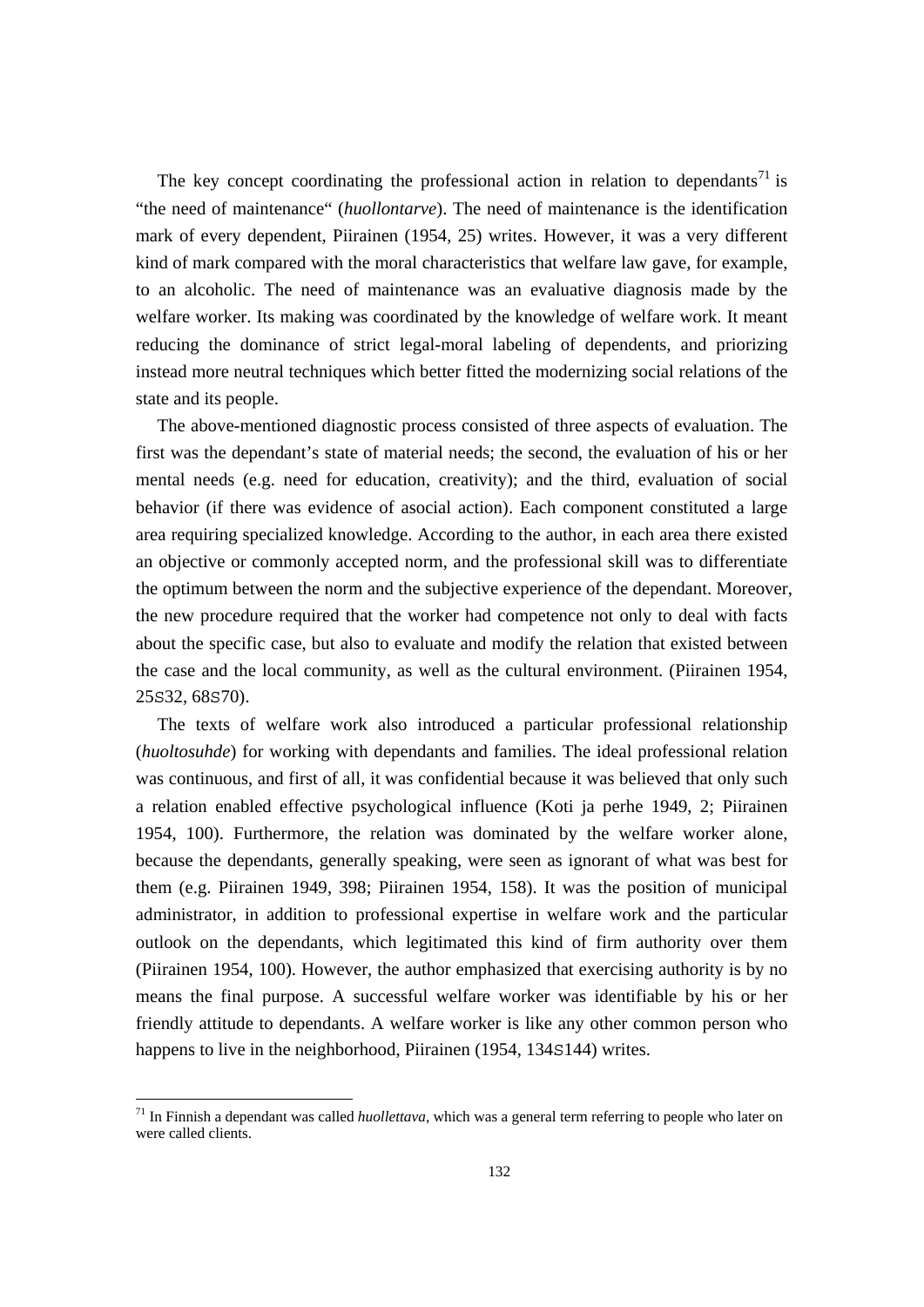Finally, the social relations that welfare work constructed for professional practice were a mixture of various, and sometimes conflicting, elements — such as acting like a civil servant, advisor of mothers, family counselor, advocate for material aid and benefits, kind neighbor, and minor-lawyer. What was the result of this variety? The texts dealing with welfare work constructed the new professional as a municipal administrator whose specialty was acting as an omnipotent home guard aiming to secure a smooth transition to modern Finnish everyday life.

 As a conceptual practice, home guarding was organized in a very interesting manner; it was a kind of intermediate form between a textually organized and objectifying professional practice and voluntary shepherding. Namely, the texts of welfare work lack a theoretical scheme and particular procedures for interpretive practice that draw on theory or another coherent body of knowledge. For example, the texts dealing with the family of welfare work and the "method of family welfare work" (Piirainen 1949; Piirainen 1950) are more a declaration of family-centered ideology for welfare work, a description of preferred family behaviors, and a collection of practical hints, for lay persons and experts alike, about what to do with "problematic families" rather than an introduction of a new method grounded on a theory based on facts about the nuclear family. It derived its concepts eclectically from various textual sources and also from the contemporary 'home cult'. Nevertheless, the discourse of welfare work was unsuccessful in establishing an ideological circle comparable with that of welfare law for the profession which permitted the dominance of the method of welfare law in its daily practices.

 This being the case, the professional method of interpretation remained, as it was before in poor relief, poorly evolved and ambiguous, although developing a conceptually coordinated practice was in accordance with Piirainen's textual efforts. He was driven into difficulties in developing it. In the postwar period the common doctrine concerning the steering of social life and development was a matter of rational-technical knowledge. When Piirainen attached his conceptual practice to historical and practical factors, ontological and epistemological difficulties, among others, emerged. Combining the institutional tradition, knowledge through experience, and the method of welfare law as well as the requirements and ideals of modern life into a functioning conceptual practice is a complex theoretical and methodological task which requires successful realization of innovations in both respects. The result was an obscure professional method which was only marginal in the shadow of the legal method and institutional order of social welfare. *It follows that against all their wishes, the welfare workers were agents of the state and welfare work became, as planned by the Ministry, one instrument in the governmental*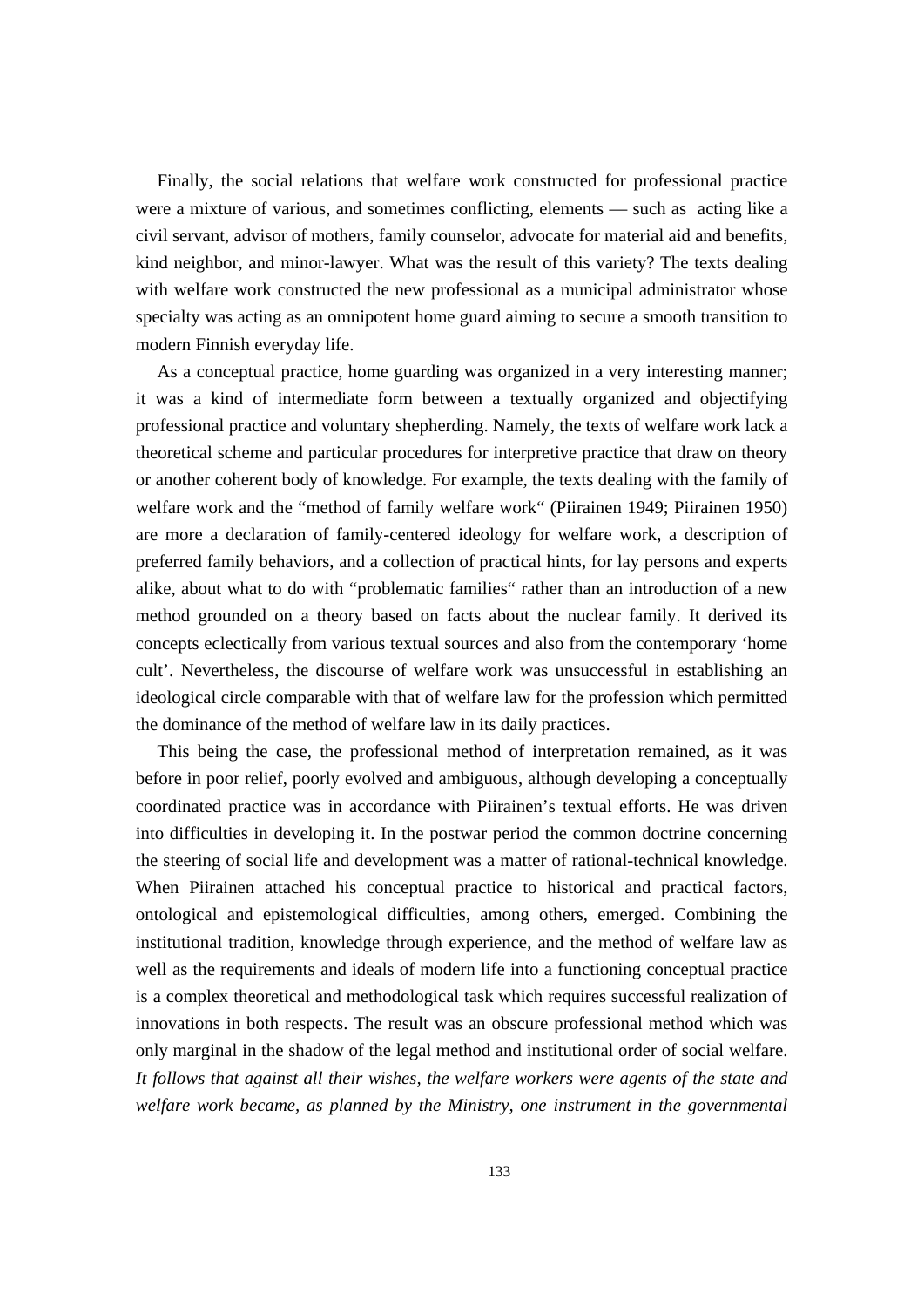*modernization strategy, aiming to construct a new relation between private life and public policy.* 

## 8.2 Social case workers

Naturally, social case workers were facing the same problems as their professional colleagues. However, all the first hospitals and clinics applying social case work were located in townships, and therefore both the organizational and societal context of the acting professional had a different emphasis. Furthermore, in most workplaces social workers were surrounded by other professionals, with whom they cooperated daily. Furthermore, the client's concerns at hospitals and clinics were more likely to be related to the changing family life than to traditional poverty. Thus, it was not only the discourse but also the whole organizational setting that made the daily relations of social workers and welfare workers different from one another.

 One of the pioneers of professional social work, herself a developer of social work in counseling alcoholics, described the experience of social workers in the early 1950s as follows:

"Social workers were distressed after the war, since in addition to material poverty there was so much human suffering. We understood that material aid by means of law and administration was not enough. We felt strongly that we needed to ask: What should we do? How should we do it? This was the beginning of the rapid development that followed." (Marjatta Eskola, interview 16.6.86).

The novice social worker was either a trained welfare worker, or a social case worker trained either abroad or in Finland, or anybody who was considered qualified for the work, like a priest doing the family counseling through the Church. The new professional often faced a situation where he or she was given a relatively unspecified task, and the institutional or conceptual parameters were few. Generally speaking, the tasks varied at least implicitly, involving requirements for intervention in matters like social (mis)behavior, problems of marriage, reproduction, and family maintenance, mothering or child rearing.

 The first Finnish social case work documents in the early 1950s speak about social casework with great enthusiasm; they described it as something unparalleled (e.g. Ahla 1950; Tarvainen 1950b). Professional intervention in family life outside the legal domain,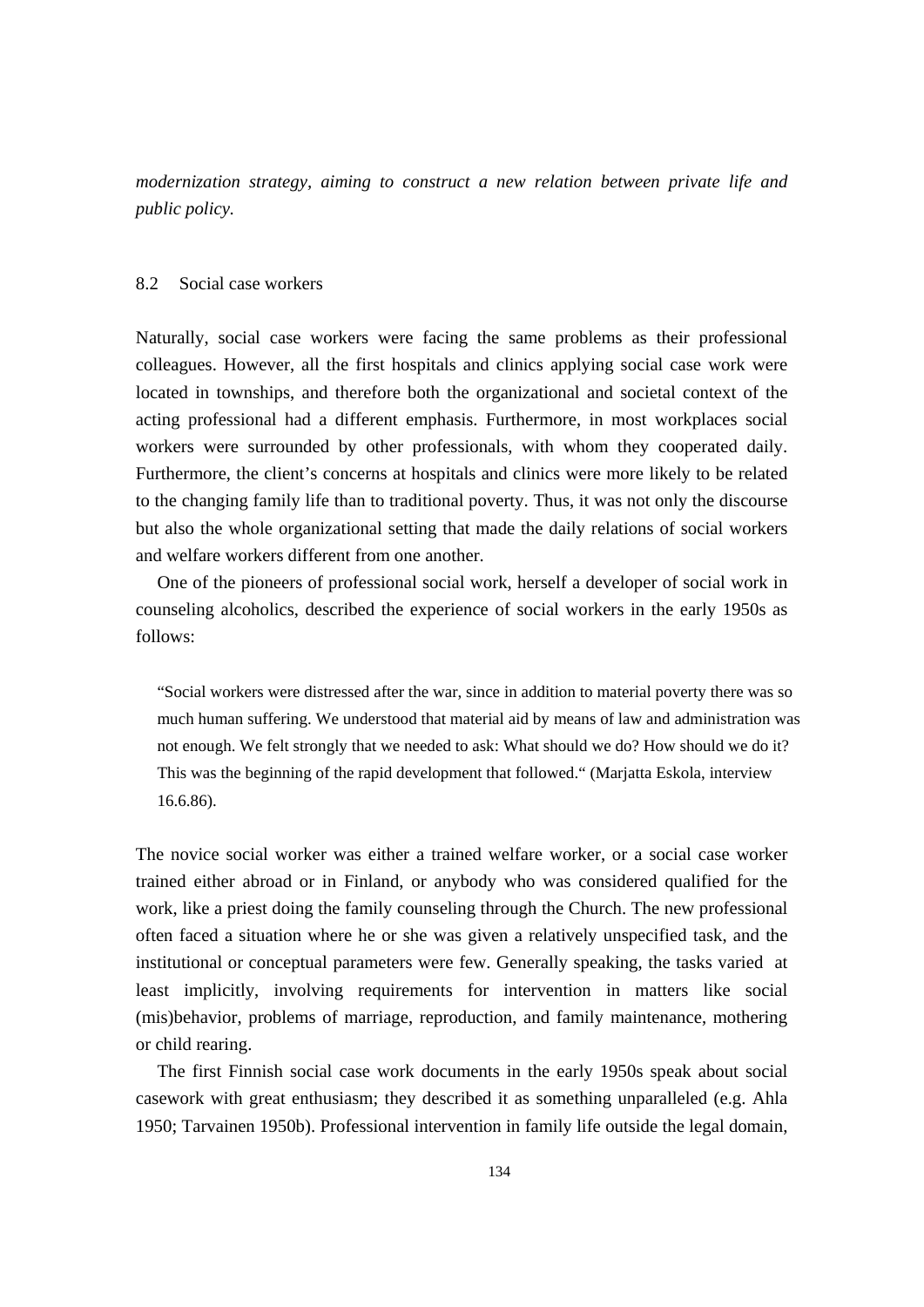for example, to educate the family to have confidence in its own capacity of problem solving, was a fairly novel idea in Finland. It was only the texts and pioneers of social case work (in addition to some foreign experts and examples) that introduced the idea and practice to the social work field. Especially at the beginning there was confusion even among the newly employed professionals as to how one should relate social case work, social work, and welfare work to each other.<sup>72</sup> Only the best specialists knew that social case work was a new method of a profession called social work (e.g. Mäki 1959; Eskola  $1981.33$ ).<sup>73</sup> One reason for the confusion was opinions resisting social case work. Behind them was often Veikko Piirainen, who had the opinion that social case work was imported and thus useless in Finnish circumstances (see Chapter 9.).

 Additional reasons for the confusion were the psycho-centered world view and the therapeutically oriented view of people; both were relatively unknown in Finland. The exact vocabulary of international social case work discourse originated primarily in the contemporary theories of psychoanalysis and child psychiatry (e.g. Rose 1990, 121S131, 151S177; Yelloly 1980). Psychoanalysis involves both a set of theories and corresponding methods of treatment. The discourse of social casework utilized its theories and approach to human problems in order to understand human behavior to a much greater extent than it applied the psychoanalytic method and techniques to social work practice. In brief, the use made of psychoanalysis in social work has been selective and, on the whole, pragmatic (see Chapter 8.2.2.), but from the professional point of view its use has had important reasons: those theories helped the social worker to promote personal growth and greater autonomy in people through their increased self-awareness (cf. Yelloly 1980, 119S165) and the same theories provided legitimation and a sense of identity for the new profession. At the same time, in the everyday life of the profession, the use of theory enabled social workers to act more visibly as the practical agents of modernization, that is, as agents of individualization and family transformation.

 As soon as the training in social case work was well established in Finland, it seems that there emerged a new group of professionals. In spite of all the hesitation described above, they soon became a more self-conscious and unified group of actors than their professional colleagues, the welfare workers (e.g. Ahla 1950; Tarvainen 1951). The reasons for this were many, but undoubtedly one among them was that social case

 $72$  Some of the concepts of social case work were difficult to translate into Finnish because there was no corresponding practice to begin with. For example, the concept of social case work was translated with three different concepts (*henkilökohtainen huolto, yksilöllinen huolto, yksittäishuolto*) until the 1970s, when it started to be called "*yksilötyö*".<br><sup>73</sup> It needs to be added that the exchange program by the United Nations did not mediate social work

profession as such, but had a strong emphasis on social case work especially at the beginning.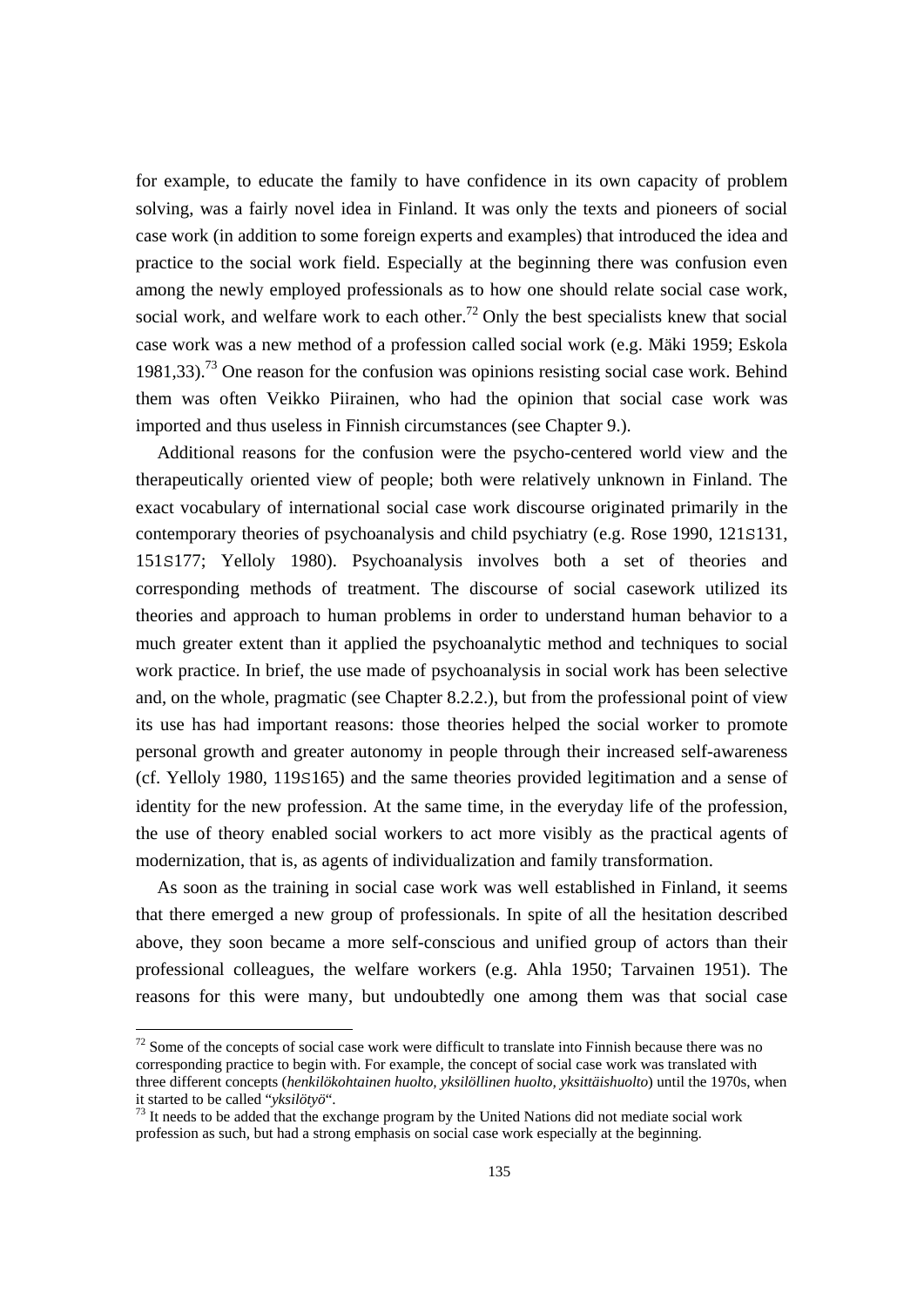workers were evidently well introduced into the particular skills of factual reading and writing in social case work. In addition, the discursive introduction took place in a very short time. This brings into focus the pedagogy and method the teachers used in producing the sense of competence and professional consciousness. Thus, how was the strongly competent social work professional actually produced?

# 8.2.1 The authors and texts of Finnish social case work

In the light of its texts, Finnish social case work was really a discourse that can be seen as "imported", since every one of the early writings were authored by people who studied the subject abroad or who routinely referred to American authors or to social work professionals from the rest of the English-speaking world. However, by the late 1930s, American social case work was no longer one discourse, but was divided into the functional (Rankian) and diagnostic (Freudian) schools. The former stressed the casework relationship as a matrix for growth within the limits of agency function, whereas the diagnostic school was deeply influenced by psychoanalytic theory and particularly the psychology of the ego, which was the focus of Anna Freud's *The Ego and the Mechanisms of Defence* (1936). It was a theory of personality ensuring that a personal therapeutic orientation dominated.

 Interestingly, the Finnish scholars of the 1950s whom I interviewed, and who in general have written about their experiences, studied American social case work in schools and agencies which by and large represented the diagnostic paradigm. I believe that this was a result of a conscious decision on the part of those who granted the scholarships and selected the schools of social work for the scholars, since the expert exchange and film loan service of the United Nations had the same point of view. The underlying reason for this choice was perhaps the project of international modernization. A professional intervention from the ego psychological view suited these aims well; it was a theory to facilitate the birth of the autonomous person who self-regulates his (her) conduct and existence for his (her) own benefit and at the same time for the welfare of the family and the society as a whole (cf. Rose 1990). A central belief of the theory is that a person's "irrational" behavior is influenced by emotions and unconscious factors unless a decisive insight occurs. From this follows that a change in behavior is indeed a personal matter but can, when problems emerge, be facilitated by professional intervention.

 The knowledge the social case work pioneers imported and developed in Finland was not equal to the diagnostic paradigm of American social case work. On the contrary, they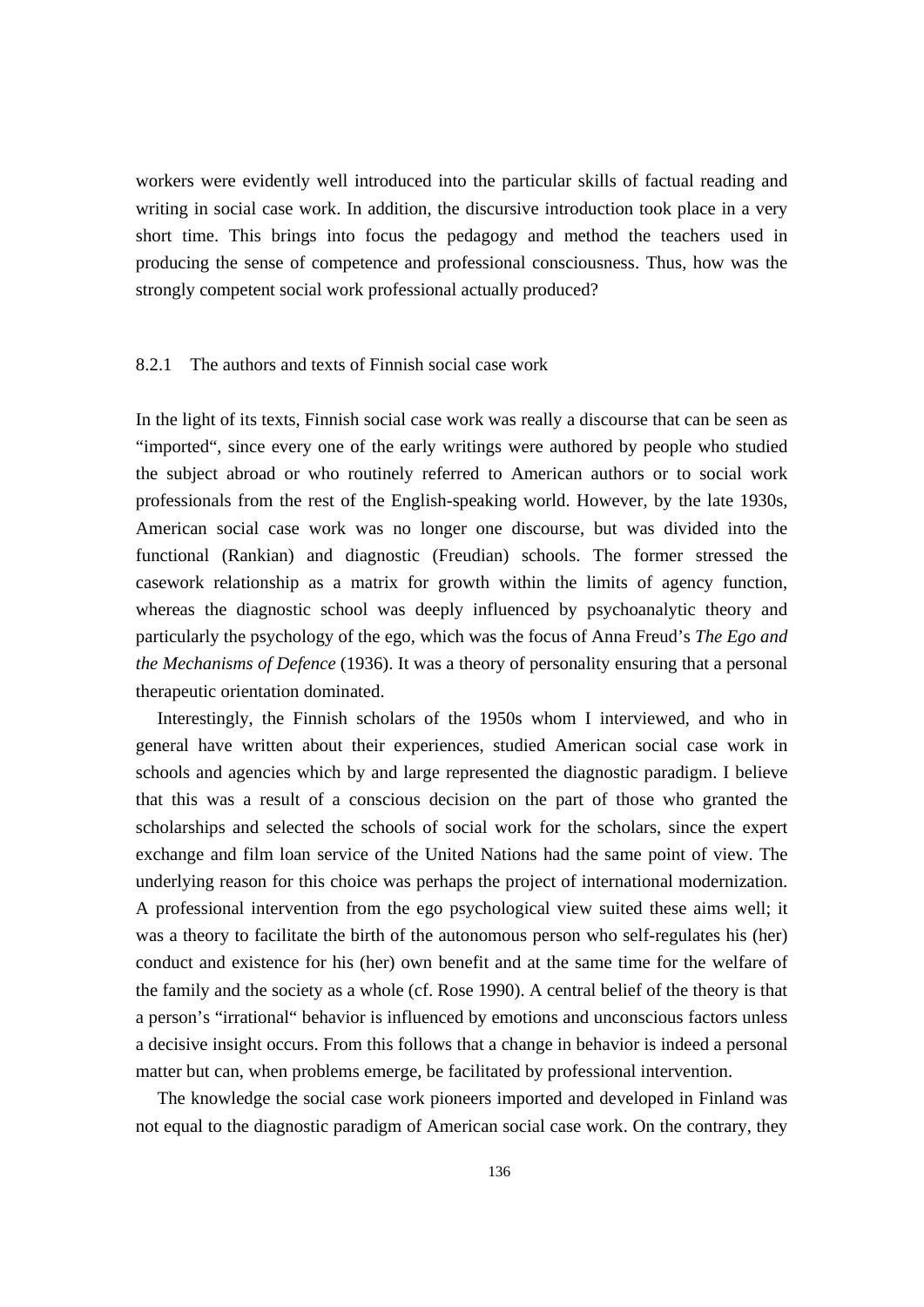did their best to apply what they had learned during the particular postwar conditions to transforming private life. The spreading out of social case work discourse started in 1950 with the publication of several articles dealing with the field; the first course in social casework was held at the University of Helsinki by Liisa Hakola; and the first textbooks in social case work (in English) were included in the course requirements of social policy (Ahla 1950).<sup>74</sup> The following years saw an increasing number of related publications: the first professional journal, *Casework-yllätys* (Casework Surprise, later *Sosiaalihoitajalehti*, and *Sosiaalinen Työ*) came out as a duplicated version in the summer of 1951; the first international social case work seminar was held at Keuruu by the United Nations in 1952; and, finally, the first textbook in social case work, *Lapsen sosiaalinen huolto* (A child's social care) by Lauri Tarvainen, was published in 1954.

 The key persons of the first wave of Finnish social case work are the above mentioned Mervi Ahla, Liisa Hakola and Lauri Tarvainen, who acted both together and separately but always supporting each other's efforts as professional advocates and pioneers. Each of them had a different route to social case work; however, common to all were extensive studies and contacts abroad, and consequently, wide and lively co-operation with European and American social work colleagues.

 Over the years from the late 1940s to 1964, the two women were working together as lecturers in hospital social work (*sosiaalihoitajatutkinto*). From the beginning and in accordance with the American model of social work education, they created an organization of educational co-operation between classroom teaching and the practicing social workers in hospitals. There the previous students acted as student supervisors, and the lecturers themselves gave field supervision for the student-supervisors. The group of hospital social workers was small in size, and very soon they formed an intensive feminine network of mutual support, professional co-operation, and knowledge production. In 1949 they established a professional association, but more essential was the overall professional sisterhood front where little was left of the hierarchical patterns of the hospital. In the medically dominated hospitals, the network with numerous foreign contacts offered an invaluable means of strengthening the professional identity against doctors and nurses with whom the professional boundaries of social work were constantly being negotiated. (The first generation of hospital social workers, interview 29.11.1988.)

 $74$  For the very first time social case work was introduced in Finland in 1945 for nurses specializing in hospital social work at Helsinki. It was a 20-hour course given by Märtha Boman, Liisa Hakola and Niilo Mäki (Ahla 1965).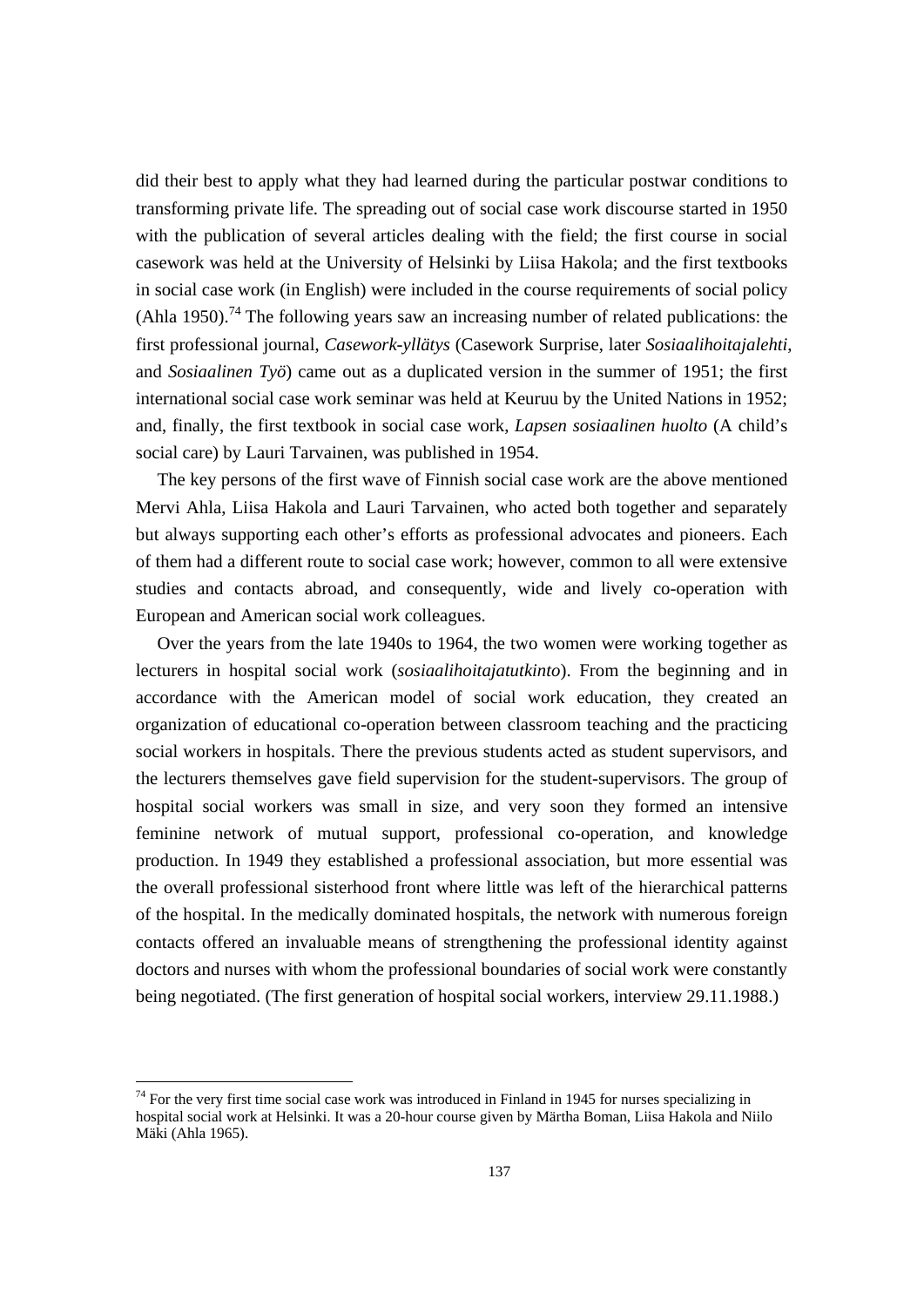Liisa Hakola, a farmer's daughter born in 1910, became a nurse and started her career as a psychiatric nurse at Kellokoski hospital in the 1930s. Her superiors, the chief nurse and doctor, encouraged her to take the responsibility for the patients' social matters. The idea was familiar to them from the German hospitals they had visited, and soon she also was sent on study visits to Germany, Great Britain and several other countries in Europe. As soon as the field training center for nursing students was established in Malmi by the Rockefeller Foundation, she was asked to develop the psychiatric out-patient care.

 After the war, Hakola continued studies in the social field, taking a diploma course in welfare work. The study work included a thesis on social case work as a method of welfare work. Since the topic was considered by the teachers of welfare work to be exceptional, she needed special permission from the department. Actually, it was the first text about social case work written in Finnish. Later on, the thesis was used as a textbook in social work. Hakola continued her studies at Columbia University (MA 1949), where she was funded by the Rockefeller Foundation. From then on, she acted as a lecturer of social work and principal at Helsingin sairaanhoitajaopisto (Helsinki School of Nursing). An interesting detail is that Liisa Hakola also introduced social case work to Norway as an expert from the United Nations (in 1955, and 1958S59). She wrote a few practical articles, and said that she enjoyed teaching, not writing she only wrote when this was unavoidable. (Liisa Hakola, interview 7.2.1989; Helsingin sairaanhoito-opiston opettajamatrikkeli 1988, 18S29).

 Mervi Ahla's (born 1917) father was a lawyer and a high-ranking civil servant, and both of her parents were active volunteers in charity and probation associations. She did an MA at the University of Helsinki with sociology as her major, and continued to take a nurse's training hoping that vocational education could give her more qualifications for practice in the social field. She acted for some time as a social worker at the Family Counseling Clinic of Helsinki, but soon became invited to be a scholar of the Rockefeller Foundation. She completed her second MA in social work (1948) at Western Reserve University in Cleveland and conducted a study of multiprofessional co-operation in the public health field (Ahla 1950; reprint in Finnish, Ahla 1963).

 After her return to Finland, she was appointed as a social work lecturer at the same nursing school as Hakola. From 1964, she acted as a lecturer of social work at the University of Helsinki. Her main publications include practical articles and a textbook written with Lauri Tarvainen. The idea of a common book occurred when the authors found out that they had simultaneously applied for a grant in order to write a book about social case work. (Mervi Ahla interview 2.7.1986; Helsingin sairaanhoito-opiston opettajamatrikkeli 1988,6S7).

 The third author, Lauri Tarvainen, born in 1913, was the son of an estate manager. He studied humanistic subjects at the University of Helsinki sciences, but completed later his postgraduate studies in social policy (MA 1938; Ph.D. 1966). Tarvainen started his career in adult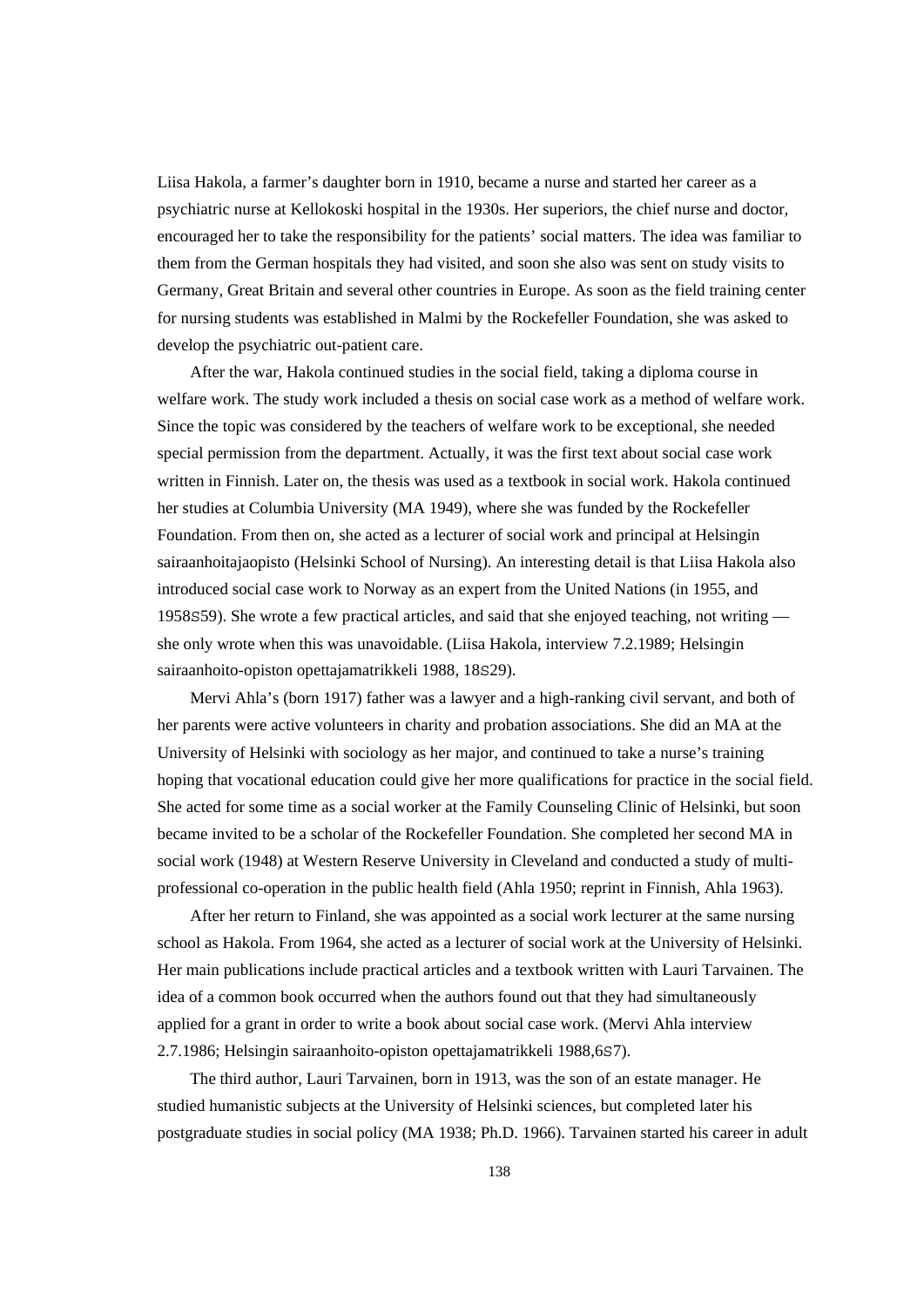education, moving soon to a position as district counselor of social welfare, and later on to a position as chief administrator of child protection at the Ministry of Social Affairs.

 His first textbooks (*Yhteiskunnallinen huolto* 1946; *Sosiaalihuolto* 1950) introduced postwar public welfare, forms of social assistance and the few social services that existed. The first book does not acknowledge social case work, while the following one introduces its main principles in brief. After a study visit to the USA in 1949, his views started to differ from those of most of his colleagues at the Ministry. He became specific in his requirements concerning social welfare; he wrote that it was necessary to improve the psychological treatment of relief receivers. Thus, he became an enthusiastic advocate of social case work (e.g. Tarvainen 1950b; Tarvainen 1951; Tarvainen 1952; Tarvainen 1953), and his textbooks on social welfare with children (Tarvainen 1954c) and social case work (Ahla & Tarvainen 1959) provided a detailed introduction to the discourse for Finnish social workers.

 Later he also acted as the first officer of the United Nation's Research Unit, Social Welfare Services Section, Division for Social Development (1965S67). In addition, he was responsible for various tasks in state committees as well in the leading boards of private welfare associations, and for the Vocational Association of Welfare Workers. (Helsingin yliopisto 1977, 361).

There also are some other, more collectively written social case work texts which belong to the sources of the following analysis. One of them is a report of a social case work seminar with Helvi Boothe, a social work expert from the United Nations, who visited Finland in 1954S55. The national seminar on social case work was organized by the Ministry of Social Affairs and held at Kiljava in January 1955. It consisted of several lectures in various aspects of Finnish social work practice by Finns, and lectures about social casework principles by the American expert. As she was a Finn by birth and also had had some practice in Finland in the 1920s, she was able to lecture in Finnish. Most of the time the 70 participants spent in groupwork and discussions based on family cases. The report is a detailed collection of lectures, case analyses, and other discussions of the seminar; it was published by the Ministry to advance the professional practice of social work. (Sosiaalityöntekijä... 1956).

 Another important collective contribution of the 1950s social case work was made by a team of social workers at the clinic for the treatment of alcoholics in Helsinki (Hennum 1958). The book was a result of five years of experimental work in practice by a social work supervisor, Marjatta Eskola, and her colleagues, of whom only one, Helmi Mäki,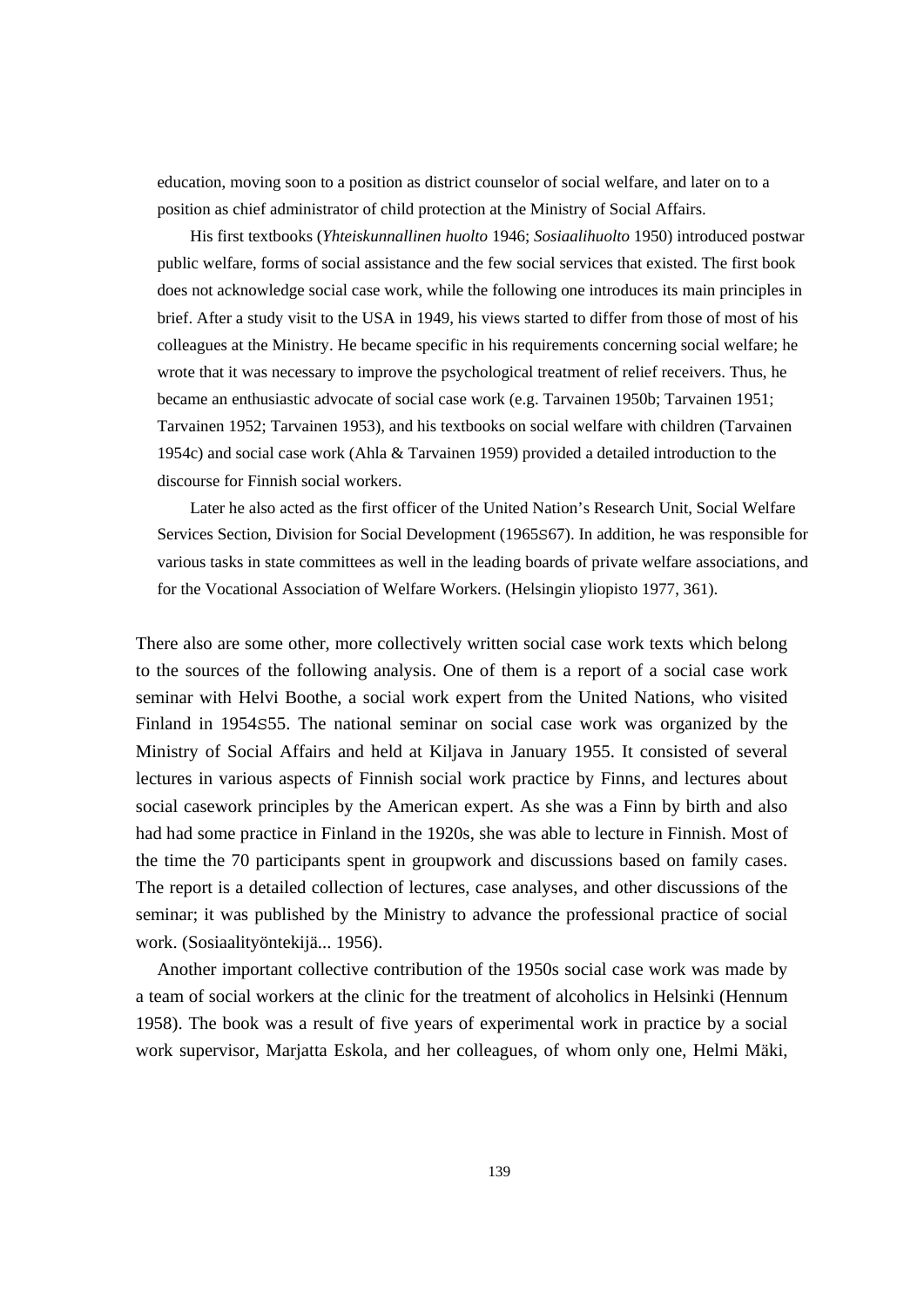had (besides Eskola) been trained in the USA for social work.<sup>75</sup> Social case work was only one of the discourses the team applied, but nevertheless it played a considerable role in the professional activities of the social workers at the Clinic in the 1950s.

#### 8.2.2 The making of the strong social worker

By the 1950s there emerged two main domestic channels of training social case workers. One was the training program for nurses specializing in hospital social work, while the other line of training consisted of brief courses in social case work for practicing social and welfare workers. The training method applied and the course contents were about the same: the introduction of theory derived from the psychoanalytic view of the human being was followed by the introduction and analysis of numerous cases from practice, or practicing on and writing case examples under the control and supervision of an experienced professional. Essential in the curriculum was the split into theory and practice, and the continuous interaction over the theorySpractice split. The coordinating activities were organized effectively by the introduced professional (i.e. textual) mode of knowing.

 The above-described model of organizing the professional training was borrowed from the USA (Ahla 1950; Hakola 1951). In the professional relations of ruling, an important principle of functioning (and an organizing effect of the discourse) was the establishment of continuous systems of discourse maintenance to ensure that the interpretative scheme and ideology of the profession is properly maintained. The curriculum was constructed so that fieldwork practice and classroom teaching took place simultaneously. Every week the student spent three days in the field working with clients, and two days in school learning theory. The ideal was that the same themes are repeated; what is taught in theory should be applied in practice in the same week with real clients in the agency context. The experimental application in the real-life situation of the student was performed in close co-operation both with her field supervisor (who had continuous contact with the school and was also a primary student of the same training program), and with her classroom teacher of social case work. Actually, this kind of training established a triple system of discourse maintenance called supervision: at first, the lecturer introduced what

<sup>75</sup> Marjatta Eskola studied social work (1949S50) at the University of Chigago and at the University of Illinois with the help of a grant provided by the World Council of Churches. Helmi Mäki was given an award by the Rockefeller Foundation for studying at the Harvard School of Public Health and Simmons College School of Social Work in Boston (1953S54).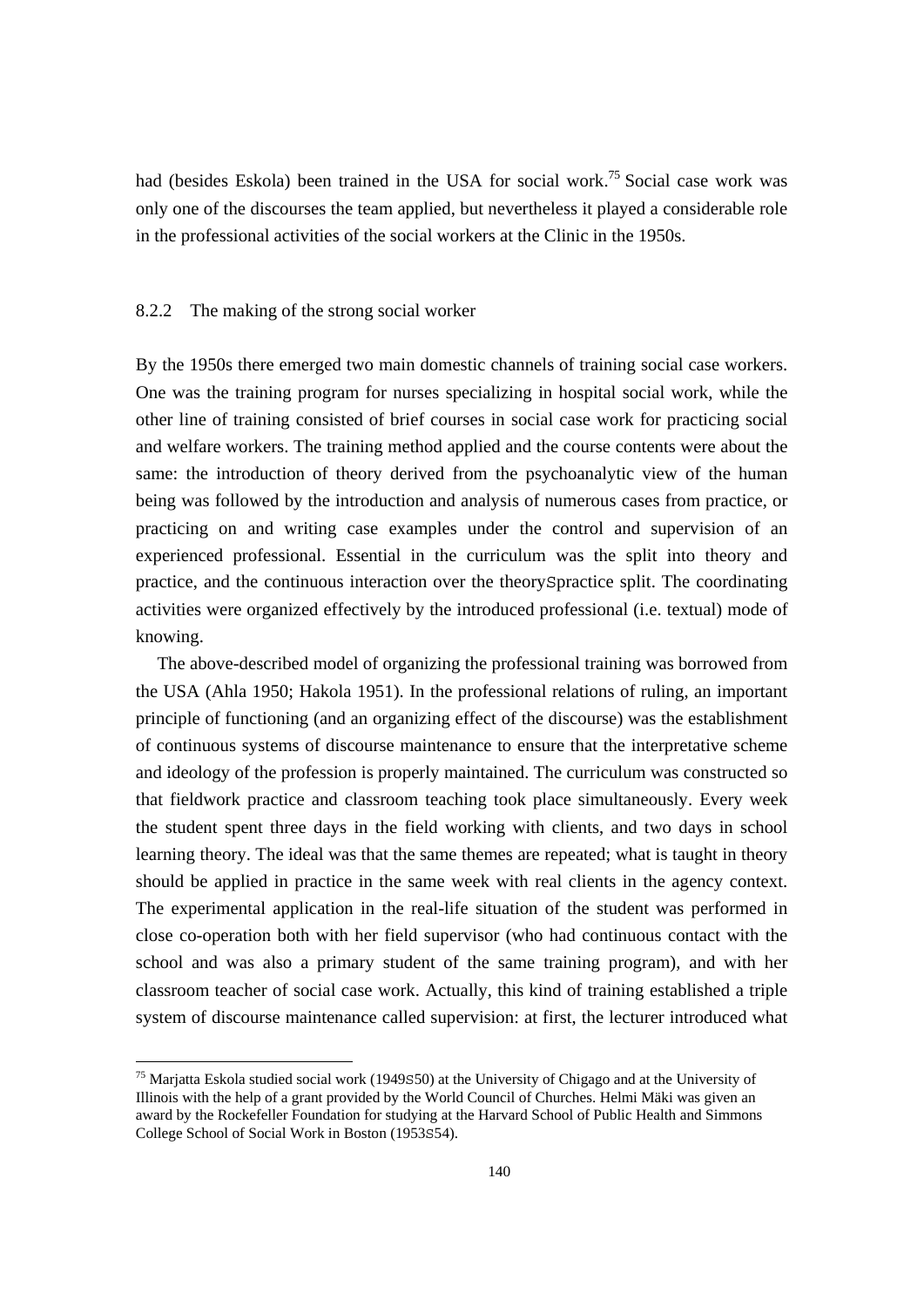in real life is relevant in the light of social case work theory; then the student was supervised by a professional who, in her supervision and practice, was in turn supervised by the lecturer. The supervisory circle was completed when the student wrote a case file (under the professional's supervision), which was then presented the next week in detail and commented on in class by the lecturer and classmates. (e.g. Hakola 1951).

 In the training of the practicing workers, the practical organization of the training was, of course, somewhat different. The trainees did not need to be introduced to practice as such, since they were always able to refer to their wide experiences, but the emphasis was more on how to get them to transfer from one professional or institutional consciousness and factual reading to that of social case work. In the next section I will use as an example the training course that was held in 1955. The method of teaching that an American expert on social case work, Helvi Boothe, was applying was similar to that already introduced. She lectured on the social case work theory of human behavior, introduced American family cases (two of them were on film, *The Feelings of Rejection* and *Overdependency*), and Finnish family cases for analysis and discussion by the participants under her careful supervision. (Sosiaalityöntekijä... 1956). The course repeated the same elements of theory, practice, and supervised interpretation as described above; it was moving from theory to practice and vice versa by the medium of a written case record. The co-ordinating role of the written case record was fundamental throughout both lines of training. Its professional use seems to have ensured coherence in the complex interpretive processes the social workers were involved in. Therefore, its function deserves an analysis of its own (see Chapter 8.2.3.). Before that, a brief introduction to the 1950s Finnish social case work theory is needed.

 In the new perspective imported by the social case work discourse, the earlier dependant was now redefined as a *client*. The term did not refer to a general category of persons unable to take care of themselves or people whose morality was questionable like that of the dependant, but to an ordinary citizen who occasionally runs into problems with his or her self-regulation or adaptation. From this followed that the professional aim was to enable the person to make the needed decisions in one's life, and consequently, to become a self-responsible and self-supporting citizen (e.g. Hakola 1946; Ahla 1950; Tarvainen 1950a; Tarvainen 1950b). Liisa Hakola (1946, 1) crystallizes the aim as follows:

"Nykyajan kiihkeä elämäntahti ja monisäikeinen yhteiskuntajärjestys edellyttävät vaikeuksiin joutuneen yksilön taitavaa ohjaamista niin, että hän persoonallisuutensa säilyttäen pystyy omin voimin kulkemaan tietään eteenpäin."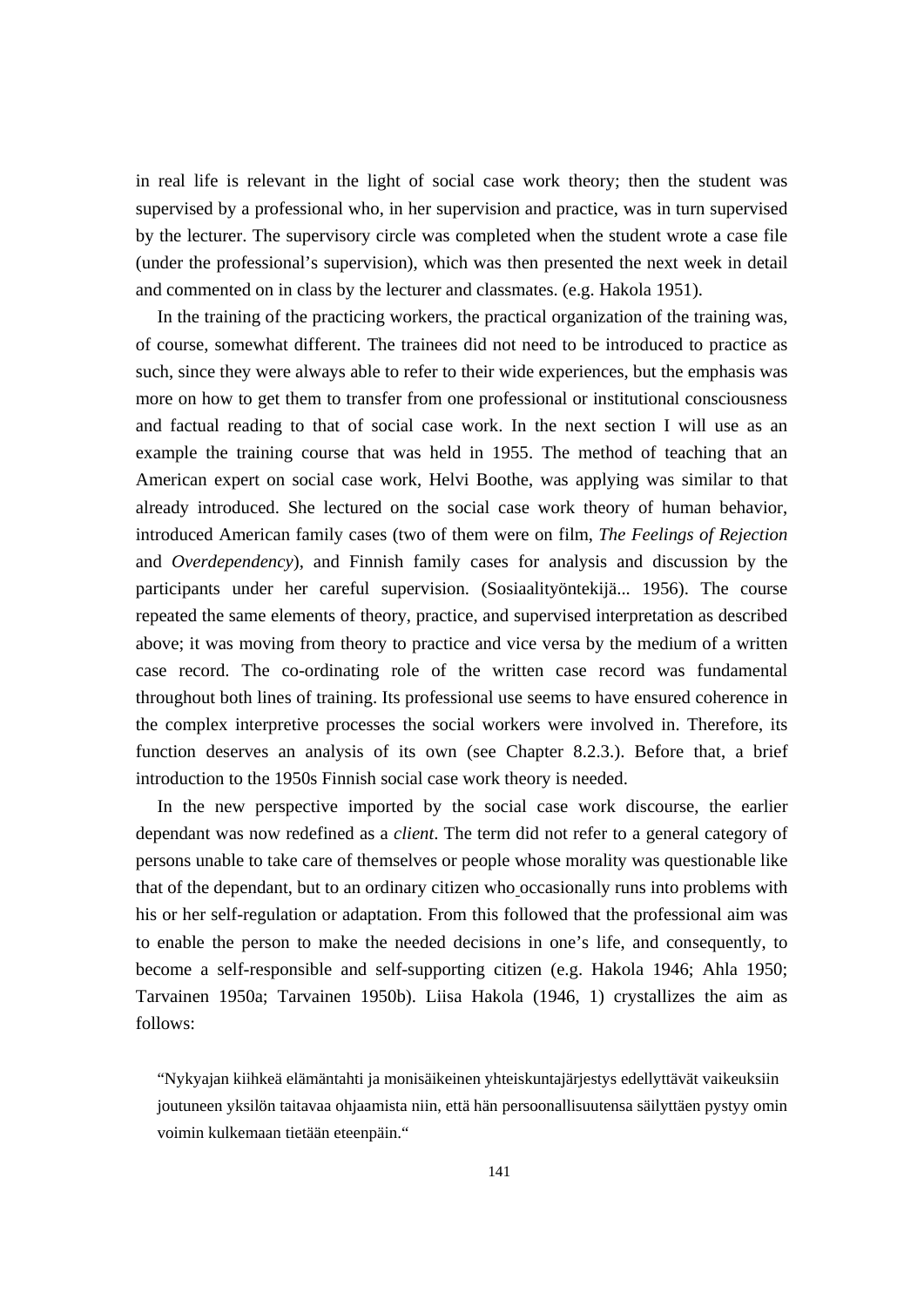The modern hectic rhythm of life and complex social order presuppose skillful guidance of individuals who have got into difficulties so that they can maintain their personality and proceed on their way unaided.

The general aim in social case work was to help the individual in trouble to become psychologically mature, to take personal responsibility and develop a socially independent and positive relationship to his/her environment as described in the examples of American social case work textbooks<sup>76</sup> (e.g. Tarvainen 1950b, 468; Ahla & Tarvainen 1959, 22, 72S75; Hennum 1958, 61S62). In 1950 the target of the work became extended from the individual to the family (e.g. Tarvainen 1950a; Tarvainen 1951; Joensuu 1952; Tarvainen 1954c; Hennum 1958; Hakola 1959). Tarvainen writes:

"Huoltotoimenpiteitten tulee kohdistua ei vain yksilöön, vaan koko siihen ympäristöön, jonka jäsen hän on. Perheen huomioon ottamisen merkitys on vasta vähitellen opittu ymmärtämään." (Tarvainen 1950a, Opetuskirje 2, 7).

The social work intervention should not focus solely on the individual but on one's whole environment. We have only gradually learned to take into consideration the importance of the family.

By this statement, he distances himself from the currently most referenced American author of social case work in Finland, Gordon Hamilton, who wrote about the issue as follows:

"Case work has always been concerned with the family as the primary social unit within which concepts are formed which, in our culture, have a profound bearing on social adjustment... Earlier case work concepts had placed the family as 'the unit of work', in the sense of giving services to the whole family. This is not the present concept." (Hamilton 1950, 27).

Influenced by the ideology of the Finnish home cult, Tarvainen, working in child welfare administration, started to advocate family-oriented social case work as soon as he had

<sup>76</sup> In the early 1950s especially Gordon Hamilton's book, *Theory and Practice of Social Case Work*, was the most referred to by the Finnish social case work pioneers (e.g. Ahla 1950). Many other international authors of social case work, too, were well known and often cited. For example, in 1951 *Casework-yllätys* introduced the translated principles of a professional social work interview by Charlotte Towle, and *Sosiaalinen työ* (1955, number 3) illustrated the method of social case work by Florence Hollis.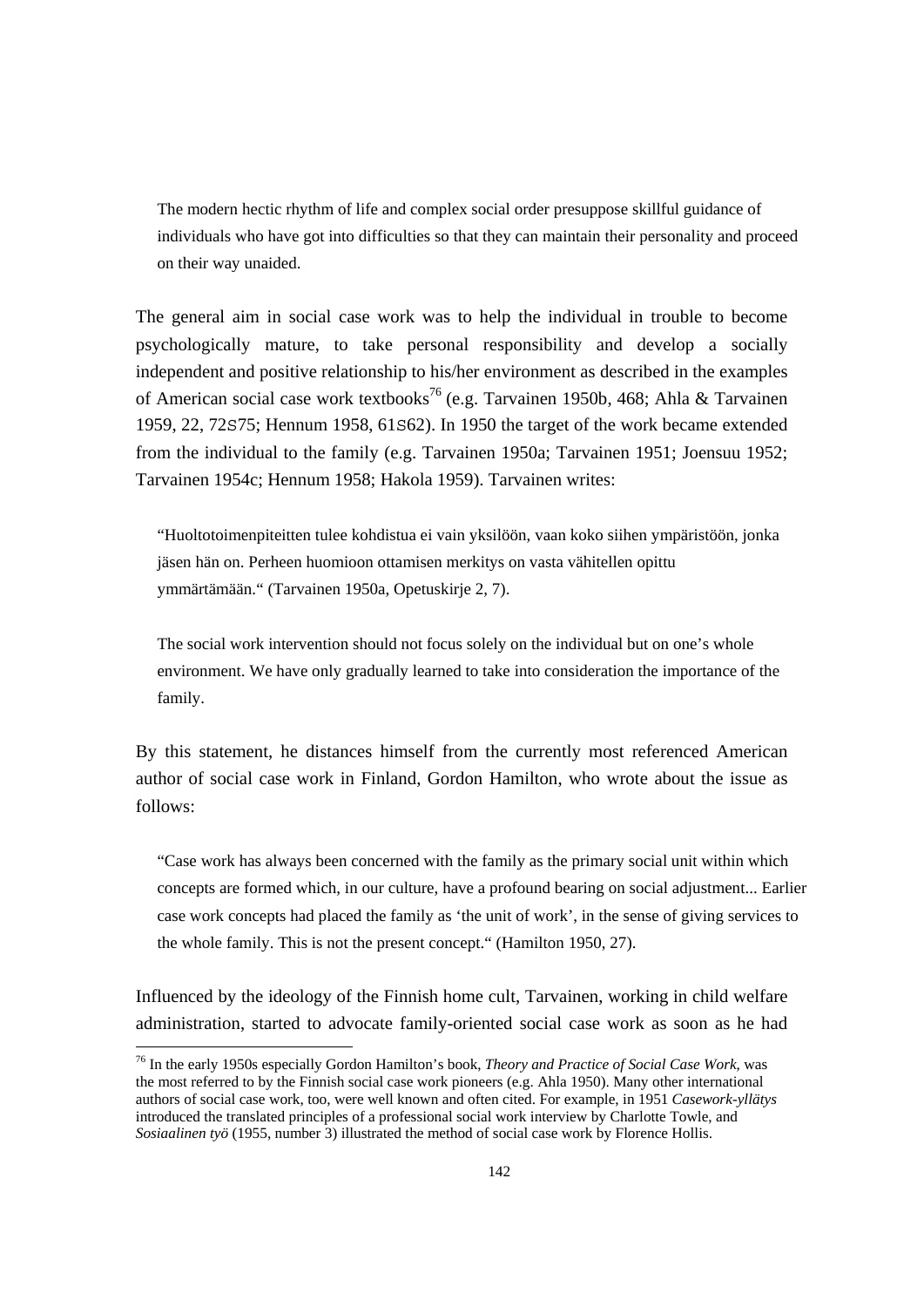found an appropriate theory, the texts of John Bowlby<sup>77</sup> and other child psychiatrists (see Tarvainen 1954c, 36S45). In his textbook about the care of the child, he introduced a new view of the family into Finnish social work. The family of the book is construed in terms of psychological relations between mothers and fathers, parents and children, brothers and sisters, and most of all, between the mother and the child. The two essential concepts the book introduces are: the internal emotional structure of a family and maternal deprivation.

 Referring to Bowlby, the author describes how a child's social problems are a consequence of emotional instabilities in the family, and therefore he urges social workers to pay much more attention to the emotional state in the families they deal with. However, when he then moves on to illustrative case examples, the family as the target of work disappears. A short review of the cases reveals that in 85% of them the target of the intervention is the mother, who is always closely connected with the child's problems (e.g. Tarvainen 1953). Thus, the mother becomes the primary client of social case work; she holds the regulative power over her child and other family members. In the light of the case examples of the book, the mother becomes the essential client of a social worker mainly for two reasons: either for improving her emotional matureness or for advancing her child's healthy development.

 This new view of mothers originated in the psychodynamic belief (cf. Bowlby 1952) that an early separation of a baby and a mother is dangerous for the child's emotional development. Thus a good mother has to spend the first years with her child. It is also her responsibility to create a close, warm and continuous relationship to her child. From the emotional point of view, the father is only a supporting member. He is supposed to help the mother satisfy her needs and support her in maintaining a successful emotional relation with the child, which expresses the family ideal of social case work. Any other family forms than a two-parent, heterosexual couple with children, the father earning a living, and the mother taking care of the home and children, were deviant in the prevailing psychoanalytic view and in need of professional treatment (e.g. unmarried motherhood, one-parent family, and a family with a working mother). (Tarvainen 1954c; Ahla & Tarvainen 1959, 111).

 Interestingly, the enlarged responsibility of women for other family members also started to concern other fields of social work than child welfare in the 1950s social case work literature. It was also extended to the wives (and sometimes mothers) of alcoholics.

 $77$  One of Bowlby's books also was translated into Finnish and publised as a shortened version (see Bowlby 1957).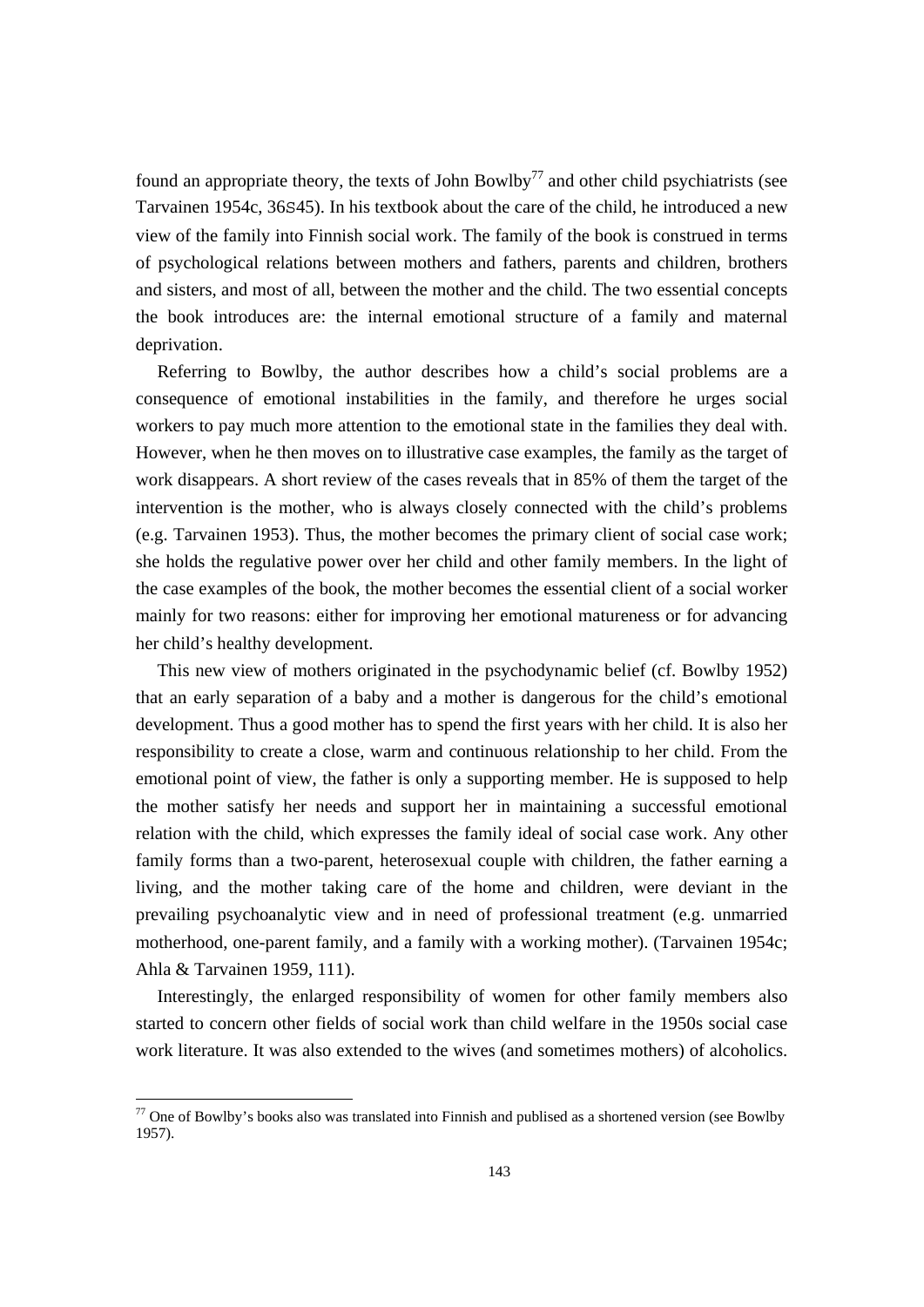When alcohol clinics were established, the family was regarded only as a background factor, and the treatment concentrated on the drinker's voluntary psychosocial and medical treatment. In a few years, advised by the new American alcohol research and clinical experience, the personnel of the clinics recognized that the participation of wives in the treatment process produces better results.

The alcohol clinics emphasized that their patient<sup>78</sup> is a voluntary male (see Hennum 1958, 37), but the same emphasis on free will was not applied to the participation of his wife, which gradually became a rule. The fact that the family gradually turned out mainly to be the wife in the vocabulary and practice of the clinic had to do with the underlying psychoanalytic notion: The most important person in one's personal development is one's mother. In the treatment process, however, the mother of a married man was replaced by his wife (as a surrogate) for practical reasons. Nevertheless, dependence on the mother was often the discussed theme of the treatment of alcoholics. Although in social case work there was a strong belief that women with certain personality attributes tend to select alcoholics as husbands in order to satisfy their unconscious personality needs (cf. Immonen 1955, 62S63), the wives were not the target of treatment. On the contrary, they were trained to become good assistants to the clinical personnel; it was the wives who were made responsible for seeing that her husband followed the clinical treatment plan properly at home (Hennum 1958, 155).

The theory in the earlier textbooks of social case work introduced the novices in the international professional mode of knowing to its own ideological scheme. They mediate a professional self-understanding which involves that the social case worker is a full professional whose practices are just one particular form of "objective" and highly controlled professional intervention<sup>79</sup>. Its function is to help people to adapt and to create the modern and autonomous identities for themselves in accordance with the ideals the international modernization project among others advocated. Furthermore, in the light of the texts, the successful production of the autonomous person required a privatized family with a well balanced emotional economy. The texts reconstructed the Finnish

 $78$  The basic approach of the clinic was medical; actually, it was this clinical practice which imported medicalization of drinking into Finland (cf. Kuusi 1952, 351). The social case work at the clinic was experimental in character. It utilized the available American social case work theory and criminal psychiatry, and also the contemporary Finnish sociological research on alcoholism which proceeded in close connection with the clinical practice. The director of the clinic, K.E. Lanu, was himself a sociologist, and active in research.

<sup>&</sup>lt;sup>79</sup> According to Margaret Yelloly (1980, 121), the professional model of social case work was derived by and large from the professional culture of Freudian psychiatry, including the moral neutrality of the therapist.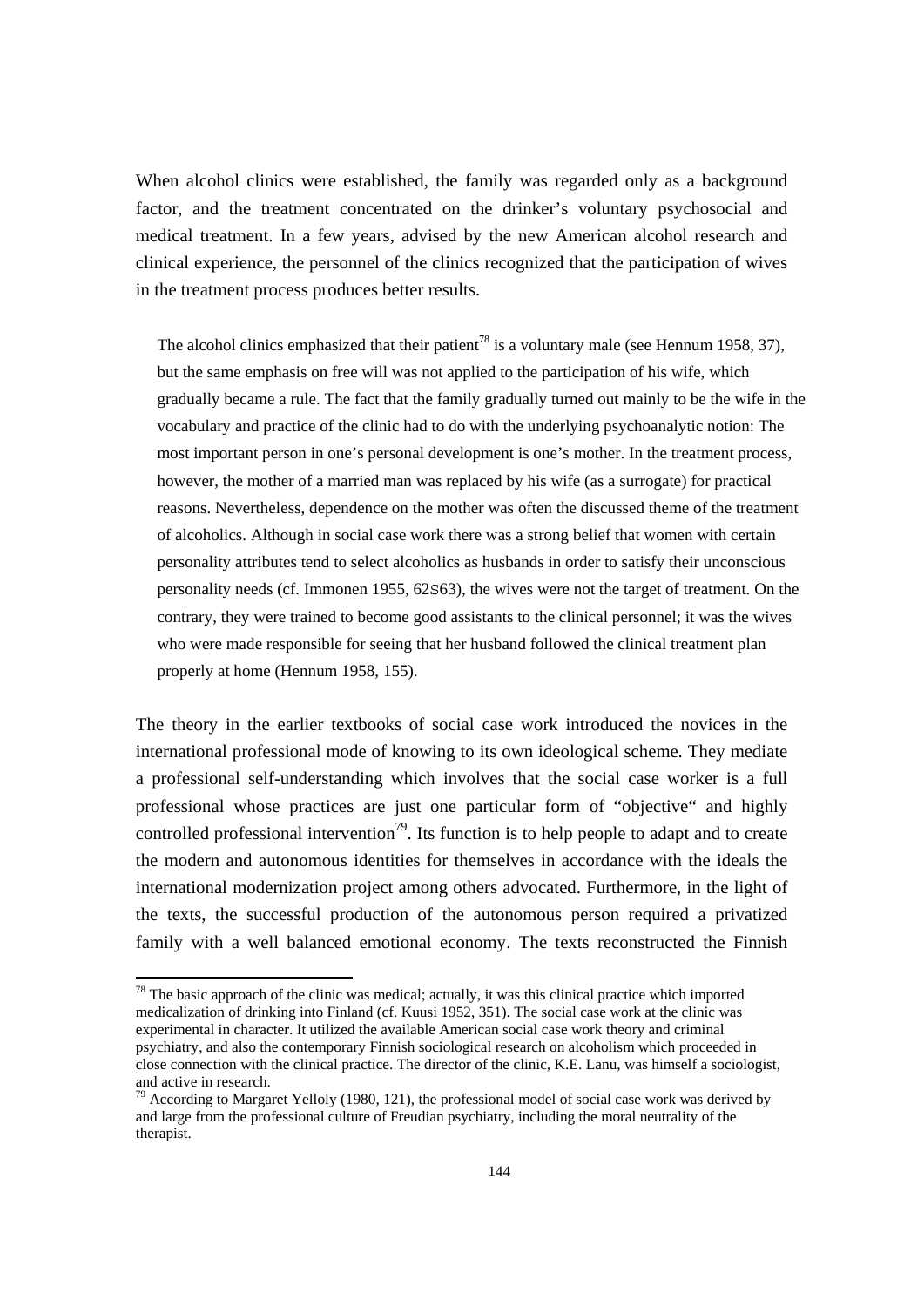family in terms of psychology for the first time in social work. Whenever there emerged disturbances in the balance, it was the duty of the social worker in co-operation with the mother (or wife) to normalize the regulation of the internal psychological relations. Because of this, the novices needed to develop a highly controlled understanding of the underlying reasons for human behavior, the influence of the past on the present behavior, and skills in handling the client in a well-controlled case work relationship in terms of psychodynamics.

## 8.2.3 The case record as an organizer

In the professional practices of welfare lawyers, making legally valid minutes of the case was fundamentally important for the successful processing of the case (see Chapter 6.). In the professional practices of social case work, the case record was equally essential, but the way in which it functioned as the co-ordinating form for professional practice was different. In the legal process, the decisive textual coordination takes place via the exact form of the textual case, whereas in social case work the text as such can be flexible. Essential is that the case report was so designed as to reproduce the ideological scheme of the profession in each case. To illustrate the difference, I will describe a few more of the uses of a case record in the training of the social case work professionals.

 A good deal of the institutional social case work training took place via case reports written either by a student or a professional. Case reports were the medium of professional discussion, interaction, and the source of common consciousness raising between the student, the field supervisor, and the lecturer. All the social case work textbooks referred to earlier devote many pages to the correct technique of writing the case report (e.g. Ahla & Tarvainen 1959, 250S265; Hennum 1958, 126S135); even the very first study of social case work by Liisa Hakola (1946, see Appendix 1S3) included two forms for gathering client information and a model of a case report. In addition, the theory was always illustrated by cases; the principles of action in practice were studied in case records; and the advanced student's study tasks included, based on her own interviews with the client, written case reports as well as the diagnosis and treatment plan. Then the case report was duplicated so that the classmates and the lecturer were able to prepare themselves for the investigation of the student's report in the light of the following questions (Ahla 1950, 597):

S What basic principles of social case work can you detect in this case report?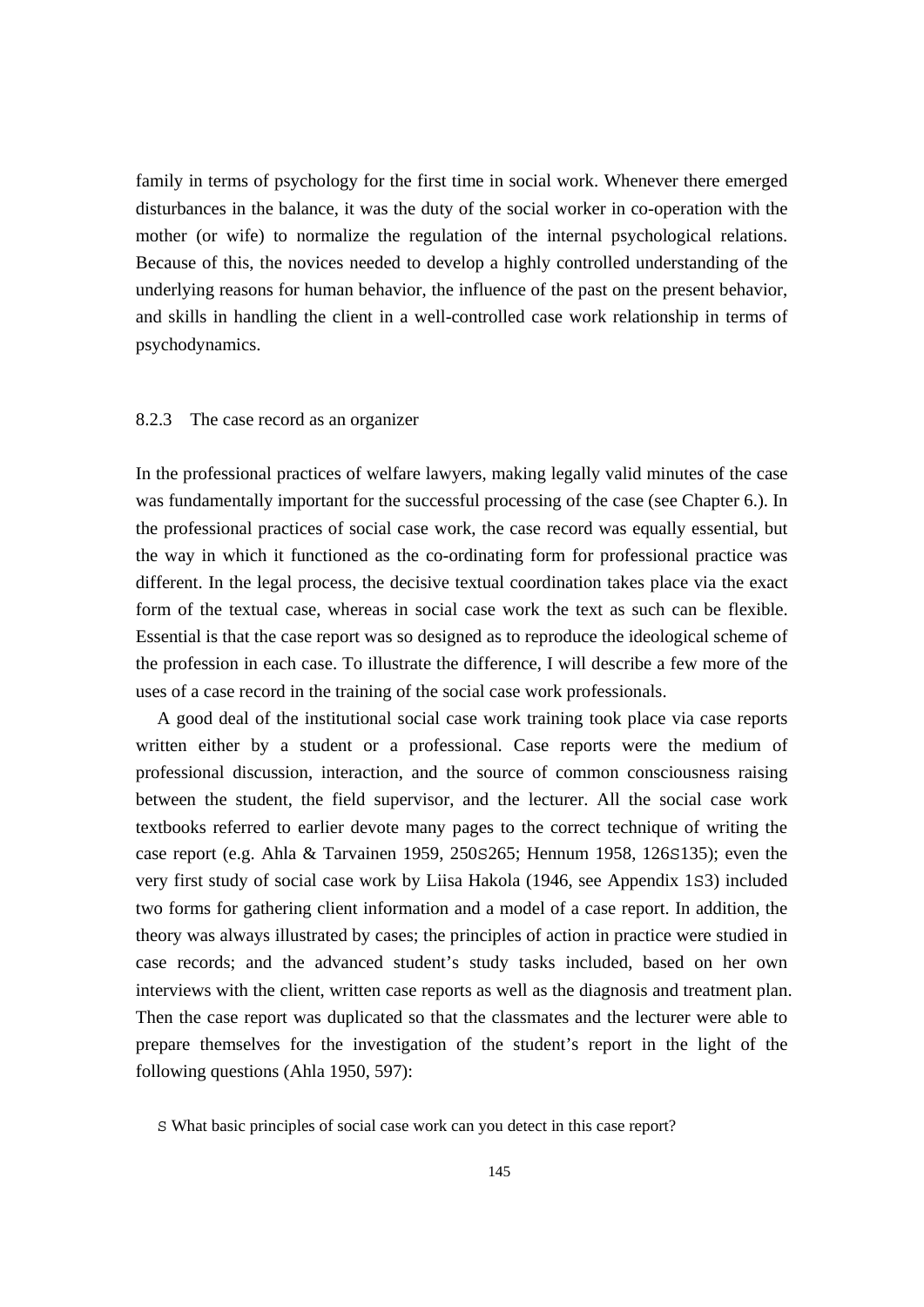- S Was the interview carried out correctly?
- S What kind of social diagnosis would you make of this case?
- S How do you evaluate the performance of the social worker in the treatment relationship?

The questions were almost the same that Boothe was using when she was training the Finnish professionals in social case work (e.g. Sosiaalityöntekijä... 1956, 57). Even a brief analytic gaze at them reveals that the investigation of case reports was meant to cover the crucial elements of professional action from the ideological scheme of social case work to the individual interpretations in each case. Actually, the pattern of the questions was designed so that it enabled (or necessitated) the evaluation of how well the ideological scheme of the profession was put into practice by the student in each particular case report.

 Thus the (student's) work with clients offered the raw material for "the particulars" (Smith 1990b, 160), to apply theory, that is, to select and assemble what is relevant in the light of the social case work discourse and the ideological scheme of the profession. The written production of the case report represented an example and proof of the student's skills in reproducing the ideological organization in a particular case common in social case work, and in discovering the necessary social connections of the problem. Whenever some gaps emerged in the production of the ideological circle in an individual case, the student was advised (and supervised) to make the moves from theory to practice and from practice to theory correctly. By such an organization of the training, the novices were put in the position of the future professionals, to rehearse the ideological practices of their profession in order to develop the correct professional interpretation. The method of training used numerous repetitions of the interpretive process to ensure that the cognitive, interpretive "paths" of professional consciousness and thinking, although always individual according to the theory, were over-learned by the trainees. Furthermore, the textually organized training via the case report ensured the constant reproduction of a unified and practice-oriented common consciousness among the professionals.

 As already mentioned, the international experts in social case work utilized case records in their teaching. Some of the case reports they used came from American social work. According to Helvi Boothe, using case reports from the United States was simply a tradition. When there emerged some resistance to the tradition by the Finnish trainees, she argued for it by saying that the quality of the North American case records in general was excellent compared with those from other countries. Additionally, she said that people all over the world are very similar with their problems, and therefore, the origin of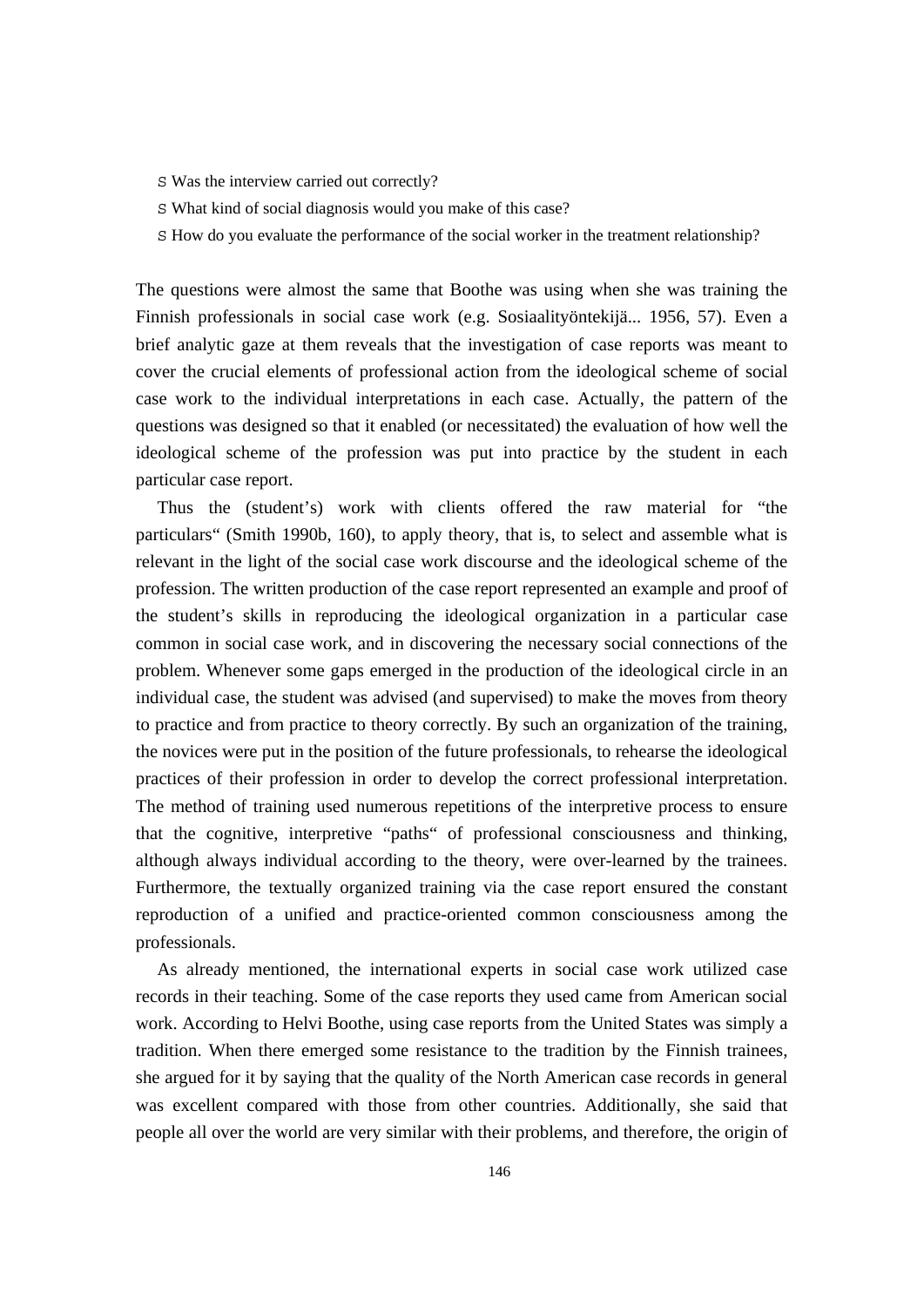the case report has no meaning at all. (Sosiaalityöntekijä... 1956, 249). Her arguments repeat in an interesting way the supranationalism common, for example, in the modernization theories (cf. Chapter 7.2.2.). Under the modern era and social order, the professional objectives and ideals were the same for everyone and everywhere in the same profession (cf. Smith 1990a, 1S4, 167S170), and part of the ideological scheme of the modern professions was to ignore existing differences in national cultures and social histories (cf. Midgley 1983).

 Perhaps there were also more practical reasons for using North American family case reports in training the Finnish professionals. As described earlier, the essential character of the objectifying discourse is to detach both the reader and the object of knowledge from their actual site and place (e.g. Smith 1989, 40S43; Smith 1990a, 59S60). This being the case, the foreign case reports were functional in learning to make the disconnecting "trick" in practice. The shift from one's local world to the world of texts and theoretical thought becomes perhaps more complete when the text has no reference point to the reader. The reader's resistance is minimized, and the possibility to learn to think factually increases. When the Finnish trainees studied the American case record of Mrs. Latham (Sosiaalityöntekijä... 1956, 102S140), it was easy for them to learn to differentiate the local and personal from the professionally relevant, since the particulars did not exist for them personally in the real world. However, problems may have arisen when it was time to apply the learning in practice.

 According to Mervi Ahla (1950, 596S597), the objectives of social case work training included professional performance of social work in order to make the actor "compliant and objective". What professional objectivity actually meant in the practice of a social worker is well described by Liisa Hakola $^{80}$  (1946, 21S22):

"Anna itsesi sataprosenttisesti huollettavalle, mene sen jälkeen toimistoon, harkitse siellä jokainen pienikin yksityisseikka tarkoin, kokoa nämä yksityisseikat jälleen yhteen ja unohda tänä aikana kokonaan huollettava. Tämä on objektiivisuutta."

You have to give yourself to your client a hundred percent, then go to your office and consider every small detail with care, and recollect the details again, and meanwhile forget the client completely. This is objectivity.

 $\overline{a}$ 

<sup>&</sup>lt;sup>80</sup> In the quotation Liisa Hakola cites Miss Hardwick, Simmons College, School of Social Workers, Boston.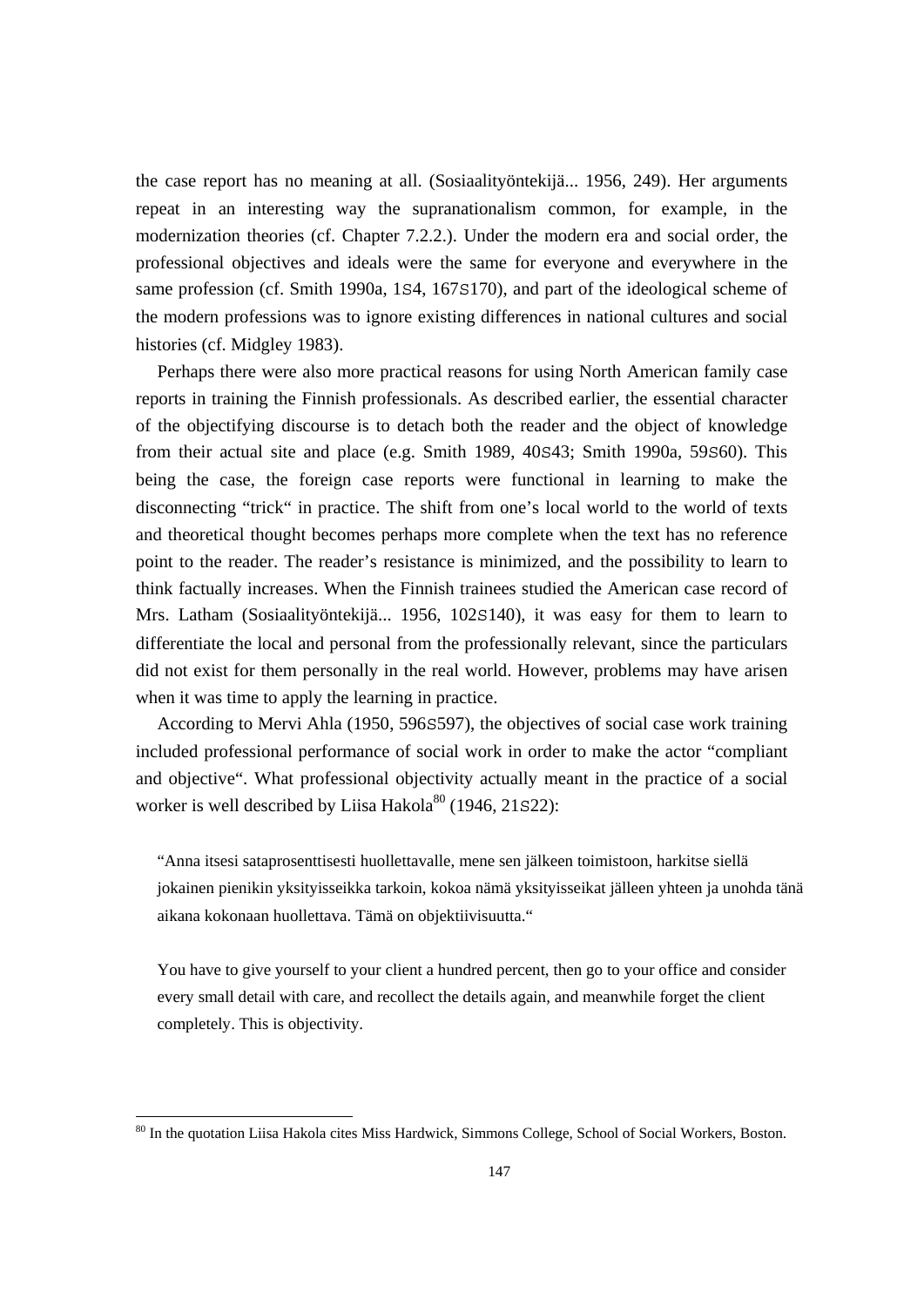The quotation describes well how the fundamental rupture, i.e., the move from the real life to the discursive world from the point view of the professional strategy and experience was put into practice. In its light, the move meant for the professional a conscious and rational detachment from the immediate, personal experience with the case, and its replacement with a rational reasoning and reorganization of the case in the psychodynamic terms of social case work. The importance of the case report in this process was that it was the form of text which coordinated the professional action in practice in the profession and between professions (e.g. with physicians); therefore, its correct production became crucial. As a result, the social worker of the modern era needed to be able to handle people in two languages and in two worlds of languages. One language was needed to discuss with the client as an equal citizen and to deal with the client's concerns here and now, and another for the textually mediated international form of professional writing and reasoning about the case (cf. Stenson 1993, 53).

 This duality is fundamental for the modern professions in general. Essential in the professional skill is the ability to move flexibly and correctly according to the invisible methodological rules between the actual world and the discursive world. The corresponding division was also reproduced on the level of the professional consciousness of the social worker. Learning to maintain the role of anonymity, in other words, the social relations typical of professional objectivity and collegiality, meant detaching one's total self from the professional self in a controlled and definite way, which is one of the general purposes of professional education and collectivism (cf. Berger & Luckmann 1967, 138S143). In this was the hidden substance of the training in social case work.

#### 8.3 A review of the 1950s conceptual practices

In postwar Finland there developed not one but two new professions that were very interested in the same object: the family. However, a closer analysis of their conceptual practices in the previous chapters has revealed that they were quite different. The interest of welfare work in the home and the family was partially rooted in the German discourse about family intervention, whereas the interest of social case work in the family owed much to the child psychiatric theorizing of John Bowlby. Nevertheless, it seems that many of the basic beliefs related to the family were the same. For example, for both professions the important target and partner in family intervention was the mother.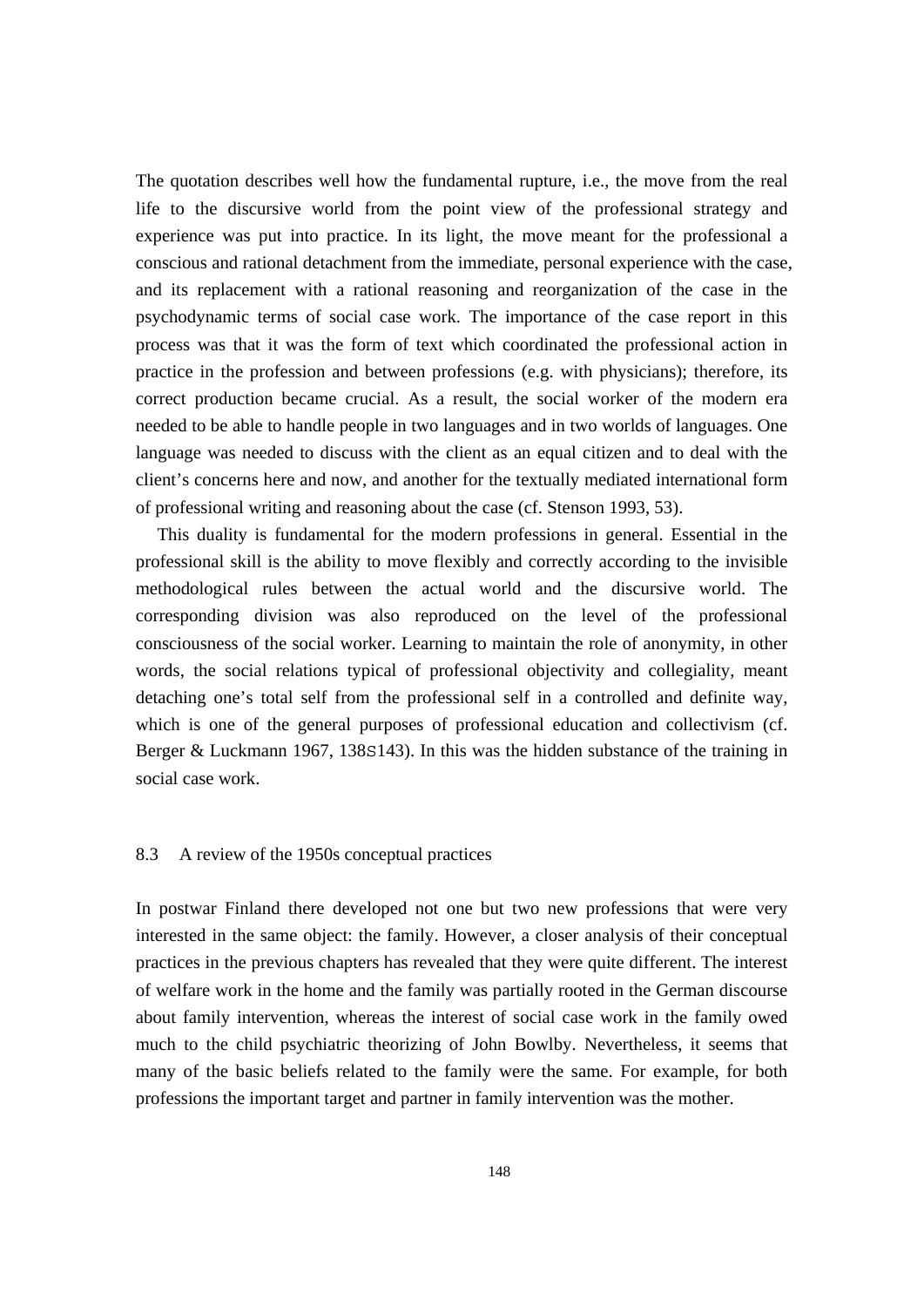One explanation for these similarities could be that both social case work and welfare work were in the end drawing on the same child psychiatric doctrine. The ideas of Bowlby were marketed, for example by the Geneva headquarters of the World Health Organization, throughout Europe. On the other hand, a discourse considering the internal relations of families essential in the production of modern state citizens fits very well into the postwar Finnish relations of ruling. The long war had shaken the normal relations of men and women. Consequently, after the war women were demanding the right to participate in wage labor, including the mothers of small children (e.g. Komiteanmietintö 1948:9; Satka 1993). Thus, the professional concern about the domestic affairs and the internal functioning of the family, and especially about mothering, served as a normalizing intervention. It put into focus the norm of a mother devoted to her home and children, and activated the motherly guilt (cf. Rose 1990, 208) for not doing the right thing at the right moment. Thus, the introduced professional practices created social relations which were normalizing and stabilizing. The conception of the family as a predominantly mother-directed institution was an effective, but often from the professional perspective, invisible intervention in the 1950s tensions in the societal role of married Finnish women. The unquestioned belief of both professions was that the right place for a mother and a wife is the home (e.g. Sosiaalityöntekijä... 1956, 250S254; Piirainen 1954, 62S67).

 The differences in the conceptual practices of the two professions were considerable: social case work was based on the psychodynamic theory of human behavior; its daily practices were coordinated by the textual form of the case report; its training in the method of interpreting was very well organized; and an integral part of daily practice was supervision, a most effective means of discourse maintenance. In contrast, welfare work was lacking a theory of "home and family" and a firm documentary basis (see Piirainen 1954, 145S159). In its municipal practices it was bound to implement the ideological practices of welfare law, and its methods of interpretation were vague compared with those in welfare law and social case work. Also, the institutional relations in which the daily activities were taking place were different. The textual form of the case report organized both the social case workers and the object of their intervention, changing Finnish families, as part of the international relations of professional ruling and of global modernization, whereas in welfare work the textual reorganization was vague — except when welfare law was applied — and the links with the international project remained weak (see Chapter 9.3.2.).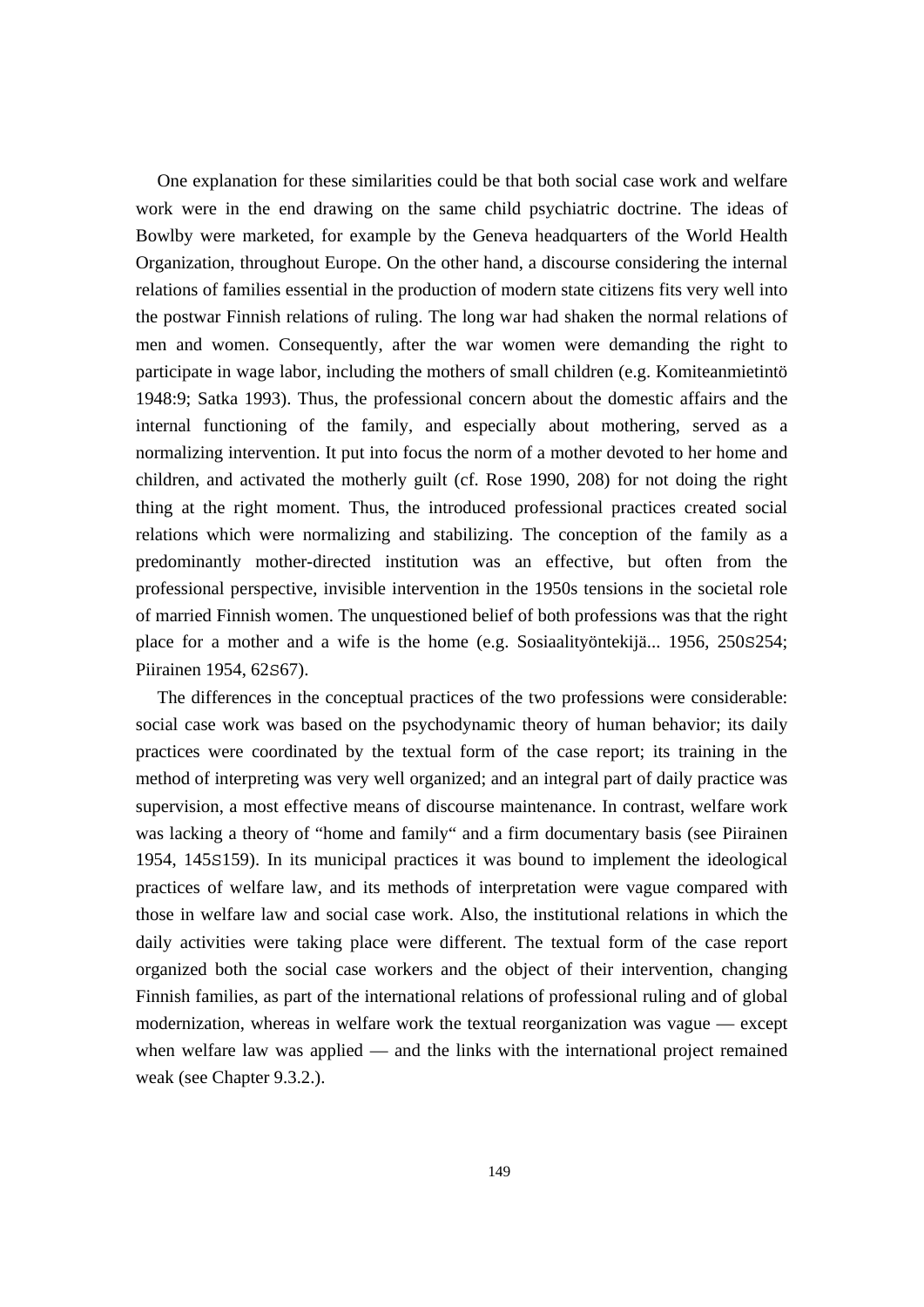# 9 The struggle over conceptual practices

As soon as welfare work and social case work were introduced, they started to compete particularly in the minds of welfare workers. Consequently, by the mid-1950s, the social field was divided by a fervent debate which the contemporaries named the dispute over method (*metodikiista*, e.g. Mäki 1988).

My interviewees had numerous memories, opinions, and personal analyses related to the 'dispute over method'. I was told, for instance, that Huoltaja, the leading journal of the field, did not publish articles written by the representatives of social case work (which my own findings from 1952 confirm); that Veikko Piirainen sometimes interrupted the common seminars of the lecturers in social case work and welfare work by walking out at the moment when the representatives of social case work had their turn to speak; and that a career-oriented male welfare worker told his social case work teacher that "What you say is all right, but I will never publicly admit it since I have decided to make a career in social welfare" (interview with Helmi Mäki, 10.2.1989).

 My interviewees tended to speak about the dispute as if it was primarily a disagreement between the two training programs and their teachers. Some concluded that it was a matter of problems in personal interaction between these people. Some considered the dispute a mere disagreement about knowledge, while another speaker ensured me that it was a consequence of mistakes the social case workers made in the way in which they started to import the discourse. Finally, I was told that the whole debate was only a dispute about naming things.  $81$ 

 Listening to my informants, I often felt that their stories were still, after thirty years, loaded with strong emotions, and many of them expressed how the whole debate and the events surrounding the phenomenon were still a bit too sensitive to speak about.

After hearing all that I became very excited to learn more about the dispute from contemporary texts, and to make an inquiry into it based on the original documents. To my great surprise very little was written. Actually, I was able to find only two occasions when the dispute became public. The first, related to an article by Lauri Tarvainen, was in 1951, while the second was in 1956 and related to the six-month visit of the United Nations social case work expert, Helvi Boothe. Additionally, I found out that most of the few documents were rather signs of something more important that underlay them than a forum for discussing the essentials of the disagreement.

<sup>&</sup>lt;sup>81</sup> The interviews are the following: The first generation of hospital social workers 29.11.1988, Mervi Ahla 2.7.1986, Helmi Mäki 10.2.1989, Eeva Salo 3.5.1989, Osmo Toivola 17.3.1989, Mirja Aukee 7.4.1989, Aino Hänninen 10.2.1989, Veikko Niemi 12.12.1986, Risto Vilkka 5.2.1989.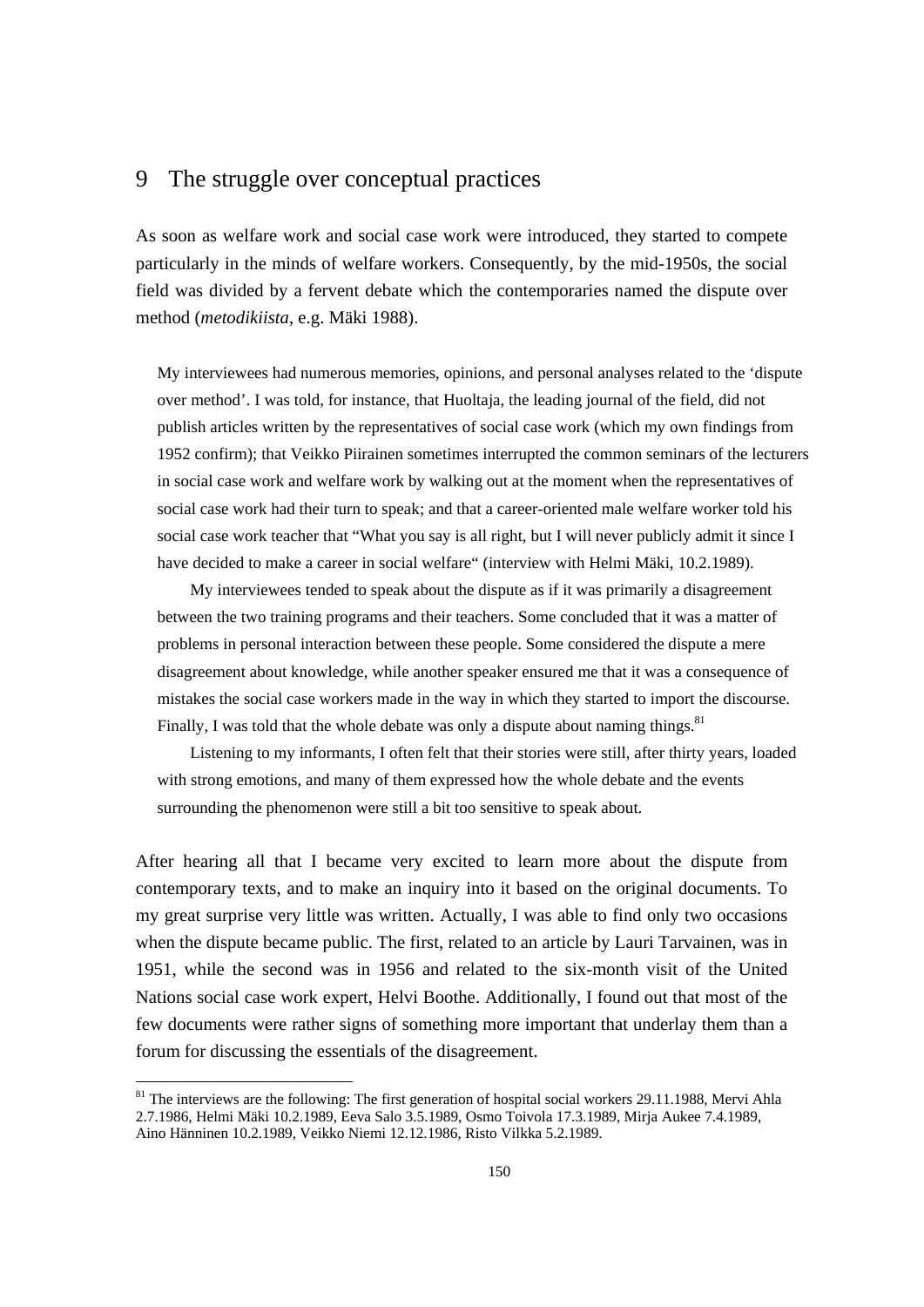Thus I found out that the dispute over method does not exist as such in a textual form. However, after putting the few written documents together with what I had learned from the interviews, the dispute over method started to appear as a fascinating conflict over conceptual practices. It needed to be opened up, not only because I was analyzing conceptual practices from the materialist point of view, but also because I regard the clash of conceptual practices as a social product. Thus, my immediate hypothesis was that such an event must be a hint of something much more profound in the prevailing social relations. In the end it made me endlessly curious to know more about the case. Therefore, I will first describe, on the basis of the published texts (supplemented by some interview data) what the dispute actually was, and then move on to a more analytic discussion about the debate.

#### 9.1 The domestic documents about the dispute over method

The only public textual forum of the dispute was the leading journal of the field, Huoltaja, whose editor-in-chief Veikko Piirainen was.<sup>82</sup> The debate was opened by Liisa Hakola (1951) and Mervi Ahla (1950), who wrote a series of articles on social case work as a subject of study, suggesting that welfare work also should have social case work in the curriculum "as a unified and intensive discipline" (Ahla 1950, 395). Additionally, they suggested that field work should become reorganized so as to make it more closely connected to theory and more carefully supervised. Unlike the article by Lauri Tarvainen, which continued to address the same themes, the writings of the women did not cause published counter arguments. This brings to mind what Dorothy Smith (1990b, 101) has concluded on the basis of her studies of women as speakers in public discourses:

"Authority in the public discourse is not defined by position in a determinate system of positions, as in organizational hierarchies. It appears instead as the difference between the credibility granted to some sources and the treatment of others as mere opinion or as lacking credibility in some way. Authority bleeds from the institutional relations of ruling to the relations of authority at the surface of media."

 In the above-mentioned article Tarvainen argued that psychology should become a major subject in the curriculum of welfare workers. According to him, welfare workers

<sup>&</sup>lt;sup>82</sup> I have found no articles or comments clearly falling under the 'dispute over method' in the duplicated journal of social case work published since 1951.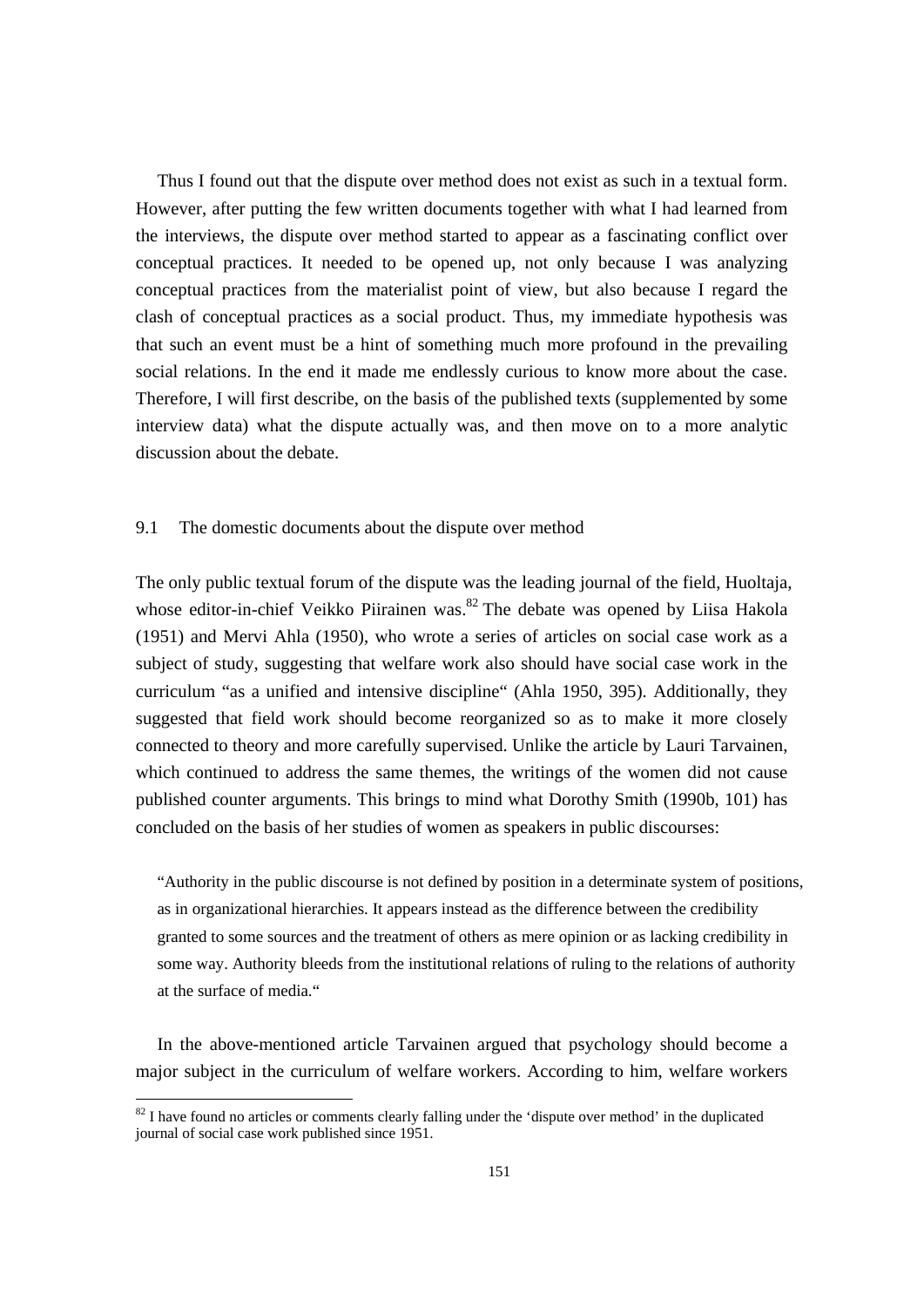were unable to understand people psychologically, and therefore unable to use the helping relation to the client in a committed manner. He insisted that reorganization of the actual practices of welfare work was also necessary since a professional meeting with a client should always take place privately and in the agency context. According to him, welfare work was short-sighted since it ignored the psychological dynamics of the family, it did not offer psychological support long enough, and it did not understand that the essence of preventive work was to support people individually in their psychological difficulties. He concludes that the helping relationships in welfare work are unequal, since they do not follow the important principle of a client's self-determination. (Tarvainen 1950a; Tarvainen 1951).

 The first public defense of welfare work (Huoltaja 1951b, 549S551) was generated by the editor-in-chief, who — because of the above claims — interviewed two experienced social welfare lawyers (of which Osmo Toivola was one). Instead of opposing Tarvainen argument by argument, the interviewed described how the accomplished work with individuals has always been on the agenda of welfare workers. Thus, according to them, social case work had nothing to say about helping that had not already been considered in welfare work.<sup>83</sup> They said that there were cases that could be helped and those that could not; consequently, social welfare could only be psychologized to a limited extent. In the end, as men of practice, they calmly reminded the chief administrator of the Ministry to have a more constructive attitude in public discussion. (Huoltaja 1951b, 549S551).

 The second phase of the published dispute took place after the visit of the American social case work expert Helvi Boothe. This time, the discussion was started by the journal, in a skillful causerie written under a pseudonym. The title was *Huoltaja parka* (poor welfare worker; see Huoltaja 1955,  $672s630$ . <sup>84</sup> The causerie is an emotionally loaded story describing the thoughts of a welfare worker about the social case work method in practice. It is constructed of several case stories in which the welfare worker takes the point of view of the client (for example, the worker imagines how the client feels during his or her interview with the social case worker). The causerie ends in the imaginary client's bitter outburst about how the social case worker, bound by the techniques of social case work, is unable to behave as a feeling human being. The client feels sorry for

 $83$  The "nothing new" argument was repeated in the interviews of Osmo Toivola (17.3.1989) and Risto Vilkka (5.2.1989). Vilkka was a student and friend of Veikko Piirainen and called him "our father figure". In the interview he did not regard social case work as an independent discourse; according to him, the method of working with individuals was developed by Piirainen in welfare work. Furthermore, he recalled that the two women were his only opponents.

<sup>&</sup>lt;sup>84</sup> There were some published discussions which followed this particular occasion (e.g. Huoltaja 1958, 169S174), but since they only repeat the same arguments, I have not included them in the analyzed documents.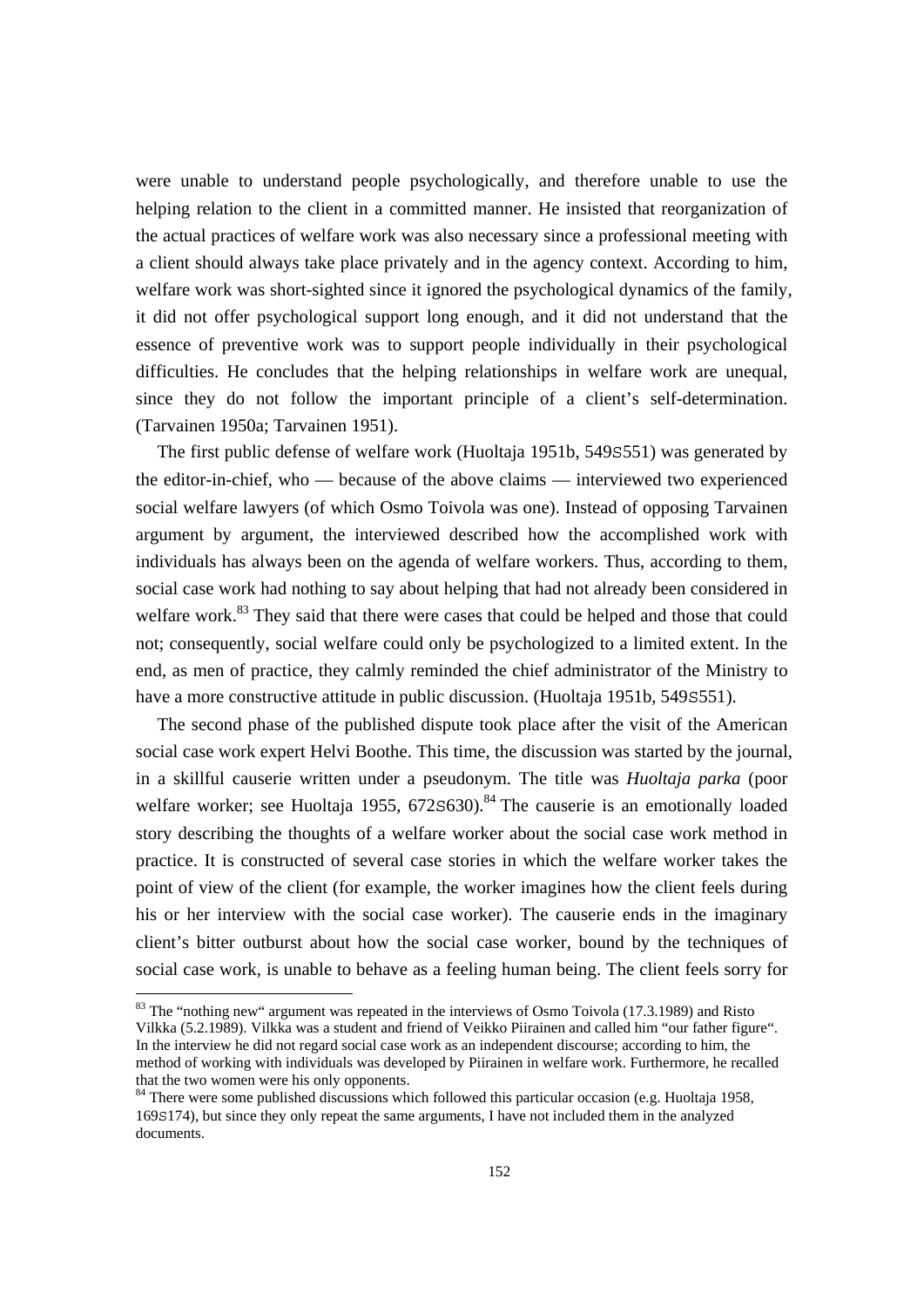such a professional. The way the social case worker approaches the client is technical, and her skill in helping and empathy poorly developed. Next time the client of the causerie decides to look for an ordinary, warm-hearted fellow individual instead of the professional social case worker.

 In the following issues of the journal the causerie was commented on extensively by Lauri Tarvainen (1955), Osmo Toivola (1956), and Veikko Piirainen (1956). In his reply Tarvainen (1955) was concerned that the writer behind the pseudonym and the editorial staff of the journal have misunderstood what social case work is about. According to Tarvainen, it is by no means a technique or a recipe but real, live, and warm-hearted understanding of the human being; it is actually only a concentrated form of the traditional method of social welfare.

 Piirainen's comment reveals indirectly that the pseudonymous author, *Homo Hominis*, was himself. His comment suggests that the causerie was published in order to provoke thoughts and questions, and he clarifies what the pseudonym meant by some of the rather vague arguments. My assumption is that these particular arguments were also the most important from his point of view. Thus, I interpret him as underlining that the author he himself — wanted to problematize the consequences that follow when the worker uncritically relies on textual knowledge, in this case on that of social case work. He insists that it is not law, psychology, science or the well-done case record that can help the person in deep emotional pains, but faith in God, belief in something higher which the science can never touch (Piirainen 1956, 106).

### 9.2 An international evaluation

The report of the United Nations social welfare expert, Helvi Boothe, and the official Finnish statements about the report for the Ministry of Social Affairs constitute the most interesting sources of information leading to the middle of the dispute over method.<sup>85</sup> The report summarizes the work Boothe did in Finland by training Finns in generic social case work from September 1955 to March 1956. The twenty-nine page report makes it very clear what Boothe thought about the state of Finnish social work practice and training for social work. In addition, it includes detailed practical recommendations on

<sup>&</sup>lt;sup>85</sup> The report says that her visit consisted of nine workshops, each lasting for 2S4 days, with practicing social workers; four longer seminars (the topics dealt with social case work in practice, supervision, and the role of the social worker), and numerous consultations with various professionals. S I am grateful to my interviewees, Veikko Niemi and Helmi Mäki, who advised me to look at the report.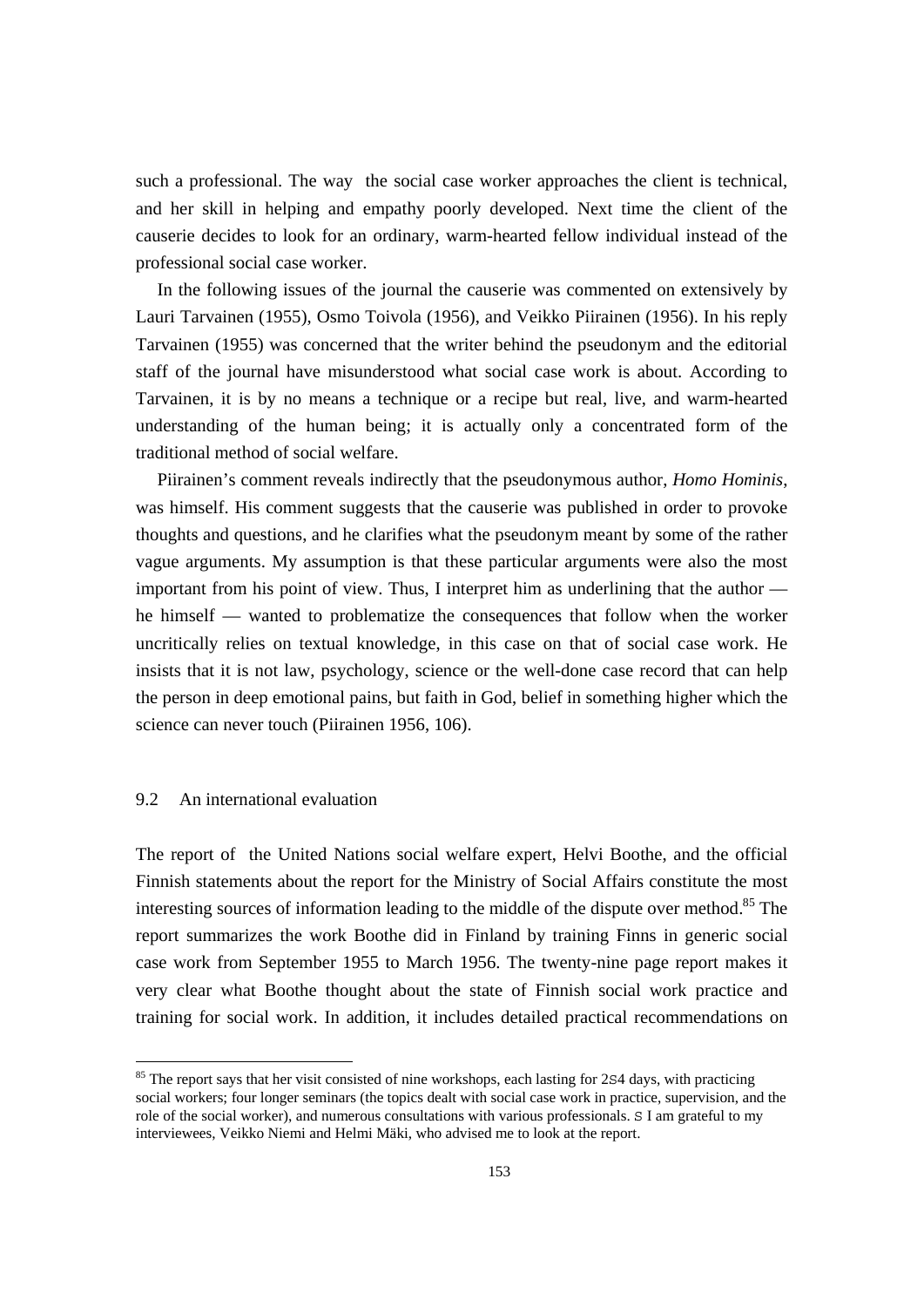how to advance social case work and the social work profession taking into consideration the available resources and existing circumstances. Boothe's personal orientation in social case work emphasizes a psychoanalytic understanding of the personality and social problems. In her texts the major modern social problem was psychological maladjustment. (Boothe 1955; Boothe 1956).

 From the beginning, Boothe obtained "evidence of an almost total lack of uniform structure and uniform standards in the training of social workers". Thus, it was necessary to "focus on the quality and extension of social work training". (U.N. 1955, 3.) She did not see much good in Finnish training programs in social work. According to her, the specialization program for nurses was much too narrow, but the field performance of the students superior compared with the graduates of other schools. Boothe regarded the curriculum, field performance, and quality of the student body entering the welfare workers' training program as poor. The field work courses were to her too administrative; she wrote that they "cannot be considered as supervised training in the skills of helping people". She was convinced that "the teaching of skills must be theoretical only". (U.N. 1955, 21.)

 These comments reveal that according to the expert there was only one profession and one model of training social workers, and both of the Finnish training programs were unable to meet the criteria. In the light of her report, essential in the model was that it was organized in a particular kind of co-operation with the experienced professionals in practice. Furthermore, the training should include the triple system of discourse maintenance (cf. Chapter 8.2.2.) to ensure the adoption and maintenance of the necessary professional competencies of factual reading and writing, the formation of an objectified consciousness, and the skill to move correctly from the actual world of the clients to the discursive world.

 In addition, her opinion about the state of Finnish social work practices is that the quality in general was low, and the professional understanding of the welfare workers and the social case workers undeveloped: "social worker ... was frequently conceived as a minor officer of the law, rather than as a professional person whose chief aim is to help people..." (U.N. 1955, 17). In her accounts of her experiences in the training of social work professionals, she concludes:

"Whenever the Expert met with the workers in the public welfare field, the burning question seemed to be: how can we learn to see the essentials of what we are doing when we succeed with a client so that we may be guided by the right principles the next time?" (U.N. 1955, 18)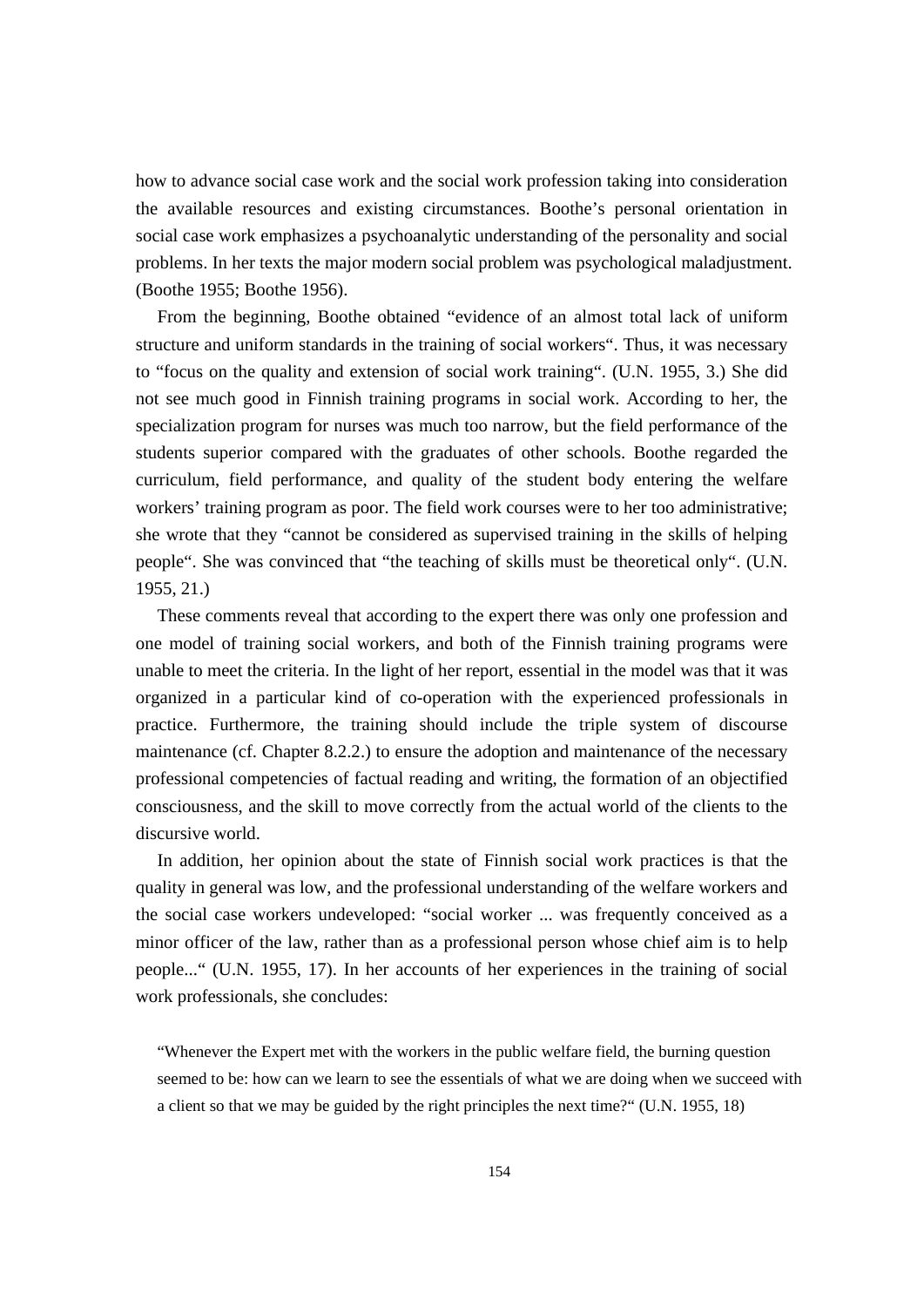#### And:

"Frequently, it happened that two steps in the learning process repeated themselves: through a thoughtful examination of the material at hand, many of the workers saw that they themselves had actually applied method and assumed the attitudes in their work, which are inherent in social case work. They also saw that they had been unaware of this fact, and that they needed to become better informed and better disciplined in order to avoid working in a haphazard, erratic manner, unaware of the client as a whole man and of their own involvement in their application to their work." (U.N. 1955, 3).

In addition, she recognized that the professional identification of the various groups of social workers was vague. Thus, her conclusion and recommendation for the Ministry of Social Affairs, the Finnish Government and the United Nations is that it is time "for an extensive reorganization of social work training in Finland" (U.N. 1955, 22), and "a new independent school of social work... free to develop and to change as the needs of the community it serves change.." (U.N. 1955, 25). In the first place, Finns' opportunities to study abroad and to attend seminars on social case work by the United Nations have to be increased; secondly, Finland should establish an annual national social case work seminar; and the United Nations should continue sending social work experts to Finland.

 The quoted opinions are rooted in a steady discursive standpoint; the expert speaks in terms relevant to the professional policies and objectives of the international social work. Boothe suggests that in order to improve their skills, to avoid what she described as an "erratic manner" of doing social work, the Finnish professionals needed to adopt the principles of social case work. In so doing, she actually serves as a perfect example of a disciplined modern professional (cf. Beck 1994, 24S33; Giddens 1994, 82S94), whose relation to his or her discourse Dorothy Smith (1990a, 168) describes as follows:

"...the textual discourse appears providing a standpoint for the subject from which her own conduct or the conduct of others can be examined. The consciousness of self is the lived moment bringing the local settings under the jurisdiction of public textual discourse. Discursive images and statements are constant and standardized across geographically and temporally separated settings and accessible to anyone with the appropriate competencies. Thus *the gaze from the standpoint of discourse is impersonal and ubiquitous*. It is not only an internal reflection, but *a shared practice of reflection on others in the light of a common discursive standpoint*" (ms).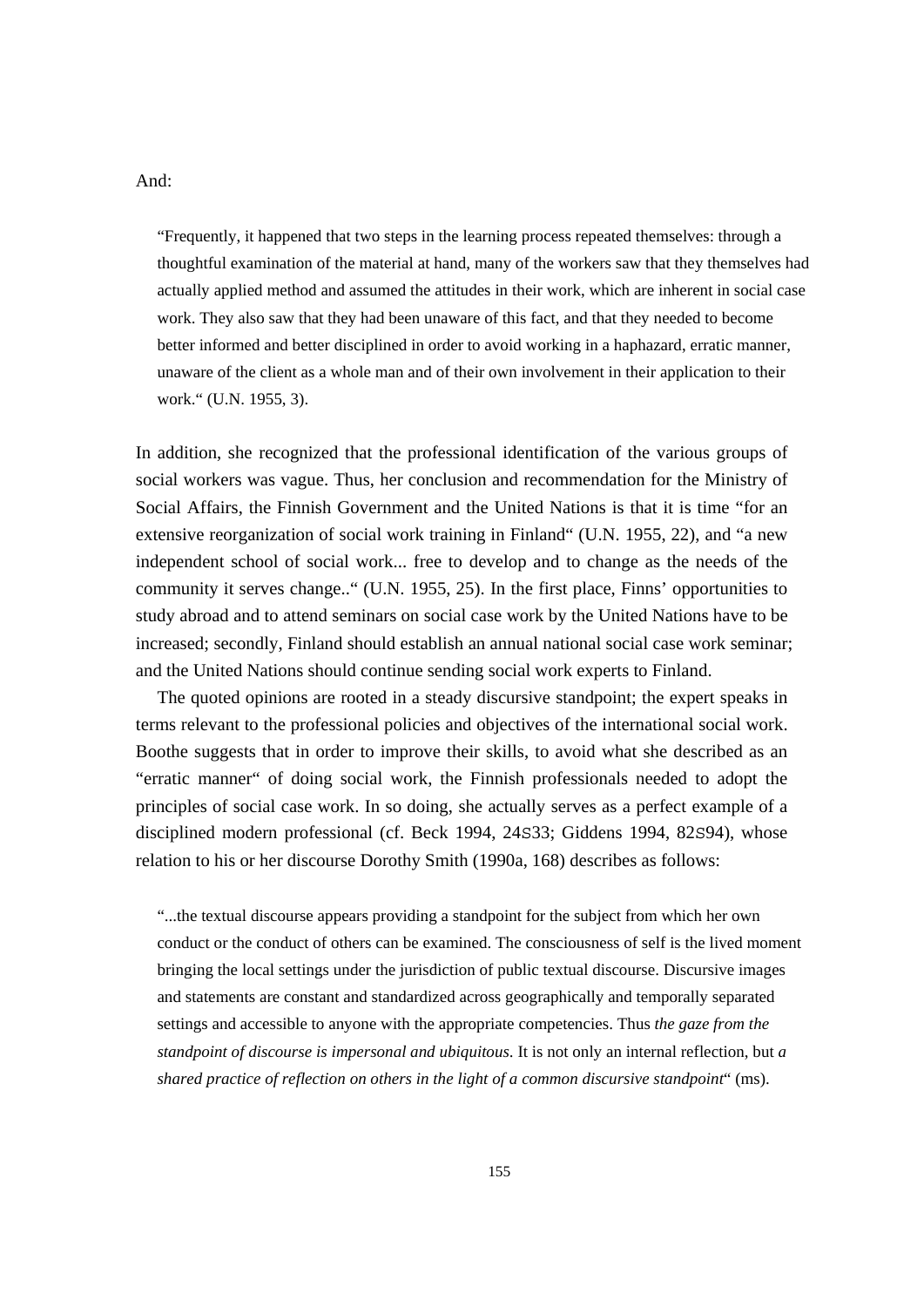The factually mediated knowledge of social case work provided Boothe a point of view from which to analyze other kinds of facts, orders and organizations of social work practice "objectively". In the international relations of the professions, in which she acted both in her ordinary work and especially as the international expert of the profession, it was only part of the policy to inhibit the alternative terminologies and ideological schemes. As a true missionary of her own ideological practice, Helvi Boothe was unable to take into consideration the very early state of the Finnish expertise of everyday life in social welfare and the long history of local order in relief delivery, both of which set limits for the applicable conceptual practices. When she discusses welfare work she does not refer to welfare work as a discourse — she does not recognize it as such — but concentrates on criticizing the objectifying alternative, law, or legal practices in welfare work. Moreover, she was somewhat unable to grasp that there was a crucial difference in the social relations of the local Finnish administration, and the professional hierarchies of a psychiatric clinic in the United States, her home country. She seems to have believed (in harmony with the tenets of her discourse) that the conceptual practices of social work do not depend on the institution and local cultural context of the professional practices. However, it is more likely that she recognized the difference, but her conceptual practice did not allow her to make the decisive conclusions about the nature of the difference. Instead, she ends up rejecting completely the relevance that welfare work had in supporting the materially scarce Finnish everyday life of the 1950s.

 Finally, in terms of international modernization and social case work, Boothe made an excellent contribution. However, her report produced a problem for the Ministry: the report did not accord with the wishes of the Ministry, or with the ideas the latter had been and was implementing in its policies of training welfare workers.

### 9.3 The interpretation of the struggle

### 9.3.1 The standpoint of the Ministry of Social Affairs

As already mentioned, after the war the Ministry of Social Affairs made efforts to reform its governmental system, its relations with municipalities and even with individual citizens. One of its aims was to build an effective system of governing through the welfare workers, home makers, and other professionals as its practical application (e.g. Rauhala 1993; Satka 1994a). At first, the managers of the Ministry tried to expand their responsibilities considerably e.g. by redefining the concept of social welfare, and by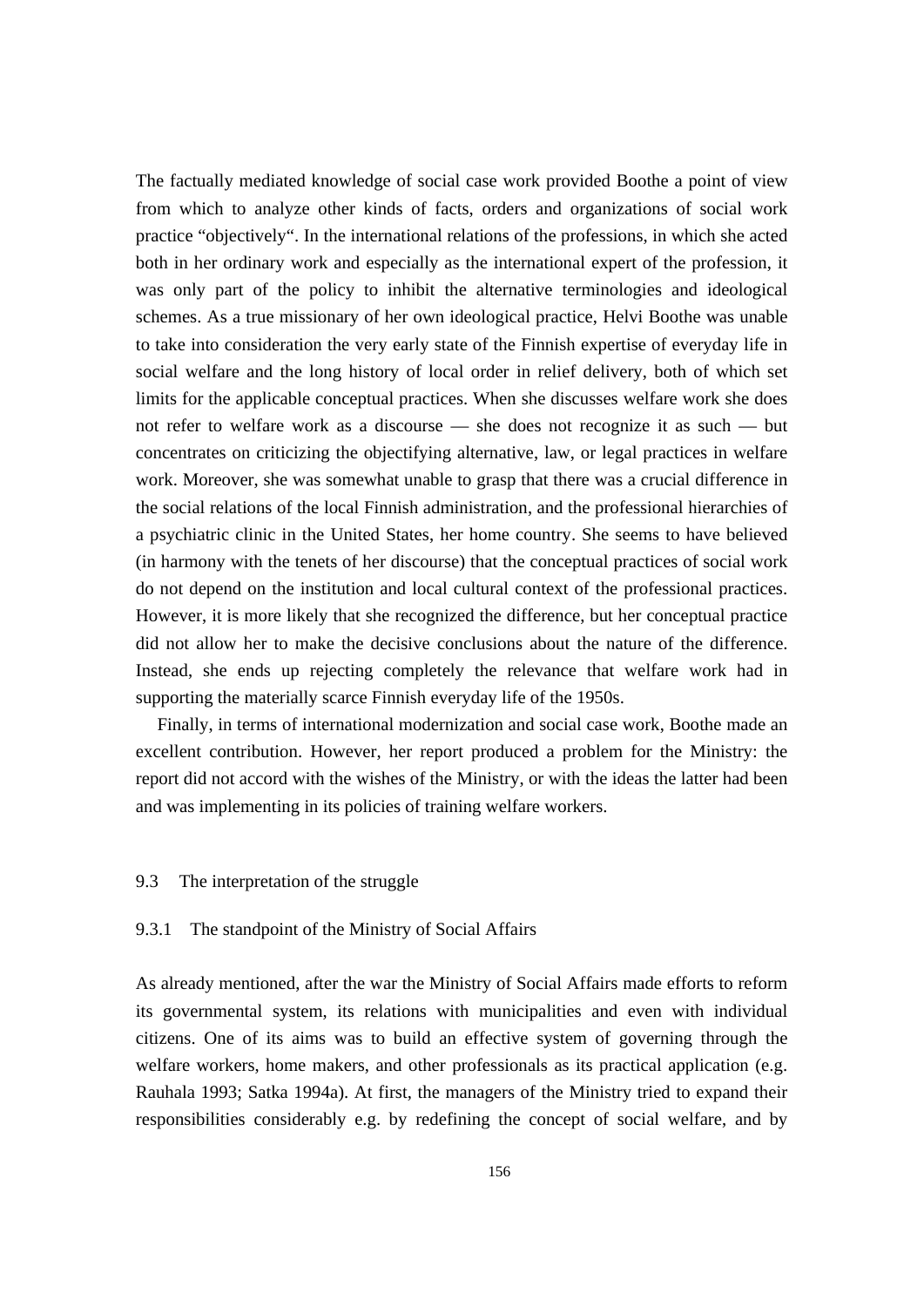taking several haphazard efforts without a thoughtful plan for the future (see Piirainen 1974, 299S300). In addition to the ongoing reforms, increasing international contacts made the civil servants of the Ministry aware of the new "techniques" that were available.

 Thus the Ministry, and particularly Lauri Tarvainen, invited many experts from social work, organized seminars like the one at Kiljava, coordinated the United Nations' extensive exchange program of Technical Aid, and made an interesting experiment to apply social case work in a Finnish welfare agency. After the experiment the advocate wrote:

"There were particular difficulties to follow the principle of self-determination consistently. The authoritative attitude of the officials has a tradition..." (Tarvainen 1954b, 46).

In the social relations that welfare law created for the municipal welfare work, the American "democracy principle" of social case work could not be implemented as such. Thus, in the local Finnish context, it could be replaced by an emphasis on the "democratic attitude", which, according to Tarvainen, in practice meant "acceptive understanding".

 The enthusiasm of the Finnish Ministry of Social Affairs concerning social case work (and the modern international order in general) becomes very clear when compared with a Swedish case. In 1954, Marja Almqvist, a Swedish pioneer of social case work, wrote a thoughtful article about the difficulties which emerge when the "new values and scientific technique" are applied to the system of Swedish local self-government (see Almqvist 1954), whereas Lauri Tarvainen (1954b) reports in the same book on the abovementioned experiment of social case work in a social welfare agency. He describes how at the end of 1952 the Ministry agreed with a municipality of 20 000 inhabitants to place an American-trained, female Finnish social case worker in the office of social welfare to act as an ordinary welfare worker "with full freedom to follow the casework techniques and to deviate from the habitual routines of the agency when she thought the casework principles would require it" (Tarvainen 1954b, 41S42). According to him, the result was encouraging: "...there is a need of casework services and there are no obstacles that cannot be overcome." (Tarvainen 1954b, 47). This experiment was never reported in Finnish; the above references are to an article published in English by the United Nations.<sup>86</sup>

 $\overline{a}$ 

 $86$  However, in one of his Finnish articles Tarvainen (1954a) evidently makes references to the experiment.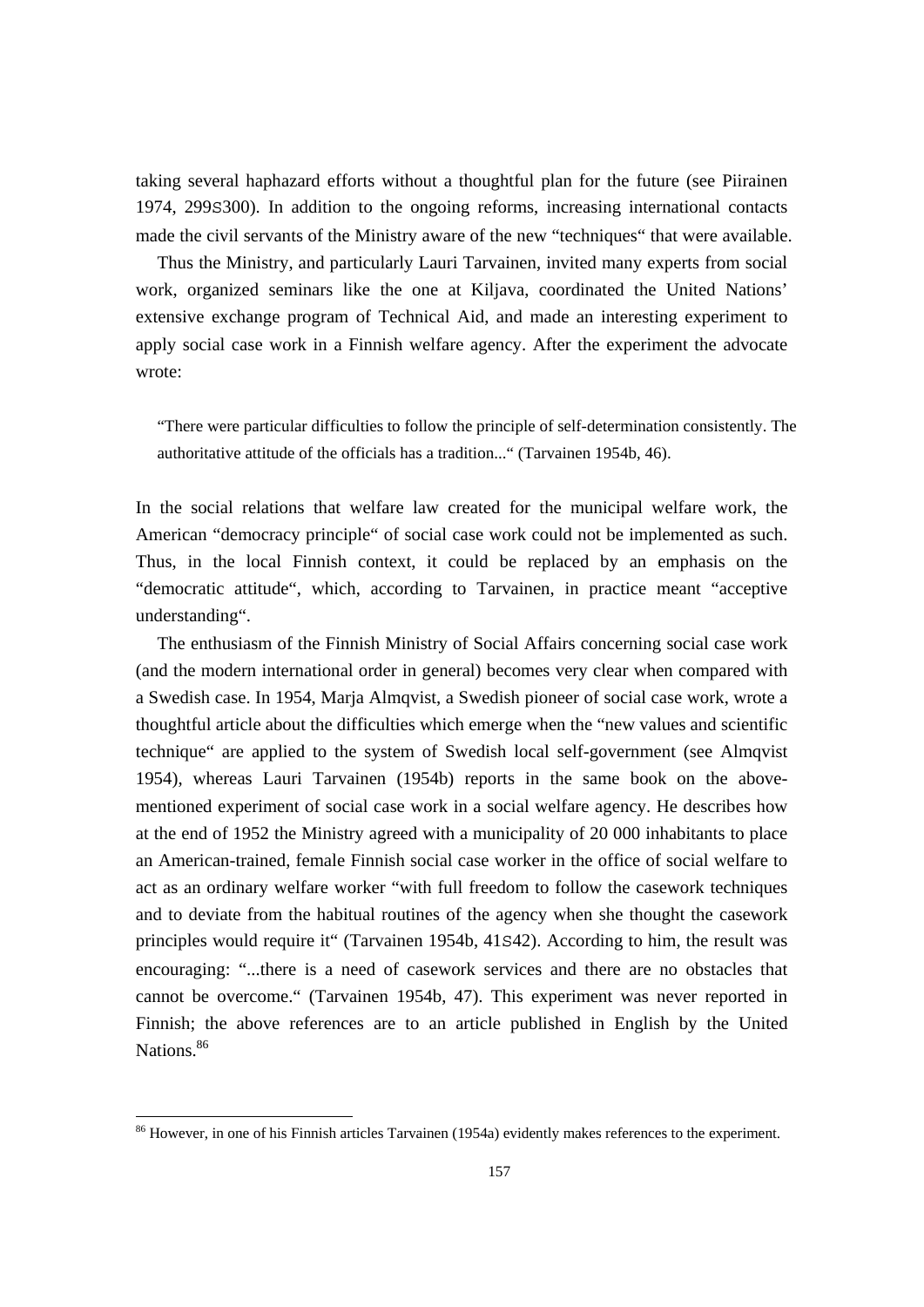The Ministry of Social Affairs was predominantly administered by the professionals of law who saw in the social case work a clear promise to increase the effectiveness of their own governing (cf. Komiteanmietintö 1949:7). Social case work was a modern expert technique, highly objectifying, like their own; however, contrary to their own profession, it was flexible enough to deal with the complexities of the changing everyday life and inner self. For the purposes of ruling, the techniques and textual practices of social case work seemed functional, and they also fitted into the hierarchical relations of the welfare bureaucracy (cf. Smith 1990b, 95) that the top lawyers were constructing. A female pool of professional experts at the grass-roots level provided the missing link in the plan to make the bureaucracy modern and more "receptive" to people's concerns.

 Lauri Tarvainen makes an argument which supports this reasoning. He writes that social case work is important since it distinguishes helping from the old, agrarian forms of care and control. According to him, the authoritarian and moralistic tradition tended to judge the target person as belonging to the traditional society, while the challenge was to move to a new one. He regarded social case work as democratic and corresponding well to the modern ideal of equal citizenship. He also believed that the new social worker focusing on the client's emotions would break the long tradition of volunteers in social welfare. (e.g. Tarvainen 1951).

 Another aspect of the modern profession was that it was an ideological practice in itself. Chief officers of the Ministry like Tarvainen hardly saw what the consequences of the strong profession for the Ministry's own power to control the social field. I believe that it was only the domestic dispute and Helvi Boothe's report, as well as the Finnish comments on the report and the request the Secretary-in-Chief of the United Nations sent soon after Boothe's visit to the Finnish Ministry of Social Affairs (see Sosiaaliministeriön... 1956), which must have made the leading civil servants at the Ministry fully aware of the power issues that an independent profession in its administrative territory involved. The expert required better working methods and professional independence for practicing social workers together with a radical reform of social work training. As there was also an enquiry from the United Nations immediately after the visit, it is my assumption that the civil servants realized that the social case worker was not only going to act in the administrative relations of the Ministry, but was primarily an agent of the international relations of ruling. The social case worker thus turned out to be a partner with his or her own professional ideology and interpretive scheme, which would require confessions and sacrifices in the prevailing institutional order and organization of the Ministry. This challenged the top governors to make the choice to either continue promoting professional social work, which according to the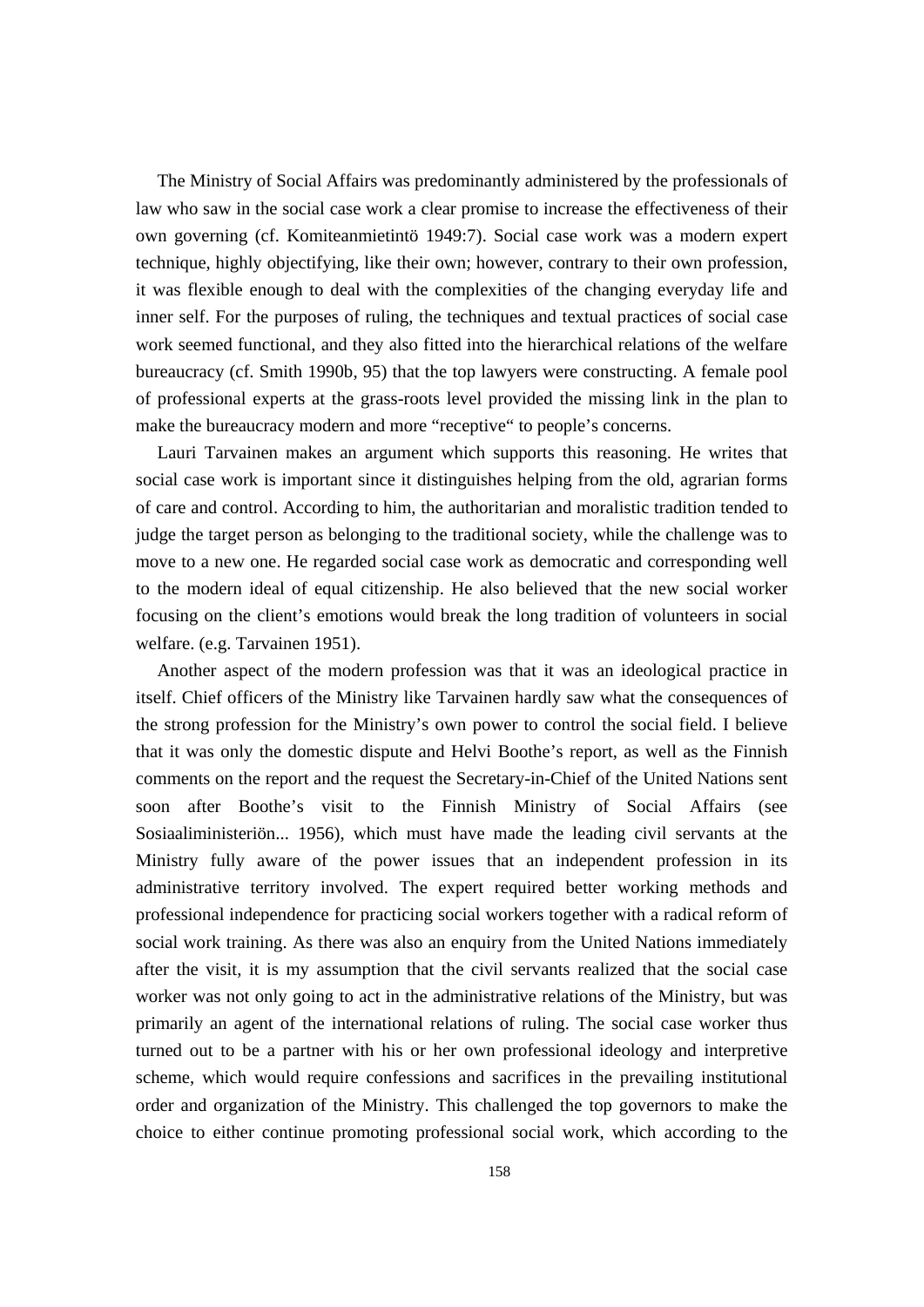report required changes in their own policies, or to continue on the old track. In the light of the policy of the late 1950s, it seems that the result was the rejection of the strong social work profession and the maintenance of the existing principles of governing. However, this was not a conscious decision by someone at the Ministry but rather a result of various reform efforts in the conflicting interests and social relations of the 1950s. (cf. Sosiaaliministeriön... 1956).

 Thus, incidentally perhaps, it was Boothe's report and the other above-mentioned documents which called into question the institutionalized relations of ruling: at first, the control the Ministry implemented over social work education, and for the second, the system of management the Ministry implemented via the detailed administrative orders for the daily grassroots practices of welfare workers.

# 9.3.2 Piirainen's point of view

The relation of Veikko Piirainen to the social welfare bureaucracy was very different from that of the leading lawyers and chief civil servants of the Ministry. He was an insider of the actual practices, unlike most of the civil servants in the Ministry. He knew well the local circumstances in which social welfare work was practiced, and how it had been practiced, since he grew up in them, and acted later as a municipal manager of social welfare. After becoming a university lecturer he still associated himself strongly with practical welfare work. He took a leave of absence from his university post to work for some months in a municipality as a welfare worker  $87$  and kept in continuous contact with the male welfare managers. Thus, I have come to conclude that his viewpoint in the dispute over method and as a designer of welfare work (cf. Section 8.1.2.) was rooted in the social relations of the patriarchal local tradition of self-government. It was these relations of ruling which organized both his consciousness and texts. Therefore, he was sometimes very angry at social case work and workers. From the point of view of the laymen, this particular discourse was, of course, completely erroneous and misleading.

One of his most often mentioned irritations with social case work was that it considered itself a universally valid doctrine. Social case work believed that it was the best professional discourse to cultivate social work in any organization, in every culture and country (e.g. Huoltaja 1955, 627; cf. Boothe 1955; Tarvainen 1951). Actually, universality was a characteristic common to all modern objectifying discourses. "Objectified knowledge stands as a product of an institutional

 $\overline{a}$ 

<sup>&</sup>lt;sup>87</sup> Risto Vilkka, interview 5.2.1989.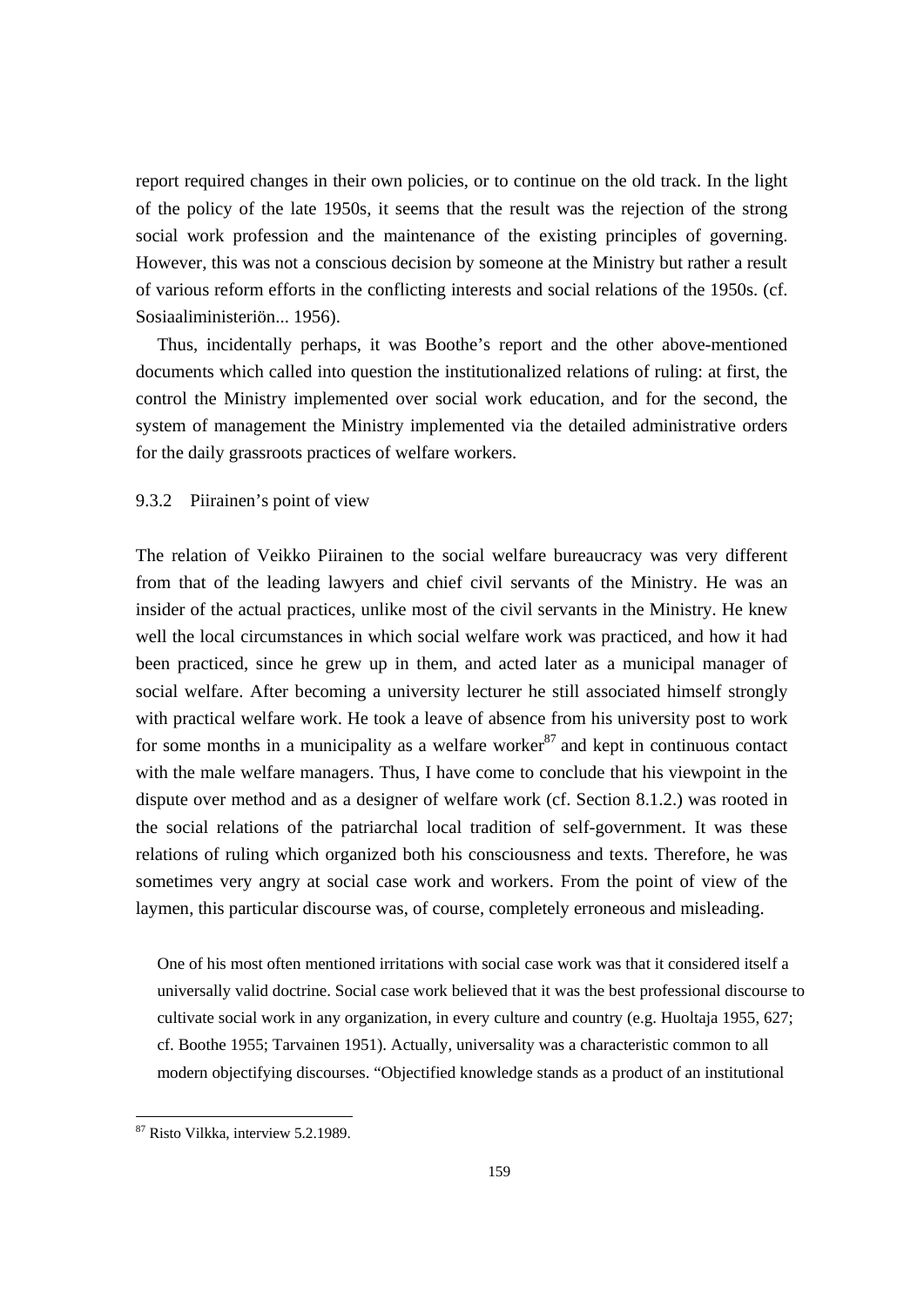order mediated by texts; what it knows can be known in no other way"... writes Smith (1990b, 80), and thus calls these practices ideological. Piirainen seems to be well aware of the circular nature of social case work when calling, for example, social case work experts "representatives of missionaries of foreign beliefs", who only try to put into practice the North American ideology and ideals.88 He writes that they have no evidence that their knowledge is relevant "here" (Huoltaja 1955, 627) — that is, in the local Finnish relations of governing.

 Second, he never accepted that social case work practice favored separating the case from its daily social relations for the professional meeting and treatment. The textbooks of social case work said that the professional meeting and interaction should take place in the agency context only because they require privacy (e.g. Tarvainen 1950b). According to Piirainen (e.g. Piirainen 1958c), this was ridiculous because in the rural communities the distances were long, and the means of transportation few and slow; it was necessary for the municipal welfare worker to make home visits in order to deliver welfare assistance and other benefits, and to have the laymen of the municipal board of social welfare, who lived in the local communities with the poor, as his or her assistants.

 The third criticism that he repeated again and again had to do with the psychoanalytic view of human beings that social case work had adopted (e.g. Piirainen 1959; Piirainen 1974, 401). The primacy of affective and unconscious elements in human behavior was not in accordance with his own understanding of people and his knowledge of them. In his texts, Piirainen instead of considering relief receivers psychological misfits, sees them as normally functioning people, whose primary problem is either a lack of material or human resources, or who are, from the community's point of view, in need of social control. To him, the need for assistance or control is always a complex mixture of social and individual factors whose analysis also requires personal knowing and practical wisdom. (e.g. Piirainen 1954, 25S27.) His opinion was that welfare work should never give up a holistic and cultural view and limit its scope to the facts of the psyche and other individual factors, as social case work did (e.g. Piirainen 1959, 228S229).

 The rest of his arguments against social case work have to do either with the textual organizations that follow from applying the discourse to social work practice in meeting with people, or with the basic principles of its documentary practices.

 According to him, the social case worker pays too much attention to the psychological workerSclient interaction, and particularly to its technical performance (e.g. Piirainen 1958c, 4). He insists that therefore the client becomes a mere object of the professional measurers and treatment, and the meeting turns into a well-planned accomplishment of the facts of social case

<sup>&</sup>lt;sup>88</sup> He was also convinced that social case work has connections to the Conservative Party and politics (Piirainen 1959, 228, 230). Some of my interviewees, too, expressed this argument.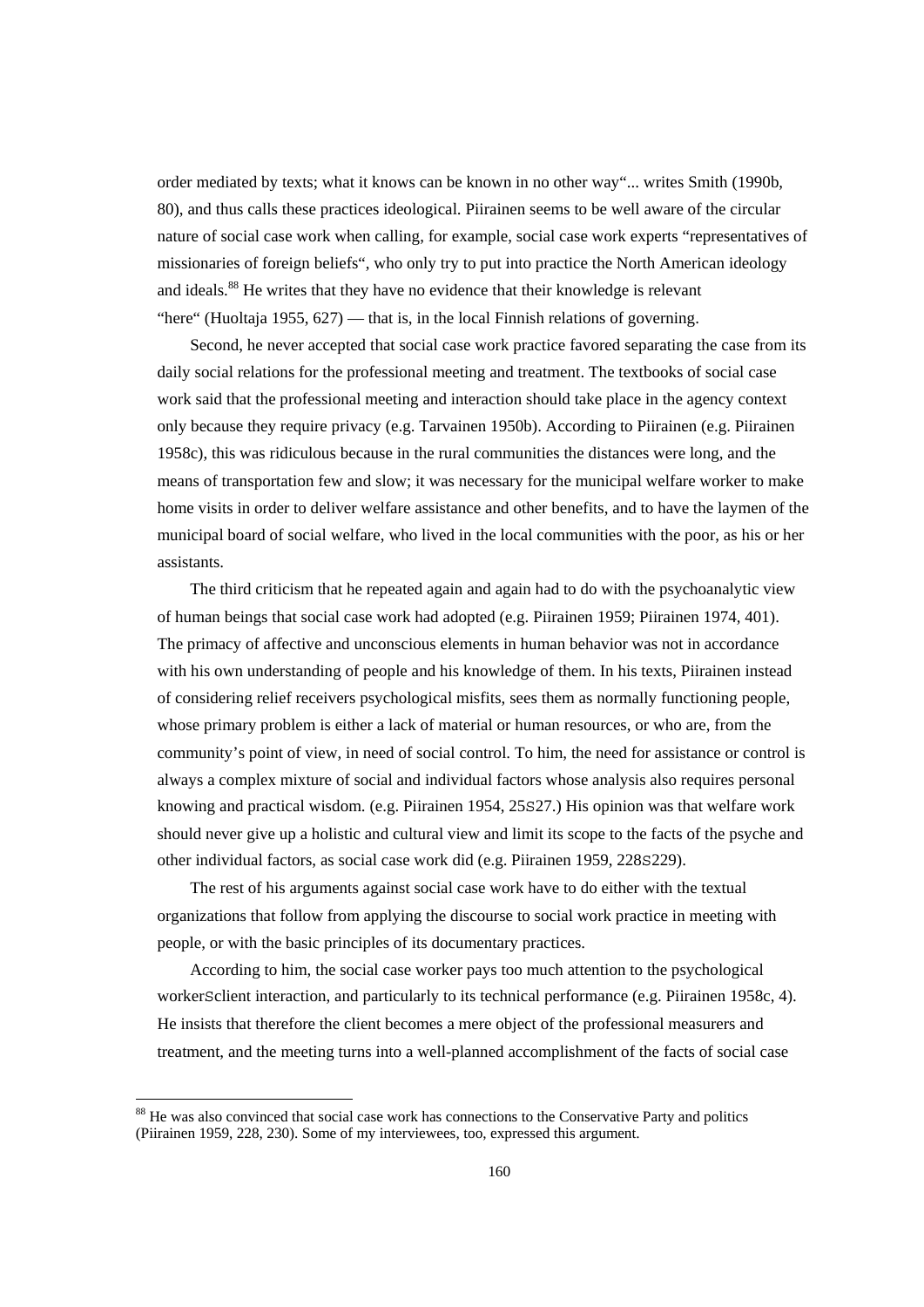work texts (Huoltaja 1955, 627S630). His own ideal is free and naturally flowing interaction. He recommends that the worker give space to people's own stories, in their own words, about their perception of life. In responding to them, the worker should prefer his or her similar experiences as a source of knowledge to theoretical knowledge. Furthermore, he or she should consciously identify with the person in the social situation which would enable the worker to refer to common experiences, since similar experiences make up the basis for open, mutual communication. (Piirainen 1954, 134S144).

 His other interesting piece of advice for the professional interaction concerns communication with people who are going through emotionally difficult processes, like a family member's death. He says that in cases like this knowledge stemming from law or science — the "mere facts" — is not enough for the worker. Instead of relying on the objective facts and techniques, he says, the worker should in such a case preferably look for guidelines from religious myths like salvation S if, again, there is a common ground between the worker and the person in need of help. Rein & White (1981, 16S21) speak about this kind of acting in practice as something organized and legitimated by a kind of myth or story. The story serves the practitioner a function similar to that which theory serves in the natural sciences. The myth contains the value structure of the system anchoring the activity to values. Accordingly, Piirainen advised welfare workers not to ground their actions only on the facts of welfare work and the wisdom by experience, but on religion, intuition, and the experience of the moment (e.g. Huoltaja 1955, 628; Piirainen 1956).

 His accusations against the documentary practices of social case work give more evidence for the above argument. He criticizes them mainly on two grounds: he is critical of the way in which case records are made and then used by the profession.<sup>89</sup> In the causerie described earlier, he expresses his anger at the way the social case worker interprets every single action of the other individual, his or her feeling of deepest sorrow, and interactive reactions like a smile according to the textbook, and writes the interpretation down in the case reports which are later recycled and read by various people. (Huoltaja 1955, 627S630). These arguments give the impression that he was aware of the crucial role of the case file in the objectifying practice of social case work.

 In one of his texts, Piirainen says implicitly that he does not like the transliteration of people's life problems on paper, as the case report or notes begin to create a reality of their own which then becomes treated without the presence and permission of these people. Even more importantly, this takes place without any reference to the real life situation, to the subjective

 $89$  He seems to forget that welfare workers were making similar textual practices when they were applying welfare law, and defining people's status by the legal terms for the administrative processes of social welfare. What possibly explains this lapse of memory is that welfare work consisted mainly of knowledge for how to deal with people's everyday problems, which had earlier been dealt with common sense (cf. Helsingius 1899).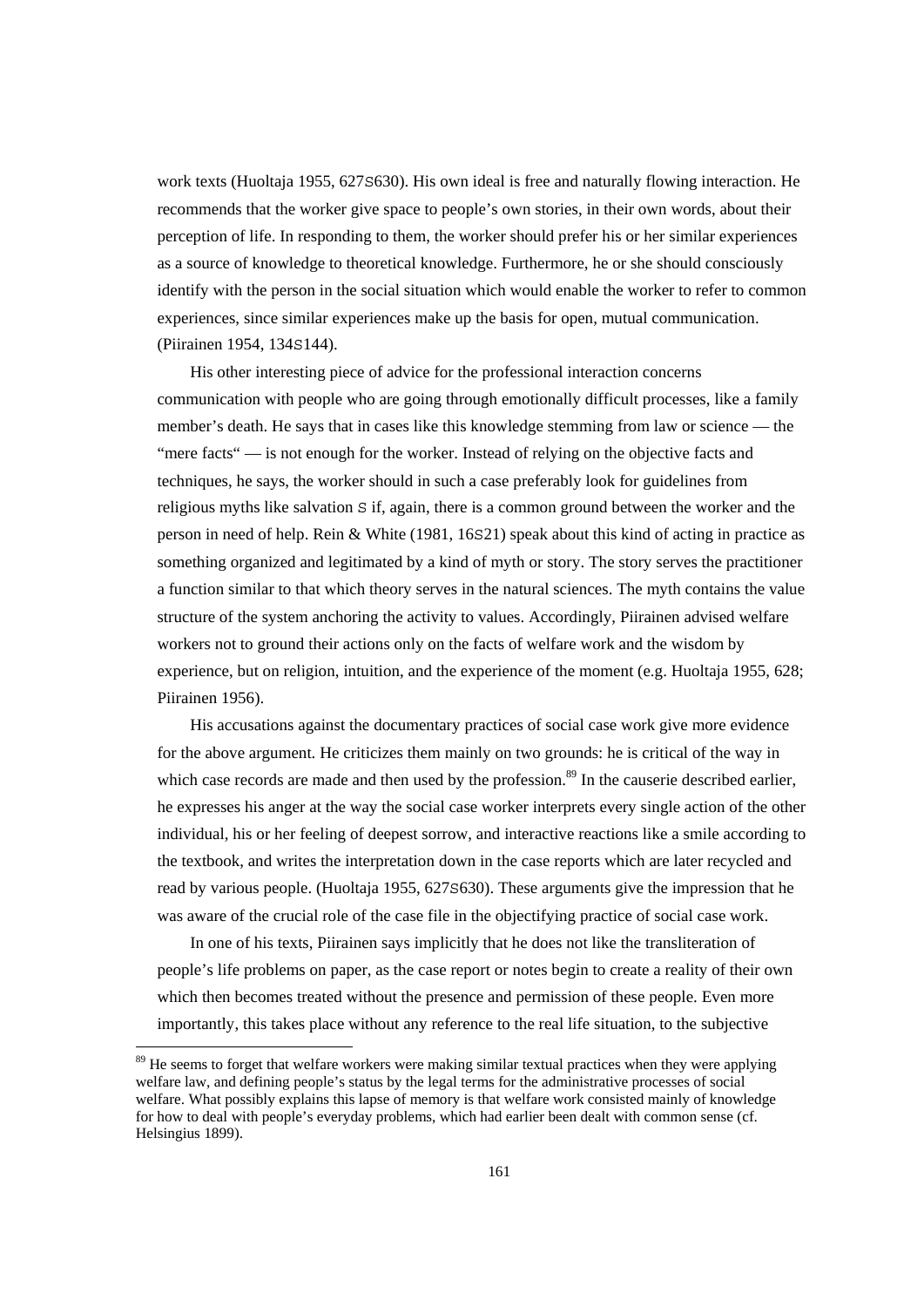experience of the person or to the specific local circumstances. (e.g. Huoltaja 1955, 627S630). In poor relief work practiced by volunteers, the representatives of the local communities, this process was very different. The local, contextual knowledge and traditional concern for one's neighbors was present throughout the process. The professionally produced virtual reality of the documents did not emerge, and in the traditional local relations of ruling there was no need for such practice.

Clifford Geertz (1983, 73S93) discusses a similar orientation in life as something organized by the local culture and tradition. He calls this kind of reasoning common sense, that is, a relatively organized body of considered thought, although its inherent characteristic is to deny this, and rather to affirm that its tenets are immediate deliverances of experience and not deliberated reflections upon it. Geertz (1983, 76) writes:

"When we say someone shows common sense we mean to suggest more than that he is just using his eyes and ears, but is, as we say, keeping them open, using them judiciously, intelligently, perceptively, reflectively, or trying to, and that he is capable of coping with everyday problems in an everyday way with some effectiveness. And when we say he lacks common sense we mean not that he is retarded, that he fails to grasp the fact that rain wets or fire burns, but that he bungles the everyday problems life throws up for him..."

Common sense is historically constructed and therefore subjected to historically defined standards of judgment. It is a dimension of culture, which can be considered a cultural system, although it is not tightly integrated. Its content is heterogeneous and lacks logical structure. The authority of common sense is the world, "just life in a nutshell", writes Geertz (1983,75). For him, common sense simply represents the world as a familiar world, within which everyone stands on his or her own feet. He considers it a symbol system, although not a well-articulated one, on which our everyday life depends. Moreover, like Veikko Piirainen, he regards common sense as a kind of wisdom, worthy of cultivation.

# 9.3.3 The dispute in the social relations of the 1950s

So far, I hope to have demonstrated that the dispute took place not only or primarily between the two training units as I was informed by the social workers interviewed, but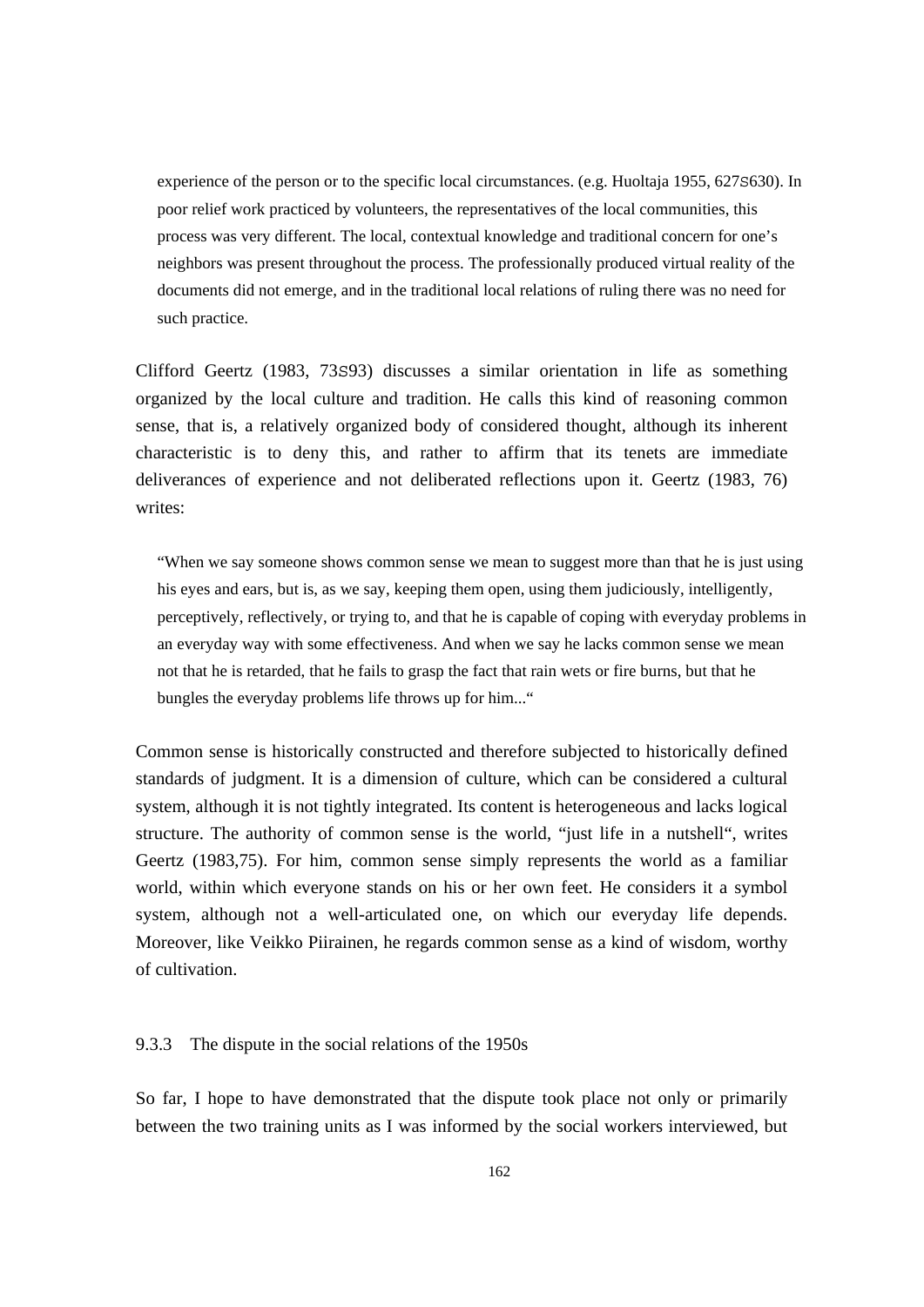within the social welfare administration (cf. Huoltaja 1951b, 546S552), and particularly between those whom I could in the light of the previous chapters call traditionalists and modernists. Thus, two questions remain: Why did the 'making of a happy society' in the end lead to an exceptional and strong clash, to divisions lasting for decades<sup>90</sup>, and to a delay in the development of professional social work? And how did it happen that the contemporary social workers today still believe that the dispute over method existed mainly between the two schools of social work and not e.g. in the social welfare administration?

 In the 1950s there existed a considerable gap between the conceptual practices of the Ministry and local communities. They were still functioning in a different "textual time". The top management was organized by the textual discourse of law and central administration from at least the 1930s onwards, while the great majority of the municipal boards of social welfare operated by and large by the means of common sense, local knowledge and personal knowing of the poor. Correspondingly, in the "making of a happy society" the representatives of both parties constructed a discourse which was in harmony with their consciousness and the social relations of their daily lives. Thus Veikko Piirainen and the welfare workers were building a "happy society" from below, within the long tradition of poor relief, while in the central administration, the civil servant Lauri Tarvainen and his colleagues made the same reform effort from above, by recourse to modern professionalism. However, this alone does not explain the struggle that followed.

 Furthermore, it seems as if the Ministry was not sufficiently aware either of the existing gap or of the invisible powers involved in it. The leading lawyers of the Ministry represented a new generation of state administrators for whom local self-government was a matter which needed to be changed. They were most willing to extend the modern professional order because it was a promise to increase their own governing power at the top of the hierarchy (cf. Piirainen 1974, 319).

 Veikko Piirainen did not oppose the extending of governing as such. Instead, he saw that the modern social welfare professional would not fit into the local relations of social welfare which he considered still functional, and that they would not work without radical changes in such things as local transportation, the number of trained workers, and

<sup>&</sup>lt;sup>90</sup> The influence of the dispute lasted at least until the early 1970s. When I started my welfare worker's education under the leadership of Veikko Piirainen in 1973, we were not taught social case work. However, Liisa Hakola told me that in the same year Piirainen invited her to give a social case work course for us but she did not accept the offer. S To me this is a clear sign that by then the contradiction in the social relations of agrarian patriarchy and modern professionalism had diminished and the modern order was invading the last bastions of the local patriarchy.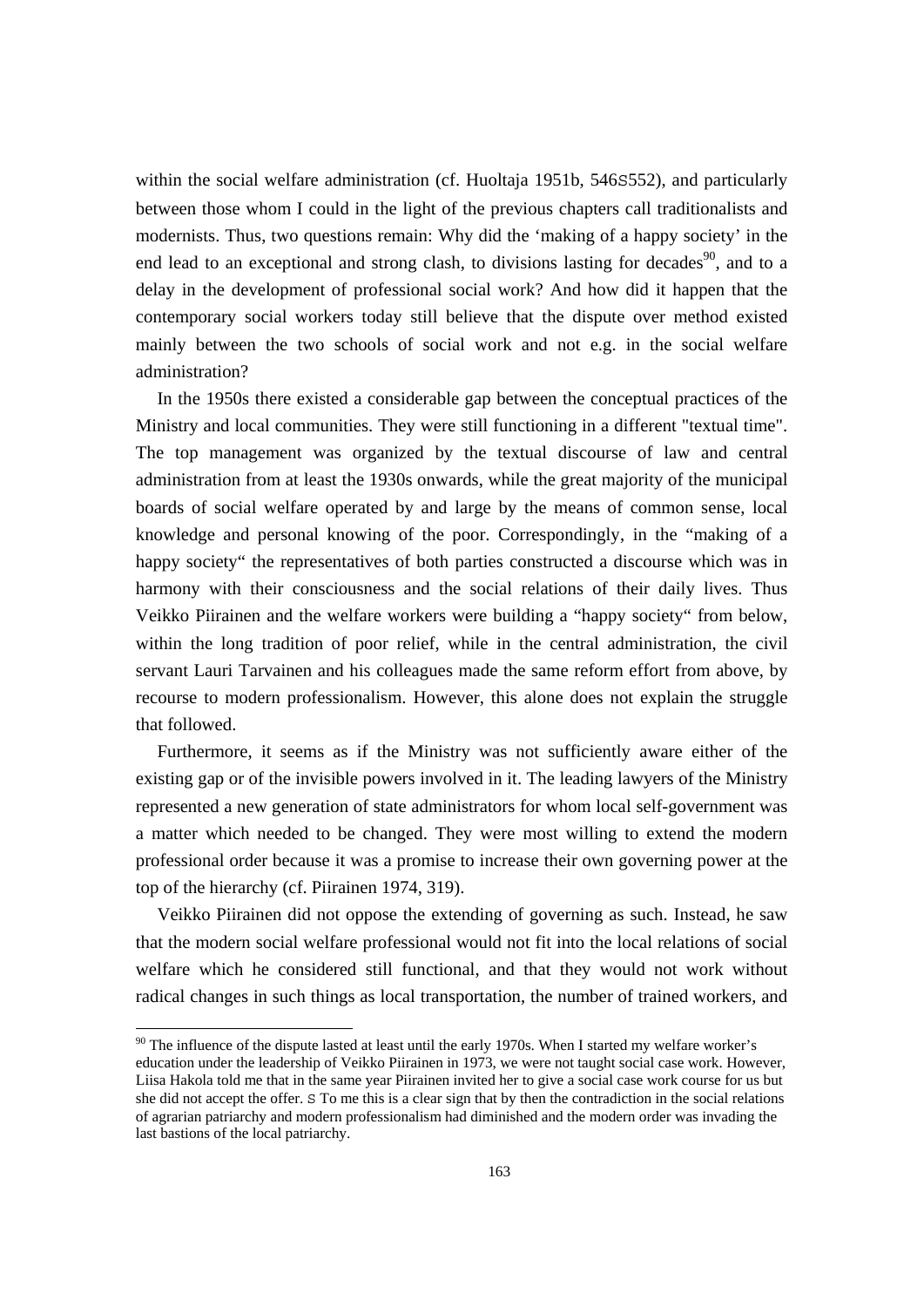financing. Informed by his experience, he was assured that the new experts of social case work would drift into conflict first with the poor, as a result of only meeting them in their offices and mainly dealing with the emotional side of the problem; and, second, with laymen, who would lose the function that they had had for about one hundred years; and, thirdly, with the municipal administrators who would need to establish not just one, but several social workers' posts and agencies in rural municipalities. Therefore, he advocated welfare work and the welfare worker for a society where agrarian communality and organization (i.e. premodern local relations of ruling) prevailed.

 This argument makes understandable both his strict resistance to social case work and his efforts to detach welfare work from the objectified forms of knowledge, such as law, although welfare workers were implementing it when possible. It also helps to explain why he preferred as an alternative a culturally contextual approach to people and why he emphasized the incorporation into the intervention process of their lives and subjective meanings, an aspect that had been largely ignored by social case work.<sup>91</sup> Piirainen calls for greater empathy and identification with the dependant, putting oneself in his or her position. In another article he provokes those responsible for welfare work to ask themselves "Who am I?" and to take the point of view of a fellow individual who is responsible for helping a suffering neighbor (Piirainen 1958b, 231S233).

 However, what has been said above does not yet explain why he was often emotionally attached (like some of the pioneers whom I interviewed) and used indirect and hidden means in presenting his arguments. My assumption is that in the objectifying knowledge of social case work, or perhaps rather in the organization of the practices that followed, there was something too radical from the point of view of the local tradition and patriarchal relations of ruling.

 First, the modern social order of social case work would have meant a collapse of the local patriarchal social relations. In the conceptual practice of social case work, no such category as laymen existed; in its interpretive scheme there really was no place to apply the kind of local knowing the laymen represented. Second, from the point of view of municipal welfare managers (95% of them were men in 1938), it would have meant a dangerous transformation of power to women, since over ninety percent of those knowledgeable in social case work were women.

 $91$  As a sign of this, the curriculum of welfare work included in the mid-1950s some literary textbooks which were well-known as texts which reflect Finnish identity and common experiences. Through them, in addition to their experiences of practice, the future welfare workers were led to take into consideration local and cultural differences between social classes and various parts of the country.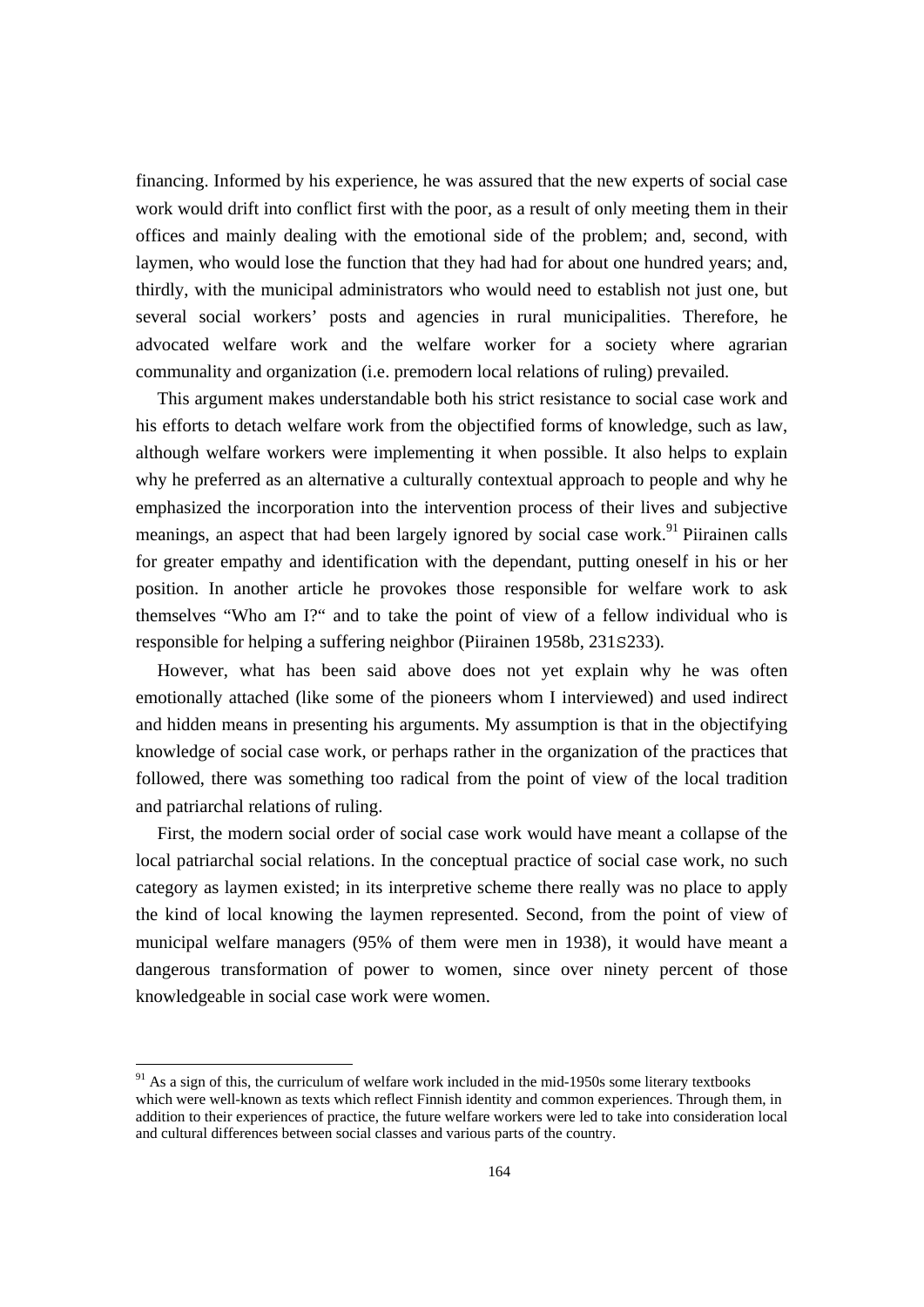Thus, the conclusion of my previous discussion about the 'dispute over method' is the following: it was a conflict in the Finnish social welfare administration between people, traditionalist' and modernists acting in two very different social relations. The differences in their professional consciousness and knowledge were produced by their different social relations in the 1950s. The dispute was the result of the reaction of the old local order against modern, international form of professionalism whose reorganizing power was not limited to administration, but was expanding into the most traditional area of the local self-government, into the independent local grassroots practices which were one of the last bastions and symbolic realms of the old order.

 The above interpretation is interesting but does not help to explain the shared and different understanding of the dispute by my informants who were personally involved in the 'dispute over method'92. The rapid emergence of the discourse of social case work at the level of grassroots practice was an unexpected and sudden event from the viewpoint of the local practitioners. Therefore, the new phenomenon was organized in a coherent relation to the objectives, interests and relevance structures of the institution according to the existing interpretive scheme (cf. Smith 1988, 155S177; Smith 1990b, 141S173), represented by Veikko Piirainen. The emerging break between the top and the local administration was too dangerous, that is, it was going too deep into the patriarchal foundations of the institution. Also Piirainen's personal standpoint as an experienced practitioner was threatened. Therefore, he regarded it as his responsibility to protect the ideological maneuvers needed to maintain the prevailing organization of social welfare. Acting in them necessitated an interpretation of the dispute and its participants which did not threaten the ideological scheme of the institution.

 Because he was a member of the patriarchal network, Piirainen was able to defend effectively his point of view. During the struggle he became the speaker for the whole body of men representing the traditional form of governing who also very much supported him. In addition, he was in a position in which it was relatively easy for him to control what was published, what seminars were organized, who was invited and to whom research grants were given. As an actor in these social relations, Piirainen understandably decided not to blame publicly the Ministry of Social Affairs or Lauri Tarvainen for importing the wrong ideology. On the contrary, he directed his criticism to his female colleagues who were outsiders in the masculine relations of power.

 $92$  Because the textual documents of the event are so few, my evidence needs to be drawn mainly from the interview data, and particularly from the contrast between how people active in the two different professional worlds interpreted the dispute.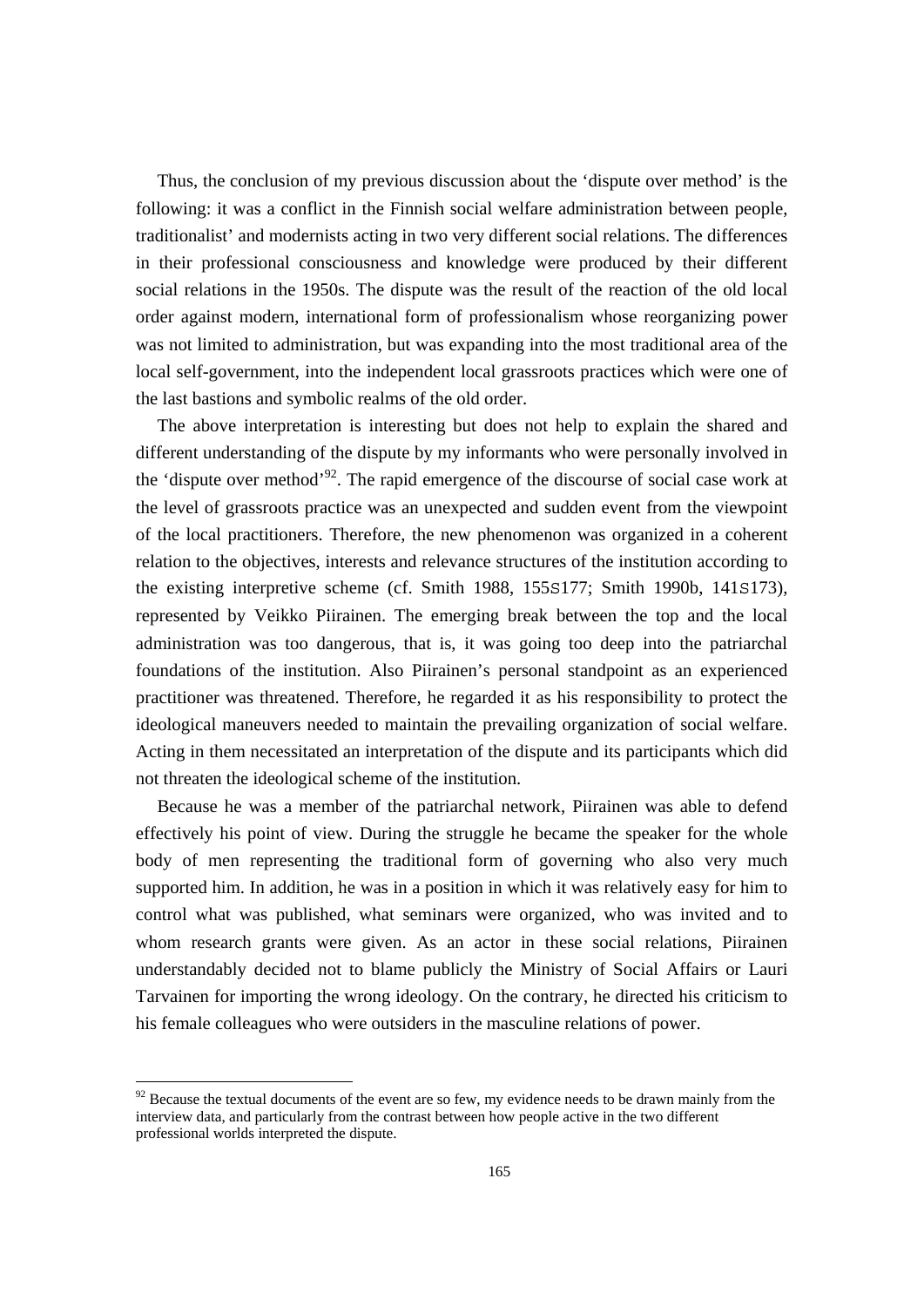Consequently, Piirainen (together with his male colleagues) came to genderize the dispute not by blaming publicly the men of the social welfare administration but only the female advocates of social case work, Mervi Ahla, Liisa Hakola, and Helvi Boothe. Actually, he made an ideological move that was in accordance with the gender relations of the 1950s, when it was common to blame women for being bad mothers and wives *mutatis mutandis*, they were also bad teachers. What is recognized as false knowledge is never independent of the apparatuses of power (cf. Smith 1990b, 101S103). In fact, the ideological move of the traditionalists saved the old institutional order and the ideological scheme originally established by the Finnish Poor Law; in particular, it revitalized the norm of the distinctive separation of men and women and the associated hierarchical power relations.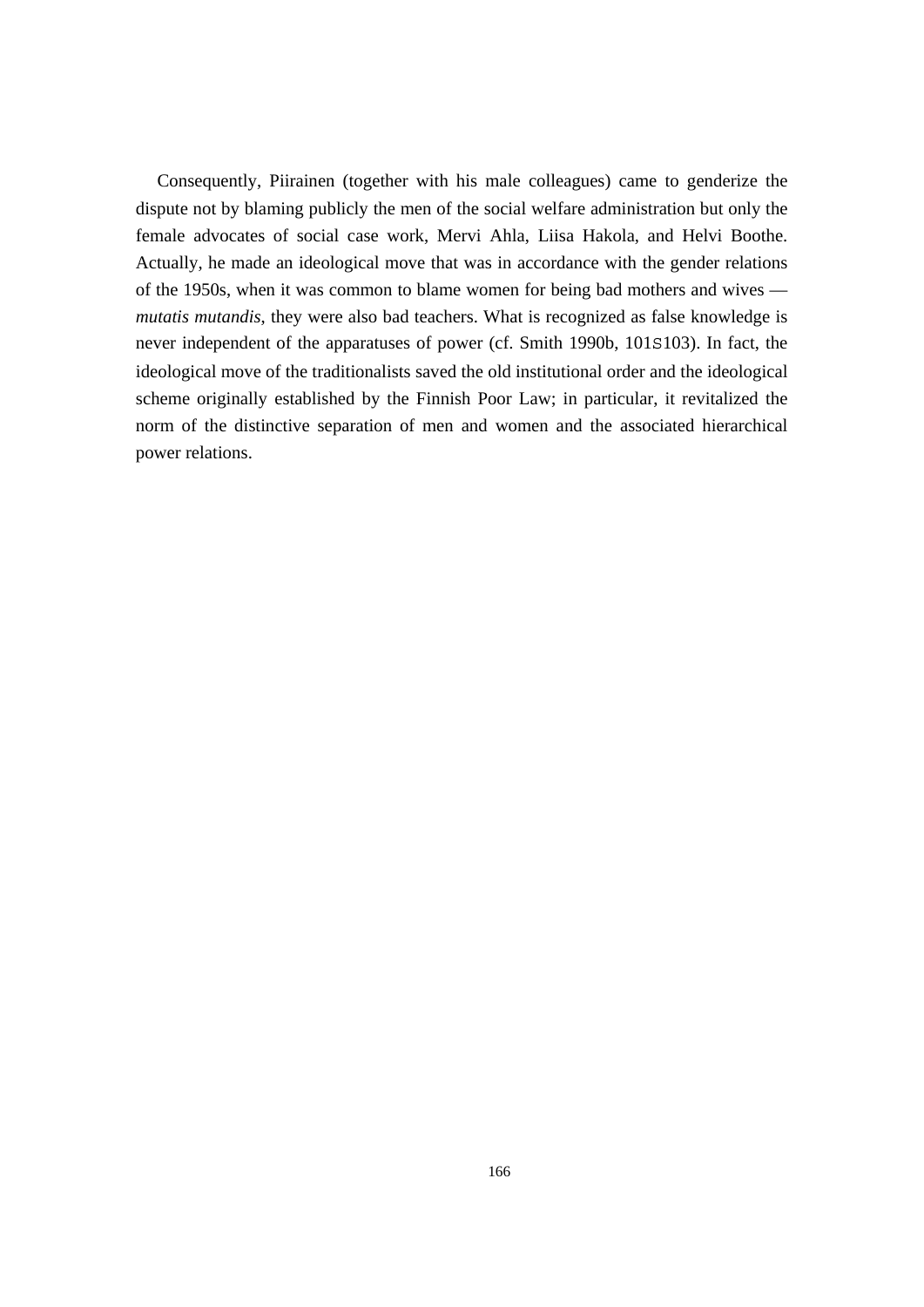# 10 Discussion

The evidently unsolvable contradictions between 'theory' and 'practice' in social work was one of the issues that I had in mind when planning this study. My interest was a consequence of a never-ending struggle which had been going on in the everyday practices of myself, my colleagues, and my students. Some of us were constanly looking for a better theoretical or methodological approach or method for practice that was going to solve the dilemma; that was going to be theoretically clear and wise and useful for practice. Most of us, however, believed that good practice begins with theory, and its relation to practice was not an issue for scholars but for practitioners.

 This study analyzes for the first time how the self-understanding of Finnish social work developed into a textually coordinated one, and how it developed in accordance with the evolving relations of ruling. In the light of the study, the emerging selfunderstanding meant, among other things, excluding both poor people's and their helpers' knowledge and subjective experiences as a routine practice. It became imperative for the practitioners to derive the characteristics of volunteers' social intervention and later professional social work from the discursive standpoint of the time. Consequently, the field needed no longer be concerned about how the everyday practical activities of social workers were related to what in the textual world was meant by social work. The result was that the epistemological boundaries of the professional reality became limited to the discourse; the professional consciousness of social workers (like that of other professionals) became a textually mediated subject in its own right. This trend, of course, was not a particularly Finnish feature, but rather a consequence of the internationally standardizing professional discourses (e.g. de Montigny 1989, 69S73) that were effectively and purposefully spread as part of the universal project of modernization, that is, individualization, standardization, and normalization. In the middle of the 1990s, when many agree that the modern project has come close to its end, the question is growing in importance: How do the scholars and practitioners of social work deal with this fundamental split of their discipline?

#### 10.1 The story of making social citizenship

The main title of this study is misleading if it implies that it has been the social intervention, from volunteers' poor relief to professional social work, that has guaranteed the obedience and morality of the Finns. The truth is that as soon as these practices are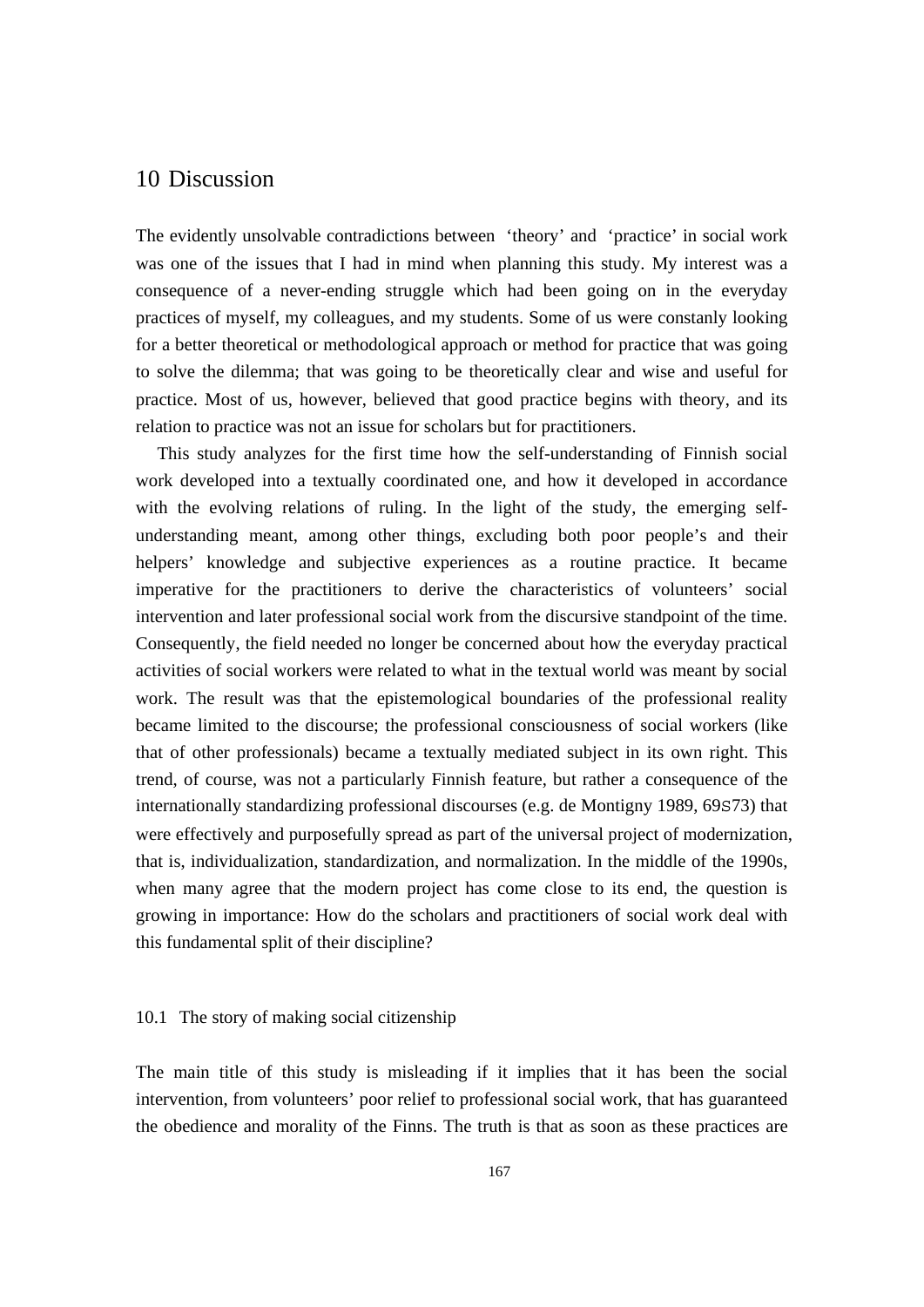located in the particular social relations of the prevailing time, they reveal themselves as only one effort in the much wider projects which took place in the developing Finnish relations of ruling. Thus, the texts from the Finnish Poor Law to the textbooks of social case work are far from independent determinants in the development. In fact, there were many other texts contributing to the same ends, for example, the texts of public health and education, and criminal law. Nevertheless, what this study discovers about the processes where the shaping of the poorest Finns' citizenship qualities took place, is something that has not been discussed before. In the light of the results it has been the state, especially the dynamic of its formation and legitimation, which acted as the primus motor in the developments studied. Over the eighty years covered by this study, there emerged three macro projects in which the activities of the state were mixed with the struggles between social classes and the struggles over the prevailing gender order.

 According to the interpretation of this study, the first far-reaching project was *the making of the Finnish nation and its citizens*. This project involved Finnish people from the highest elite to the rural masses either as discursive designers, educators, or mediators or targets of the education. The educated elite saw themselves as particularly responsible for the education aiming to turn the ignorant masses into decent state citizens according to the national ideals put together by philosphist J.V. Snellman for Finnish home, men, women and children. Civil activists considering themselves morally responsible as well as the civil servants made poor relief an instrument of these ideals; poor relief actually had its special responsibilities in implementing the project.

 In the international perspective, the close relations between the elite, the state and people needs some explanation. Finnish historians have connected the common concern of people's moral wellbeing to the developments in the seventeeth and eighteenth century, when the Lutheran cultural homogenity dominated the Scandinavian countries. State and church were complimentary to each other; even the Reformation was a project from above promoted by the state. Furthermore, the norms and laws created by the state were combatible with the norms and laws of the Lutheran church. Thus, the moral code and law had a shared origin and were primarily implemeted by local priests. Social control, for example, was understood as a communal matter to which everyone was expected to contribute. One of the social consequences was obedience to law among the Finns.

 Another underlying Finnish peculiarity is the almost untouchable status of jurisprudence and lawyers in state administration and in the Finnish relations of ruling in general. It was a result of the events following the administrative reorganizations by the Russian Tsar in the early nineteeth century. The Tsar bought the loyality of the Finnish aristocracy — and the loyality of masses at the same time — by appointing them as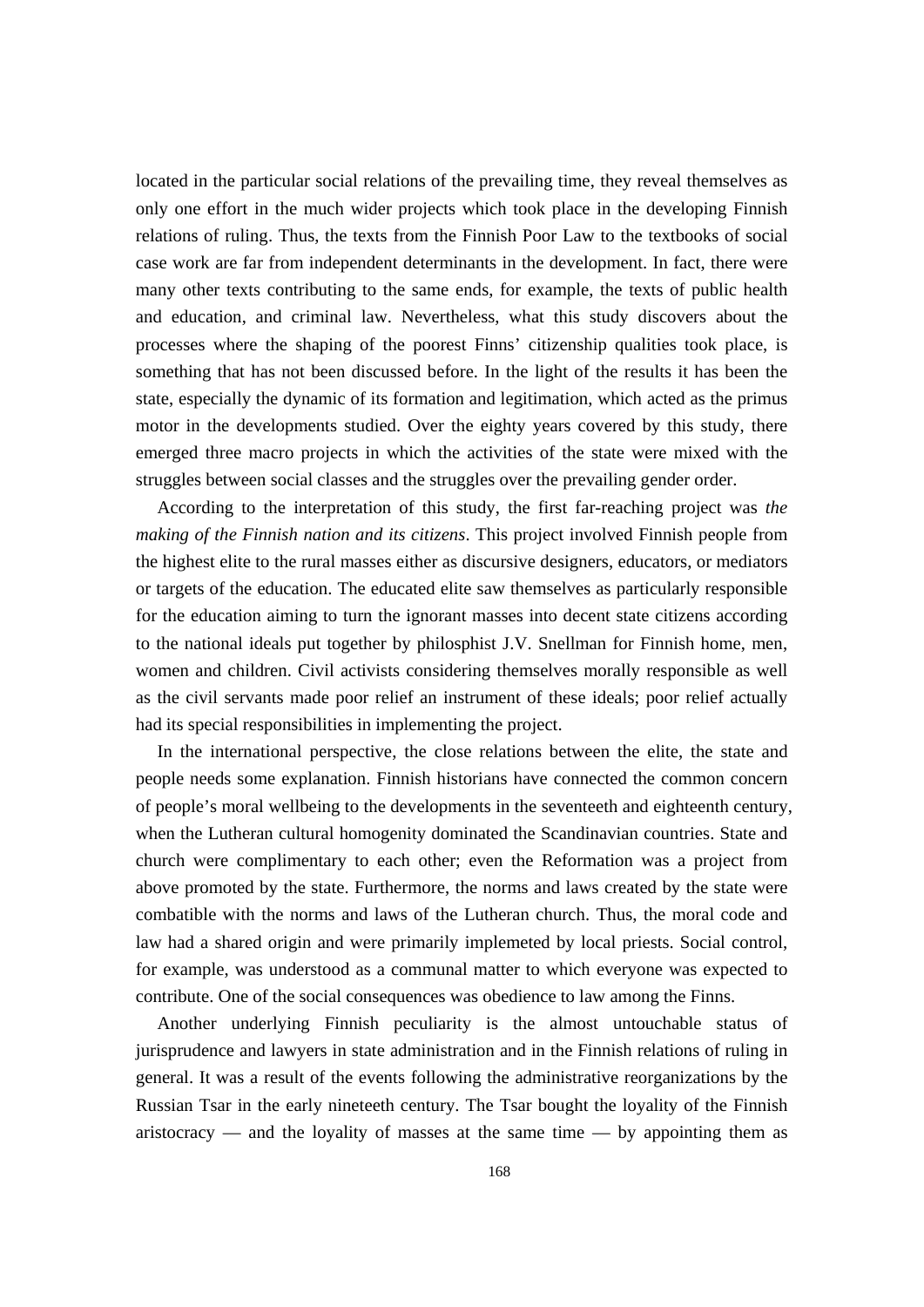leading civil servants of the Grand Dutchy. An effort to solve the early inefficiency of the established administration was making a university degree in law a requirement for civil servants, which soon gave to jurisprudence and lawyers a privileged status in the state. The result was an elite extremely loyal to the state, considering state administration as its bastion; the educated elite outside the state was small, and whenever a social question emerged requiring intellectual contribution, it was natural for the intelligentsia to share the viewpoint of the state.

 The second project followed the declaration of independence together with the Finnish Civil War which divided the young nation into winners and losers following the division of the working class and the bourgeois. The war left thousands of dependent workingclass children and mothers; thus the project was formulated in terms of *national integration and prevention of further upheavals and deviant behavior*. However, from the point of view of the relations of ruling, it was a question of legitimating the vague state, establishing its government on a firm basis; in other words, incorporating the politically sensitive class relations under the expanding state control. Owing to the awkward result of the civil war, proper family morality emerged as a means to secure the legitimity of the state. This was also the reason why the control of the widows and the socialization of their children could not be left in the hands of municipalities under state control, but civil servants were forced to build a system of straight surveillance for these people. Therefore, it was the Finnish state and state administrators, rather than civil activists or the church, who became the self-evident implementors of governing. However, it would be misleading to say that the project was solely in their hands; the Finnish intelligentsia also participated in it, but typically their standpoint was hardly distinguisable from that of civil servants. The same is true of civil associations, of which some grew extremely powerful e.g. in child welfare and maternal care by acting in close cooperation with the corresponding apparatuses of the state (see e.g. Simonen 1990).

 In the third project the development of the relations of ruling was equally state driven as before. During the Second World War the state extended its intrests to the private life of its citizens in the name of modern defence policy. The discovery of *governing people through standards and norms for everyday life* indirectly also helped to complete some of the aims of the previous projects. In implemeting normalization, regulation and standarization of the Finnish family life the municipal administration became an executor of decisions made by state administration, like the delivery of social benefits. At the same time this was an effectively standardizing intervention in the municipal governing which still tended to rely on the patriarchal tradition of self-government.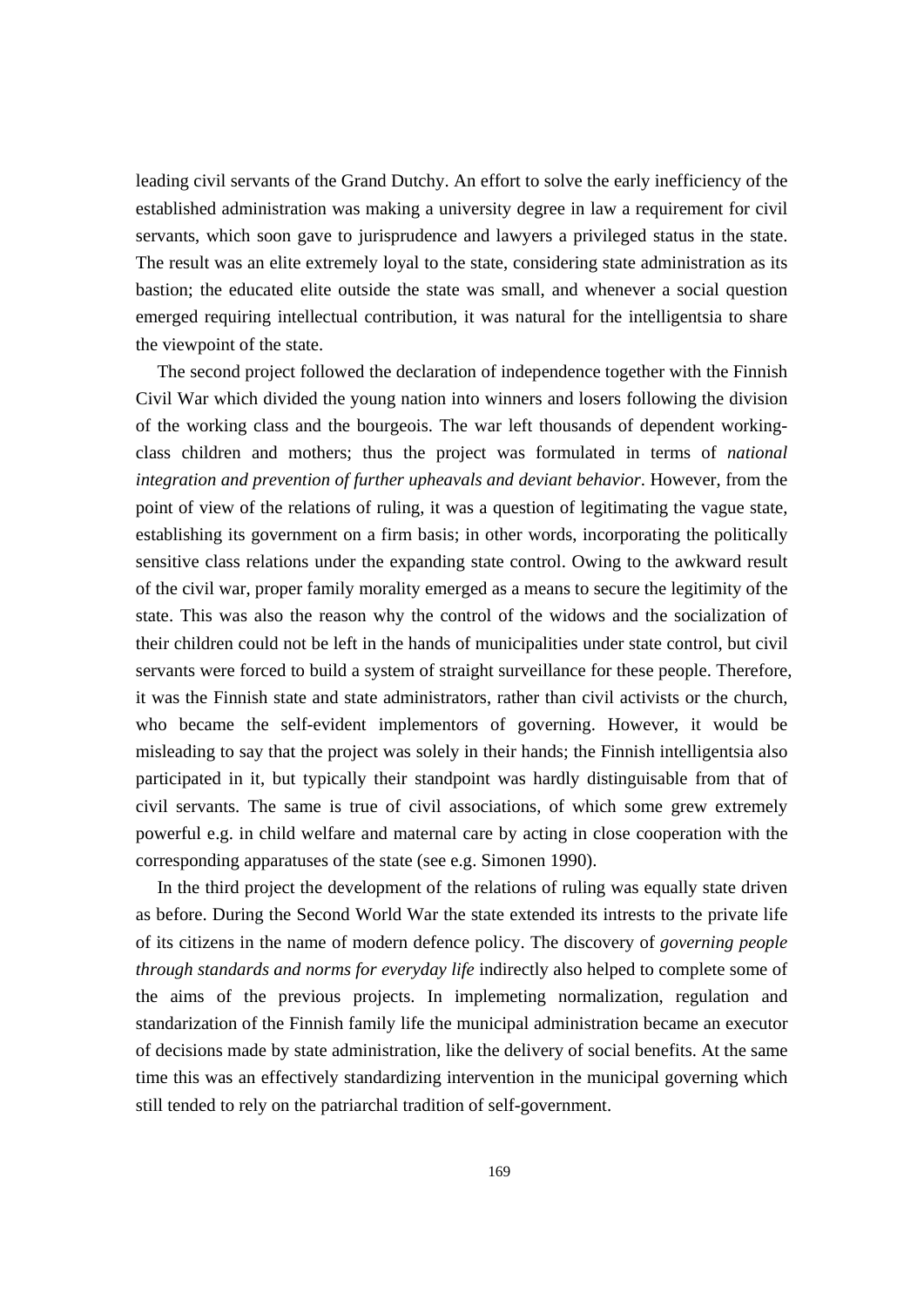#### 10.2 About gender in the Finnish relations of ruling

The displacement of localized, patriarchal community forms of organization by the extending relations of ruling caused tension throughout the period studied. The case studies reveal two periods when resistance, open or hidden, was considerable. The first struggle was between municipal laymen and the Chief Inspector of Poor Law, and the second took place during the breakthrough of the social work profession in the 1950s. Was there anything similar in their social dynamics? In both events it was common that the prevailing relations of ruling were under a decisive change; the local organization was crumbled either by expanding national government or by expanding international professionalism. Both developments were reactions of the same group: men acting in the local relations organized by the traditional principle of self-governing and local networks; men who felt that their power position, which they had considered inviolable, was threatened. That the latter aspect was kept largely hidden, unlike the first, leads one to ask why. Was it because inherent in it was the always sensitive question of changing the prevailing gender order which dated back to the previous centuries and patriarchal forms of governing? Women's independent activity (that is, activity without men's immediate control) in the municipal administration was a topic that was never publicly addressed. The first struggle was solved by expanding the domain of women's calling from home to society, whereas in the second case a similar extension was no more possible and the problem was still too difficult to address in its own terms. The consequence was a hidden dispute which divided the new profession for decades preventing the development of municipal welfare work.

 In the case studies presented, poor relief, social welfare, and social work reveal themselves as mediators of the conceptual practices integral in the macro projects to the local settings, to the lives of those who lived in poverty or whose family did not function well. No wonder, then, that the institutions implementing the new policy became themselves organized by the same principles of relevance. The case studies offer many examples; they disclose how the ideological scheme of poor relief and social welfare were coordinated by the national ideals of home and female or male citizen, and, on the one hand, how they participated in the making of the ideals. Many of the results speak more about gender as an organizing principle of the prevailing relations of ruling than as a mere principle of organizing one particular institution and the functioning of its employees. However, it remains a task of future studies to discover and piece together an overall picture of gender in the history of the Finnish relations of ruling. Since gender is still a largely unrecognized structural element in the institutional relations of people and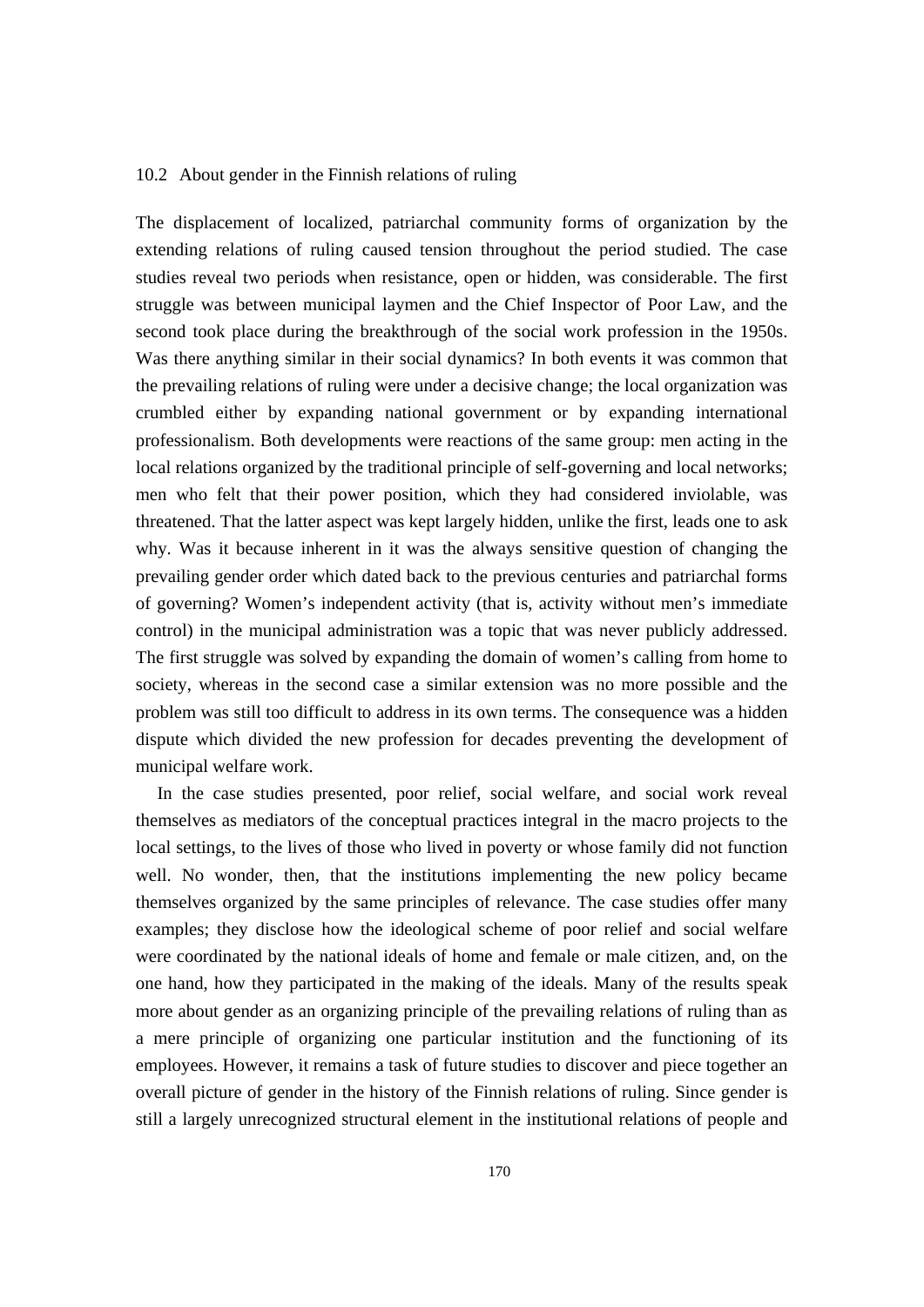power even in Finnish social welfare, my observations of gender both as an organizing principle of institutions and professions and as a coordinating category of actual practices are worth of a few additional comments.

 Neither the presence of the poor nor the experience of women was in accordance with the developing mode of communication and power in the relations of ruling. Separating subjects from the forums of governing started in poor relief by bringing into use forms and booklets which translated the poor's need and living conditions into textual form. Actually, the reform introduced the first primitive means of textual control and reorganized the relations between the subjects and the laymen holding the power to make decisions. Thus, the institution divided into two spheres. From then on, working with the poor and dependants was characterized by feminine attributes, and it became women's role to mediate between the developing procedures and those who lived in poverty, while men's role involved knowledge production as part of the practices of ruling. However, due to the logic of gender order, the result was more complicated. Women were excluded from organizing work, but men were not excluded from personal volunteering. So, from the first steps of the nationally coordinated poor relief system, there was established a gendered hierarchy and a complementary separation of tasks accentuating the hierarchy.

 The importance of women's grassroots work with poor families was considerably emphasized by the national integration project which followed the Civil War. In addition, the same processes brought family ethic besides work ethic as the other essential pole of the ideological scheme of poor relief. Thus, the rapidly extending control of the home education for working class families also opened up a potential margin for women to step among the leading innovators of poor relief texts. However, in the light of this study, women remained mediators of conceptual practices designed by men.

 The emergence of social work profession as a consequence of the international modernization did not transform the already well-established gender dynamics. That women finally made an entry among the conceptual practitioners analyzed in this study meant neither that they introduced women's experience nor the knowledge of clients into the conceptual world of social work. These women acted again only as mediators; this time their share was to mediate between the international professionalism, its relations of ruling and the transformation of everyday life. A routine feature of the modern professional form and the related conceptual practices came to be the exclusion of the knowledge of acting subjects. This development, characteristic of the prevailing international relations of ruling, happened independently of the particular cultural or institutional contexts (e.g. Smith 1988, 211S214).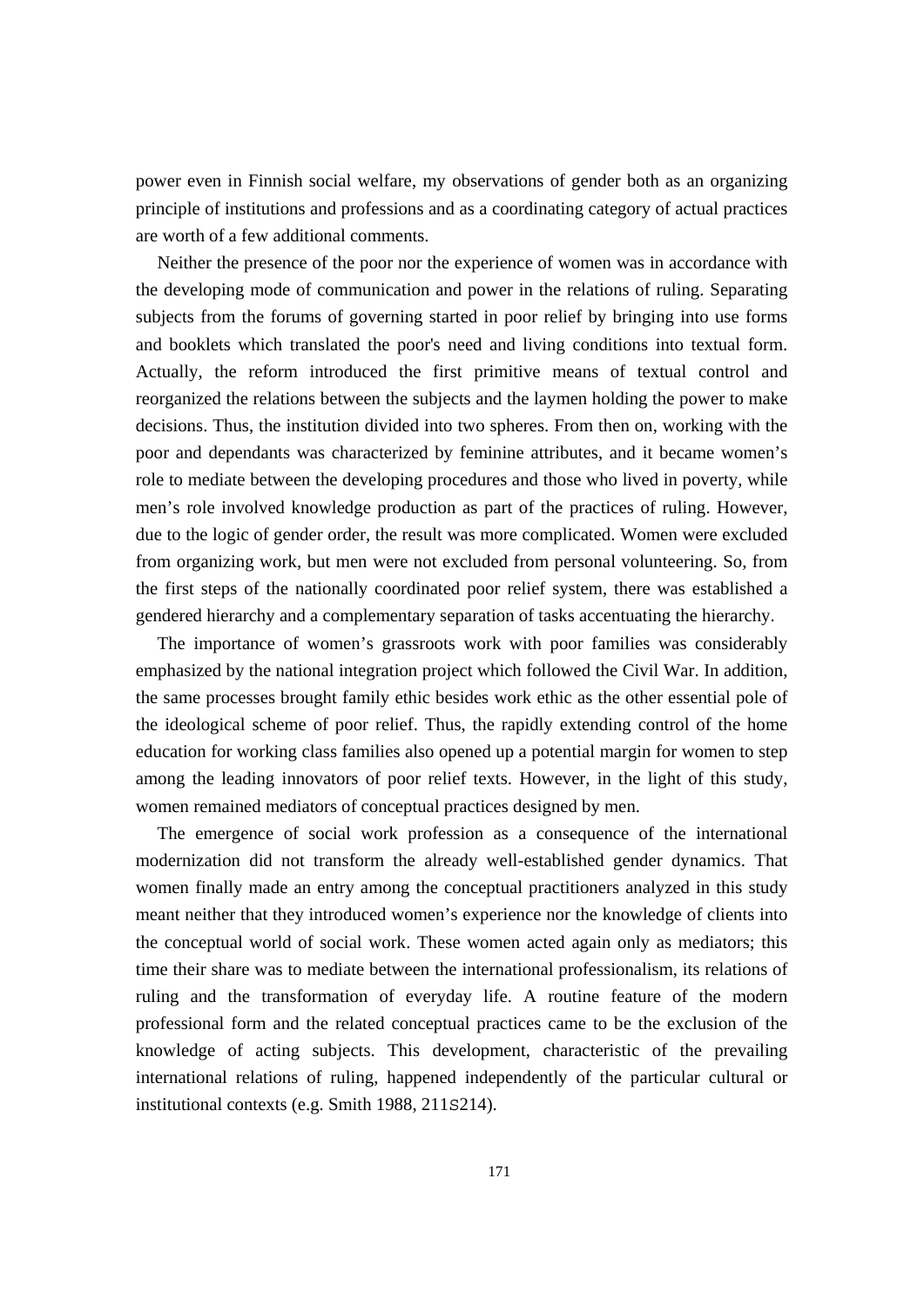#### 10.3 The magic of texts in the relations of ruling

Finally, something needs to said about what I have gained and perhaps lost in analyzing texts as mediators in the relations of ruling in my attempt to find out what Finnish social work was made of. The materialist method took me in the middle of people and the social relations of their daily lives in history. There I became familiar with many other conceptual practitioners than the ones who are introduced in my study. I am painfully aware of having passed by the contributions that many women in Finnish poor relief and social work made, especially as it was my original intention to make their contributions visible. In the various phases of research I struggled hard to identify them and to write about their activities. Unfortunately, they had been writing much less than their male colleagues. Thus, their proper inclusion would have required a lot of further work in various archives, and this definitely exceeded my resources. I had simply not been aware of how much work the realization of my plan would require. However, my intention is to publish separate articles about what I have put together concerning the so far invisible contributions of women activists in the Finnish social case intervention.

 Thus, by analyzing the published texts of the Finnish pioneers of social case intervention I have ended up with a predominantly male gallery of pioneers. In fact, the result accords with the gender order Snellman designed for the Finns. In it, writing administrative or discursive texts for someone else's practice was part of the activities of the public sphere reserved for men only. Access there was in many ways prevented from women; consequently, many of the woman pioneers I interviewed told me that they really felt that they were no writers. In my view, the feeling that writing was not their business had to do not only with the obstacles that existed but also with the distance between their daily experience and practice, and the form that writing and publishing required in the prevailing relations of ruling. It might be added that the displacement of women's work and knowledge from the focus of my study only manifests the same process that displaces women as actors in the relations of ruling in general.

 An analysis of texts as conceptual practices in the relations of ruling reveals how the often invisible and mystified understanding of ruling or governing materializes itself in the everyday life of people through the mediation of various texts. The everyday practices of social work are no exception from the rule. For example, Leena Eräsaari (1995) recognizes in her ethnographic study of Finnish street-level bureaucracies, including social work, the importance of documents for their functioning. Thus, showing how the textual organizing worked in the history of social work anavoidably takes to many core issues of social work. Actually, the essence of today's social work has plenty of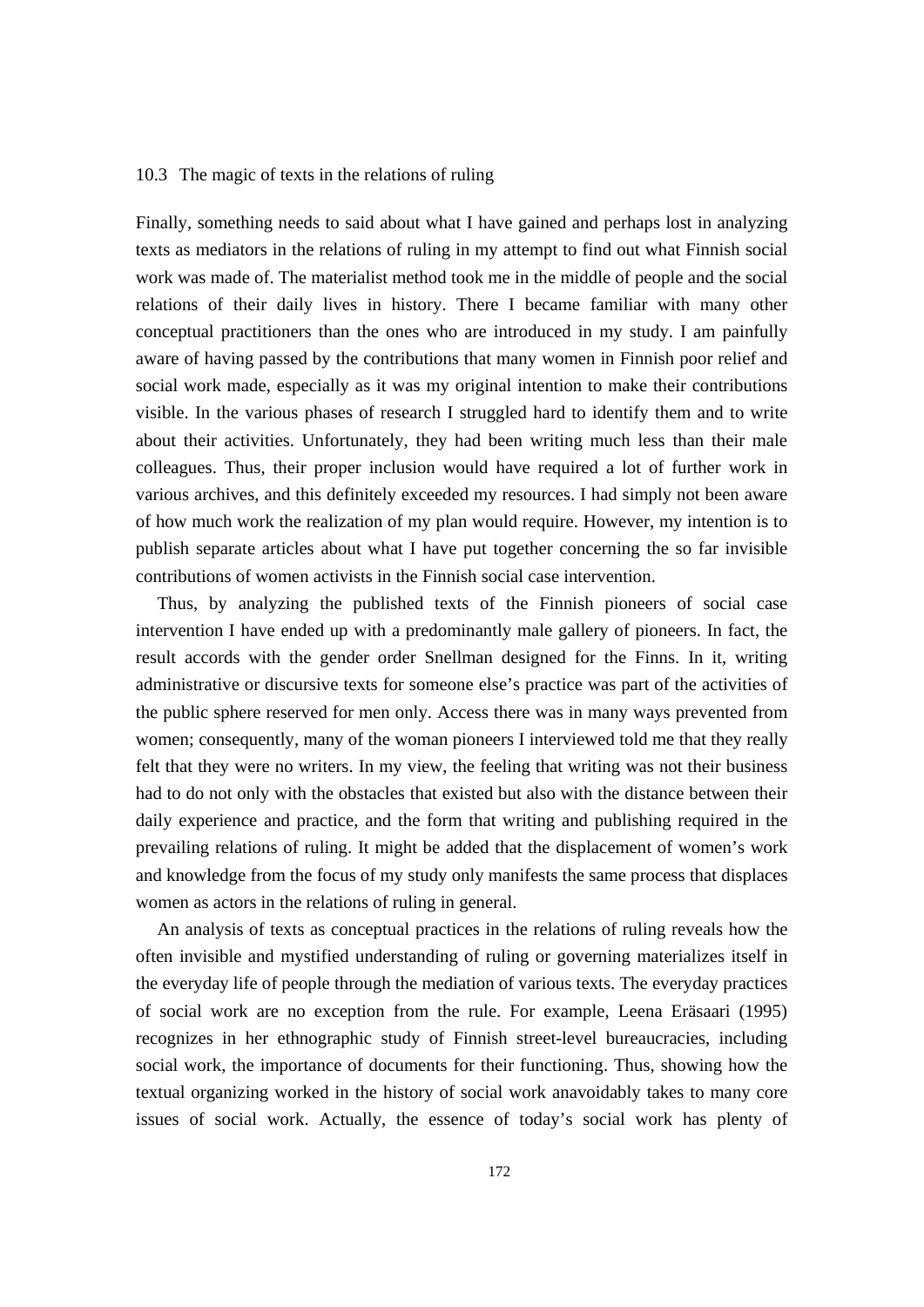similarities with those of the modern professionalism of the 1950s. For example, it seems to me that the nucleus of social work still revolves around the textually controlled moves from actual world to discursive world and the crucial professional skill is keeping them apart.

 After discovering and making visible to myself how social work really is an activity affected by the relations of ruling, I am convinced that the conceptual practices of social work do not consist of two crucially different elements of theory and practice but rather form a continuum with two poles. This standpoint explodes a good deal of the contemporary theorizing about social work and raises the question about its theorizing in general. The method of analyzing conceptual practices worked well in this study, but I am aware that this is only one effort to overcome the epistemological split that has for a long time disturbed me and many other researchers in the field.

 Another problem that I was already years ago hoping to ease by means of this study was my daily struggles as a social work lecturer: how to make sense of the complex and multidimensional nature of social work; how to combine in the actual practices of teaching the various discourses that are necessary in the academic world (for conceptualizing real-life events properly) with the discourses of social work and with students' personal experiences from practice. Furthermore, I wanted my students to become social workers who are able to adopt alternative standpoints and interpretations in order to empower those whom they are supposed to serve. During the study process my self-understanding as a teacher and researcher in social work has gone through a transformation. The more I have become able to see my everyday practices as taking place in the relations of ruling, the more problematic my responsibilities have appeared. It seems that against all my wishes I cannot avoid being a mediator of proper factual reading and writing to my students. I can emphasize respect for one's own experience of practice and base my educational strategies on models which problematize what everybody takes for granted, but I do not feel that I have solved the problem. I find myself facing the same questions I started with, only more aware of the nature of the struggle that must go on.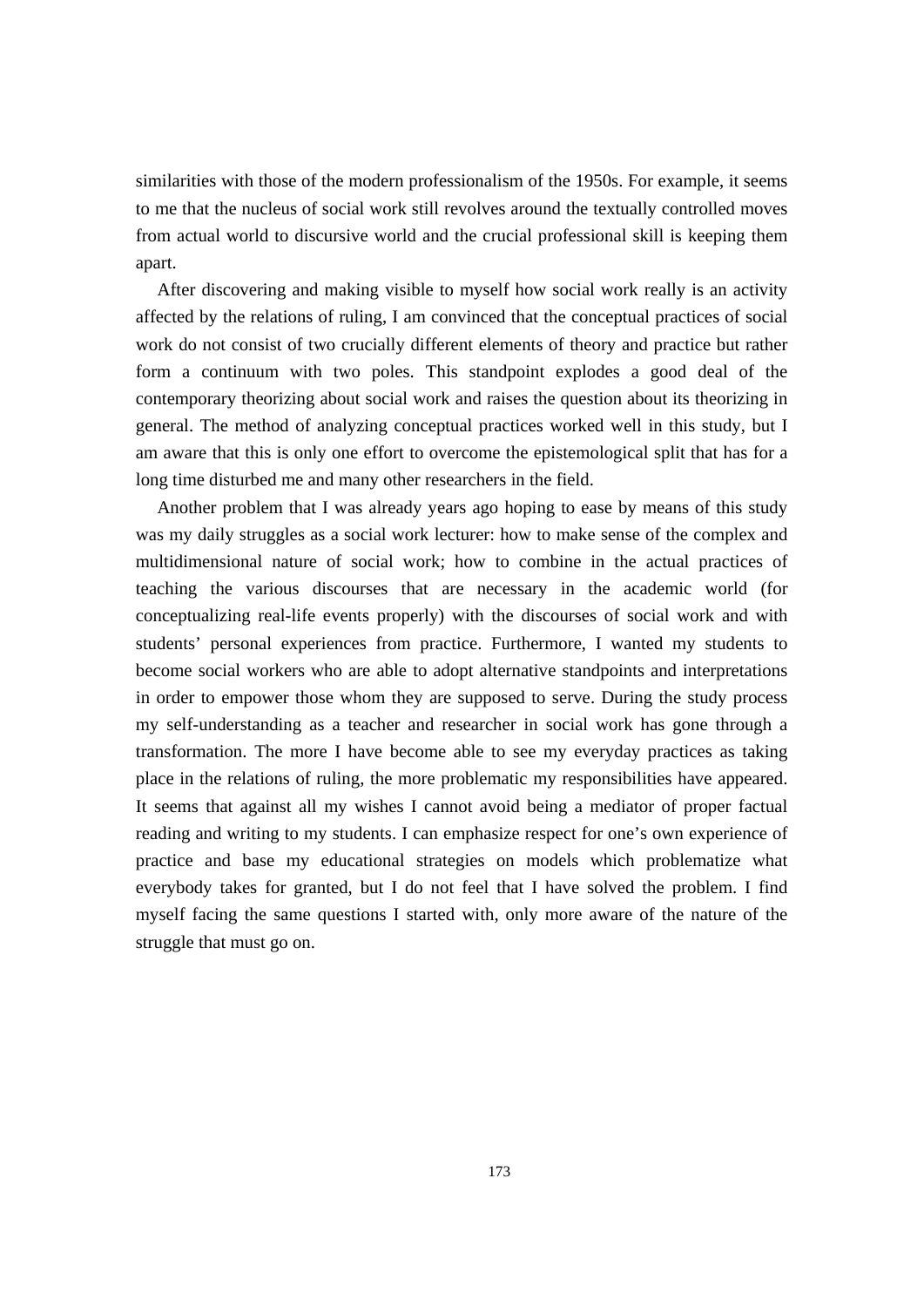# Literature

Aarnio, Aulis: Suomalaisen oikeusjärjestelmän ja ajattelun kehityksestä, teoksessa Riihinen Olavi (toim): Suomi 2017. Gummerus, Jyväskylä & Helsinki 1990.

Abramovitz, Mimi: Regulating the Lives of Women. Social Welfare Policy from Colonial Times to the Present. South End Press, Boston 1989.

Alapuro, Risto & Allardt, Erik: The Lapua Movement: The Threat of Rightest Takeover in Finland, 1930-32, in Linz, Juan J. & Stephan, Alfred (ed.): The Breakdown of Democratic Regimes Europe. The Johns Hopkins University Press, Baltimore and London 1978.

Alapuro, Risto & Liikanen, Ilkka & Smeds, Kerstin & Stenius, Henrik (ed.): Kansa liikkeessä. Kirjayhtymä, Helsinki 1987.

Alapuro, Risto & Stenius, Henrik: Kansanliikkeet loivat kansakunnan, in Alapuro, Risto & Liikanen, Ilkka & Smeds, Kerstin & Stenius, Henrik (ed.): Kansa liikkeessä. Kirjayhtymä, Helsinki 1987.

Alapuro, Risto: State and Revolution in Finland. University of California Press, Berkeley, Los Angeles, London 1988.

Alapuro, Risto: Suomen synty paikallisena ilmiönä 1890-1935. Hanki ja Jää, Helsinki 1994.

Alapuro, Risto: Valta ja valtio - miksi vallasta tuli ongelma 1900-luvun vaihteessa, in Haapala, Pertti (ed.): Talous, valta ja valtio. Vastapaino, Tampere 1990.

Anttila, Inkeri & Törnudd, Patrik: Kriminologia ja kriminaalipolitiikka. WSOY, Helsinki & Juva 1983.

Anttonen, Anneli & Henriksson, Lea & Nätkin, Ritva (ed.): Naisten hyvinvointivaltio. Vastapaino, Tampere 1994.

Beck, Ulrich & Giddens, Anthony & Lash, Scott: Reflexive Modernization. Politics, Tradition and Aesthetics in the Modern Social Order. Polity Press, Cambridge 1994.

Beck, Ulrich: The Reinvention of Politics: Towards a Theory of Reflexive Modernization, in Beck, Ulrich & Giddens, Anthony & Lash, Scott: Reflexive Modernization. Politics, Tradition and Aesthetics in the Modern Social Order. Polity Press, Cambridge 1994.

Berger, Peter, L. & Luckmann, Thomas: The Social Construction of Reality. A Treatise in the Sociology of Knowledge. Anchor Books, New York 1967.

Blomstedt, Yrjö: Finnish-American Academic and Professional Exhanges, a History, in Copeland, William et al (ed.): Finnish-American Academic and Professional Exchanges: Analyses and Reminiscences. Foundation for Research in Higher Education and Science Policy and United States Educational Foundation in Finland, Espoo 1983.

Bowlby, John: Lasten hoivan ja hellyyden tarve. Sairaanhoitajien koulutussäätiö, Porvoo 1957.

Bowlby, John: Maternal Care and Mental Health. World Health Organization, Geneva 1952.

Brummer, O.J.: Jyväskylän kaupungin historia vv. 1837-1912. Jyväskylän kaupunki, Jyväskylä 1916.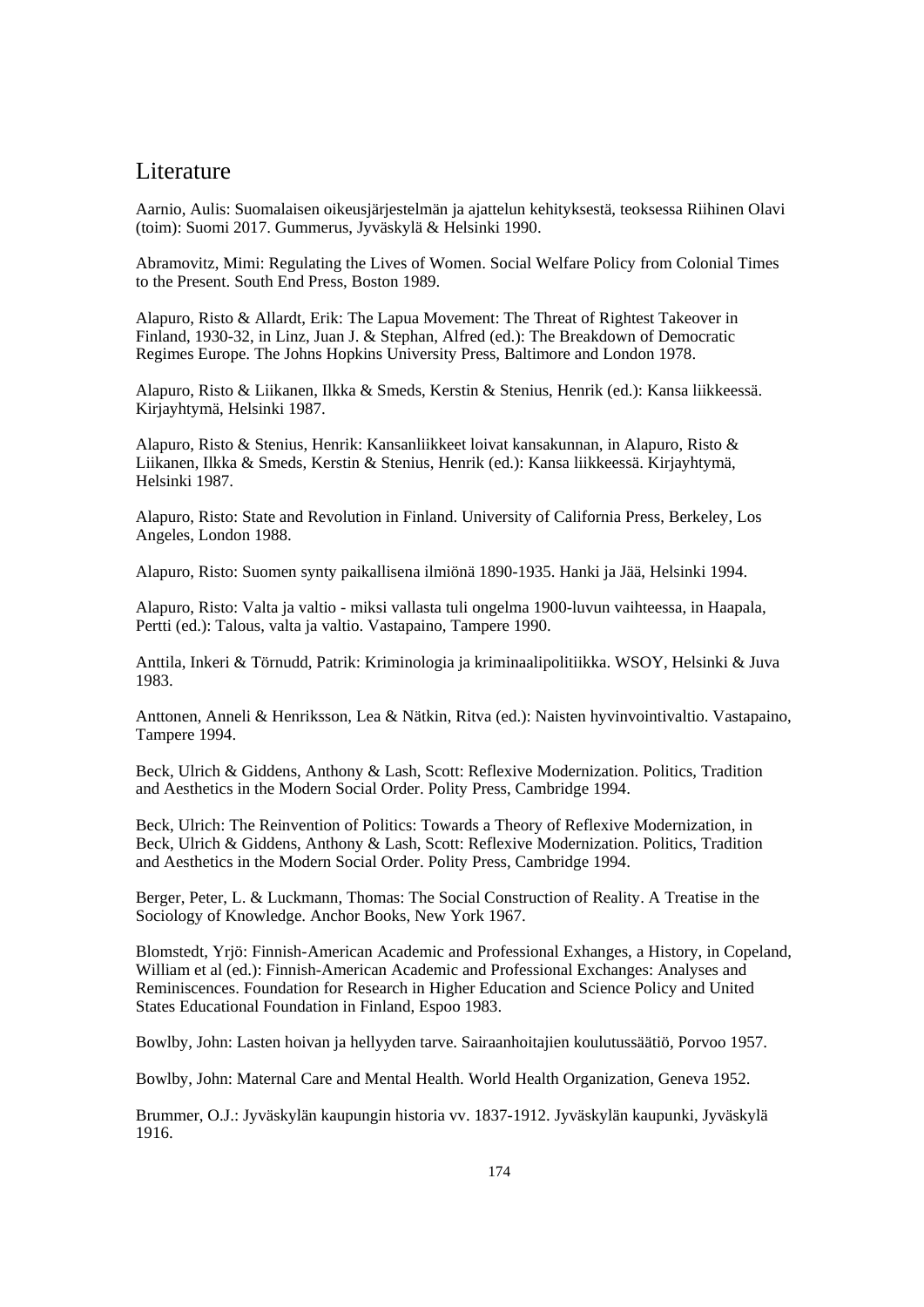Dean, Mithell: The Contitution of Poverty. Toward a Genealogy of Liberal Governance. Routledge, London & New York 1991.

Donzelot, Jacques: The Policing of Families. Welfare versus the state. Hutchinson, London 1980.

Eräsaari, Leena: Kohtaamisia byrokraattisilla näyttämöillä. Gaudeamus, Helsinki 1995.

Eräsaari, Risto: Futures of Social Work . Everything in human hands - handle with care. Universitettryckeriet. Helsingfors1995.

Eräsaari, Risto: Taloudellinen jälleenrakentaminen ja 'sosiaalivaltio' Suomessa toisen maailmansodan aikana ja sen jälkeen. Suomi toisessa maailmansodassa projektin julkaisuja 3. Helsinki 1978.

Eskola, Marjatta: Suomalaisen yhteiskunnan sosiaalityön kuva. In Sosiaalihuollon näköaloja. Acta Universitatis Tamperensis ser. A vol. 127. Tampereen yliopisto. Tampere 1981.

Favorin, Martti & Heinonen, Jouko (toim.): Kotirintama 1941-1944. Tammi, Helsinki 1972.

Ferguson, Kathy: The Feminist Case Against Bureaucracy. Temple University Press, Philadelphia 1984.

Fineman, Martha, A. & Thomadsen, Nancy S. (ed.): At the Boudaries of Law. Feminism and Legal Theory. Routledge, New York & London 1991.

Foucault, Michel: The Archaeology of Knowledge. Tavistaock Publications, London and New York 1986.

Foucault, Michel: The Subject and Power, in Dreyfus, Hubert & Rabinow, Paul: Michel Foucault: Beyond Stucturalism and Hermeneutics. Harvester Wheatsheaf, New York 1982.

Freud, Anna: The Ego and the Mechanisms of Defence. Hogarth Press & The Institute of Psychoanalysis, London 1936.

Geertz, Clifford: Local Knowledge. Further Essays in Interpretive Antropology. Basic Books, US 1983. ei painopaik.

Giddens, Anthony: Living in a Post-Traditional Society, in Beck, Ulrich & Giddens, Anthony & Lash, Scott: Reflexive Modernization. Politics, Tradition and Aesthetics in the Modern Social Order. Polity Press, Cambridge 1994.

Granfelt, Riitta & Jokiranta, Harri & Karvinen, Synnöve & Matthies, Aila-Leena & Pohjola, Anneli: Monisärmäinen sosiaalityö. Sosiaaliturvan Keskusliitto, Helsinki 1993.

Green, Bryan, S.: Knowing the Poor. A case-study in Textual Reality Construction. Routledge & Kegan Paul, London, Boston, Melbourne and Henley 1983.

Haatanen, Pekka: Elämän varjopuolelle joutuneiden parissa. Sosiaaliministeriö 1917-1939, in Haatanen, Pekka & Suonoja, Kyösti: Suuriruhtinaskunnasta hyvinvointivaltioon. Sosiaali- ja terveysministeriö & VAPK-kustannus, Helsinki 1992.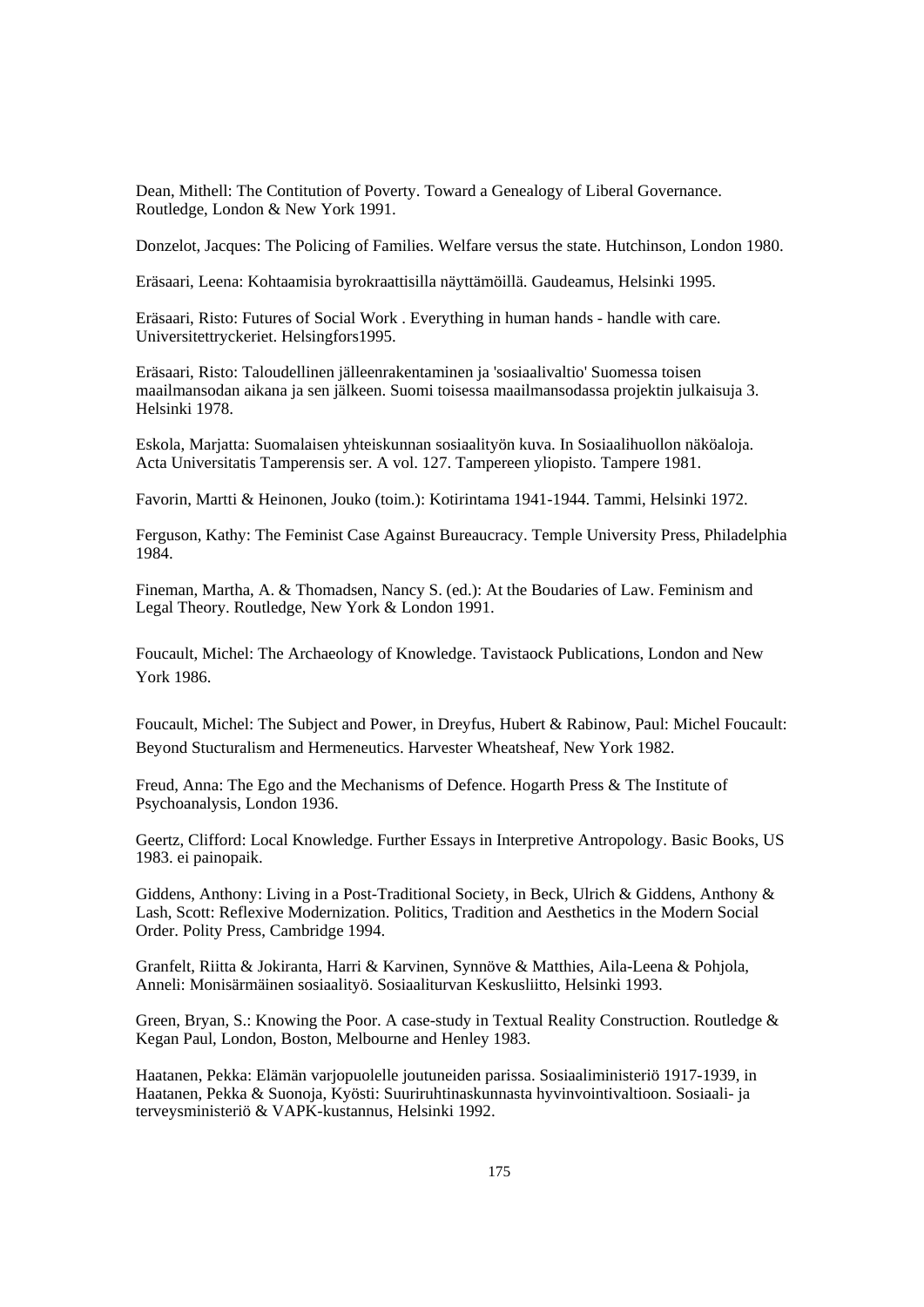Haatanen, Pekka: Suomen maalaisköyhälistö tutkimusten ja kaunokirjallisuuden valossa. WSOY, Helsinki 1968.

Hamilton, Gordon: Theory and Practice of Social Case Work. Columbia University Press, New York 1950.

Hatje, A K: Befolkningfrågan och välfärden. Debatten om familjepolitik och nativitetsökning under 1930- och 1940- talen. Almänna Förlaget, Stockholm 1974.

Hirdman, Yvonne: Att lägga livet tillrätta. Studier i svensk folkhemspolitik. Carlssons, Helsingborg 1989.

Hirdman, Yvonne: Genussystemet - reflexioner kring kvinnors sociala underordning. Kvinnovetenskaplig tidskrift vol 9 (1988); 3, 49-63.

Häggman, Kai: Perheen vuosisata. Perheen ihanne ja sivistyneistön elämäntapa 1800-luvun Suomessa. Historiallisia Tutkimuksia 179. Suomen Historiallinen Seura, Helsinki 1994.

Häkkinen, Antti: Nälkä, valta ja kylä 1867-1868, in Haapala, Pertti (ed.): Talous, valta ja valtio. Vastapaino, Tampere 1990.

Hämäläinen, Juha: Kotikasvastuksen pedagogisen tukemisen idea lastensuojelussa. Sen sosiaalieettiset lähtökohdat ja asema Suomen lastensuojelun oppihistoriassa. Kuopion yliopiston julkaisuja E. Yhteiskuntatieteet 3. Kuopio 1992.

Hämäläinen, Pekka Kalevi: Suomenruotsalaisten rotukäsityksiä vallankumouksen ja kansalaissodan aikana, in Kemiläinen, Aira & Hietala, Marjatta & Suvanto, Pekka (ed.): Mongoleja vai germaaneja? - rotuteorioiden suomalaiset. Societas Historica Finlandiae 86, Helsinki 1985.

Jaakkola, Jouko: Sosiaalisen kysymyksen yhteiskunta, in Jaakkola, Jouko & Pulma, Panu & Satka, Mirja & Urponen, Kyösti: Armeliaisuus, yhteisöapu, sosiaaliturva. Suomalaisten sosiaalisen turvan historia. Sosiaaliturvan Keskusliitto, Helsinki 1994.

Jaakkola, Jouko: Tampereen vaivaishoitohallinnon kehitys vuoteen 1917, in Tampere. Tutkimuksia ja kuvauksia VIII. Tampereen historiallinen Seura, Tampere 1984.

Jaakkola, Jouko: Vaivaistalon aika, in Jaakkola, Jouko & Kaarninen, Mervi & Markkola, Pirjo: Koukkuniemi. Sata vuotta laitoshoitoa Tampereella. Tampereen kaupunki, Tampere 1986.

Jaakkola, Jouko & Pulma, Panu & Satka, Mirja & Urponen, Kyösti: Armeliaisuus, yhteisöapu, sosiaaliturva. Suomalaisten sosiaalisen turvan historia. Sosiaaliturvan Keskusliitto, Helsinki 1994.

Jaakkola, Risto: Avioliitot ja ajan henki 30-luvulla, in Kosonen, Pekka & Levo-Kivirikko, Anneli (ed.): Vapaus, veljeys ja vallankäyttö. Hakapaino, Helsinki 1989.

Jallinoja, Riitta: Familistiset ja individualistiset perheratkaisut: yleiskuva 1890-1980, in Haavio-Mannila, Elina & Jallinoja, Riitta & Strandell, Hariet: Perhe, työ ja tunteet. Ristiriitoja ja ratkaisuja. WSOY, Porvoo & Helsinki & Juva 1984.

Jokinen, Arja & Juhila, Kirsi & Pösö, Tarja (eds.): Sosiaalityö, asiakkuus ja sosiaaliset ongelmat. Konstruktionistinen näkökulma. Sosiaaliturvan keskusliitto, Helsinki 1995.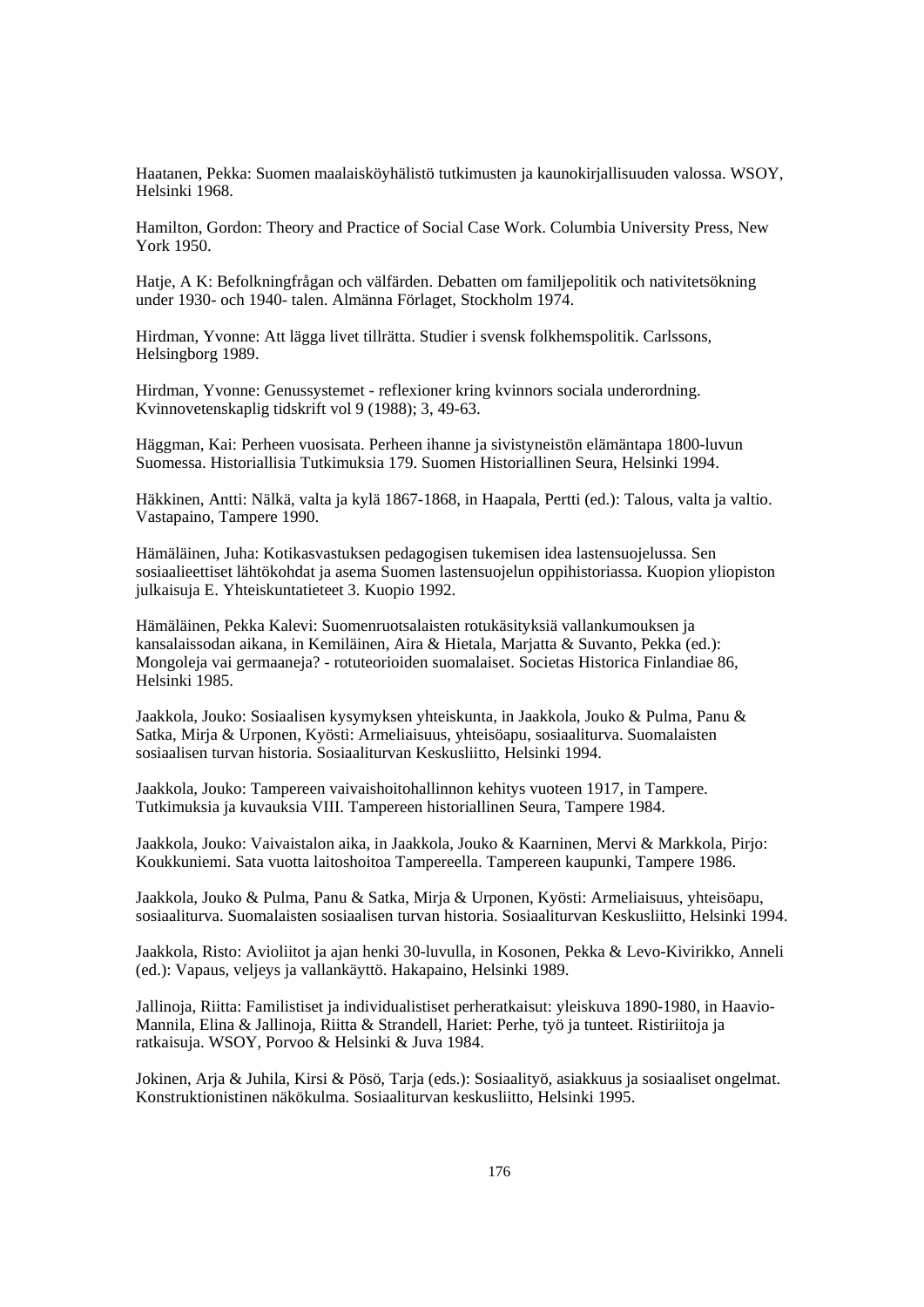Jousimaa, Kaarina: Näkökulma suomalaiseen yhteiskuntaan. Köyhäinhoitolehti - Huoltaja - Sosiaaliturva 1912-1987. Huoltaja-säätiö, Jyväskylä 1987.

Julkunen, Martti: Toiveiden ja todellisuuden noidankehä - suomalainen tiedotustoiminta vuosina 1941-44, in Hietanen, Silvo (ed.): Kansakunta sodassa 2. Vyö kireällä. Valtion painatuskeskus, Helsinki 1990.

Jutikkala, Eino: Sääksmäen pitäjän historia. Sääksmäen kunta, Jyväskylä 1934.

Kalela, Jorma: Right Wing Radicalism in Finland During the Interwar Period. Scandinavian Journal of History, vol 1 (1976): 2, 105-124.

Kalela, Jorma: Työttömyys 1900-luvun suomalaisessa yhteiskuntapolitiikassa. Valton painatuskeskus, Työvoimaministeriö, Helsinki 1989.

Karento, Helena: Sukupuolten segregaation ilmentymiä hallintotyössä. Julkishallinnon lisensiaattitutkielma. Tampereen yliopisto 1990. (unpublished)

Karisto, Antti & Takala, Pentti: Suomi muuttuu. Näkökulmia elintason, elämäntavan ja sosiaalipolitiikan muutokseen. WSOY, Porvoo 1990.

Kekkonen, Urho: Kunnallinen vaalioikeus Suomen lain mukaan. Suomalaisen lakimiesten yhdistyksen julkaisuja n:o 5. Otava, Helsinki 1936.

Ketonen, Oiva: Kansakunta murroksessa. Kesää 1918 ja sen taustaa. WSOY, Porvoo 1983.

Kettunen Pauli: Poliittinen liike ja sosiaalinen kollektiivisuus. Tutkimus sosiaalidemokratiasta ja ammattiyhdistysliikkeestä Suomessa 1918-1930. Suomen Historiallinen Seura. Historiallisia tutkimuksia 138. Helsinki 1986.

Klami, Hannu Tapani: Oikeustaistelijat. Suomen oikeustiede Venäjän vallan aikana. WSOY; Porvoo, Helsinki, Juva 1977.

Klinge, Matti: Bernadotten ja Leninin välissä. Tutkielmia kansallisista aiheista. Helsinki 1975.

Konttinen, Esa: Perinteisesti moderniin. Professioiden yhteiskunnallinen synty Suomessa. Vastapaino, Tampere 1991.

Korppi-Tommola, Aura: Terve lapsi - kansan huomen. Mannerheimin Lastensuojeluliitto yhteiskunnan rakentajana 1920 - 1990. Mannerheimin Lastensuojeluliitto, Helsinki 1990.

Kuusi, Pekka: Väkijuomakysymys. Otava, Helsinki 1952.

Lahti, Raimo: Suomen rikosoikeudellisen seuraamusjärjestelmän kehitysvaiheista. Turun yliopiston julkisoikeuden laitos. Rikos- ja prosessioikeuden julkaisusarja A n:o 3. Turku 1977.

Linna, Pirkko: Psykiatris-yhteiskunnallisesta työstä kasvatus- ja perheneuvonnaksi. Suomen kasvatusneuvolatoiminnan juurien ja kehityksen tarkastelua. Kasvatus- ja perheneuvolan asema ja tehtävät. Suomen kasvatusneuvolain liitto, Helsinki 1988.

Markkola, Pirjo: Työläiskodin synty. Tamperelaiset työläisperheet ja yhteiskunnallinen kysymys 1870-luvulta 1910-luvulle. Historiallisia tutkimuksia 187. Suomen historiallinen seura. Helsinki 1994.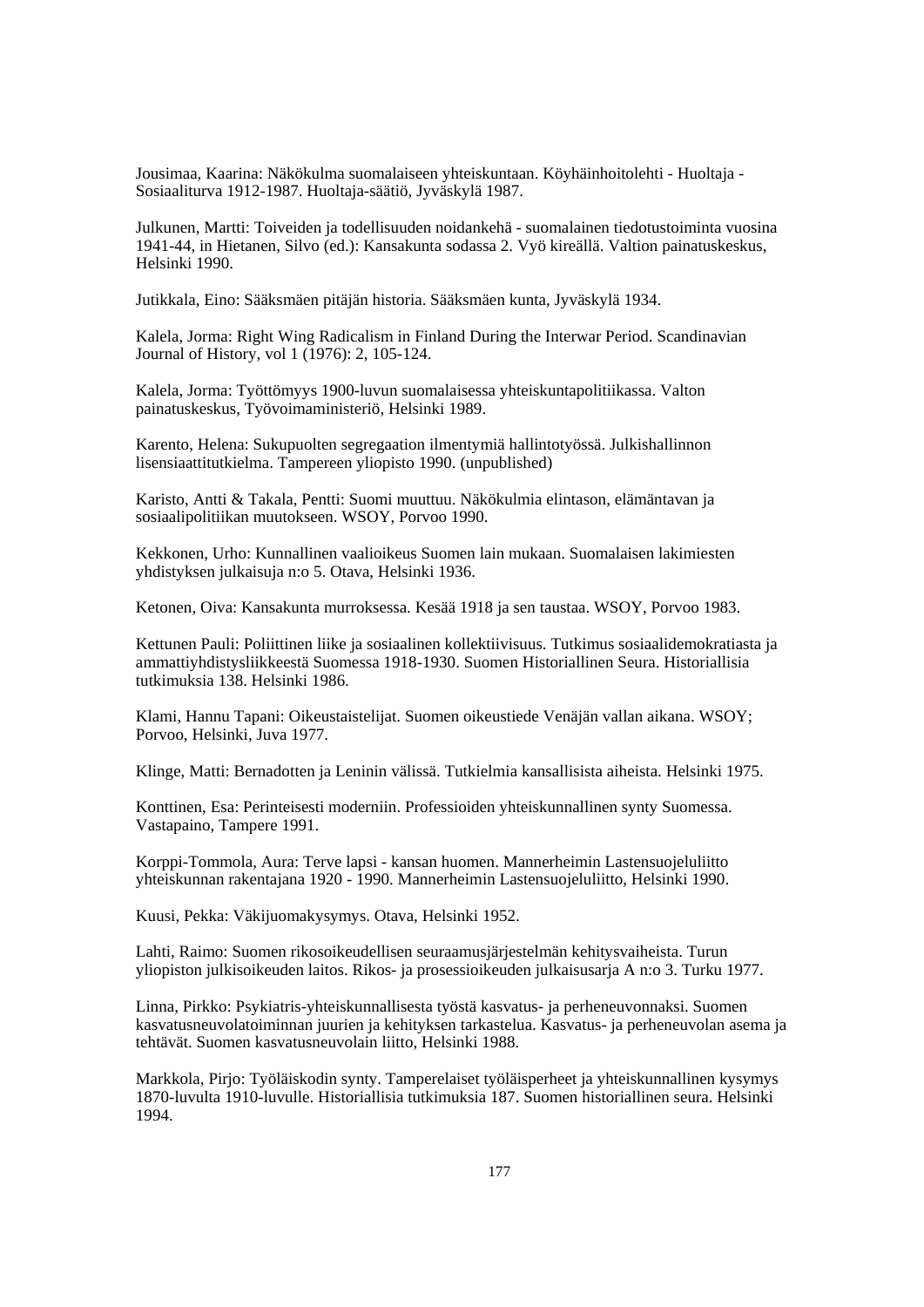Marx, Karl & Engels, Frederick: The German Ideology, Part I. International Publishers, New York 1970.

Midgley, James: Professional Imperialism. Social Work in the Third World. Heineman, London 1983.

deMontigny, Gerald: Accomplishing Professional Reality: An Etnography of Social Workers Practice. A PhD thesis for the Degree of Doctor of Philosophy. Department of Education, University of Toronto 1989. (unpublished)

Moore, W.A.: Social Change. Prentice Hall, Englewood Cliffs 1963.

Mossman, Mary J.: Feminism and Legal Method: The Difference it Makes, in Fineman, Martha, A. & Thomadsen, Nancy S.: At the Boudaries of Law. Feminism and Legal Theory. Routledge, New York & London 1991.

Mäki, Helmi: Karavaani kulkee ja koirat haukkuu. Sosiaalityön metodikiista Suomessa 1950- 1960, in Siren, Pirkko (ed.): Pitkänsillan pohjoispuolelta periaatteista eri aatteisiin. Sosiaalihallitus, Helsinki 1988.

Nätkin, Ritva: Väestöpolitiikka, abortti ja äitiys - hyvinvointivaltion ammattilaisten ja naisten suhteen tarkastelua. In A. Anttonen & L. Henkisson & R.Nätkin (Eds.) Naisten hyvinvointivaltio. Tampere, Vastapaino 1994.

Ollila, Anne: Naisliike, nationalismi ja kansanvalistus: Miksi Martta-yhdistys halusi riveihinsä "kaikkien kansanluokkien naiset"?, in Anttonen, Anneli & Henriksson, Lea & Nätkin, Ritva (ed.): Naisten hyvinvointivaltio. Vastapaino, Tampere 1994.

Ollila, Anne: Suomen kotien päivä valkenee... Marttajärjestö suomalaisessa yhteiskunnassa vuoteen 1939. Historiallisia Tutkimuksia 173. Suomen Historiallinen Seura, Helsinki 1993.

Palmblad, Eva: Medicinen som samhällslära. Daidalos, Göteborg 1990.

Peltonen,Matti: Aatelisto ja eliitin muodonmuutos, in Haapala, Pertti (ed.): Talous, valta ja valtio. Vastapaino, Tampere 1990.

Piirainen, Veikko: Kylänkierrolta kunnalliskotiin. Savon ja Pohjois-Karjalan maaseudun vaivaishoitotoiminta vaivaishoidon murroskautena 1800-luvun jälkipuoliskolla. Historiallisia Tutkimuksia XLIX. Suomen Historiallinen Seura, Forssa 1958. (1958a)

Piirainen, Veikko: Vaivaishoidosta sosiaaliturvaan. Karisto, Hämeenlinna 1974.

Pulkkinen, Tuija: Kansalaisyhteiskunta ja valtio, in Alapuro, Risto & Liikanen, Ilkka & Smeds, Kerstin & Stenius, Henrik (ed.): Kansa liikkeessä. Kirjayhtymä, Helsinki 1987.54-69.

Pulma, Panu: Kerjuuluvasta perhekuntoutukseen. Lapsuuden yhteiskunnallistuminen ja lastensuojelun kehitys Suomessa, in Pulma, Panu & Turpeinen Oiva: Suomen lastensuojelun historia. Lastensuojelun keskusliitto, Helsinki 1987.

Pulma, Panu: Köyhästäkö kansalainen? Köyhyys poliittisena ongelmana, in Haapala, Pertti (ed.): Talous, valta ja valtio. Vastapaino, Tampere 1990.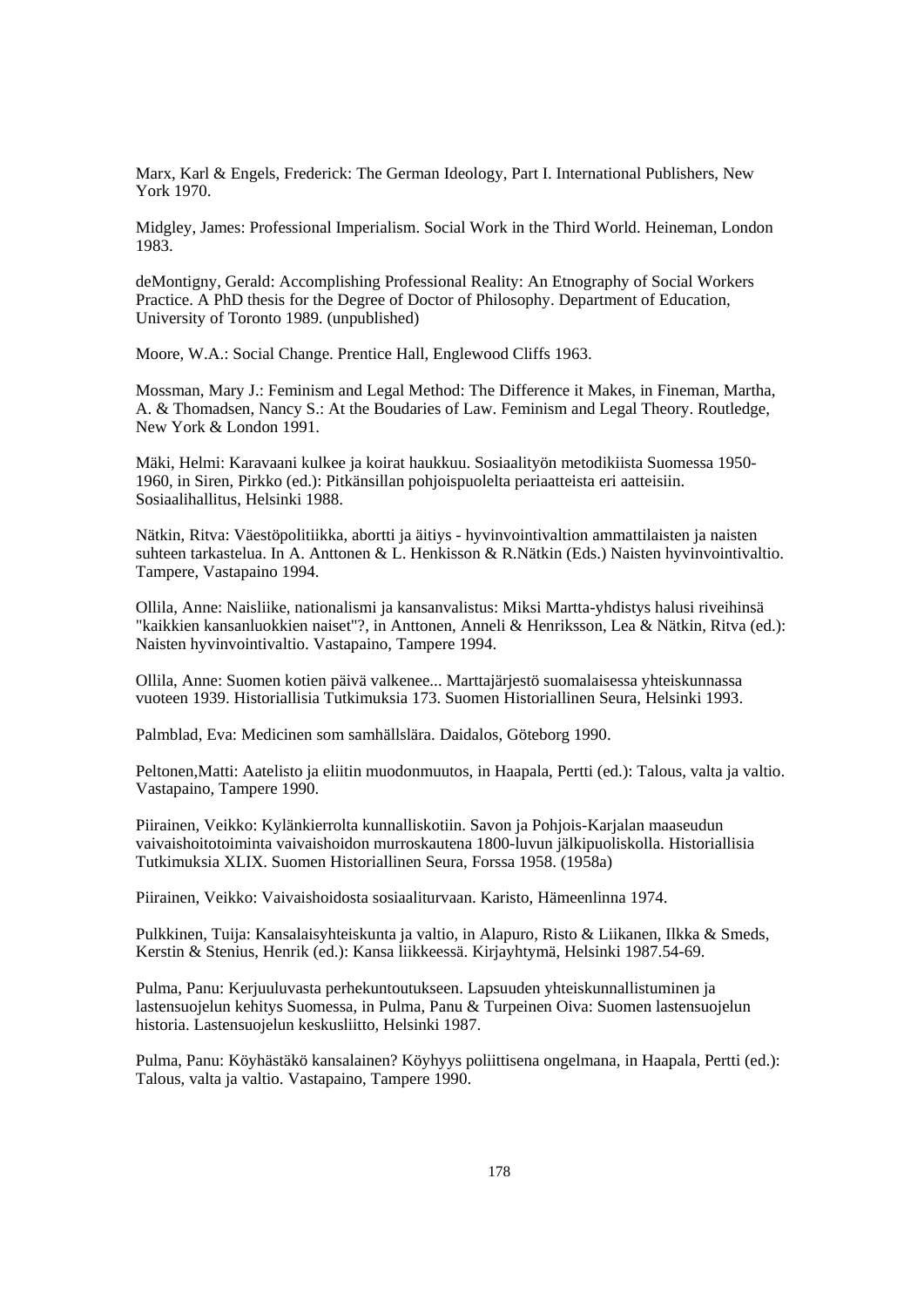Pulma, Panu: Vaivaisten valtakunta, in Jaakkola, Jouko & Pulma, Panu & Satka, Mirja & Urponen, Kyösti: Armeliaisuus, yhteisöapu, sosiaaliturva. Suomalaisten sosiaalisen turvan historia. Sosiaaliturvan Keskusliitto, Helsinki 1994. (1994a)

Pulma, Panu: Valtio, vaivaivaiset ja kuntien itsehallinto. Gustav Adolf Helsingius valtion ja kuntien välisen suhteen muokkaajana, in Tiihonen, Seppo (ed.): Virkanyrkit ja muita hallintohistorian tutkielmia. Hallintohistoriallisia tutkimuksia 16. Hallintohistoriakomitea & Painatuskeskus, Helsinki 1995.

Pulma, Panu & Kauppi, Matti: Vården av de röda krigsvärnlösa 1918 som socialt och politiskt problem. Historisk Tidskrifgt för Finland vol 75 (1990); 3, 446-464.

Ramsay, Alexandra: Huvudstadens hjärta. Filantropi och social förändring i Helsingfors -två fruntimmersföreningar 1848-1865. Bidrag till kännedom av Finlands natur och folk 144. Finska Vetenskaps-Societeten, Helsingfors 1993.

Rantalaiho, Liisa: Sukupuolisopimus ja Suomen malli, in Anttonen, Anneli & Henriksson, Lea & Nätkin, Ritva (ed.): Naisten hyvinvointivaltio. Vastapaino, Tampere 1994.

Rasila, Viljo: Suomen itsenäisyys historiantutkimuksen ongelmana, in Hannikainen, Juha & Hyrkkänen, Markku & Vehviläinen, Olli (ed.): Suomi 1917-1918. Väki voimakas 4. Työväen historian ja perinteen tutkimuksen seura, Hämeenlinna 1990.

Rauhala, Pirkko-Liisa: Miten valtio asetti itseään sosiaalihuollon johtoon. Janus vol 1 (1993); 4, 61-71.

Rein, Martin & White, Sheldon H.: Knowledge for Practice. Social Service Review vol 55 (1981); 1, 1-40.

Riihinen Olavi: Sosiaalipolitiikka ja legitimiteetti, in Riihinen Olavi (ed.): Sosiaalipolitiikka 2017. Näkökulmia suomalaisen yhteiskunnan kehitykseen ja tulevaisuuteen. WSOY, Porvoo, Helsinki, Juva 1992.

Riley, Denis: Am I that Name? Feminism and the Cathegory of 'Women' in History. Macmillan, London 1988.

Rose, Nikolas: Eriarvoisuus ja valta hyvinvointivaltion jälkeen. Janus vol (1993); 1, 44-68. (Finnish translation of Rose, Nikolas: Disadvantage and Power in the Post-Welfare State)

Rose, Nikolas: Governing the Soul. The Shaping of the Private Self. Routledge, London & New York 1990.

Saarikangas, Kirsi: Model Houses for Model Families. Gender, Ideology and the Modern Dwelling. The Type-planned Houses of the 1940s in Finland. The Finnish Historical Society, Studia Historica 45. Helsinki 1993.

Saarinen, Aino: Naiset sosiaalisena vapaapalokuntana - Filantropia 1800-luvun lopun Tampereella, in Anttonen, Anneli & Henriksson, Lea & Nätkin, Ritva (ed.): Naisten hyvinvointivaltio. Vastapaino, Tampere 1994.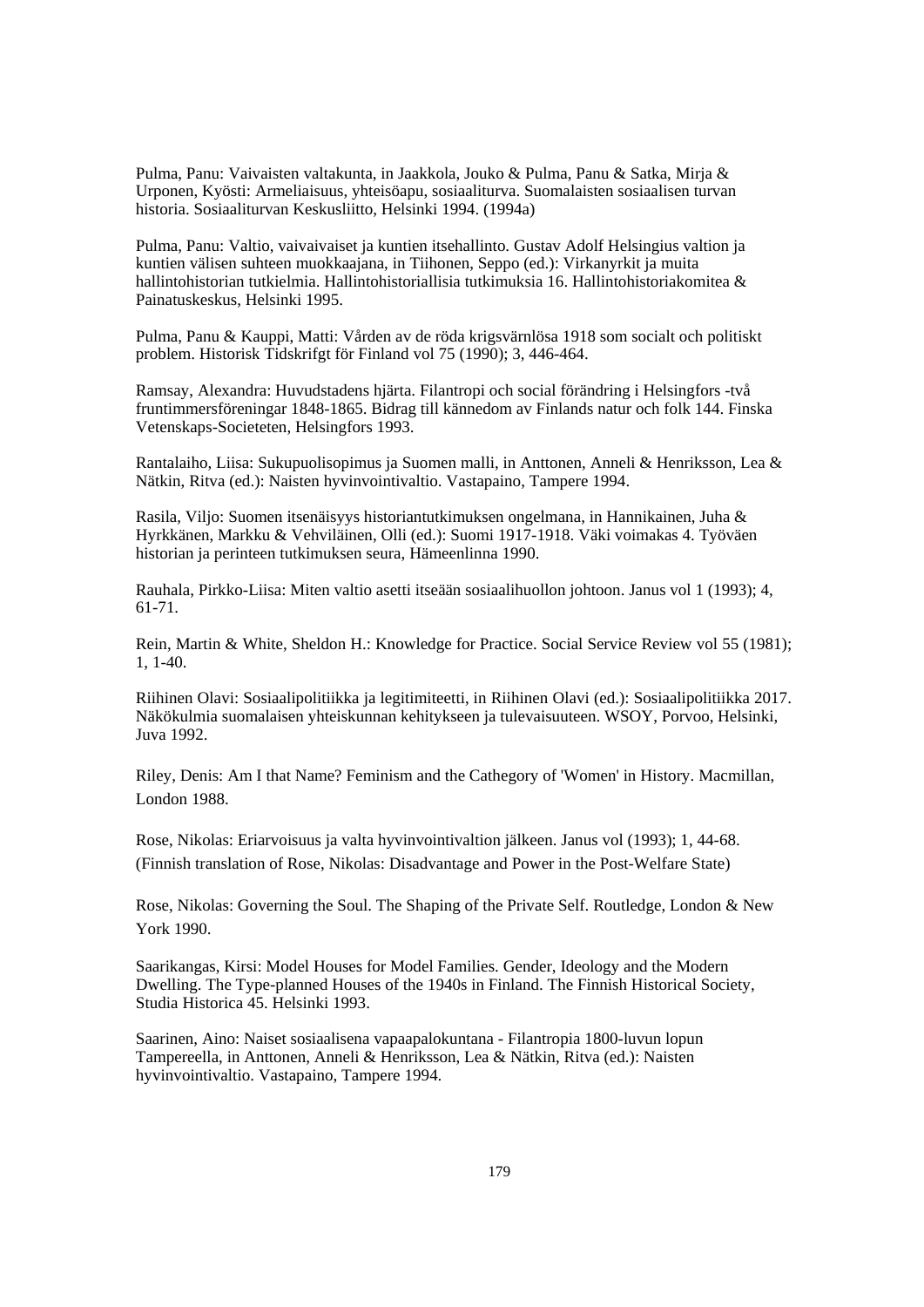Sachsse, Christoph: Social Mothers: The Bourgeois Women's Movement and German Welfare-State Formation, 1890-1929, in Koven, Seth & Sonya, Michel (eds.): Mothers of a New World: Maternalist Politics and the Origins of Welfare States. Routledge, New York & London 1993.

Sachsse, Christoph: Mutterlichkeit als Beruf. Sozialarbeit, Sozialreform und Frauenbewegung 1871-1929. Suhrkamp Verlag, Frankfurt am Main 1986.

Sachsse, Christoph & Tennstedt, Florian: Geschichte der Armenfursorge in Deuschland. Vom Spätmittelalter bis zum Ersten Weltkrieg. xxx Stuttgart 1980.

Satka, Mirja: Sota-ajan naiskansalaisen ihanteet naisjärjestöjen arjessa. In Anttonen, Anneli & Henriksson, Lea & Nätkin, Ritva (eds.) Naisten hyvinvointivaltio. Vastapaino, Tampere 1994. (Satka 1994b).

Satka, Mirja: Dokumentit - avain sosiaalityön näkymättömään historiaan, in Anttonen, Anneli & Julkunen, Raija & Satka, Mirja & Simonen, Leila (eds.): Sosiaalipolitiikka 1989. Sosiaalipoliittisen yhdistyksen vuosikirja. Sosiaalipoliittinen yhdistys, Vammala 1989.

Satka, Mirja: Historieskrivningen som en spegling av socialarbetets förståelse. Nordiskt Socialt Arbeid vol 8 (1988); 2, 24-35.

Satka, Mirja: Klass och kön som hörnstenar för en förklaring av socialarbetets utveckling, in Mäntysaari, Mikko (ed): Forskning och socialt arbete. Institutionen för Social Politik, Tammerfors Universitet. Tampere 1990.

Satka, Mirja: Origins of Task Division by Gender. Why do men decide and women deliver personal services in Finnish social welfare? Hallinnon tutkimus vol 7 (1988); 4, 282-289.

Satka, Mirja: Sosiaalinen työ peräänkatsojamiehestä hoivayrittäjäksi, in Jaakkola, Jouko & Pulma, Panu & Satka, Mirja & Urponen, Kyösti: Armeliaisuus, yhteisöapu, sosiaaliturva. Suomalaisten sosiaalisen turvan historia. Sosiaaliturvan Keskusliitto, Helsinki 1994. (1994a)

Satka, Mirja: Sota-aika perhekäsitysten ja sukupuolten suhteiden murroksena. In Haapala, Pertti (ed.): Hyvinvointivaltio ja historian oikut. Työväen historian ja perinteen seura, Tampere 1993.

Satka, Mirja: The Construction of Social Work Knowledge in Finland: in Search of a Method, in Anttonen, Anneli (ed.): Women and the Welfare State: Politics, Professions and Practices. Working papers 87. Department of Social Policy. University of Jyväskylä, Jyväskylä 1994. (Satka 1994c).

Scott, Joan W.: Gender and the Politics of History. Columbia University Press, New York 1988.

Siipi, Jouko: Ryysyrannasta hyvinvointivaltioon. Sosiaalinen kehitys itsenäisessä Suomessa. Tammi, Helsinki 1967.

Siipi, Jouko & Lehtonen, Kaarina: YK:n kansainvälinen sosiaalipolitiikka. Arvi A. Karisto Oy, Hämeenlinna 1968.

Siisiäinen, Martti: Four Studies on Voluntary Organizations in Finland. Publications of the Department of Sociology 44/1989. University of Jyväskylä, Jyväskylä 1989.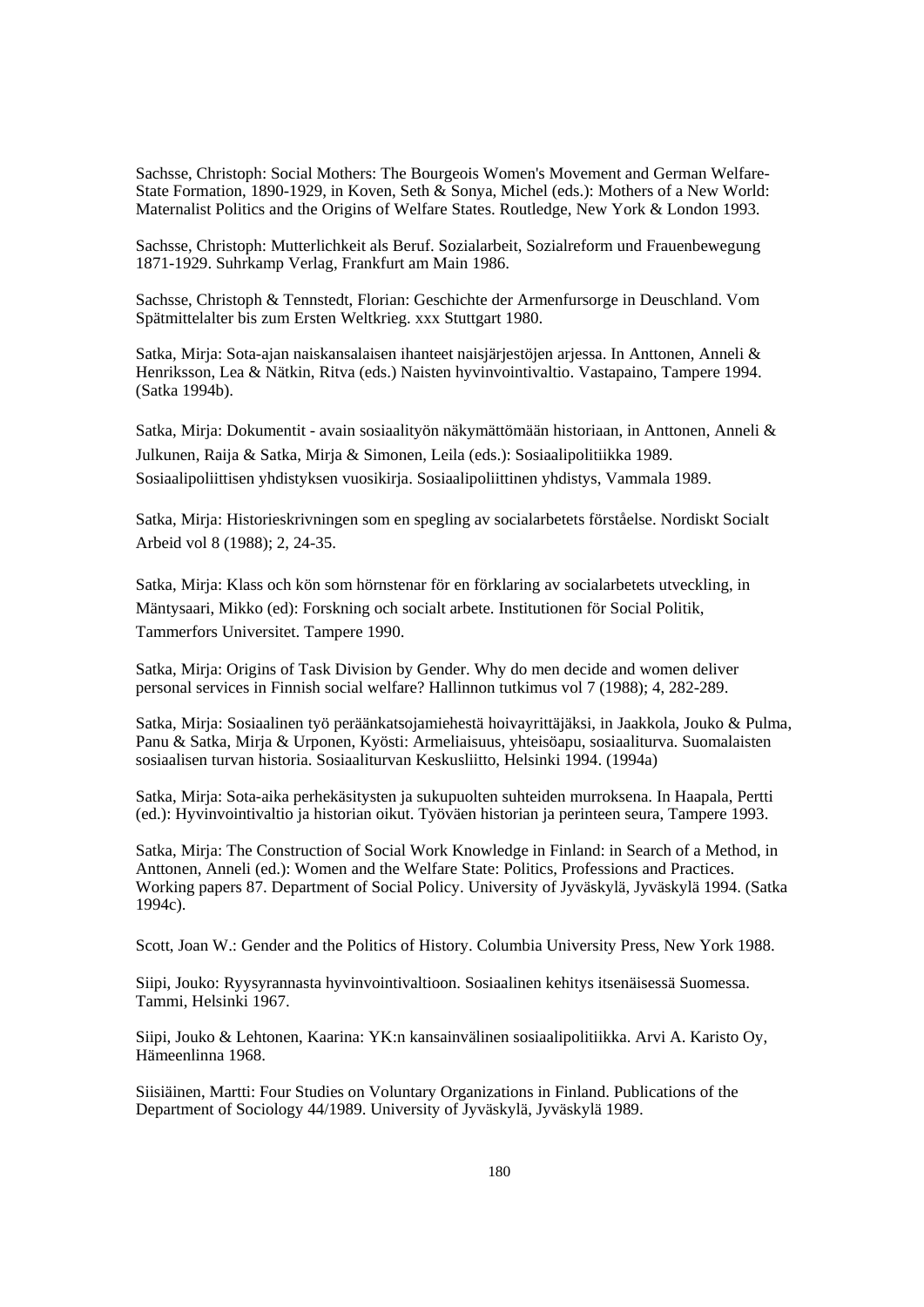Siisiäinen, Martti: Nuorisojärjestöt itsenäisessä Suomessa. Jyväskylän yliopiston sosiologian laitoksen julkaisuja 43. Jyväskylä 1988.

Siisiäinen, Martti: Suomalainen protesti ja yhdistykset. Tutkimuksia yhdistyslaitoksen kehityksen ja protestijaksojen suhteesta suurlakosta 1990-luvulle. Tutkijaliitto, Jyväskylä 1990.

Simonen, Leila: Contradictions of the Welfare State, Women and Caring. Acta Universitatis Tamperensis, ser A vol 295. University of Tampere, Tampere 1990.

Smart, Carol (ed): Regulating Womanhood. Historical Essays on Marriage, Motherhood, and Sexuality. Routledge, London & New York 1992.

Smart, Carole: Feminism and the Power of Law. Routledge, London & New York 1989.

Smith, Dorothy E.: The Conceptual Practices of Power. A Feminist Sociology of knowledge. Northeastern University Press, Boston 1990. (Smith 1990b).

Smith, Dorothy E.: The Everyday World as Problematic. A Feminist Sociology. Open University Press, Milton Keynes 1988.

Smith, Dorothy, E.: The Out-of-body Experience: A contradiction for feminists. Paper presented in the section on Sociology of Culture, Gender, and Power. American Sociological Association annual meetings, Pittsburgh, August 1992.

Smith, Dorothy E.: Sociological Theory. Methods of Writing Partiarchy, in Wallace, Ruth (ed): Feminism and Sociology. Sage, New York 1989.

Smith, Dorothy E.: Texts, Facts and Feminity. Exploring the Relations of Ruling. Routledge, London and New York 1990. (Smith 1990a).

Smith, Dorothy E.: Writing Women's Experience into Social Science. Feminism & Psychology vol 1 (1991); 1, 155-169.

Snellman, J.V.: Kootut teokset, II: Valtio-oppi. Oikea ehdoton pätevyys. Kansallisuus ja kansallisuusaate. WSOY, Porvoo 1928. (orig. Snellman J.V.: Läran om staten. Stockholm 1842.)

Soikkanen, Hannu: Kuntien itsehallinto kansanvallan perusta. Maalaiskuntien itsehallinon historia. Maalaiskuntien Liitto, Helsinki 1966.

Sosiaaliministeriö 1917-1967. Sosiaaliministeriö, Helsinki 1968.

Sosiaalityöntekijäin Liitto 1949-1989. Sosiaalityöntekijäin Liitto, Helsinki 1989.

Soydan, Haluk: A study of the history of ideas in social work - a theoretical framework. Scandinavian Journal of Social Welfare vol 2 (1993); 4, 204-214. (Soydan 1993b)

Soydan, Haluk: Det sociala arbetets idehistoria. Studentlitteratur, Lund 1993. (Soydan 1993a)

Stang Dahl, Tove: Child Welfare and Social Defence. Norwegian University Press, Oslo 1985.

Stenius, Henrik: Julkisen keskustelun rajat suuriruhtinaskunnassa, in Haapala, Pertti (ed.): Talous, valta ja valtio. Vastapaino, Tampere 1990.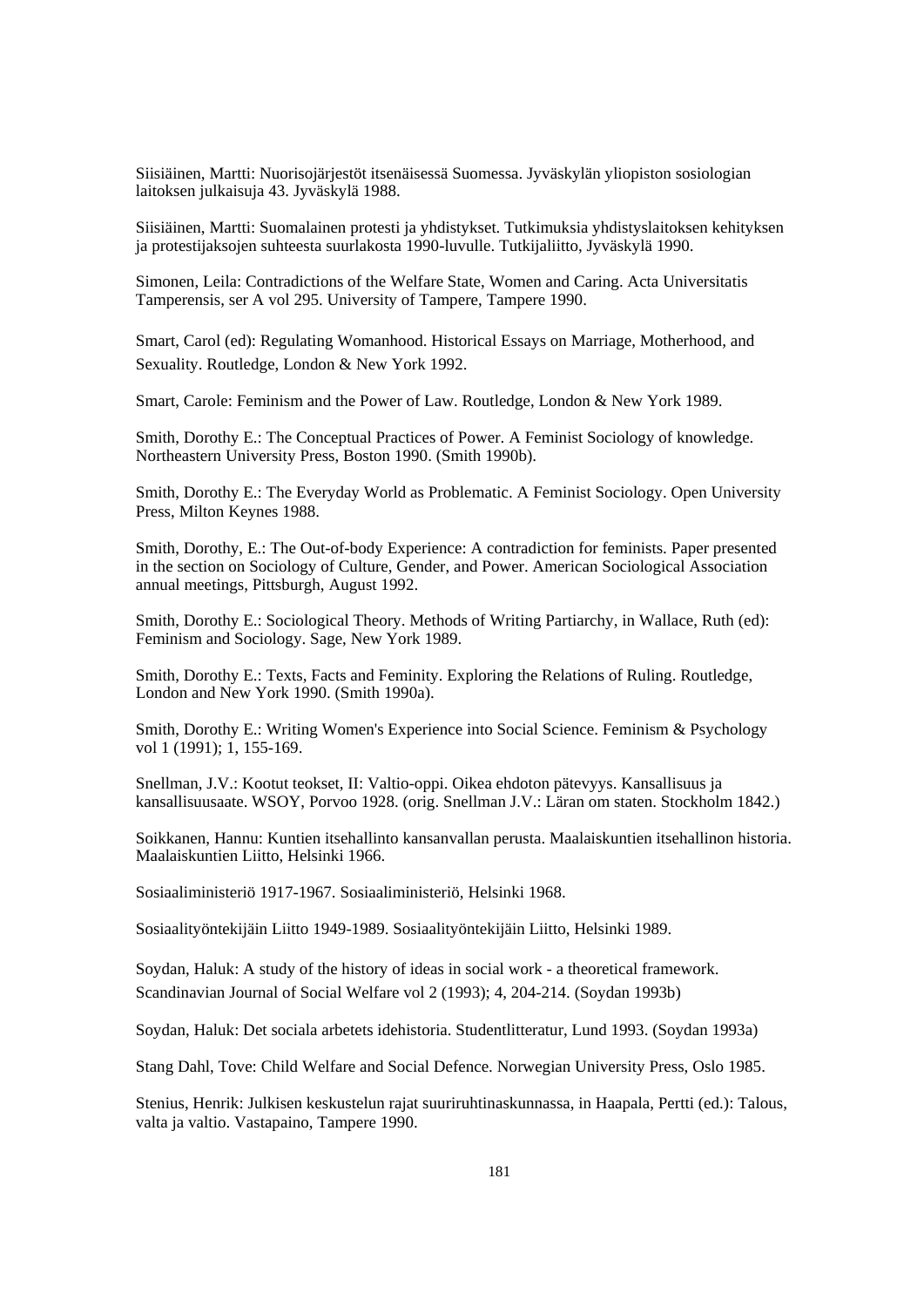Stenson, Kevin: Social work discourse and the social work interview. Economy and society vol 22 (1993): 1, 42-76.

Sulkunen, Irma: Naisen kutsumus. Miina Sillanpää ja sukupuolten maailmojen erkaantuminen. Hanki ja Jää, Helsinki 1989.

Sulkunen, Irma: Naisten järjestäytyminen ja kaksijakoinen kansalaisuus, in Alapuro, Risto & Liikanen, Ilkka & Smeds, Kerstin & Stenius, Henrik (ed.): Kansa liikkeessä. Kirjayhtymä, Helsinki 1987.

Sulkunen, Irma: Raittius kansalaisuskontona. Raittiusliike ja järjestäytyminen 1870-luvulta suurlakon jälkeisiin vuosiin. Historiallisia Tutkimuksia 134. Suomen Historiallinen Seura, Jyväskylä 1986.

Söderling, Gunvor: Gustav Adolf Helsingius - en banbrytare på socialvårdens fält, in Finländska gestalter X. Ekenäs Tryckeri. Ekenäs 1974.

Söderling, Gunvor: Pyrkimyksiä yksilölliseen sosiaalihuoltoon Suomessa 1900-luvun alussa. Sosiaalityö (1967); 4,105-115.

Tiihonen, Seppo: Valtioneuvosto koordinoijana. Teoria ja käytäntö vuosina 1939-56. Valtiovarainministeriön järjestelyosasto & Valtion painatuskeskus, Helsinki 1985.

Trattner, Walter I.: From Poor Law to Welfare State. A History of Social Welfare in America. The Free Press, New York 1974.

Tuori, Kaarlo: Valtio, oikeus ja kansalaisyhteiskunta, teoksessa Riihinen Olavi (toim): Suomi 2017. Gummerus, Jyväskylä & Helsinki 1990.

Turtola, Martti: Aatteellinen eheyttäminen, in Turtola, Martti (ed.): Suomi 1941. Helsingin yliopiston historian laitoksen julkaisuja 2/1985. Helsinki 1985.

Urponen, Kyösti: Huoltoyhteiskunnasta hyvinvointivaltioon,in Jaakkola, Jouko & Pulma, Panu & Satka, Mirja & Urponen, Kyösti: Armeliaisuus, yhteisöapu, sosiaaliturva. Suomalaisten sosiaalisen turvan historia. Sosiaaliturvan Keskusliitto, Helsinki 1994.

Webb, Sidney & Webb, Beatrice: English Poor Law Policy. 2.ed. Longmans, Green and Co, London, New York, Bombay and Calcutta 1913.

Weber, Max: Economy and Society. Roth, Guenther & Wittich, Claus.(ed.), Bedminster Press, New York 1968. reissued University of Toronto Press, Berkeley 1978.

Wendt, Wolf Rainer: Geschichte der sozialen Arbeit. Von der Aufklärung bis zu den Alternativen. 2. ed. Ferdinand Enke Verlag, Stuttgart 1985.

White, Lucie E.: Subordination, Rethorical Survival Skills and Sunday Shoes: Notes on the Hearing of Mrs. G. in Fineman, Martha, A. & Thomadsen, Nancy S.: At the Boudaries of Law. Feminism and Legal Theory. Routledge, New York & London 1991.

Yelloly Margaret: Social Work Theory and Psychoanalysis. Van Nostrand Reinhold Company, New York 1980.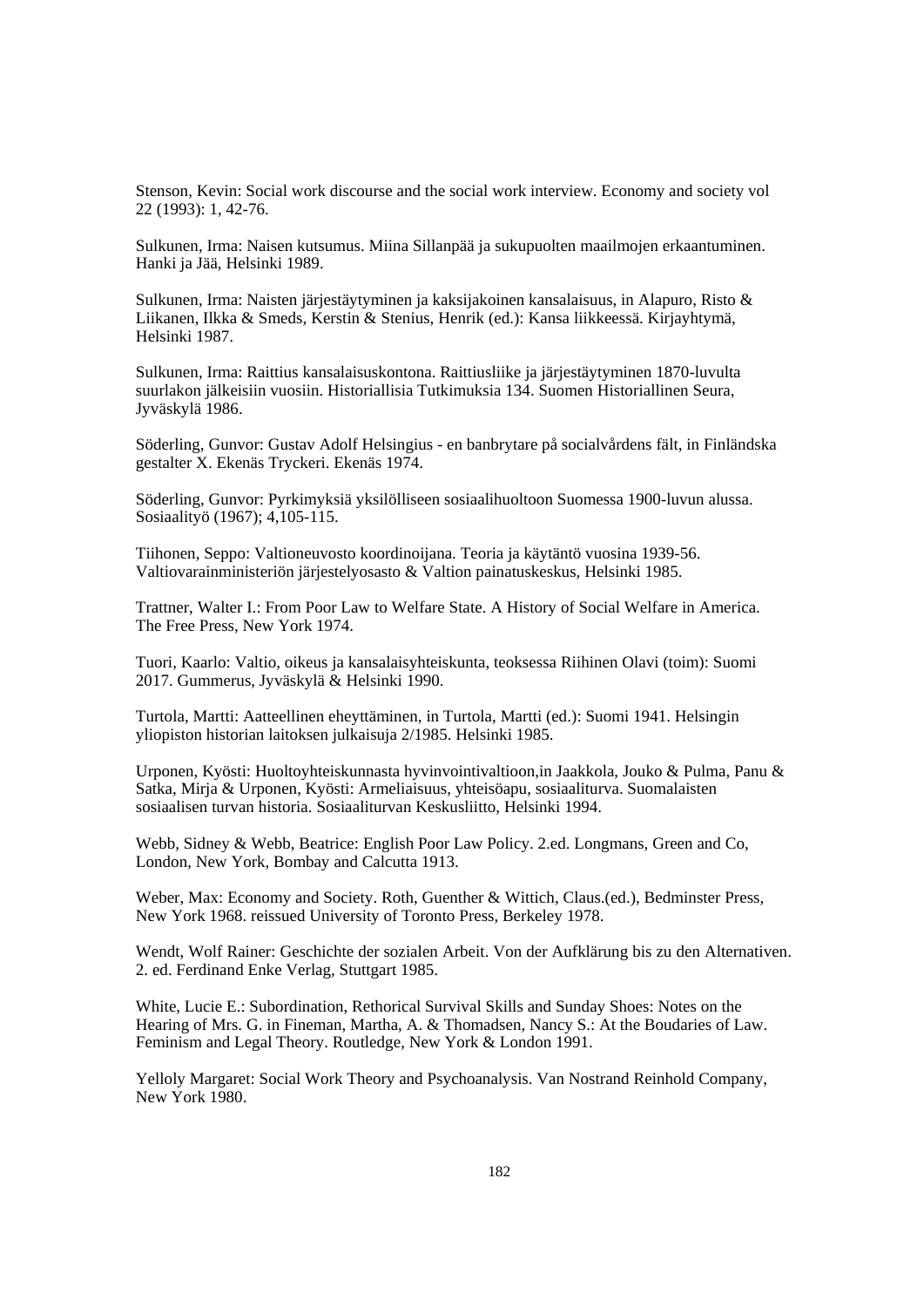Åström Sven Erik: Kaupukiyhteiskunta murrosvaiheessa. Helsingin kaupungin historia. Osa IV:2. Helsinki 1956.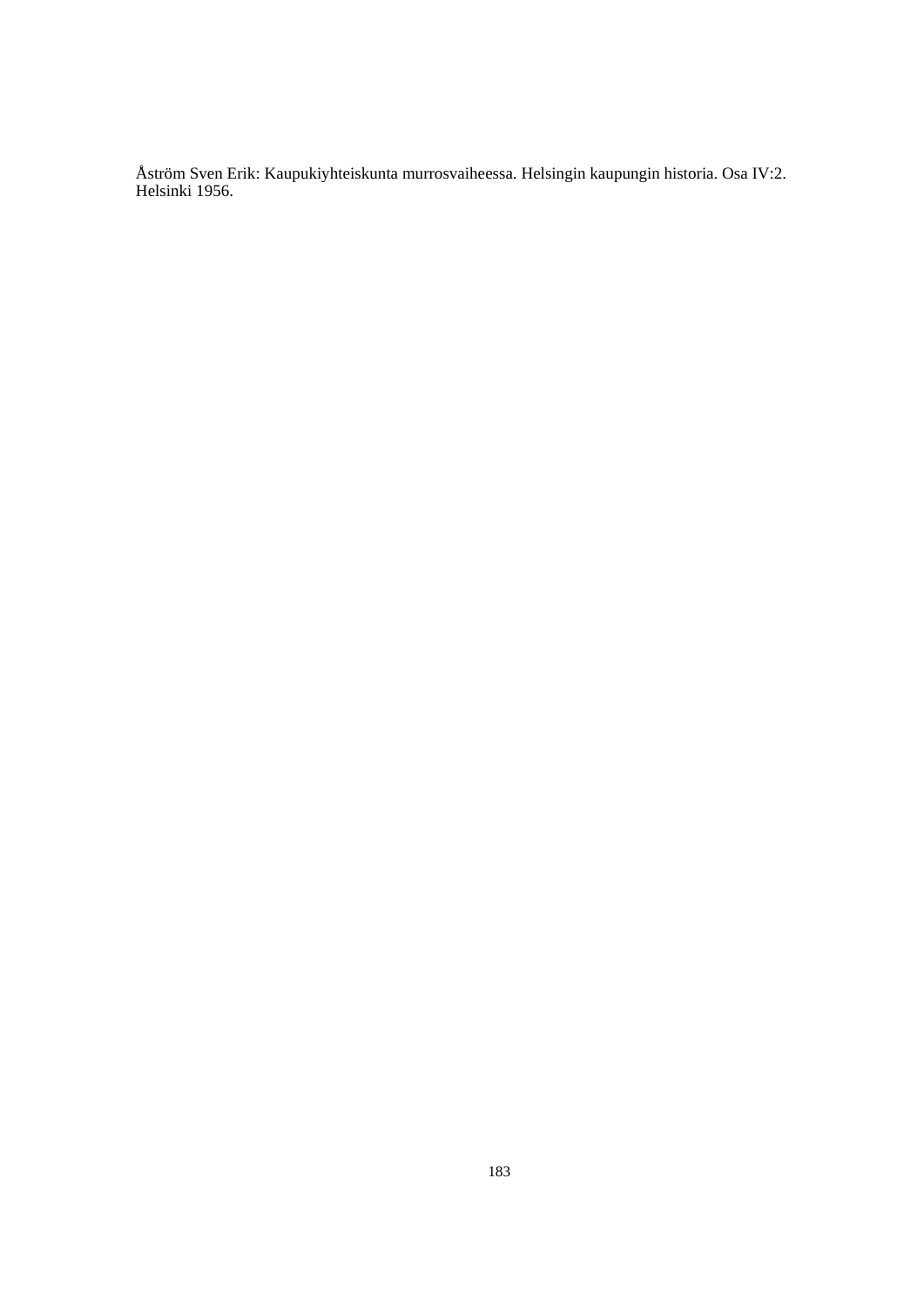## **Sources**

Ahla, Mervi: Casework opetusaineena. Huoltaja vol 38 (1950): 24, 594-598.

Ahla, Mervi: Sosiaalihoitajakoutuksen kaksi vuosikymmentä. Sosiaalityö vol 8 (1965): 4, 109- 119.

Ahla, Mervi: Sosiaalihuoltoon terveyssisaren osoittamana (orig. Referred by Visiting Nurse). Sairaanhoidon vuosikirja 1963. Sairaanhoitajien kuntoutussäätiö, Helsinki 1963.

Ahla, Mervi & Tarvainen, Lauri: Henkilökohtainen huolto. WSOY, Helsinki 1959.

Almqvist, Marja: Social welfare Tradition and Thinking in Sweden as a Backgound for Casework Methods, in New Treds in European Social Work. The Impact of Casework. Essays dedicated to M. Pohek. "Astoria"-Druck, Wien 1954.

Boothe, Helvi: Arviointi ja hoito henkilökohtaisessa huoltotyössä. Sosiaalinen Työ (1955); 2, 2- 13.

Boothe, Helvi: Huoltotyön periaatteista, in Sosiaalityöntekijä asiakkaansa auttajana. Henkilökohtaisen huollon kansallisen seminaarin pöytäkirjat. Pieksämäki 1956.

Borg-Sundman, Margit: Uusia uria aukomassa. WSOY, Porvoo & Helsinki 1969.

Böök, Einar: Kuntain sosiaalisen huoltotoiminnan keskittäminen. Huoltaja vol 19 (1931);1,2-5, and Huoltaja vol 19 (1931); 3, 37-40.

Böök, Einar: Lasten- ja nuorten huolto vuoden 1922 köyhäinhoitolaissa. Sosiaalinen Aikakauskirja vol 17(1923); 3, 159-169.

Böök, Einar: Mitä on huolto ja mitä sosiaalihuolto? Käsitteiden selvittelyä. Huoltaja vol 34 (1946);23, 454-458.

Böök, Einar: Sosiaalipolitiikka ja lastenhuolto, in Böök, Einar: Edistyksen uralta. Kirjoitelmia ja esitelmiä, pp188-197. Edistysseurojen kustannusosakeyhtiö, Helsinki 1919.

Böök, Einar: Suomen huolto-oikeus. WSOY, Porvoo & Helsinki 1948.

Böök, Einar: Uudet huoltolait ja niiden täytäntöönpano. Huoltaja vol 24 (1936);1,1-4.

Böök, Einar: Yhteiskunnallinen huoltotoiminta ja sitä koskevat uudet lakiesitykset. Sosiaalinen aikakauskirja vol 28 (1934);12,707-719. (1934b)

Böök, Einar: Yhteiskunnallisen huoltotoiminnan kehittäminen ja keskittäminen. Huoltaja vol 22 (1934);18,365-368. (1934a)

Casework-yllätys. Suomen Sosiaalihoitajain Yhdistyksen tiedoituksia. Näytenumero, kesäkuu 1951.

Ehdotus köyhäinhoito-ohjesäännöksi maalaiskunnille, jotka aikovat ottaa käyttöön kaitsijajärjestelmän. Appendix in Köyhäinhoitolehti vol 1 (1913), 7.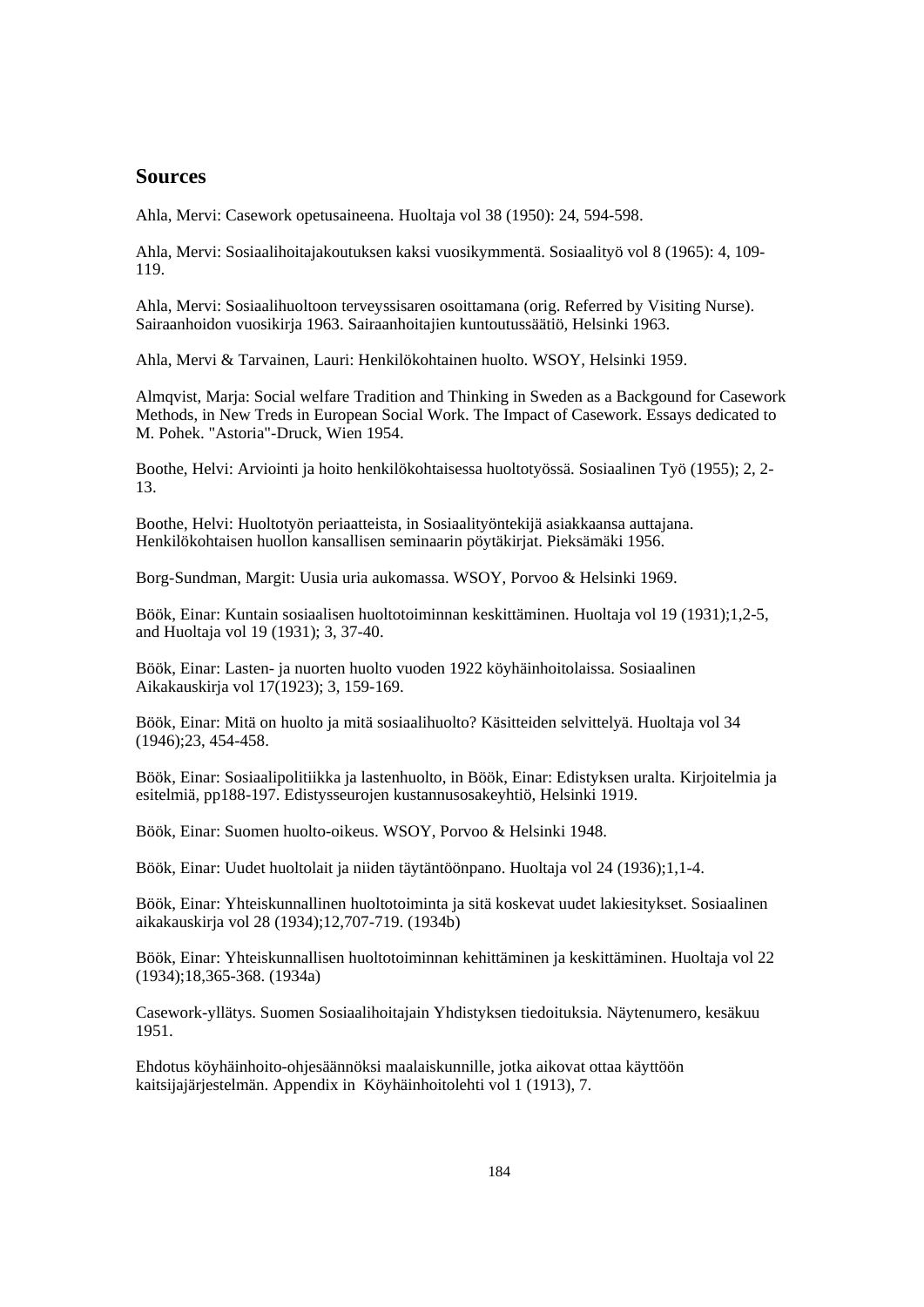Federley, Harry: Rikollisuus biologisena ilmiönä, in Rikollisuus ja sen vastustamismahdollisuudet. Rikollisuuden vastustamisviikolla Helsingissä 7.- 13.1.1934 pidetyt esitelmät. Helsinki 1935.

af Forselles, Jenny: Nainen ja köyhäinhoito. Huoltaja vol 15 (1927);8,85-86.

Gauffin, Georg: Ohjeita kaitsijoille I. Huoltaja vol 12(1924)1,2-6.

Hakola, Liisa: Case work sosiaalisena tutkimusmenetelmänä ja huoltomuotona. Sosiaalihuoltajatutkinnon tutkielma, Yhteiskunnallinen Korkeakoulu, Helsinki 1946 (thesis for welfare work, unpublished)

Hakola, Liisa: Casework opetusaineena. Huoltaja vol 39 (1951): 1, 8-11.

Hakola, Liisa: Sosiaalinen diagnoosi. Sosiaalityö vol 2 (1959); 4, 4-8.

Helsingin sairaanhoito-opiston opettajamatrikkeli. Helsingin sairaanhoito-oppilaitos, Mänttä 1988.

Helsingin sairaanhoito-opiston vaiheita sata vuotta. Helsingin sairaanhoito-oppilaitos, Mänttä 1989.

Helsingin yliopisto. Opettajat ja virkamiehet 1939-1968. WSOY, Porvoo 1977.

Helsingius, Gustav A.: Fattigvårdens nydaning i Finland under tre årtionden. xxx Helsingfors 1918.

Helsingius, Gustav A.: Suomen vaivaishoidon tarkastelijan lausunto, in Kivekäs, K.F.: Elberfeldin järjestelmä, sen synty ja kehitys. Oulu 1910.

Helsingius, Gustav A.: Yhteiskunnan lastenhoito ja suojelukasvatus. Helsinki 1907.

Helsingius, Gustav A: Ehdotus köyhän kansan tilan parantamiseksi Pohjois-Suomessa. Ylipainos Suomalaisesta kansasta. Helsinki 1909.

Helsingius, Gustav A: En förening för välgörenhetens förordnande. Nya Pressen 29.1.1893.

Helsingius, Gustav A: Handbok i fattigvård. Helsingfors 1899.

Helsingius, Gustav A: Hågkomster. Söderström, Helsingfors 1927.

Helsingius, Gustav A: Matkakertomus 1887. ei painop.

Helsingius, Gustav A: Nainen vaivaishoidon palveluksessa. Koti ja yhteiskunta (1891);3,121-123.

Helsingius, Gustav A: Vaivaishoidon käsikirja. Holger Schildt, Helsinki 1917.

Helsingius, Gustav Aadolf: Fattigdomeländets grundorsaker; förebyggade fattigvård, in Suomen yleisen köyhäinhoitokongressin pöytäkirja. Yhteiskunnallinen keskustoimisto, Helsinki 1913.

Helsingius, Gustav Aadolf: Från min mannaålder. Hågkomster II. Söderström, Helsingfors 1929.

Hennum, Anne-Marie: Sosiaalityöntekijän osuus alkoholipotilaan hoidossa. A-klinikkasäätiön julkaisu n:o 1. Pieksämäki 1958.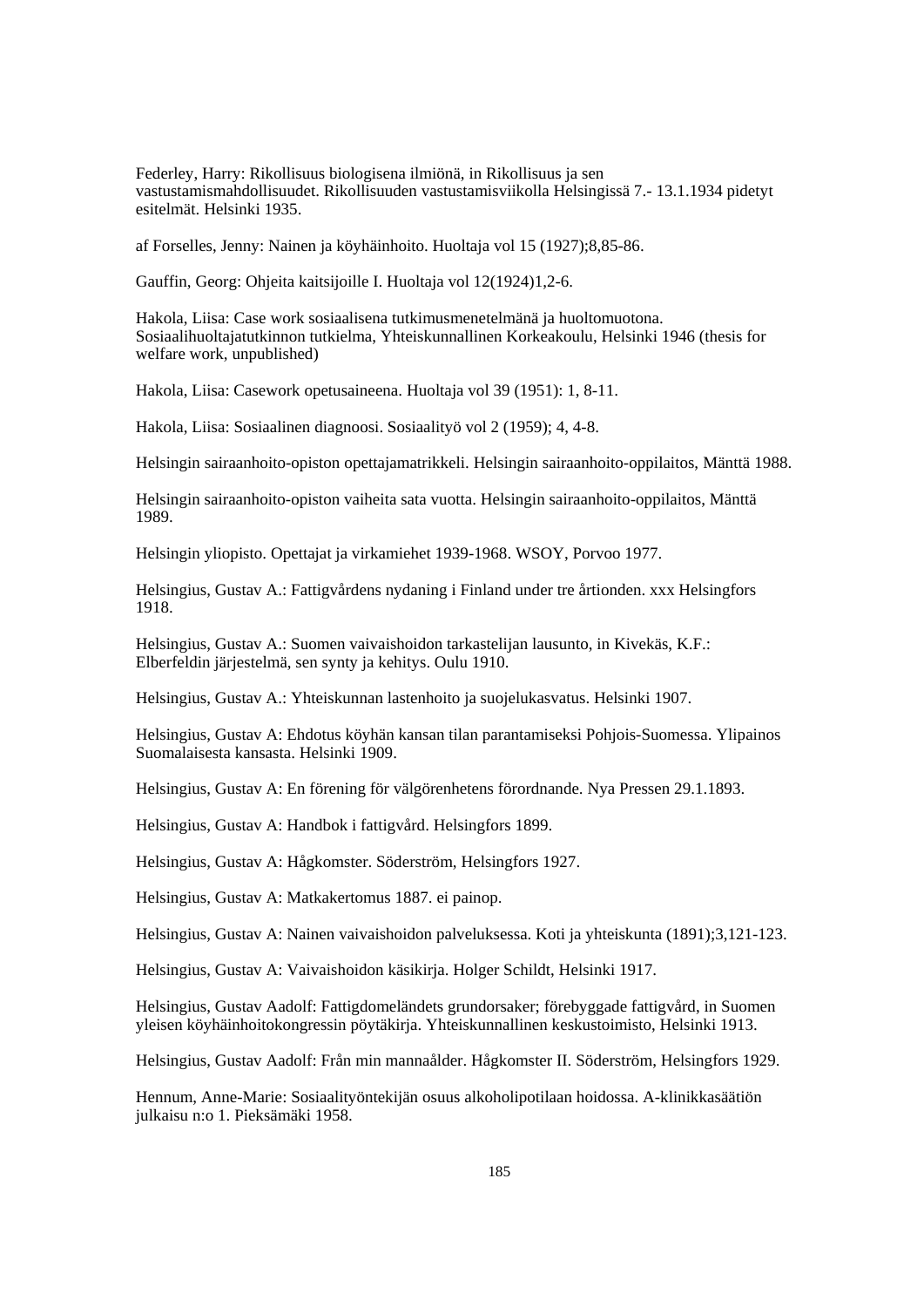Hiidenheimo, Elli: Kunnalliskodin johtajattaren valmistuskurssit. Huoltaja vol 29 (1941); 21, 381-383.

Hjelt, Edv.: Tilastollisia tietoja opiskelevasta nuorisosta Suomen yliopistoissa 1867-1905. Lilius & Herzberg Oy, Helsinki 1907.

Honkasalo, Brynolf: Sterilisoinnista. Sielunterveyssuran Aikakauslehti vol 7 (1934); 1-2, 7-33.

Honkasalo, Brynolf: Suomen rikosoikeus. Yleiset opit. Ensimmäinen osa. Suomalaisen lakimiesyhdistyksen julkaisuja B-sarja, n:o 28. Helsinki 1948.

Huoltaja 1919: Köyhäinhoitotilaston uudistaminen. Huoltaja vol 7 (1919); 12, 183-184.

Huoltaja 1920: Sotaorpokysymyksiä. Huoltaja vol 8 (1920); 2, 99-101.

Huoltaja 1929: Köyhäinhoidon apulaistarkastaja Elli Tavastähti eroaa. Huoltaja vol 17 (1929); 11, 185.

Huoltaja 1933: Laillistamattomissa suhteissa yhdessä elävien avustaminen. Huoltaja vol 21 (1933); 2, 35-36.

Huoltaja 1951a: Kunnallisneuvoksetar Elli Hiidenheimo. Huoltaja vol 39 (1951); 1-2, 16.

Huoltaja 1951b: Kirjoituksen "Sosiaalihuoltomme syventäminen" johdosta. Huoltaja vol 39 (1951); 23, 549-552.

Huoltaja 1955. Huoltaja parka. Huoltaja vol 43 (1955); 21, 627-630.

Huoltaja 1958: Aktivoitumisilmiöitä amerikkalaisessa perhehuoltotyössä. Huoltaja vol 46 (1958); 6, 169-174.

Hytönen, Viljo: Onko kunnallisten köyhäinhoitolaitosten rakentamisessa harjoitettu tuhlausta. Huoltaja vol 19 (1931); 2, 40-42.

Hytönen, Viljo: Sotaorpojen kasvatus. Sosiaalinen aikakauskirja vol 15 (1921); 5, 421-425.

Hällström, Ester: Sotaorpojen puolesta. Huoltaja vol 7 (1919); 1-2, 14-19.

Hänninen, Aino: Kiitoksemme rva Helvi Boothe'lle. Sosiaalinen Työ (1955); 2, 1.

Immonen, E.J.: Miten perhe sopeutuu alkoholismin kriisiin? Alkoholipolitiikka vol 20 (1955); 2, 62-63.

Jalas, Rakel: Mitä tämä hetki vaatii huoltotyöntekijältä? Huoltaja vol 33 (1945); 5, 104-106.

Jalas, Rakel: Nainen uuden sukupolven äitinä. Huoltaja vol 29 (1941); 24, 444-445.

Jalas, Rakel: Työvoimakysymys huoltoalalla. Huoltaja vol 32 (1944); 1-2, 4-11.

Joensuu, Matti: Avioliittoneuvonnan käytäntöä. Huoltaja vol 40 (1952): 4, 87-90.

Joensuu, Matti: Perheneuvonta ja neuvojat, in Risto Cantell & Matti Joensuu & Kaarle Viika (ed.): Neuvotellen. Perheasiain neuvottelukeskuksen työntekijät kertovat. Kirjapaja, Pieksämäki 1976.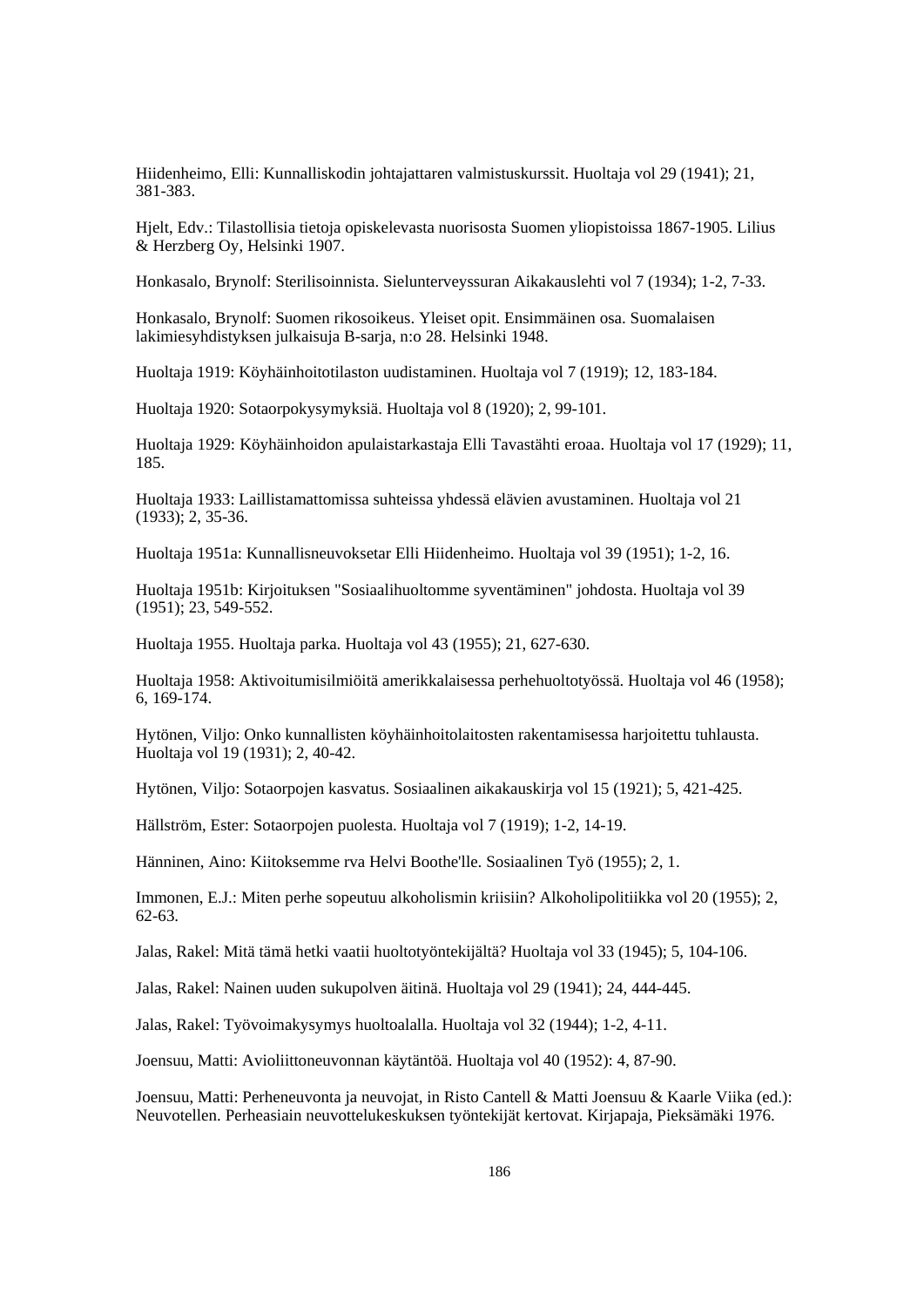Juusela, Väinö & Nilsson, Axel & Malmberg, Frans & Sarlin, Bruno & Rosendahl, Lauri & Hällström, Ester: Kansalaisille. Köyhäinhoitolehti vol 6 (1918); 21, 65-66.

Juusela, Väinö: Huoltotoimi, in Harmaja, Leo et al (ed.): Valtiotieteiden käsikirja I, pp. 312-313. Tietosanakirja-osakeyhtiö. Helsinki 1921.

Juusela, Väinö: Kovaosaistenn huolto maassamme. Lähimmät toimenpiteet sen järjestämiseksi. Valtiollisia päivänkysymyksiä XXI. Edistysseurojen Kustannusosakeyhtiö. Helsinki 1919.

Kaiku 4.4.1894. Kysymys Oulun vaivaishoidon uudistamisesta Elberfeldin järjestelmän mukaan.

Kaiku 2.7.1894. Yleinen asevelvollisuus sodassa köyhyyttä vastaan I.

Kaiku 13.7.1894. Yleinen asevelvollisuus sodassa köyhyyttä vastaan II.

Kaiku 16.7.1894. Yleinen asevelvollisuus sodassa köyhyyttä vastaan III.

Kaiku 19.9.1894. Kysymys n.s. Elberfeldin vaivaishoitojärjestelmän toimeenpanosta Oulun kaupungissa.

Kansallinen elämäkerrasto. 3. osa. WSOY, Porvoo 1930.

Kivekäs, K.F.: Elberfeldin järjestelmä, sen synty ja kehitys. Oulu 1910.

Koti ja Perhe. Sosiaalihuoltajain I jatkokoulutuskurssilta kerättyä huoltoalan tietoutta. Sosiaalihuoltajat r.y., Helsinki 1949. (unpublished)

Kuka kukin oli. Who Was Who in Finland. Henkilötietoja 1900-luvulla kuolleista julkisuuden suomalaisista. Otava, Helsinki & Keuruu 1961.

Kuka kukin on. Henkilötietoja nykypolven suomalaisista 1950. Otava, Helsinki 1949.

Kull, Magnus: Social- och kommunalhögskolans tillblivelse och planerna för dess framtid. Särtryck ur Historiska och Litteraturhistoriska Studier 58. Helsingfors 1983.

Köyhäinhoidon ohjesääntö kaitsijajärjestelmällä. Huoltaja vol 10(1922)21,194-197.

Köyhäinhoitolehti 1916: Sakari Topelius ja Köyhäinhoitokysymyksemme. Köyhäinhoitolehti vol 4 (1916); 3, 21-22.

Köyhäinhoitolehti 1918: Orpojen kasvatus. Suuri kansallinen tehtävä. Köyhäinhoitolehti vol 6 (1918); 2-3, 14-15.

Leppo, Erkki: Terveyshuoltotyön opetuskenttä perustettu maahamme Rockefeller-Säätiön avustuksella. Huoltaja vol 28 (1940); 16, 199-204.

Lindberg, Torsten: Opastus Tampereen köyhäinhoidon piirimiehille ja kaitsijoille. Tampere 1909. (1909a).

Lindberg, Torsten: Tampereen vaivaishoitokonferenssi 28.12.-29.12.1909. Kunnallislehti vol 1 (1909): 1-7. (1909b).

Lumme, Alpo: Elämän tehtävää etsiville nuorille naisille. Huoltaja vol 13 (1925); 5, 36-37.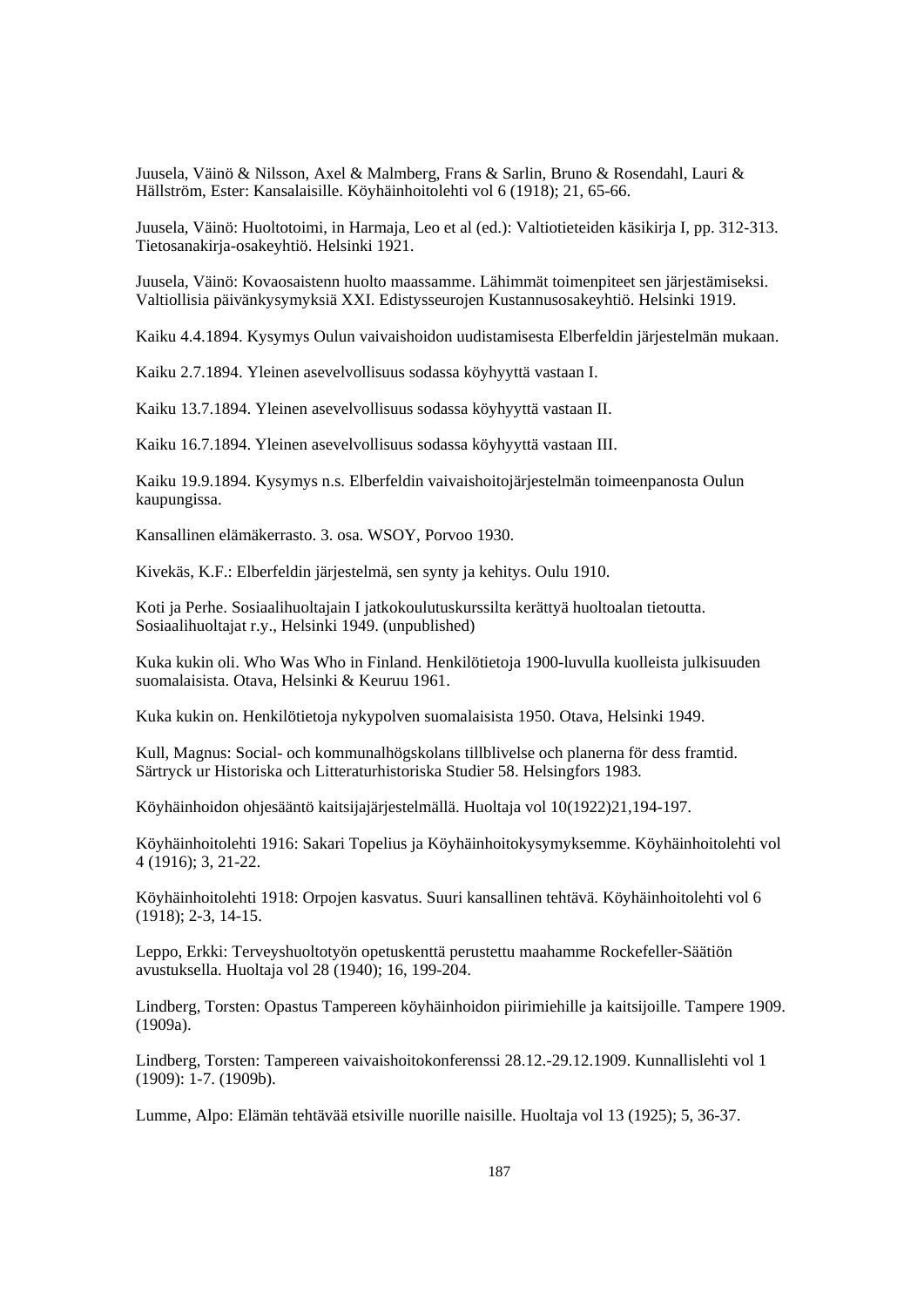Lyytinen, A.A.: N.s. laiton yhdyselämä. Huoltaja vol 22 (1934); xx, 265-267.

Malmberg, Frans: Kaitsijajärjestelmästä, in Suomen yleisen köyhäinhoitokongressin pöytäkirja. Yhteiskunnallinen keskustoimisto, Helsinki 1913.

Miihaud, Maurice: Ten Years of Social Work in Europe: The United Nations Special European Social Welfare Programme. International Social Work vol 2 (1959); 3, 22-27.

Mikkonen, Eila: Kirkon perheneuvojien koulutus Suomessa 1950- ja 1960-luvuilla. Käytännöllisen teologian pro gradu -tutkielma. Helsingin yliopisto 1988.

Mustala, Paavo: Koulutettujen huoltotyöntekijäin tarpeellisuus nykyhetkellä. Huoltaja vol 31 (1943); 13, 317-321.

Mäki, Helmi: Kirjallisuusarvostelu Mervi Ahla & Lauri Tarvainen: Henkilökohtainen huolto. Sosiaalityöntekijä vol 2 (1959): 1, 21-23.

Mäkinen-Ollinen, Aune: Yhteiskunnallisen Korkeakoulun sosiaalihuoltajakoulutuksessa varteen otetuista metodisista ja pedagogisista näkökohdista. Huoltaja vol 37 (1949); 5-6, 97-101.

Neuman-Rahn, Karin: Lapsia, Nuorisoa, kansaa vartioimaan! Sielunterveysseuran aikakauslehti vol 6 (1933); 4, 32.

Neuman-Rahn, Karin: Sairaanhoidon historia. WSOY, Porvoo 1927.

Nieminen, Armas: Viisi vuotta toimintaa terveen väestönkehityksen sekä kodin, perheen ja lasten yhteiskunnan hyväksi. Väestöliitto 1941-1946. Väestöliiton vuosikirja I, Väestöpolitiikkamme taustaa ja tehtäviä. WSOY, Porvoo & Helsinki 1946.

Nilsson, Axel: Kaitsijan velvollisuuksista. Huoltaja vol 7 (1919); 3, 35, and Huoltaja vol 7 (1919); 9, 135-136, and Huoltaja vol 7 (1919); 12, 181-182.

Nilsson, Axel: Liian vähän huomiota saavuttanut yhteiskunnallinen ala. Huoltaja vol 11 (1923): 15, 151-152.

Nilsson, Axel: Muutamia mietteitä kaitsijajärjestelmästä. Köyhäinhoitolehti vol 3 (1915); 11, 61- 63.

Nilsson, Axel: Onko naiselle varattava sija köyhäinhoidossamme? Köyhäinhoitolehti vol 4 (1916): 5, 31-33.

Nyberg, Bertel (ed.): Yhteiskunnan äitejä etsimässä. Vetoomus Suomen naisiin. Otava, Helsinki 1927.

Ohjesääntö kunnan lastentarkastajalle. Valtioneuvoston kirjapaino, Helsinki 1920.

Piirainen, Veikko: "Huoltaja parka". Huoltaja vol 44 (1956); 4, 106-107.

Piirainen, Veikko: "Juuri minun tehtäväni..." Huoltaja vol 46 (1958); 8, 231-233. (1958b)

Piirainen, Veikko: Hans Scherpnerin sosiaalihuollon teoria. Huoltaja vol 50 (1962): 20, 662-664

Piirainen, Veikko: Johdatusta sosiaalihuoltoon. Sosiaalihuoltajat ry. Hyvinkää 1954.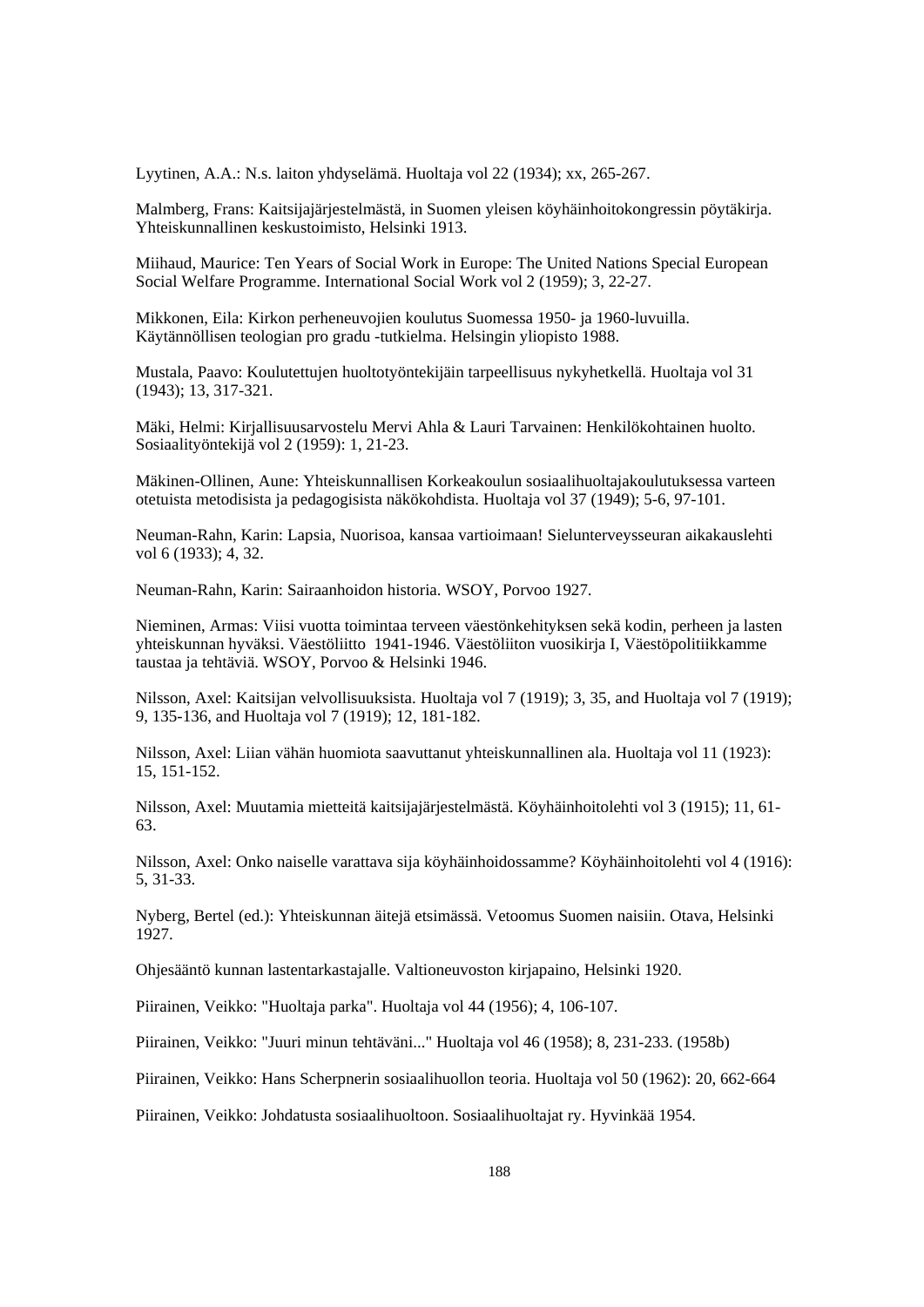Piirainen, Veikko: Muuan kielellinen kömmähdys. Huoltaja vol 40 (1952); 7, 167-170.

Piirainen, Veikko: Perhe huoltotyömme käsiteltävänä. Huoltaja vol 38 (1950); 6, 128-131.

Piirainen, Veikko: Perhehuollon metodi. Huoltaja vol 37 (1949);20, 395-399, and Huoltaja vol 37 (1949); 23, 475-479.

Piirainen, Veikko: Siviilisäädyt ja aviollinen perhe sosiaalihuollon kohteina. Huoltaja vol 35 (1947); 6, 99-107.(1947b)

Piirainen, Veikko: Sosiaalihuollon paikallisesta tutkimustehtävästä. Huoltaja vol 35 (1947); 11, 174-177. (1947c)

Piirainen, Veikko: Sosiaalihuoltoa koskevan tutkimuksen tarve. Huoltaja vol 47 (1959); 8, 227- 231.

Piirainen, Veikko: Taidot ja työmahdollisuudet. Huoltotyöntekijä vol 9 (1958); 4, 4-6. (1958c)

Piirainen, Veikko: Tehostettava huolto. Huoltaja vol 35 (1947); 5, 73-75. (1947a)

Piirainen, Veikko: Vieraana Sveitsin huoltotyöntekijäin jatkokursseilla. Huoltaja vol 36 (1948); 21, 344-348.

Puolustusministeriön julkaisu. Ohjeita henkisen väestönsuojelun järjestelystä ja suorittamisesta. Otava 1939.

Päivänsalo, B.H.: Miten köyhäinhoitolautakunnan on suhtauduttava laittomaan yhdyselämään. Huoltaja vol 21 (1933); 5, 92.

Rauttamo, Mari: Valistusjärjestöistä toimeenpanevaksi väestöpoliittiseksi elimeksi. Väestöliiton syntyhistoria ja liiton toimintaa vuosina 1941-1960. Väestöliitto, Helsinki 1980.

Rikollisuus ja sen vastustamismahdollisuudet. Rikollisuuden vastustamisviikolla Helsingissä 7.- 13.1.1934 pidetyt esitelmät. Helsinki 1935.

Ruutu, Yrjö: Rehtorin puhe korkeakoulun avajaisissa 12.10.1942. Yhteiskunnallisen Korkeakoulun Vuosikertomus XVII-XVIII (1941-42 ja 1942-43). Helsinki 1944. 34-44

Ruutu, Yrjö: Yhteiskunnallinen Korkeakoulu. Huoltaja vol 30 (1942); 19, 400-401.

Sarlin, Bruno: Arvostelun arvostelua. Huoltaja vol 23 (1935); 13, 272-276. (1935b)

Sarlin, Bruno: Avonaisen köyhäinhoidon tarkoituksenmukainen järjestely kunnissamme. Köyhäinhoitolehti vol 3 (1915): 15, 85-87 and Köyhäinhoitolehti vol 3 (1915); 16, 93-94.

Sarlin, Bruno: Mihin suuntaan olisi avonaisen köyhäinhoidon järjestelmää kaupungeissamme kehitettävä? Köyhäinhoitolehti vol 4 (1916); 13 & 14, 77-79, and Köyhäinhoitolehti vol 4 (1916): 15 & 16, 85-88.

Sarlin, Bruno: Mihin uusilla huoltolaeilla pyritään. Huoltaja vol 25 (1937); 8, 185-191.

Sarlin, Bruno: Pulavuosien vaikutus Helsingin kaupungin köyhäinhoitoon. Sosiaalinen aikakauskirja vol 29 (1935);1, 16-34. (1935a)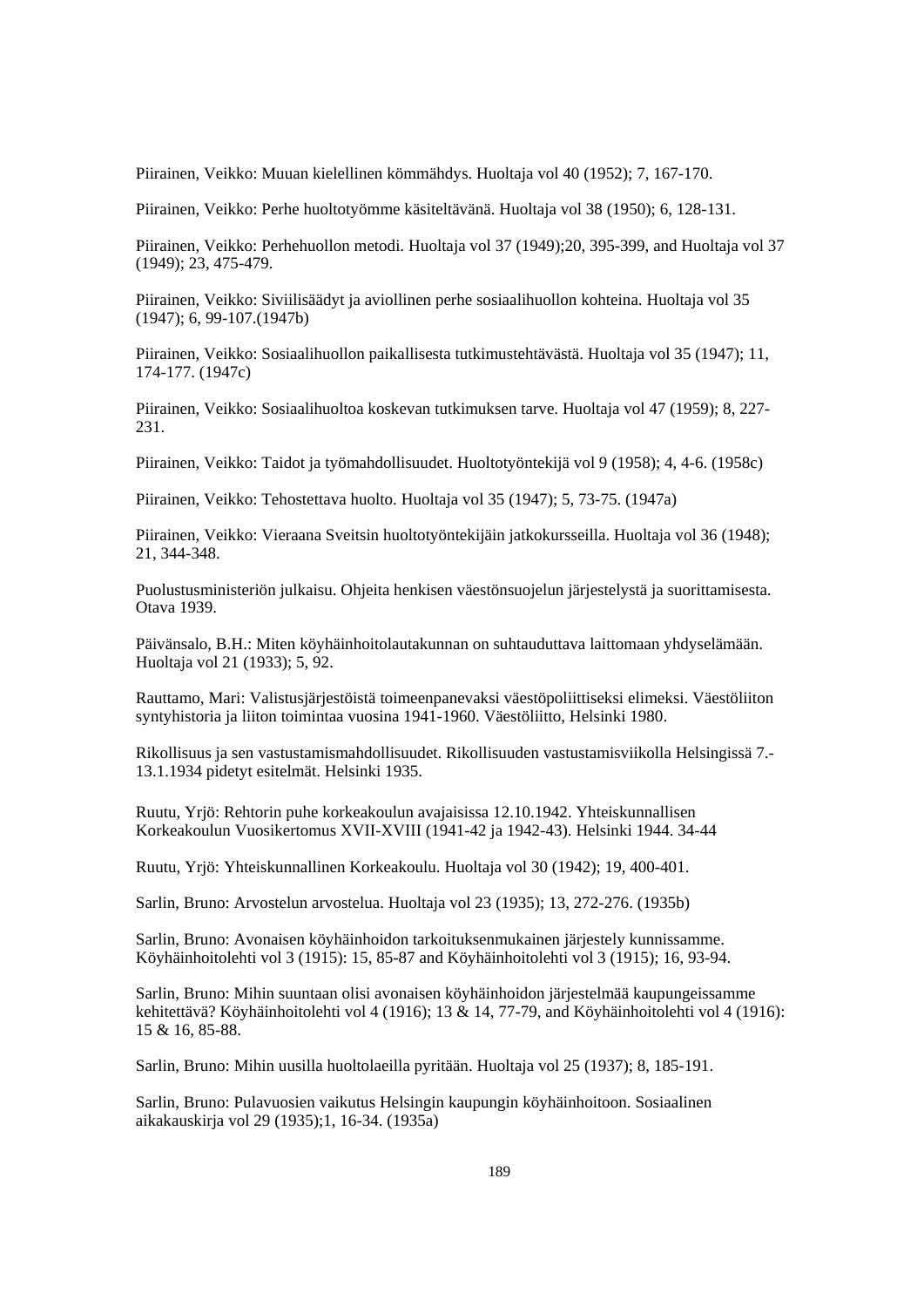Sarlin Bruno: Sotaorpojen huollon järjestely. Huoltaja vol 7 (1919); 5, 69-72, and Huoltaja vol 7 (1919); 6, 86-88.

Segerstråle, Lennart: Henkinen väestönsuojelu. Huoltaja vol 28 (1940); 4-5, 37-39.

Serlachius, Eric J.: Avajaispuhe, in Rikollisuus ja sen vastustamismahdollisuudet. Rikollisuuden vastustamisviikolla Helsingissä 7.- 13.1.1934 pidetyt esitelmät. Helsinki 1935.

Setälä, E.N.: Avajaispuhe, in Suomen yleisen köyhäinhoitokongressin pöytäkirja. Helsinki 1913.

Sielunterveysseuran aikakauslehti 1933: Rikollisuus ja yhteiskunnallinen vastuu. Sielunterveysseuran aikakauslehti vol 6 (1933): 3, 31-32.

Simonen, Aarre: Internering i arbets- m.fl. anstalter av arbetsskygga och andra på grund av sitt levnadssätt samhällsvarliga brottslingar, in De Nordiska Kriminalistföreningarnas Årsbok 1937. Stockholm 1938. (Simonen 1938b).

Simonen, Aarre: Työtä vieroksuvien ja muiden elämäntavaltaan yhteiskunnanvastaisten rikollisten sijoittamisesta työ- y.m. laitoksiin, in Suomen Kriminalistiyhdistyksen vuosikirja 1937. Helsinki 1938. (Simonen 1938a).

Sipilä, Juha: Kirkon perheneuvontatyö Suomessa. Käytännöllisen teologian pro gradu -tutkielma. Helsingin yliopisto 1961.

Snellman, Kaisu: Kodista kotiin - ihmisestä ihmiseen. Mitä on kotiystävätoiminta? Vapaan huollon julkaisuja 5. Suomen Huolto, Forssa 1942.

Social Legislation and Work in Finland. The Ministry of Social Affairs. Helsinki 1949.

Sosiaalihoitajalehti 1953a: Keuruun seminaari. Sosiaalihoitajalehti (1953): 1,1-3.

Sosiaalihoitajalehti 1953b: Yhdistyneiden kansakuntien asiantuntijan vierailu.Sosiaalihoitajalehti 1953: 4, 1-2.

Sosiaalinen aikakauskirja 1919: Suomen sotaorvot. Tilastollinen selonteko. Sosiaalinen aikakauskirja vol 13 (1919); 5-6, 375-395.

Sosiaalinen lainsäädäntö ja toiminta Suomessa. Sosiaaliministeriö, Helsinki 1946.

Sosiaalityöntekijä asiakkaansa auttajana. Henkilökohtaisen huollon kansallisen seminaarin pöytäkirjat. Kiljava 3.1.- 14.1.1955. Pieksämäki 1956.

Suomen Kriminalistiyhdistyksen vuosikirja 1934. Helsinki 1935.

Suomen lakimiehet. Finlands jurister. Suomen lakimiesliiton kirjasarja n:o 3. Suomen lakimiesliitto, Vammala 1949.

Suomen yleisen köyhäinhoitokongressin pöytäkirja. Yhteiskunnallinen keskustoimisto, Helsinki 1913.

Tarvainen, Lauri: Amerikkalaisesta case work-toiminnasta. Huoltaja vol 38 (1950); 19, 467-470. (Tarvainen 1950b)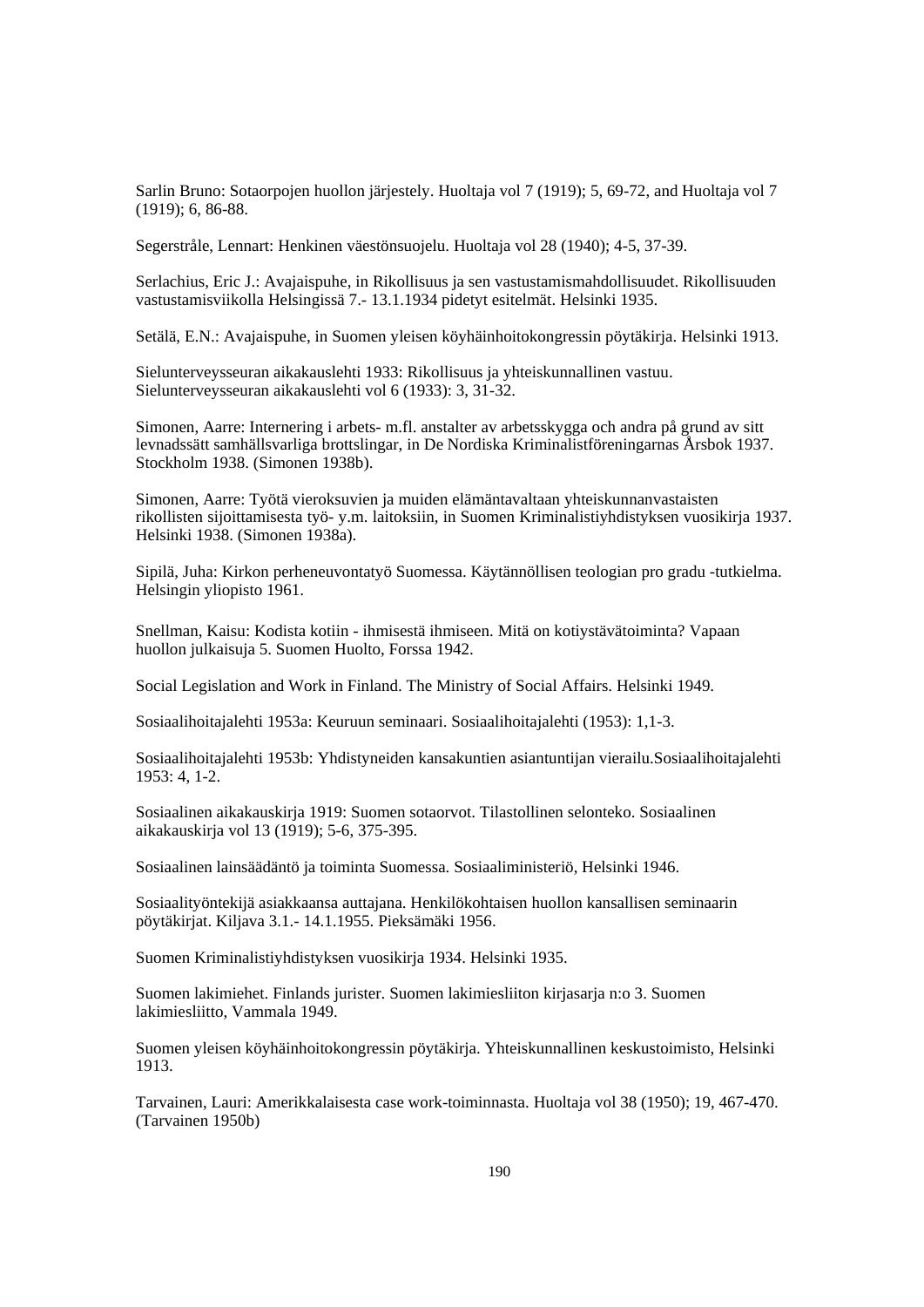Tarvainen, Lauri: Henkilökohtainen huolto ja sen toteuttamismahdollisuudet meillä. Sosiaalinen Aikakauskirja vol 48(1954); 9-10, 309-316. (Tarvainen 1954a)

Tarvainen, Lauri: Lapsen sosiaalinen huolto. Lastensuojelun Keskusliiton julkaisu n:o 15. Helsinki 1954. (Tarvainen 1954c)

Tarvainen, Lauri: Lapsiin kohdistuva yksilöllinen huolto. Huoltaja vol 40 (1952); 13-14, 341-344.

Tarvainen, Lauri: Perhe ja sen käsittely. Lapsi ja nuoriso vol 12 (1953); 9, 5-8.

Tarvainen, Lauri: Some Finnish Experiences of Casework in a Public Agency, in New Trends in European Social Work. The Impact of Casework. Wien, Austria 1954. (Tarvainen 1954b)

Tarvainen, Lauri: Sosiaalihuolto. Suomen huoltotyöntekijäin liitto ry:n kirjekurssi, opetuskirjeet 1.-10. Helsinki 1950. 1950a.

Tarvainen, Lauri: Sosiaalihuoltomme syventäminen. Huoltaja vol 39 (1951); 23, 546-549.

Tarvainen, Lauri: Vastine kirjoitukseen Huoltaja parka. Huoltaja vol 43 (1955); 23, 694-695.

Tarvainen, Lauri: Yhteiskunnallinen huolto. Katsaus yhteiskunnalliseen huoltotoimintaan. Kustannusosakeyhtiö Aura, Turku 1946.

Tavastähti, Elli: Alkoholi ja ihmissielu. Suomen opiskelevan nuorison raittiusyhdistyksen kirjasia n:o 4. Helsinki 1914.

Tavastähti, Elli: Köyhäinhoidon käsikirja. WSOY, Porvoo 1926.

Tavastähti, Elli: Lastenhoidon tarkastuksesta. Huoltaja vol 18 (1930); 5, 57-59.

Tavastähti, Elli: Olemmeko yhteiskunnallisessa huoltotyössä joutumassa liialliseen monimutkaisuuteen? Huoltaja vol 16 (1928); 4, 52-54.(Tavastähti 1928a)

Tavastähti, Elli: Yksityinen huoltotoiminta Suomessa. Luettelo yksityisistä huoltojärjestöistä ja laitoksista. Valtioneuvoston kirjapaino, Helsinki 1928. (Tavastähti 1928b).

Toivola, Osmo: "Huoltaja parka". Huoltaja vol 44 (1956); 1-2, 25-26.

Toivola, Osmo: Alkoholisti- ja irtolaishuolto. Lainsäädäntö ja käytännöllinen huoltotyö. WSOY, Porvoo & Helsinki 1943.

Tolonen, Eemil: Köyhäinhoidollinen avohuolto äskeisvuosina ja suuntaviivoja sille lähivuosina. Huoltaja vol 24 (1936); 3, 52-57.

Tolonen, Emil: Köyhäinhoitolainsäädännön uudistus. Huoltaja vol 7 (1919); 7, 100-101.

Tolonen, Emil: Lyhyt lastenhuollon opas. Valtioneuvoston kirjapaino, Helsinki 1922. (Tolonen 1922a)

Tolonen, Emil: Piirteitä yhteiskunnan lastenhuollosta yleensä ja sotaorpojen huollosta meillä erikseen. Huoltaja vol 10 (1922); 2, 10-14. (Tolonen 1922b)

Tulenheimo, Antti: Rikoslakiuudistukset ja yksilön oikeus. Lakimies vol 28 (1931); 2, 356-366.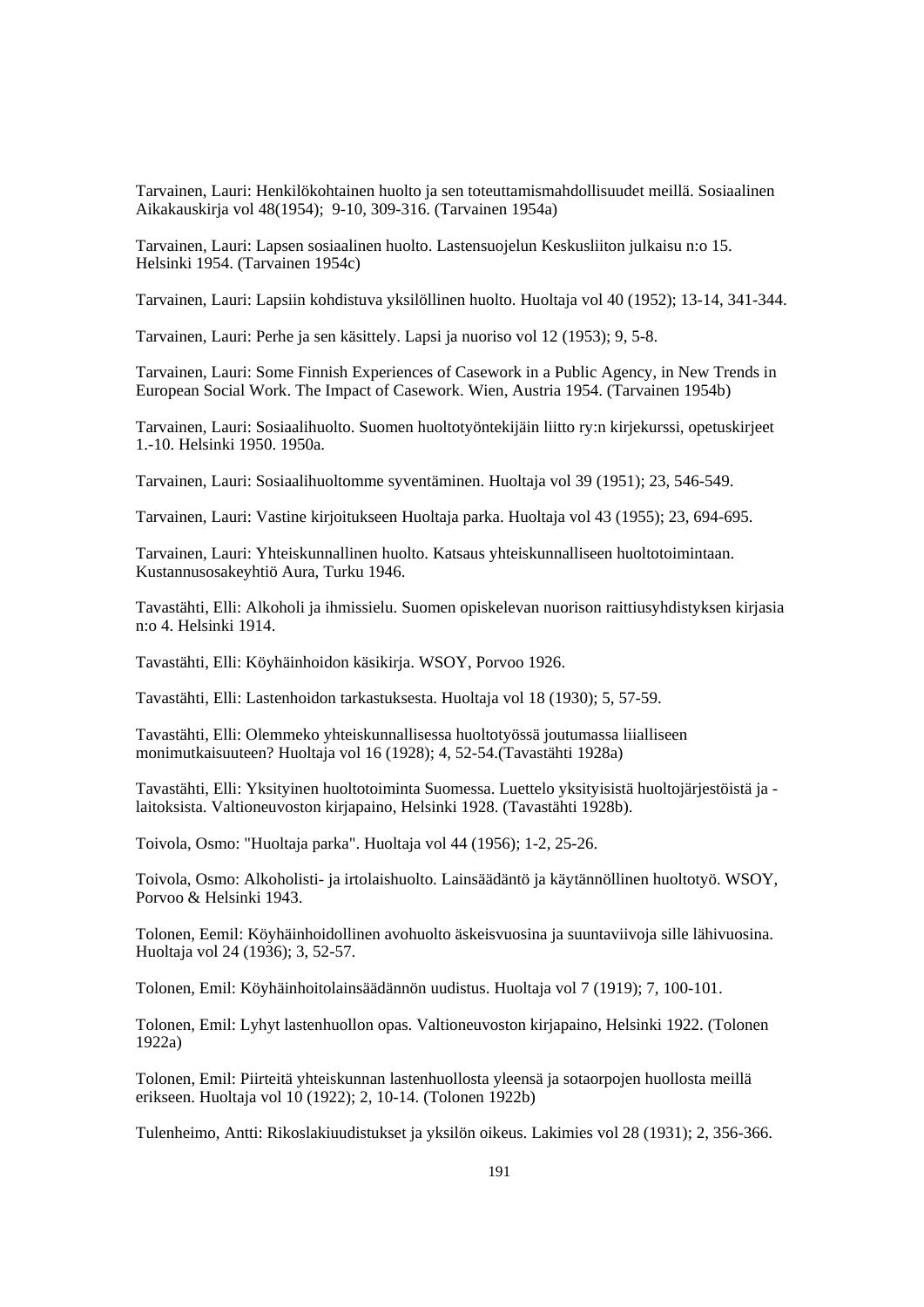Tunkelo, J.H.: Nainen ja kristillis-yhteiskunnalliset tehtävät. Suomen Valkonauhaliitto, Helsinki 1926.

Valitse sosiaalihuolto elämäntehtäväksesi. Valtioneuvoston kirjapaino, Helsinki 1949.

Valvio, Kirsti: Katsaus Suomen Sosiaalialan TA-toimikunnan työhön. Sosiaalityö vol 9 (1966): 2, 51-53.

Vem och vad? Biografisk handbok. Helsingfors 1941.

Viika, Kaarle: Työnohjauksen kehitys kirkossa, in Kirsti Aalto (ed.) Työnohjaus ammatillisen kasvun avain. Kirjapaja, Hämeenlinna 1984.

Waris, Heikki: Andliga vården i Finlands Folkhjälps arbetsprogram. Föredrag vid Finlands Folkhjäps fjärde representatmöte i Helsingfors 3.10.1940. Helsingfors 1940.

Waris, Heikki: Ensimmäisten sosiaalihuoltajien astuessa työsaralleen. Huoltaja vol 32 (1944); 12, 288-290.

Waris, Heikki: Kokemuksia henkisen huollon työmaalta. Esitelmä vapaan huollon lääninkeskusten puheenjohtajien kokouksessa 29.1.1941. Helsinki 1941.

Waris, Heikki: Kunnallinen ja vapaa huoltotyö. Huoltaja vol 34 (1946); 1-2, 3-4, 6-8.

Waris, Heikki: Sosiaalipolitiikka tieteenä ja käytännössä. Kansantaloudellinen aikakauskirja vol 44 (1948); xx, 298-305.

Ylppö, Arvo: Äiti pikkulapsensa huoltajana. Otava, Helsinki 1919.

Yrjö-Koskinen, Iida: Kodinhoidon opetus köyhyyden ehkäisijänä, in Suomen yleisen köyhäinhoitokongressin pöytäkirja. Yhteiskunnallinen keskustoimisto, Helsinki 1913.

### **Laws, Committee Reports, Statistics and other public documents**

Alkoholistilaki 60/17.1.1936.

Huoltoapulaki 116/17.2.1956.

Irtolaislaki 57/17.1.1936.

Keisarillisen Majesteetin Armollinen Asetus naisen valitsemisesta jäseneksi vaivaishoitohallitukseen. No 27/ 6.8.1889.

Keisarillisen Majesteetin Armollinen Asetus yleisestä waiwaishoidosta Suomen Suuriruhtinaanmaassa No 10/ 17.3.1879.

Keisarillisen Majesteetin Armollinen Asetus yleisestä waiwaishoidosta Suomen Suuriruhtinaanmaassa 22.3.1852.

Keisarillisen Majesteetin Armollinen Johtosääntö vaivaishoidon tarkastelijalle. No 22/ 16.8.1893.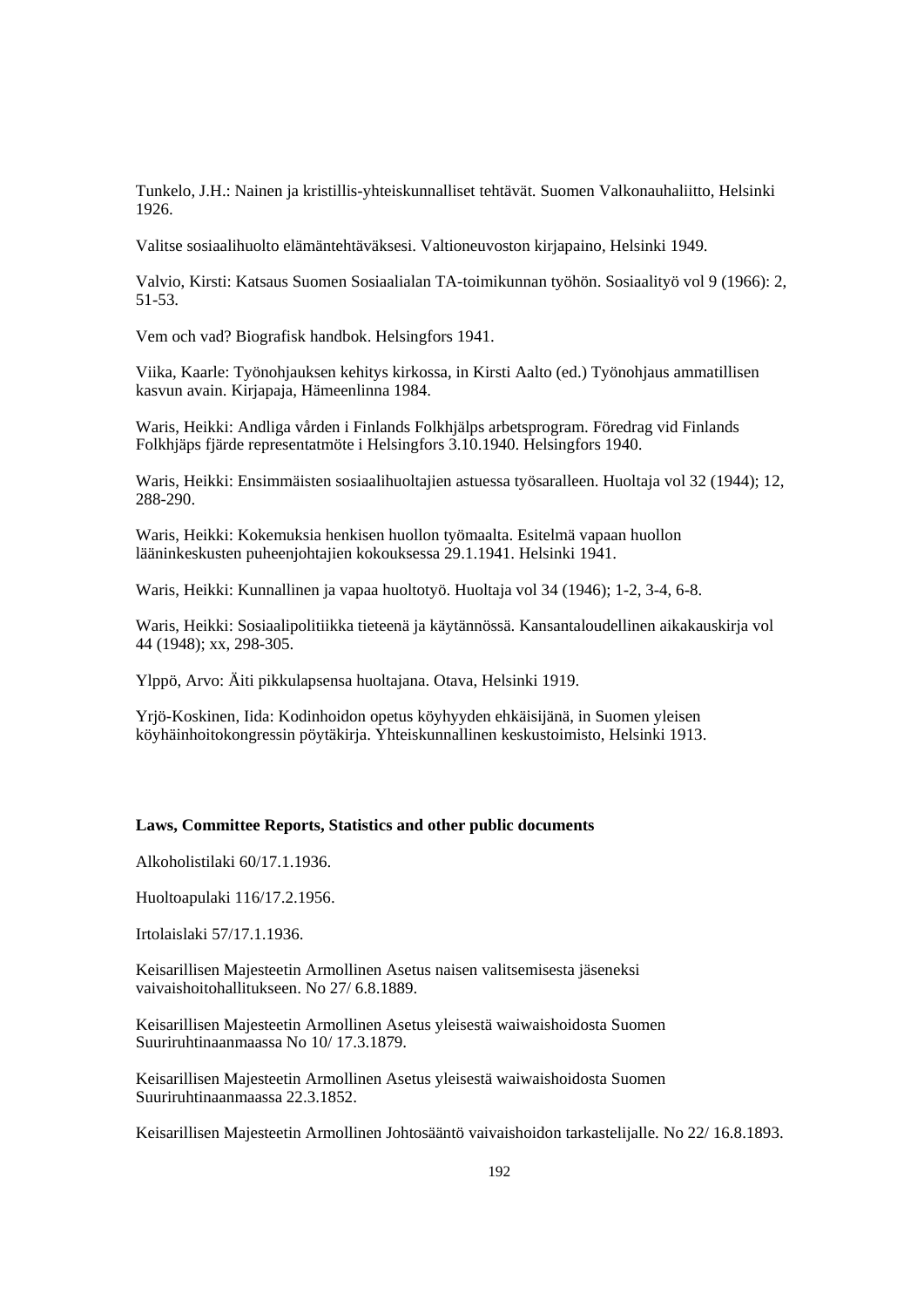Keisarillisen Majesteetin Armollinen Julistus vaivaishoidon tarkastuksen järjestämisestä Suomessa. No 33/ 2.10.1888.

Keisarillisen Majesteetin Armollinen Julistus vaivaishoidon tarkastelijalle Suomessa. No 34/ 9.10.1888.

Komiteanmietintö 1884:4. Kuopion läänin irtaimen väestön tilan parantamisesta. Helsinki 1884.

Komiteanmietintö 1905:9a. Ehdoitus suojelukasvatuksen järjestämiseksi. Komitean mietintö I. Helsinki 1905.

Komiteanmietintö 1905:9b. Ehdoitus suojelukasvatuksen järjestämiseksi. Komitean mietintö II. Helsinki 1906.

Komiteanmietintö 1907:9. Mietintö jonka on antanut maaliskuun 17 päivänä 1879 annettua köyhäinhoitoasetusta tarkastamaan asetettu komitea. Helsinki 1909.

Komiteanmietintö 1918:1a. Ehdotukset soturien tahi heidän perheittensä avustamisesta. Helsinki 1918.

Komiteanmietintö 1918:7. Köyhäinhoitokomitean mietintö. Helsinki 1918.

Komiteanmietintö 1919:11. Vuodenn 1918 kapinan aiheuttamien turvatonten lasten huoltamisesta. Helsinki 1919.

Komiteanmietintö 1935:4. Laillistamattomassa avioyhteydessä elävien pariskuntien asemaa tutkimaan asetetun komitean mietintö. Helsinki 1935. (dublicate)

Komiteanmietintö 1940:3. Huoltotyöntekijäin koulutuksen järjestäminen. Helsinki 1940.

Komiteanmietintö 1948:9. Naimisissa olevien naisten ansiotyöstä. Helsinki 1948.

Komiteanmietintö 1949:7. Huolto-ohjelmakomitean mietintö. Helsinki 1949.

Komiteanmietintö 1967: A 1. Kasvatusneuvolakomitean mietintö. Helsinki 1967.

Köyhäinhoitolaki 145/1.6.1922.

Laki kunnallisesta huoltolautakunnasta 51/ 17.1.1936.

Laki kunnallisista kodinhoitajista 272/ 2.6.1950.

Laki sosiaalihuollon hallinnosta 34/ 20.1.1950.

Lastensuojelulaki 52/ 17.1.1936.

Sterilisoimislaki 227/ 13.6.1935.

Suomen Suuriruhtinaanmaan Asetuskokoelma 1906/26. Suomen Suuriruhtinaanmaan Valtiopäiväjärjestys 20.7.1906.

SVT XXI B 1. Fattigvårdinspektörens för Finland årsberättelse för 1892 och 1893. Helsingfors 1894.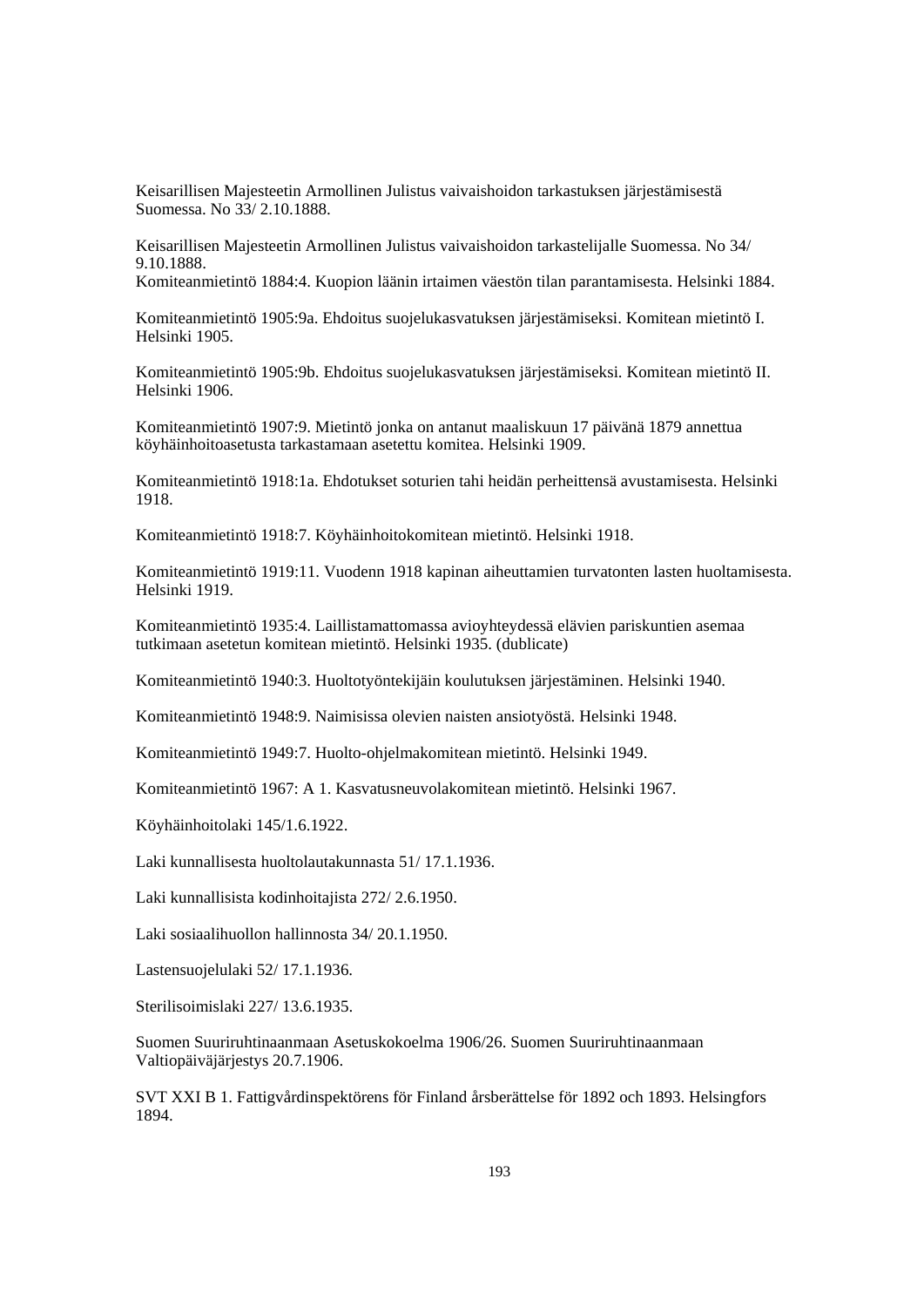SVT XXI B 12. Vaivaishoidon tarkastelijan vuosikertomuksia 12. Vuonna 1904. Helsinki 1905.

SVT XXI B 17 1910. Vaivaishoidon tarkastelijan vuosikertomuksia 17. Vuonna 1909. Helsinki 1910.

SVT XXI B 18 1911. Vaivaishoidon tarkastelijan vuosikertomuksia 18. Vuonna 1910. Helsinki 1911.

Talousvaliokunnan mietintö n:o 6. Porvarissäädyssä tehdyn esitysehdotuksen johdosta naisen oikeudesta tulla valituksi jäseneksi vaivaishoitohallitukseen 5.3.1888. Helsinki 1888.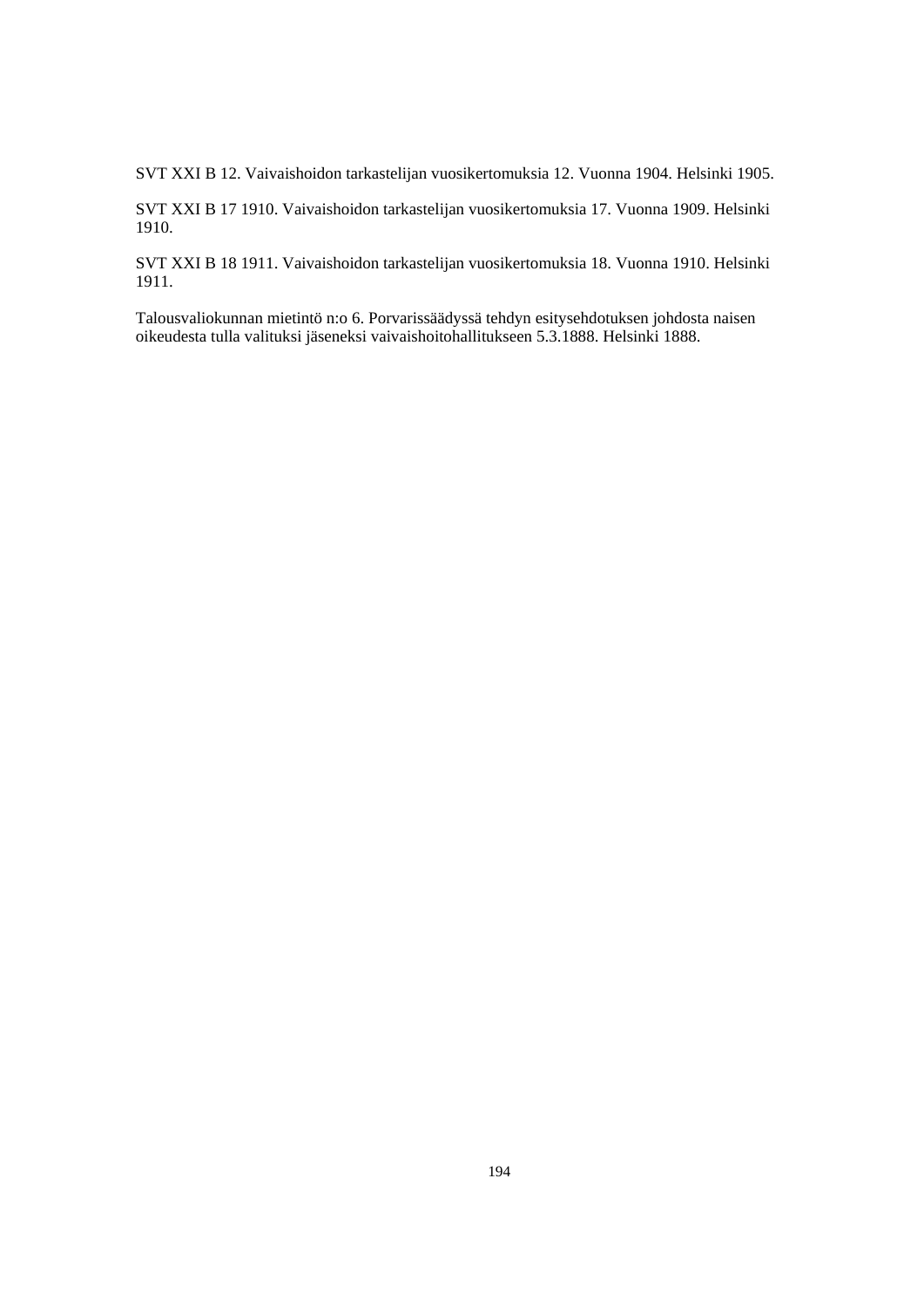# **Archival Sources**

## **Jyväskylän kaupunginarkisto (Jyväskylä City Archieves)**

JyVhk ptk. Jyväskylän vaivaishoitokunnan pöytäkirjat vuosilta 1865-1868.

#### **Sosiaali- ja terveysministeriön arkisto (Archieves of Ministry of Social Welfare and Health)**

Sosiaaliministeriön kirje- ja päätöskonseptit 1956 (huhti-kesäkuu). Sosiaali-ministeriön kirjekonsepti 18.5.1956 Yhdistyneille Kansakunnille sosiaalisen alan koulutuksesta.

Sosiaaliministeriön komitea- ja työryhmäarkistot. Sosiaalihuollon koulutuskomitean arkisto. Kansio 2. United Nations Technical Assistance Programme. Training in generic social casework in Finland. Prepared for the Government of Finland by Helvi Boothe. 14 November 1955.

## **Valtionarkisto (Finnish State Archives)**

Sosiaaliministeriön kiertokirjeitä ja muita ohjeasiakirjoja 1888-1968. (Lauha Topparin kokoelma):

Köyhäinhoidon tarkastusosaston kiertokirje 6/1918, 16.9.1918.

Köyhäinhoidon tarkastusosaston kiertokirje 2/1920, 12.4.1920.

Köyhäinhoidon tarkastusosaston kiertokirje 2/1921, 10.2.1921.

Vaivaishoidontarkastajan kiertokirje n:o 3/1918, 28.8.1918.

Vaivaishoidontarkastajan kiertokirje n:o 10/1918, 18.11.1918.